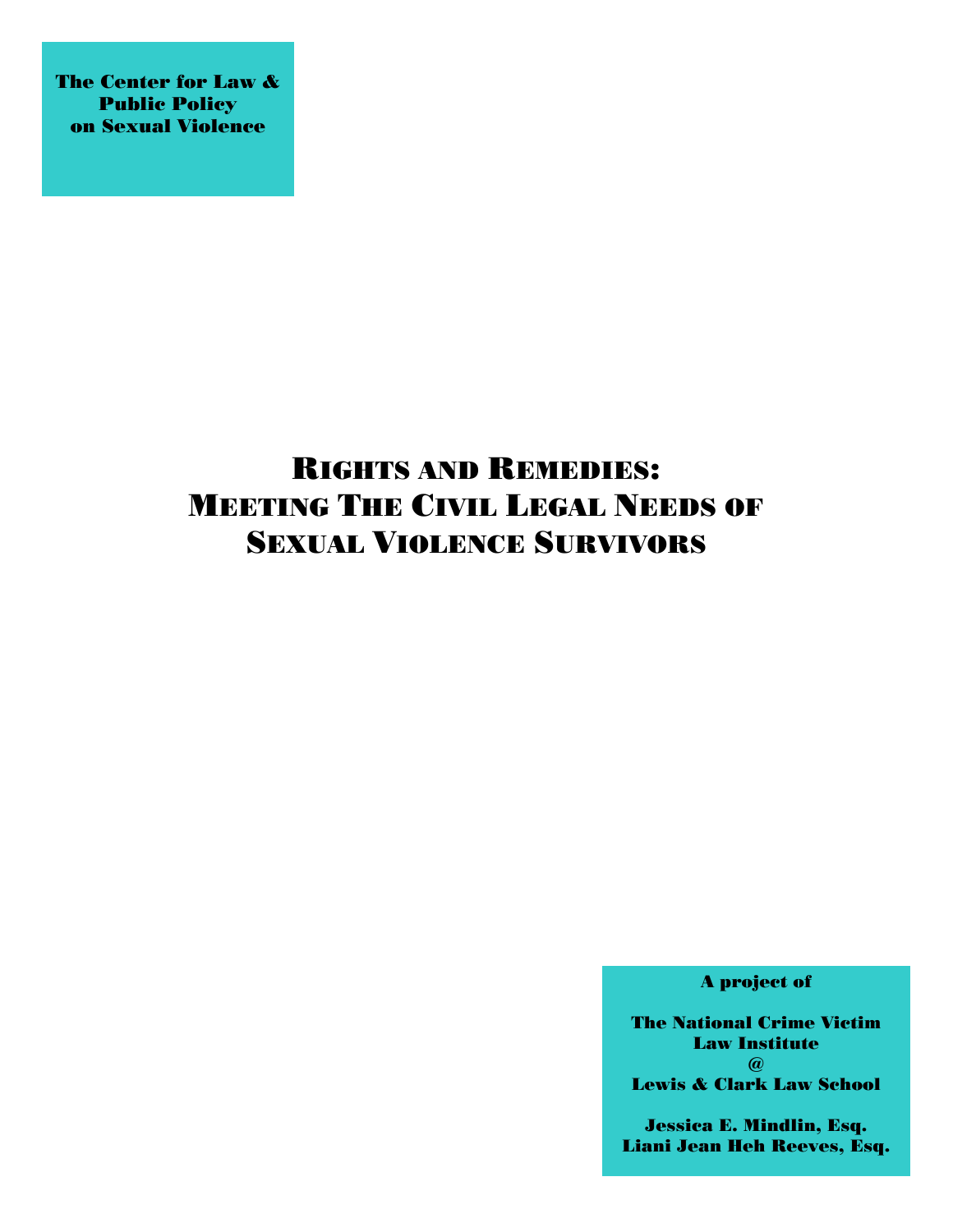# CENTER FOR LAW & P UBLIC POLICY ON SEXUAL VIOLENCE

National Crime Victim Law Institute at Lewis & Clark Law School 10015 SW Terwilliger Boulevard Portland, OR 97219 www.ncvli.org

Copyright © 2005 National Crime Victim Law Institute.

This project was supported by Grant No. 2003-WT-BX-KO13 awarded by the Office on Violence Against Women, U.S. Department of Justice. Points of view in this document are those of the authors and do not necessarily represent the official position or policies of the U.S. Department of Justice.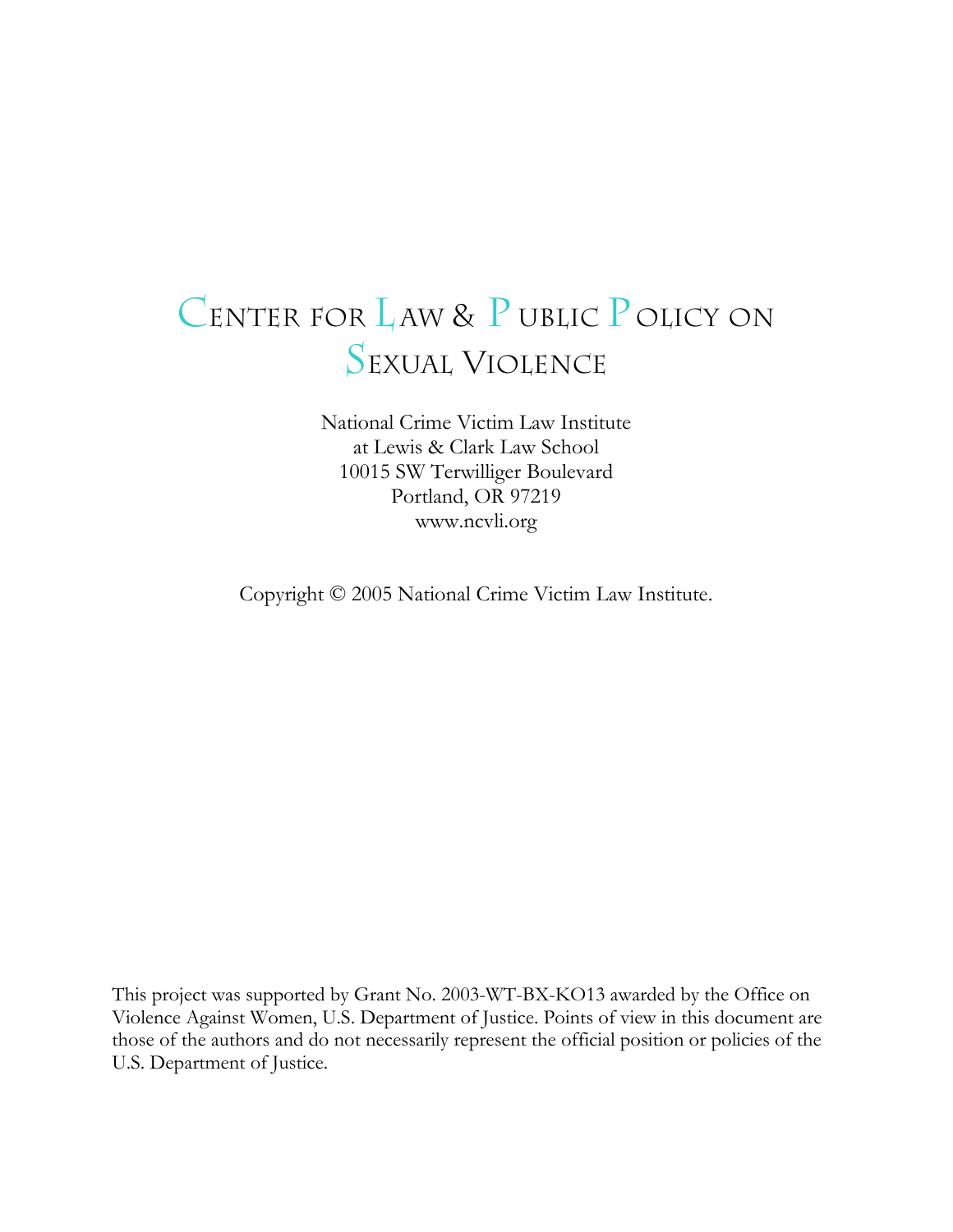## **ACKNOWLEDGEMENTS**

 In 2003, the Center for Law and Public Policy Against Sexual Violence (CLPPS), a project of the National Crime Victim Law Institute (NCVLI) at Lewis & Clark Law School in Portland, Oregon, received a grant from the Office on Violence Against Women (OVW) to assist sexual assault and dual (domestic violence and sexual assault) coalition staff attorneys across the United States. Under the auspices of the OVW grant, the Sexual Assault Coalition Technical Assistance Project (SACTAP) was launched.

 The OVW grant also funded the development of legal resources for coalitions working on difficult systemic advocacy issues in the civil and criminal justice systems. This guide, *Rights and Remedies: Meeting the Civil Legal Needs of Sexual Violence Survivors*, is the result of the collaboration of many individuals and organizations that have lent their time and expertise to this project. This guide is best utilized in conjunction with its companion manual, *A Criminal Justice Guide: Legal Remedies for Adult Victims of Sexual Violence*, which addresses victims' rights and remedies in the criminal arena.

 Jessica Mindlin and Liani Jean Heh Reeves are grateful to the many individuals who have contributed to the writing, editing, and production of this guide:

- Valenda Applegarth, Greater Boston Legal Services; James A. Ferguson and Marnie Shiels of the National Crime Victim Bar Association; Ryan Hagemann, Secretary of the Oregon State Board of Higher Education; Ed Johnson of the Oregon Law Center; Joyce Noche of Legal Momentum; and Robin Runge of the American Bar Association.
- The SACTAP Advisory Board for their input at all stages of the development process: Kari Robinson of the Alaska Network Against Domestic and Sexual Violence; Lyn Schollett of the Illinois Coalition Against Sexual Assault; Eva Shiffrin of the Wisconsin Coalition Against Sexual Assault; Mary Lee Perry of the Kentucky Association of Sexual Assault Programs; and Sarah Deer of the Tribal Law & Policy Institute.
- Current and former Lewis & Clark law students Amy Arnett; Stacey Borgman; Carolyn Bys; Caroline Kincaid; Jodee Leroux; Monica Patel; and Nate Pliska.
- NCVLI Administrative Assistant Julie Hawkins.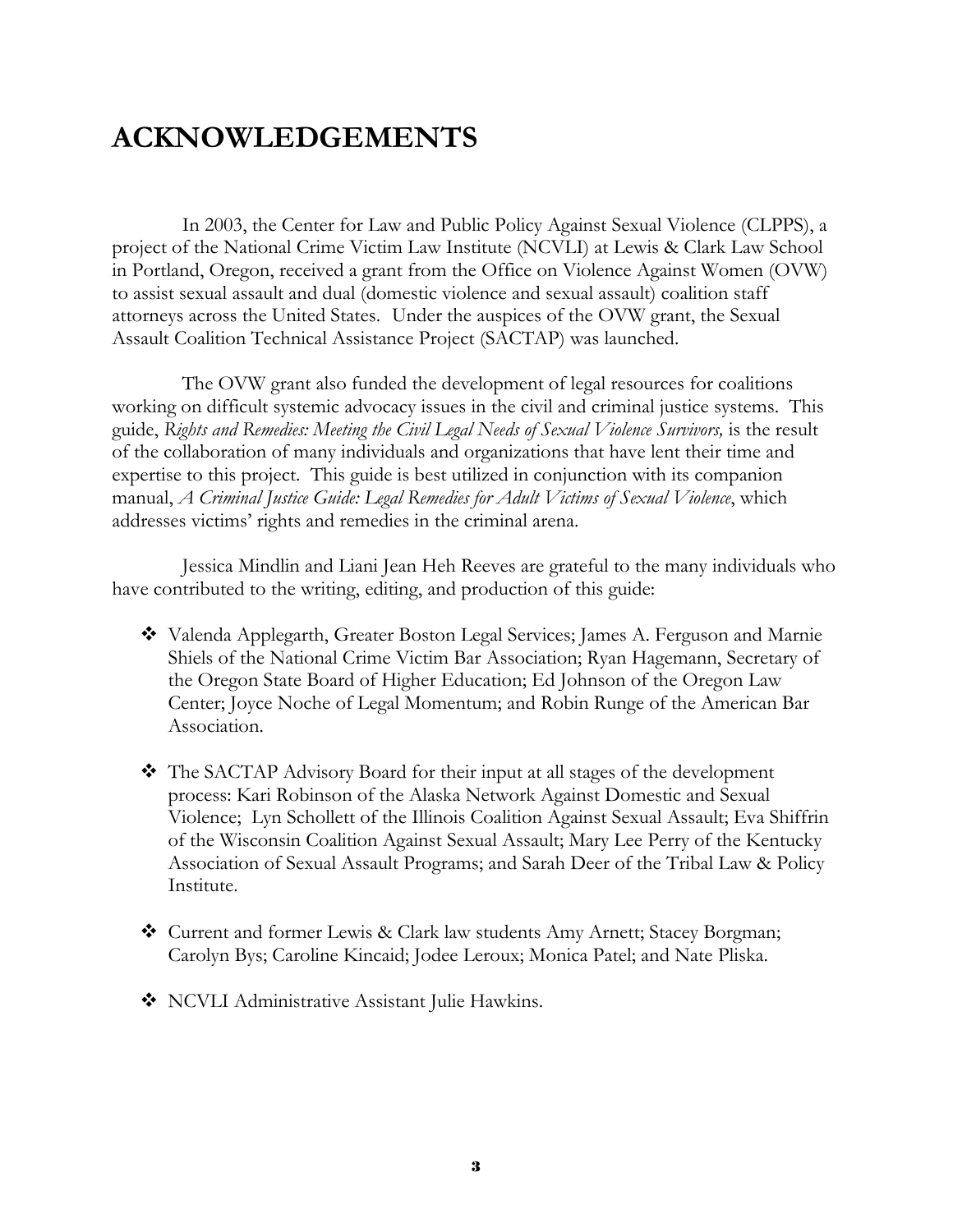## **A Word on Language**

For simplicity, the terms "victim" and "survivor" are used interchangeably throughout this guide, and a victim or survivor is generally referred to in the feminine form. We recognize that both women and men are victims of sexual violence. According to the Bureau of Justice Statistics, however, "[m]ost rapes and sexual assaults are committed against females. Female victims accounted for 94% of all completed rapes, 91% of all attempted rapes, and 89% of all completed and attempted sexual assaults." BJS, 1992- 2000, http://www.ojp.usdoj.gov/bjs/pub/pdf/rsarp00.pdf (last referenced August 30, 2005).

### **Disclaimer**

This guide is current as of September 2005. The guide is intended as a toolkit to provide the attorneys served under the SACTAP project with a framework and checklist of issues to include when creating their own, state-specific, civil legal remedies guide. Nothing herein constitutes legal advice, and each coalition attorney must look to his or her own state or tribal law to create a comprehensive guide.

While many individuals and organizations generously contributed to this guide, the authors and the National Crime Victim Law Institute alone are responsible for any errors.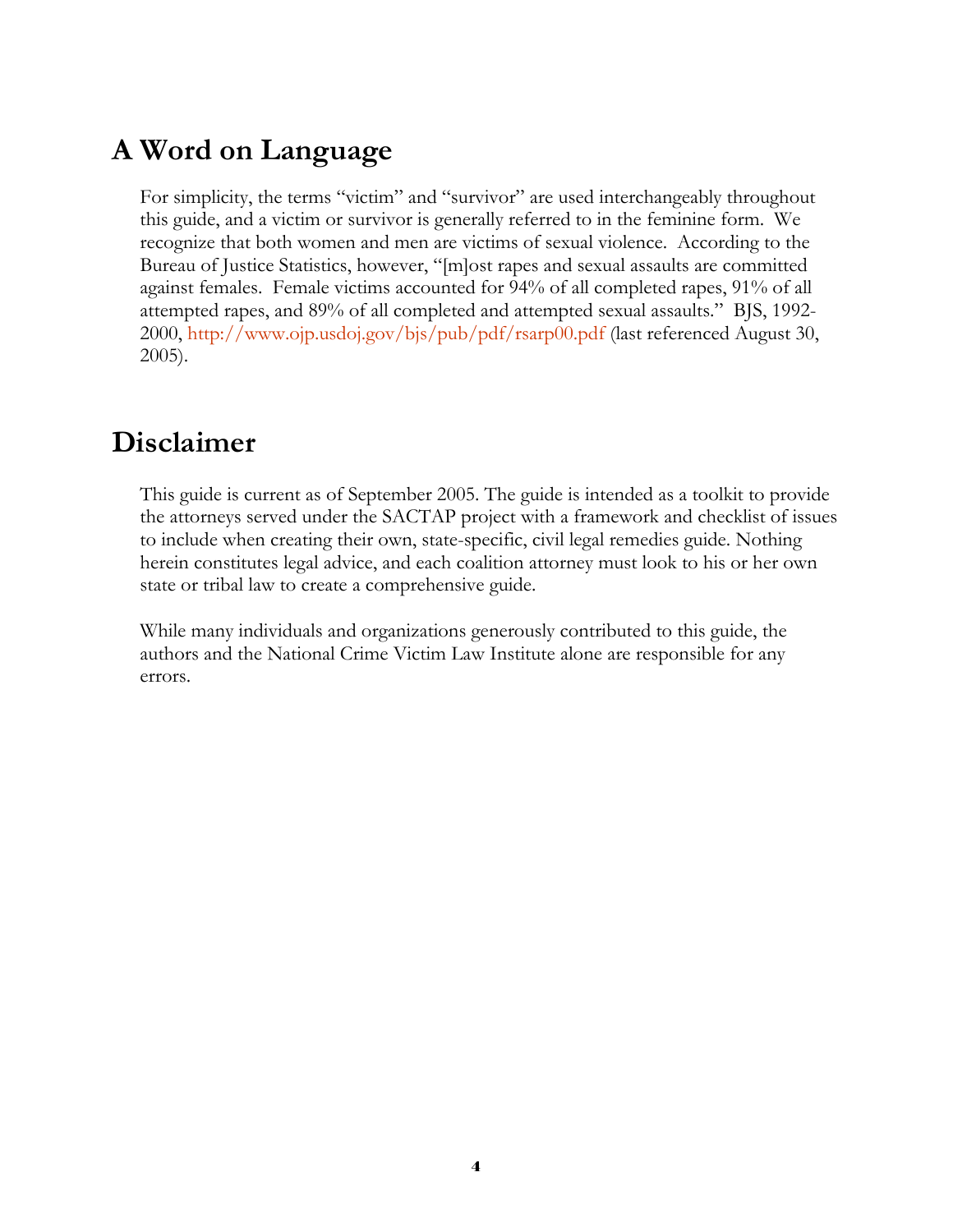# **CONTENTS**

| <b>INTRODUCTION</b> |                                                                                            | 17 |
|---------------------|--------------------------------------------------------------------------------------------|----|
|                     | <b>CHAPTER ONE: SAFETY AND PROTECTION</b>                                                  | 20 |
| I.                  | <b>Personal Safety</b>                                                                     | 20 |
|                     | A. Practical Considerations                                                                | 21 |
|                     | <b>B.</b> Civil Protection Orders                                                          | 22 |
|                     | 1. Sexual Assault Protective Orders                                                        | 23 |
|                     | 2. Domestic Violence Protective Orders                                                     | 25 |
|                     | 3.<br>Orders that Protect Elderly, Disabled, or Other Especially<br>Vulnerable Populations | 28 |
|                     | 4. Stalking Orders                                                                         | 29 |
|                     | 5. General Civil Protection/Anti-Harassment Orders                                         | 29 |
| II.                 | <b>Full Faith and Credit</b>                                                               | 30 |
|                     | A. An Overview of Full Faith And Credit                                                    | 30 |
|                     | B. Federal Definition of a Protection Order                                                | 31 |
|                     | C. Orders Entitled to Full Faith and Credit                                                | 32 |
|                     | D. Enforcement of A Protection Order                                                       | 34 |
|                     | E. Tribal Jurisdiction                                                                     | 36 |
| III.                | <b>Gun Disposition</b>                                                                     | 36 |
|                     | A. Subject to Qualifying Protective Order                                                  | 37 |
|                     | B. Convicted of Misdemeanor Crime of Domestic Violence                                     | 38 |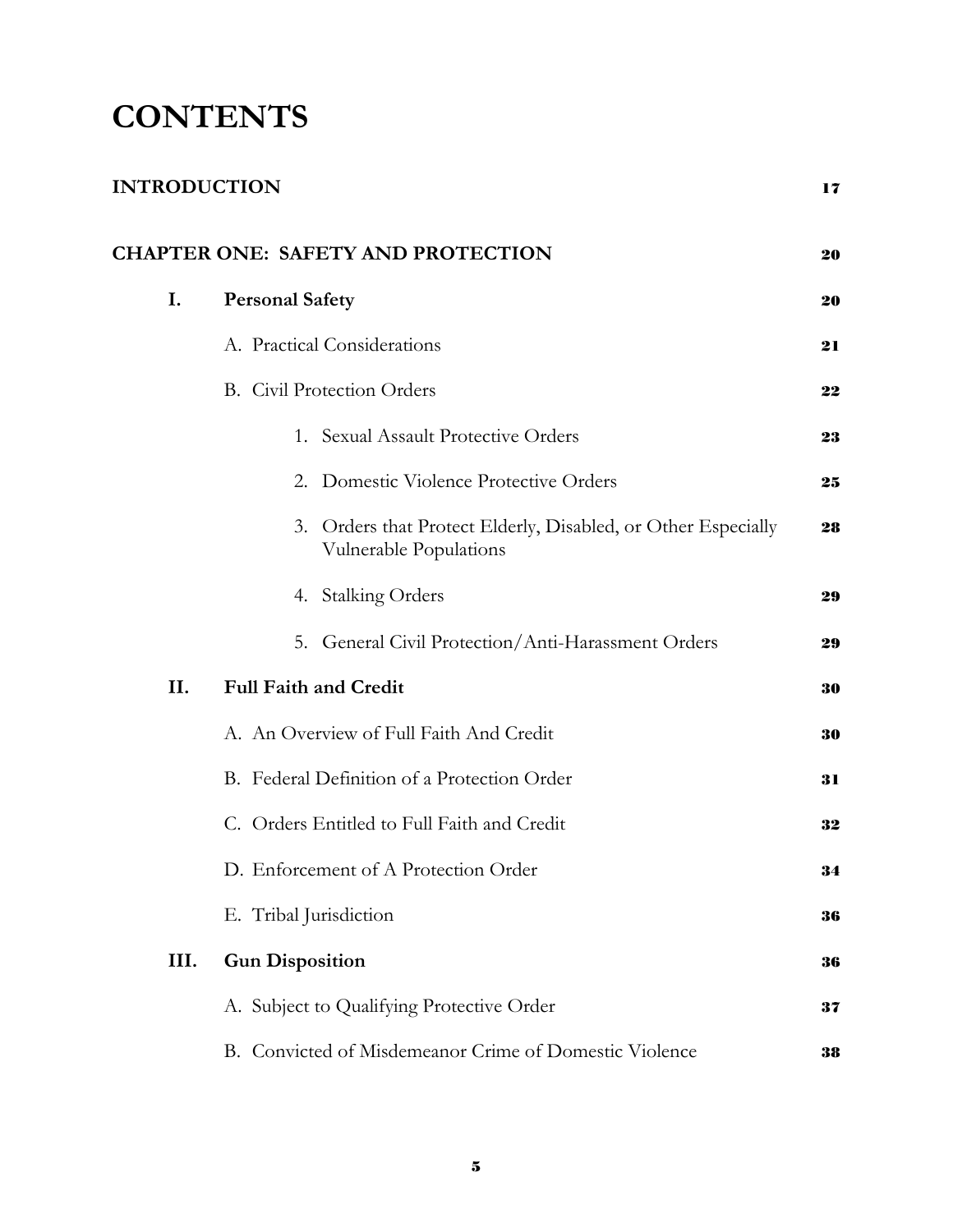|  | IV. | <b>Identity Change</b>                                                                                              | 40 |
|--|-----|---------------------------------------------------------------------------------------------------------------------|----|
|  |     | A. Before Pursuing an Identity Change                                                                               | 41 |
|  |     | 1. Practical Considerations                                                                                         | 41 |
|  |     | 2. Documents and Records                                                                                            | 42 |
|  |     | 3. Ways a Perpetrator Can Locate a Survivor                                                                         | 43 |
|  |     | B. Changing an Identity (A Two-Phase Process)                                                                       | 45 |
|  |     | 1. Name Change                                                                                                      | 45 |
|  |     | a. Assuming a New Name by Use                                                                                       | 45 |
|  |     | b. Formal Name Change by Court Order                                                                                | 45 |
|  |     | 2. Social Security Number Change                                                                                    | 46 |
|  |     | Impediments to Name Change: Pending Civil<br>3.<br>and Criminal Matters                                             | 47 |
|  |     | C. Living with a New Identity                                                                                       | 48 |
|  |     | 1. Federal and State Agencies Relevant to the Survivor                                                              | 48 |
|  |     | Child Support and Collection Enforcement<br>a.                                                                      | 48 |
|  |     | b. Welfare and Temporary Assistance to Needy<br>Families (TANF)                                                     | 49 |
|  |     | Supplementary Security Income and<br>C.<br>Social Security Income and Social Security Death Index<br>(SSI and SSDI) | 49 |
|  |     | d. Public Housing Programs                                                                                          | 49 |
|  |     | Immigration<br>e.                                                                                                   | 49 |
|  |     | Resources<br>2.                                                                                                     | 49 |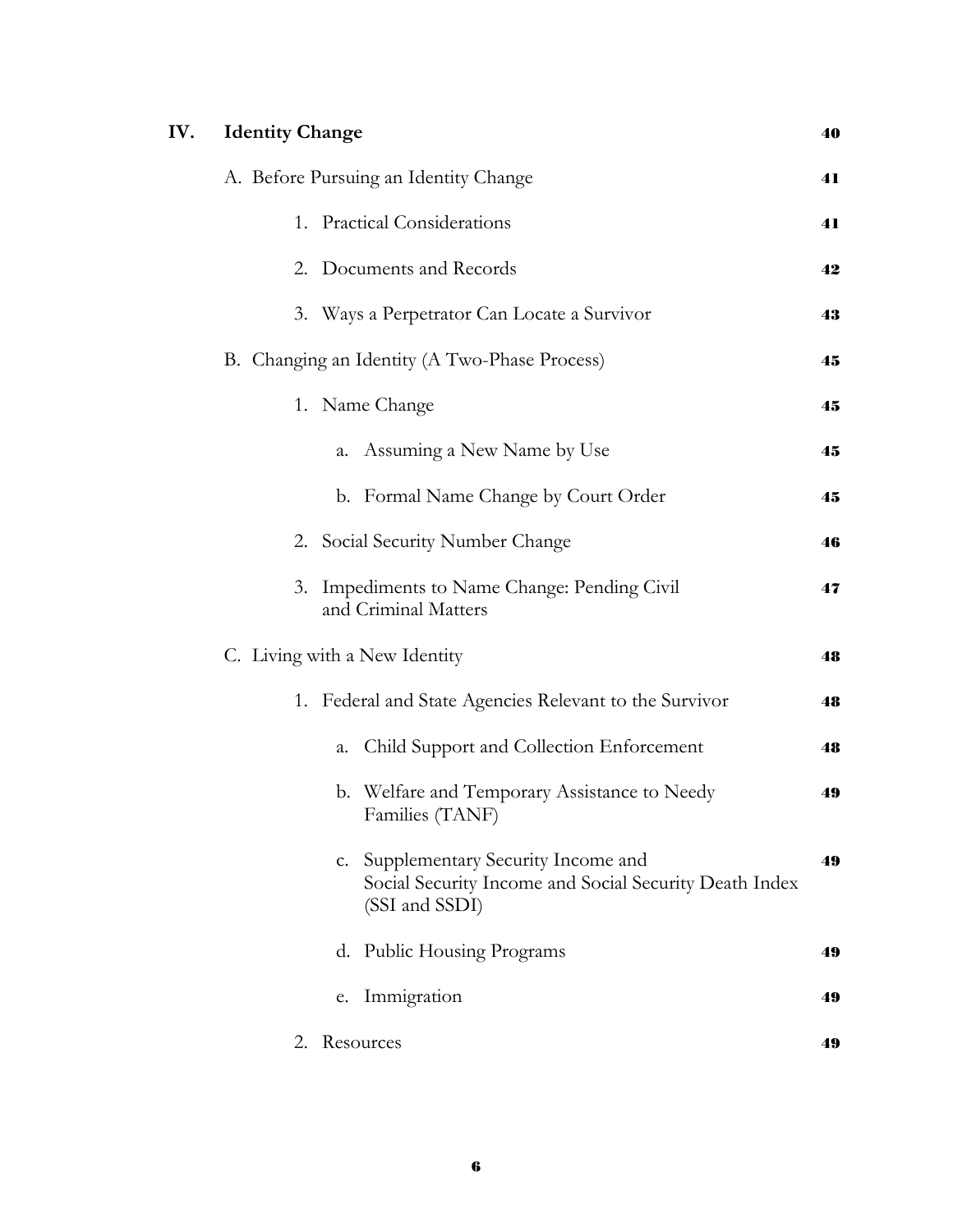### **CHAPTER TWO: SAFE HOUSING** <sup>50</sup>

| I.   | <b>Practical Considerations</b>                                          | 50 |
|------|--------------------------------------------------------------------------|----|
| II.  | <b>Victim's Tenancy Rights</b>                                           | 52 |
|      | A. Terminating the Lease                                                 | 52 |
|      | Under Specific Statutory Provisions for Victims<br>1.                    | 52 |
|      | Under Traditional Landlord Tenant Law<br>2.                              | 53 |
|      | Protections for Victims Who Want to Remain or Apply<br>В.<br>for Tenancy | 54 |
|      | Avoiding Eviction and Discrimination<br>1.                               | 54 |
|      | Under Specific Statutory Provisions for Victims<br>a.                    | 54 |
|      | b. Under Traditional State or Federal Law                                | 55 |
|      | Victim's Ability to Change Locks and Landlord's Duties<br>2.             | 56 |
|      | 3.<br>Relocation in Public/Section 8/Federally Subsidized<br>Housing     | 57 |
|      | C. Sexual Harassment                                                     | 57 |
|      | Federal Law<br>1.                                                        | 57 |
|      | <b>State and Local Laws</b><br>2.                                        | 58 |
| III. | <b>Affordable Housing and Sexual Violence Survivors</b>                  | 59 |
| IV.  | <b>Resources</b>                                                         | 59 |
|      | <b>CHAPTER THREE: EMPLOYMENT</b>                                         | 61 |
| I.   | <b>Background and Overview</b>                                           | 62 |
|      | A. At Will Employment                                                    | 63 |
|      | B. Survivors of Sexual Violence and Employment                           | 63 |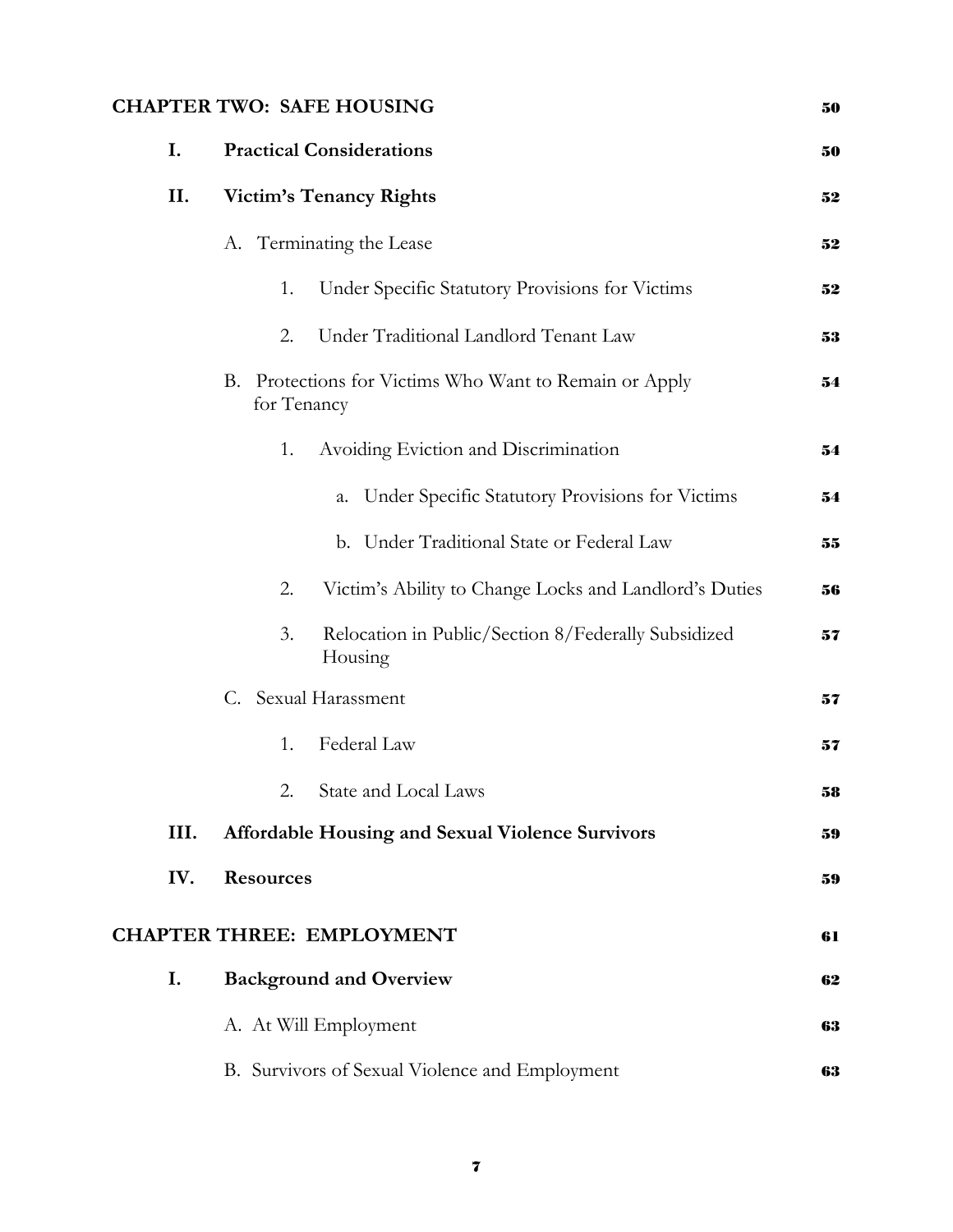| II.  | Safety at Work                                                        | 65 |
|------|-----------------------------------------------------------------------|----|
|      | A. Safety Planning                                                    | 65 |
|      | B. Workplace Protection Orders                                        | 66 |
| III. | <b>Obtaining Leave from Work</b>                                      | 67 |
|      | A. Family Leave and Medical Act                                       | 67 |
|      | B. State Leave Laws and Sexual Violence                               | 69 |
| IV.  | <b>Application of Anti-Discrimination Statutes</b>                    | 71 |
|      | A. Title VII                                                          | 71 |
|      | B. Americans with Disabilities Act                                    | 72 |
|      | C. State and Local Laws                                               | 73 |
| V.   | <b>Remedies</b>                                                       | 74 |
|      | A. Workers' Compensation                                              | 74 |
|      | B. Occupational Safety and Health Laws and Tort Actions               | 74 |
|      | C. Wrongful Termination in Violation of Public Policy and Tort Action | 74 |
|      | D. Whistleblower Statutes                                             | 75 |
| VI.  | <b>Additional Sources of Compensation</b>                             | 75 |
|      | A. Unemployment Insurance                                             | 75 |
|      | B. Crime Victims' Compensation                                        | 77 |
| VII. | <b>Checklists, Sample Materials, Resources</b>                        | 78 |
|      | <b>CHAPTER FOUR: EDUCATIONAL SETTINGS</b>                             | 79 |
| I.   | Rights of the Victim in Elementary and Secondary Schools              | 79 |
|      | A. Duties of Schools Under Federal Law                                | 79 |
|      |                                                                       |    |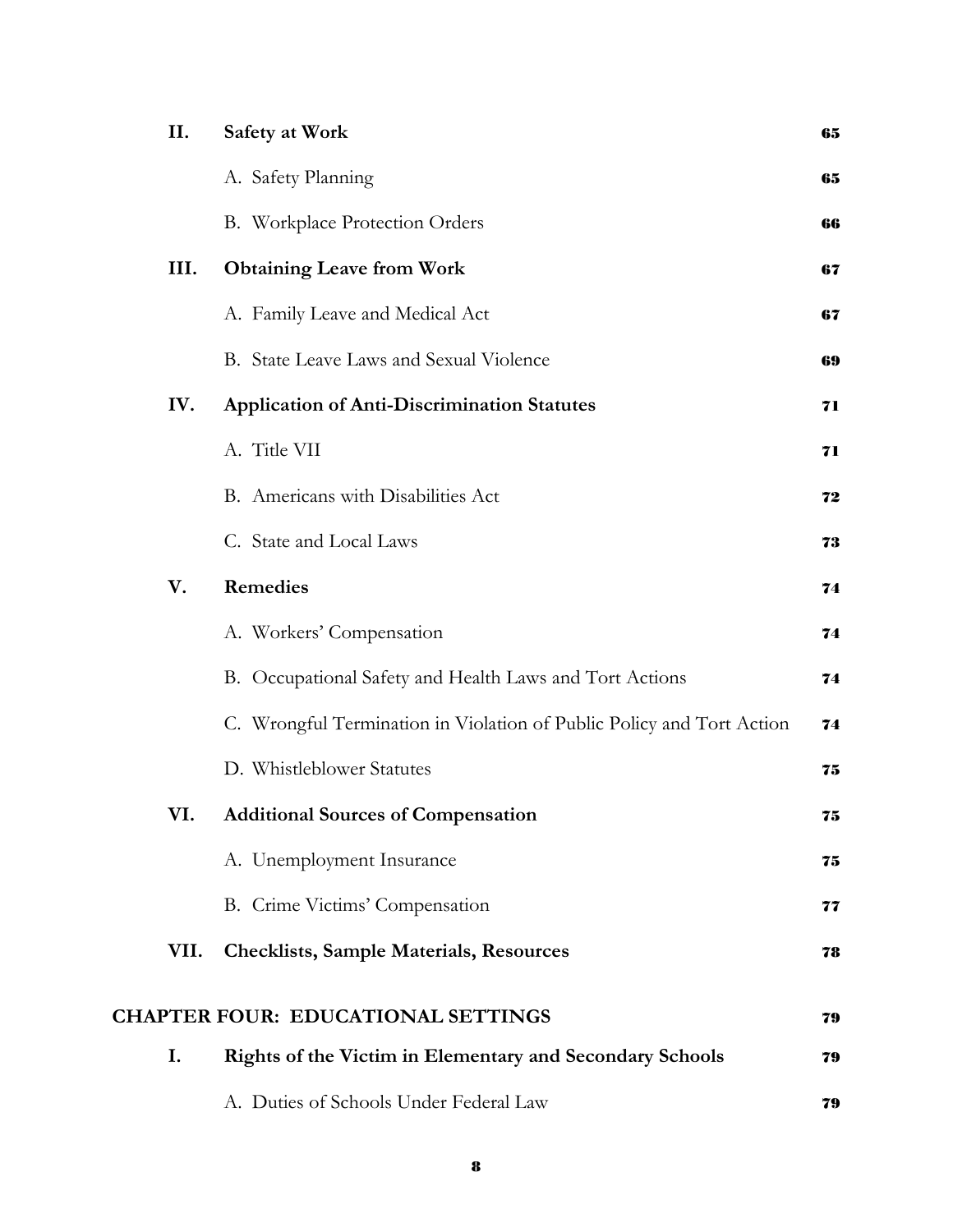|     | No Child Left Behind Act of 2001<br>1.                                           | 79 |
|-----|----------------------------------------------------------------------------------|----|
|     | Title IX<br>2.                                                                   | 80 |
|     | <b>B.</b> Remedies                                                               | 81 |
|     | C. Specific Considerations for Minor Students                                    | 81 |
| II. | Rights of the Victim in Institutions of Higher Education                         | 81 |
|     | A. Jeanne Clery Act and Campus Victim's Bill of Rights                           | 82 |
|     | Jeanne Clery Disclosure Security Policy and<br>1.<br>Campus Crime Statistics Act | 82 |
|     | Campus Assault Victim's Bill of Rights<br>2.                                     | 84 |
|     | 3.<br>Remedies for Non-Compliance                                                | 85 |
|     | B. Family Education Right to Privacy Act (FERPA)                                 | 86 |
|     | Provisions of FERPA<br>1.                                                        | 86 |
|     | Remedies for Non-Compliance<br>2.                                                | 87 |
|     | C. Campus Sex Crimes Prevention Act                                              | 87 |
|     | Wetterling Act<br>1.                                                             | 87 |
|     | Jeanne Clery Act<br>2.                                                           | 87 |
|     | 3.<br><b>FERPA</b>                                                               | 88 |
|     | D. Foley Amendment                                                               | 88 |
|     | E. Title IX                                                                      | 88 |
|     | 1. Title IX Obligations                                                          | 89 |
|     | Protections from Sexual Violence<br>2.                                           | 90 |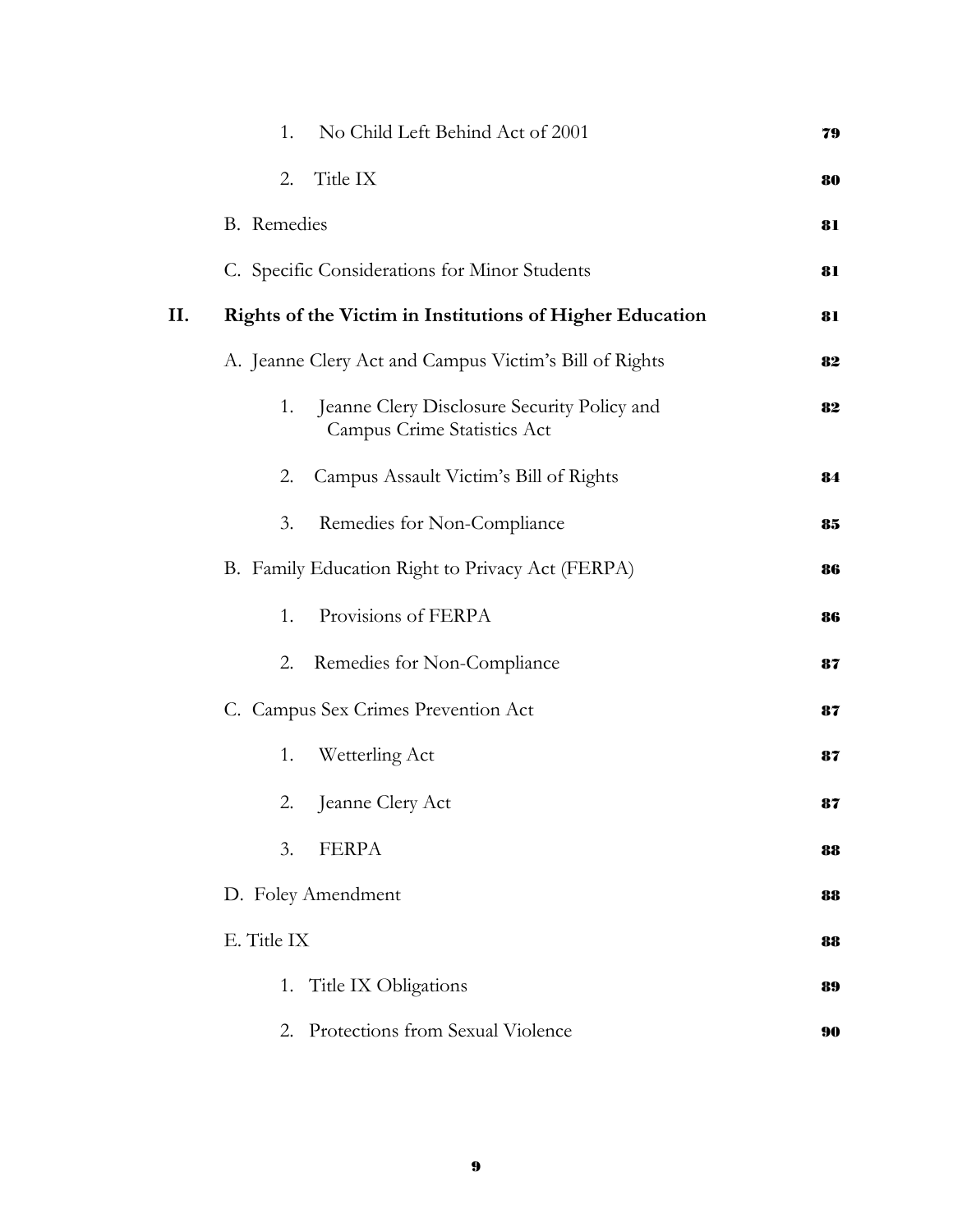|      | 3. School Liability Under Title IX             | 90 |
|------|------------------------------------------------|----|
|      | Teacher-Student Sexual Violence<br>a.          | 90 |
|      | b. Student-Student Sexual Violence             | 91 |
|      | c. Failure to Adequately Respond               | 91 |
|      | <b>Failure to Prevent Violence</b><br>d.       | 91 |
|      | Off-Campus Sexual Violence<br>e.               | 91 |
|      | Privacy Implications<br>f.                     | 91 |
|      | 4. Remedies for Non-Compliance                 | 92 |
|      | F. General Duty of Care                        | 92 |
|      | G. Americans with Disabilities Act (ADA)       | 93 |
|      | H. Public Records Laws                         | 93 |
| III. | <b>Responding to Sexual Violence on Campus</b> | 93 |
|      | A. Survivor Checklist                          | 93 |
|      | B. Requesting Special Accommodation            | 94 |
|      | <b>CHAPTER FIVE: TORT LIABILITY</b>            | 95 |
| I.   | Pros and Cons of Litigation                    | 96 |
| II.  | <b>Potential Plaintiffs</b>                    | 97 |
|      | A. Victim                                      | 97 |
|      | Guardian on Behalf of Victim<br>B.             | 97 |
|      | Victim's Family<br>C.                          | 97 |
|      | D. Class Action                                | 98 |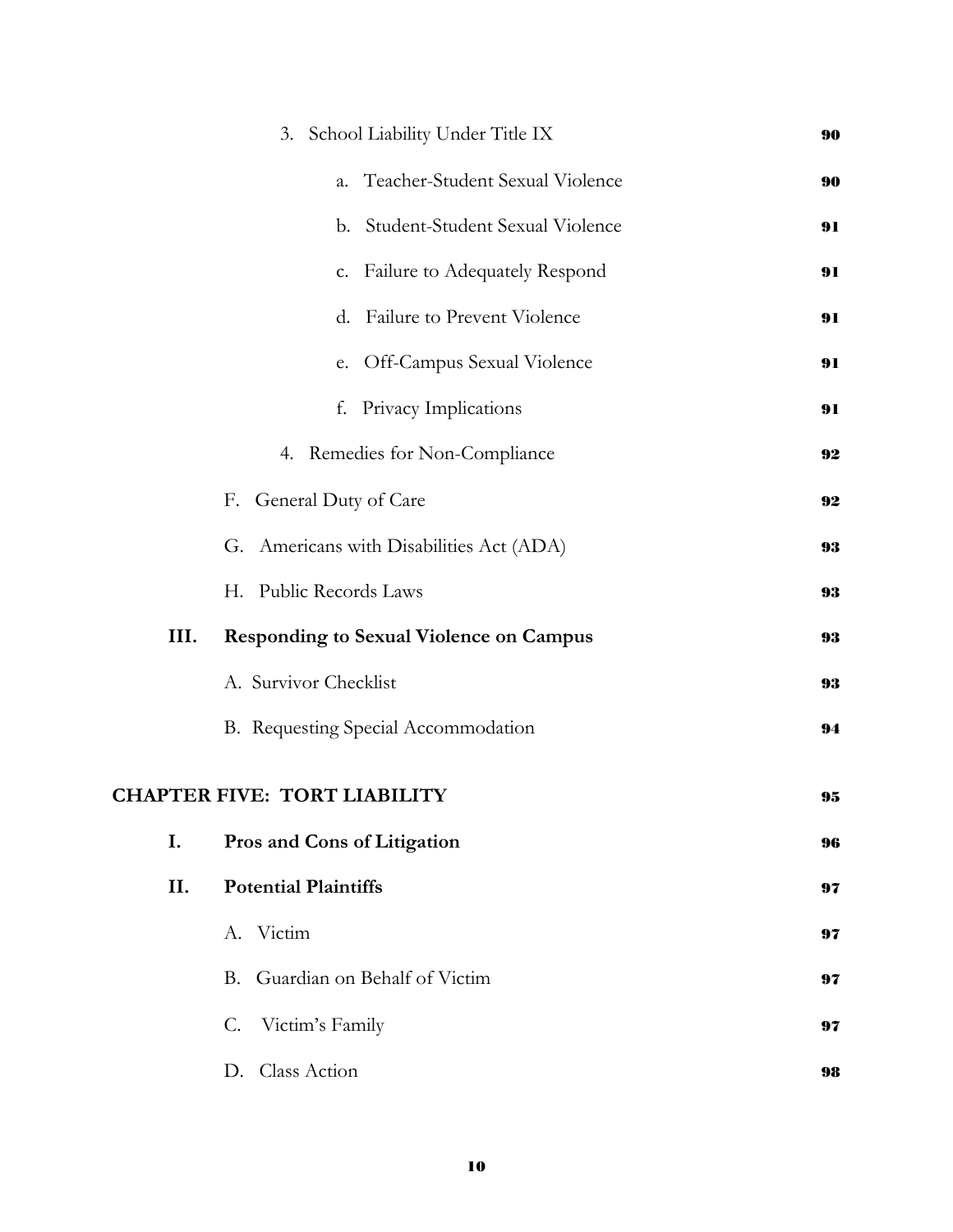| III. | <b>Potential Torts</b>                         | 98         |
|------|------------------------------------------------|------------|
|      | A. Victim Claims                               | 99         |
|      | 1. Intentional Torts                           | 99         |
|      | 2. Negligent Torts                             | 100        |
|      | 3. Federal Claims                              | 102        |
|      | B. Third Party Claims                          | 102        |
| IV.  | Potential Defendants and Theories of Liability | 104        |
|      | Individual Tortfeasors<br>А.                   | 104        |
|      | 1. Assailant                                   | 104        |
|      | 2. Accomplice                                  | 104        |
|      | B. Third Party/Vicarious Liability             | 105        |
|      | 1. Vicarious Liability                         | 105        |
|      | 2. Theories of Liability                       | 105        |
| V.   | <b>Remedies</b>                                | 112        |
|      | A. Compensatory Damages                        | 112        |
|      | 1. Generally                                   | 112        |
|      | 2. Present Value and Inflation                 | 113        |
|      | <b>B.</b> Punitive Damages                     | <b>113</b> |
|      | 1. Generally                                   | 113        |
|      | 2. Calculating Punitive Damages                | 113        |
|      | 3. Procedure                                   | 114        |
|      | C. Attorney Fees                               | 114        |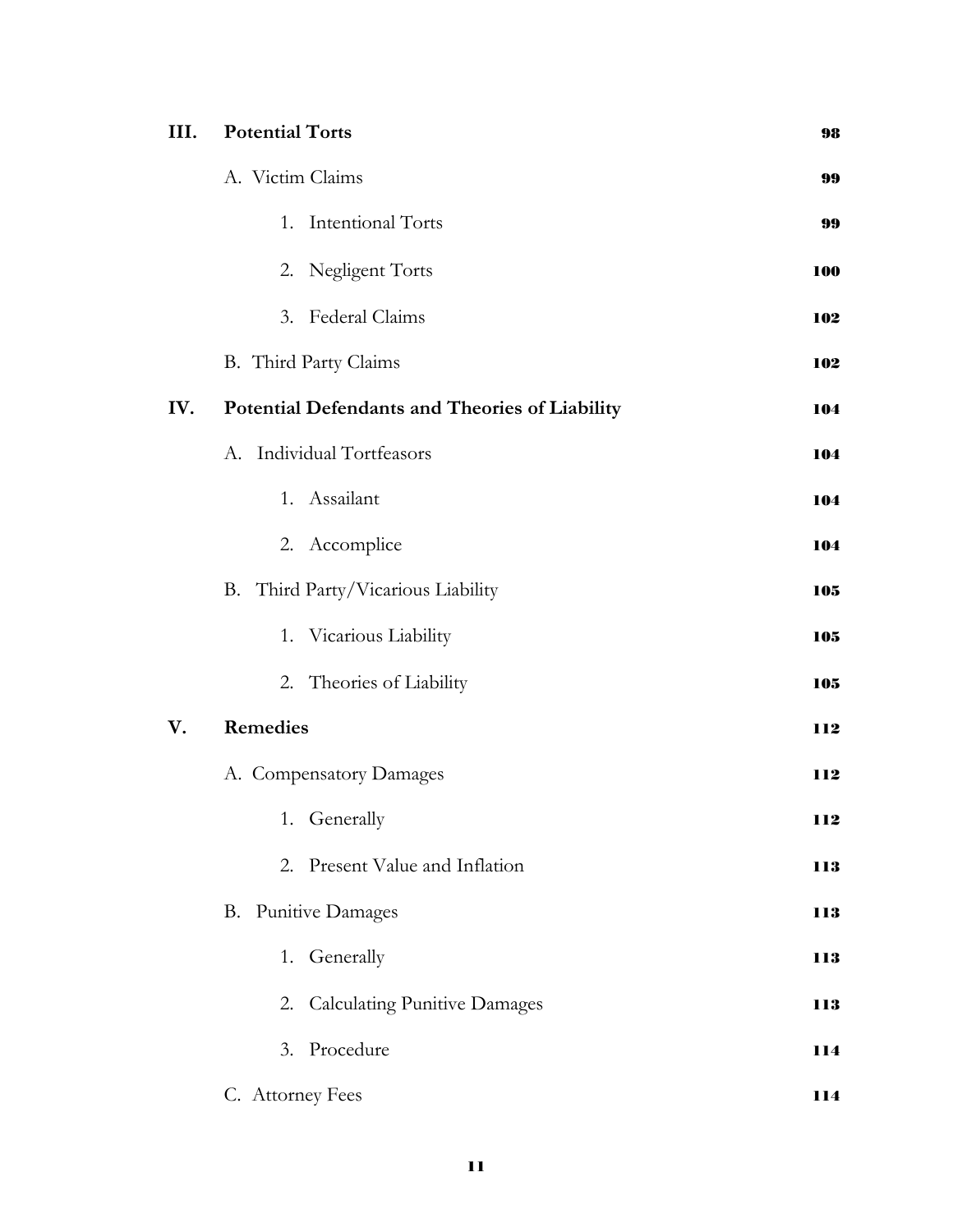|     | D. Creative Remedies                     | 114 |
|-----|------------------------------------------|-----|
|     | Collateral Source Rule<br>Е.             | 115 |
|     | F. Restitution Awards                    | 115 |
| VI. | <b>Practical Considerations</b>          | 115 |
|     | A. Statutes of Limitations               | 115 |
|     | 1. Generally                             | 115 |
|     | 2. Tolling                               | 116 |
|     | Child Sexual Abuse<br>3.                 | 117 |
|     | <b>Statutes of Ultimate Repose</b><br>4. | 118 |
|     | Claims Against Public Agencies<br>В.     | 119 |
|     | 1. Generally                             | 119 |
|     | 2. Federal Tort Claims Act               | 119 |
|     | 3. Immunities                            | 120 |
|     | a. Sovereign Immunity                    | 121 |
|     | b. Qualified Immunity                    | 121 |
|     | c. Discretionary Immunity                | 121 |
|     | d. Prosecutorial Immunity                | 122 |
|     | e. Judicial Immunity                     | 123 |
|     | C. Non-governmental Immunities           | 124 |
|     | 1. Spousal Immunity                      | 124 |
|     | 2. Parent-Child Immunity                 | 124 |
|     | D. Limitations on Recovery               | 125 |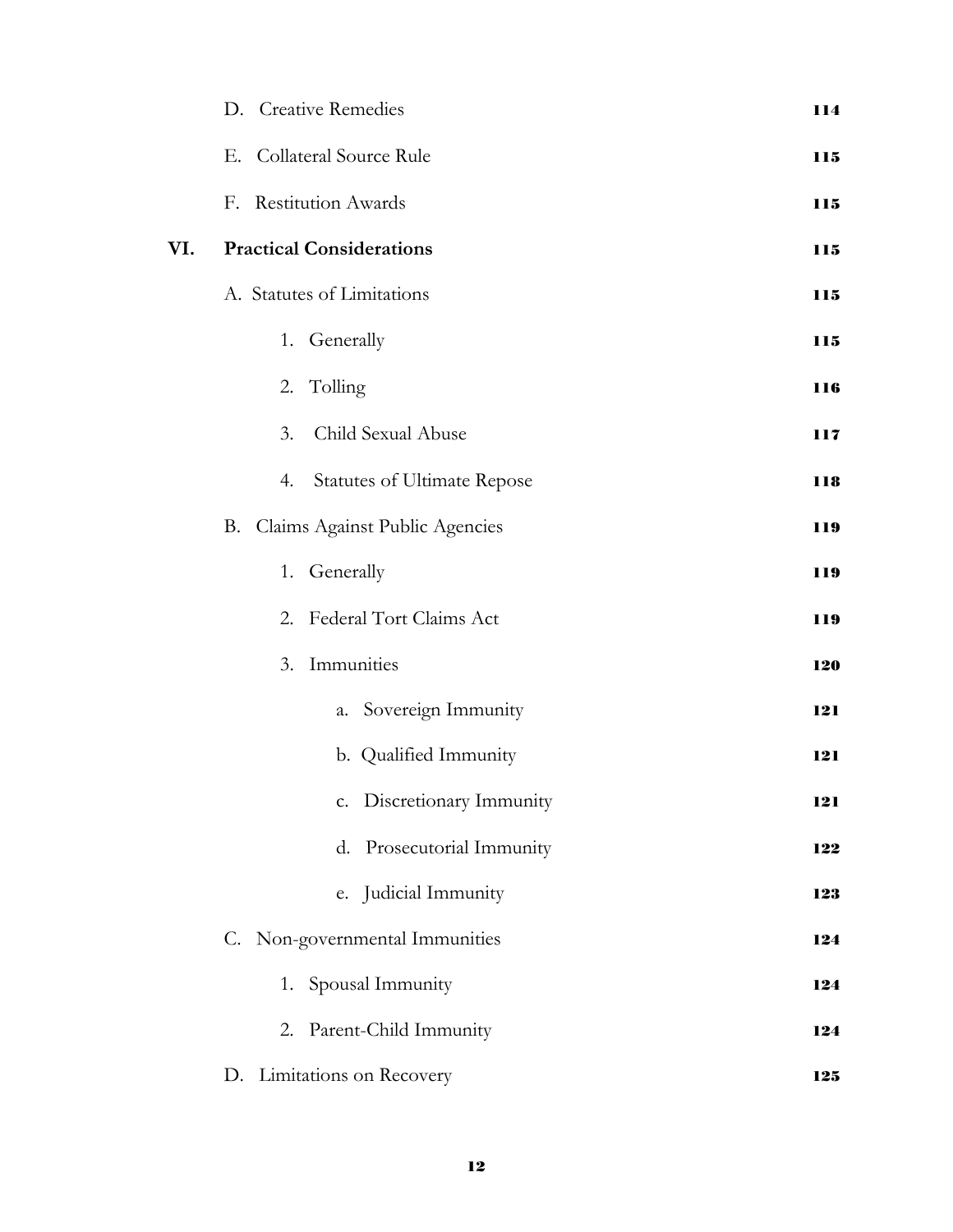|      | Discovery and Waiver of Privacy<br>Е.                                        | 125        |
|------|------------------------------------------------------------------------------|------------|
|      | 1. Generally                                                                 | 125        |
|      | 2. Discovery                                                                 | 125        |
|      | 3. Protective Measures                                                       | 126        |
|      | Interplay Between Civil and Criminal Actions<br>F.                           | 127        |
|      | 1. Outcome of Criminal Proceeding: Effect on A Civil Case                    | 127        |
|      | 2. Cross-Examination Regarding Victim's Civil Suit                           | 128        |
| VII. | <b>Retaliatory Lawsuits</b>                                                  | 128        |
|      | A. Introduction                                                              | 128        |
|      | B. What are These Suits?                                                     | 128        |
|      | C. What Can You Do If Your Client is SLAPPED?                                | 129        |
|      | D. What is "Petitioning"?                                                    | <b>130</b> |
|      | What is Sham Petitioning?<br>Е.                                              | 130        |
|      | What Can Be Argued in Addition to Federal Constitutional<br>F.<br>Arguments? | 130        |
|      | G. What Should be Done?                                                      | 131        |
|      | <b>VIII. Resources</b>                                                       | 131        |
|      | <b>CHAPTER SIX: TRIBAL ISSUES</b>                                            | 132        |
| I.   | Working with Tribal Sexual Assault Programs                                  | 132        |
| II.  | <b>Historical/Social Context</b>                                             | 136        |
|      | A. Violence in Indian Country                                                | 136        |
|      | B. Unique Issues Face by Native Women                                        | 137        |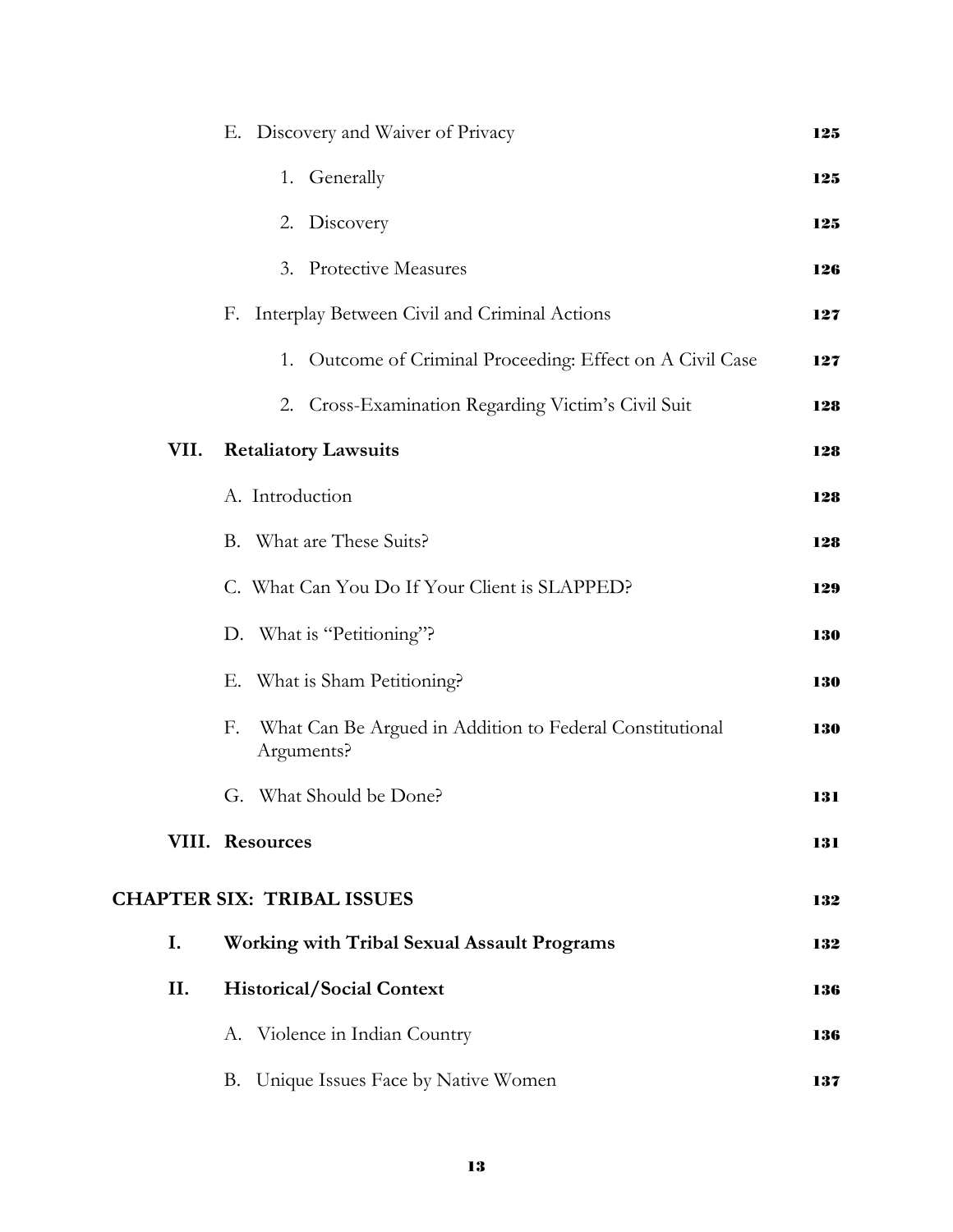| III. | <b>Legal Context</b>                                      | 138 |
|------|-----------------------------------------------------------|-----|
|      | A. Indian Country Defined                                 | 138 |
|      | B. Indian Nations as Sovereign Nations                    | 138 |
|      | C. Tribal Justice Systems                                 | 139 |
|      | 1. Family Forums                                          | 139 |
|      | 2. Community Forums                                       | 140 |
|      | 3. Traditional Courts                                     | 140 |
|      | 4. Courts of Indian Offenses/CFR Courts                   | 141 |
|      | 5. Tribal Courts                                          | 141 |
|      | D. Sources of Tribal Law                                  | 144 |
|      | E. Tribal Court Advocates                                 | 144 |
| IV.  | Jurisdictional Issues                                     | 144 |
|      | A. Tribal Criminal Jurisdiction                           | 144 |
|      | B. Limits of Tribal Criminal Jurisdiction                 | 147 |
|      | C. Tribal Court Civil Jurisdiction                        | 147 |
|      | D. Civil Jurisdiction Over Non-Native Offenders           | 148 |
|      | E. Review of Tribal Court Decisions by Federal Government | 149 |
|      | 1. Exhaustion Rule                                        | 149 |
|      | 2. Federal Review at a Glance                             | 150 |
|      | F. State Court Civil Jurisdiction Over Indians            | 150 |
| V.   | <b>Civil Legal Remedies</b>                               | 151 |
|      | A. Remedies in Tribal Courts                              | 151 |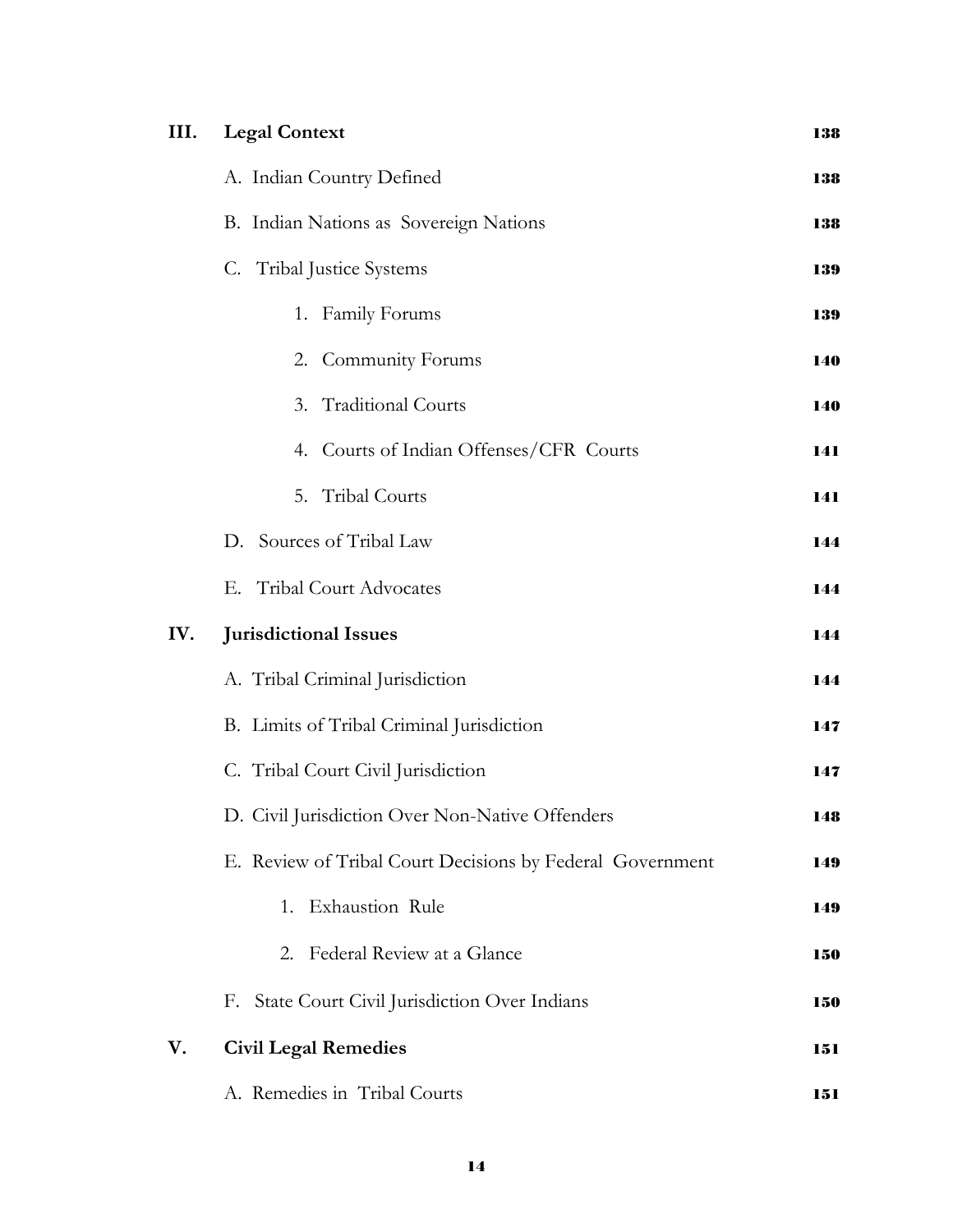|      | B. Remedies in Federal Courts                          | 152        |
|------|--------------------------------------------------------|------------|
| VI.  | <b>Enforcement of Protection Orders</b>                | 153        |
| VII. | <b>Gun Dispossession in Indian Country</b>             | 153        |
|      | VIII. Indian Child Welfare Act                         | 154        |
| IX.  | <b>Housing Issues</b>                                  | 154        |
| X.   | <b>Things to Consider</b>                              | 156        |
|      | A. Deputizing Indian Lawyers as Special U.S. Attorneys | 156        |
|      | B. Use of Spiritual Leaders                            | 156        |
|      | C. Confidentiality                                     | 156        |
|      | 1. Numerous Agencies Involved                          | 157        |
|      | 2. Use of Scanners                                     | 157        |
| XI.  | <b>Resources</b>                                       | 158        |
|      | A. Tribal/Non-profit Organizations                     | 158        |
|      | <b>B.</b> Government Agencies                          | <b>160</b> |
|      | C. Publications                                        | 161        |
|      | D. Internet Resources                                  | 161        |
|      | E. Appendix A                                          | 162        |
|      | F. Appendix B                                          | 164        |
|      | G Appendix C                                           | 165        |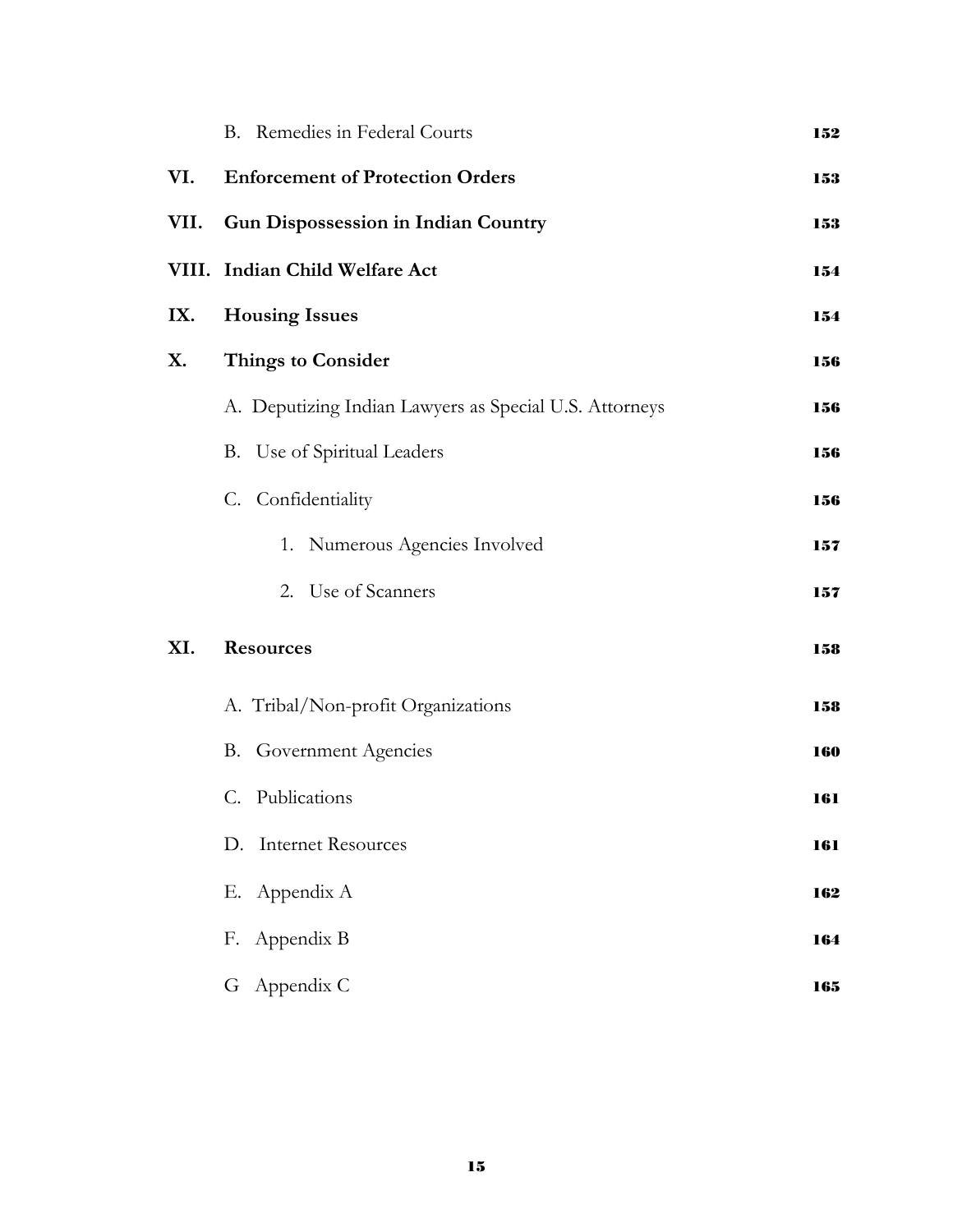| <b>APPENDIX</b> |                                        | 167 |
|-----------------|----------------------------------------|-----|
| A.              | Sexual Assault Protective Orders Chart | 168 |
| В.              | Sample Housing Rights Pamphlet (LASO)  | 184 |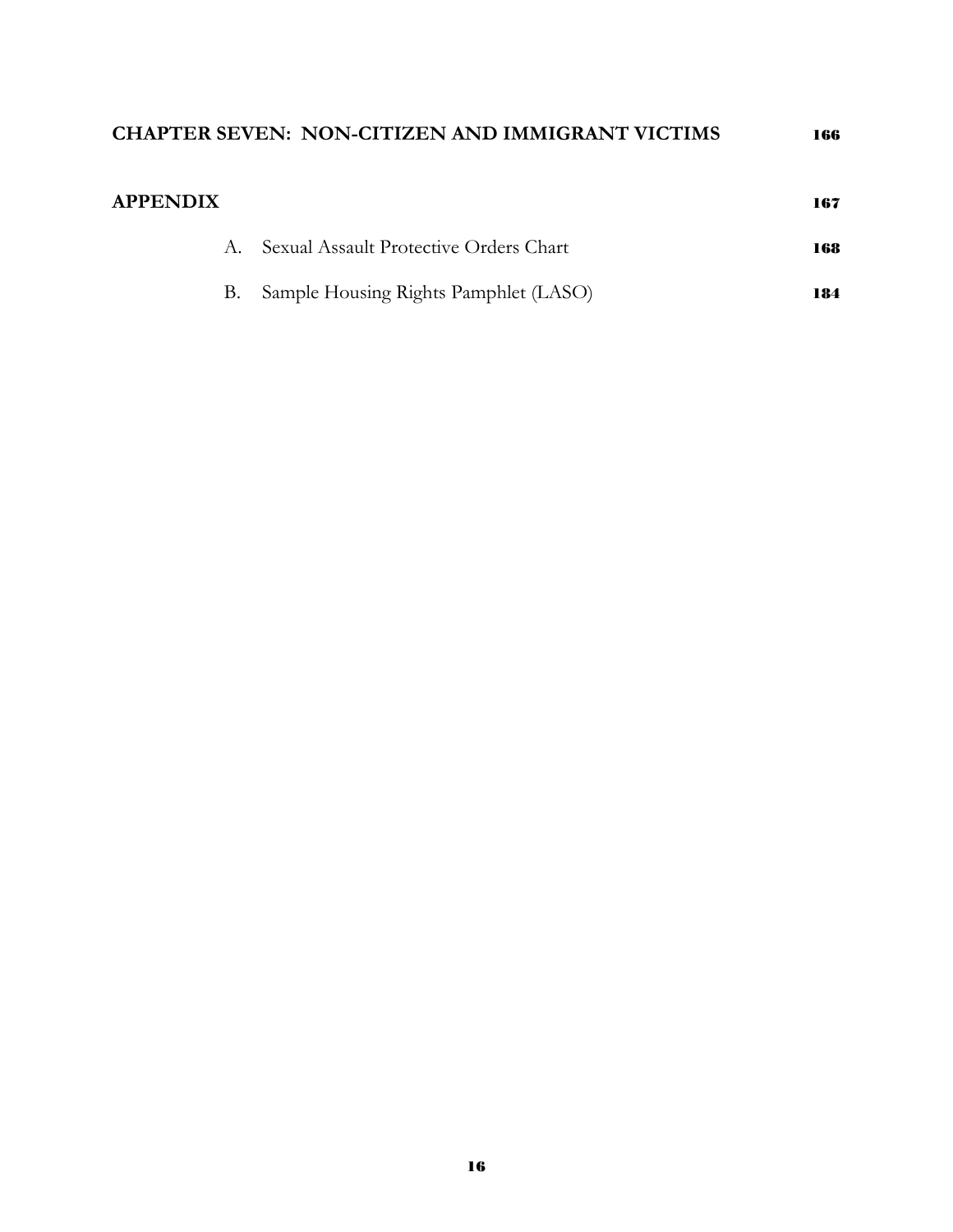### **INTRODUCTION**

One out of every six American women<sup>1</sup> has been the victim of a completed or attempted rape in her lifetime. In the United States, nearly 18 million women have been victims of rape or attempted rape.2 The majority of women assaulted were raped when they were under the age of 18. Overall, about 44% of rape victims in the United States are under age 18. And, fifteen (15%) to twenty percent (20%) of all victims are estimated to be under the age 12.3 Native American women are most at risk for sexual violence. Indeed, American Indian and Alaska Native women experience a higher rate of violence than any other group, including African-American men and other marginalized groups.4 While men are also victims of sexual violence, women are far more likely to be victimized.5

However, these high rates of sexual violence are not reflected in the data for state and federal sexual assault prosecutions. The reasons for this are many and varied. Many sexual assaults are never reported. Of those, only a small percentage of sexual violence cases are ever charged. Still fewer are ever prosecuted to conviction. Even when a prosecution is successful, the criminal justice system may be limited in its ability to promote recovery, restitution, and restoration for survivors.

 Regardless of whether a criminal prosecution is pursued, a sexual violence survivor may have many outstanding legal needs that a criminal court cannot adequately address. Thus, a sexual violence survivor may turn to the civil justice system — in addition to or *in lie*u of the criminal justice system — for the legal relief she seeks. The search for justice in the civil courts may commence immediately following a sexual assault, many decades later, or anytime in between. Some needs may be immediately apparent, while others will emerge only over time.

 Sexual violence survivors may seek assistance with a variety of different civil matters. Assistance may be needed in negotiating the state and/or the federal courts. For example, victims may need assistance with safety, employment, housing, educational, family law, and financial matters. They may also need assistance with legal problems within the jurisdiction of the federal courts, such as immigration (including petitions for residency, adjustment of status, work authorization, etc.) and bankruptcy.

 $\overline{a}$ 

<sup>1</sup> Victims of sexual assault are overwhelmingly female. Sex Offenses and Offenders. Bureau of Justice Statistics, U.S. Department of Justice (1997).

<sup>2</sup> *Prevalence, Incidence and Consequences of Violence Against Women Survey*, National Institute of Justice and Centers for Disease Control and Prevention (1998).

<sup>&</sup>lt;sup>3</sup> The National Violence Against Women Survey found that of the women who reported being raped at some time in their lives, 21.6% were under the age of 12 years old, 32.4% were 12-17 years old, and 29% were 18-24 years old when they were first raped. This translates to 54% of women victims who were under 18 at the time of the first rape. (Prevalence, Incidence, and Consequences of Violence Against Women. U.S. Department of Justice, Office of Justice Programs. November 1998.)

<sup>4</sup> Sarah Deer, "Sovereignty of the Soul: Exploring the Intersection of Rape Law Reform and Federal Indian Law" (2005), citing generally Lawrence A. Greenfield, Steven K. Smith, U.S. Dept. of Justice, *American Indians and Crime* (1999); Steven W. Perry, U.S. Dept. of Justice, *American Indians and Crime* (2004); Callie Rennison, U.S. Dept. of Justice, *Violent Victimization and Race*, 1993-1998 (2001).<br><sup>5</sup> For example, in 2002, nine out of every ten rape victims were female. *See* National Crime Victimization Study (2003).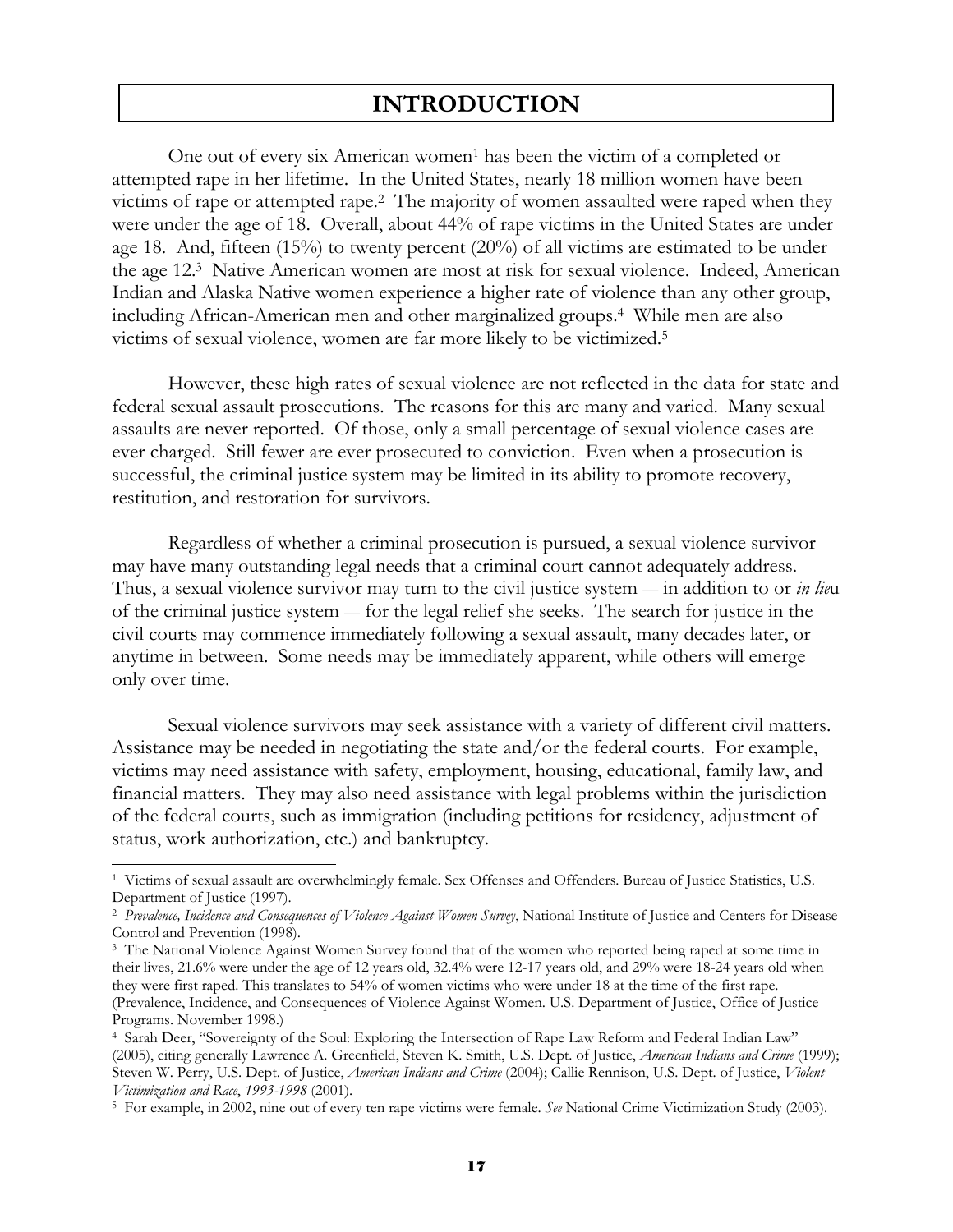Rape crisis centers (and other programs serving sexual violence survivors), staff attorneys, *pro bono* lawyers, and other advocates can best serve survivors by ensuring that all the tools of the legal system are available to help survivors negotiate these complicated aspects of the recovery process. Although each individual survivor's circumstances are unique, what all survivors have in common is the need for information that is accurate, that presents the survivor with the full scope of legal options, and that respects individual choices.

 This guide will allow coalitions to create a resource to assist survivors in weighing the options and taking those first steps into the civil realm. It is our hope that this information will help speed the process of recovery, and the transition from victim to survivor.

#### **A. Purpose**

 This guide provides an overview of a sexual violence survivor's rights and remedies within the civil legal context. It identifies legal as well as safety and other practical considerations that should be considered when helping a sexual violence survivor identify legal options in the civil justice system. It is not a substitute for legal advice.

 It is also not a detailed overview of state-specific law. Rather, it is a toolkit designed to identify the legal issues that may be implicated for a survivor and the possible sources of law for the remedies chosen.

#### **B. Limitations**

 This guide is not an end in itself. It is intended to provide coalition staff attorneys with a framework and checklist of issues to include when creating their own state-specific civil legal remedies guide. Each coalition must complete this guide by adding to it statespecific information and laws. The Appendix to this guide contains a compilation of internet links to states' statutes, rules, and regulations to assist the staff attorney in adapting this guide to state-specific information.

#### **C. The Civil and Criminal Justice Systems: Intersecting Remedies**

 There will be cases in which a survivor's legal needs overlap between the criminal and civil components of the justice system. And, there will be other occasions on which neither the criminal nor the civil process can fully protect the survivor's personal safety, ensure the right to privacy, or compensate for suffering and loss. However, the importance of communication, cooperation, and collaboration between attorneys and advocates assisting a victim in a criminal case and those assisting a victim in a civil case cannot be overemphasized.

 Consider, for example, a survivor who has a court hearing scheduled on a sexual assault or stalking protective order. A prosecutor may wish to attend the hearing in order to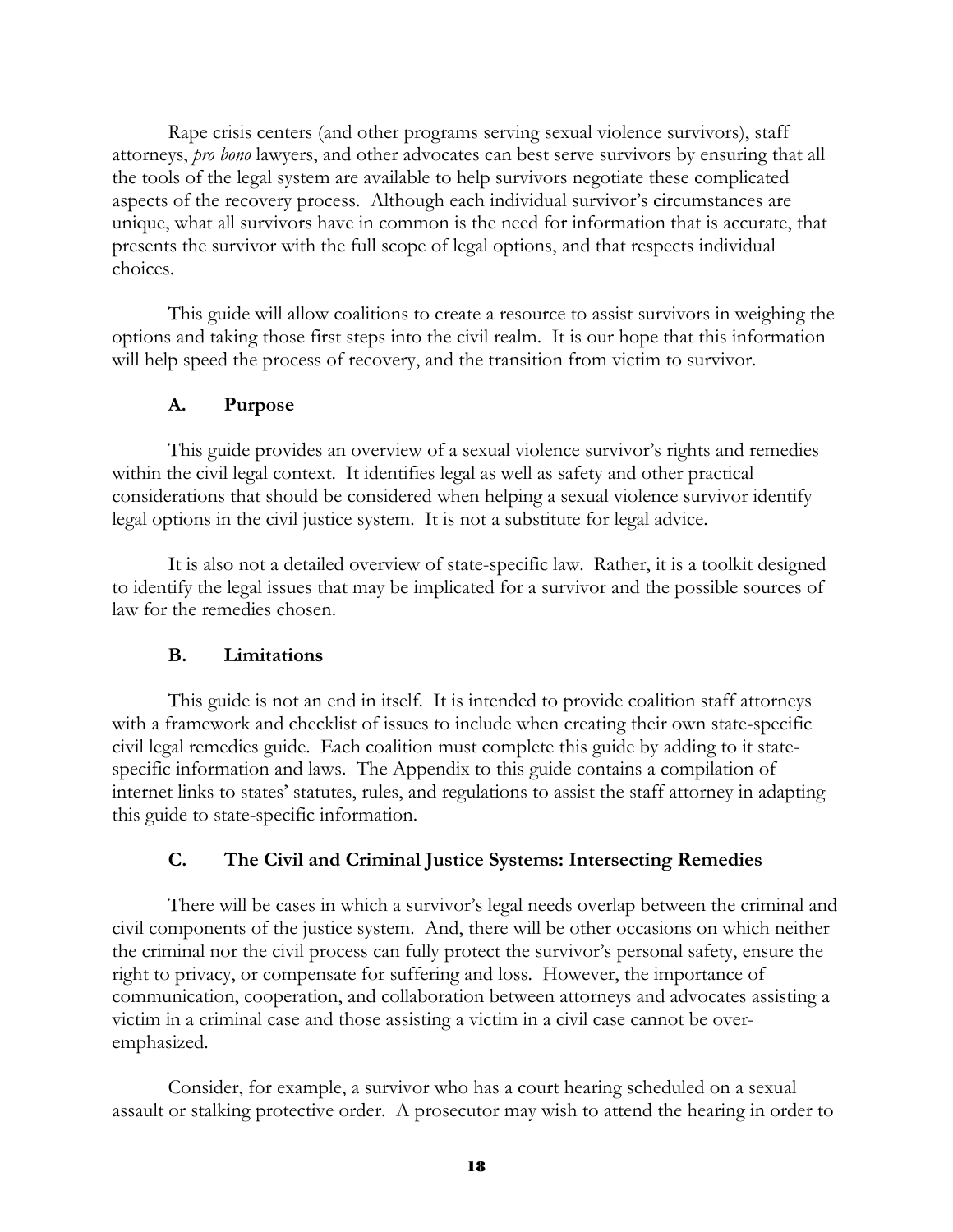observe the witnesses' demeanors, to hear the victim's (or respondent's) testimony in the civil matter, or to ascertain the evidence proffered in the civil case. Conversely, the victim, her lawyer, and the prosecutor should all be prepared for the assailant's criminal defense attorney partnering with — or perhaps even serving as — the respondent's attorney in any pending civil matter, and for the potential that the victim's testimony in the civil matter may be used against her at a later date. Other examples of intersection include the sexual violence survivor who recognizes the need for both civil and criminal "no contact" orders in order to ensure her safety in the event a criminal prosecution does not proceed or is not successful, or the victim who declines to participate in a prosecution only to be served by the perpetrator with a defamation or "SLAPP" suit (strategic lawsuits against public participation; the term coined for lawsuits that target victims for reporting crime).

 Because a survivor may look to both the civil and criminal justice systems for the most comprehensive protection, this toolkit is to be used in conjunction with its companion guide, *A Criminal Justice Guide: Legal Remedies for Adult Victims of Sexual Violence.* Together, these resources will provide a comprehensive overview of a survivor's rights and remedies available within both the criminal and civil justice systems.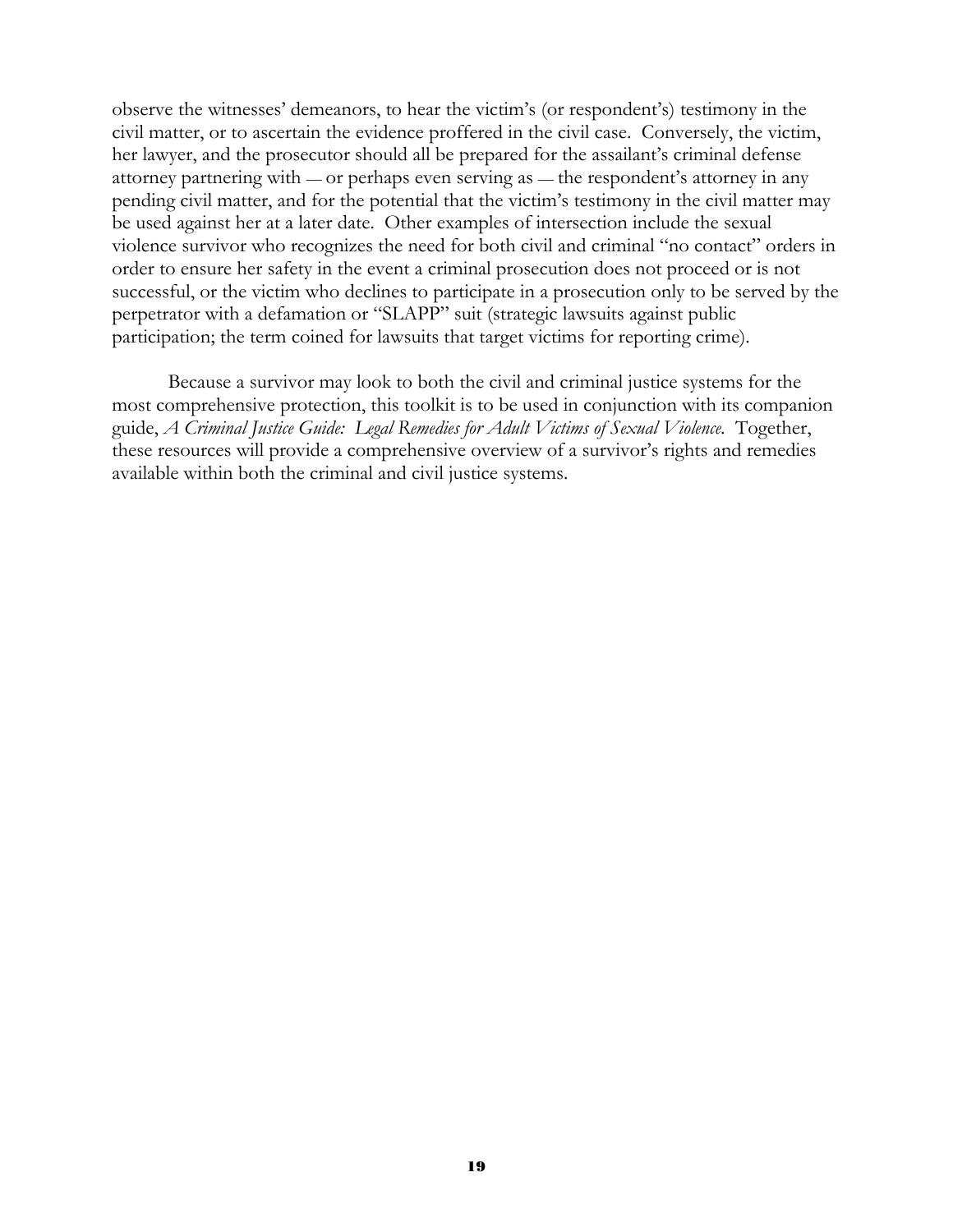### **CHAPTER ONE: SAFETY AND PROTECTION**

#### **I. PERSONAL SAFETY**

 A survivor's physical safety following an incidence of sexual violence is of paramount importance. A victim's safety needs will vary depending on a number of factors, including:

- o Who the perpetrator is;
- o How much he knows about the victim, her work place, residence, friends, family members, etc.;
- o The location of the assault;
- o Whether the perpetrator acted alone or with others;
- o Whether the violence involved the use of weapons;
- o The extent of the physical injuries the victim sustained;
- o The survivor's age and resources; and
- o The degree of contact with the assailant, both pre- and post-assault.

 As the majority of sexual assaults are perpetrated by an acquaintance, family member, intimate partner, or non-relative well known to the victim, a victim's relationship, if any, with the perpetrator is likely to be a significant factor in developing an appropriate safety plan.6

 Safety considerations may arise in a variety of personal and professional contexts and locations; they may be situational, episodic, or enduring; and may vary in severity or lethality. The next section summarizes the types of protective orders available to sexual violence survivors and identifies a variety of safety issues and remedies that may arise pursuant to an assault.

 $\overline{a}$ 6 Statistically, only 14%-23% of sexual assault victims are assaulted by a stranger. Estimates vary because different studies employ different definitions of sexual assault, and populations surveyed include different age groups. The National Women's Study (NWS) found that 22% of rape victims were assaulted by someone they had never seen before or did not know well. (Kilpatrick, Edmunds, & Seymour, 1992). Using a definition of rape that includes forced vaginal, oral, and anal sex, the National Violence Against Women Survey, *(Tjaden, P. & Thoennes, N. (1998, November), A Prevalence, Incidence, and Consequences of Violence Against Women: Findings From the National Violence Against Women Survey,* and different categories for victim-perpetrator relationships than the NWS, the NVAW study nevertheless reported similar findings. In rape cases occurring after the victim was 18 years old, the NVAW study determined that 14.1% of the rapists were strangers. The National Survey of Adolescents (NSA), a National Institute of Justice funded sample probability study of 4,023 adolescents age 12-17, found that 23.2% of the perpetrators were strangers. (Kilpatrick 1996).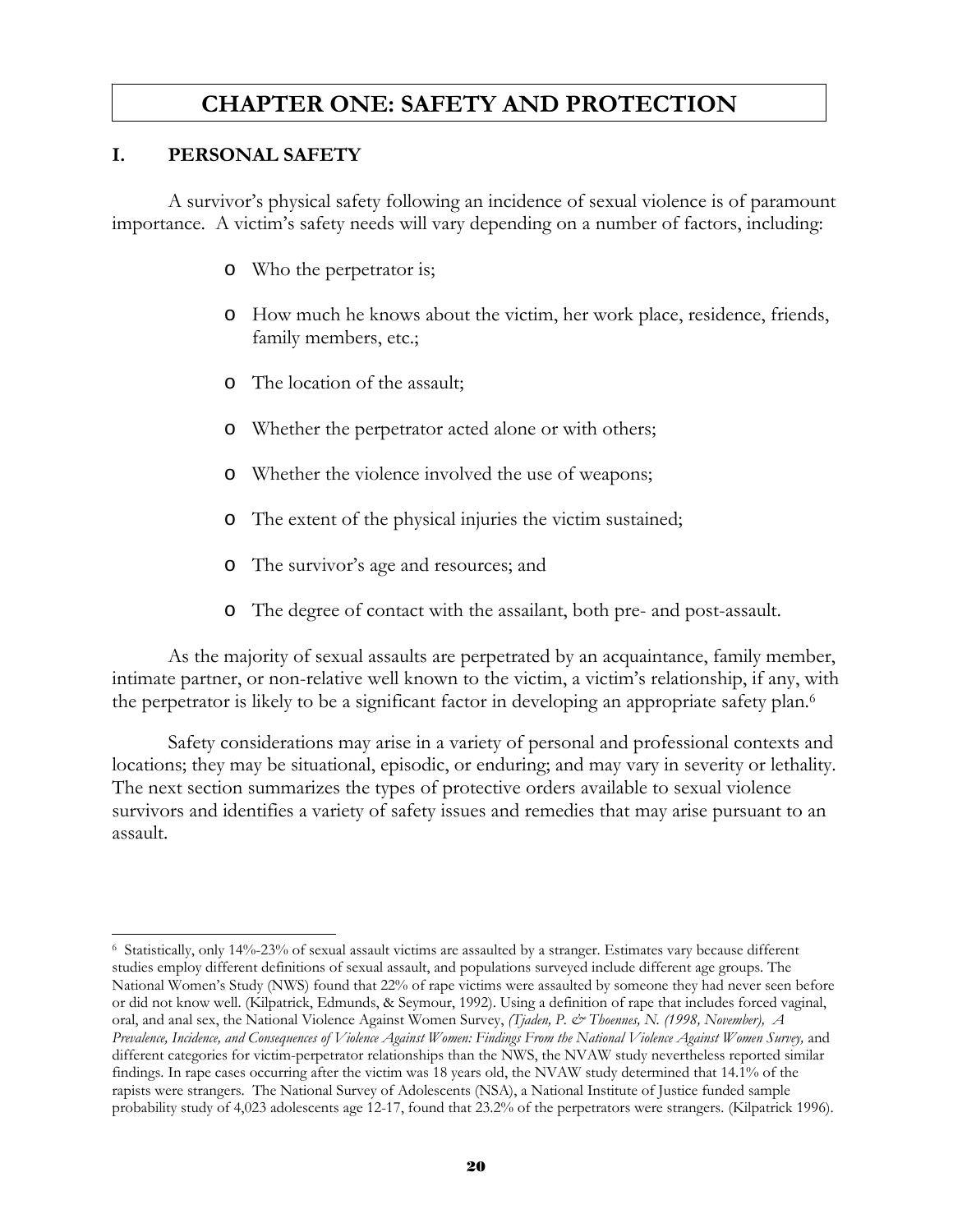#### **A. Practical Considerations**

This section outlines a number of practical considerations when a survivor is exploring her protective order options.

- o If there is any possibility of continuing violence, a victim should receive assistance to develop a realistic safety plan. Appropriate safety planning considerations include a victim's residence (both temporary and extended), place of employment, school site(s), place of worship, court locations, friends' and family members' residences, gym or other workout sites, parking area or bus-stop, and any other locations to which the survivor may travel and/or be vulnerable. Such planning is especially important in situations where there is a potential for continuing violence, such as in the case of spousal, intimate partner, or child sexual assault.
- o Consider whether to implement and what options exist to fund7 changes to existing security. This may include installing additional door and window locks, re-keying existing locks, upgrading lighting and security devices, relocating a parking area or designated parking spot, etc.
- o Certain locations may trigger an adverse reaction from the victim, either because of memories of where/how the violence occurred, the presence of the perpetrator, or heightened feelings of vulnerability (such as elevators, high-rise parking lots, etc.). A victim and those who serve her should consider this when scheduling appointments, deciding whether to arrange for court security, deciding on the need for an escort, or other situations in which a survivor may be especially vulnerable or fearful.
- o In certain cases, relocation and even identity change may be appropriate (including change of name, social security number, and records). Securing a new identity can be a complex process, involving meticulous consideration of which records are changed, when, where, and in what order. A survivor should receive assistance from an attorney or advocate familiar with the process and the necessary safeguards. See the "Identity Change" in Section II below for additional information.
- o Centers should also be aware of safety concerns to their clients and staff and develop safety plans and procedures.

 $\overline{a}$ 7 In some communities, funds are available to assist certain residents, *e.g.*, those who are seniors or low-income, with increased security measures. While not specific to sexual assault survivors, such funds may nevertheless be a resource for certain victims. Other possible funding sources for these and other safety measures include homeowner's or renter's insurance, crime victim compensation funds, civil protective order provisions, or state or federal emergency assistance funds. *See also* Chapter Five of this guide, "Tort Liability."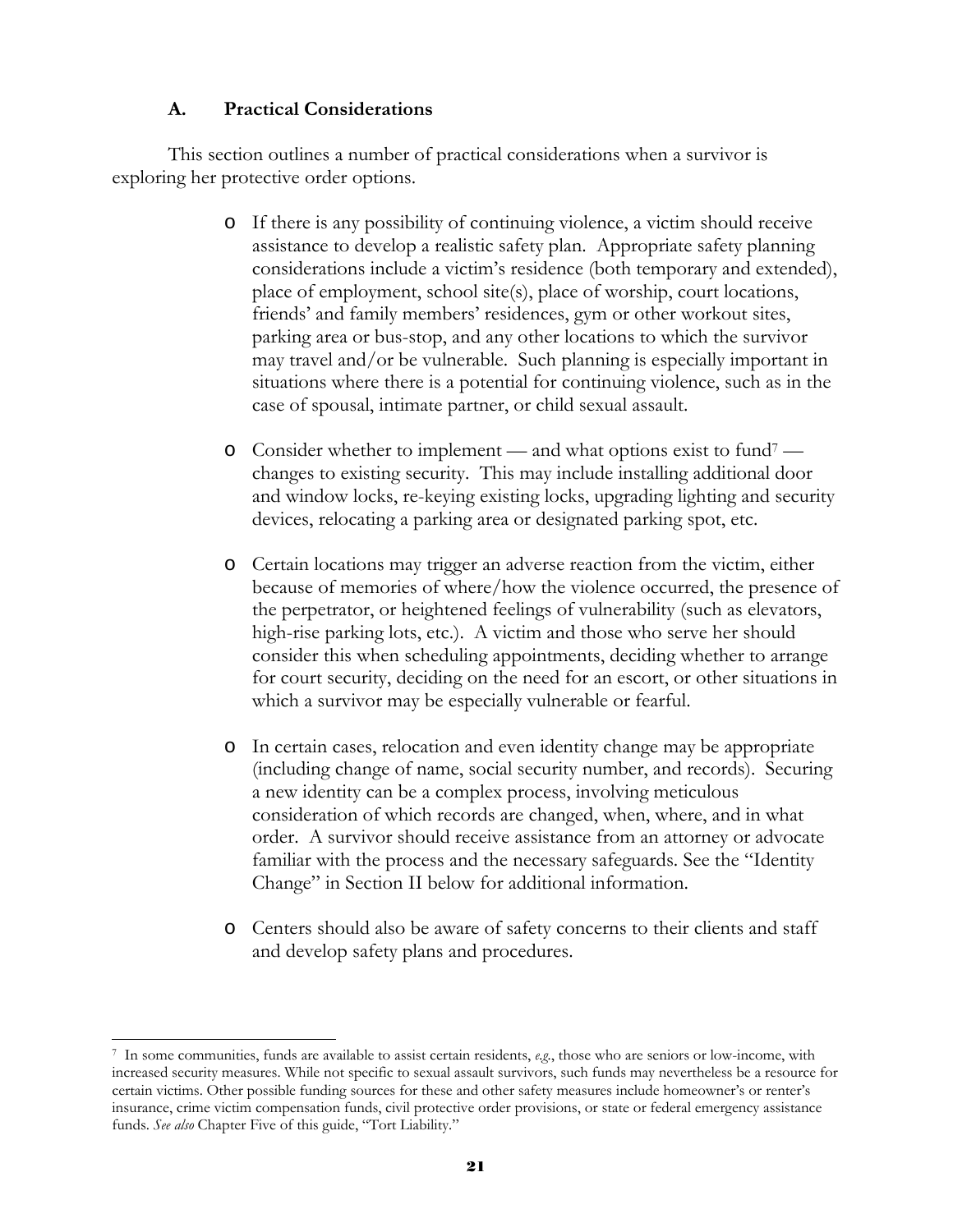#### **B. Civil Protection Orders**

 A civil protection order ("CPO") is a civil remedy a victim may pursue regardless of whether a criminal investigation is pending or a criminal prosecution is underway. While a protection order may enhance a victim's safety and help deter future or continued violence, it may also serve as a trigger for continued violence. An attorney or advocate can play a key role in helping a victim identify and understand the choices before her and the possible implications of those choices. Some CPOs require an underlying relationship between the parties; others do not. And, in some cases, a survivor may seek to secure more than one order, as the duration, scope of protection, enforcement mechanisms, and other terms and conditions, may vary.

While every state has a CPO designed to protect victims of sexual violence who are assaulted in the context of an intimate partner relationship, only 12 states have specific Sexual Assault Protection Orders ("SAPO"). By definition, these orders protect a sexual violence survivor regardless of whether the assault was perpetrated by a stranger or a relative or intimate partner.8 Depending on the relationship between the victim and the perpetrator, and the nature and frequency of the perpetrator's contacts, a sexual violence victim also may qualify for protection under a state's domestic violence and/or stalking protective orders. In addition, a victim may be able to utilize a state's "anti-harassment" or general "no contact" order. These more generic "no-contact" orders typically have no requirement that the parties have a pre-existing intimate or familial relationship prior to the assault.

 Civil protection orders are not exclusive; indeed, it may very well be in a survivor's best interest to petition the court for more than one type of protective order, and even to have two or more orders in effect. For example, while a SAPO may provide for monetary damages and attorney's fees, a domestic violence restraining order may award a survivor custody of children and possession of the residence, and a stalking order may provide for civil damages, mandatory mental health counseling for the stalker, and other conditions important to the victim. In addition to the different remedies available to a survivor through these various orders, the orders may also remain in effect for varying periods of time. For example, a SAPO or domestic violence order may expire after one, two, or three years, whereas a stalking order may remain in effect for a longer term, or even indefinitely.

 A victim may also be eligible for orders in more than one state or Indian Country, and may wish to secure these multiple orders in order to enhance the protections available to her, to increase the remedies available if a violation occurs, or to underscore for the perpetrator the importance of obeying court orders and the victim's willingness to pursue judicial remedies.<sup>9</sup>

 $\overline{a}$ 

<sup>8</sup> Currently, only California, Colorado, Florida, Illinois, Maine, Maryland, Minnesota, Montana, Oklahoma, South Dakota, Texas and Wisconsin have protective orders for which a sexual assault survivor is specifically eligible, regardless of the relationship (if any) between the parties.

<sup>9</sup> The Appendix contains a compilation of internet links to all states' statutes, rules, and regulations to assist a coalition staff attorney in determining neighboring/foreign states' protective order laws.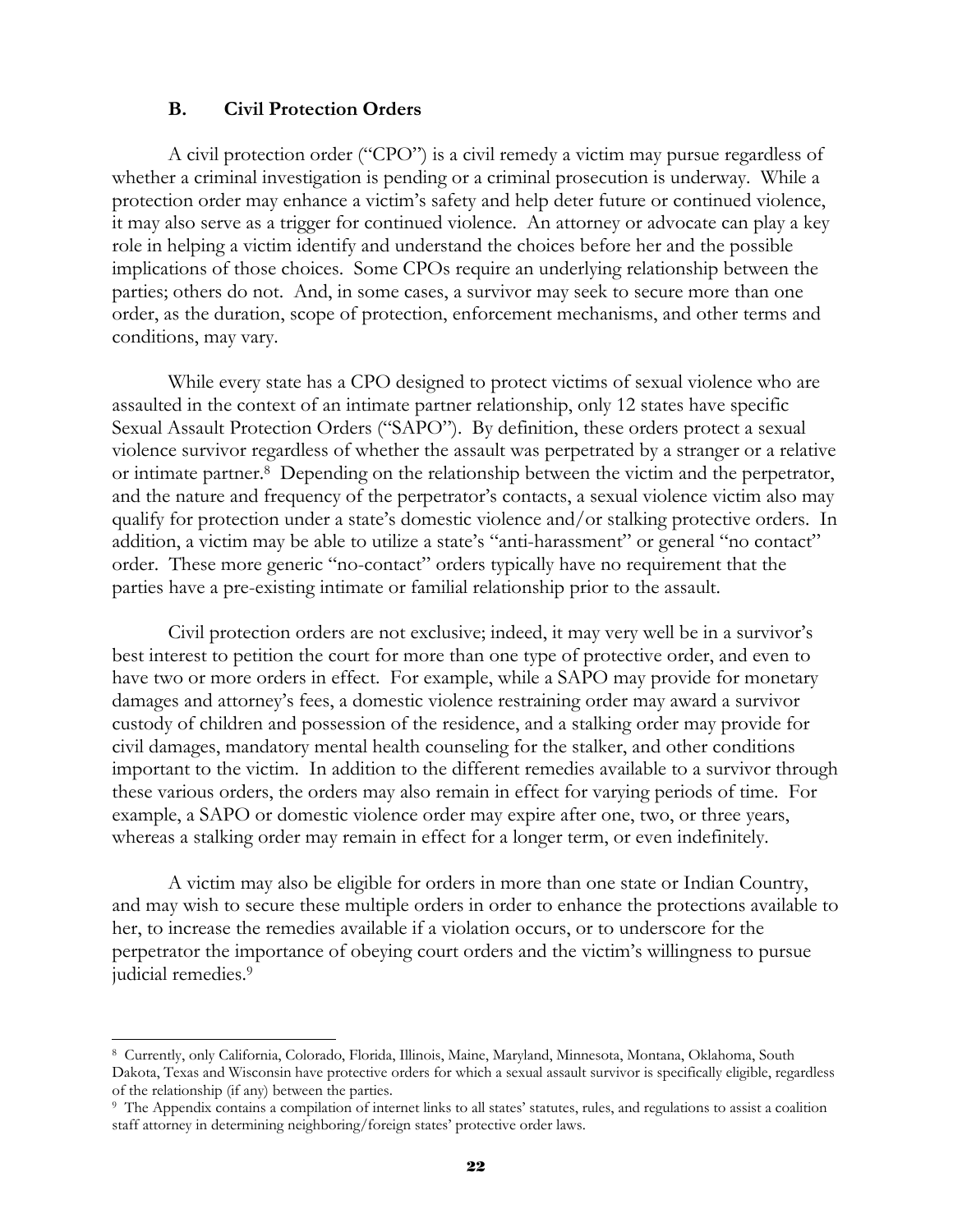If a victim wishes to relocate out of the state, Indian Country or Territory, the protective order will remain in effect consistent with the law of the issuing state, tribe or territory *so long as it meets the requirements set forth in the* Violence Against Women Act (VAWA), 18 U.S.C. § 2265 *et seq*. Enforcement of a qualifying protective order will be pursuant to the new jurisdiction's enforcement mechanisms. Military courts also accord full faith and credit to qualifying state and tribal court protective orders. *See below*, Chapter One, Section III, for a more detailed discussion of VAWA's Full Faith and Credit provisions.

 Non-English speaking survivors face unique challenges in accessing the justice system and securing legal protections. Although there are no citizenship or immigration requirements for securing a protection order, many immigrant survivors face significant hurdles due to language, cultural, social, and political obstacles.

 Specific considerations for serving non-English speaking survivors include translator and interpreter access, availability of bi-lingual court forms, and confidentiality of services. Some jurisdictions permit the filing of inter-lineated<sup>10</sup> protection order petitions; others accept only translated or English language requests for assistance.

 When possible, submit a request for a court interpreter prior to the date and time set for the court hearing(s). If an interpreter is employed, it is important to emphasize at the outset the interpreter's professional and legal obligation to maintain client confidentiality. Some, but not all, courts have implemented a court interpreter certification program. If your state has such a program, only certified interpreters should be utilized by the courts. For an overview of a model court certification program training, see the National Center for State Courts' manual "Court Interpretation: Model Guides for Policy and Practice in the State Courts" at: **http://www.ncsconline.org/wc/publications/Res\_CtInte\_Pub.pdf**.

 The following list identifies the various types of different civil protection orders that may be available through a state or tribal court.<sup>11</sup> It includes a checklist of issues to consider when completing the state-specific information in order to adapt the guide to a specific state or jurisdiction. It is followed by a review of some basic practical safety considerations.

#### **1. Sexual Assault Protective Orders**

o Eligibility

l

- Who is eligible?
- Are there any relationship requirements?

<sup>10</sup> Inter-lineated petitions are bi-lingual documents that alternate between a line in English followed immediately by a line, just below the English text, in the second language. The second (non-English) language text may be in italics or other font change to help distinguish it from the text above. Inter-lineated forms track the English text, so the translated text is more closely aligned with the English version and thus easier to track. 11 For an overview of the types of orders that may be available to a sexual assault survivor, *see* Appendix A, "Sexual

Assault Protective Orders."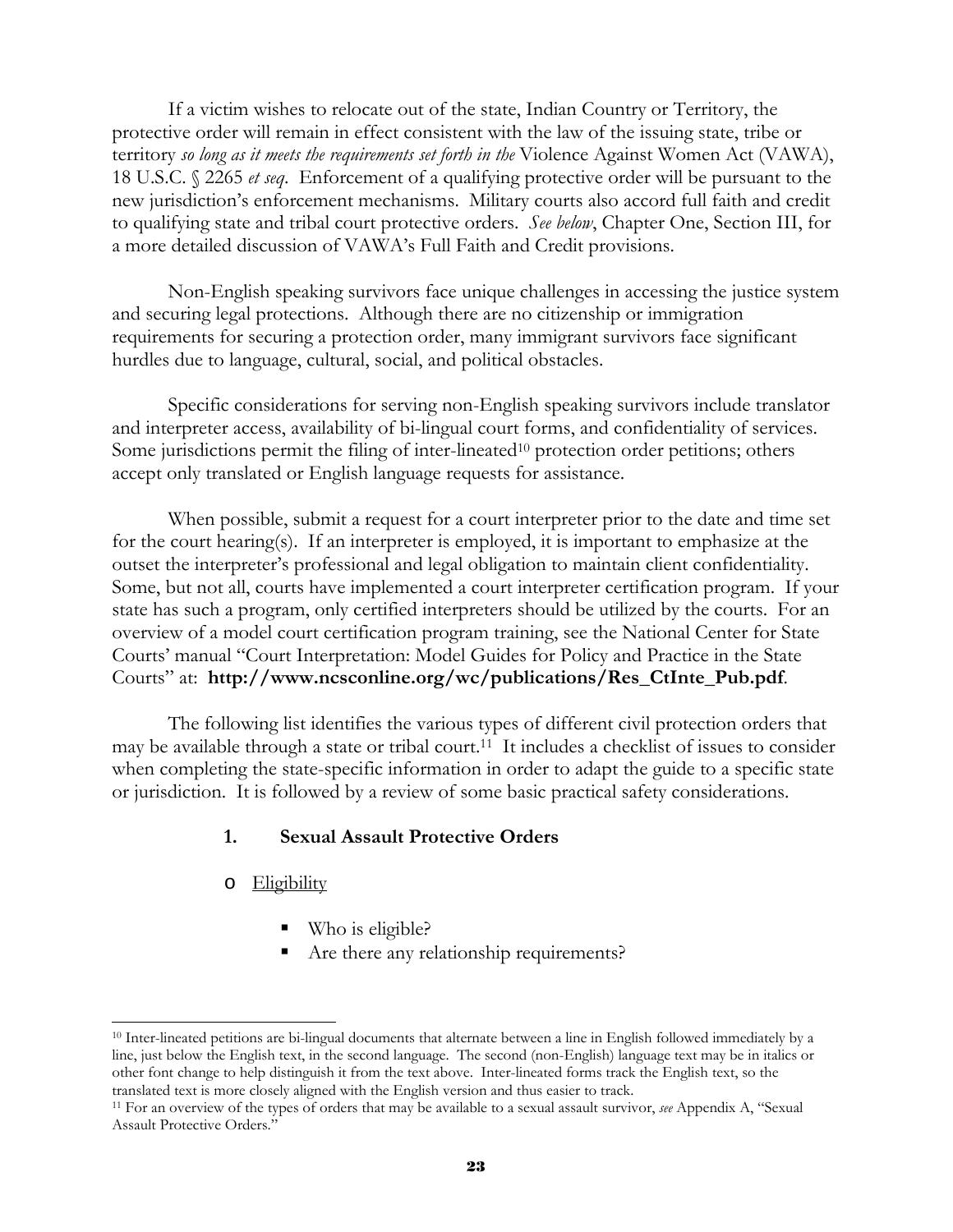- May a minor victim apply? Against a minor respondent? Against an adult respondent? Does a guardian or guardian *ad litem* need to be appointed before a minor may obtain the order?
- What are the residency requirements, if any?
- What are the venue requirements?
- May petitioner submit a petition in a language other than English?

#### o Requisite Elements

- Completed or attempted sexual contact?
- By force? Threat of force?
- Future fear?
- o Procedure and Burden of Proof
	- What is the procedure to obtain a SAPO?
	- Standard of proof for issuance?
	- Is it applied for *ex parte* or at a hearing with both parties present?
	- For continuing the order?
- o Terms and Conditions
	- Availability (through police, courthouse; daytime only or 24 hours a day/seven days a week)?
	- **Length of time order is in effect (temporary; permanent;** renewable)?
	- Service of process (who may serve? free or for a charge?)
	- Renewal (procedure; burden of proof for renewal; respondent's right to hearing)?
	- Sanctions for violation (civil or criminal? Maximum sentence)?
- o Scope of Protection and Remedies Available
	- Monetary damages?
	- Mental health evaluation or treatment for respondent?
	- Ouster (removal from property)?
	- Custody?
	- Stay-away provisions?
	- Gun dispossession?
	- Financial Support (Child? Spousal? Intimate partner?)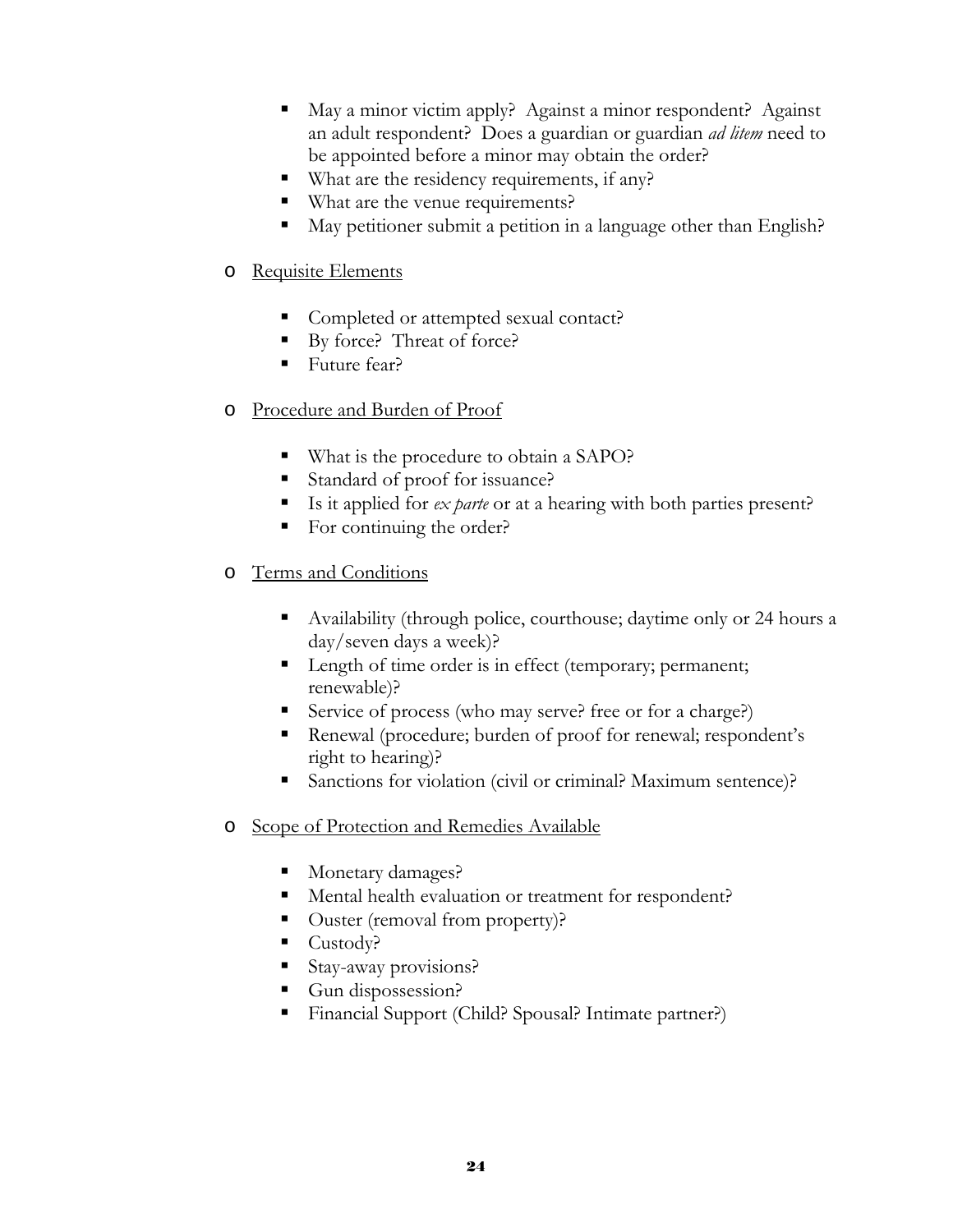#### o Sanctions for Violations

- Is the sanction for a violation civil or criminal?
- Is it contempt or a separate offense?
- Does the law provide for mandatory arrest in the event of an alleged violation?
- What standard of proof is required to effect a warrantless arrest (*e.g.*, probable cause)?12

 This checklist of questions should be used when researching all types of protective orders available to a survivor. The following numbered sections briefly describe some of the unique aspects of different types of orders that may be available in a state or Tribal court..

#### **2. Domestic Violence Protective Orders**

Domestic violence protective orders exist in every state and territory.<sup>13</sup> Each state's or territory's laws proscribe who is eligible for a domestic violence protective order (DVPO), the basis for the order, and the burden of proof that must be met before an order may be issued. Only some sexual violence survivors may be eligible for a DVPO. If the sexual violence occurred within the context of an intimate partner relationship, or if the DVPO statute is broadly crafted, a sexual violence survivor may qualify under the state's, tribe's or territory's domestic violence laws. In some jurisdictions, a survivor will be eligible for the DVPO only if she describes the sexual violence as an "intimate sexual relationship."

#### **Eligibility**

For this type of protective order, the law typically requires that a survivor have one of the following types of relationship with the assailant: dating or intimate partner, previous dating or intimate partner; a household member or former household member; a spouse or former spouse; a person with whom the petitioner has a child in common; or a relation by blood, marriage or adoption. In the majority of states, domestic violence protection orders are available to both heterosexual and same sex couples.14 For an overview of civil protection orders for battered immigrant victims *see* Legal Momentum's March 2005 manual, *Breaking Barriers: A Complete Guide to Legal Rights and Resources,* chapter 5, "Battered Immigrants and Civil Protection Orders, by Leslye Orloff *et al*.

 $\overline{a}$ <sup>12</sup> Every state now permits warrantless mandatory arrest for a misdemeanor crime offense of domestic violence if there is probable cause. Arrest authority for other offenses varies state to state. 13 "Civil protection orders are available in all fifty states, Puerto Rico, the District of Columbia, and all U.S territories."

Catherine F. Klein & Leslye E. Orloff, *Providing Legal Protection for Battered Women: An Analysis of State Statutes and Case* 

*Law*, 21 HOFSTRA L. REV. 801, 810 (1993). *See also* B. Hart, *State Codes on Domestic Violence: Analysis, Commentary and Recommendations*, 43 J. Juv. & Fam. Crt.J. 1 (Special Issue No. 4 1992); J. Stojak, *Domestic Violence* 1 Geo. J. Gender & L.  $(2000)$ .

<sup>14</sup> *See* "Lesbian, Gay, Bisexual and Transgender Domestic Violence in 2001" by the National Coalition of Anti-Violence Programs (NCAVP) (September 2002), pp. 14-16.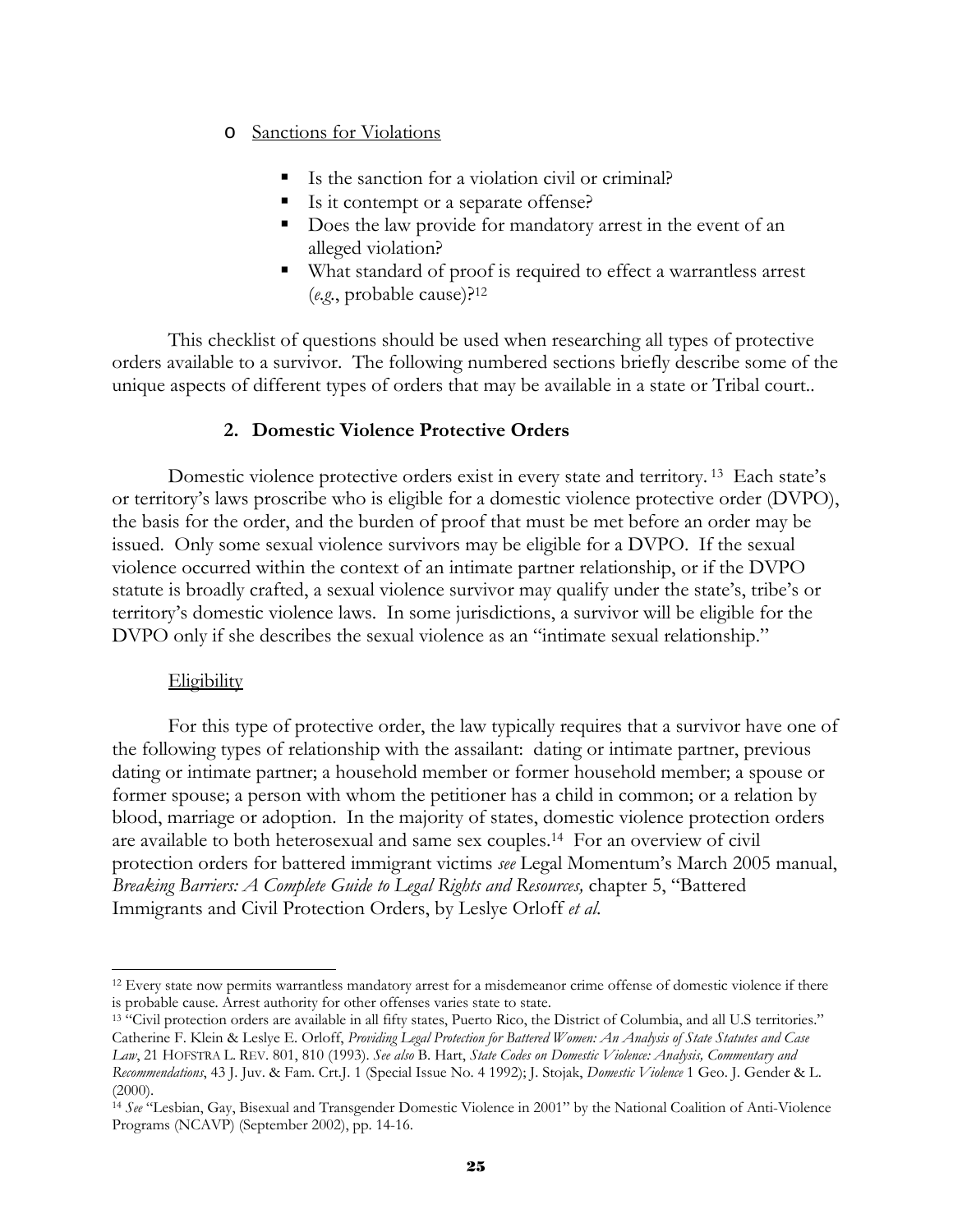#### Requisite Elements

 Typically, the requisite showing for obtaining a domestic violence protective order is that the petitioner has been a victim of or been threatened with physical abuse, and that she has a reasonable fear of future harm or threat of harm from a person in an eligible relationship with the victim. The reasonable fear of future harm may be based on past incidents of violence demonstrating a propensity for it to occur again, or credible threats of violence by the assailant upon the victim. The threshold showing for proving eligibility for the order may vary depending on whether the survivor is seeking a temporary or permanent order. *See below*, "Burden of Proof."

#### Procedure

 Some states have a two-step protection-order application process, whereby the victim initially obtains a temporary order, valid for an initial time period. This initial period may range from three to seven or ten days, or longer. At the end of the initial period, the petitioner must return to court to provide evidence as to why the order should remain in effect for the longer term.

 Other states permit a victim to request an order at an *ex parte* hearing and, if the order is granted, the burden shifts to the respondent to contest the order and request a hearing. If the *ex parte* order is not contested, it will remain in effect for the duration of the statutory period, unless otherwise dismissed or modified.

#### Burden of Proof

 The burden of proof necessary for maintenance of an order will vary, depending on the jurisdiction. In some states the basis for the order must be proven to be "clear and convincing." In other jurisdictions, a "preponderance of the evidence" is sufficient. Similar variations exist with respect to the burden of proof required for a renewal of an existing order, or to prove that a violation of an order occurred. (**Note:** If a violation of the order constitutes a criminal offense, the prosecution will likely have to prove "beyond a reasonable doubt" that a violation occurred.) Standards of proof may also vary depending on the type of hearing conducted. For example, a "preponderance of the evidence" standard may apply at the *ex parte* hearing with a "clear and convincing" standard governing the permanent order.

#### Terms and Conditions

 The length of time that a DVPO remains in effect varies widely, as does the scope of remedies available. In most jurisdictions, an order will remain in effect for one to three years. Orders may be renewable.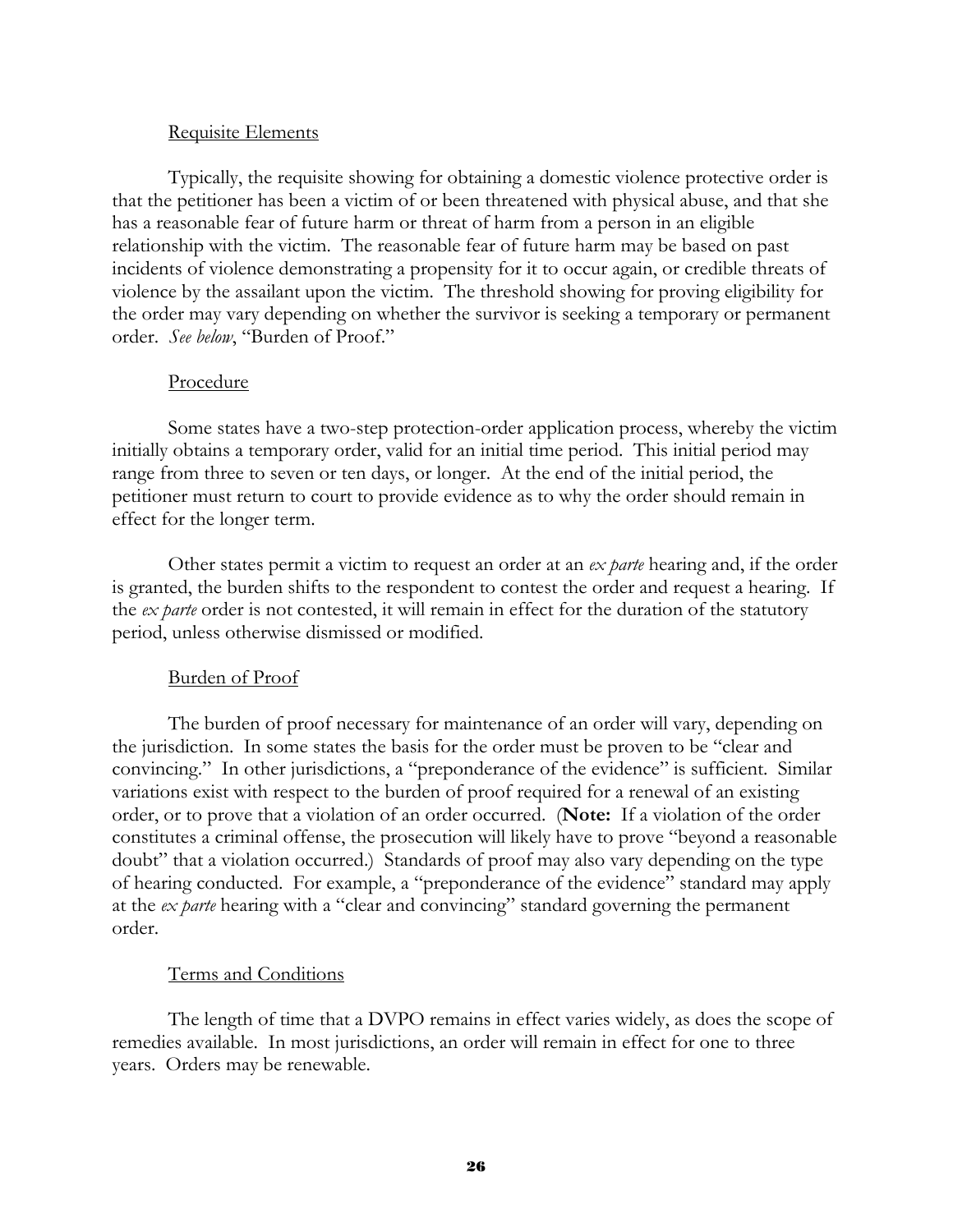#### Scope of Protection and Remedies Available

 Think creatively as to how best craft an order that maximizes a victim's safety and addresses both her current and anticipated future needs. Elements to consider include whether to:

- o prohibit respondent from a survivor's places of residence, employment, education, worship, and the corresponding sites for children or other family members, if applicable;
- o prohibit the assailant from contacting a survivor at places she may frequent, such as friends' or relatives' residences;
- o obtain a vacate order to oust the assailant (from a shared premises) if the assailant and survivor share a residence. The order should specify exactly what the assailant is allowed to take with him, such as personal belongings, and the manner in which he will be allowed into the house to retrieve his items, such as under the accompaniment of a law enforcement agent. If the assailant and survivor share assets, place restrictions upon removing joint assets, giving use to jointly held automobiles, etc.;
- o obtain custody orders, if the assailant and survivor share children, that protect the children, perhaps with limited supervised visitation, and to protect the survivor by ensuring any visitation or exchange occurs in the presence of a third party;
- o prohibit any contact and harassment via telephone, mail, electronic mail, or through third parties;
- o prohibit assailant from being within a specified distance (*e.g.*, 200 yards, 50 yards, within sight, as prescribed by statutory law) from a survivor and her children;
- o require assailant to pay for repairs to a survivor's residence, including costs associated with increased security and/or relocation, for medical expenses incurred as a result of the assault, or for other associated expenses;
- o require assailant to relinquish to law enforcement (or a third party) any all weapons and firearms that respondent owns or possesses, including licenses. *See below*, Section IV, for a more detailed discussion of protective orders and gun dispossession.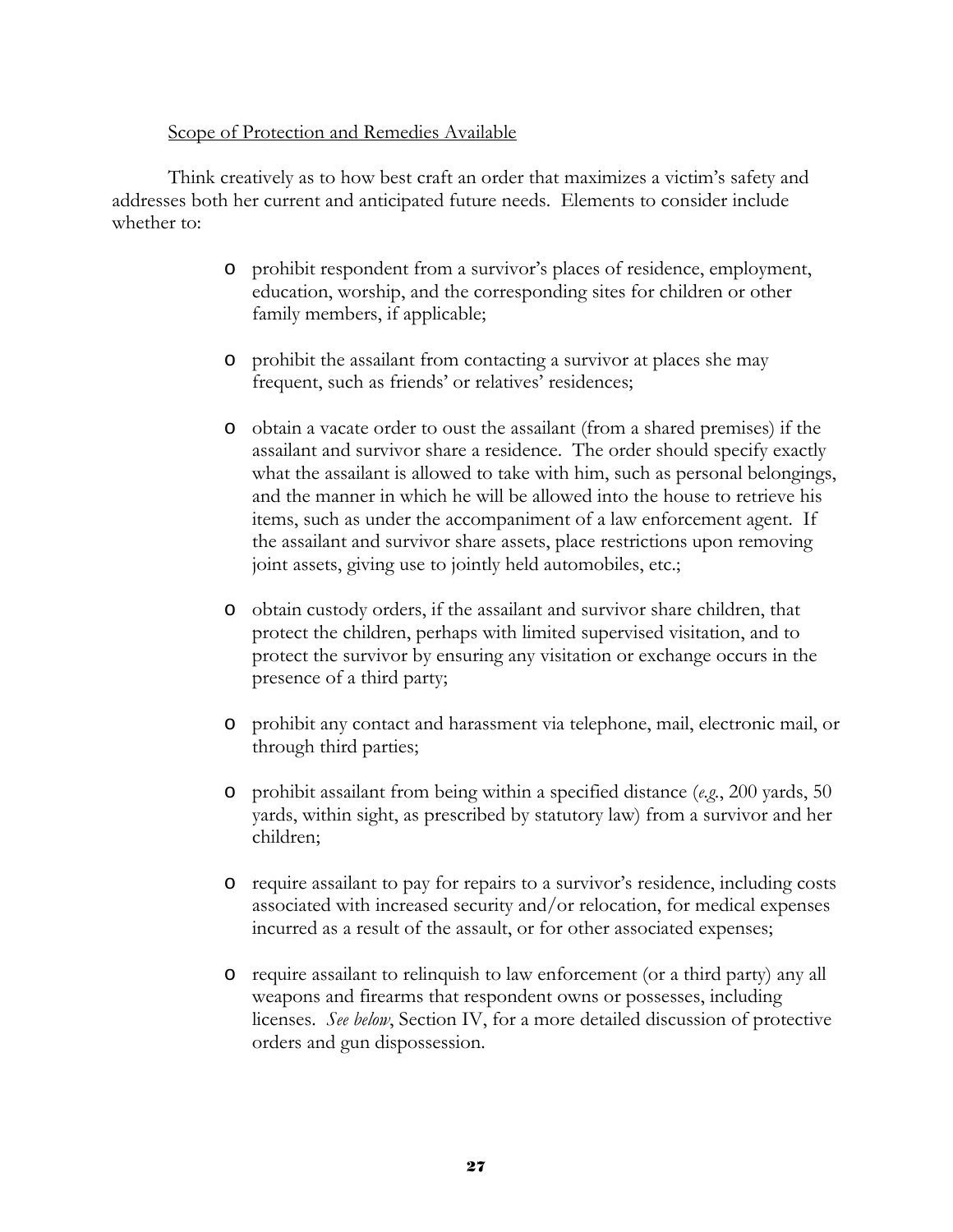#### **Enforceability**

 Once an order has been obtained, whether temporary or permanent, it is important for a survivor to provide copies to all law enforcement agencies whose jurisdiction includes her residence, place of employment, school, children's school, or any other place specified as a protected place in the order. Some law enforcement agencies have been known to refuse to respond to requests to enforce protective orders if they do not have a copy in their file. Therefore, a survivor may want to carry a copy on her person or in her vehicle, if it is safe for her to do so. She may also want to give copies to family members, school locations, place of employment, and other places covered in the order. Of course, a decision to share the order and its contents with others implicates a survivor's privacy. A survivor will want to weigh the benefits and burdens of this diminished privacy in deciding whether and with whom the order will be shared. Also to be considered is whether there are individuals at the identified sites who may be able to afford the victim greater privacy, such as human resources personnel, security officers, or school administrators.

#### Sanctions for Violations

If a respondent violates a protective order, possible sanctions include:

- o Civil Contempt of Court
	- **Monetary Fine**
- o Criminal Contempt of Court
	- **Monetary Fine**
	- I Jail Time
- o Charge of New and Separate Offense
- o Modification of Order New Terms

For a detailed discussion of battered immigrants and civil protection orders, *see*  chapter 5 ("Battered Immigrants and Civil Protection Orders") in *Breaking Barriers: A Complete Guide to Legal Rights and Resources,* by Leslye Orloff *et al*.

#### **3. Orders that Protect Elderly, Disabled, or Other Especially Vulnerable Populations**

 Some states have laws designed specifically to protect those who are especially vulnerable, such as the elderly and the physically or developmentally disabled. Such orders may not require a showing of physical violence; emotional or financial abuse may be sufficient.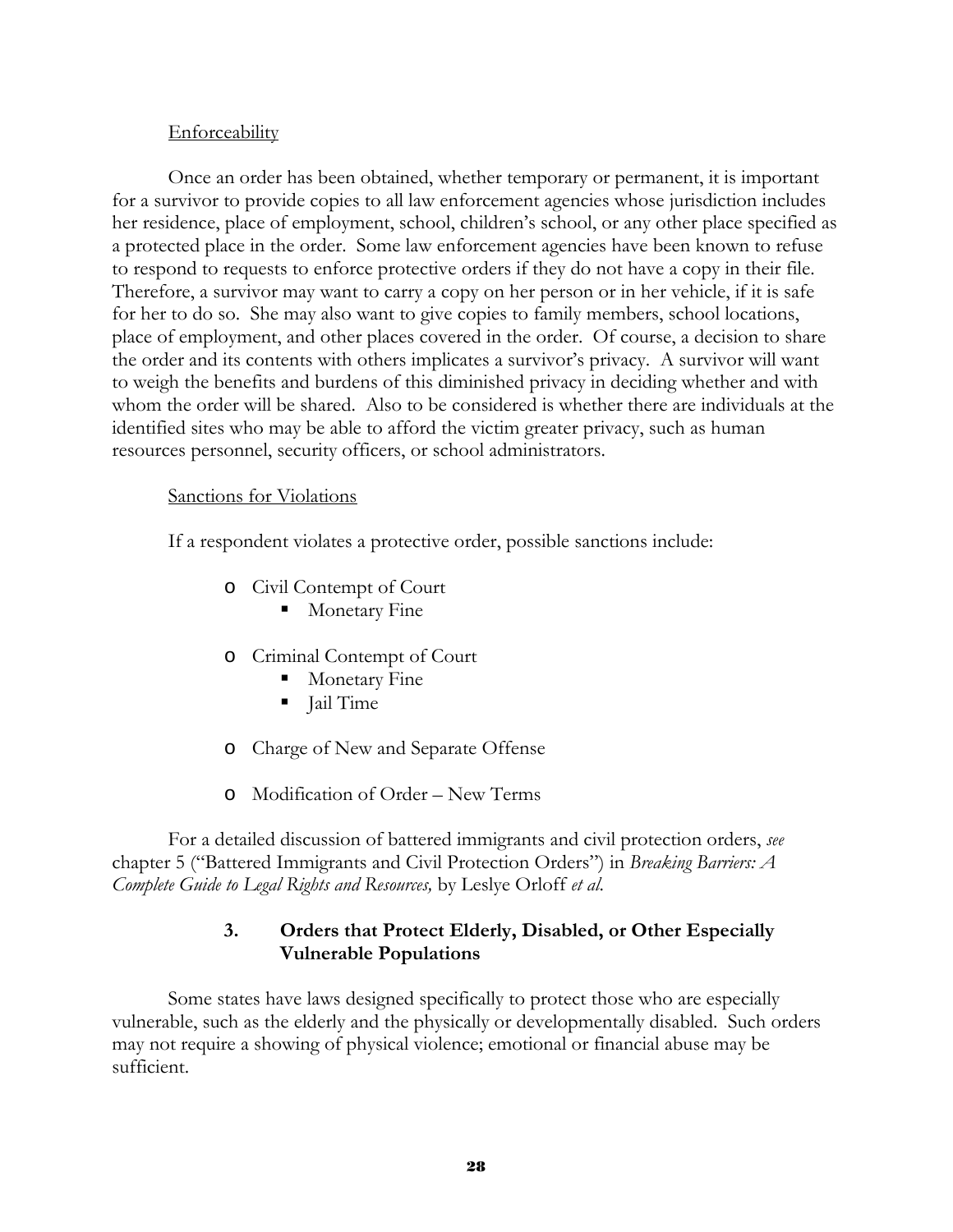In contrast to domestic violence and sexual assault protective orders, which typically must be applied for directly by the victim (or her guardian), a petition for an order to protect a disabled or elderly victim may be submitted to the court by a relative, neighbor, care provider, or other third party in some jurisdictions.

#### **4. Stalking Orders**

 All fifty (50) states, the District of Columbia, the federal government, and at least ten Indian nations have established the crime of stalking.15 An additional 12 states allow a stalking victim to pursue a civil law suit against a stalker, pursuant to a state stalking statute or a harassment or other more general provision.16 In order to be eligible for a stalking protective order, state law typically requires at least two or more unwanted contacts. Violation of a stalking order is a crime in every state; sanctions vary widely and may range from 180-days in jail to a felony prison sentence for a repeat violation.

 The range of remedies available to a sexual violence victim who secures a stalking protective order may also be much broader than the remedies available through a DVPO or SAPO. For example, an Oregon stalking victim may request that the court order the respondent into mental health counseling. Wyoming permits a victim to request "exemplary" (punitive) damages.<sup>17</sup> Washington state's "malicious harassment" law authorizes the court to award a victim up to \$10,000 in punitive damages.18

#### **5. General Civil Protection/Anti-Harassment Orders**

A victim of sexual violence may also be eligible for a protection order that is nonsexual assault specific. For example, in Maine, Minnesota, California and Wisconsin, protection orders are available for victims of "harassment."19 In each of these four states, "harassment" is defined differently, but all of the interpretations include victims of sexual assault.20 In California, "harassment" includes "unlawful violence" or a "credible threat of violence."21 The statute then defines "unlawful violence" as any assault, battery or stalking.22

l

<sup>15</sup> See 18 U.S.C. § 2261A (1) for the federal crime of stalking. 16 California, Kentucky, Michigan, Nebraska, Oregon, Rhode Island, South Dakota, Tennessee, Texas, Virginia, Wyoming, and West Virginia specifically authorize such suits. The South Dakota, Tennessee, and Washington civil statutes refer to "harassment" or "malicious harassment" rather than stalking, but the conduct proscribed is consistent with stalking. *See, e.g*., Va. Code Ann. **§** 8.01-42.3 and Or. Rev. Stat. § 30.866 for civil actions for stalking; and Tenn. Code Ann. § 39-17-308. Links to the state laws may be found on-line at the Stalking Resource Center website: http://www.ncvc.org/src/main.aspx?dbID=DB\_CivilStalkingLaws188.<br><sup>17</sup> Wyo. Stat. Ann. § 1-1-126.<br><sup>18</sup> Wash. Rev. Code Ann. § 9A.36.083.

<sup>19 5</sup> Me. Rev. Stat. Ann. §§ 4651 – 4659; Minn. Stat. Ann. § 609.748; Cal. Civ. P. Code Ann. § 527.6; Wis. Stat. Ann. § 813.125.

<sup>20</sup> *Id*. 21 Cal. Civ. P. Code Ann. § 527.6.

<sup>22</sup> *Id*.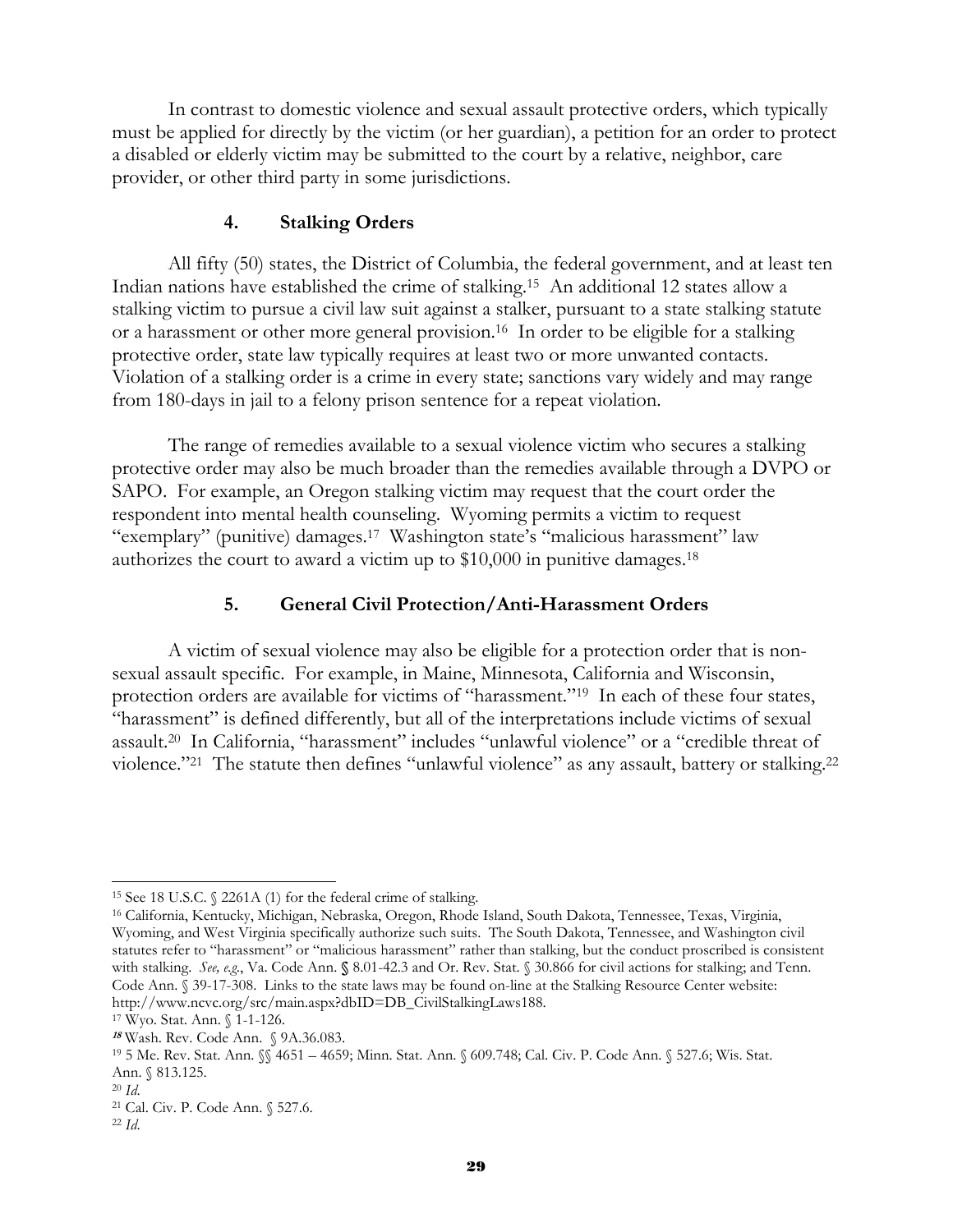South Dakota allows orders to be issued against any person against whom stalking or "physical injury is alleged."23 In Colorado, Florida, Montana, Oklahoma and South Dakota, victims of sexual violence are eligible for protection under more general statutes that also address victims of domestic violence, stalking and/or harassment.24 Florida's statute specifically addresses domestic violence, but if a victim of sexual violence who has no intimate relationship with the assailant reports the sexual violence to a law enforcement agency and cooperates in any criminal proceeding against the assailant, the victim is eligible for a protection order.25 This is true regardless of whether criminal charges based on the sexual violence have been filed, reduced or dismissed by the state attorney.26

#### **II. FULL FAITH AND CREDIT: ENFORCEMENT OF FOREIGN PROTECTION ORDERS**

#### **A. An Overview of Full Faith and Credit**

 "Full faith and credit" is the concept that a state, tribe or territory will enforce another state's, tribe's or territory's order as if the order were their own. In the context of protective orders, "full faith and credit" (FFC) most often refers to the provisions of the Violence Against Women Act (VAWA), enacted in 1994 and amended in 2000 and 2005,27 which requires state, tribal, and territorial governments to enforce one another's qualifying protective orders.28 Because of these provisions, if a survivor with a qualifying protective order moves from one state, territory or tribal jurisdiction to another, or works in a different jurisdiction than where the survivor lives, the order remains effective and enforceable in the new jurisdiction. (There may also be state or tribal laws requiring a state, tribe or territory to give full faith and credit to certain foreign<sup>29</sup> orders, but VAWA's full faith and credit provisions are mandatory upon all states, tribes and territories and thus cannot be modified or rescinded by a tribe, territory or state.)

 VAWA's "Full Faith and Credit" (FFC) provisions also mean that the enforcing jurisdiction must enforce the foreign order *even if* the petitioner would not be eligible for relief in the enforcing state, and even if the issuing state, tribe or territory granted types of

 $\overline{a}$ 

<sup>23</sup> S.D. Codified Laws §§ 22-19A-8 – 22-19A-17.

<sup>24</sup> Colo. Rev. Stat. Ann. § 13-14-102; Fla. Stat. Ann. § 784.046; Mont. Code Ann. § 40-15; Okla. Stat. Ann. tit. 22, §60; S.D. Codified Laws §§ 22-19A-8 – 22-19A-17.

<sup>25</sup> Fla. Stat. Ann. § 784.046.

<sup>&</sup>lt;sup>26</sup> *Id.* 27 VAWA 2005 had not been passed by Congress by the time this manual was sent to press but was subsequently adopted; it was signed into law on January 5, 2006. Where possible, VAWA 2005 is incorporated. s with any legal resource, the reader should confirm current law before relying on the citations and interpretations provided h <sup>28</sup> "Any protection order issued that is consistent with [18 U.S.C. § 2265(b)] . . . shall be accorded full faith and credit by the court of another State, Indian tribe, or territory . . . and enforced by the court and law enforcement personnel of the other State, Indian tribal government, or Territory as if it were the order of the enforcing State or tribe." 18 U.S.C.  $$2265(a).$ 

 $^{29}$  The term "foreign" refers to an order issued by a court from a different state, tribe or territory than the state, tribe or territory in which the victim is seeking enforcement of the order.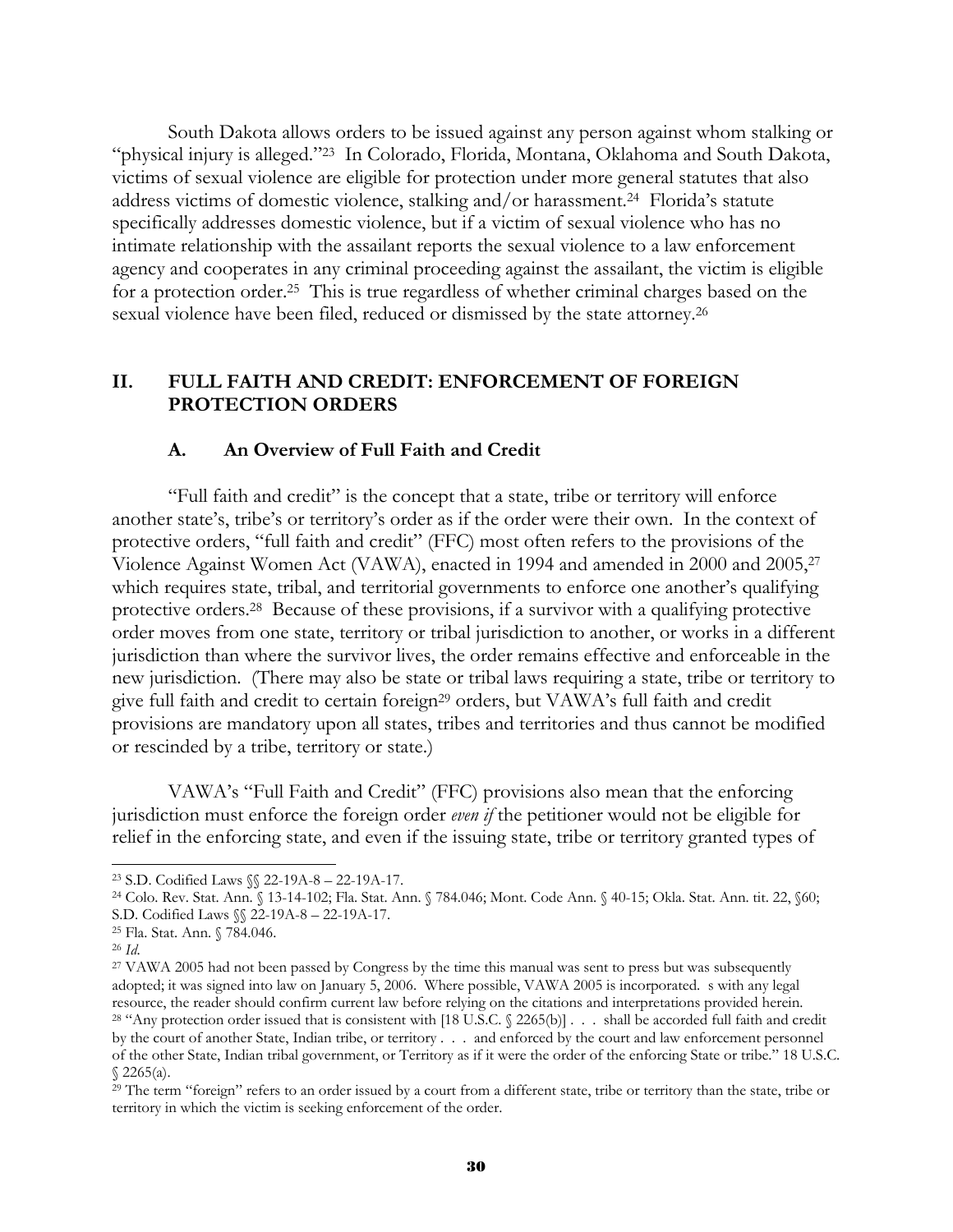relief that are not available in the enforcing state, tribe or territory. A validly issued protective order travels from jurisdiction to jurisdiction with the petitioner it was issued to protect. Although the terms of the order are determined pursuant to the laws of the issuing state or tribe, a qualifying protection order will be enforced according to the remedies available in the new, rather than the issuing, jurisdiction. Not all protective orders are "qualifying" orders under the federal law, however. For example, an order that was issued without affording the respondent reasonable notice and opportunity to be heard is not entitled to full faith and credit. A mutual order of restraint is not entitled to full faith and credit for enforcement against the petitioner if it does not contain a cross-petition or crossfiling and specific findings that each party is entitled to the order.

#### **B. Federal Definition of a Protection Order**

 "Protection order" is broadly defined under the federal statute and encompasses an array of civil and criminal protections and restraints. The definition of "protection order" was expanded in VAWA 2005 (which was signed into law on January 5, 2006) and for the first time now includes a specific reference to "sexual violence." The new law defines "protection order" as:

(A) any injunction, restraining order, or any other order issued by a civil or criminal court for the purpose of preventing violent or threatening acts or harassment against, sexual violence or contact or communication with or physical proximity to, another person, including any temporary or final order issued by civil or criminal courts whether obtained by filing an independent action or as a *pendente lite* order in another proceeding so long as any civil order was issued in response to a complaint, petition, or motion filed by or on behalf of a person seeking protection; and

(B) any support, child custody or visitation provisions, orders, remedies, or relief issued as part of a protection order, restraining order, or stay away injunction pursuant to State, tribal, territorial, or local law authorizing the issuance of protection orders, restraining orders, or injunctions for the protection of victims of domestic violence, dating violence, sexual assault, or stalking.

18 U.S.C. § 2266(5). The statute specifically references both civil and criminal protective orders as entitled to full faith and credit.

For example, a qualifying protection order ("PO") could be:

o an *ex parte*, temporary, or final order issued by a civil or criminal court;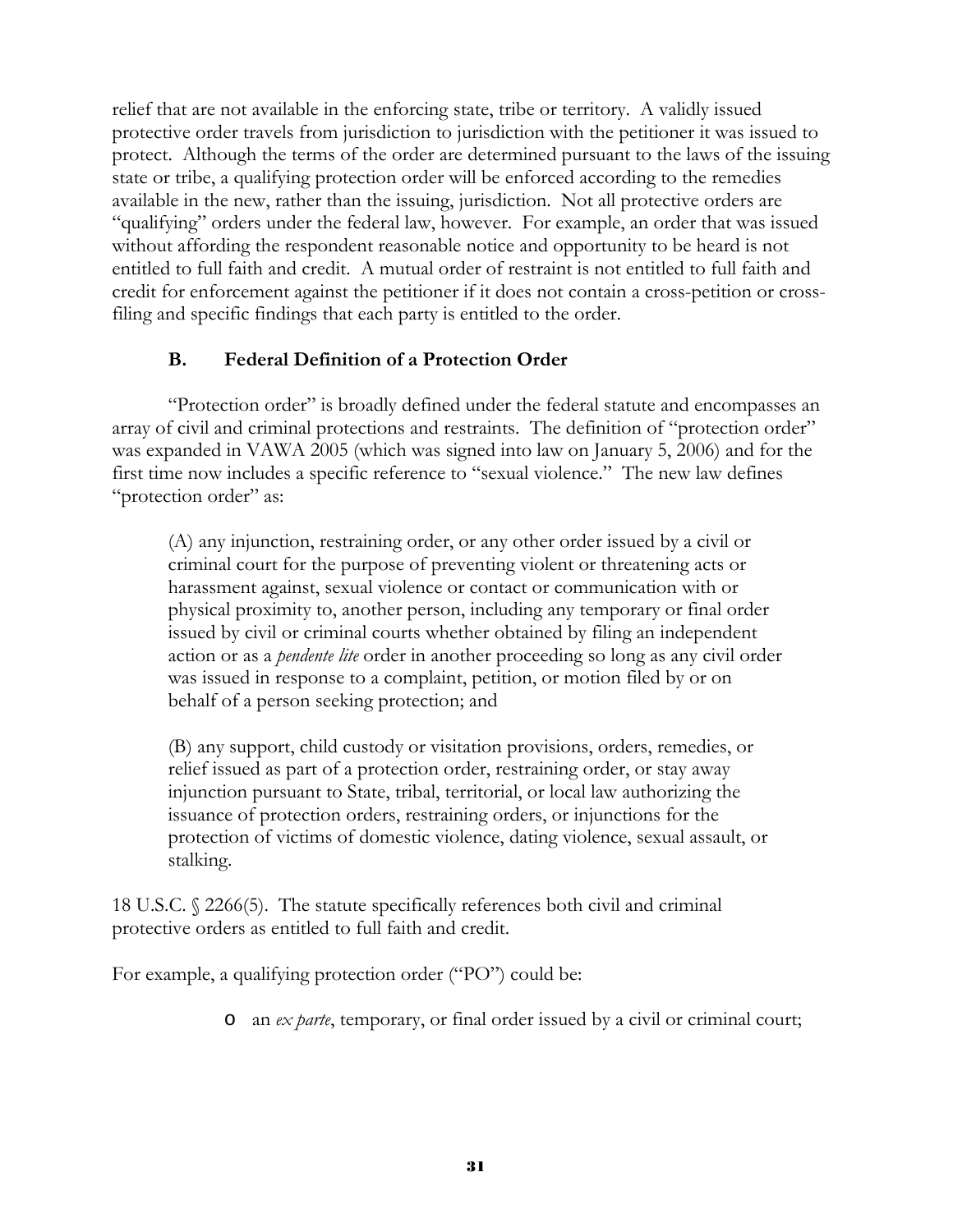- o an *ex parte*, temporary or final order or disposition issued by a juvenile court;
- o an order issued pursuant to an independent legal case (such as a domestic violence, stalking, sexual assault, or elder abuse protective order petition) including a child support, child custody or visitation order;
- o temporary relief during another lawsuit (such as a marital dissolution); or
- o a condition of release or probation in a criminal case.

**Practice Advice:** The qualifying foreign order may not be called "protection order," "restraining order," "order of restraint," or even contain any of these terms in the title or text. The protection order may still be a qualifying order, however, as it is the content and conditions of the order that determine whether the order is entitled to full faith and credit under federal law.

#### **C. Orders Entitled to Full Faith and Credit**

 Certain child custody and support orders may not be covered by the FFC provisions of the Violence Against Women Act, although they may be enforceable under other federal laws. VAWA's definition of "protection order" specifically excludes a support or custody order "issued pursuant to state divorce and child custody laws, except to the extent that such an order is entitled to full faith and credit under other Federal law." However, VAWA 2005 now makes explicit that courts must give full faith and credit to support, child custody or visitation provisions *issued as part of* a protection or restraining order, or other stay away provision or injunction (emphasis added). In other words, if a protection, restraining, or other stay away order or injunction contains provisions for support, custody or visitation, those provisions are not excepted from VAWA's full faith and credit provisions. A support or custody order that is not issued as part of a protection order or stay away injunction would still be excluded from VAWA's definition of protection order, unless the order is otherwise "entitled to full faith and credit under other Federal law." (For example, if the order meets the requirements of the federal Parental Kidnapping Prevention Act (PKPA), it is entitled to full faith and credit.)

#### Are only civil protective orders entitled to FFC?

 No. Protection orders issued pursuant to a criminal case are also entitled to full faith and credit. This includes protection orders issued as part of a defendant's release order (*e.g*., own recognizance, bond or bail, etc.) or term of probation. *See* 18 U.S.C. § 2266(5).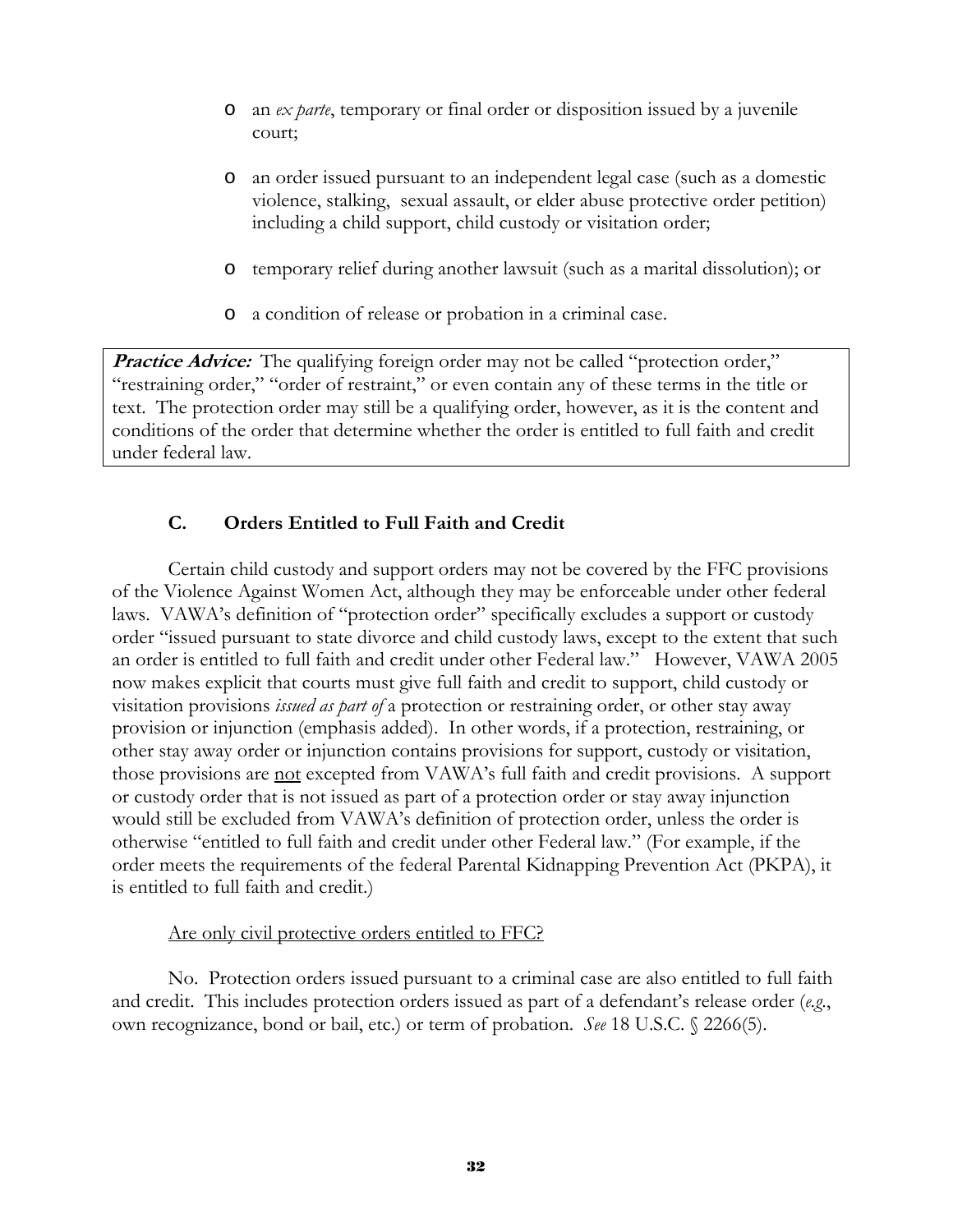#### Does the military give full faith and credit to state or tribal court orders?

 Yes. Under federal law passed in January 2000, "[a] civilian order of protection shall have the same force and effect on a military installation as such order has within the jurisdiction of the court that issued such order." 10 U.S.C.A. § 1561a(a).

#### Are all orders entitled to Full Faith and Credit?

 No, not all orders are entitled to full faith and credit. Only orders that are consistent with the requirements set forth in 18 U.S.C. § 2265(b) are eligible or "qualifying" orders. This section, which under VAWA 2005 now includes references to Territories and territorial court, provides:

 A protection order issued by a State, tribal or territorial court is consistent with this subsection if:

 (1) such court has jurisdiction over the parties and matter under the law of such State, Indian tribe or territory; and

(2) reasonable notice and opportunity to be heard is given to the person against whom the order is sought sufficient to protect that person's right to due process. In the case of *ex parte* orders, notice and opportunity to be heard must be provided within the time required by State, tribal or territorial law, and in any event within a reasonable time after the order is issued, sufficient to protect the respondent's due process rights.

#### 18 U.S.C. § 2265(b).

If the order complies with the requirements set out in (1) and (2) above, the foreign order must be enforced. This is true even if the petitioner would not be eligible for relief in the enforcing state, tribe or territory or if the issuing state, tribe or territory granted types of relief that are not available in the enforcing jurisdiction.

**Practice Advice**: In cases where the protective order is issued *ex parte*, the order may not be enforceable unless a subsequent order was issued after the respondent had notice and an opportunity to be heard. The opportunity to be heard must be provided within the time required by State or tribal law, and in any event within a reasonable time after the order is issued, and sufficient to protect the respondent's due process rights. 18 U.S.C. § 2265(b)(2).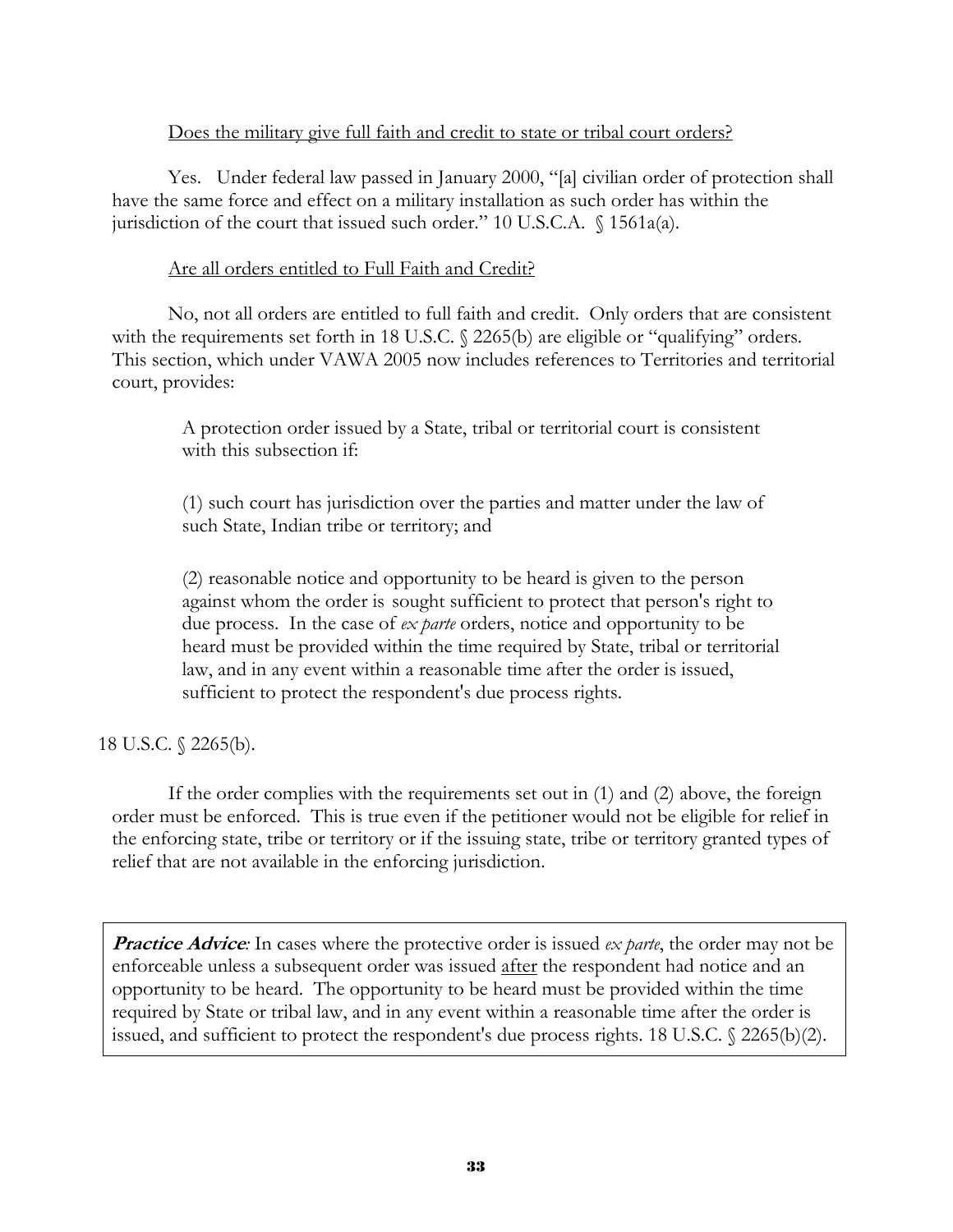#### Are mutual orders entitled to full faith and credit?

 VAWA disfavors mutual orders, and thus certain mutual orders are not entitled to full faith and credit enforcement against the petitioner. Federal law provides that a state or tribal court's protective order is **not** entitled to full faith and credit if the order was issued against someone who was the petitioner in an initial application for protection if:

- (1) no cross or counter petition, complaint, or other written pleading was filed seeking such a protection order; or
- (2) a cross or counter petition was filed, but the court did not make specific findings that each party was entitled to such an order.

#### 18 U.S.C. § 2265(c).

 In other words, if a state or tribal protective order contains prohibitions against the petitioner and the respondent, only the provisions in favor of the petitioner are entitled to FFC unless the respondent submitted an independent pleading, and the court made specific findings to justify the order. 18 U.S.C. § 2265(c).

**Practice Advice:** Advocates have long been concerned that courts will, on occasion, issue mutual orders as a shortcut to resolving accusations of mutual abuse or in lieu of engaging in the analysis necessary to determine whether a party is eligible for an order and whether the order should issue. VAWA's exclusion of mutual orders of restraint underscores this disfavored approach, requiring the court to find an independent basis for restraining a petitioner.

#### **D. Enforcement of Protection Orders**

Must a foreign order be filed or registered to be enforceable?

 No. To further enhance victim safety and ensure enforcement across state and tribal boundaries, federal law provides that a foreign state or tribal order does not need to be registered or filed in the new jurisdiction in order to be enforceable. 18 U.S.C. § 2265(d)(2). Enforcement is required even without registration.

If the petitioner chooses to register the foreign order, is the respondent/person restrained entitled to notice?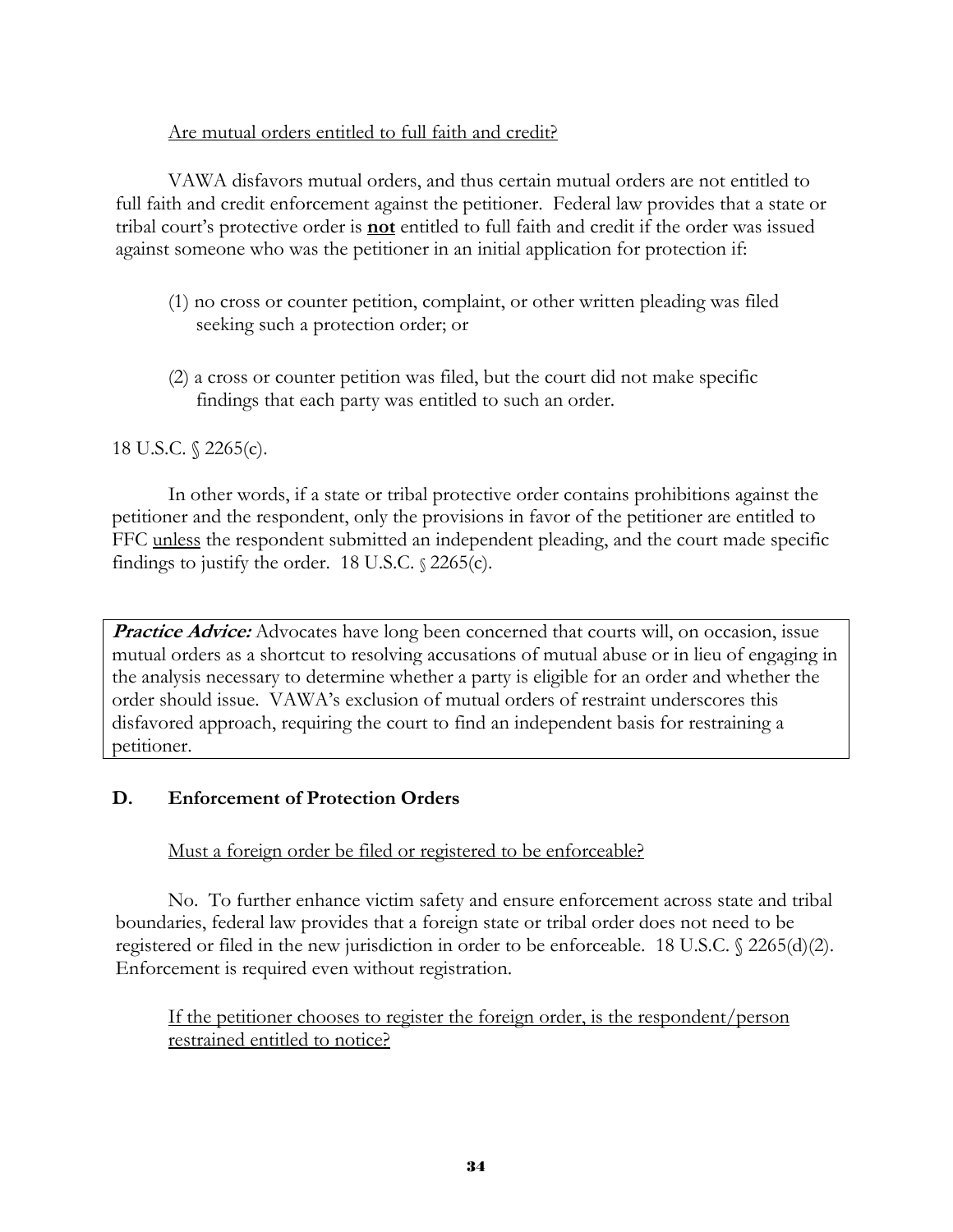No. If a petitioner chooses to register a foreign order, VAWA requires that the respondent cannot be notified unless the petitioner requests such notification. 18 U.S.C. §  $2265(d)(1)$ .

 Some victims still may choose to register or file a foreign order with the new state or tribal court. A victim should carefully weigh the relative risks and benefits of registration. For example, registering an order in the new state may result in the creation of a court file with the victim's name and contact information, potentially compromising the safety of a victim who has relocated. Conversely, registering a foreign order with the new state or tribal court may enhance safety. For example, registration may ensure that an order is entered into both the state and the federal law enforcement data bases and thus increase the likelihood that gun dispossession laws will be enforced. (*See below*, Section III, for a discussion of "Gun Dispossession.")

 On occasion, a victim may be advised to secure a new order in the new jurisdiction, in place of registering or filing a foreign order. Like the registration or filing issue discussed above this practice, too, is potentially problematic. The new state or tribal court may not have personal jurisdiction over the respondent. Or, if the respondent is served with a new order, the new order will be entitled to full faith and credit only if the respondent had notice and a reasonable time to respond.

#### What law applies if a foreign protection order is violated?

 The enforcing jurisdiction gives full faith and credit to an order by honoring the terms in the protective order as written by the issuing jurisdiction. However, the state, tribe or territory treats the order as its own order for enforcement purposes. In other words, the law of the issuing state, tribe or territory determines who qualifies for protection, how long the order is effective, and the terms of protection; the enforcing state, tribal, or territorial law controls the terms of enforcement.

#### What is the role of law enforcement?

 It is not the job of law enforcement to determine whether an order from another state, tribe or territory is a valid or enforceable order. Challenges to a foreign protective order are made to the court of the enforcing jurisdiction.

#### How will a foreign protective order be enforced if the enforcing state has no comparable order?

 One question that arises for survivors living in jurisdictions with a limited range of protection order schemes is how a foreign order will be enforced if the enforcing state, tribe or territory has no comparable protective remedy. For example, currently only 12 states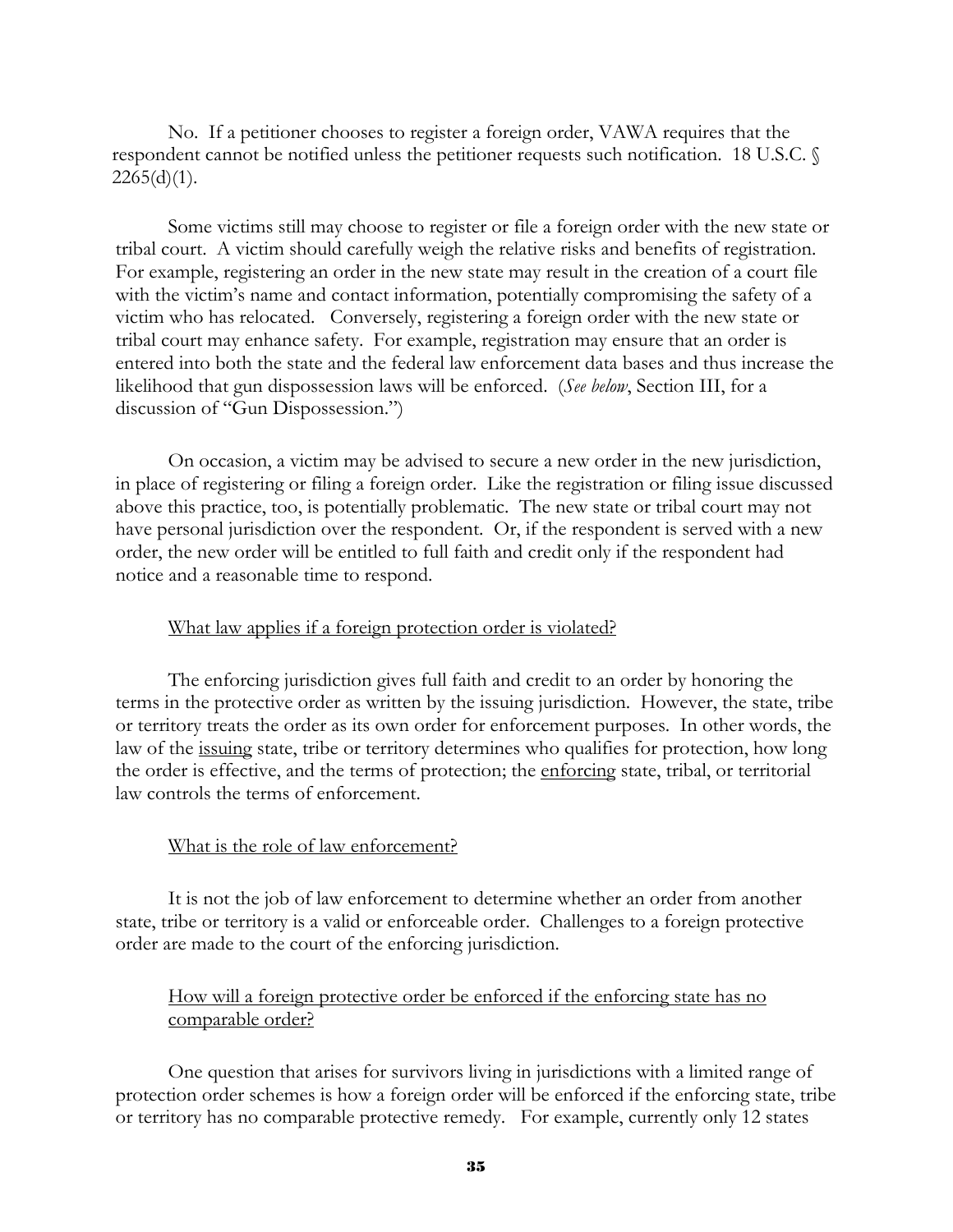have statutes that specifically allow victims of sexual violence to secure a civil protection order regardless of the victim's relationship to the offender. (*See* Appendix A.) In contrast to many of the stalking and domestic abuse orders, sexual violence victims are eligible for such orders even if they have not experienced repeated contact by the offender or are not and never were in an intimate sexual relationship with the perpetrator. While it cannot be stated with certainty as to how the remaining states might enforce another state's sexual assault protective order, it is likely that the enforcing state will look to its own existing protective order schemes for guidance.

#### **E. Tribal Jurisdiction**

 VAWA neither expands nor contracts the authority of tribal courts to issue and enforce protective orders. Rather, the statute reiterates that tribal courts have jurisdiction *over matters within the authority of the tribe (emphasis added).* For tribal courts that only have civil jurisdiction, this means that the sanctions for violating a protection order must be civil, not criminal.

 "[A] tribal court shall have full civil jurisdiction to enforce protection orders, including authority to enforce any orders through civil contempt proceedings, exclusion of violators from Indian lands, and other appropriate mechanisms, in matters arising within the authority of the tribe." 18 U.S.C. § 2265(e).

#### **IIII. GUN DISPOSSESSION**

l

While the link between domestic violence injury or homicide and the use of firearms is well-documented, less data are available as to the link between sexual violence and the use of firearms. However, some data do exist to suggest a connection. For example, a statewide study in Massachusetts found that of the clients who responded to a survey question asking about the use of a weapon, 13 percent reported that a weapon was used in the commission of the sexual assault.31 Another recent study shows that more homicides of females were committed with firearms than with any other weapon. Of those killed with a gun, nearly two-thirds died at the hands of an intimate male partner.32

In 1994, Congress passed the first laws specifically aimed at removing guns from batterers. Although the federal law focuses mostly on victims of domestic violence, the protections available under the law are in effect for any qualifying protective order. A sexual assault protective order may be a "qualifying" order under federal law if the perpetrator and victim fit within a certain relationship. State firearm laws also have been passed to protect sexual violence and domestic violence survivors from gun violence at the hands of their

<sup>31</sup> Massachusetts Dept. of Public Health, *Sexual Assault Prevention and Survivor Services Rape and Sexual Assault in* 

*Massachusetts, 2001–2002.*<br><sup>32</sup> Violence Policy Center, *When Men Murder Women: An Analysis of 2002 Homicide Data: Females Murdered by Males in Single Victim/Single Offender Incidents*, (Sept. 2004).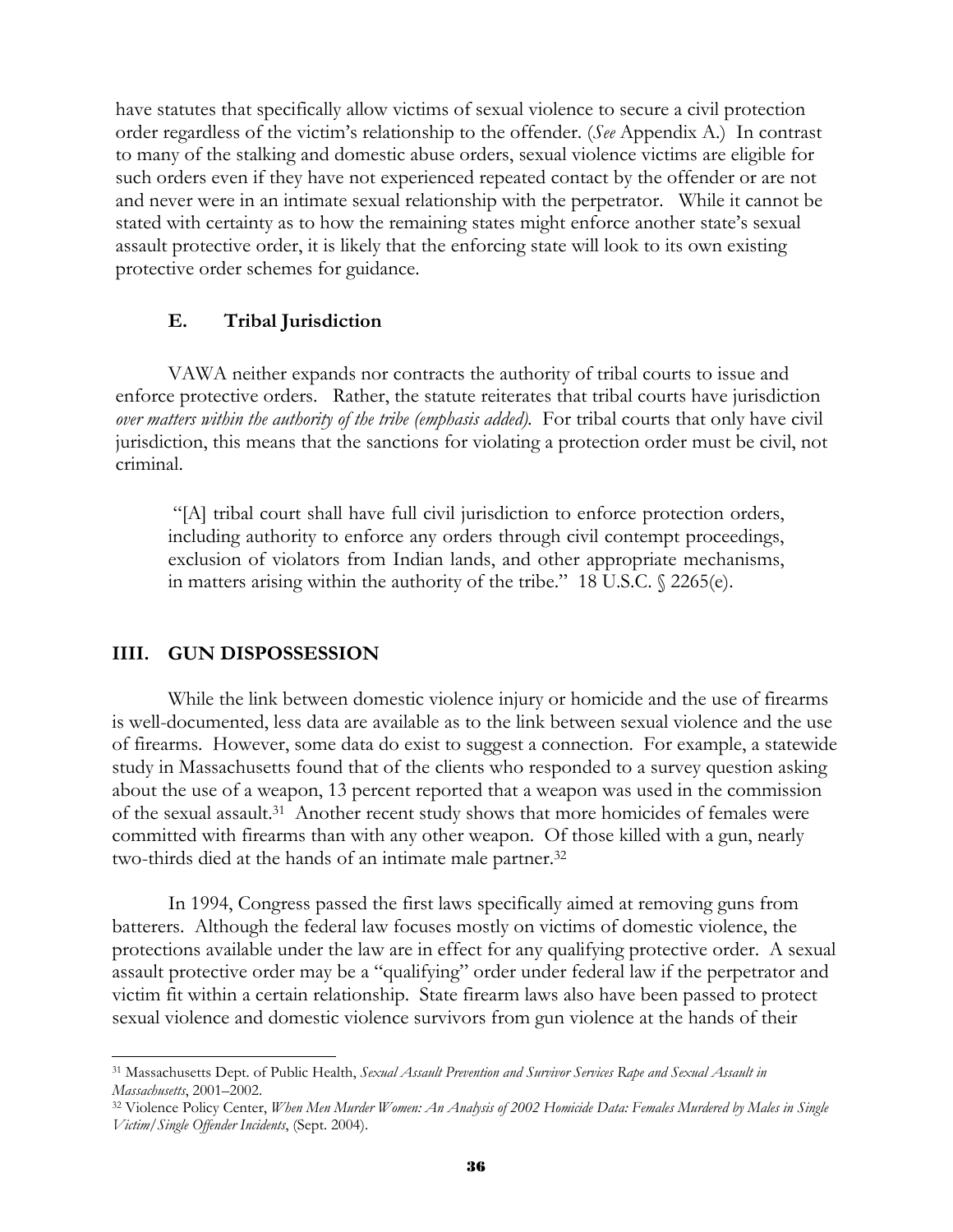assailants by preventing the perpetrators from securing firearms, either indefinitely or for a limited duration. A survivor and her attorney should also be aware of these state laws as a potential source of protection.

This section provides an overview of the two categories of individuals subject to gun and ammunition dispossession under the Brady Act, 18 U.S.C. § 922(g): (1) those subject to certain types of protective orders; and (2) those convicted of a misdemeanor crime of domestic violence. In addition to the prohibitions imposed on persons subject to a protective order or convicted of domestic violence, the Brady Act also makes it unlawful for an individual to sell or dispose of a firearm or ammunition to a person, knowing or having reasonable cause to know, that the person receiving the firearm is subject to a protective order under  $\S$  922(g)(8) or has been convicted of a misdemeanor crime of domestic violence under  $\S$  922(g)(9).

# **A. Subject to Qualifying Protective Order33**

 The Brady Act makes it illegal for a person to possess a gun or ammunition if the person is subject to certain types of court orders. To be covered under the Brady Act, the order must:

- o Be issued after a hearing in which the person had **actual notice of the hearing** and an **opportunity to participate**; AND
- o **Prohibit** the individual from **"harassing, stalking, or threatening"** an intimate partner (or either person's children) or conducting any activity to put the victim in reasonable fear of physical injury to herself or her child; AND
	- Include a finding of **credible threat to the physical safety** of the intimate partner or her child; OR
	- Explicitly **prohibit** the "use, attempted use, or threatened use" of **physical force** that would reasonably be expected to cause bodily injury by its terms.34

The statute defines the term "intimate partner" as a spouse or former spouse, an individual who is a parent of a child with the perpetrator, or an individual who cohabitates or has cohabitated with the perpetrator.<sup>35</sup> Note: The federal definition of intimate partner may be narrower than in the domestic violence crime provision described below and in states' definitions. Thus, the class of persons who are eligible for protection under this section may be fewer than those eligible under state or tribal law.

l <sup>33</sup> See 18 U.S.C. § 922(g)(8) for the statute in its entirety. A violation is punishable by up to 10 years in prison and/or a fine. *Id.* § 924(a)(2).

fine. *Id*. § 924(a)(2). 34 *Id*. § 922(g)(8). 35 *Id*. § 921(a)(32).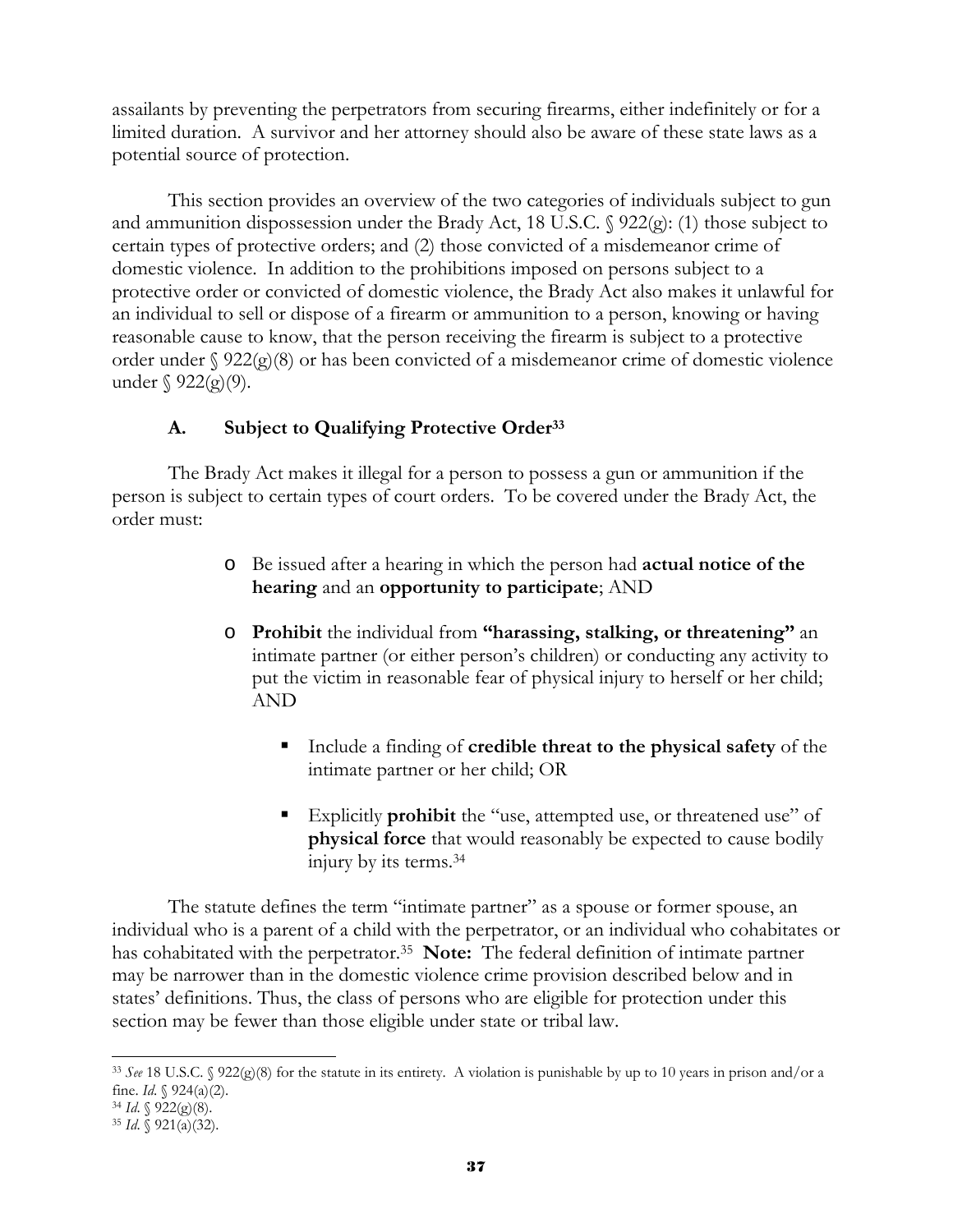A sexual violence survivor, and her attorney, should be aware that the ban on gun possession under the protective order provision is temporary, lasting only as long as the protective order is in effect. Moreover, there are certain exemptions from the gun ban for perpetrators who possess a firearm for "official use." The "official-use" exemption applies to individuals who are members of law enforcement, military personnel or local, state, and federal employees who receive, possess, or use firearms pursuant to their official duties.36

Although the Brady Act can help protect the physical safety of survivors, its usefulness can be hindered by lack of state enforcement or regulation of firearm possession by perpetrators subject to a qualifying protective order. For example, some states, tribes or territories do not have computer system programs in place that are capable of capturing and reporting the information necessary to establish that a protective order is a Brady qualifying order. In other states, there is no state jurisdiction for dispossessing a perpetrator so a firearm may not be removed. Another impediment is that some states, tribes and territories lack procedures for storing or returning a firearm. As a result, law enforcement officers decline to implement the dispossession federal law authorizes, and federal-state cooperation may be limited.

Judges, too, may play a role in compromising victim safety. Some judges fail to enforce the provision or fail to provide actual notice of a hearing to the perpetrator and as a result the protective order is not Brady-eligible. Other judges decline to include the federal gun law in a court order, perhaps assuming (incorrectly) that if state or tribal law does not ban gun possession when a protective order is issued, the state, tribe or territory is not required to enforce the federal provision.37

Once a protective order has lapsed, the perpetrator is eligible to reclaim his firearm under federal law. Before returning the firearm, if a court does not perform a search to determine whether a perpetrator is subject to other state or federal firearms prohibitions, it may issue an order to the police to return a firearm to an individual who is prohibited by law from possessing one.38 These are issues of which a sexual violence survivor and her attorney should be aware. A survivor should also determine whether her state, tribe or territory has its own gun dispossession law and whether its provisions are more stringent than the federal law regarding enforcement, notice to the victim when the perpetrator may reclaim his gun, and manner and method of return of the weapon.

#### **B. Convicted of Misdemeanor Crime of Domestic Violence**

 The Brady Act also makes it unlawful for an individual to possess a gun or ammunition if the individual has been convicted of a misdemeanor crime of domestic

 $\overline{a}$ 

<sup>36</sup> *Id*. § 925. 37 Darren Mitchell & Susan B. Carbon, *Firearms and Domestic Violence: A Primer for Judges* 39 COURT REVIEW 32, 38 (2002). 38 *Id*. at 42.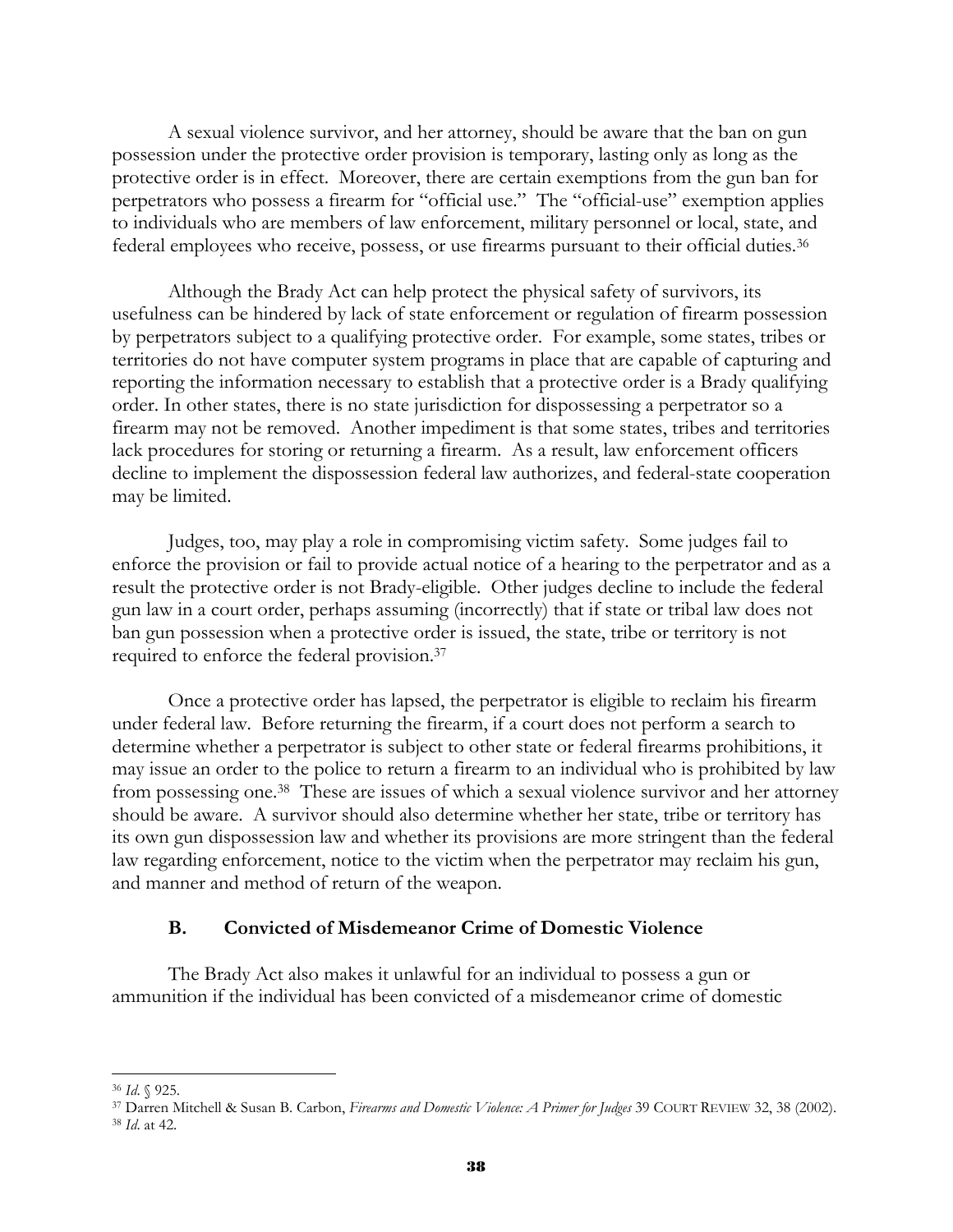violence in any court.39 Unlike the protective order ban, a person subject to the misdemeanor domestic violence crime provision is barred from possessing a gun or ammunition for life. The ban does not apply, however, if the conviction is expunged or set aside, or if the perpetrator has been pardoned or had his or her civil rights restored.40

The Brady Act ban is applicable if the following conditions are met:

- o The individual is convicted of a misdemeanor crime of domestic violence under state or federal law; AND
- o The crime must have as an element physical force, or attempt of physical force, or threatened use of a deadly weapon; AND
- o The crime must have been committed by a spouse, former spouse, parent, guardian of victim, other parent of joint child, current or past cohabitant as a spouse, parent, or guardian of the victim, or by a person similarly situated to a spouse, parent, or guardian of the victim.<sup>41</sup>

 Implementing this provision may be problematic in states or tribal courts that charge domestic violence under general assault statutes, because they do not have a specific crime of "domestic violence." Thus, applicability and enforcement of the federal law may turn on how a prosecutor interprets the federal and state statutes, and/or how a crime is pleaded. Another possible solution in those jurisdictions without a misdemeanor crime of domestic violence is for the prosecutor to prove an additional element of a crime: a domestic relationship between the victim and her assailant. Some prosecutors may be unable or unwilling to meet this additional burden.

 In contrast to the protective order dispossession scheme described above, there is no "official-use" exemption for abusers convicted of domestic violence. Anyone who is convicted of a misdemeanor crime of domestic violence — including members of law enforcement, military personnel, and other federal or state employees who possess or use firearms as part of their profession — is subject to federal gun dispossession laws.42

The Brady Act also makes it illegal for a person to transfer a firearm or ammunition to a convicted felon if that person knows or has reason to know of the individual's felony status.43 (Convicted felons are also prohibited from possessing firearms or ammunition.)

<sup>39 18</sup> U.S.C. § 922(g)(9). This provision is referred to as the Lautenberg Amendment. 18 U.S.C. § 922(g) also makes possession of a firearm unlawful if someone has been convicted in any court of a crime punishable by imprisonment for a term exceeding one year; is a fugitive from justice; is an unlawful user of or addicted to any controlled substance (as defined in section 102 of the Controlled Substances Act (21 U.S.C. 802)); has been adjudicated as a mental defective or who has been committed to a mental institution; is an alien illegally or unlawfully in the United States (though an exception to this provision may apply) or has been admitted to the United States under a nonimmigrant visa; or has been discharged from the Armed Forces under dishonorable conditions.<br><sup>40</sup> *Id*. § 921(a)(33).<br><sup>41</sup> *Id*. § 921(a)(33).<br><sup>42</sup> *Id.* §§ 922(g)(1), (d)(1).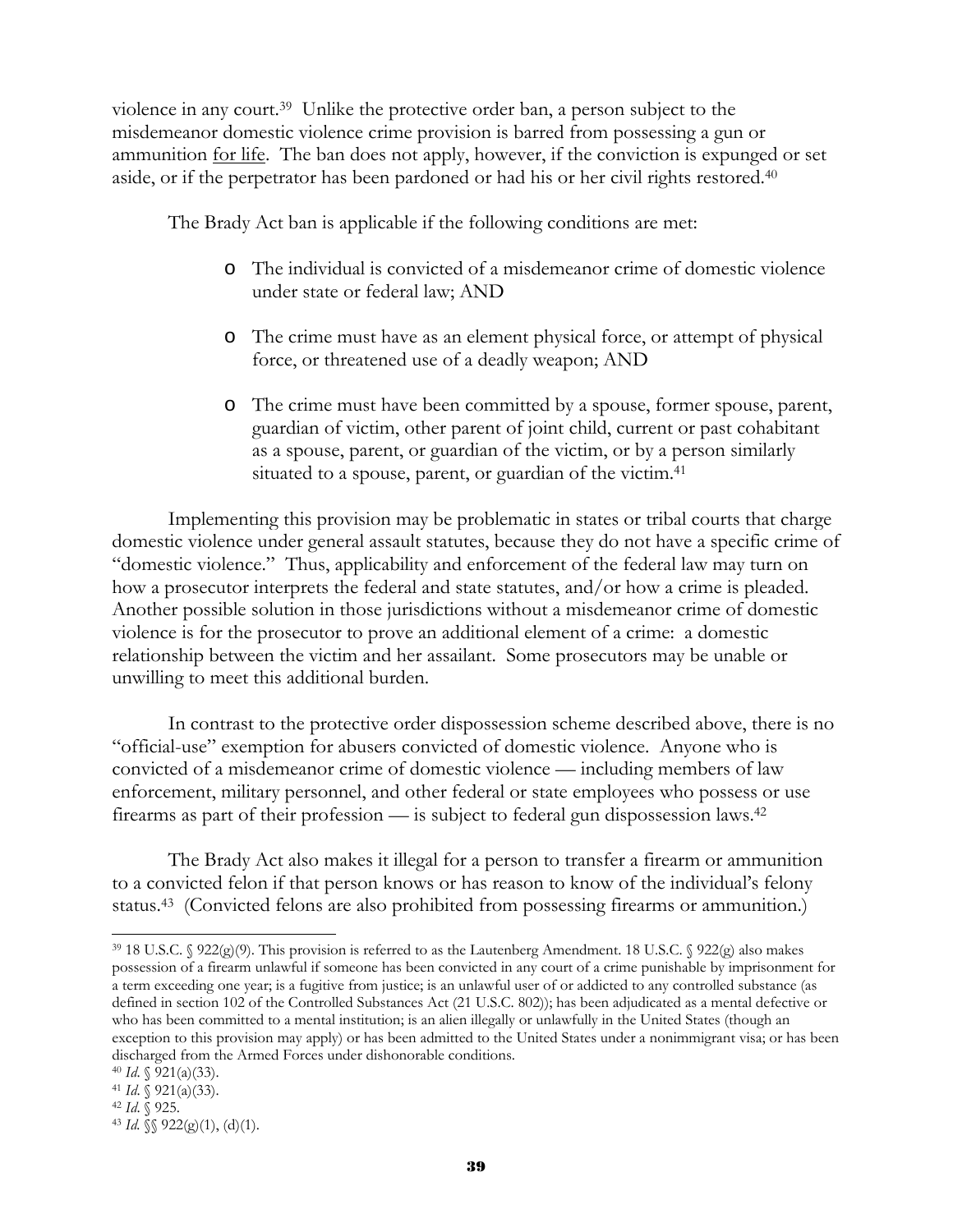Though the "official-use" exemption allows military personnel and other law enforcement who have been convicted of a felony to possess firearms during official duty, they may not use firearms *at all* during official duty if they have been convicted of a misdemeanor crime of domestic violence. This troubling inconsistency in the law potentially means that an individual who severely batters his spouse and is convicted of a felony may continue to use a firearm while working, while an individual who is only convicted of misdemeanor domestic violence crime may not.<sup>44</sup>

 Finally, a gun dispossession order remains valid even when the survivor moves from the state or Indian country where the gun prohibition was ordered to another state or to Indian Country. States, tribes and territories are required to honor gun prohibitions contained in "foreign" protective orders or as a result of a "foreign" conviction if they are entitled to full faith and credit (*see above*, Section II, for a more detailed discussion of "Full Faith and Credit" issues).

#### **IV. IDENTITY CHANGE45**

l

There may be circumstances in which a sexual violence survivor needs to relocate to a new community or state and assume a new identity, for safety reasons. The reasons why a sexual violence survivor might need to change her identity are far ranging and sometimes complex. For example, a new identity may be necessary in cases where the perpetrator relentlessly stalks a victim even after the assault, where a victim is at risk because she is participating in a criminal prosecution, or when a perpetrator — whether a relative, current or former intimate partner, family member, or stranger — remains determined to pursue the victim at any cost.

This section provides a general overview of the identity change process and identifies factors to be considered before a change is pursued. It details some of the benefits and burdens of an identity change and the procedures for a change of name and/or social security number. The section also identifies methods for protecting one's new identity after the change has been secured, including consumer law issues that could impact the efficacy of the identity change process.

At the outset, it must be emphasized that this discussion is not a comprehensive "how-to" guide on identity change. Changing one's identity is a very complex process that, by its very nature, implicates various areas of the law (*e.g.*, consumer law, administrative law, family law, etc.). The assistance and advice of expert legal counsel is critical to the planning and execution of a successful identity change. To proceed otherwise may very well place a

<sup>44</sup> For further examination of this inconsistency in the law and related issues, *see* Capt. E. John Gregory, *The Lautenberg Amendment: Gun Control in the U.S. Army*, The Army Lawyer 3 (Oct. 2000).<br><sup>45</sup> Many thanks to Valenda Applegarth, Esq., Greater Boston Legal Services, for permitting us to use her materials and

for her substantial assistance with this chapter.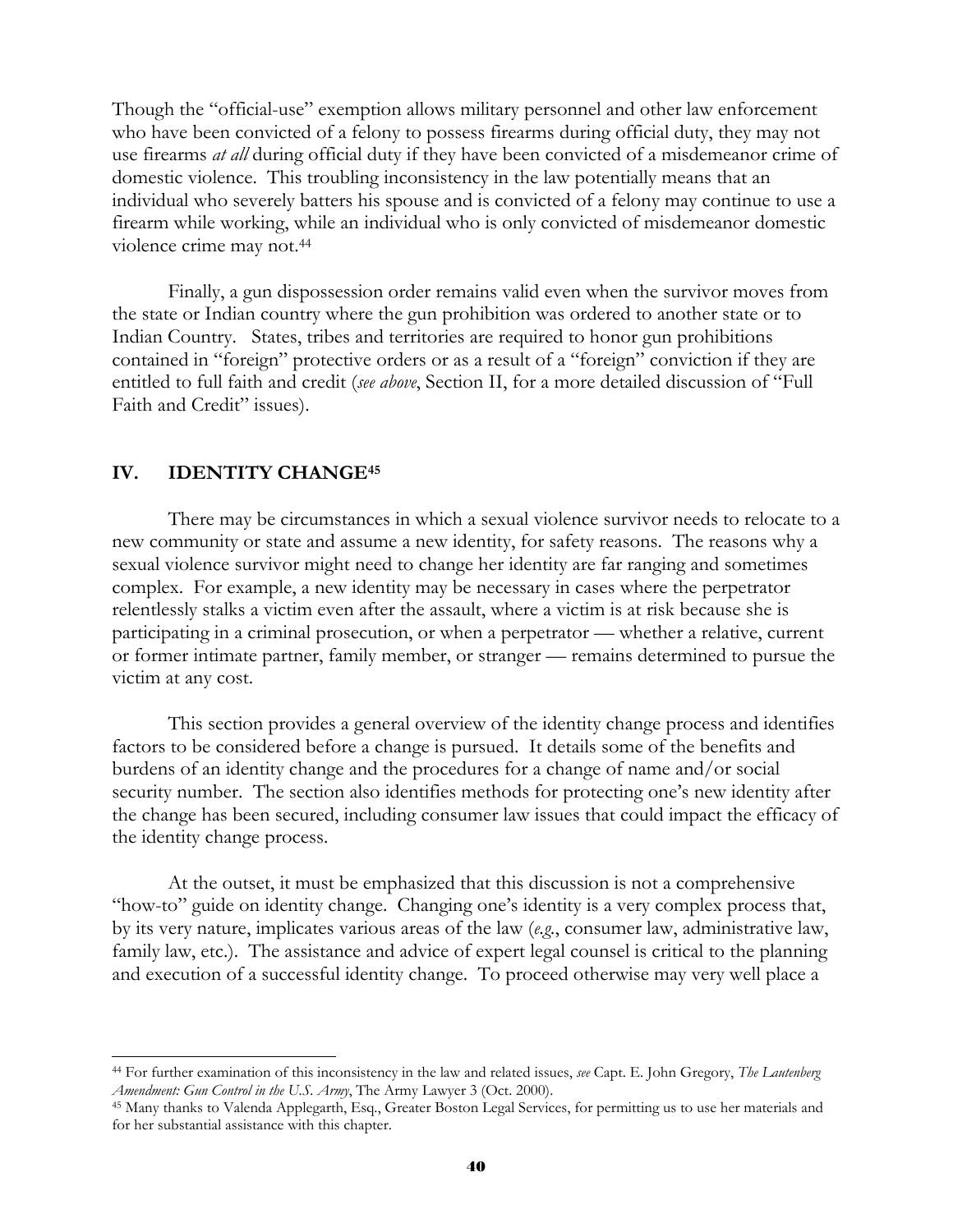victim directly in harm's way. Therefore, this guide should not be relied upon as the sole resource for pursuing an identity change. Expert legal assistance is a necessary component of a victim's successful identity change.

Changing one's identity is a life-altering decision — one that should be made only as a last resort and only after much careful thought and consideration. Too often, survivors are confronted with the need to pursue an identity change without access to the very resources that would ensure they have a full understanding of the personal, professional, and financial implications of their decision, and of what is involved in the process. They are forced to pursue an identity change without the legal help they need to thoroughly and safely plan the identity change.

As a result, some survivors encounter great difficulty obtaining necessary personal records, securing work with a new name, securing a new social security number, and obtaining the various other protections necessary to fully implement a successful identity change. Indeed, an incomplete or inadequate identity change may place the survivor at even greater risk. Although in recent years legal and administrative tools have made identity change more available to survivors, ultimately, there is no guarantee that a survivor will become or remain secure.

# **A. Before Pursing an Identity Change**

# **1. Practical Considerations**

 Before pursuing a name and identity change, it is important that a survivor and her attorney discuss whether it is a practical option for the victim to pursue an identity change. The considerations identified in this discussion may rule out identity change as a viable safety mechanism for a survivor. Alternatively, it may help the survivor confirm that identity change is the appropriate route. Though the following list of considerations is not exhaustive, some questions to consider include:

- o Is the survivor prepared to completely sever relationships with people who should not know the new information about her? This may include friends and possibly family members.
- o If she has children, will they also be able to assume a new identity and protect the new identity of their mother? Older children may have difficulty consistently using their new names. They may inadvertently disclose the survivor's new name to the assailant or other people who should not have that information. In addition, a survivor may have to forgo the right to child support in order to fully sever unsafe communications.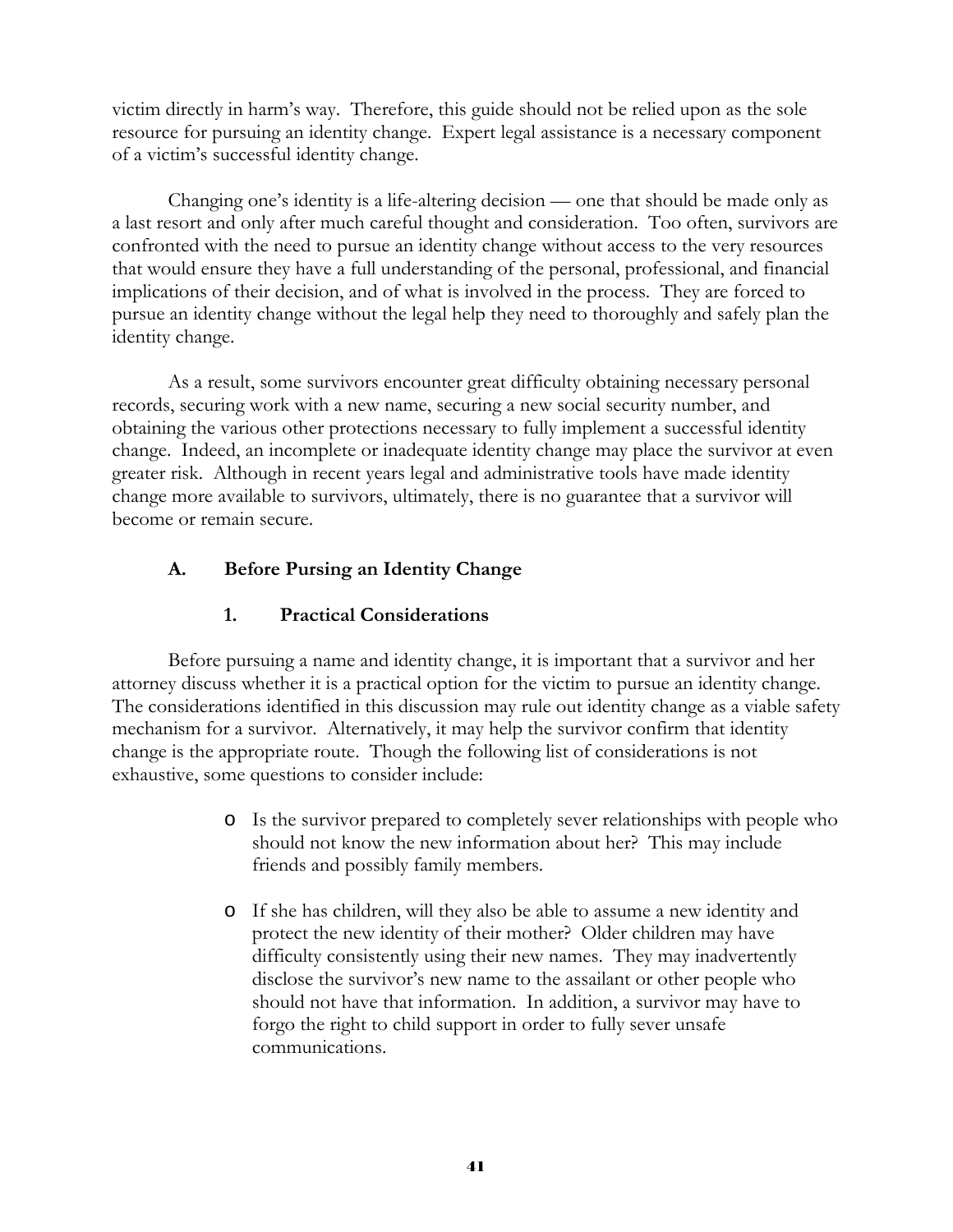- o Does the perpetrator have visitation rights with the children or joint legal custody? If so, this may preclude a survivor's ability to keep the new identity private.
- o Is the survivor prepared to alter her physical appearance if necessary?
- o Is the survivor able and willing physically to relocate? Collateral physical relocation is practically imperative to keeping one's new identity from the perpetrator.
- o Has the survivor made prior attempts to flee or relocate that have been unsuccessful? If so, why were they unsuccessful? How has her assailant been able to trace her whereabouts in the past? Is it possible to address the previous vulnerabilities to help ensure her safety at this time?

## **2. Documents and Records**

Before pursuing an identity change, a survivor should also identify those documents and records that are important to her (and to her children, if applicable) and which ones can be re-issued to reflect a name change. If a survivor feels that a record which cannot be changed to reflect her new name is too important, then she may not wish to proceed with an identity change. For example, name and identity change may be especially complex if it involves the survivor's immigration status either in the United States or abroad. A survivor considering an identity change should be aware of the following:

- o She may obtain a new driver's license reflecting a new name.
- o She may obtain a new passport under a new name. A passport is a sufficient alternative form of identification and a new one may be obtained through the U.S. Department of State.46
- o She may obtain a new social security number.
- o She cannot obtain a new birth certificate or educational degree in a new name.
- o A survivor who is not a United States citizen or lawful permanent resident may be unable to secure a social security number.
- o Agencies that a survivor interacts with usually have access to her old identities and will be able to cross-reference it to a new identity. Steps must be taken to safeguard this cross-referencing.

 $\overline{a}$ <sup>46</sup> *See* **http://travel.state.gov/passport/passport\_1738.html** for information on obtaining a new passport.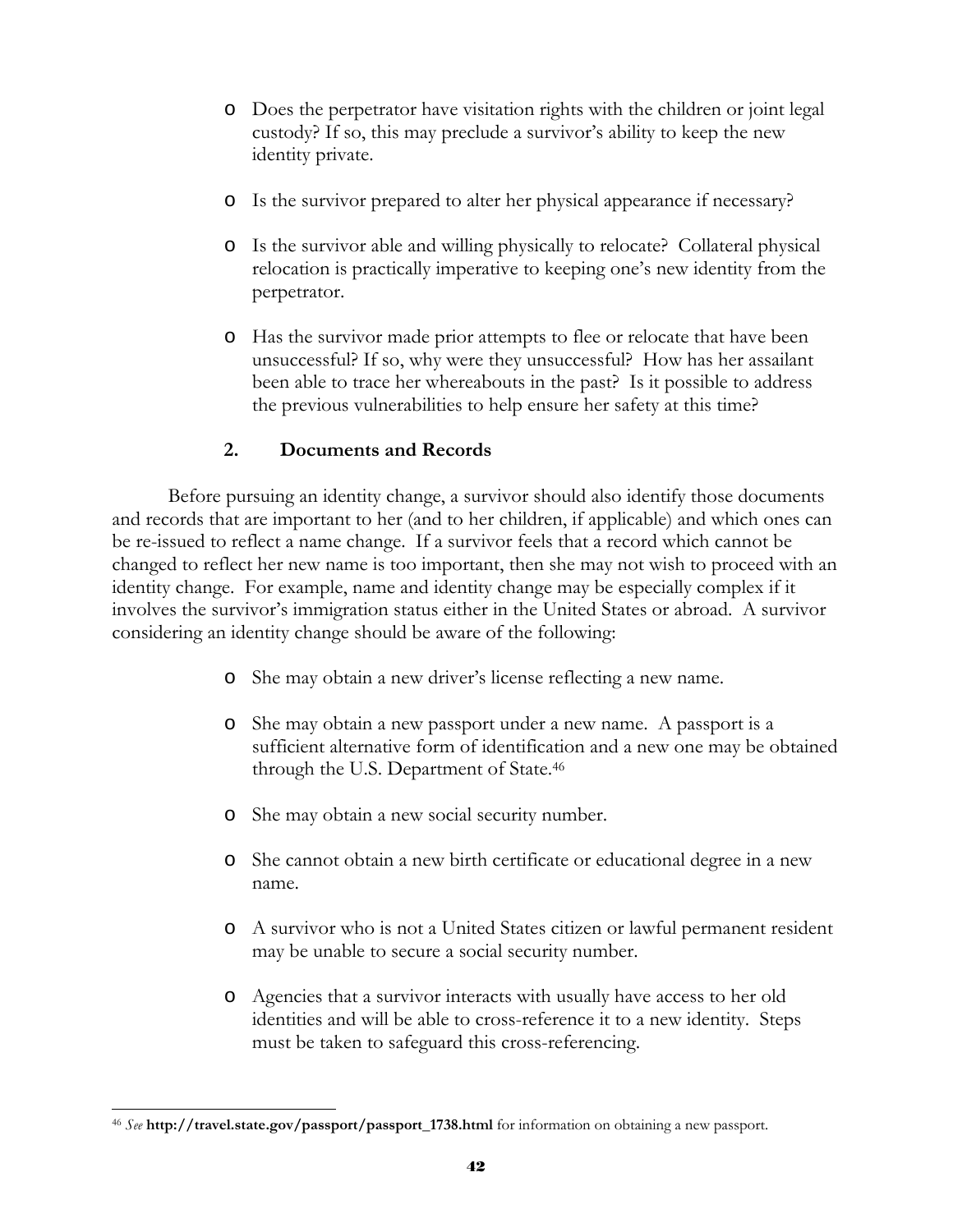In addition, the survivor should carefully consider which records and documents to retrieve under her old name and her children's old names before changing identities. She could have considerable difficulty trying to obtain these records later under a different name and could risk linking her new identity to her old one in the process. Such records might include educational, medical, professional, and other records. Identify any other documents and records the survivor will need to retrieve.

#### **3. Ways a Perpetrator Can Locate a Survivor**

 As noted above, a new identity is not a panacea, as it is never entirely secure from disclosure. There are many ways that information about a survivor, including her identity and address, can be made available to the public, especially with the widespread use of the Internet. A survivor and qualified attorney should discuss practical and legal means of preventing dissemination of information to a perpetrator. Consider ways that a perpetrator may be able to find information about a survivor:

- o **The Internet.** It can be very easy to locate a person's address or contact information by doing a simple "Google" or "Zaba Search" or other Internet or electronic database search. There are now many online services that provide information on people, including addresses, telephone numbers, and birthdays. Many of these services are free and others charge a fee. Private investigators and computer buffs, among others, are very familiar with these research tools. For this reason, it is important to identify whether a survivor's name yields any results when a search is performed. If so, will the new identity be linked to the previous one in any way? What other information about a survivor might be available on the Internet?
- o **Computers.** Perpetrators can locate their victims if both parties have access to the same computers and computer accounts. In planning an identity change or relocation, a survivor should not use the same computer as the perpetrator. It is easy to identify the web pages previously accessed and information downloaded or sent by a victim, as they are saved in the computer's memory system. Also, a survivor should close any email accounts to which the perpetrator may have access.
- o **Phone systems.** A survivor should avoid phone calls on an existing cell phone account, as the bill will indicate the origin of the call. It may also be possible for a perpetrator to determine the region where the service tower is located.
- o **Global Positioning System (GPS).** This technology allows GPS users to track the location of people or objects. The technology can often be found in cars, watches, or handheld devices. Does a survivor have a GPS system in her car or elsewhere that an assailant might use to locate her? It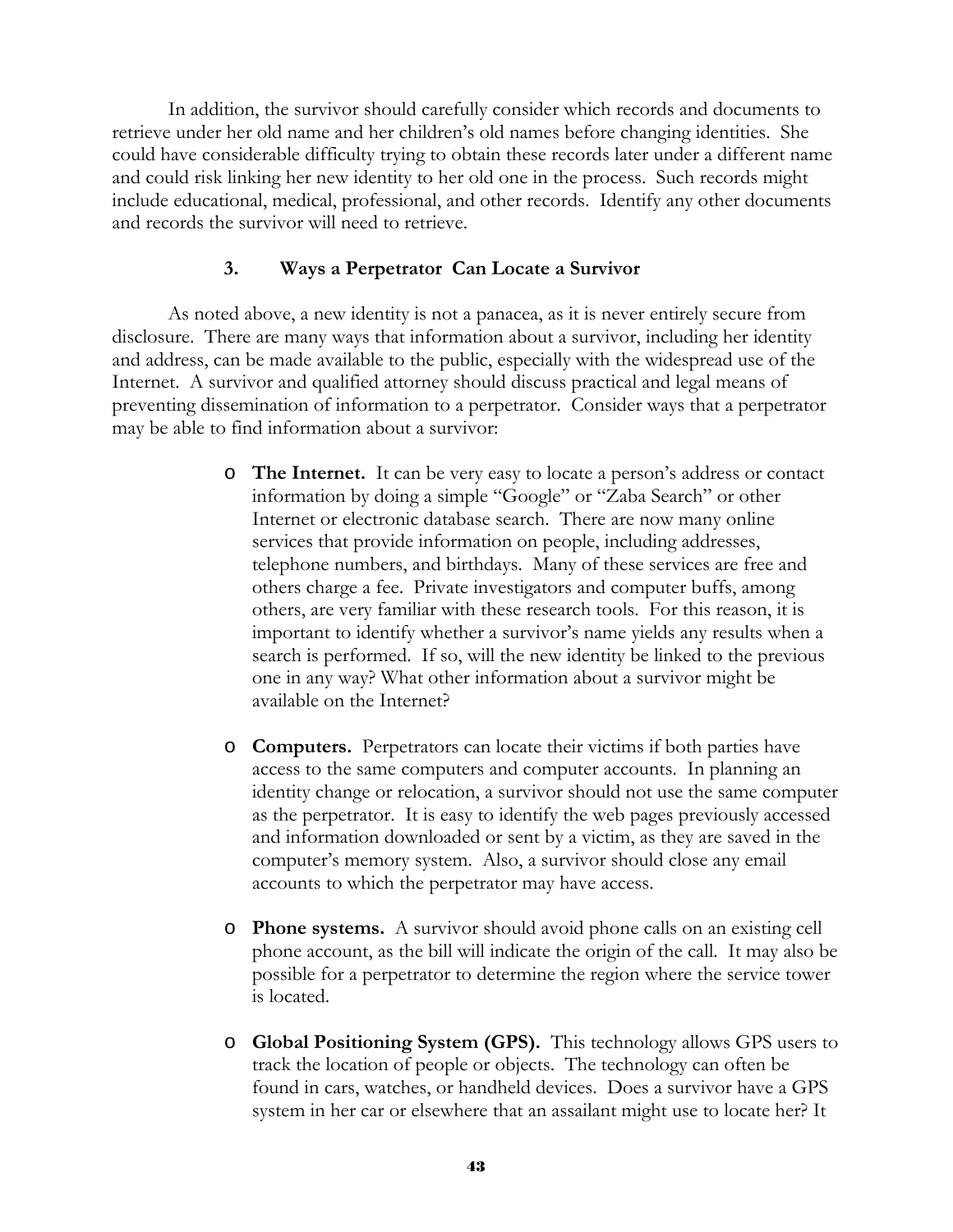may be useful to have the car examined to insure that GPS or other tracking technology has not been installed.

- o **Public records.** Many public records are now available on the Internet. Consider whether any of the following apply to the victim: home ownership records, driver's license, professional licenses and memberships, etc.
- o **Court records.** These might include those relating to protective orders, marriage, divorce, custody, child support, bankruptcy proceedings, paternity cases, and criminal matters, etc. VAWA 2005 prohibits an issuing or enforcing State, Indian tribe, or territory from publishing publicly on the Internet any information about a protection order or injunction if such publication would be likely to reveal the identity or location of the protected party. 18 U.S.C. § 2265(d)(3).
- o **Other records.** Consider other records that the perpetrator may have access to, including voter registration records, registry of motor vehicles, private mailboxes, utilities records, store discount cards, educational and medical records of the children, etc. For example, Vehicle Identification Numbers (VIN) are typically required for registering an automobile, and the original VIN may not be altered. It is possible to determine a car's history through its VIN.
- o **Mutual friends and family.** Family and friends are the number one information source when new identities are disclosed.
- o **Joint accounts and lines of credit.** These might include bank accounts and other investment accounts, credit accounts.

A survivor should also consider issues or affiliations she has with the perpetrator that may need to be resolved before an identity change. These will vary depending on the survivor's personal situation. They may include, but are not limited to:

- o **IRS and state tax filings.** A survivor should consider whether there are any unresolved tax issues with the assailant and whether the victim is in any way affiliated with the perpetrator's tax filings (*e.g.*, joint filing, listed as a dependent, co-owner of a business, etc.).
- o **Bankruptcy.** Because a bankruptcy proceeding requires public disclosure of names and social security numbers for the last six years, a survivor should complete the bankruptcy process before undergoing an identity change. If a survivor changes her identity during the bankruptcy proceeding, the security of the new information could easily be compromised.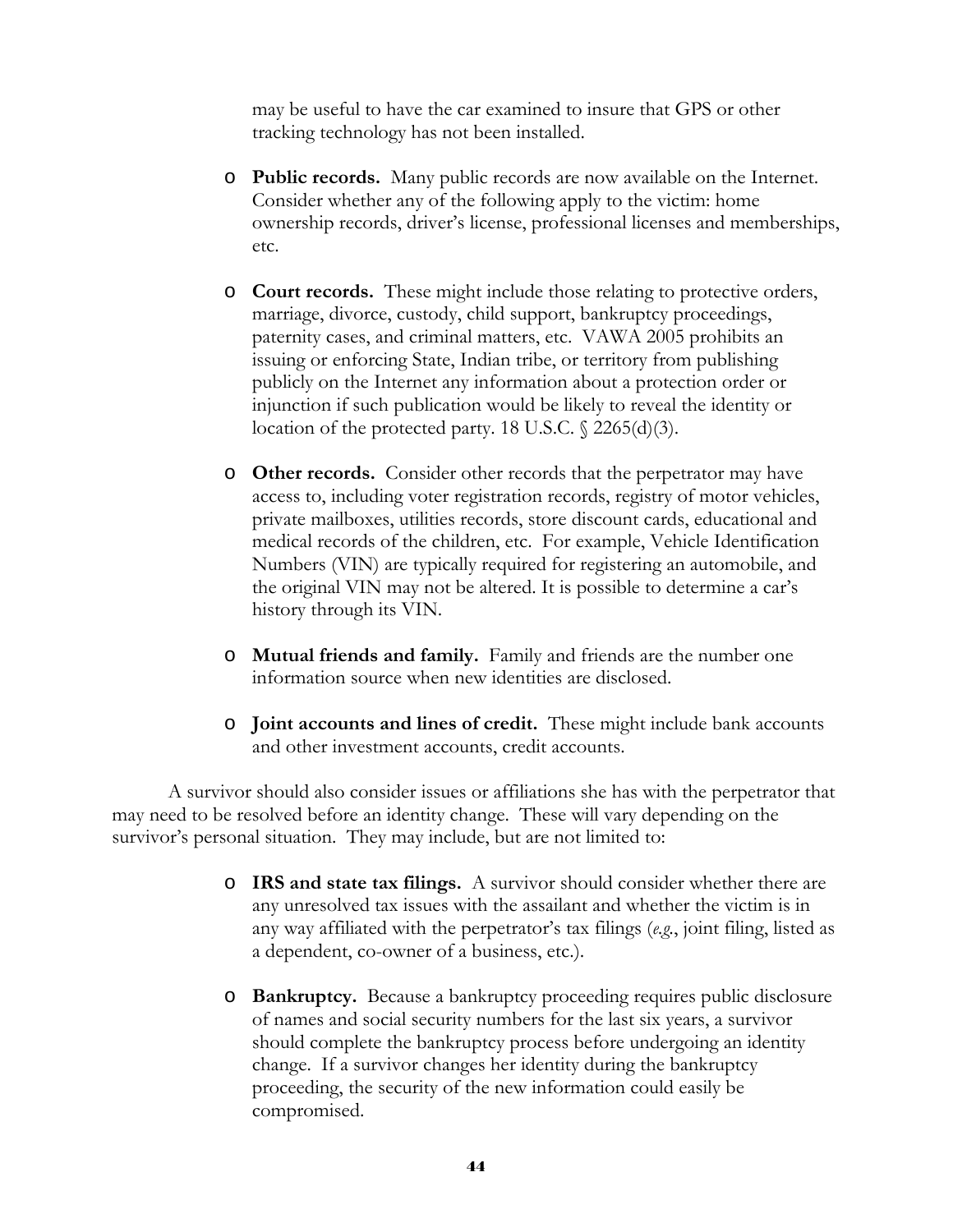- o **Joint debt and sole debt of the survivor.** It is best to clear up outstanding debt before pursuing an identity change.
- o **Joint leases.**
- o **Joint real property ownership.**
- o **Student loans.**

## **B. Changing an Identity (A Two-Phase Process)**

If a survivor and her attorney determine that identity change is the best way to protect the survivor's safety, the survivor must (1) formally change her name in court; and (2) then apply for a new social security number, **in that order**. Both steps are required for an identity change.

## **1. Name Change**

The first step in a survivor's change of identity is to change her name. She can change her name in two ways: (a) begin using a new name; or (b) formally change her name by court order.

#### **a. Assuming a New Name by Use**

The first way a survivor can change her name is to simply begin using a new name. This means that she begins to identify herself to others and on documents by a name other than her formal legal name. This can only be done in some states.

This method will not necessarily protect a survivor who relocated residences and assumed a new name, since a perpetrator might still be able to locate her under her legal name and social security number. The Social Security Administration will not issue a new social security number if the survivor does not formally change her name through the legal process.

## **b. Formal Name Change by Court Order**

The second way to change one's name is to file a name change petition and secure a court order declaring the formal name change. Requirements vary by state but generally include a petition to the court requesting a change of name, a statement explaining the reason the new name is requested, and proof of no pending civil or criminal matters against the survivor, including liens, judgments, or debts.

Since the laws governing name change vary from state to state, an attorney must research name change requirements in the state where a survivor will change her name. For example, some states require notice by publication. Other states will waive notice for "good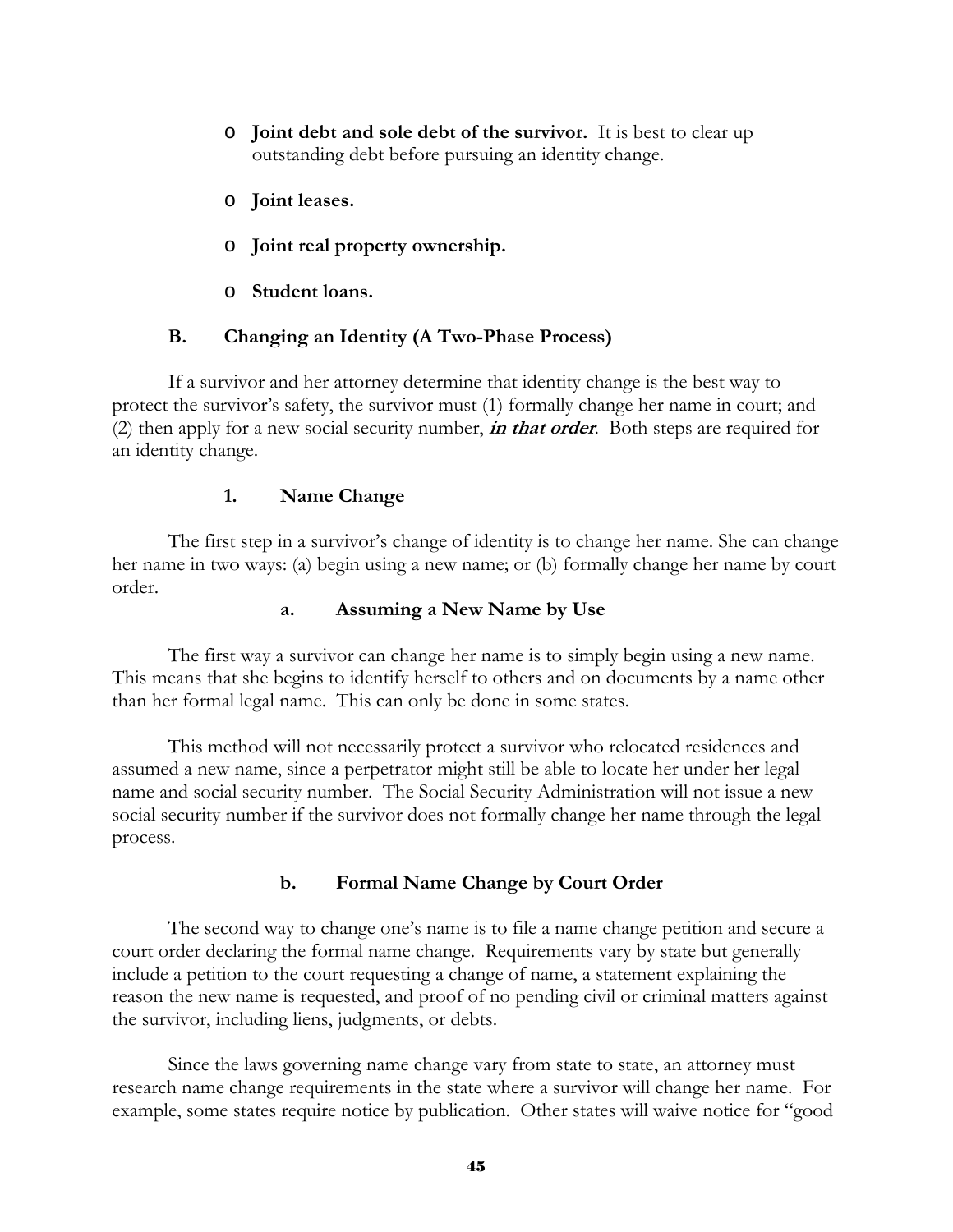cause." It is important for the survivor and her attorney to know the various applicable state laws when determining where and when to begin the process.

Notice Requirement. To complete the name change process, many states require actual notice of name change or notice by publication, often in a newspaper. This requirement can be problematic for a survivor who wishes to conceal her name change, as any publication that could connect her old name with her new one undermines the purpose of name change. Increasingly, however, states are authorizing the waiver of publication and/or sealing of name change records. In Nevada,<sup>47</sup> Pennsylvania,<sup>48</sup> and various other states<sup>49</sup> publication is not required if it would place the petitioner at risk. While some state statutes are specific to domestic violence victims, a court may be willing to extend the protections to non-intimate partner sexual violence survivors, upon request. A survivor should seek expert legal advice to determine if there are legal means to avoid publication requirements. Also, she should explore whether it is possible to file a motion with the court to protect victim privacy.

Name Changes for Minor Children. Similarly, name change for minors varies by state. Securing a new name for a minor child requires careful consideration and planning. Some states may not grant a name change for a child, depending on custody statutes. In addition, state laws may require that written notice be given to both parents of the child before a court will issue a change of name decree. There may also be exceptions to this rule. For example, an Oregon statute (Or. Rev. Stat. § 33.420) provides that notice of a name change of a minor child need not be given to a parent of the child if the other parent of the child files a verified statement in the change of name proceeding that asserts that the minor child has not resided with the other parent and that the other parent has not contributed to or tried to contribute to the support of the child.The attorney and survivor must also consider potentially complicated issues surrounding custody, visitation rights, child support, and educational and medical records of the children. If at all possible, it is important to resolve these family law matters before pursuing a name change for a survivor or child. A survivor should seek legal advice from a local child support expert before pursuing this option.

#### **2. Social Security Number Change**

 The second phase of an identity change is to change a social security number. The Social Security Administration (SSA) can issue a new social security number to a survivor, though it may require extensive and well-documented evidence of violence and life endangerment.50 The SSA now requires that a survivor formally change her name by court

l

<sup>47</sup> Nev. Rev. Stat. § 41.280.

<sup>48</sup> Act No.2004-214

<sup>49</sup> New York, Virginia, California, New Mexico, Montana, Colorado, and Washington, among others, have similar confidentiality statutes.

<sup>50</sup> Social Security Administration. *New Numbers for Domestic Violence Victims*. SSA Publication No. 05-10093, June 2004, *available at* **http://www.ssa.gov/pubs/10093.html**. *See also*, 20 C.F.R. 422.110, titled "Individual's Request for a Change in Record," the legal authority allowing issuance of a new social security number (though the regulation does not state this expressly).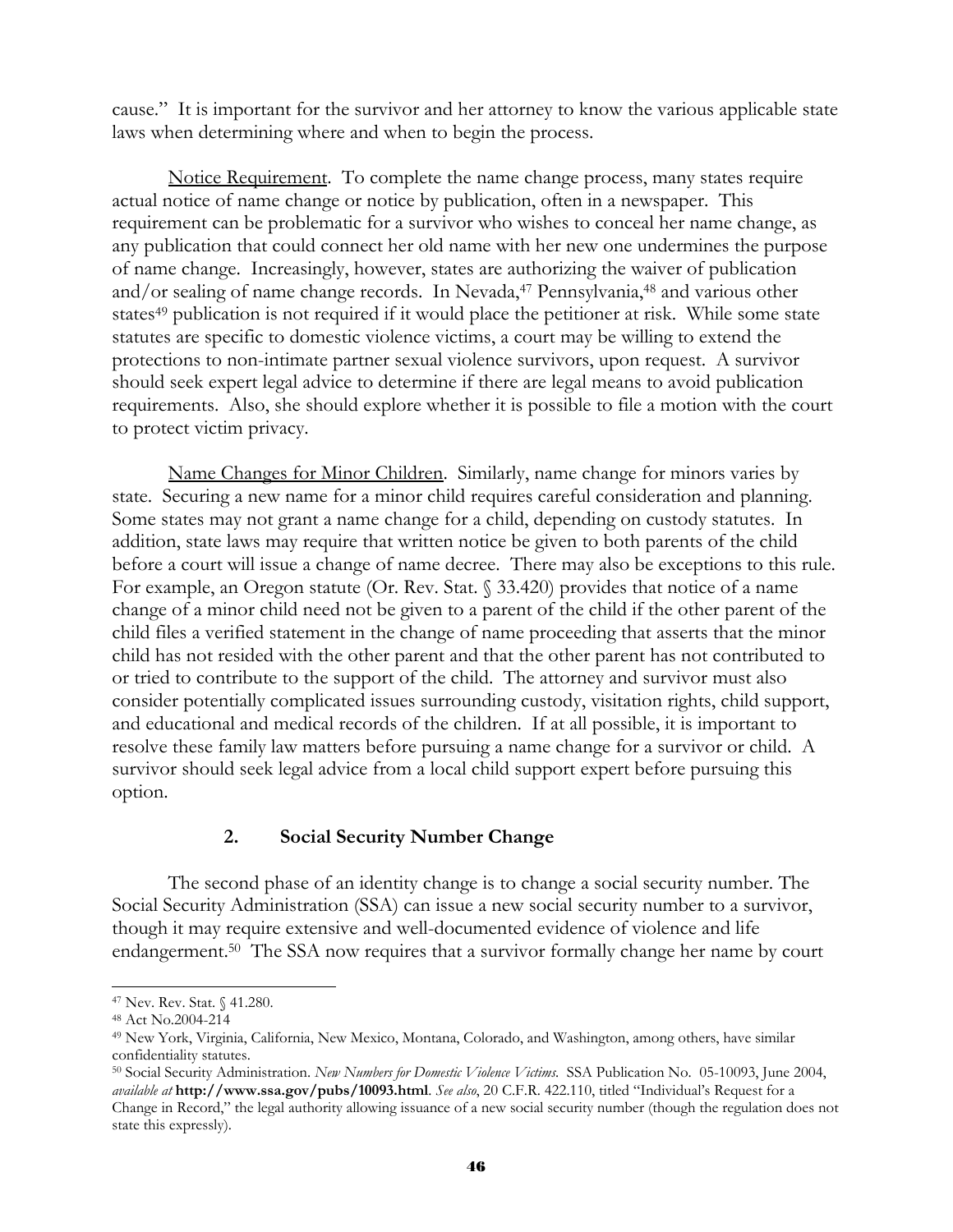order before she can be issued a new social security number. The reason for this requirement is to minimize the likelihood that a perpetrator will be able to locate a survivor; it also minimizes cross-referencing between the old and new names.<sup>51</sup>

 A survivor must apply in person at a regional office for a new social security number. Evidence in support of a name change may include affidavits from attorneys, doctors, crisis line or center advocates, medical records, police reports, etc

## **Survivors must present the following information when applying in person at the regional Social Security Administration office:**

- o Current social security number;
- o Original documents that establish age, identity, U.S. citizenship or lawful non-citizenship (*e.g*., birth certificate and driver's license);
- o Original name change certificate;
- o Detailed affidavit explaining the reason for requesting a new social security number;
- o Evidence demonstrating custody of children for whom new numbers are requested, if applicable; and
- o Documentary evidence of violence (*e.g*., police reports, medical records, protective orders, letters from crisis center or program advocates, and attorneys).

Finally, applying for a new social security number, even under extenuating circumstances faced by survivors, is no guarantee that the Social Security Administration will issue a new number. In addition, it may be extremely difficult to change one's social security number more than once.

## **3. Impediments to Name Change: Pending Civil and Criminal Matters**

If certain civil and criminal matters are pending, this may prohibit an identity change. For example, a survivor may be in pending divorce or bankruptcy/debt collection proceedings. She also may be subject to criminal charges. A pending criminal matter is a likely impediment to a court authorizing a name change. If a survivor is subject to any outstanding warrants, on probation or parole, or otherwise subject to court supervision, a name change also may be denied. Consider, too, whether a survivor could be subpoenaed in a pending criminal prosecution of her assailant where she will be subject to testimony under oath. Pending civil and criminal legal matters should be resolved before pursuing a name change.

 $\overline{a}$ 51 For example, if she was only required to change her social security number, the abuser could easily cross-reference her name to her new social security number, undermining the whole purpose of identity change and endangering the wellbeing of the survivor.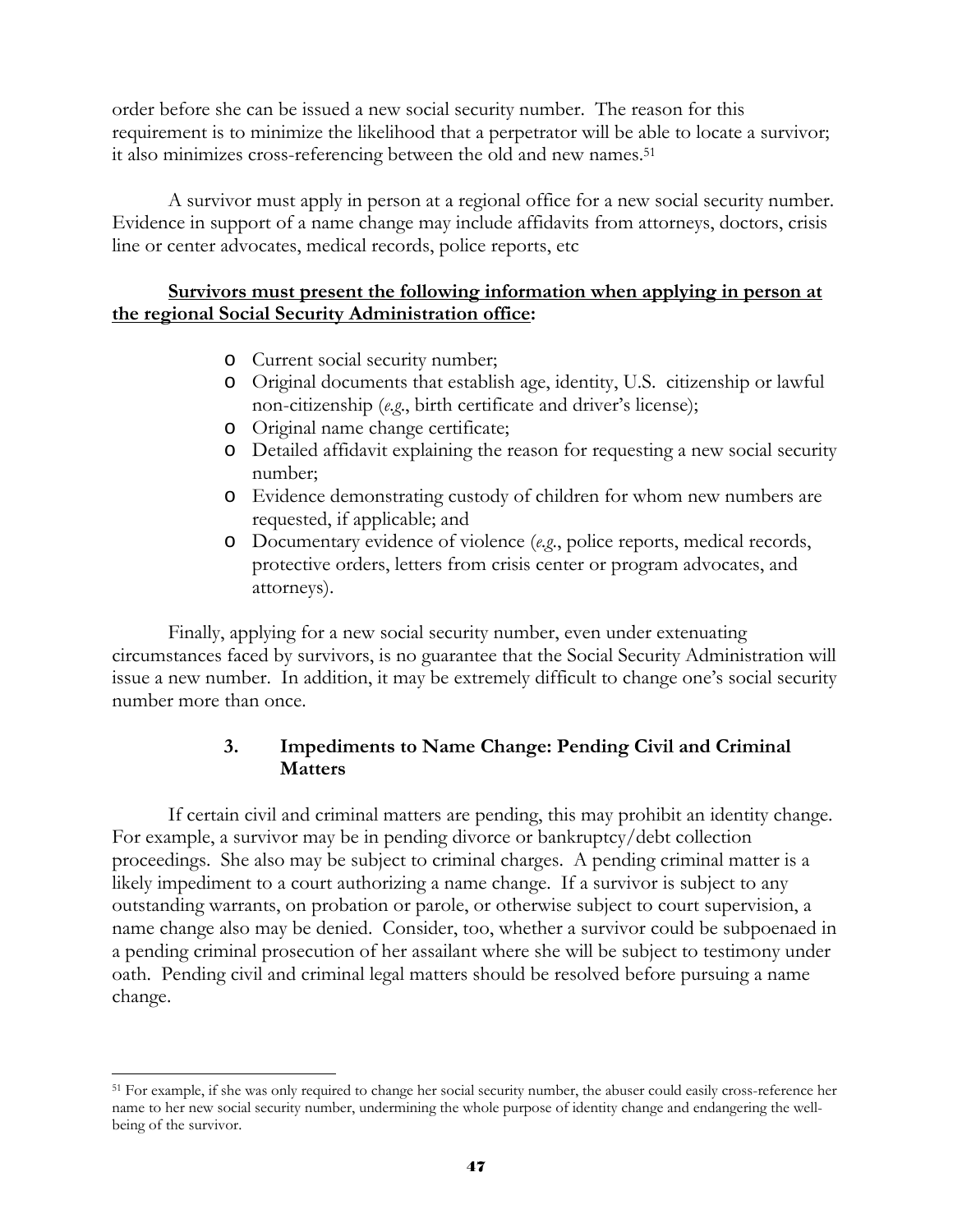## **C. Living with a New Identity**

A new identity is never one-hundred percent secure. Once an identity is changed, the onus is on a survivor to ensure the security of her new identity. For this reason, it is very important to discuss ways that a survivor may inhibit the perpetrator's access to any information about her. The attorney and survivor should consider all ways that a perpetrator could have access to information about a survivor and discuss practical and legal means to prevent any disclosures to him. (*See* above, Section II.A.3 for "Ways a Perpetrator Can Locate a Survivor.")

Once her identity is changed, a survivor who deals with agencies through their programs or services will need to work hard to ensure that the agencies do not compromise her new identity. If applicable, she will also need to make sure she continues to receive benefits to which she is entitled.

#### **1. Federal and State Agencies Relevant to the Survivor**

Many federal and state agencies now have procedures in place to help survivors maintain the confidentiality of their new identities. Be aware, however, that agency employees might not always be familiar with confidentiality procedures and could require the survivor to reveal both her old and new identities. Survivors should be advised of this possibility. Attorneys should investigate the availability of specialized confidentiality procedures in agencies with which a survivor communicates. For example, many states have specialized procedures for victims of sexual violence, domestic violence, and stalking. *See e.g.*, Wash. Rev. Code § 40.24, Washington State's "Address Confidentiality for Victims of Domestic Violence, Sexual Assault and Stalking."

Agency programs a survivor might be involved with include, but are not limited to: Child Support Collection and Enforcement, Welfare and Temporary Assistance to Needy Families (TANF), Social Security Income (SSI), Social Security Death Index (SSDI), and Public Housing programs. Many of these agencies have rules and procedures for maintaining victim confidentiality.

#### **a. Child Support Collection and Enforcement**

 Since most tracking for child support purposes is done by social security number, a survivor should make every effort to establish child support orders before an identity change and consider the best and safest means of collecting child support. (*See above* "Full Faith and Credit" in Section II of this chapter*.*) She should also be advised that she may need to forego pursuing child support altogether in order to keep her new identity safe.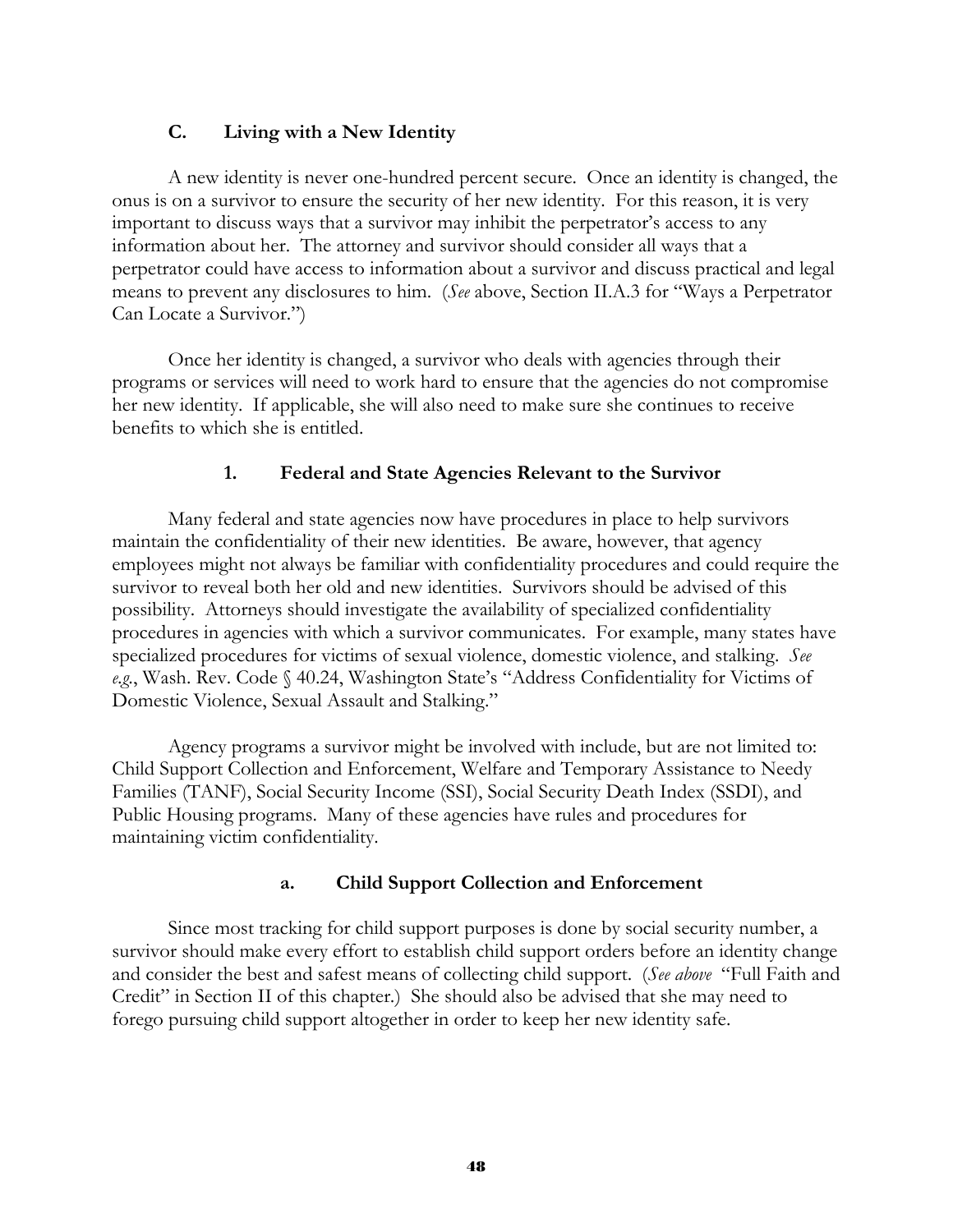## **b. Welfare and Temporary Assistance to Needy Families (TANF)**

Survivors who receive welfare and TANF benefits should consider safety issues with regard to maintaining their benefits. Survivors should be aware that TANF time limits for receiving benefits, work requirements, and family caps remain intact after a name change.

## **c. Supplemental Security Income and Social Security Death Index (SSI and SSDI)**

Federal law allows notification to an SSI or SSDI claimant of benefit amounts to recipients as well as their names. For women who have changed their identity, this means their assailants could potentially learn their new names and identities. Survivors should confer with the agency staff to address safety issues. Survivors who are the beneficiaries as well as the primary claimants will need to consider safety issues.

## **d. Public Housing Programs**

A birth certificate may not be required to secure public housing. A public housing authority might accept alternate means of identification. A survivor should seek advice from her local legal aid office for issues dealing with safety in the public housing system.

#### **e. Immigration**

If the survivor is adjusting her immigration status, she should seek legal advice from an immigration attorney. (*See* Chapter Seven on "Non Citizen and Immigrant Victims.")

#### **2. Resources**

- o Greater Boston Legal Services, Relocation Counseling Project, at **www.gbls.org**.
- o For information on laws around the country addressing social security number privacy, see the National Conference of State Legislatures website at:

**http://www.ncsl.org/programs/lis/privacy/SSN2005\_Pending.htm**.

As outlined in this chapter, changing one's identity is a complex and potentially lengthy process. Much thought must be put into determining the benefits, the detriments, and the proper timing for pursuing an identity change. Consultation with an attorney is imperative if a survivor is to make an informed and effective decision.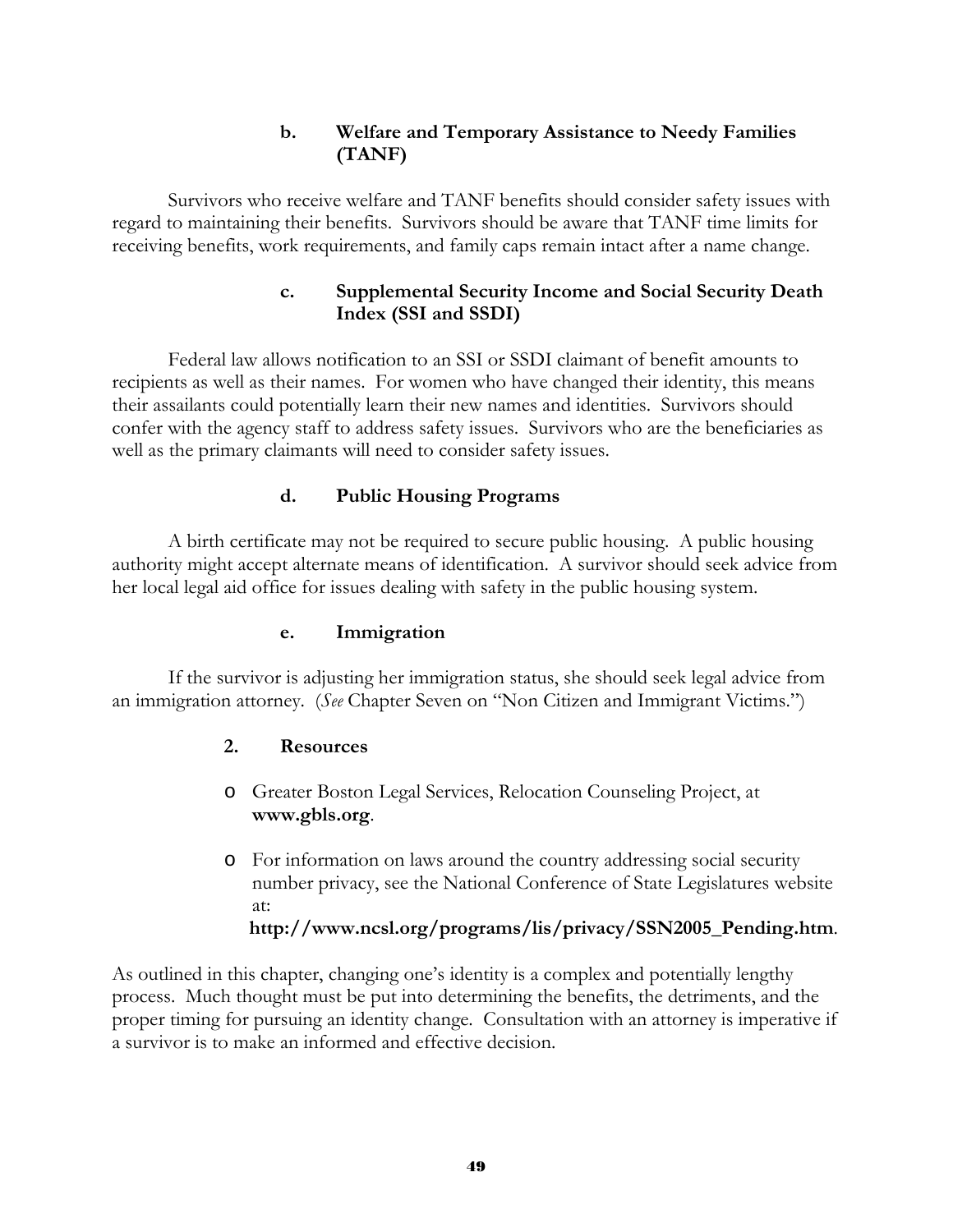# **CHAPTER TWO: SAFE HOUSING**

Survivors of sexual assault can face significant barriers to finding and keeping housing because of the violence they have suffered. A sexual violence survivor's right and access to safe housing often are best achieved through a combination of legal protections and practical strategies. For example, while in some instances a survivor may be able to achieve a sense of safety while remaining in her present residence, in others she may feel the need to relocate her residence. Before deciding which option is best for her, there are a variety of practical and legal factors to consider.

 **Who is the perpetrator?** A victim's needs — and remedies — are likely to be influenced by whether a victim was assaulted by an acquaintance, friend, family member or partner, or neighbor, or whether the perpetrator was a stranger; and whether the assailant has information about a victim's residence, place of employment, living situation, and other personal locations. Housing concerns or needs may be exacerbated if the violence occurred in a victim's home or if she was assaulted by a neighbor or other person living in close proximity.

The remedies available to a victim may also be determined, at least in part, by the **type of housing in which the victim resides**. A victim may reside in her privately owned residence, a private apartment building, a campus dormitory, a privately owned mobile home located on a rented trailer park site, on tribal land in Indian Country, or in government owned or government subsidized property. Each of these living situations presents a unique set of opportunities and obstacles.

There are also a unique set of issues and needs that may be relevant to immigrant sexual violence survivors. For example, a survivor's options may be constrained by her **immigration status** (*i.e.*, status as citizen, lawful permanent resident, refugee, or undocumented).52 If a victim's housing is tied to both her employment and her legal status, this may also contribute significantly to her legal needs and level of assistance required. However, there are certain considerations common to all victims, which may be useful for any victim to consider.

#### **I. Practical Considerations**

l

- o Does the assailant have a key or otherwise have access to information about the survivor's residence or to the residence itself?
- o What monies might be available to help the victim relocate or to implement additional security measures (*e.g.*, does your state's protective order scheme allow the court to order a respondent to pay the cost of replacement locks and/or the cost of repairing damage? Are monetary

<sup>&</sup>lt;sup>52</sup> For a comprehensive guide on the rights of immigrant sexual assault survivors, see the Legal Momentum Immigrant Women Program's Sexual Assault Manual (work in progress; publication expected in June 2006).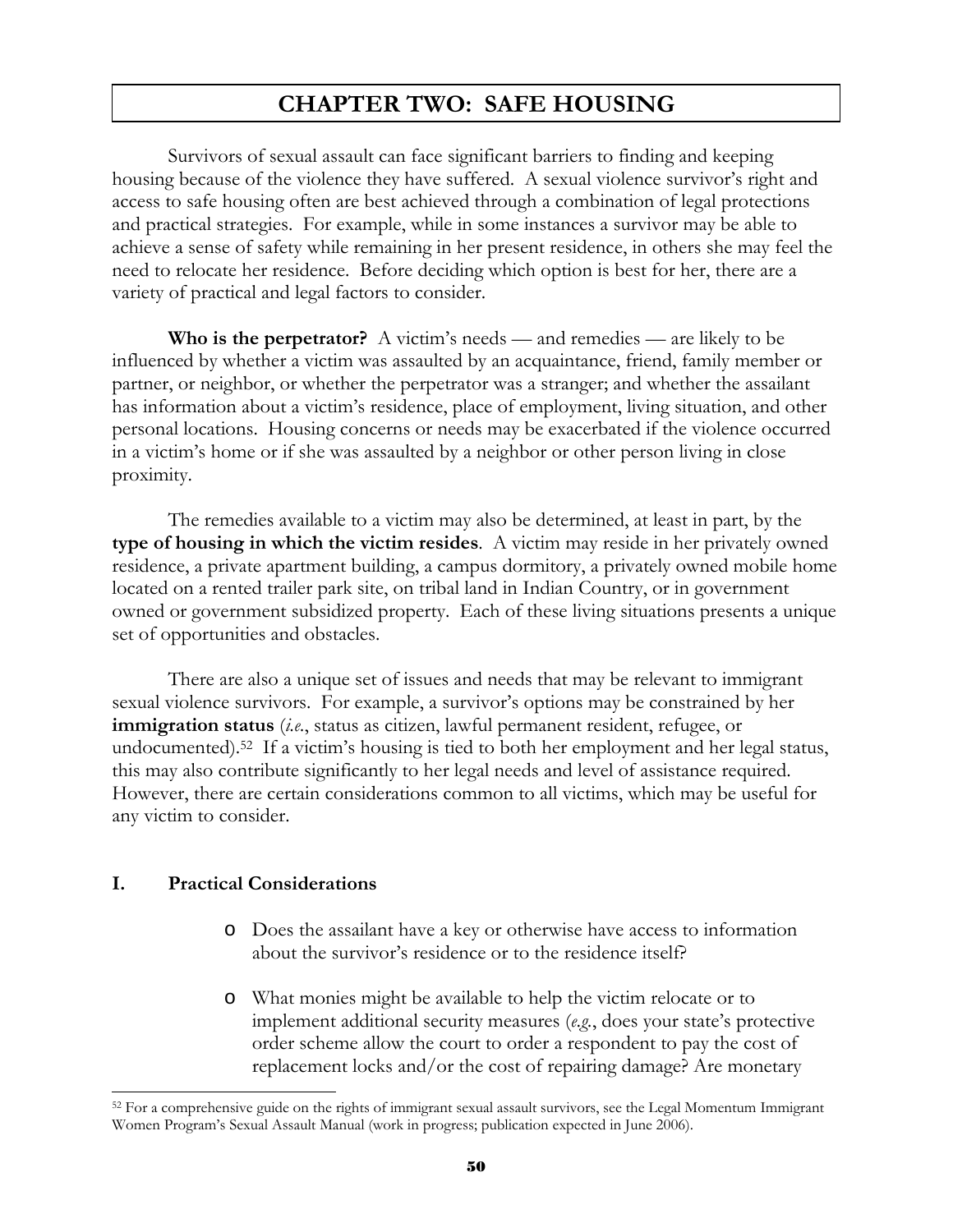damages available as part of a civil stalking order? (*See above*, Section I.B on "Civil Protection Orders.") Alternatively, will the survivor be eligible for restitution in a criminal proceeding? For crime victim compensation? *See, also A Criminal Justice Guide: Legal Remedies for Adult Victims of Sexual Violence,* at Chapter 2.

- o Is the landlord required to change the locks? Issue new keys? Who has a right to a key to the residence? May the victim change the locks and still be entitled to reimbursement (from a landlord or insurer)? (*See below*, Chapter Two, Section II on "Victim's Tenancy Rights.")<sup>53</sup>
- o Is the residence subject to any restrictive covenants or homeowner association restrictions that may impede her ability to implement appropriate housing safety measures?
- o Does the survivor have adequate lighting in vulnerable locations such as near entryways and exits and their approaches, in the parking area, in side yards, etc.? (**Note:** In dwellings with multiple tenants, the landlord has a duty to maintain the safety of common areas used by all tenants, such as parking areas and walkways.)
- o Does the survivor want to find alternative housing either temporarily or permanently? Are there state or local agencies or programs specifically trained to assist sexual violence survivors in finding emergency or more permanent housing?
- o Is the victim disabled, physically or mentally, such that she is entitled to accommodation pursuant to state or federal law? (**Note:** Before providing documentation of a mental disability, the victim must consider the legal and personal implications of such a disclosure. This is especially critical if the victim is participating in a criminal prosecution. If the disability is a result of PTSD following the sexual violence, the victim must consider the effect on her medical or counselor victim-privilege before providing any documentation of the disability. It is critical that the victim provide *informed* consent before privileged information is disclosed.)

<sup>53</sup> For example, Oregon law specifically permits a sexual assault survivor to request that a landlord changer the locks, and nay change them herself if the landlord fails to do so. The tenant remains responsible for the cost of the change. A landlord may not require that a tenant provide verification of her victim status. Or. Rev. Stat. § 90.453 (2003). See also Or. Rev. Stat. § 90.459. North Carolina recently passed nearly identical legislation that took effect October 1, 2005. N.C. Gen. Stat. §§ 42-42.1, 42-42.2, and 42-45.1 (2005).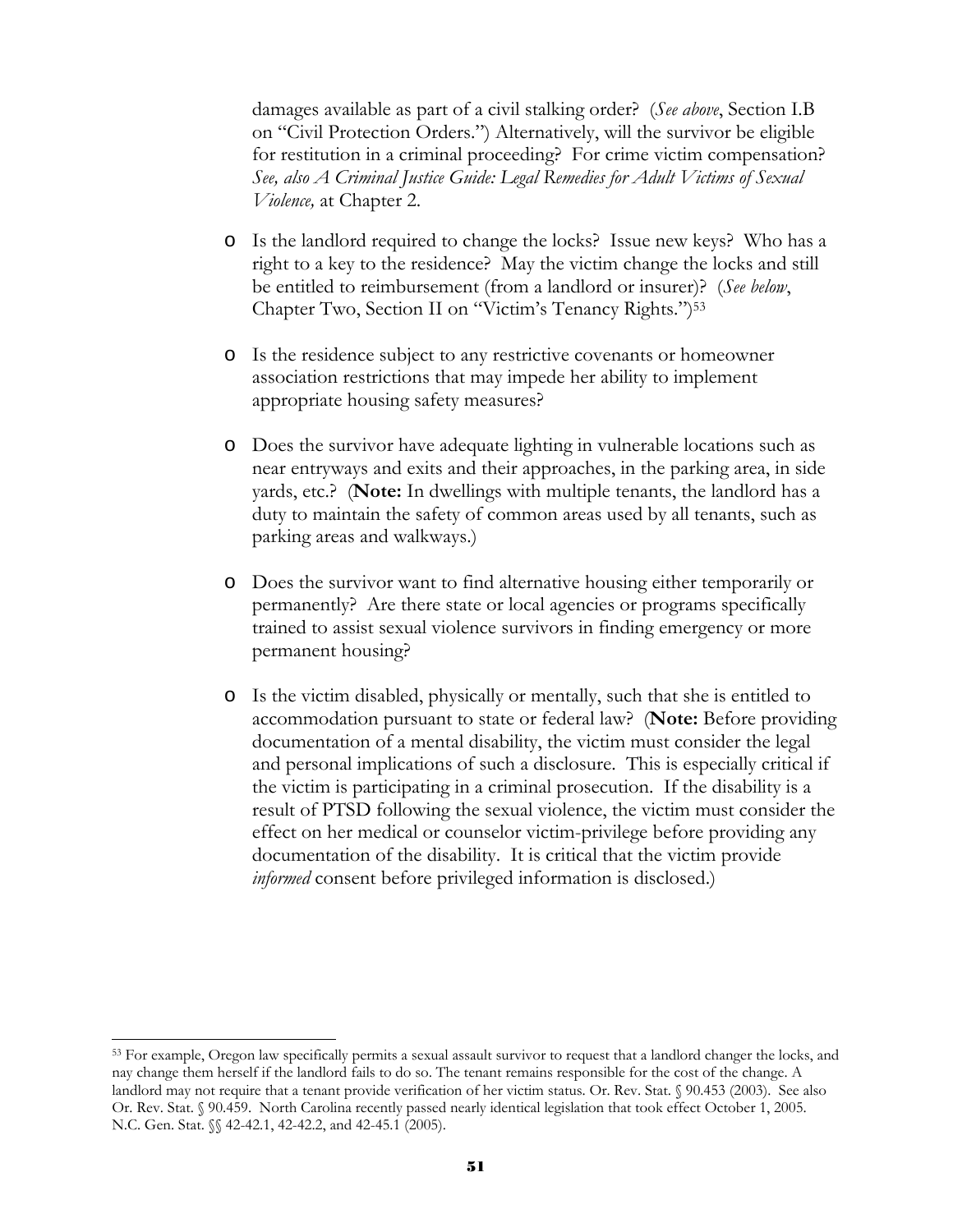## **II. Victim's Tenancy Rights**

 As noted above, a survivor's ability to terminate a lease, avoid eviction, relocate, remove the assailant from a lease, and find safe and affordable housing may depend upon the type of housing in which she lives. A survivor should first look to her lease see what specific provisions are included. In addition, federal, state, and local laws and regulations govern certain types of government-owned or subsidized housing programs, including public housing and Section 8 housing vouchers. Some states have specific provisions protecting tenancy rights of domestic violence, sexual violence, and stalking survivors. In the absence of specific statutes, regulations or policies, generally applicable federal or state housing laws may still provide certain safeguards.

## **A. Terminating the Lease**

## **1. Under Specific Statutory Provisions for Victims**

Some states have laws that allow victims of sexual assault, domestic violence and/or stalking to terminate a lease early and without penalty if the victim follows certain procedures. Oregon, for example, has a law allowing a victim of domestic violence, sexual assault, or stalking to terminate her lease with a 14-day written notice to her landlord, provided she meets certain other enumerated conditions.54 Similarly, in Washington state, a tenant who is a victim of domestic violence, sexual assault, or stalking may terminate her lease if she requests the early termination in writing within 90 days of the of the violent act, which needs to have been reported to a "qualified third party."<sup>55</sup> A summary of the Washington law and FAQs for victims is available online at **www.lawhelp.org/WA** (follow the links from housing and tenants' rights to the "Issues for Survivors of Domestic Violence, Sexual Assault and Stalking" link. A similar resource is available online at the **www.lawhelp.org/OR** website.) *See, also* Appendix B*.*

When looking to state law for specific protections that may allow a victim to break a lease, consider:

- o Is there a statute that allows a survivor to terminate a lease on the basis of being the victim of domestic violence/sexual assault/stalking or other victim status?
- o If so, is there any required documentation, such as:
	- Protective order
	- Police report

l 54 Or. Rev. Stat. § 90.435 (2003).

<sup>55</sup> Wash. Rev. Code § 59.18.575 (2004). See the statute for other criteria the survivor must satisfy to terminate her lease. Oregon and Washington have prepared informational hand-outs and FAQs summarizing victims' housing rights. *See* Appendix B for the Oregon pamphlet detailing survivors' housing rights.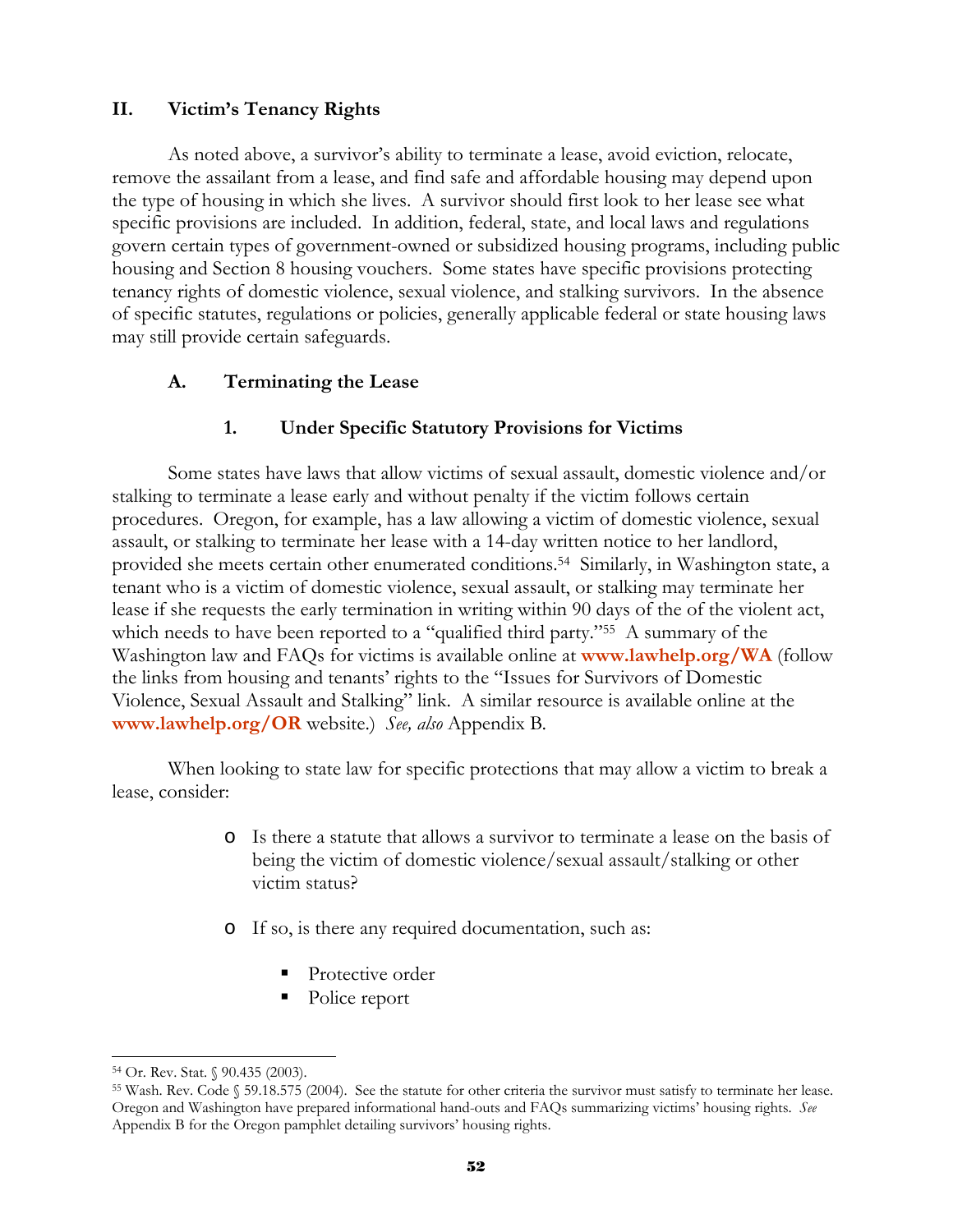- Third party affidavit (*e.g.*, clergy, counselor, police officer, attorney, etc.)
- If an affidavit is secured from someone with whom the victim has a privileged relationship, is it possible to preserve some confidentiality and maintain the evidentiary privilege?
- o How much notice is required (*i.e.*, when does the survivor's liability for payment of rent cease)?
- o Are other tenants relieved of their tenancy obligations too? What if the other co-tenant is the assailant?

# **2. Under Traditional Landlord Tenant Law**

 If a state has no special provisions for terminating leases for victims of sexual violence, there may be other avenues in state landlord/tenant law that allow release of the victim from tenancy obligations. There may be legal as well as non-legal options to pursue. Consider:

- o Did the landlord breach any safety requirements under the covenant of quiet enjoyment that allowed the violence to occur (*e.g.*, provide adequate locks, keep common areas reasonably safe, etc.)?
- o Are there any breaches of health and safety requirements in the residence that would violate the warranty of habitability under state law?
- o Are there other provisions for breaking leases contained in state landlord/tenant law?
- o Is it an option to arrange a meeting with the landlord to explain the extenuating circumstances and allow the survivor to break or change the terms of the lease without penalty? (Consider any confidentiality and privacy concerns.)
- o If the landlord refuses to release the victim from the lease, what liabilities will the survivor incur if she breaks the lease?
- o Is the perpetrator required to vacate the residence pursuant to a criminal or civil protective court order? Does the order provide grounds for removing the assailant from the lease? Conversely, may the victim have the perpetrator ousted from the residence without entirely relieving the perpetrator of financial responsibility for the residence?
- o If a protective order provides for the perpetrator to vacate the residence on a temporary basis, is the perpetrator still responsible for a share of the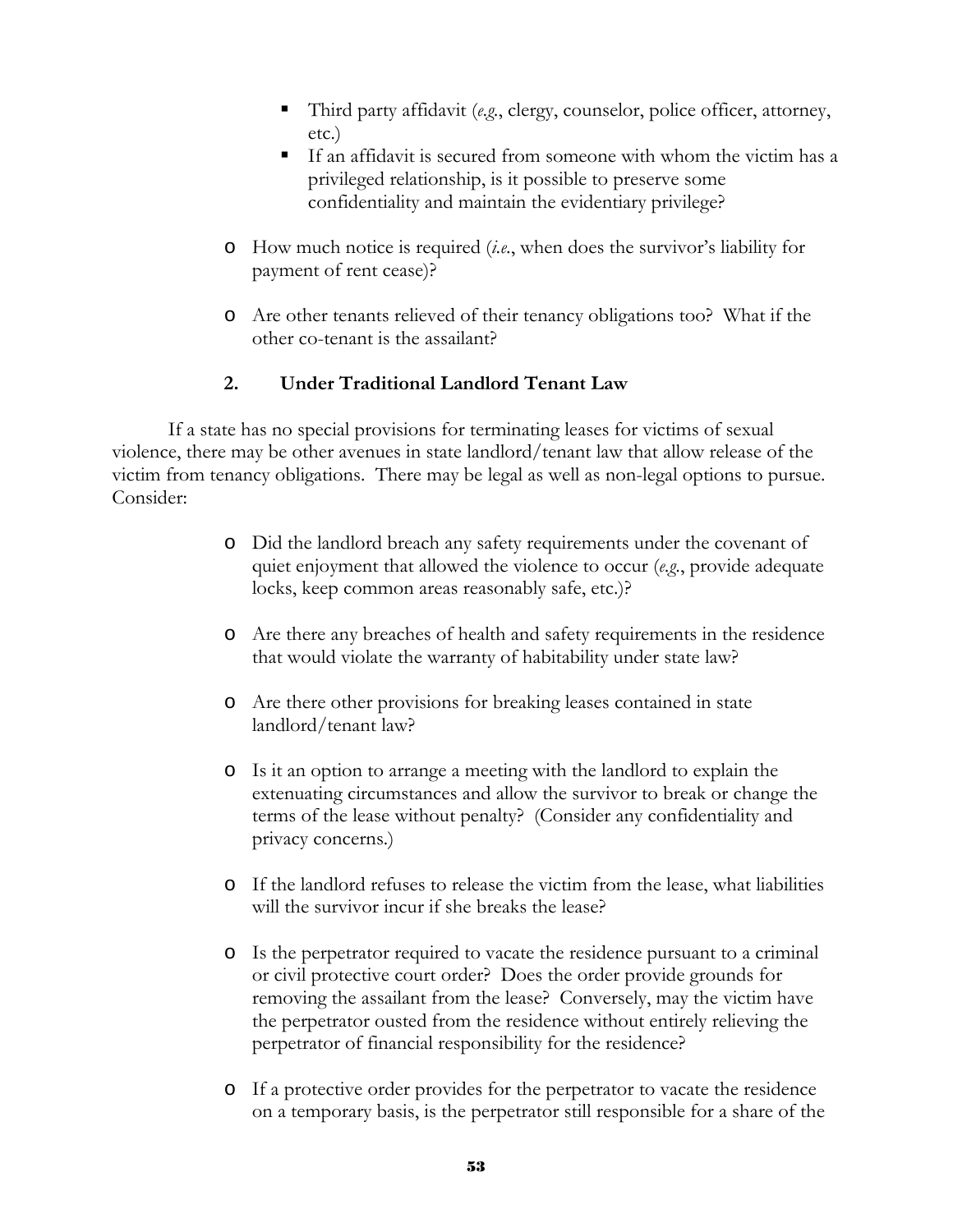rent? If the order becomes permanent and the perpetrator remains on the lease, does the perpetrator remain responsible to pay a share of the rent?

#### **B. Protections for Victims Who Want to Remain or Apply for Tenancy**

 While some survivors may encounter difficulty terminating a lease and moving residences to maintain physical safety, others may experience challenges trying to remain in their homes due to the fact that landlords may attempt to evict them for violence perpetrated against them on the leased premises. A survivor may encounter hurdles trying to secure new housing due to discrimination by landlords who may use her history as a sexual violence survivor to deny her housing.

## **1. Avoiding Eviction and Discrimination**

# **a. Under Specific Statutory Provisions for Victims**

Pending federal law may provide specific protections for sexual assault and domestic violence survivors.56 In the meantime, some states have specific statutes that prohibit eviction based on domestic violence or sexual assault perpetrated against the survivor. Louisiana, for example, has a state law prohibiting a public housing authority from terminating a lease based on domestic violence or family violence.57 Under Washington law, a landlord may not terminate or fail to renew a tenancy based on a resident's status as a sexual assault survivor.58

- o Does your state have a specific statute prohibiting housing discrimination against victims of sexual violence? If not, does your state have specific statutes addressing housing discrimination against victims of domestic violence that may apply to victims of sexual assault?
- o Consider whether the identified statutes apply to all stages of tenancy, application process, tenancy period and renewal of tenancy.
- o What are the victim's remedies? May the landlord be held civilly liable under the statute? (Under the Washington law just described, for example, a landlord in violation of the statute may be civilly liable to the survivor for damages, court costs, and attorneys' fees.59)

<sup>56</sup> Title V of the proposed Violence Against Women Act (VAWA) 2005 includes new housing provisions to address the specific housing needs of survivors. Proposals include creating long-term housing opportunities for survivors, reducing evictions and denial of affordable housing to survivors for crimes perpetrated against them, and anti-discrimination measures. *See* S. 1197, H.R. 2876, H.R. 3171. Check the final law passed for safe-housing provisions specific to sexual assault survivors.

<sup>57</sup> La. Rev. Stat. § 40: 506(D). *See also* La. Rev. Stat. § 9:362(3), defining "family violence" to include sexual abuse. The housing authority may, however, terminate the tenancy of the perpetrator of the violence. *Id*. at 40:506(D). 58 Wash. Rev. Code § 59.18.580.

<sup>59</sup> *Id*.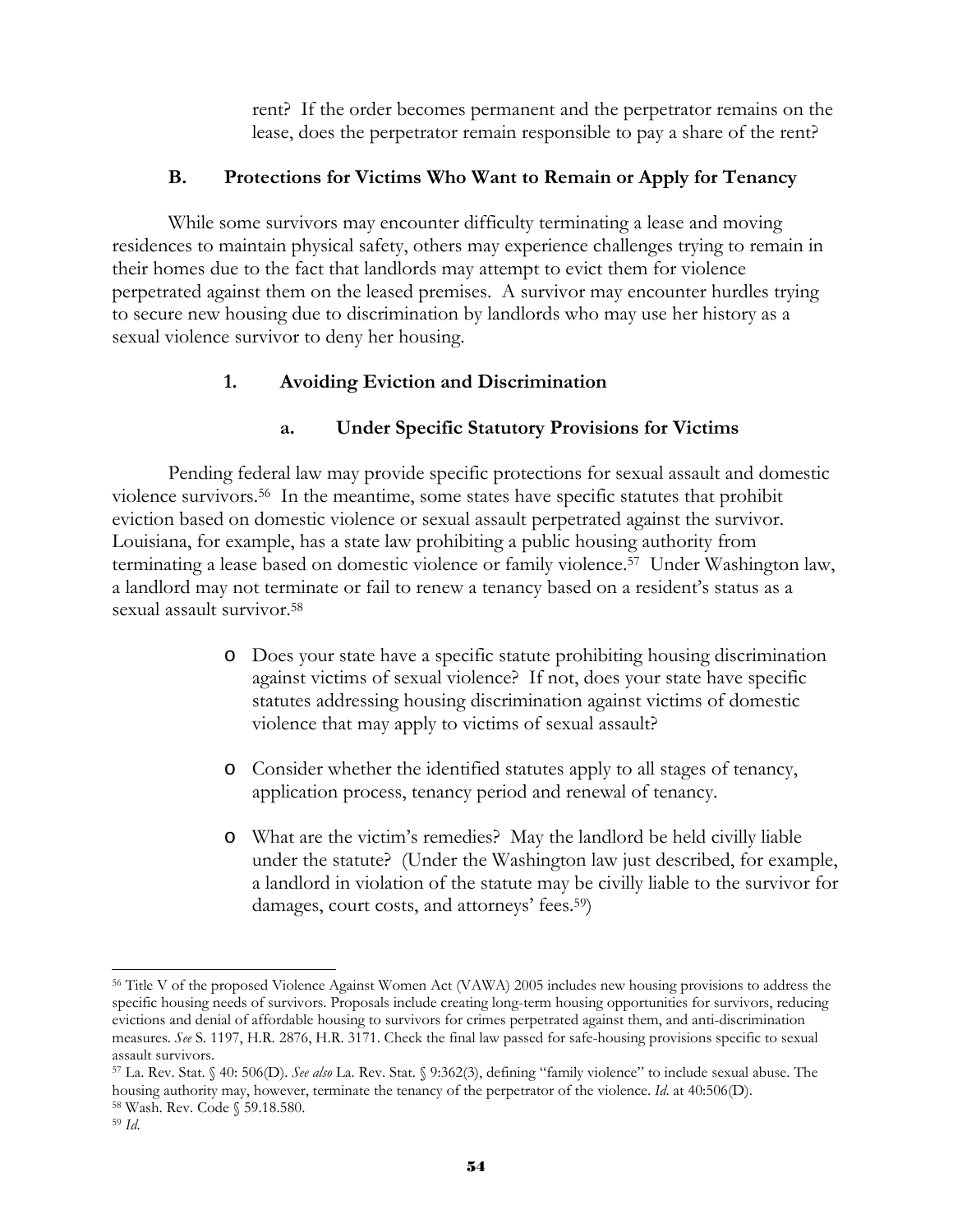o May victim status be used as a defense in an unlawful detainer action for eviction?

#### **b. Under Traditional State or Federal Law**

The federal Fair Housing Act, 42 U.S.C.  $\%$  3601–04, (hereinafter "FHA") prohibits landlords from discriminating on account of sex, among other characteristics.<sup>60</sup> Some recent cases suggest that housing discrimination on the basis of status as a domestic violence victim is commensurate with sex discrimination. In a case filed with the Department of Housing and Urban Development (hereinafter "HUD"), *Alvera v. Creekside Villages Apartments*, 61 a domestic violence survivor claimed that her landlord engaged in sex discrimination, in violation of the Fair Housing Act and Oregon law, when it terminated her lease following a physical assault in her apartment by her husband. HUD ruled that the landlord unlawfully discriminated against Alvera based on her sex.62

Likewise, in March 2005, a federal district court in Vermont denied summary judgment to a landlord on a sex discrimination claim.63 The landlord terminated the victim tenant's lease shortly after the tenant was attacked by her spouse in their residence. The court suggested that the FHA prohibits discrimination against domestic violence survivors.<sup>64</sup> Given evidence that women are the most frequent victims of sexual violence, a comparable argument to *Alvera,* in the sexual assault context, might be considered.

State fair housing laws may provide similar safeguards proscribing discrimination against women. In addition, local policies in effect at public housing authorities (PHA) may provide certain protections for sexual violence survivors.

> Does the eviction or discrimination trigger a FHA (also known as Title VIII) sex discrimination claim*?*

- o If the survivor has trouble paying bills after the assault, are there ways to find her financial assistance or alternative public housing in order to avoid eviction? *See, also A Criminal Justice Guide: Legal Remedies for Adult Victims of Sexual Violence,* at Chapter III, Section 9.B, which discusses restitution.
- o "Violent criminal activity" is cause for termination in public housing if it occurs in the survivor's residence, whether perpetrated by the resident, a guest, or any person under her control.65 It is not settled law as to whether the FHA will protect sexual assault and domestic violence survivors from eviction action by PHAs. If the survivor lives in a federally funded public

 $60$  42 U.S.C. §§ 3601–04.<br> $61$  Alvera v. Creekside Village Apartments, No. 10-99-0538-8 (HUD 1999).

<sup>&</sup>lt;sup>62</sup> Id. See also United States ex rel. Alvera v. C.B.M. Group, No. CV 01-857-PA (D. Or. 2001).<br><sup>63</sup> Bouley v. Young-Sabourin, CV 1:03CV320 (D. Vt. 2005).<br><sup>64</sup> Id.<br><sup>65</sup> Federal law allows eviction of a public housing resid perpetrated by the resident, a guest, or any person under her control. 42 U.S.C. § 1437(l)(6) (2004).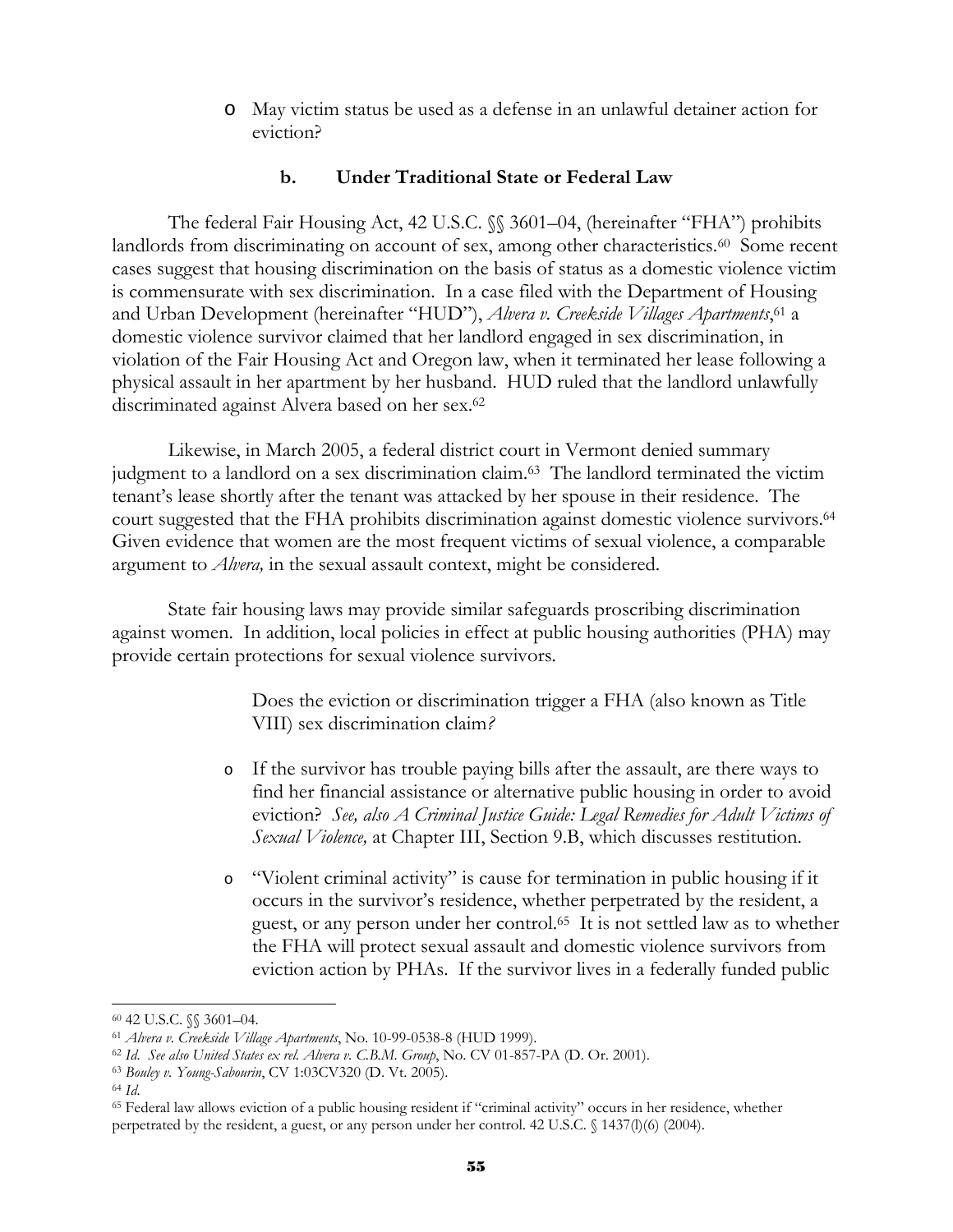housing unit with a "one strike" or "zero tolerance" policy on violence and lives with her assailant, it will be important to take steps to ensure that eviction is enforced only against the assailant and not the victim.

- o Does the PHA overseeing the voucher program have a policy against allowing landlords to evict survivors for violent actions perpetrated against them in their rental unit?
- o What categorical preferences does the PHA maintain for awarding housing, and is the survivor eligible for any of these preferences? **Note:** An attorney may play a key role in the development of local PHA preference systems and priorities. For the lawyer interested in systemic change, working with local housing authorities represents a key opportunity to educate community partners and promote safe housing for victims of sexual violence.
- o If the survivor and abuser cohabitate and sexual assault results in a breakup, does the PHA have a policy favoring the survivor to remain on the lease and not her abuser?

## **2. Victim's Ability to Change Locks and Landlord's Duties**

- o Is there a statute that requires a landlord to change locks, at tenant's expense and request, after being a victim of sexual assault/domestic violence/stalking? (For example, an Oregon law provides that after receiving actual notice that a tenant is a survivor of domestic violence, sexual assault, or stalking, and a request to change the unit's locks, the landlord is required to do so promptly.)<sup>66</sup>
- o If the landlord does not act within a reasonable time, may the tenant change the locks at her own expense and deliver a copy to the landlord? Does a statute authorize compensation? Conversely, does a rental agreement prohibit it?
- o Do Crime Victims' Compensation funds provide for possible recovery of costs to change locks? **Resource tip:** The website of the National Association of Crime Victim Compensation Boards contains a comprehensive directory of compensation programs in all 50 states and United States territories: **http://www.nacvcb.org/progdir.html**.
- o Is there a statute that provides that if locks are changed and there is a vacate order against the alleged perpetrator, the landlord may not, under

 $\overline{a}$ 66 Or. Rev. Stat. § 90.459 (2003).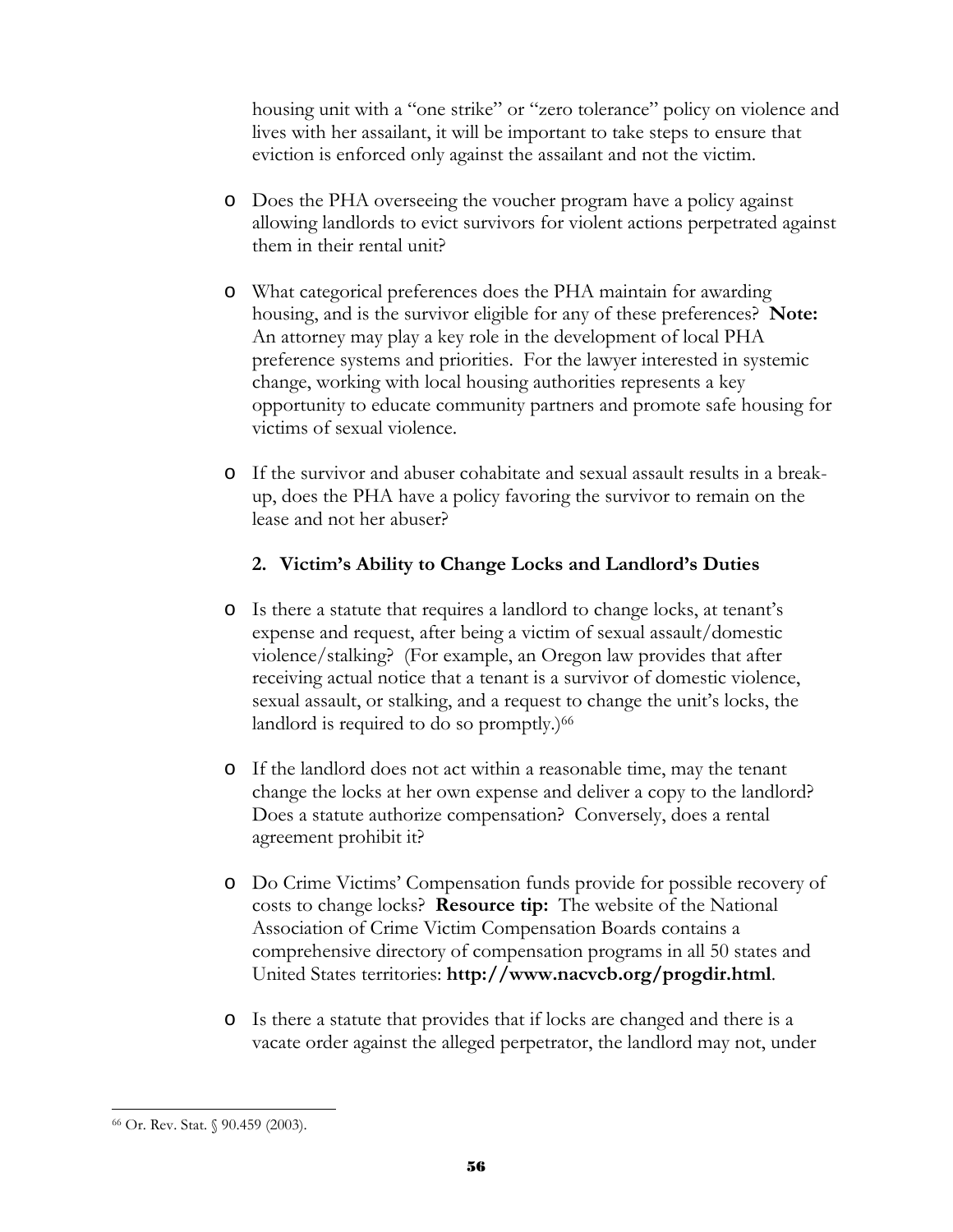any circumstances, provide a key to or allow entry of the perpetrator into the residence?

o Does an order to vacate the premises automatically relieve the respondent of tenancy obligations?

## **3. Relocation in Public/Section 8/Federally Subsidized Housing**

- o May the survivor request an expedited relocation to another housing complex when she is a victim of a sexual violence? For example, some PHAs have policies allowing for emergency transfers to other units when a tenant's physical safety is in jeopardy. If the PHA has such a policy, what documentation is required to achieve an emergency transfer or "priority status" to effect the transfer? Explore with the victim the most effective yet self-protective means of providing the necessary documentation. Be sure to consider issues of privacy, confidentiality, privilege, and waiver.
- o If the survivor has a Section 8 Housing voucher, does the local PHA have a policy permitting a survivor to relocate quickly while maintaining her housing voucher benefits? Or, does the local PHA impose restrictions on moving that would jeopardize the survivor's ability to retain her housing vouchers?
- o In federally-assisted housing complexes where both the assailant and survivor are residents, what are the procedures to ensure that the assailant is evicted from the complex? Is an arrest necessary? Sufficient? Is a protective order needed? Does there need to be a formal complaint filed with the housing authority followed by a hearing?
- o Is there a policy in place that allows the survivor to retain the voucher if she and her assailant live together as a family and break up following the violence?

## **C. Sexual Harassment**

#### **1. Federal Laws**

Women who experience sexual harassment in housing may be able to pursue a Title VIII sex-discrimination claim. Because there is little case law on sexual harassment in housing, courts may look for guidance to Title VII sexual discrimination claims in the employment setting, and may use a similar analysis.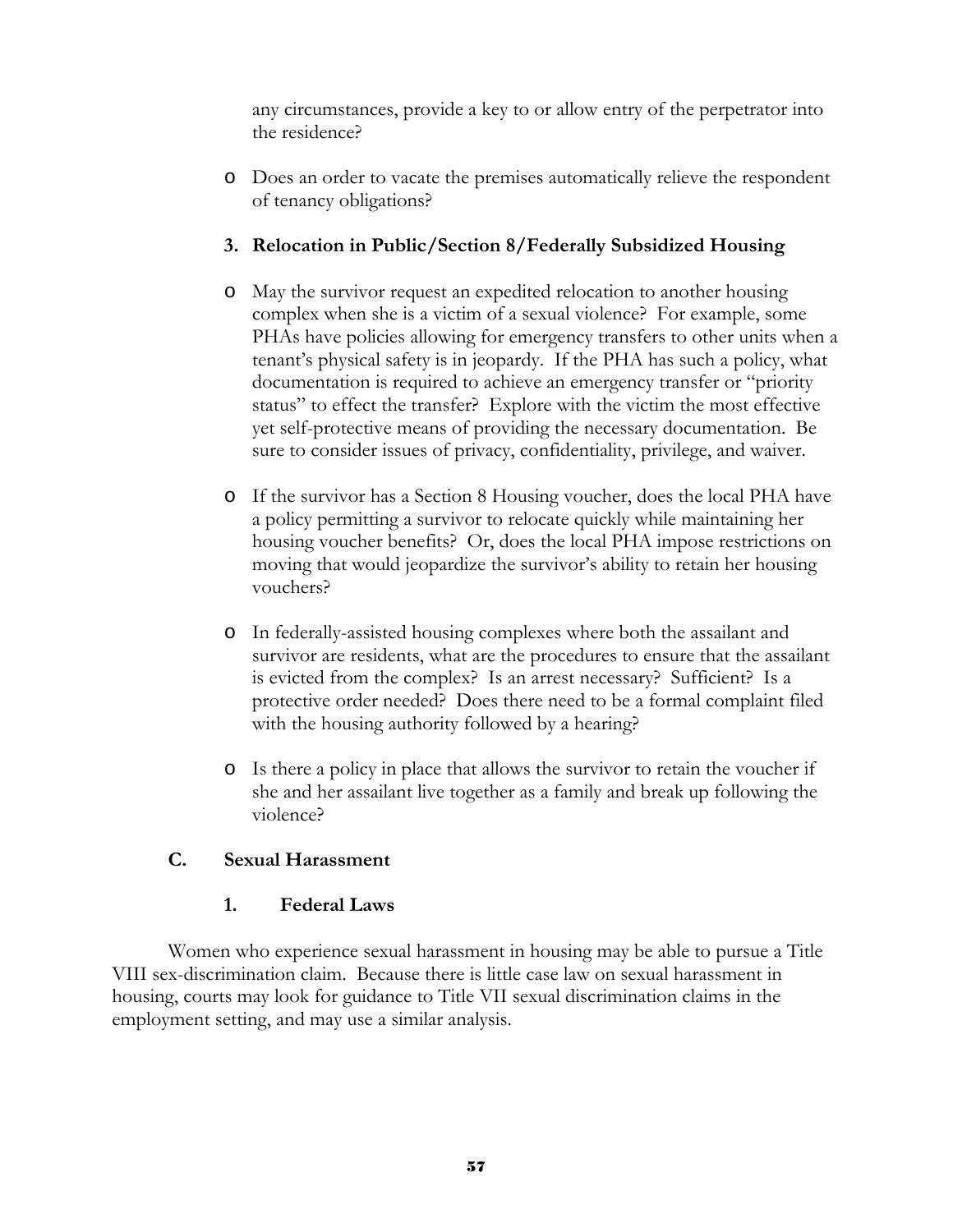There are two typical sexual harassment scenarios: (1) *quid pro quo*; and (2) creation of a hostile housing environment. The creation of *quid pro quo* sexual harassment may involve landlords or property managers, for example, who consistently demand sexual favors from tenants in exchange for a housing benefit or who evict tenants who do not respond to sexual advances. *Quid pro quo* harassment is prohibited under HUD regulations.67 In addition, case law recognizes *quid pro quo* sexual harassment as a violation of the FHA. In one case, the Seventh Circuit affirmed an administrative law judge's decision that a landlord violated the FHA when he made continual inappropriate and unwanted verbal and physical sexual advances toward the tenant.68 The court found that there was a causal connection between his unwanted sexual advances and her eventual departure from the unit.<sup>69</sup>

In contrast, a hostile housing environment can occur when the landlord, owner, property manager, etc., consistently behaves in an unwelcome and inappropriate sexual manner toward the tenant.<sup>70</sup> If threats or coercion are involved, the survivor may have a separate claim under section 3617 of the FHA, which makes it illegal to "coerce, intimidate, threaten, or interfere" with a person through her housing rights.71 Further, landlords or property managers who respond inadequately to a tenant's report of sexual harassment by another tenant, may also be held liable under Title VIII.

Victims of sexual harassment who bring successful suits may be able to collect compensatory and other damages. In *Krueger v. Cuomo*, the Seventh Circuit upheld significant damages to the tenant, including \$2,000 for compensatory damages, \$622 for alternative housing costs, and \$20,000 for emotional distress.<sup>72</sup> In situations where the landlord knew of sexual harassment but took no corrective action, a court may also award punitive damages.

#### **2. State and Local Laws**

In addition to federal law, a victim may have remedies under state and local tort and anti-discrimination laws. *See* Chapter Five of this guide for a discussion of Tort Liability. Her PHA may also specifically proscribe sexual harassment.

71 42 U.S.C. § 3617. This provision does not specifically address threats or coercion of a sexual nature. 72 115 F.3d 487, 492–93 (7th Cir. 1997).

l

<sup>&</sup>lt;sup>67</sup> 24 C.F.R. 100.65(b)(5).<br><sup>68</sup> Krueger v. Cuomo, 115 F.3d 487 (7th Cir. 1997).

<sup>&</sup>lt;sup>69</sup> Id. at 491. This case was followed by a recent case, *United States v. Koch*, 352 F. Supp. 2d 970 (D. Neb. 2004). *But, see also, Honce v. Vigil*, 1 F. 3d 1085, 1087 (10th Cir. 1993) (court rejected tenant's quid pro quo sexual harassment claim under the FHA because the landlord did not make overt sexual advances or threats and tenant could not prove a causal connection between her refusal to go out with him and her subsequent problems as a tenant). 70 Certain types of housing are not covered by the FHA. *See* 42 U.S.C. § 3603(b). Women living in these units may still

have remedies available under state and local laws.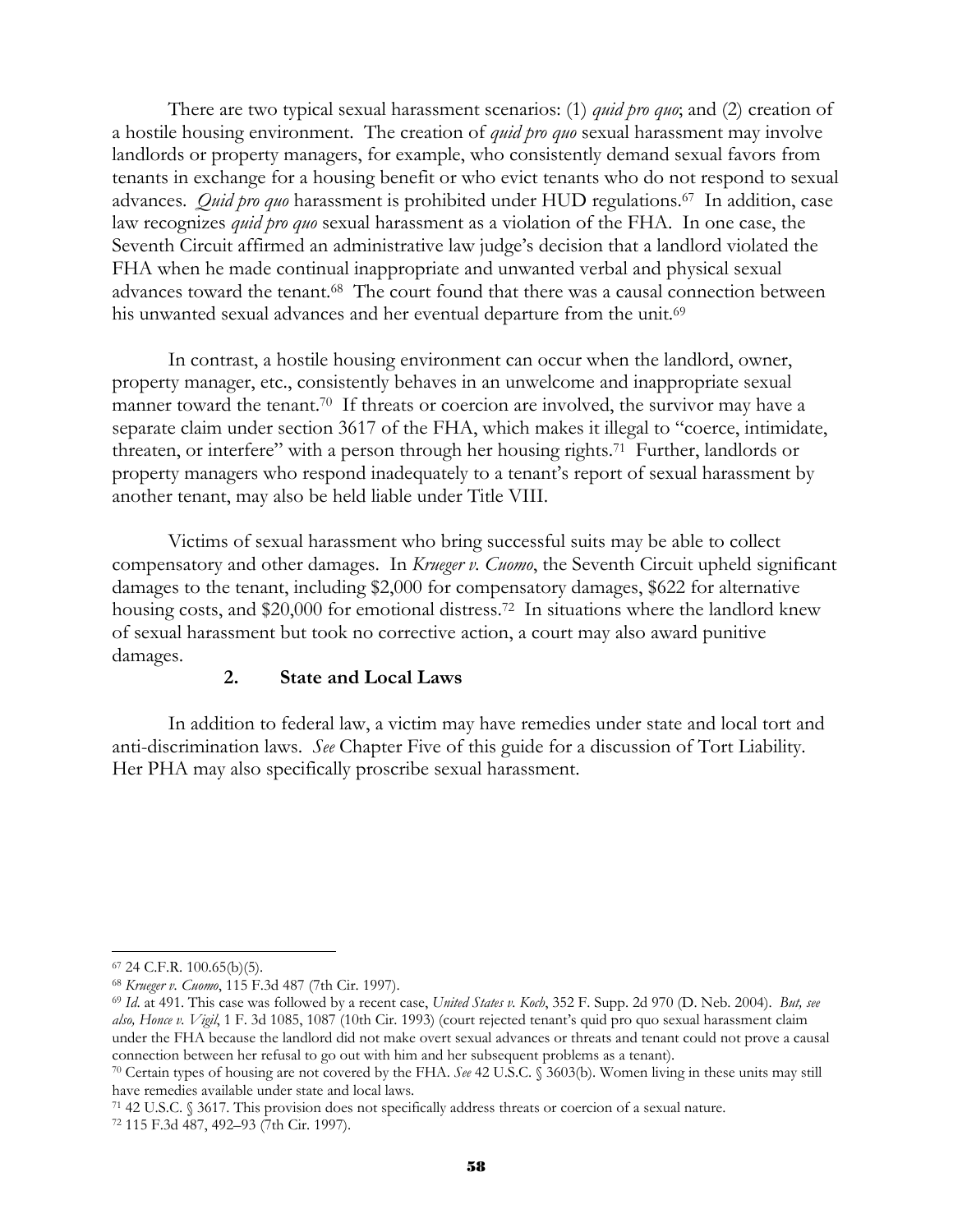#### **III. Affordable Housing and Sexual Assault Survivors**

Survivors of sexual violence may face great difficulty securing affordable housing because of the violence they have experienced. Some landlords may unlawfully discriminate in violation of the FHA based on a victim's status as sexual violence survivor. Particularly in the public housing and Section 8 housing program, a survivor of sexual violence may qualify for housing not only because of her financial situation but also because of her status as a sexual violence survivor. The survivor should check state laws and local PHA rules to discern if preferences are available specifically to sexual violence survivors, or for other categorical priorities for which the victim may be eligible (*e.g*., disability, hate crime victim, veteran, homelessness, safety emergency, etc.)

- o What are the financial qualifications for obtaining federally funded housing assistance?
- o What are the financial qualifications for obtaining state assistance, both housing and monetary?
- o Are there priorities at the state and local level for obtaining both temporary and permanent housing for sexual assault victims? Some PHAs provide for a domestic violence victim preference. Find out if the preference applies to sexual violence survivors, too. Are there other preferences for which the survivor might qualify (*e.g.*, elderly, disabled, homeless, etc.)? What documentation is required?
- o If public housing screening procedures include examining criminal history and rental history that threaten to exclude sexual violence survivors, is it possible for the attorney to help the PHA understand and consider in its decision the relationship between a survivor's criminal/rental history and the effects of the sexual violence? An attorney may support a victim's efforts to secure safe housing by helping her identify community members who can demonstrate her reliable and responsible habits in other arenas and in the period prior to the assault.

#### **IV. Resources**

- o Legal Momentum: **www.legalmomentum.org**
- o National Law Center on Homelessness and Poverty: **www.nlchp.org/FA%5FHousing/**
- o National Sexual Violence Resource Center: **www.nsvrc.org**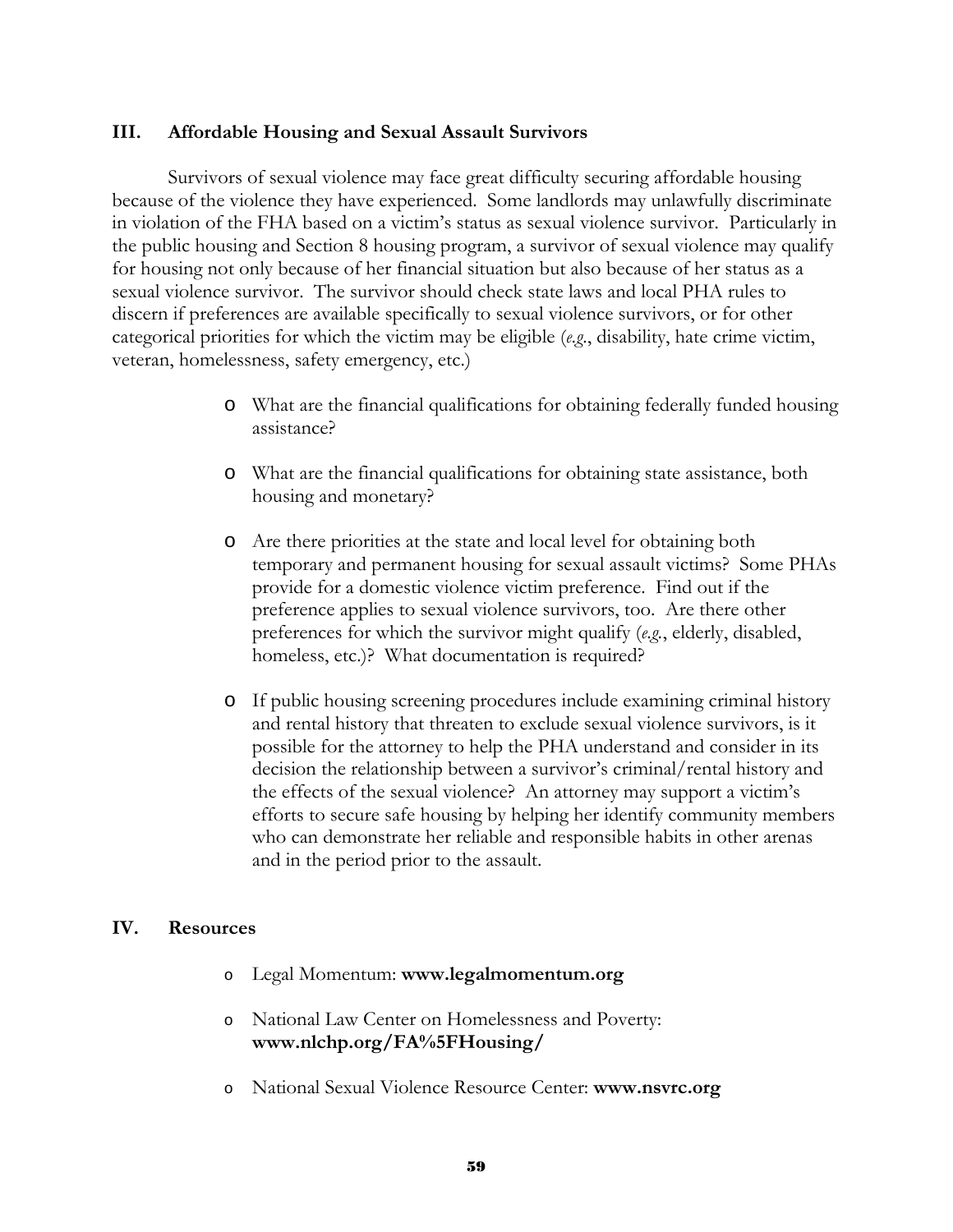- o National Center on Domestic Violence and Sexual Assault provides a webpage with a series of publications relating to housing issues for sexual violence and domestic violence survivors: **http://www.ncdsv.org/publications\_housing.html**
- o American Civil Liberties Union, Women's Rights Project: **http://www.aclu.org/WomensRights/WomensRightslist.cfm?c=173**
- o Lenora M. Lapidus, *Doubly Victimized: Housing Discrimination Against Victims of Domestic Violence*, 11 Am.
- o **www.lawhelp.org**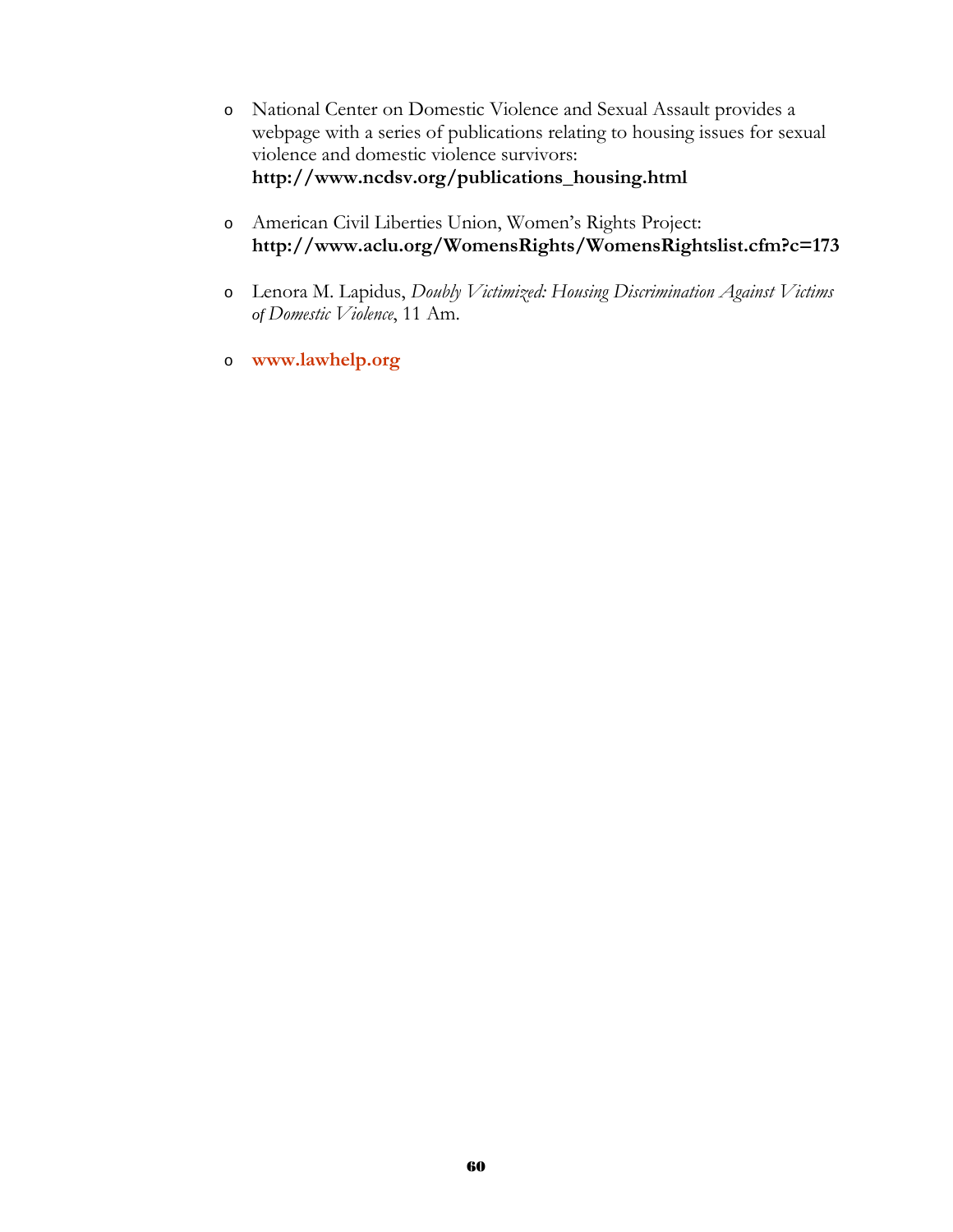# **CHAPTER THREE: EMPLOYMENT RIGHTS OF SEXUAL ASSAULT SURVIVORS**

## By Robin Runge, Jessica Mindlin, and Liani Jean Heh Reeves

A woman is sexually assaulted one evening by someone she has been dating for a few weeks. As a result of the assault she is experiencing trauma-related anxiety attacks, and has been talking to a rape counselor about her need to find someone to help her with her anxiety. Although she has cut off all communication with the man who assaulted her, the perpetrator calls her repeatedly at work, threatening to come to her job. He is angry because she has reported the rape to the police and has agreed to participate in a criminal prosecution. Often when he calls her at work, she breaks down in tears, or yells at him to leave her alone. These episodes make it hard for her to concentrate and bring her unwanted attention at work. She has also missed some days of work because of her trauma related to the rape. She anticipates that she will miss more days of work if she is able to locate a health care provider to treat her anxiety and to attend court dates related to the criminal prosecution of the perpetrator of the rape. She is embarrassed and does not want to tell co-workers what happened, but she wants to be safe at work and not lose her job because of absences or work-related disruptions.

This describes the experiences shared by many survivors of sexual violence in the United States each day. Many victims of sexual violence are employed and an assault, regardless of who the perpetrator is or where the assault occurs, has a negative impact on a victim's ability to maintain her employment. Studies confirm what sexual violence victim advocates know is true: Almost 50 percent of sexual violence survivors lose their jobs or are forced to quit their jobs in the aftermath of the crime.73

A sexual violence survivor may quit her job for any number of reasons. The trauma she experiences may make it impossible for her to return to work. She may be ashamed and afraid that her co-workers or supervisors may find out about the assault, or she may fear for her safety if the perpetrator knows where she works or has threatened her at the workplace. A survivor may choose to relocate to stay with family or friends while she recovers. She may be fired for missing days of work to cope with the trauma, to meet with lawyers, or attend court hearings, or for performance issues caused by her inability to focus on her job duties after the assault.

At the same time, a survivor's ability to maintain employment is critical to her ability to recover. She needs an income to pay for expenses related to the sexual violence, including medical care, possible relocation, and other health care costs. If she has health insurance provided through her employer, losing her job may also mean losing her health insurance at a time when she needs it most.

<sup>73</sup> S. REP. NO. 138, 103rd Cong., 2d Sess. 54, n. 69 citing E. Ellis, B. Atkeson and K. Calhoun, *An Assessment of the Long Term Reaction to Rape*, 50 J. Abnormal Psychology No. 3, 264 (1981).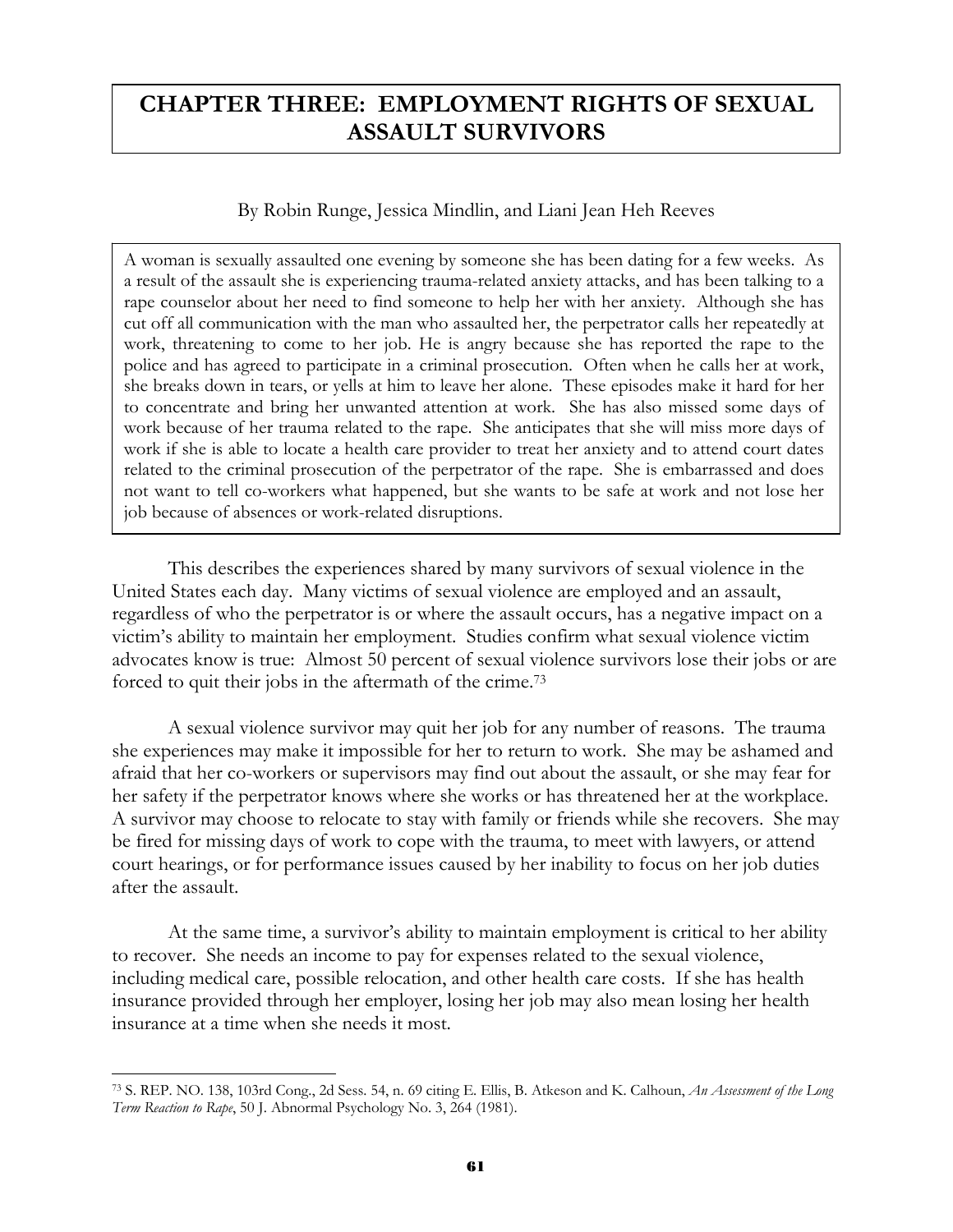An attorney or advocate can assist a survivor with understanding the range of legal rights and options she may have as an employee. This chapter outlines what protections or benefits a survivor may have under a variety of state or federal laws and how employers may be held liable for failing to protect or accommodate a sexual violence victim. Identification of the relevant issues surrounding employment may enable a survivor and her advocate to negotiate with an employer to provide the kind of support she needs to avoid a temporary or permanent job loss.

#### **I. Background and Overview**

Understanding exactly how sexual violence may impact a survivor's job is necessary before discussing the different employment laws and protections that may be available to her. In many instances, the violence may have taken place at the workplace or on the job by a boss, coworker, customer, or member of the public. If the perpetrator harassed and/or assaulted the victim at work, she may not feel safe at work and may quit her job. The perpetrator may know where the victim works and may stalk her at her place of employment. The survivor may need time off from work to heal from injuries caused by the violence, to relocate for safety or healing purposes, or to attend court proceedings.

 To assist survivors who may need advocacy around these issues, it is imperative that advocates screen clients to identify whether the violence has affected their jobs. A survivor may seek assistance for an unrelated legal reason, such as housing or protection issues, and therefore the effect of the violence on her employment may not be something she identifies as a specific legal need, or otherwise mentions. Moreover, a survivor may view the violence as something she just has to "deal with;" she may not know that she has protections under the law. Therefore, it is necessary to integrate the provision of support and information about employment rights into a standard intake process. Once employment issues have been identified, a survivor and her attorney should determine a strategy that is most helpful. In doing so, the following should be taken into consideration:

- o Her need for safety;
- o Her employment status (where she is still employed or has already lost her job);
- o Her need to stay employed or return to her job;
- o Her access to benefits and coverage by applicable state and federal employment laws;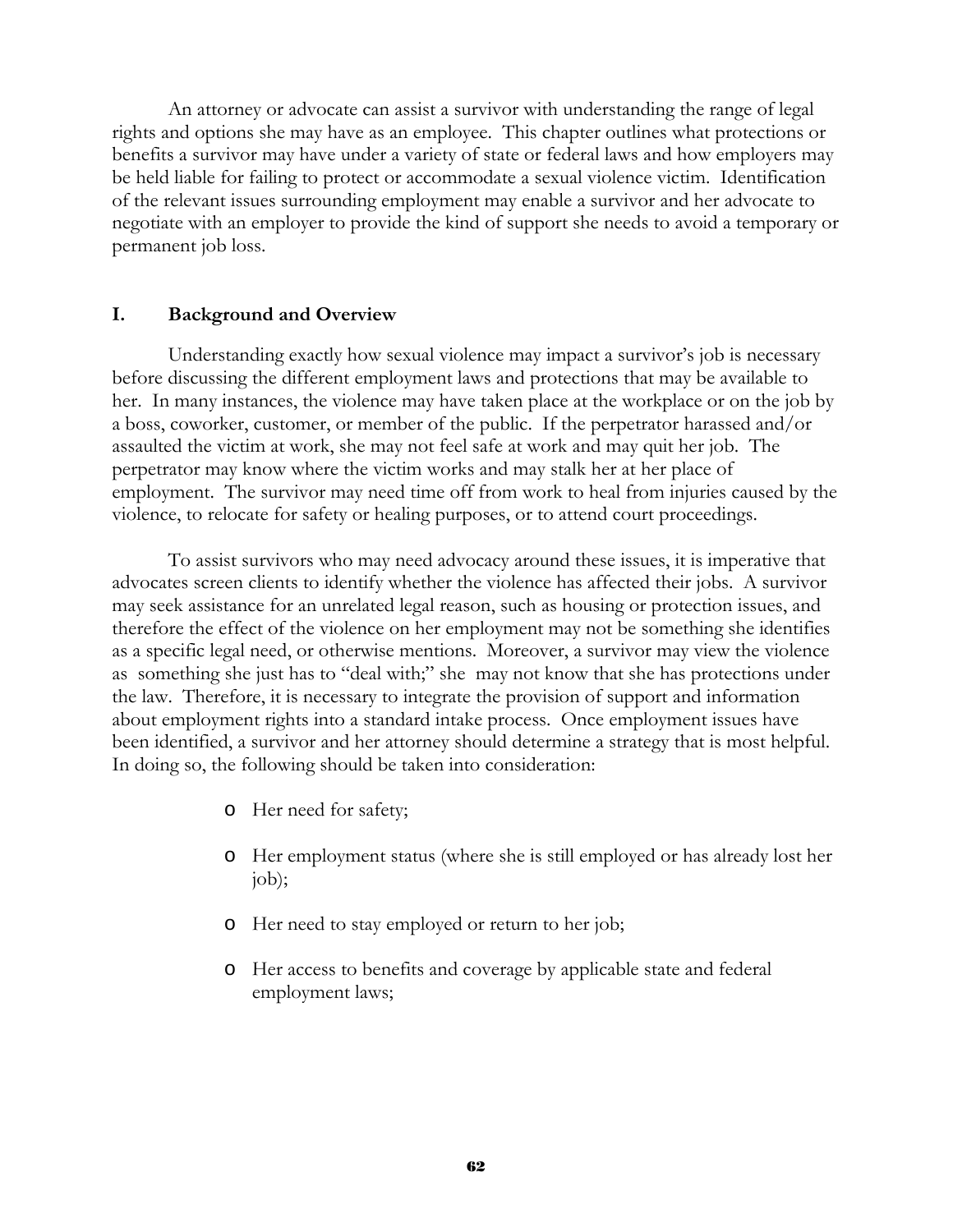- o Her willingness to disclose the violence in order to access protections in the workplace; and
- o Her immigration status.

## **A. At-Will Employment**

Being familiar with the nature of the employment relationship will help in identifying and understanding the scope of a survivor's possible rights and remedies. Most sexual violence victims who are employed will be "at-will" employees. At-will employment describes the default relationship between an employee and her employer if no other contract exists. An at-will employee can be fired at any time for any reason or for no reason at all. The at-will employee may quit at any time for any reason or for no reason at all. No legal claim will result from any of these actions.

In the United States, the vast majority of employees are at-will employees, meaning they can be fired for any reason — or no reason at all.74 Although some states prohibit employers from terminating an employee in violation of public policy, most non-union, private sector employees, including accountants, token-takers, waitresses, attorneys, and software engineers, have little if any job protection. As a result, most victims of sexual violence will have limited recourse if they are terminated from employment or are forced to quit. In most jurisdictions in the United States, an at-will employee may legally be fired just for disclosing that she is a victim of sexual assault. Moreover, there is no federal or state law requiring employers to provide paid vacation time to their employees. In fact, approximately 40% of the U.S. workforce has no paid time off from work.75

## **B. Survivors of Sexual Assault and Employment**

Despite the fact that most survivors will be at-will employees, sexual violence victims may still have access to employment protections from one or more of three sources: (1) employment contracts; (2) union collective bargaining agreements; or (3) state and federal laws covering anti-discrimination and anti-harassment in employment, family and medical leave, unemployment compensation, workers compensation, and tort remedies. This chapter will focus on the third source of employment protections — legal protections found in federal or state laws.

**An immigration attorney must always be consulted when providing employmentrelated legal assistance to an immigrant victim, even if she is documented, because of the implications any actions taken may have for her immigration status.**

It is important to note at the outset that all of the federal antidiscrimination laws discussed in this chapter, specifically the Family and Medical Leave Act ("FMLA") and Title VII, provide protection to all employees regardless

 $\overline{a}$ 74 See ACLU Employment Briefing Paper Number 12 at **http://www.skepticfiles.org/aclu/12pap.htm.**

<sup>75</sup> *See* Vicki Lovell, "No Time to be Sick: Why Everyone Suffers When Workers Don't Have Adequate Paid Sick Leave," Institute for Women's Policy Research, June 2004, at p. 6.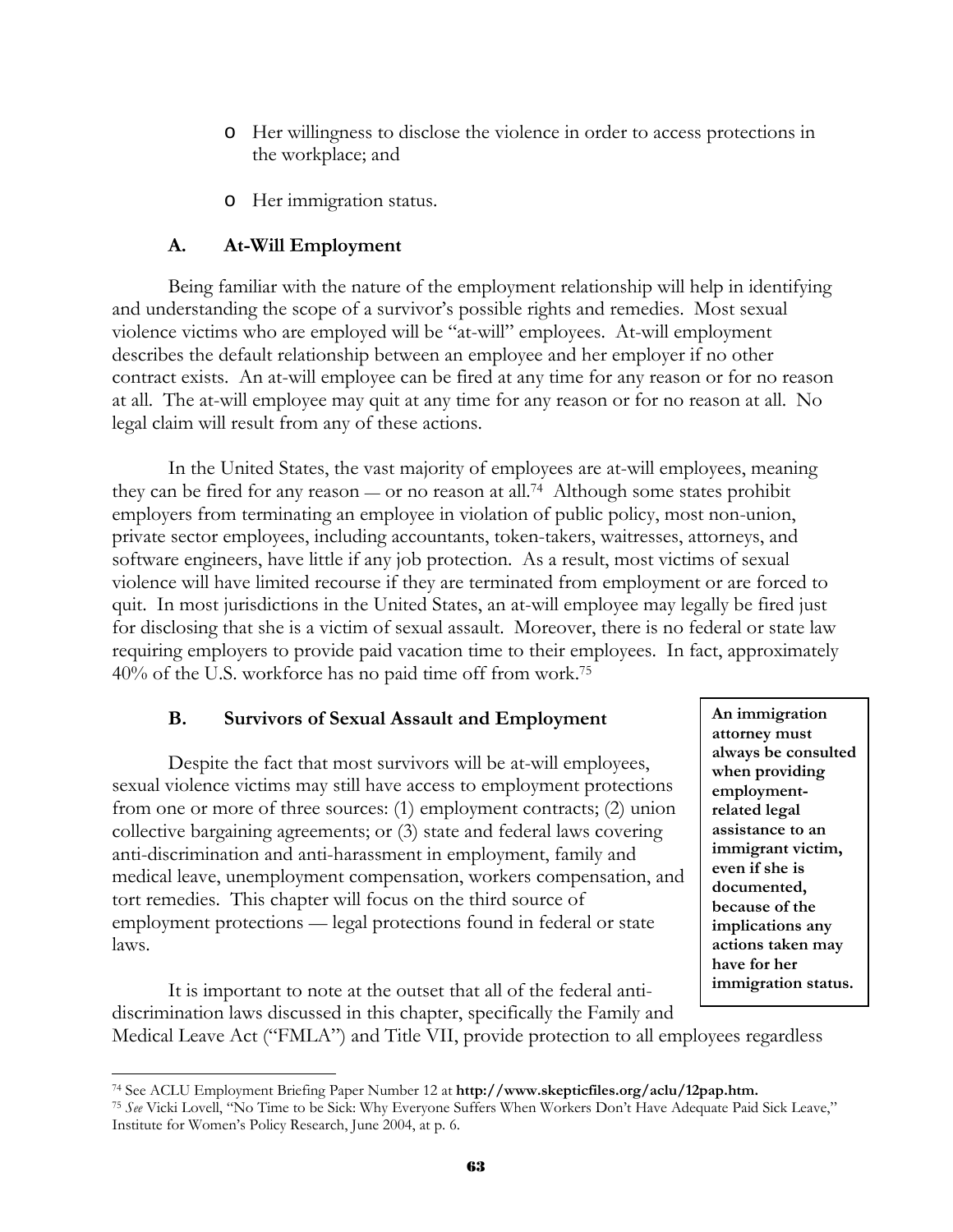of immigration status, although the remedies may be limited in some instances.76 Although it is illegal for an employer to hire someone who is undocumented, it is nevertheless a frequent occurrence. Once someone becomes an "employee" as defined under the FMLA and Title VII, she is entitled to the same protections as any other employee regardless of immigration status. However, as a practical matter, immigration status may greatly affect a survivor and the choices and remedies she pursues. Accordingly, particular safeguards must be considered. For example, if a victim with employment-based immigration status loses her job, she may lose her visa status that authorized her to work and reside in the United States. (Although U visas are available to victims of crime, certain requirements must be satisfied, and legal representation typically is needed to assist with the visa application or visa adjustment process.) The retaliation that an undocumented victim may face if she asserts her right to job-guaranteed leave or freedom from sexual harassment at work may include deportation. An undocumented survivor should be aware that this is a possible consequence as she evaluates her options.

Even if none of the laws described in this chapter provides protection in a specific situation, a survivor and her attorney should still explore the possibility of contacting the employer and requesting the kind of support or safety measures the survivor needs. Employers are more frequently open to informal negotiations with their employees to provide voluntarily the help that the employee needs. The key, in these discussions with a survivor, is to follow her lead as to whether or not she feels comfortable disclosing her situation to her employer.

A survivor may not want anyone at work to know about the violence; she may feel that her place of employment is the only place where she is not identified as a survivor and she is ashamed, afraid, or protective of her privacy. It is important to respect these feelings and needs regarding disclosure at the workplace. Each circumstance is unique, and the survivor is in the best position to judge what is best for her.

If she is ready to tell someone at work, strategize with her about whom to tell (her supervisor, someone in the human resources department, or a coworker). Her motivations for disclosing her situation will determine the appropriate person(s) to contact. If she needs time off from work to go to court or is concerned that the perpetrator is a threat to the workplace, then she needs to speak to her supervisor or someone else in a position of authority to request leave or to take other safety actions.

It may be useful for the survivor to practice how she is going to disclose her situation so that she is prepared for the discussion. It is important to ensure that the survivor understand beforehand that she could be fired just for having the discussion with her supervisor, and that if this occurs, she may have no legal recourse. If she discloses that the perpetrator is harassing her at work, her employer may fire her because he perceives her to be a threat. However, the risk of termination may not be as great a deterrent to a victim as it

<sup>76</sup> *See Hoffman Plastic Compounds, Inc. v. National Labor Relations Board,* 122 S. Ct. 1275 (2002) **(**federal immigration policy, as articulated by Congress in the 1986 Immigration Reform and Control Act, foreclosed the National Labor Relations Board from awarding back pay to an undocumented alien who was not legally authorized to work in the United States**).**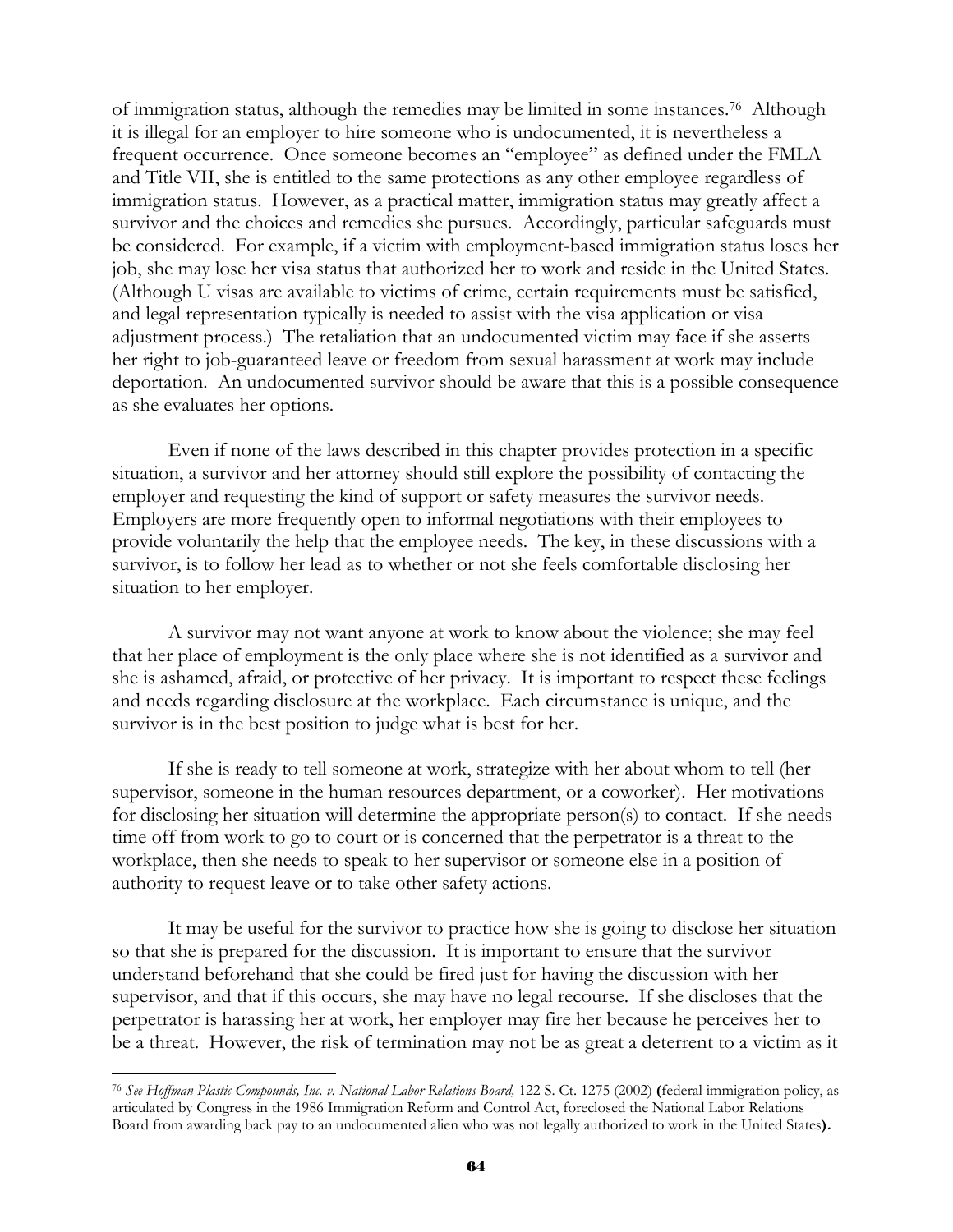appears at first blush. This is because the survivor does not request the time off from work or a job relocation may still be forced to leave her job due to the perpetrator's actions. Thus, the *risk* of termination may be less onerous than the certainty of having to resign.

 Nationally, employers are increasingly sympathetic toward victims of sexual violence in their workplace. However, such support is not universal,77 and a survivor must be advised of the risks of disclosing her assault to her employer.

## **II. Safety At Work**

 $\overline{a}$ 

## **A. Safety Planning**

Safety of the survivor is always a priority.<sup>78</sup> The perpetrator of the sexual violence may continue to pose a threat to the survivor after an assault, either because the perpetrator works for the same employer or can otherwise gain access to the building (*e.g*. as a customer, security officer, or a member of the public). If it becomes apparent that safety at work is a concern for the survivor, an attorney or advocate can assist her in developing a safety plan for her at work. A safety plan may include:

- o Changing her phone number so that the perpetrator cannot continue to call her at work;
- o Changing her office location to one unknown to the perpetrator;
- o Modifying her work habits and schedule (including work hours, break hours, meal hours, how she travels to and from work, etc.) in order to minimize opportunities for contact with the perpetrator;
- o If a survivor has a protective order, ensuring that it covers the workplace and that she provides a copy of the order of protection and a picture of the perpetrator to the employer; 79 and
- o Encouraging her to contact the police and the prosecuting attorney about any threats at the workplace (if she is pressing charges).

 Note that some of these steps to safety may require a survivor to disclose to her employer why she is requesting these changes. It is important to explore whether and what

<sup>77</sup> See, *e.g.*, "Safety Begins at Work: Defusing Potential Violence May Mean Firing the Employee and Risking Litigation," ABA Journal, October 2003, at p. 36. "When Home Comes to Work: Experts Say Employers Should Seek a Balanced Approach in Dealing with Workers Facing Domestic Violence," M. Graham Tebo, ABA Journal, September 2005, at p.

<sup>42.&</sup>lt;br><sup>78</sup> For a more general discussion of safety issues, see Chapter One "Safety and Protection."

 $79$  For a discussion of the types of protective orders that may be available to a survivor, see Chapter One, Section I.A. of this guide.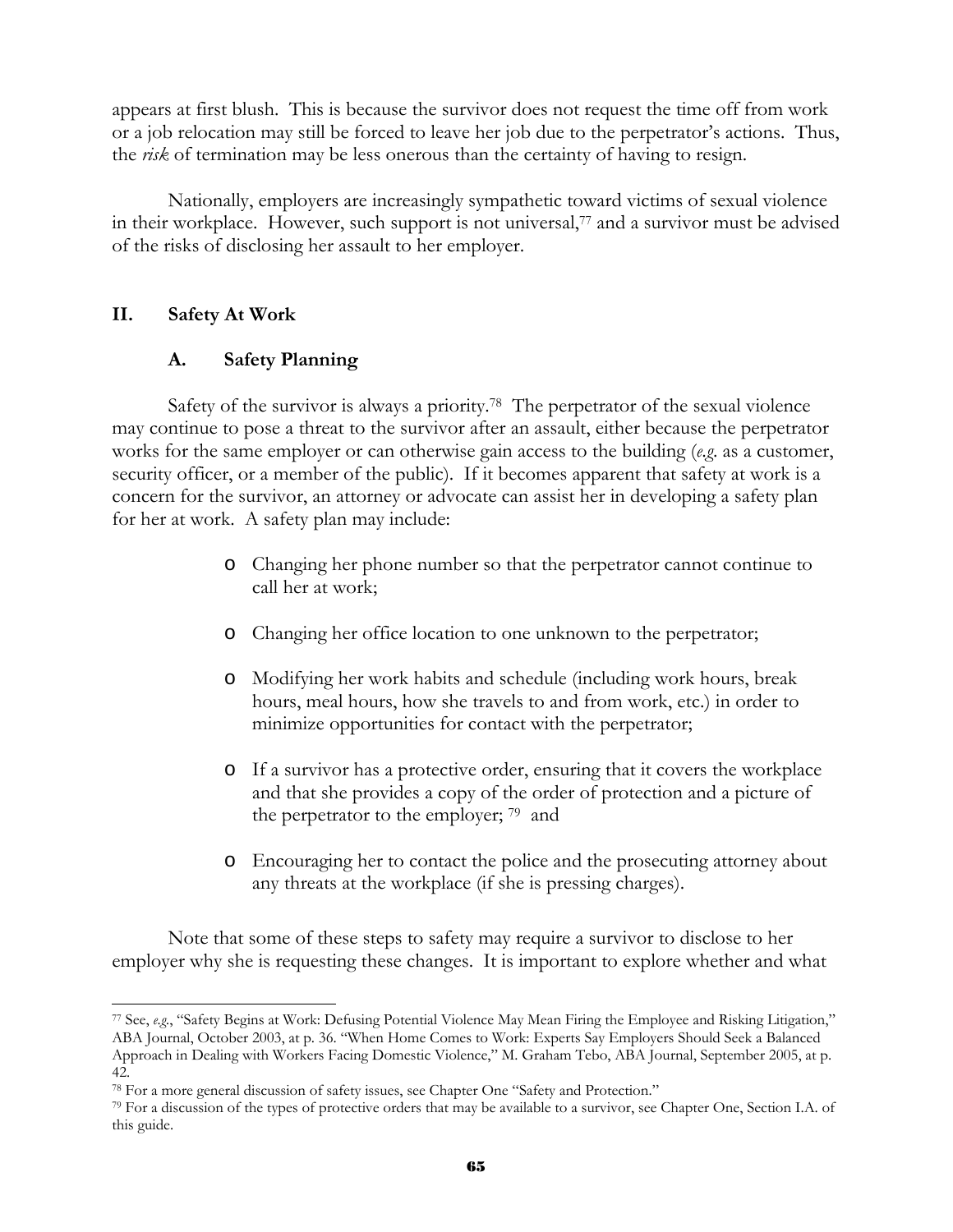she feels comfortable disclosing to her employer. In particular, keep in mind that if she is an at-will employee, she may be fired for any reason or no reason at all — including asking for changes to her workplace routine/environment to increase her safety — absent specific legal protections for victims such as those discussed later in this chapter.

 If a survivor decides to talk to someone at work to request leave or some other action, remind her to ask that the person with whom she is speaking keep the contents of their conversation confidential. Many people fail to make this request and then are shocked when they come to work the next day and their personal situation is the topic of discussion. Other survivors decide not to disclose their situation at work because of their fear that coworkers will find out, causing them to be treated differently or blamed for the violence.

 Although there is no guarantee that the supervisor or human resource manager will keep such a disclosure confidential, it is important to ask. Increasingly, employers have put procedures and protocols in place to ensure confidentiality, in part due to liability concerns. Clients should be aware, however, that an employer may feel that they must disclose the situation to specific people at the workplace in order to ensure the victim's safety and the security of the workplace. For example, the security guards and the receptionist may need to be informed if the survivor has articulated a specific threat to the workplace from the perpetrator. It is important that the survivor ask to be informed if additional disclosures are made. This avoids a situation where the survivor is surprised and/or embarrassed if one of these people approaches her and speaks to her directly about the threat.

#### **B. Workplace Protection Orders**

l

Beginning in the 1990s, states began passing statutes enabling employers to obtain workplace protection orders on behalf of employees who experienced workplace violence unrelated to domestic violence or sexual assault. Today, ten states<sup>80</sup> have statutes enabling employers to obtain workplace restraining or protection orders. Some of the newer statutes specifically certain victims or survivors. For example, the Arkansas law states that, if "an employer or employer's employee or invitee" has been a victim of unlawful violence, including rape, received a threat of violence at the work site, or been stalked or harassed by an individual at the work site, the employer may, in addition to or instead of filing criminal charges against the individual, seek a temporary restraining order (TRO), a preliminary injunction, or an injunction prohibiting further unlawful acts by that individual at the work site. Ark. Code § 11-5-115.

Obtaining a workplace protection order may be an effective way for the employer to improve the safety of the workplace and meet its duties under state and federal Occupational Safety and Health Acts. Employees should always be consulted, however, before such an

<sup>80</sup> These states include Arizona, Arkansas, California, Colorado, Georgia, Indiana, Nevada, North Carolina, Rhode Island, and Tennessee. Arkansas; Ariz. Rev. Stat. § 12-1810; Ark. Code § 11-5-115; Cal. Civ. Proc. Code § 527.8; Colo. Rev. Stat. 13-14-102(4)(B); Ga. Code Ann. § 34-1-7; Ind. Code § 34-26-6; Nev. Rev. Stat. § 33.200 - .360; N.C. Gen. Stat. 95-261; R.I. Gen. Laws § 28-52-2; 20 Tenn. Code §§ 20-14-101 to -109. Legislation has been introduced in Hawaii, Kentucky, New Jersey, New York, North Dakota, Oklahoma, and Washington. Visit the Legal Momentum website (at **http://www.legalmomentum.org/issues/vio/restraining.pdf**) for additional information on pending legislation.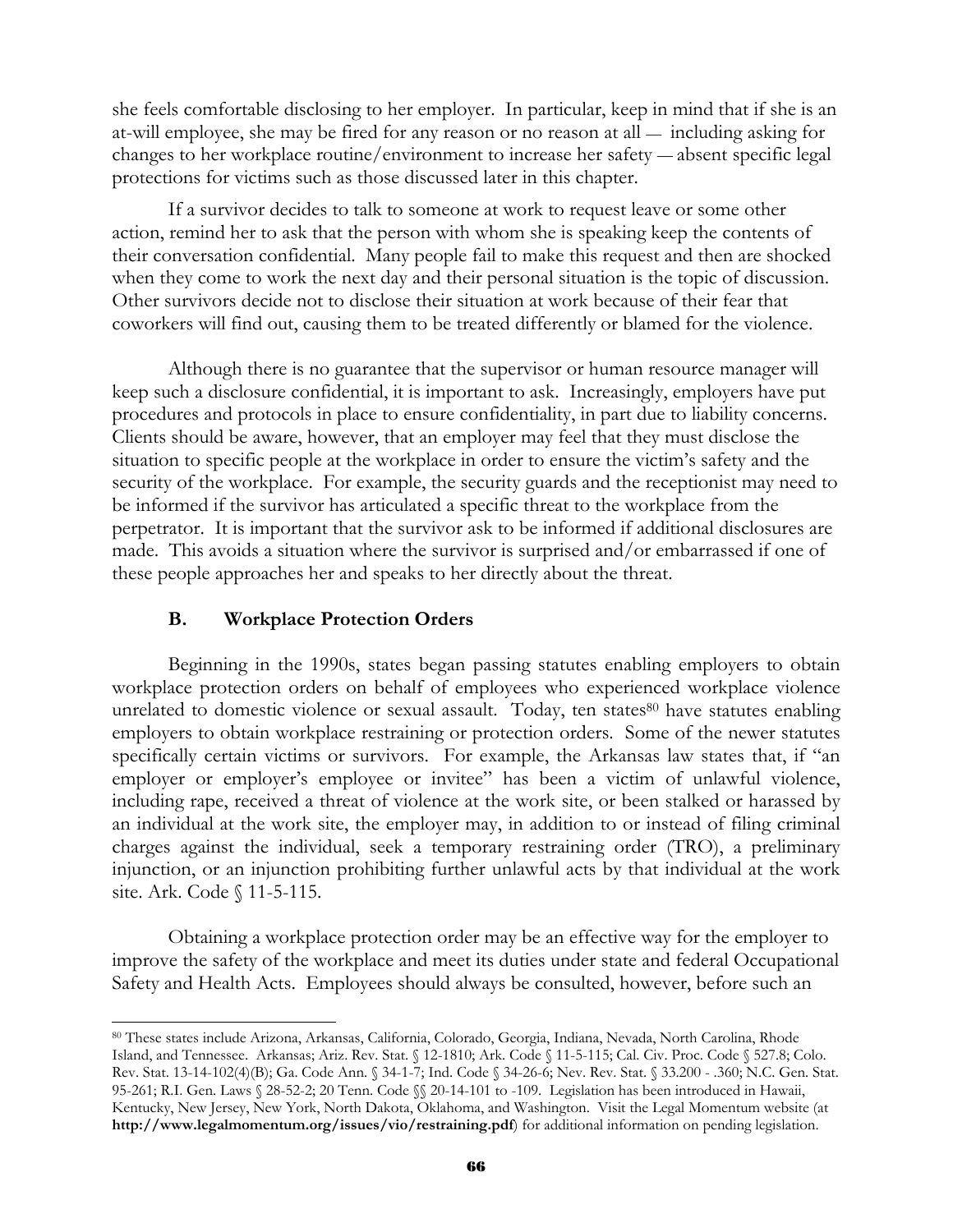order is obtained, since obtaining that type of protection order may place them at greater risk by angering the perpetrator.

## **III. Obtaining Leave from Work**

 As described in the introduction to this chapter, one critical need that a survivor of sexual violence has is time away from work to address the ways that the violence may have affected her life. Many survivors end up getting fired for excess absenteeism related to the violence or for taking time off from work without following the employer's rules for leaves of absence. Finally, some survivors quit their jobs out of frustration or embarrassment, assuming that they will miss too much time from work for court dates and health care reasons and will be fired anyway, or that they would have to disclose the violence in order to access the leave available.

 In many instances, a survivor need not be fired or quit her job for these reasons. In fact, as will be described in this section, many states have laws that require employers to give time off to employees to attend criminal court proceedings. In addition, federal and state laws require some employers to provide family and medical leave to qualified employees to heal from serious health conditions, regardless of the cause of the condition.

## **A. Family and Medical Leave Act**

The federal Family and Medical Leave Act (FMLA) is the only federal law that provides job-guaranteed leave from work for employees. Although this law does not expressly mention sexual assault or sexual violence, it may offer job-protected leave to victims of sexual assault to heal from mental or physical injuries caused by the violence, if she is eligible and if the injuries rise to the level of a "serious health condition." 81

- **If your client anticipates the need for leave from work, help her determine if she qualifies for FMLA leave.**
- **If your client has already missed work, help her determine if it qualifies as FMLA leave and what, if anything, she needs to say or to give to her employer to ensure coverage.**
- **If your client has been fired for missing work, and she wants her job back, determine if it is FMLA-eligible and consider helping her write a demand letter or writing one yourself if you think there is a violation of law.**

The FMLA provides up to 12 weeks of unpaid, job-guaranteed leave every 12 months to employees who: have worked for their employer for at least 12 months and 1250 hours in the last 12 months; work for employers with at least 50 employees; require leave to heal from a "serious health condition" or aid a child, spouse or parent heal from a serious health condition; or require leave for the birth of the employee's child or placement of a child with the employee for adoption or foster care.82 Federal regulations define a "serious health condition" as an illness, injury, impairment, or physical or mental condition that causes

 $\overline{a}$ <sup>81</sup> *See, e.g.*, *City of Anchorage v. Gregg*, 101 P. 3d 181 (Alaska 2004) (a domestic violence victim who meets the test for a "serious health condition" may qualify for leave under the FMLA).

<sup>82 29</sup> U.S.C. § 2601 et seq. (2004); 29 C.F.R. §§ 825.100 *et seq*. (1995).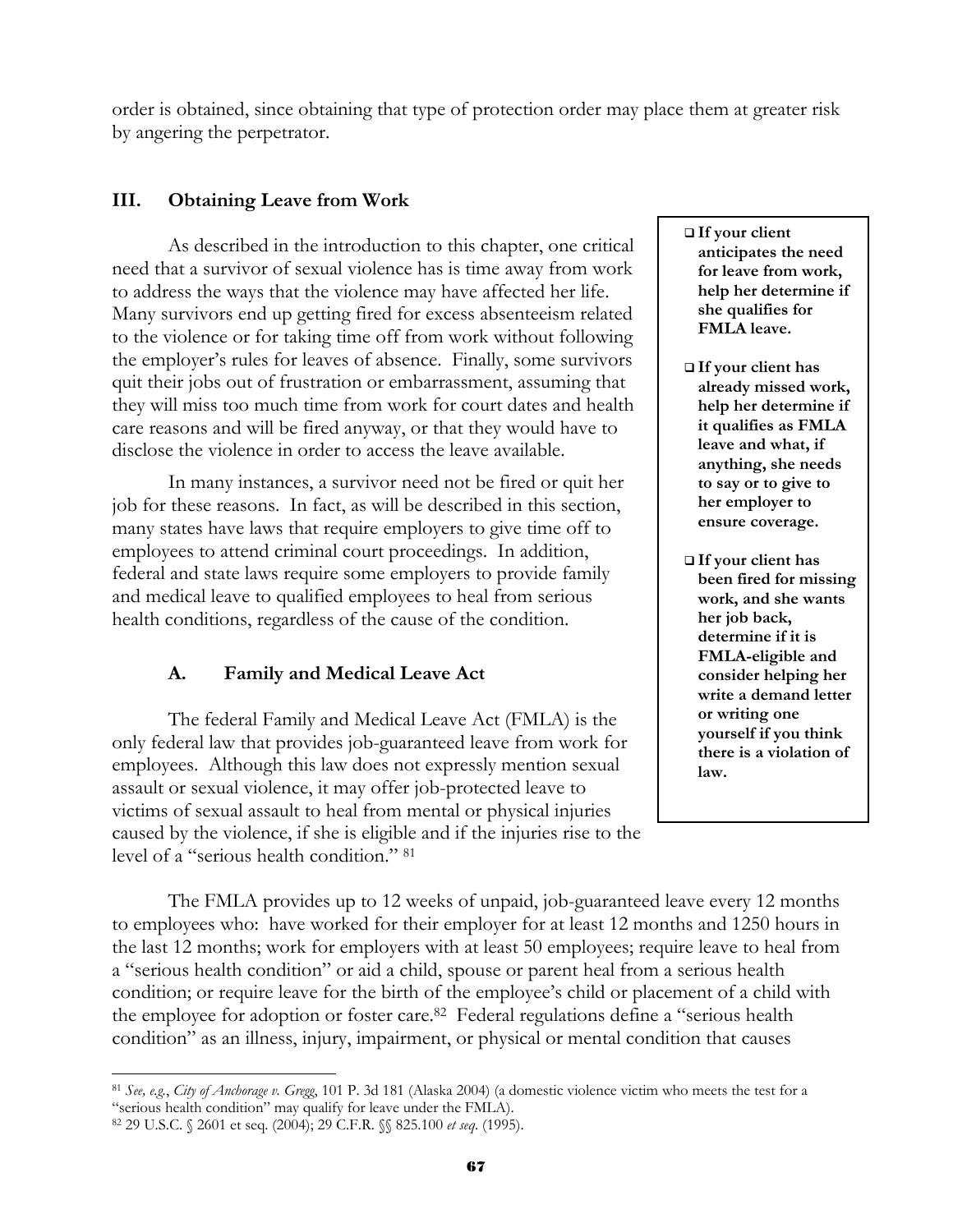incapacity and requires either or both an overnight stay in a hospital or similar facility or continuing treatment by a health care provider.83

"Continuing treatment" by a health care provider is defined as meeting one of the following four conditions: (1) a condition causing incapacity and an inability to work for three or more days that requires two or more visits to a health care provider or one visit and a regimen of treatment; or (2) a chronic condition continuing over an extended period of time requiring periodic doctor's visits and which may cause episodic incapacity; or (3) absences to receive multiple treatments for an illness or injury which would cause a period of incapacity of more than three days if not treated; or (4) pregnancy.84

An employee who qualifies for FMLA leave is eligible to receive:

- o Unpaid leave, though she may be able (or required) to use vacation, sick or other accrued paid leave;<sup>85</sup>
- o Continuation of health care benefits if she received them previously;86
- o Job protection, meaning that she cannot be fired for exercising her right to take the leave or for taking the leave;<sup>87</sup> and
- o Restoration to the same or an equivalent position at the end of the leave.88

An employee who requests leave under the FMLA may be required by her employer to provide certification of the need for leave, but this certification need not include reference to the violence.89 If a survivor has experienced an injury caused by sexual violence and has missed work because she is incapacitated due to the injury, she may qualify for jobguaranteed leave under the FMLA instead of facing termination due to missing days of work.<sup>90</sup> It is important to note, however, that she may not take her leave to relocate, to see her attorney, or if her illness or injury does not rise to the level of a serious health condition.

The FMLA is enforced by the United States Department of Labor. To pursue a claim, an employee who believes her rights under the FMLA have been violated must either

l 83 29 C.F.R. § 825.114 (1995).

<sup>84 29</sup> C.F.R. § 825.114.

<sup>85 29</sup> U.S.C. § 2612 (a-d).

<sup>86 29</sup> U.S.C. § 2614 (c).

<sup>87 29</sup> U.S.C. § 2615.

<sup>88 29</sup> U.S.C. § 2614(a)

<sup>89 29</sup> U.S.C. § 2613.

<sup>90</sup> *See e.g., City of Anchorage v. Gregg*, 101 P.3d 181, 190 (Alaska 2004) (that plaintiff was a victim of domestic violence was relevant to whether a "serious health condition" exists under FMLA: "A reasonable person could conclude that Gregg was effectively unable to work because she fled the state to leave an abusive husband who followed her, and that she was unable to perform daily activities because she was held in a "hostage situation," where her behavior was dictated by the combination of fear for her children, a high level of emotional stress, her accident injuries, and her pregnancy.").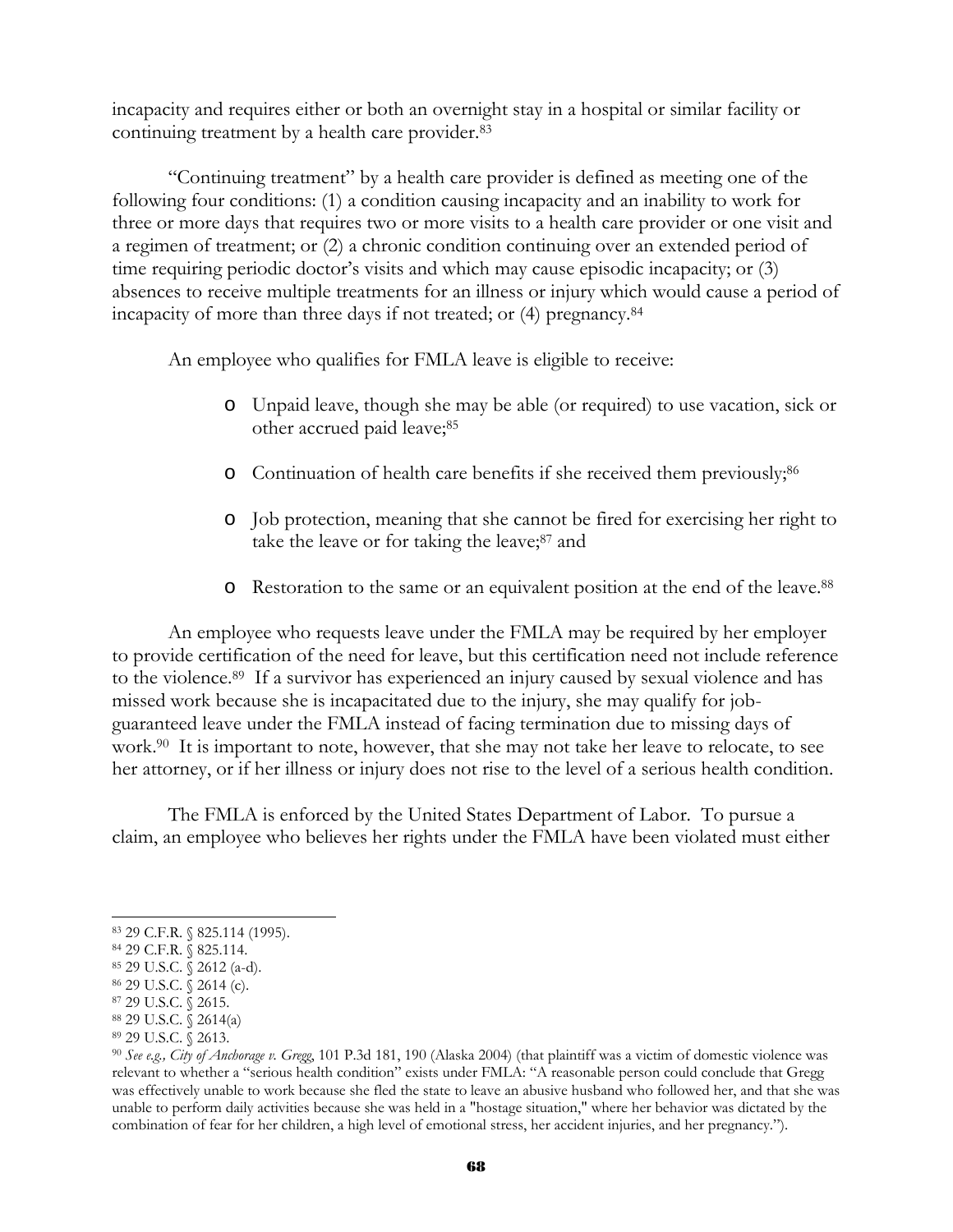file a complaint with the Department of Labor or file a complaint in federal court within two years of the violation.91

#### **B. State Leave Laws and Sexual Assault**

A survivor may not be eligible for FMLA leave for a number of reasons. For example, she may not have an injury or illness that qualifies as a serious health condition, she may not work for a covered employer, or she may not have worked for her employer for the requisite amount of time. Still, she may have state protections available to her. Almost half of the states have family or medical leave laws that provide unpaid job-guaranteed time off for a variety of reasons related to family or illness, including time to heal from the employee's serious health condition or to attend a child's school event. These state laws may assist a sexual violence victim by providing her much needed job-guaranteed leave.<sup>92</sup> California, for example, in 2004, implemented the first paid leave legislation in the country.93

Additionally, thirty-one states and territories have "crime victim leave laws" that give victims of crimes, including sexual violence victims, time off to go to criminal court if subpoenaed to appear as a witness or victim of a crime.<sup>94</sup>

reasonable preparation for a criminal proceeding); Alaska Stat. § 12.61-017 (allows victim to respond to subpoena and to attend court proceedings to give testimony; leave is unpaid); Ariz. Rev. Stat.§ 13-4439 (for criminal offenses) and Ariz. Rev. Stat. § 8-420 (2004) (specifically for juvenile offenses) (leave may be unpaid or employer may require victim to use accrued paid leave; exception for undue hardship to employer); Ark. Code Ann. § 16-90-1105; Colo. Rev. Stat. § 24-4.1- 303(8) (allows victim to respond to a subpoena or participate in trial preparation); Conn. Gen. Stat. § 54-85b (allows employee to attend court or participate in police investigation for crime against employee or employee's minor child ) (§54-85d gives a similar protection to a family member or designee of a homicide victim.); Del. Code Ann. Tit. 11 § 9409 (allows victim to respond to a subpoena, participate in trial preparation, or attend trial proceedings as reasonably necessary to protect the victim's interests); Fla. Stat. § 92.57 (allows victim to respond to a subpoena only); Ga. Code Ann. § 34-1-3 (allows victim to respond to court order such as a subpoena or jury duty; employer may require "reasonable notification" by the employee); Haw. Rev. Stat. § 621.10.5 (allows victim to respond to subpoena, testify, attend court as a prospective witness; allows reasonable attorneys fees if an employee sues for violation of this law and prevails); Ind. Code 35-44-3-11.1 (allows victim to respond to a subpoena only); Iowa Code § 915.23 (allows victim to serve as witness in criminal case; allows reasonable attorneys fees and court costs if an employee sues for violation of this law and prevails); Md. Code Ann. Crim. Proc. § 11-102 or Md. Code Ann. Cts. & Jud. Proc. § 9-205 (allows victim to respond to a subpoena or attend proceedings the employee has a right to attend, as defined by Maryland law); Mass Gen. Laws Ch. 258B, § 3(l) and Mass Gen. Laws § 268-14(b) (allows leave to respond to subpoena); Mich. Comp. Laws § 780.762 and Mich Comp. Laws § 780.790 (allows victim leave to give testimony in court); Minn. Stat. Ann. § 611A.036 (allows employee to give testimony in court as victim or witness); Miss. Code Ann. § 99-43-45 (allows victim to respond to subpoena or participate in reasonable preparation for court proceedings); Rev. Stat. Mo. § 595.209(1)(14) (allows a witness, victim, or victim's immediate family to respond to a subpoena or to participate in preparation for a criminal proceeding); Mont. Code Ann., § 46-24-205(3) (2003) (allows victim or a member of the victim's family to participate in preparation for or attendance at a criminal justice proceeding; also provides for employer intercession services); Nev. Rev. Stat. § 50.070 (2003) (allows witness or person summoned to appear as a witness to testify; allows reasonable attorneys fees if an employee sues for violation of this law and prevails); N.D. Cent. Code § 27-09.1-17 (allows employee to serve as witness or juror without adverse job outcome); Ohio Rev. Code Ann. § 2930.18 (general crime) and Ohio Rev. Code Ann. § 2151.121.1 (extends protection to juvenile court and delinquency hearings) (allows victim, victim's family members, and/or victim's representative to participate in trial preparation and attend trial proceedings; such protected leave is generally unpaid); 18 Pa. Code § 4957 (allows employee to testify as witness or victim of a crime; such

<sup>91 29</sup> U.S.C. § 2617.

<sup>92</sup> *See* **www.nationalpartnership.org** for additional information about state leave laws (last visited December 15, 2004). Specific state information may be accessed at

**http://www.nationalpartnership.org/portals/p3/library/FamilyMedicalLeave/StateunpaidFMLLaws.pdf** 93 CAL. UNEMP. INS. CODE § 3300 (West 2004). 94 *See* Ala. Code § 15-23-81 (allows victim to respond to subpoena to testify in criminal proceeding or participate in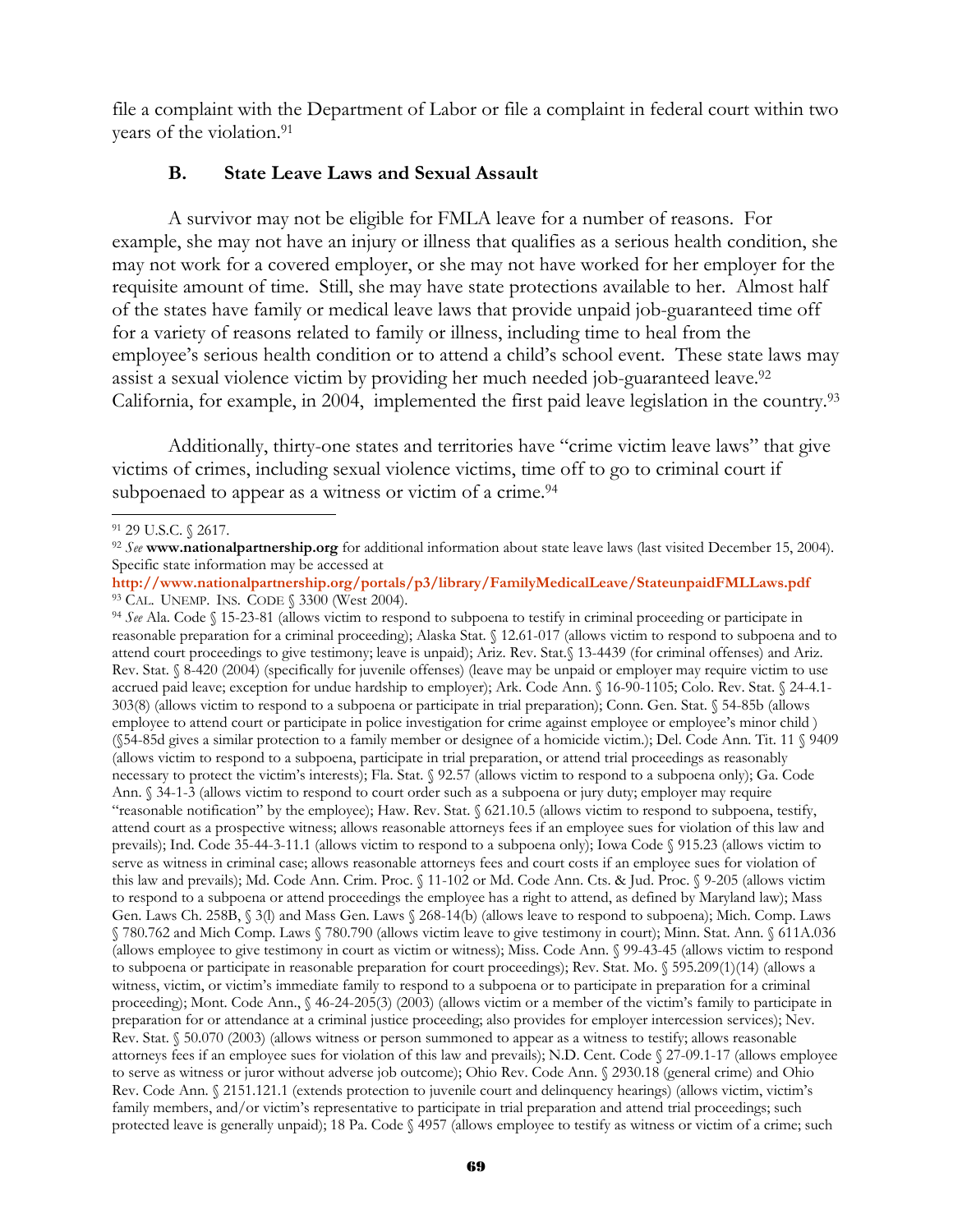Another more recent source of job-guaranteed leave for survivors of sexual violence are state laws that provide support specifically designed with the survivor's needs in mind. In the 1990s, victim advocates began working with workers' rights advocates, welfare advocates, and women's rights groups to pass state laws providing targeted leave for victims of domestic violence and sexual assault. Today, six states (California, Colorado, Hawaii, Illinois, Maine, and North Carolina) have statutes and/or ordinances providing unpaid, jobguaranteed leave or leave as a reasonable accommodation specific to victims of sexual assault, stalking and/or domestic violence.95 The laws vary, but generally provide leave for victims to: (1) go to civil court to obtain protection for themselves and their family; (2) seek medical attention; (3) obtain services from a rape crisis program; and (4) obtain legal assistance. These laws all prohibit an employer from discriminating against an employee in some form, including for exercising her right to the leave. The employer may require the employee to provide certification of her qualifying need for leave. If it is found that an employer failed to provide leave under these laws and thus illegally fired a survivor, she may be entitled to reinstatement and back pay.96

Finally, if none of these laws provides protection, a survivor still may have some recourse if her employer voluntarily provides any type of paid or unpaid sick time, vacation time, personal time or disability leave, or if these provisions are included in a collective bargaining agreement that applies her. For these reasons it is critical to determine whether a survivor has a personnel manual or is a member of a union. It is increasingly more common for employment policies and collective bargaining agreements to specifically mention benefits for victims of violence. Moreover, even if sexual violence is not specifically mentioned, these documents will provide valuable information about vacation, sick time, or leave possibilities available to a survivor. They may provide her the opportunity to attend court proceedings, heal from injuries due to the violence, relocate, or take other steps to help recover from the abuse, free from fear of job loss.97

leave is unpaid); R.I. Gen. Laws § 12-28-10 (specific to employment protection for victims who seek protective orders) and R.I. Gen. Laws § 12-28-13 (employment protection for victims of crimes to attend court proceedings); S.C. Code Ann. § 16-3-1550 (allows victim and witness to respond to subpoena); Tenn. Code Ann. §4-4-122 (only applies to state agencies as employers; employers are not allowed to undertake an adverse employment decision because the employee/victim of a criminal offense takes any lawful action to cause or assist in causing the arrest, prosecution and conviction of the perpetrator of such offense); Utah Code § 78-11-26 (allows employee to respond to a subpoena; if employee prevails in civil suit for violation, reasonable attorneys fees are allowed); 13 Vt. Stat. Ann. § 5313 (allows victim, victim's family member, and victim's representative to respond to a subpoena); 34 V.I.C. § 203(e) (allows victim or witness to respond to subpoena without fear of retaliation or loss of wages from employer); Va. Code Ann. § 18.2- 465.1 (allows employee to respond to summons or subpoena and attend future proceedings as required by court in writing; allows employee to serve on a jury); Wyo. Stat. Ann. § 1-40-209(a) (allows victim or witness to respond to a subpoena; allows employee to request employer intercession services); Wis. Stat. § 103.87 (only prevents an employee from being discharged for missing work to respond to a subpoena; employee must notify employer of need to miss work to testify on or before the first business day after receipt of the subpoena). For links to laws cited above, *see*

<sup>&</sup>lt;sup>95</sup> Cal. Lab. Code §§ 230 & 230.1 (West 2004); Colo. Rev. Stat. § 24-34-402.7 (2004); Haw. Rev. Stat. 378-72 (2004); 820 Ill. Comp. Stat. 180/1-180/45 (2004); 26 Me. Rev. Stat. § 850 (2004); N.C. Gen. Stat. Chap. 50-B-5.5 (2005); Miami-Dade County, Fla., Code 11A-61 (2003); N.Y.C. Admin. Code § 8-107.1(2004).<br><sup>96</sup> See *e.g.* Cal. Lab Code § 230 (West. 2004).

<sup>&</sup>lt;sup>97</sup> See ABA Commission on Domestic Violence, *A Guide For Employers: Domestic Violence In The Workplace* at 36-38 (1999) (discussing how an employee who is a victim of domestic violence may use her sick time, flextime, and other leave options. Available for purchase from **www.abanet.org/domviol.**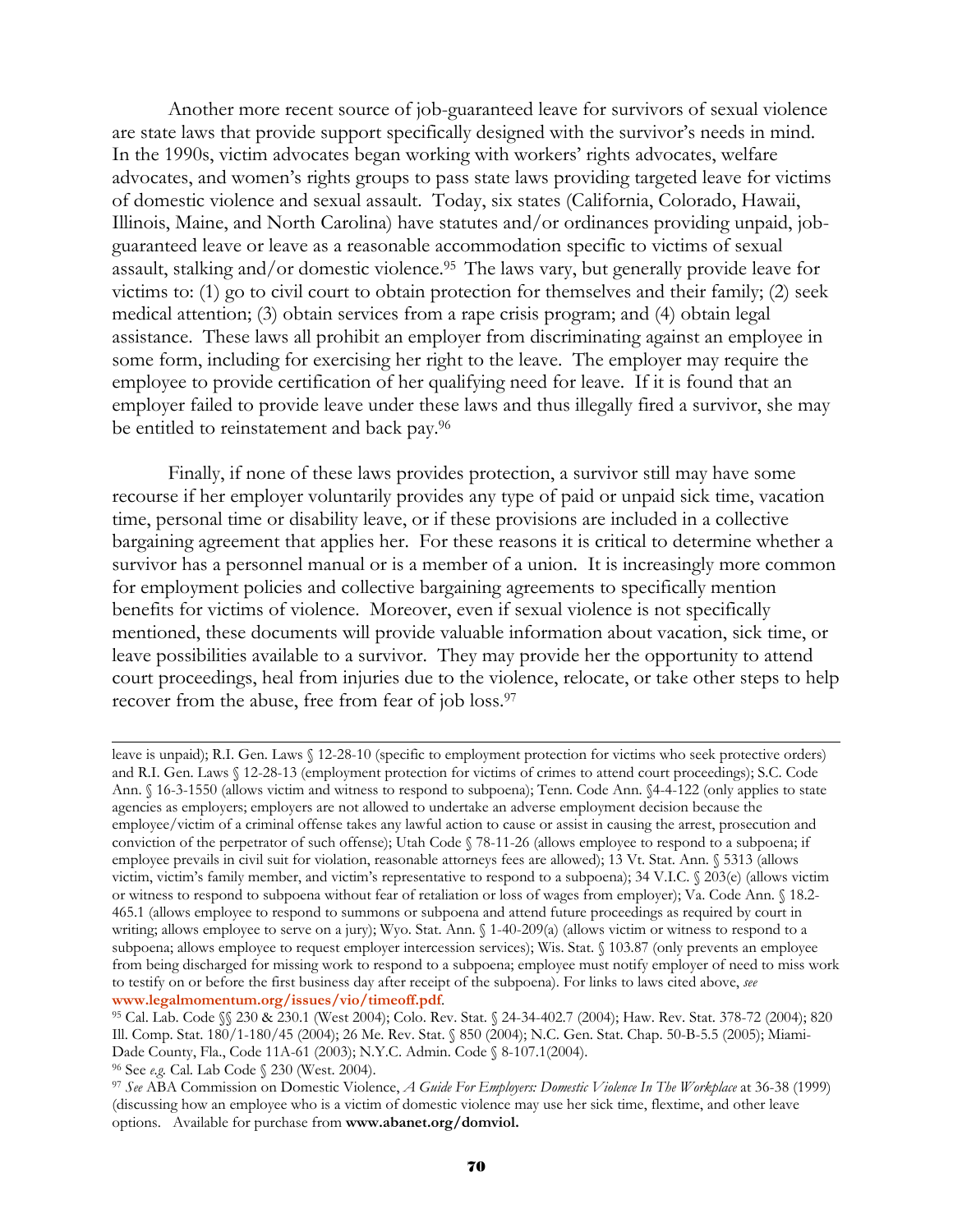#### **IV. Application of Anti-Discrimination Statutes**

When sexual violence or a sexual assault takes place at work, either inside the building or on the premises controlled by the employer, a survivor may be able to avail herself of protections under state and federal antidiscrimination laws if her employer fails to take action regarding the violence or retaliates against her for reporting it. Although sexual violence survivors are not specifically mentioned in most anti-discrimination employment laws, these laws may still provide protection or remedy. Title VII and the Americans with Disabilities Act are two federal laws that may be applicable. In addition, states also have their own anti-discrimination statutes that prohibit discrimination.

#### **A. Title VII**

 Title VII of the Civil Rights Act of 1964 (Title VII), as amended, prohibits discrimination against an employee in hiring, terms and conditions of employment and firing based on sex (including pregnancy), race, national origin, religion, and color at employers with 15 or more employees.<sup>98</sup> Courts have also recognized that sexual harassment is a prohibited form of sex discrimination.99 An employer can be held liable if the employer failed to exercise reasonable care to prevent and correct the behavior and the employee did not unreasonably fail to take advantage of corrective opportunities provided by the employer.100

Sexual violence can constitute sexual harassment when the perpetrator is a supervisor or otherwise an agent of the employer, and he commits an act of rape or sexual assault on the job. Rape may create a sufficiently severe or pervasive hostile environment to hold an employer liable for the resulting damages.101 It can also constitute sexual harassment when the perpetrator is a coworker or **Find out the circumstances around her job loss – was it because she reported a sexual assault? Was she fired for performance problems – or simply because she is a survivor of sexual assault?**

**If a sexual assault survivor believes that she is being discriminated against at work, advise her to:** 

- **Talk to the person discriminating or harassing her and tell them to stop.**
- **Talk to a person in authority.**
- **If she belongs to a union, talk to the shop steward or business agent.**
- **Keep a journal recording incidents of discrimination.**

non-employee such as a customer, and the employer knew or should have known of abuse that involved the workplace and failed to take prompt and appropriate remedial action.102

l

<sup>98 42</sup> U.S.C. § 2000e (2004).<br><sup>99</sup> Burlington Indus., Inc. v. Ellerth, 524 U.S. 742 (1998); Faragher v. City of Boca Raton, 524 U.S. 775 (1998).

<sup>&</sup>lt;sup>100</sup> 42 U.S.C. § 2000e-2(a)(1) (2004).<br><sup>101</sup> See, e.g., Meritor Savings Bank v. Vinson, 477 U.S. 57 (1986) (sexual assault by supervisor with whom employee had prior social relationship); *Little v. Windermere Relocation, Inc.*, 265 F.3d 903, 911 (9th Cir. 2001) (victim raped repeatedly one evening by client of realty company); *Tomka v. Seiler Corp.* 66 F.3d 1295, 1305 (2d Cir. 1995); *Brock v. United States*, 64 F.3d 1421, 1423 (9<sup>th</sup> Cir. 1995) (every rape committed in the employment setting is also discrimination based on the employee's sex); and *Jones v. United States Gypsum*, 81 FEP Cases (BNA) 1695 (N.D. Iowa 2000) (upholding male victim's sexual harassment claim based on assault by female co-worker who grabbed him in the genital area).

<sup>102</sup> *See, e.g., Little v. Windermere Relocation, Inc.*, 265 F.3d 903 (9th Cir. 2001) (rape by client); *Hall v. Gus Constr. Co.*, 842 F.2d 1010, 1012 (8th Cir. 1988) (unwanted touching and offensive comments by co-workers); *Menchaca v. Rose Records, Inc.*, 67 Fair Empl. Prac. Cases (BNA) 1334 (N.D. Ill. 1995) (harassment by employer's customer); *Otis v. Wyse*, 1994 WL 566943 (D. Kan. 1994) (harassment by co-worker); *Powell v. Las Vegas Hilton Corp.*, 841 F. Supp. 1024, 1025-1026 (D. Nev. 1992) (harassment by employer's customer); *see also* 29 C.F.R. § 1604.11 (d)-(e) (EEOC guidelines confirming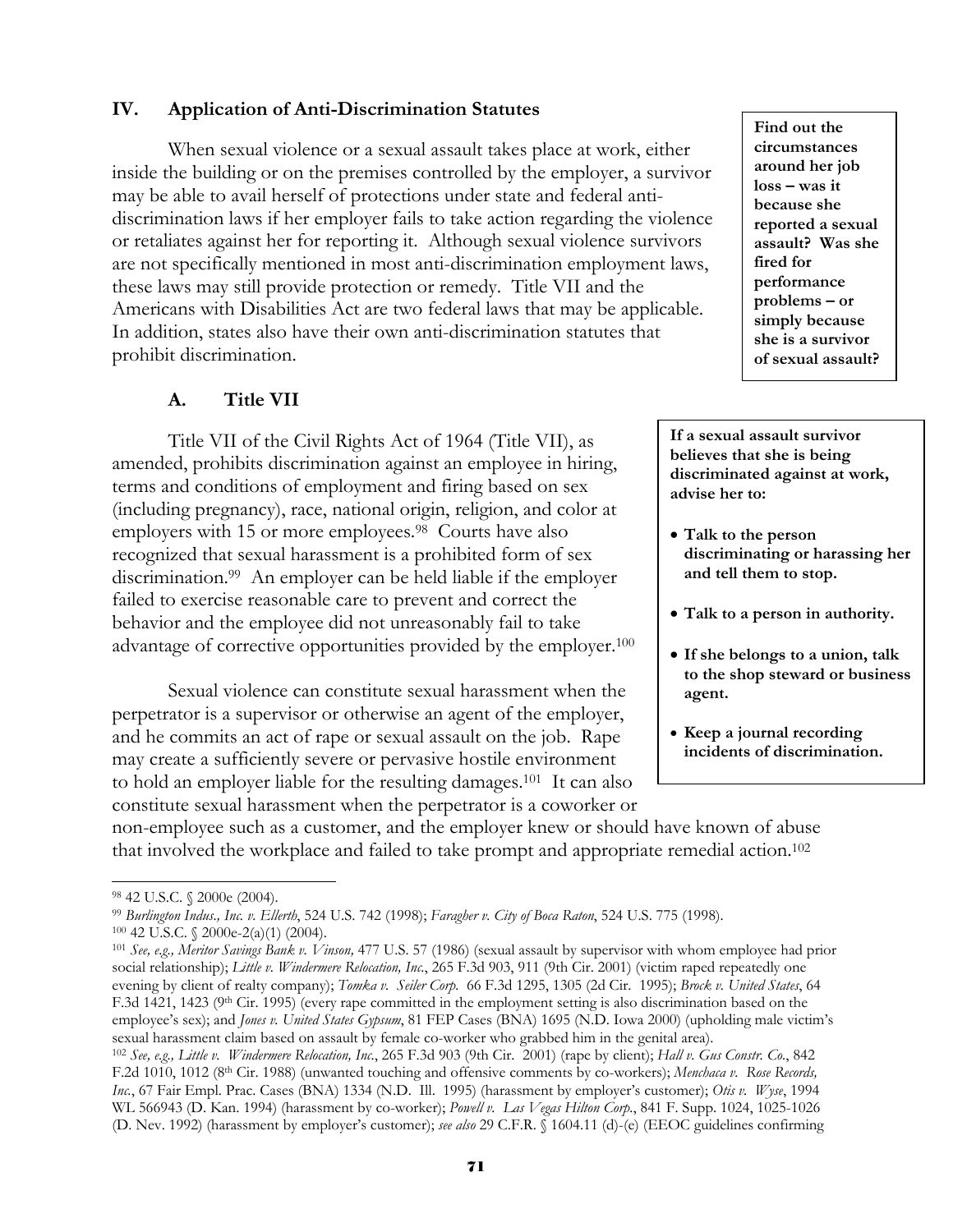Sexual harassment laws apply to all employees, regardless of the relationship between the perpetrator and the victim.103

If an employer does discharge an employee who reports being sexually assaulted, the survivor may be able to pursue a Title VII disparate impact claim. While there is no settled case law on point, the argument may be made that an employer is liable under a Title VII disparate impact theory. To satisfy the elements of a Title VII claim, the victim would need to provide sufficient evidence that the majority of sexual violence victims are female and that the employer has a policy of discriminating against victims of sexual violence.104

#### **B. Americans with Disabilities Act**

Like Title VII, the Americans with Disabilities Act (ADA) prohibits discrimination against an employee because she has a qualified disability as defined in the statute.105 The ADA also may require an employer to take affirmative steps through a "reasonable accommodation" for a qualified disabled employee.106 If an employee has a qualified disability and works for a covered employer and can perform the basic duties of the job, she may not be harassed, fired, demoted, or otherwise discriminated against in the terms and conditions of her employment based upon the disability.107 A reasonable accommodation is a modification or adjustment to a workplace or job to enable an employee with a qualified disability to perform the basic duties of her job.108

There are specific confidentiality provisions related to medical information provided to an employer in the process of self-disclosing a disability or requesting an accommodation.109 An employee with a disability may seek a reasonable accommodation by making her employer aware of her disability. A sexual violence survivor may have developed severe post-traumatic stress disorder (PTSD) as a result of the violence that qualifies as a disability under the ADA or the state equivalent, and thus she may be entitled to an accommodation at work, related to her PTSD.

 However, a survivor should proceed cautiously before pursuing such a claim if she is seeking to maintain as confidential and privileged her medical, counseling, or other protected relationships and records. In some (but not all) states, filing a civil suit may result in a statutory waiver of otherwise confidential and privileged personal documents, such as

l employers' liability for sexual harassment by co-workers and customers); *See also "*Win For Gantt,"Ann Parks, *Maryland Daily Record, Feb.* 14, 2005.<br><sup>103</sup> *See, e.g., Fuller v. City of Oakland*, 47 F.3d 1523 (9th Cir. 1995) (holding city liable for failing to take steps to stop a

police officer from harassing another officer after she ended their relationship); *see also Excel v. Bosley*, 165 F.3d 635 (8<sup>th</sup> Cir. 1999) (finding that sexual harassment at work by employee's ex-husband violated Title

<sup>104</sup> See, e.g., Pooley v. Union County, U.S. District Court for the District of Oregon, Case No. 3-01-0343-JE, Documents 101 (Magistrate's Findings and Recommendations) and 104 (Order adopting Magistrate's Recommendations) (denying motion to dismiss whistleblower claim where victim alleged that employer constructively discharged her for testifying against husband in criminal case and for securing and modifying her civil protective order). <sup>105</sup> 42 U.S.C. § 12111(9). <sup>107</sup> 42 U.S.C. § 12111(9) <sup>108</sup> 42 U.S.C. § 12111(9) <sup>109</sup> 42 U.S.C. § 12112(d)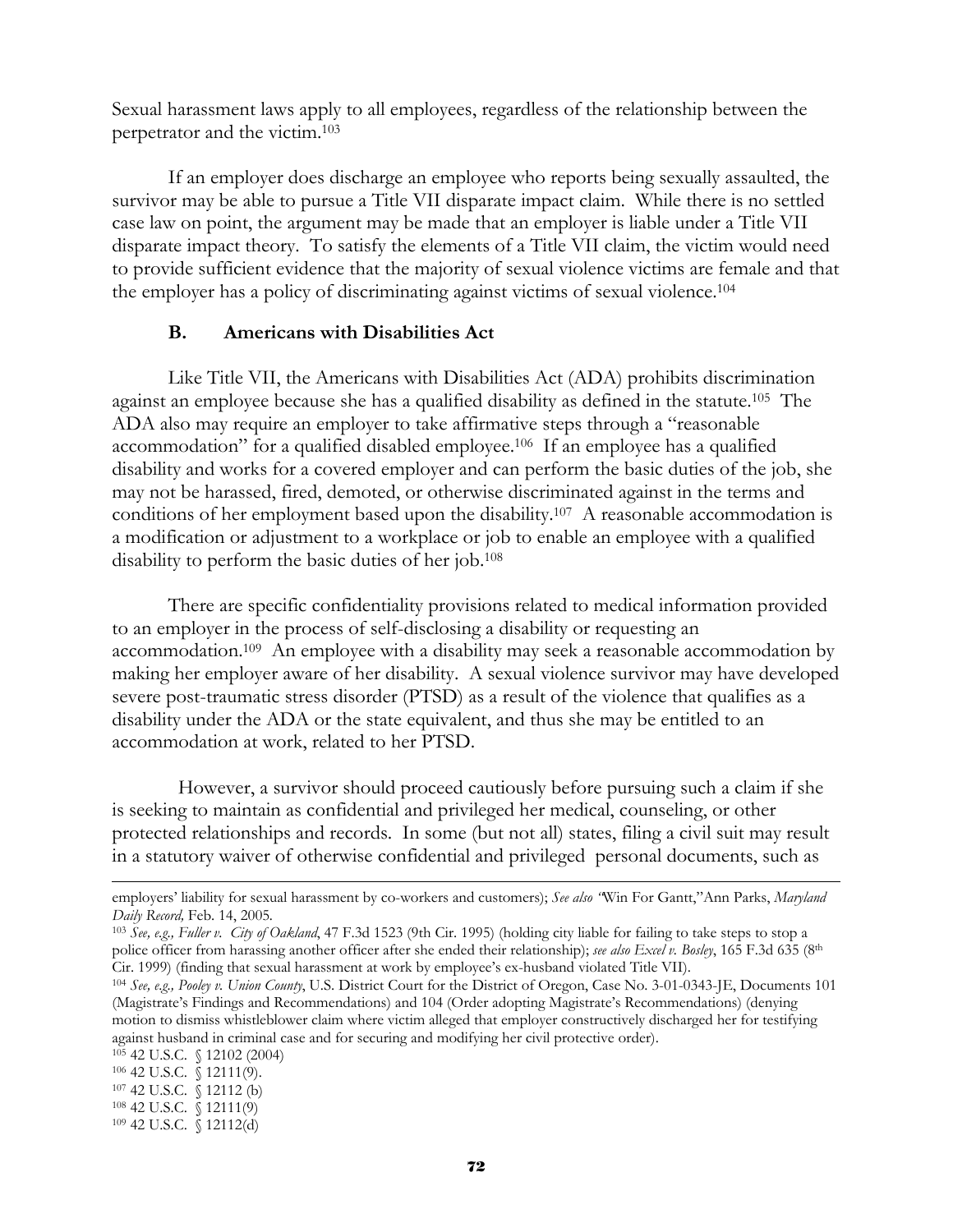medical, counseling and employment records. Even absent a statute on point, a victim who voluntarily releases her medical, counseling, or employment records to support her claim of PTSD or other disability may have waived her right to keep such records confidential. This issue of inadvertent or intentional release is especially significant for victims who are participating in a criminal prosecution and do not wish to have their personal records disclosed to the criminal defendant(s). Once an evidentiary privilege is waived, it is likely that it may not be reasserted. Similar caution should be exercised by a victim who pursues an unemployment claim for stress- or medical-related reasons following an assault.

### **C. State and Local Laws**

Each state has anti-discrimination statutes that prohibit discrimination on some or all of the bases found in Title VII and the ADA; however, some states may provide more protection than the federal statutes. For example, a state anti-discrimination statute may apply to employers with fewer employees than required under the corresponding federal law. It is important to look to state anti-discrimination statutes to find the most comprehensive protection for a survivor.

In recent years, some states and cities have begun to pass legislation specifically prohibiting discrimination against sexual assault survivors. As of this writing, Illinois and New York City both specifically prohibit employers from discriminating against employees because they are victims of domestic or sexual violence.110

These laws are more narrowly tailored than the Title VII discrimination claims, and they do not need to be analyzed under sex discrimination theories. Also, under these laws, discrimination is defined to include firing or penalizing a victim because of the actions of her assailant. Similar laws are pending in several other states and on the federal level. 111

The Illinois and New York City laws also require employers to make "reasonable accommodations" for victims, which could include safety measures, time off, modified work schedules, etc. Before providing a reasonable accommodation, the employer may ask for "certification" establishing that the employee is a victim. Employers must keep the request for leave and other information they receive confidential.

It is critical that a survivor notify the person the employer has identified to receive complaints regarding harassment or discrimination, or notify a person in a position of authority about the behavior, preferably in writing. Such notice is important to ensure that the employer has an opportunity to rectify the situation and to ensure that the survivor is preserving her rights. The victim should be provided with information about how to file a claim for discrimination with the United States Equal Employment Opportunity Commission or state agency enforcing anti-discrimination statutes in employment.

l 110 820 Ill. Comp. Stat. 180/1-45 (West 2004); N.Y.C. Admin. Code § 8-107(2004). 111 *See, e.g.,* SAFE ACT, 2005.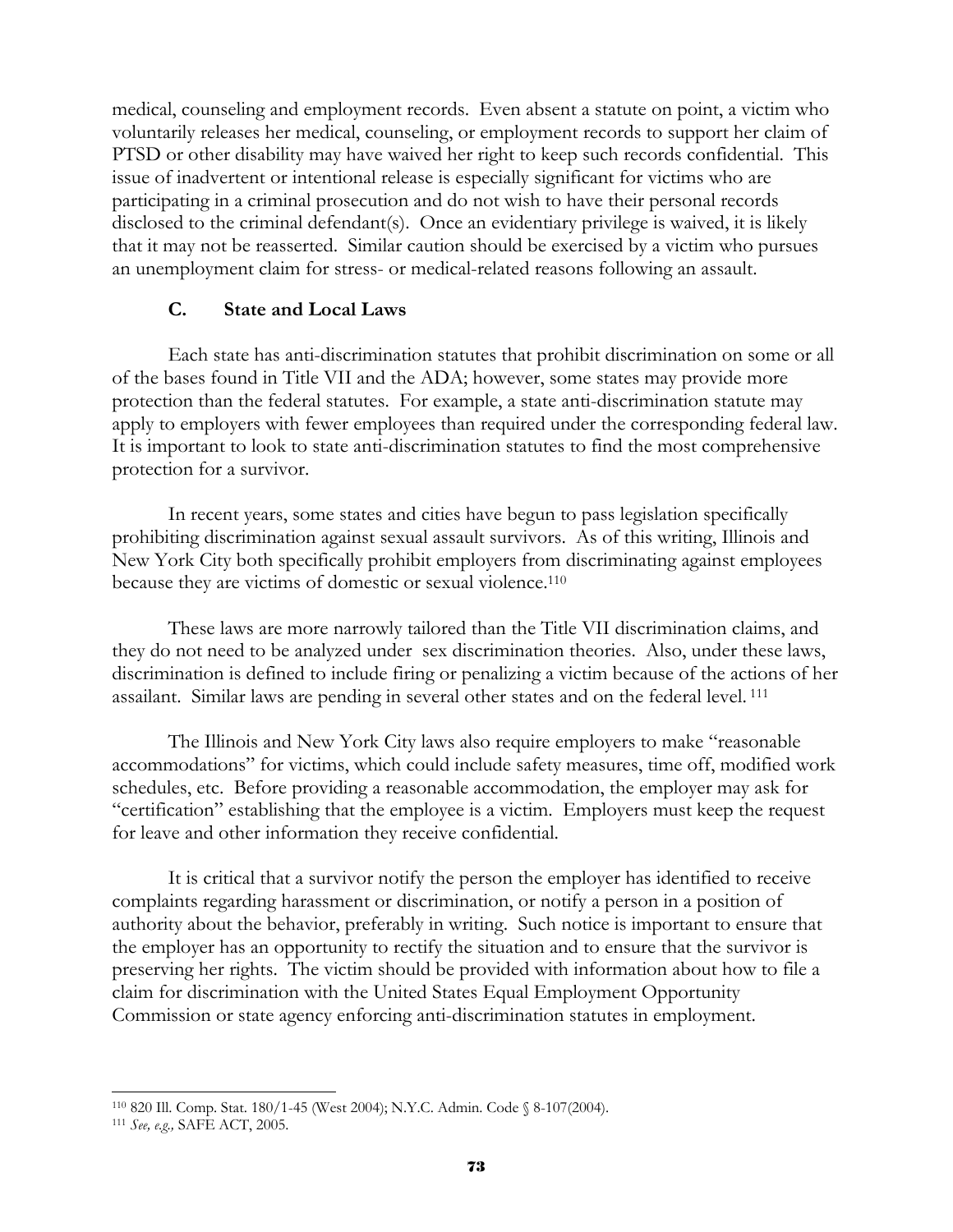## **V. Remedies**

### **A. Workers' Compensation**

Workers' compensation is a state-run system of workplace insurance that each employer is required to provide. Although the scheme varies from state to state, in all states it provides the exclusive remedy for employees who experience injuries in the course of employment. Intentional torts committed by employees against other employees are generally excluded from the workers' compensation system, but it is important to check your state case law and consult a workers' compensation attorney. The Georgia Court of Appeals has specifically found that where the circumstances of the employment are such that there is an increased risk of sexual assault and the assault was not personal, then such an assault is compensable under the Georgia Workers' Compensation Act.112 In contrast, the same court held that the Workers' Compensation Act was not the exclusive (or appropriate) remedy, and a tort action was allowed, where the violence "cannot fairly be traced to the employment as a contributing proximate cause and the injury comes from a hazard to which the employee would have been equally exposed apart from the employment."<sup>113</sup>

# **B. Occupational Safety and Health Laws and Tort Actions**

When sexual violence affects workers in the workplace, employers may face liability for failing to take adequate measures to keep the workplace safe. Inadequate safety measures can trigger an employer's obligations under the general duty clause of the Occupational Safety and Health Act.<sup>114</sup> In addition, employers may face liability under tort law negligence theories if employees commit acts of violence in the workplace, or if the employer had reason to know an employee presented the risk of committing an act of violence and the employer failed to take prompt and effective remedial action.<sup>115</sup>

# **C. Wrongful Termination in Violation of Public Policy and Tort Actions**

Almost every state recognizes "wrongful discharge in violation of public policy" as an exception to the general rule of at-will employment. This type of action protects employees who are fired for a reason deemed in violation of a state's public policy. Public policy generally must be based in the state's statutes; every state has statutes that support a strong public policy in support of victims and survivors. Firing an employee after she took one day off from work to get a protective order may violate public policy.116

 $\overline{a}$ 

<sup>&</sup>lt;sup>112</sup> Insurance Company of Alabama v. Wright, 108 Ga. App. 380, 133 S.E.2d 39 (1963).<br><sup>113</sup> See Kennedy v. Pine Land State Bank, 211 Ga. App. 375, 439 S.E.2d 106 (1993).<br><sup>114</sup> 29 U.S.C § 651 (2004).<br><sup>115</sup> For a more thorou 2002) (denying motion to dismiss claim that terminating employee because she was a victim of domestic violence violated public policy).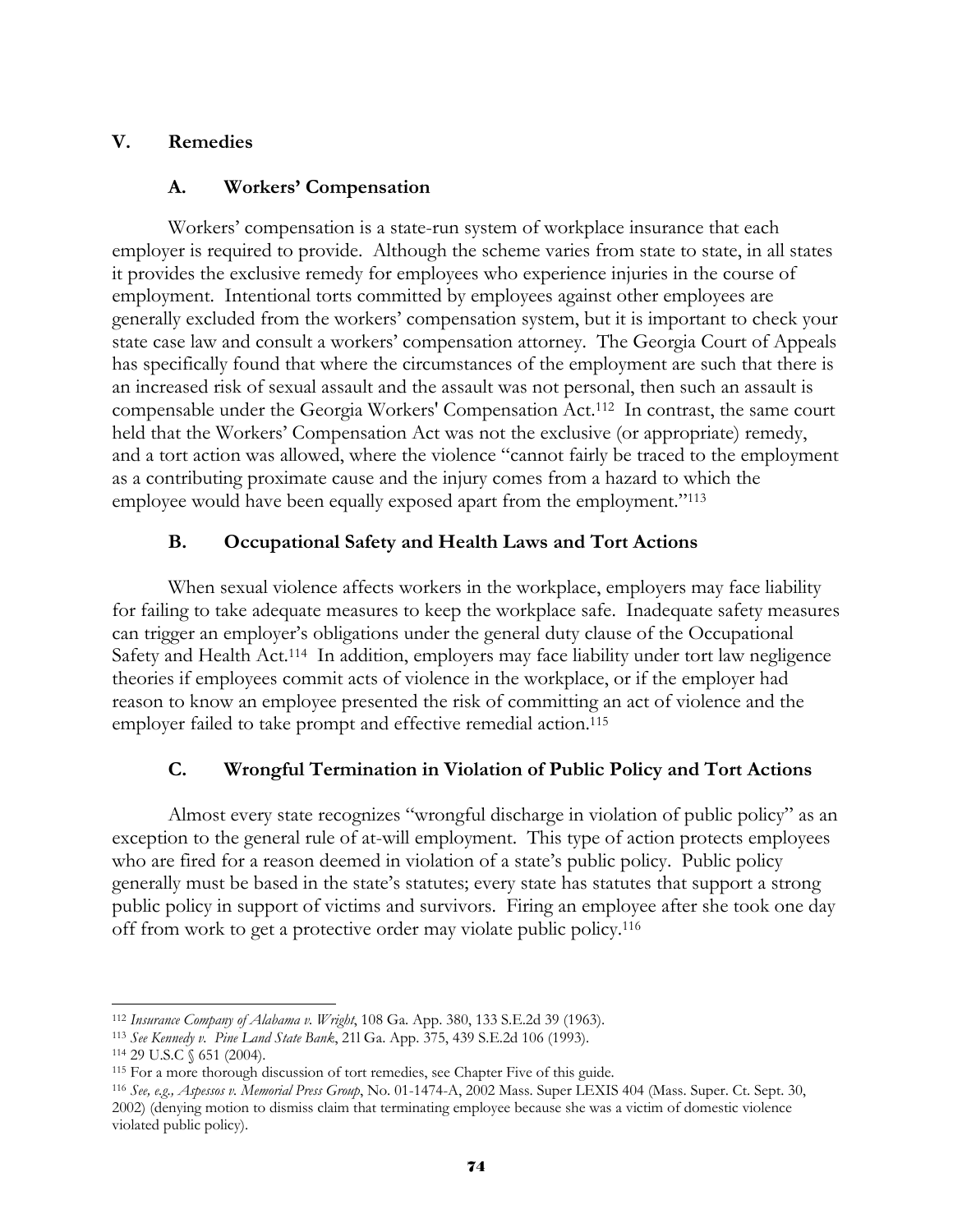### **D. Whistleblower Statutes**

 Even if a state has no statutory job protections specific to sexual assault or victims in general, there may still be a state remedy available to the survivor. Some states' "whistleblower" protection statutes provide protection for an employee involved with the criminal and/or civil justice system. The law may protect an employee who gives testimony in a criminal proceeding, reports unlawful activity to law enforcement, or initiates or testifies in a civil proceeding. For example, Oregon's whistleblower statute117 makes it an unlawful employment practice for an employer to discharge, demote, suspend or in any manner discriminate or retaliate against an employee with regard to promotion, compensation, or other terms, conditions or privileges of employment for the reason that the employee:

- o has in good faith reported criminal activity by any person;
- o has in good faith caused a complainant's information or complaint to be filed against any person;
- o has in good faith cooperated with any law enforcement agency conducting a criminal investigation;
- o has in good faith brought a civil proceeding against an employer; or
- o has testified in good faith at a civil proceeding or criminal trial.

 At least one sex discrimination/employment discrimination case involving a survivor has survived summary judgment on such a claim.<sup>118</sup>

# **VI. Additional Sources of Compensation**

In addition to specific remedies against her employer, a survivor also has several sources of state funds that may be able to compensate her for her injuries or losses associated with an assault.

### **A. Unemployment Insurance**

Unemployment Insurance (UI) is a state-run social insurance program that provides temporary income to workers who lose their jobs through no fault of their own.

l

<sup>117</sup> ORS 659A.230.

<sup>118</sup> *Pooley v. Union County*, U.S. District Court for the District of Oregon, Case No. 3-01-0343-JE, Documents 101 and 104. *See also Wholey v. Sears Roebuck*, 370 Md. 38, 803 A.2d 482 (2002) (adopting a tort cause of action for wrongful discharge where an employee reports criminal activity to the proper authorities and is discharged as a result of the report).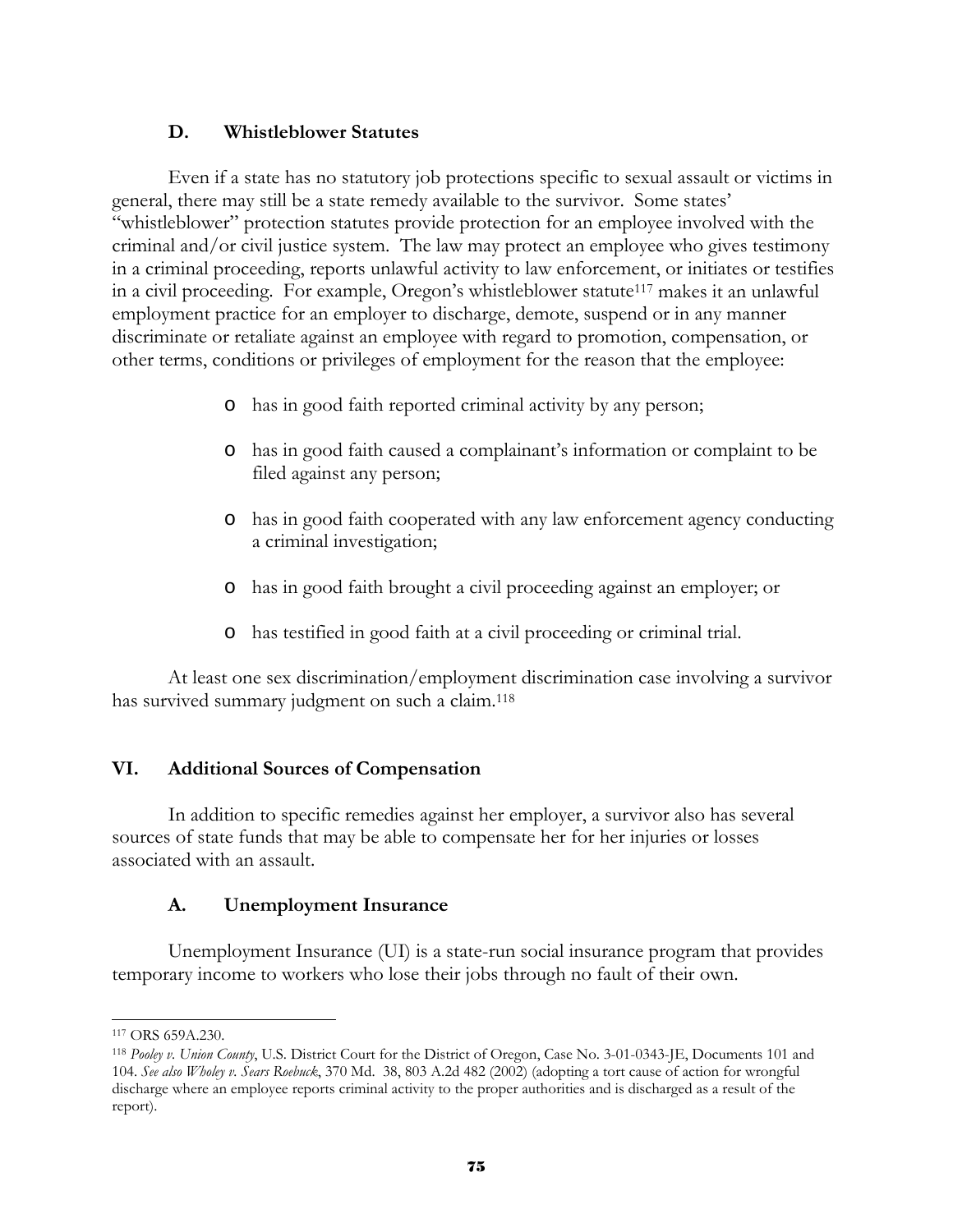Unemployment insurance is primarily funded through employers' payroll tax deductions. Federal law provides some guidance but leaves most decisions under the control of participating states, including monetary earnings requirements, eligibility requirements for benefits, disqualification provisions and penalties, and benefit levels and duration. State UI eligibility requirements generally require that claimants have: (1) worked for a period of time; (2) earned a minimum amount of wages in the last 12 months; (3) be able and available to work; and (4) seek work while collecting unemployment insurance benefits.

**In general, undocumented immigrants are not eligible for benefits because they are not considered able and available to work because of their immigration status.**

A claimant is typically disqualified from UI benefits for: (1) leaving work voluntarily without good cause; (2) having been fired for reasons amounting to misconduct; or (3) refusing to work without good cause. Benefit amounts vary from state to state, but the maximum is approximately \$370 per week and may last up to two years. Benefit amounts are calculated using a "base period," which reflects the applicant's income from employment in the last 12 months preceding the application. In most jurisdictions an applicant must have earned a certain amount in the "base period" to qualify for benefits.

Until recently, it was unclear whether or when victims of sexual assault, domestic violence, or stalking were eligible for unemployment insurance if they were fired or forced to quit their jobs because of the sexual violence. As of this writing, 26 states and the District of Columbia have amended their Unemployment Insurance Codes to clarify that victims of domestic violence are eligible for benefits.119 For example, Washington State amended its Unemployment Insurance Code such that an individual may be eligible for unemployment insurance benefits if leaving work was necessary to protect themselves from domestic violence or stalking.120

Only the Indiana and Oregon statutes specifically identify sexual assault survivors as a protected class. Indiana's Code provides that an individual who voluntarily leaves employment or who is discharged "due to circumstances directly caused by domestic or family violence [including stalking or a sex offense]" will not be disqualified from receiving unemployment insurance. Ind. Code  $\S$  22-4-15-1(1)(C)(8). In 2005, Oregon amended its unemployment insurance statute, Or. Rev. Stat. § 657.176 (HB 2662), to provide that an individual who is victim, or parent or guardian of minor child who is victim, of domestic

 $\overline{a}$ 119 Ariz. H.B. 2440, 46th Leg., 2nd Reg. Sess. (Ariz. 2004); Ca. U.I. Code §§ 1030, 1032 & §1256; Colo. Rev. Stat. Ann. § 8-73-108(4)(r); Conn. Gen. Stat. § 31-236(a)(2)(A); Del. Code Ann. tit. 19, § 3315(1); D.C. Act 15-418 (June 29, 2004); 820 Ill. Comp. Stat. 405/601; Ind. Code § 22-4-15-1(1)(C)(8); Kan. Stat. Ann. § 44-706(A)(12); Me. Rev. Stat. Ann. Tit. 26, § 1193(A)(4) and Me. Rev. Stat. Ann. tit. 26, § 1043(23)(B)(3); Mass. Gen. L. Ann. ch. 151A, §§ 1, 14, 25, 30; Minn. Stat. § 268.095(1)(8) and Minn. Stat. § 268.095(6)(a)(c); Mont. Code Ann. § 39-51-2111; Neb. Rev. Stat. Ann. § 48- 628(1)(a); N.H. Rev. Stat. Ann. tit. 23, § 282-A:32(I)(a)(3); N.J. Rev. Stat. § 43:21-5(j); N.M. Stat. Ann. § 51-1-7 (A); N.Y. Lab. Law § 593(1)(a); N.C. Gen. Stat. § 96-14(1f) and S.B.439, 2003-04 Sess. (N.C. 2003), to be codified at N.C. Gen. Stat. § 96-14(1f); Okla. Stat. Title 40, § 40-2-405(5), §40-3-106(G)(8); Or. Rev. Stat. § 657.176(12); R.I. Gen. Laws § 28-44-17.1; S.D. Codified Laws § 61-6-13.1; Texas Lab. Code Ann. §§ 207.045, 207.046; Wash. Rev. Code  $\widetilde{\S}$ § 50.20.050, 50.20.100, 50.20.240 and 50.29.020; Wis. Stat. § 108.04(7)(s); and Wyo. Stat. § 27-3-311. 120 Wash Rev. Code  $\S$  50.20.050, 50.20.100, 50.20.240, and 50.29.020(2003).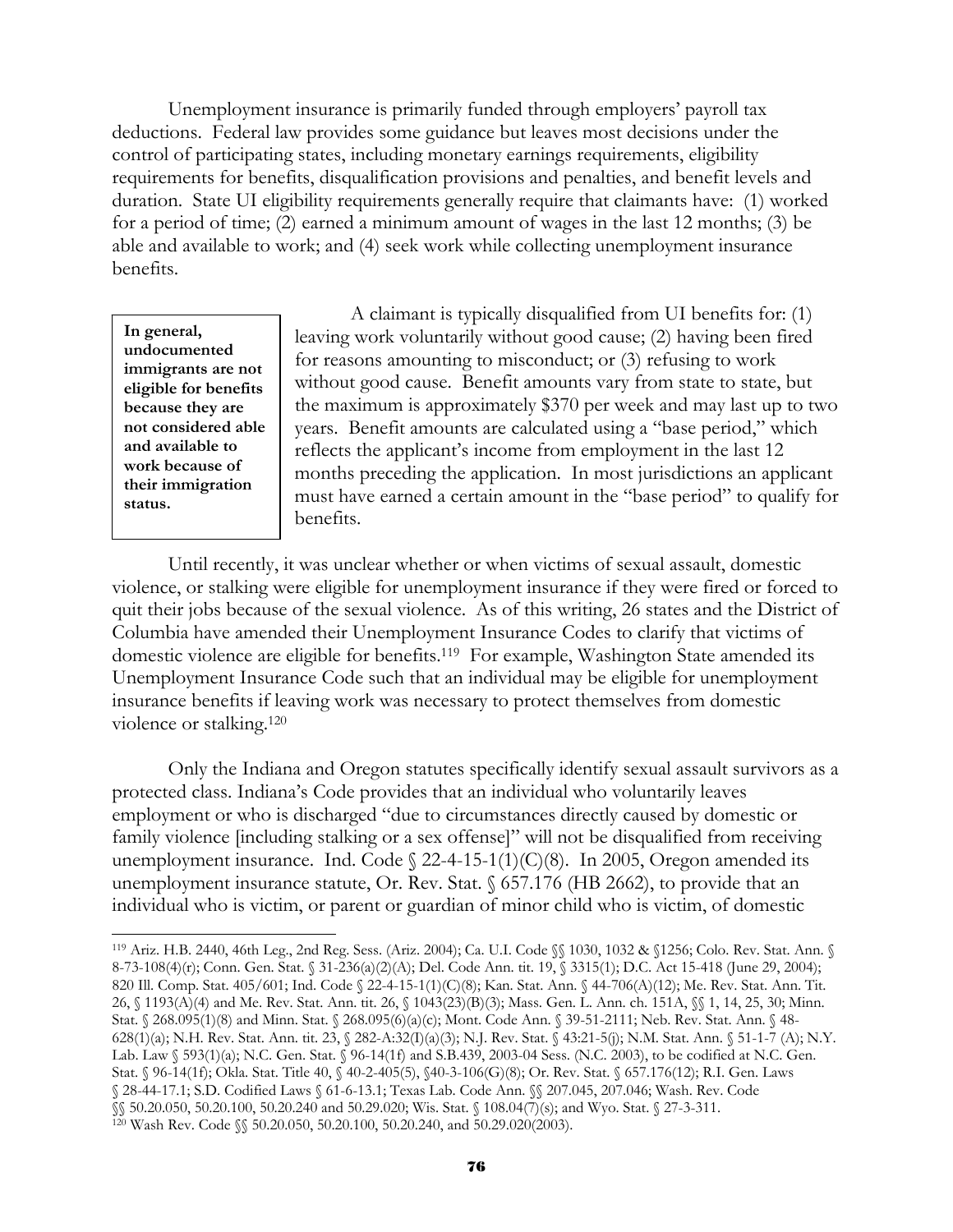violence, sexual assault or stalking may not be disqualified from receiving unemployment benefits if individual leaves workplace or avoids available workplace to protect individual or minor child from further domestic violence, sexual assault or stalking at workplace or elsewhere.

Although only two states' UI statutes specifically reference sexual assault, in many jurisdictions the definition of domestic violence in the Unemployment Insurance Code includes rape and/or sexual assault, thus providing coverage for victims of intimate partner sexual assault. Even in states without one of these laws, survivors of domestic violence, sexual assault and stalking who lose their jobs for these reasons may still qualify for benefits. Alaska, Hawaii, Nevada, Ohio, Pennsylvania, South Carolina, Utah and Virginia, for example, all permit claimants to qualify for benefits if they were forced to leave their job for "personal" reasons as a qualification for good cause.<sup>121</sup>

In states that have specific statutes addressing a victim's access to UI benefits, it is important to check the statute to see if there are any requirements to prove one's status as a victim. A survivor may have to obtain police or court documents to bring with her to file her claim for benefits. Several statutes do not provide guidance on how to establish that a claimant was fired or quit because of domestic violence, leaving it to the claimant to "prove" her victimization.

In many jurisdictions, UI benefits do not begin until a claim is filed, so it is important that a survivor file as quickly as possible. It is also important that a sexual assault survivor who has lost her job because of violence includes this information in her claim for benefits. It is a good practice to discuss with the survivor the possibility of bringing a copy of a police report, protection order, or other "proof" of the assault or her status as a victim. There is a lot of misunderstanding about eligibility for unemployment insurance, and all too often victims who qualify do not receive benefits. These benefits may be the only or best income source for a survivor, so information and preparation are likely to be key to such a claim.

# **B. Crime Victim Compensation**

All states have Crime Victim Compensation Funds and Programs. All of these programs are eligible for federal Victims of Crime Act funds. These funds may be used to pay for medical expenses, mental health counseling, and lost wages attributable to physical injury. They may also cover other-related out of pocket expenses. Because each state's eligibility requirements vary, it is important to be familiar with each state's eligibility requirements. For example, some states only provide benefits to residents of the state, and/or for a crime committed within the state. Other state compensation programs may provide coverage for any eligible state resident, regardless of where the crime occurred. For example, Oregon, Louisiana, and Michigan, among others, authorize crime victim compensation to a victim if the crime occurred a state that does not have a crime victim compensation program or does not have a program for which the victim would be

l <sup>121</sup> *See, e.g*., *Rivers v. Stiles*, 697 S.W.2d 938 (Ark. 1985).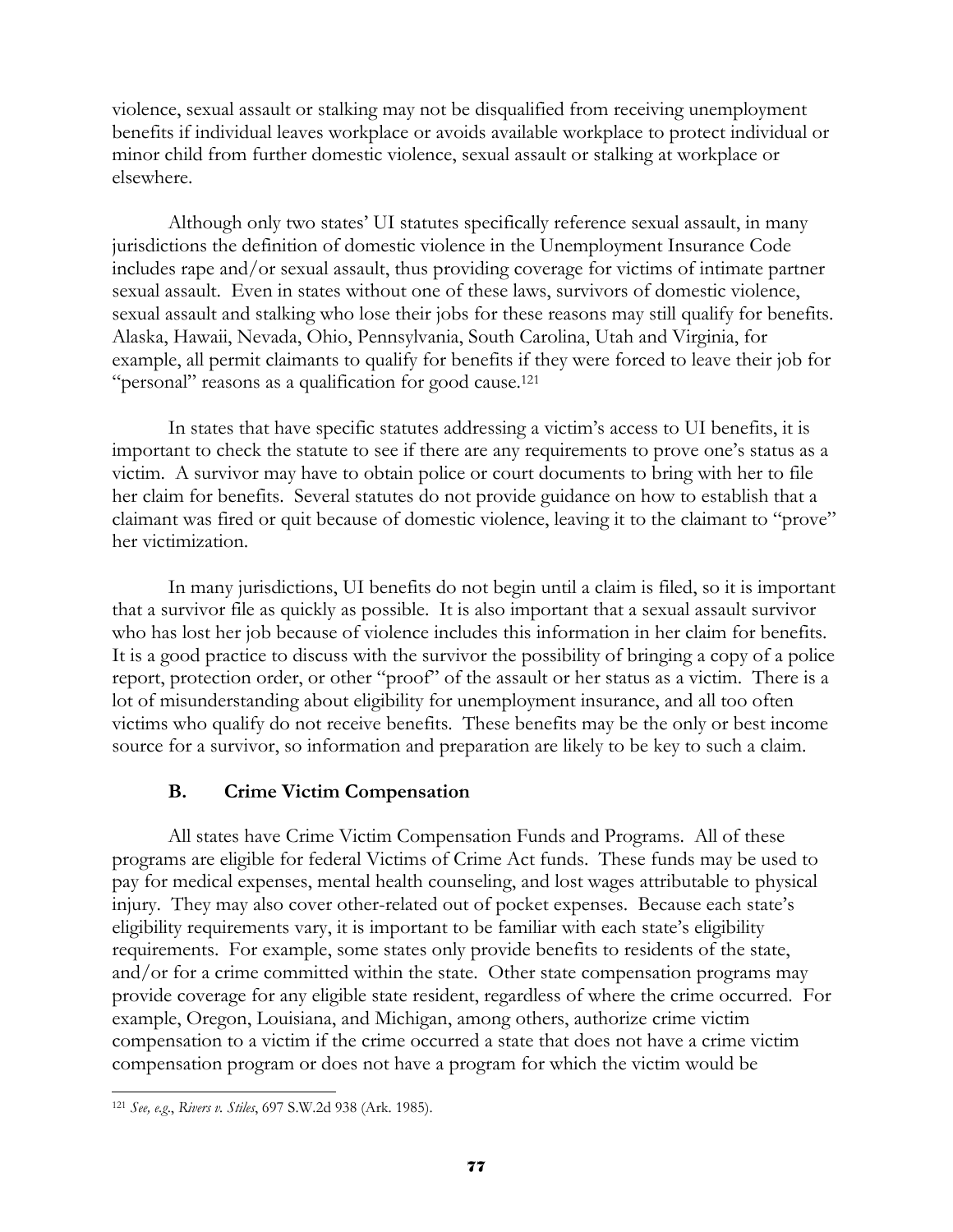eligible,122 or if the resident was injured outside the United States by an act of international terrorism.123

 In other states, there may be additional state programs in place to cover some or all sexual assault-related expenses. For example, Oregon's Sexual Assault Victims' Emergency (SAVE) fund covers the cost of a full or partial forensic medical assessment. This coverage is not part of the more traditional crime victim compensation scheme (*e.g*., the SAVE fund does not have to be the payor of last resort and the class of eligible victims is much broader than for crime victim compensation).

For detailed descriptions of each state's requirements, benefits, and procedures, *see* **www.nacvcb.org/progdir.html.** 

## **VII. Checklists, Sample Materials, Resources**

www.legalmomentum.org/issues/vio/FactsheetPage.shtml

www.caepv.org

http://www.nationalpartnership.org/portals/p3/library/FamilyMedicalLeave/FMLAGuide 5thedition02.pdf **(Questions and answers about the Family Medical Leave Act).** 

l <sup>122</sup> *See e.g.,* **http://www.cole.state.la.us/cvr.htm#Basic%20Qualification%20Requirements** for Louisiana eligibility requirements; Oregon requirements may be found on-line at **http://www.doj.state.or.us/CrimeV/form.pdf** <sup>123</sup> *See* Michigan's informational CVC brochure at

http://www.michigan.gov/documents/Crimevictimcompensation\_9679\_7.pdf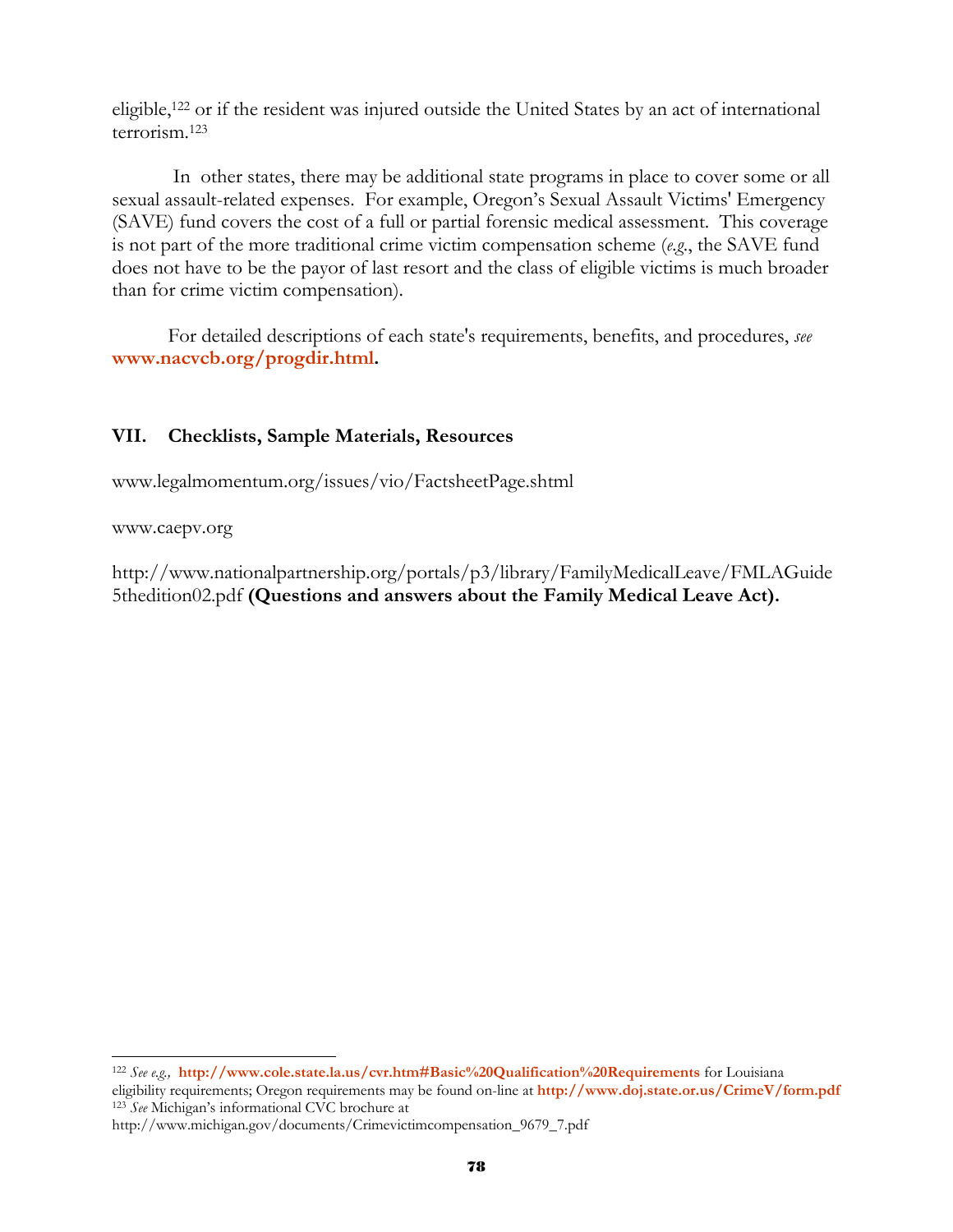# **CHAPTER FOUR: EDUCATIONAL SETTINGS**

 Sexual violence in educational settings can present a complex overlay of laws that require both crime reporting and confidentiality of records; both access to education and the guarantee of a safe learning environment. To fully understand a survivor's rights in the educational context, one must look to state and federal law as well as to specific school policies. School obligations may depend on the type of institution (public or private), level of institution (primary, secondary or higher education), age of victim and assailant, status of victim and assailant (student, teacher/school employee, guest, etc.), and a number of other factors that will be discussed in this chapter. When sexual violence occurs in any type of educational setting, a wide range of issues may need to be addressed. These include:

- o Personal safety of the victim;
- o Confidentiality rights of victims and the accused;
- o Right to equal access to education;
- o School crime statistics reporting requirements;
- o School disciplinary proceedings; and
- o Specific considerations for a minor victim or accused.

In addition, any sexual violence that occurs on or in association with a college or other residential campus may encompass a victim's entire life, including social, academic, and housing needs. This chapter outlines the basic laws that are implicated and issues that may arise when sexual violence occurs within an educational context.

### **I. Rights of the Victim in Elementary & Secondary Schools**

Two federal laws provide basic requirements for students' access to and quality of primary and secondary education: (1) the No Child Left Behind Act of 2001; and (2) the Safe Schools Act of 1994. Each is discussed below. Because issues regarding minors may often be implicated in primary and secondary education, some specific issues regarding minors are also discussed.

### **A. Duties of Schools Under Federal Law**

### **1. No Child Left Behind Act of 2001**

Crime in schools has been an ongoing concern for students, parents and educators alike. In 2000, students aged 12 to 18 were victims of approximately 1.9 million crimes at school, including about 128,000 serious violent crimes (including rape and sexual assault). Bureau of Justice Statistics (BJS) and the National Center for Education Statistics (NCES), *Indicators of School Crime and Safety: 2002*. The No Child Left Behind (NCLB) Act of 2001 imposes new duties on states to establish a uniform management and reporting system to collect information on school safety and drug use among young people. The states must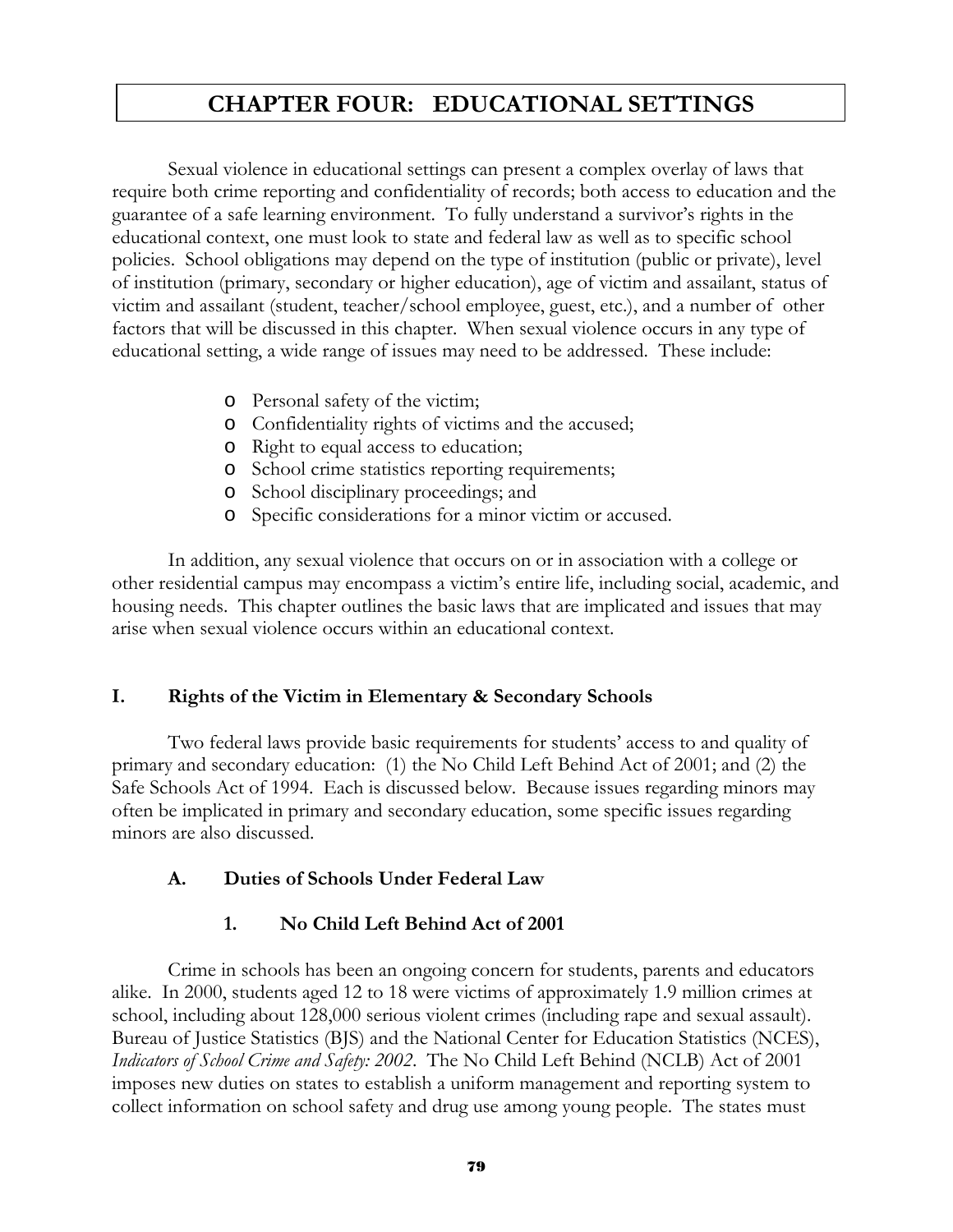include incident reports by school officials and anonymous student and teacher surveys in the data they collect. This information is to be reported publicly so that parents, school officials and others who are interested have information about any violence and drug use at their schools. It also lets parents of children who have been the victims of a violent crime while on school grounds or who attend "persistently dangerous schools," as defined by the individual states, transfer their child to another public school.

- o If a student is a victim of sexual violence, the NCLB Act allows parents to request a transfer to another public school.
- o Because crime statistics are now public knowledge, parents may request to transfer if the school has a history and climate of violence that qualifies as "persistently dangerous," as defined by the state.
- o Look to your state law to determine the requirements for a "persistently dangerous" finding. For an example, *see* Virginia Board of Education's "Persistently Dangerous Schools Identification Process and Criteria," available online at: **www.pen.k12.va.us/VDOE/nclb/nclbdangerousschools.pdf.**
- o In most cases, the school district will pay for transportation of a child who requests a transfer. Subject to a funding cap, districts must provide transportation for all students who exercise their school choice option. Priority is given to the lowest-achieving children from low-income families.

Questions to consider:

- o Are victims/students eligible for supplemental services (*e.g.*, tutoring)?
- o What is the liability of a school that fails to comply with crime statistics disclosure obligations?

The NCLB Act also provides support programs to prevent violence in and around states. For more information on the No Child Left Behind Act, *see* the U.S. Department of Education's reference guide at:

### **http://www.ed.gov/admins/lead/account/nclbreference/reference.pdf.**

### **2. Title IX**

Schools have a duty to provide equal access to education. A school that interferes with that right based on sex, by failing to protect a victim from sexual violence, may be sued for that violation. For further discussion of "Title IX", *see below*, Section II.E of this chapter.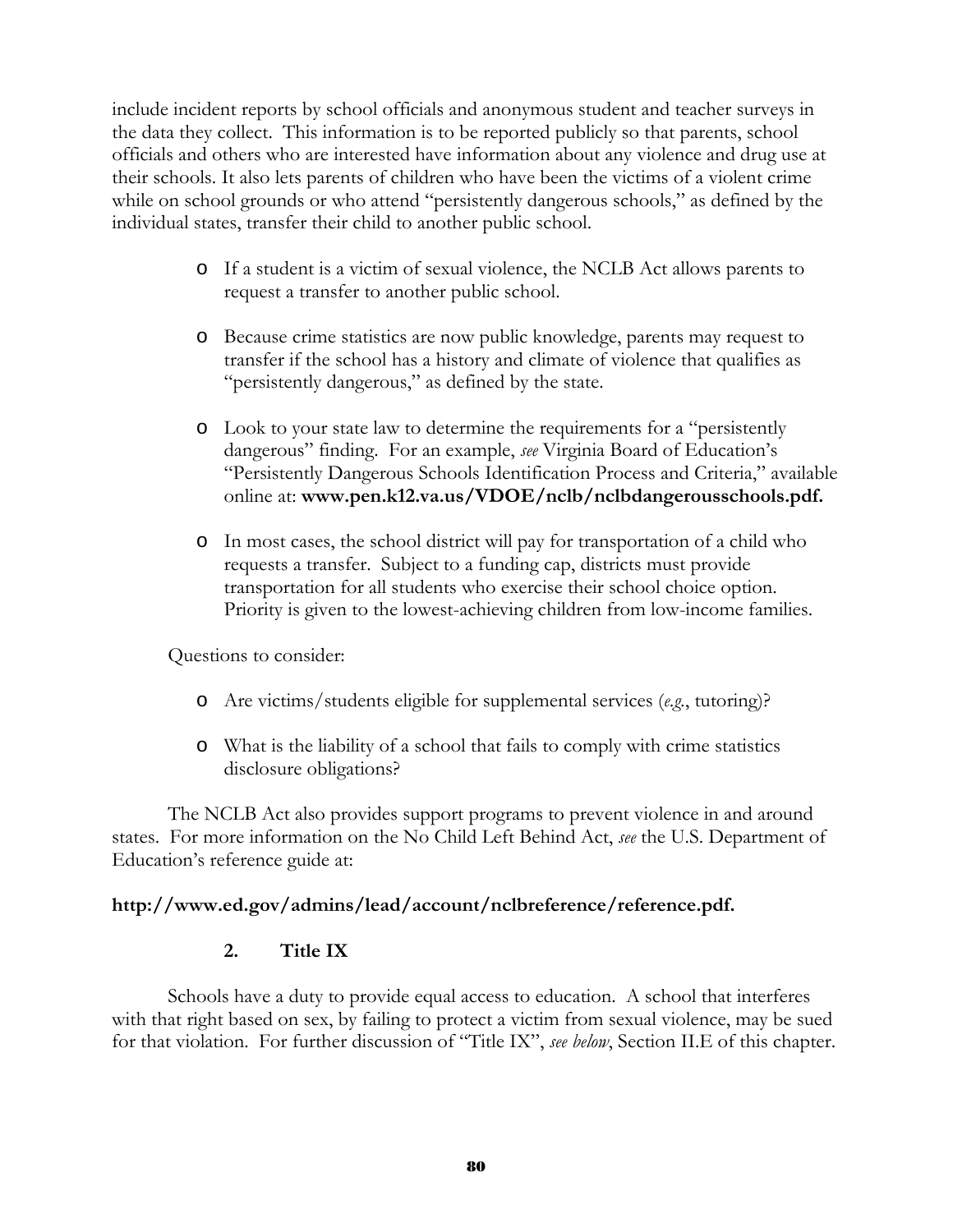### **B. Remedies**

The following remedies may be available for a student in a primary or secondary educational setting:

- o Removal of teacher or student assailant from class pending full investigation.
- o Adjustment to student's schedule or special arrangements for specialized study in order to avoid further contact with assailant, without academic penalty.
- o Transfer of victim to different class within same school.
- o Transfer to different school as a victim of violence under No Child Left Behind Act.
- o Home schooling of the child.

# **C. Specific Considerations for Minor Students**

 Many victims — and possibly assailants — at the primary or secondary educational level will be minors. Some specific issues to consider when minors are involved include:

- o Does a guardian *ad litem* need to be appointed to protect a minor's rights?
- o Are school officials subject to mandatory reporting laws? Look to your state reporting requirements.
- o Must school officials either report to parents or obtain parental consent for a minor victim to receive:
	- Medical treatment:
	- Mental health treatment; or
	- **HIV/pregnancy testing;**

*See State Minor Consent Laws: A Summary*, 2nd Ed., published by the Center for Adolescent Health & the Law, as a resource on minor consent issues.

# **II. Rights of the Victim in Institutions of Higher Education**

In 2001, the U.S. Department of Justice National Institute of Justice (NIJ) and the Bureau of Justice Statistics (BJS) released a report, *The Sexual Victimization of College Women*. The report found that three percent of college women experience a completed and/or attempted rape during a typical college year.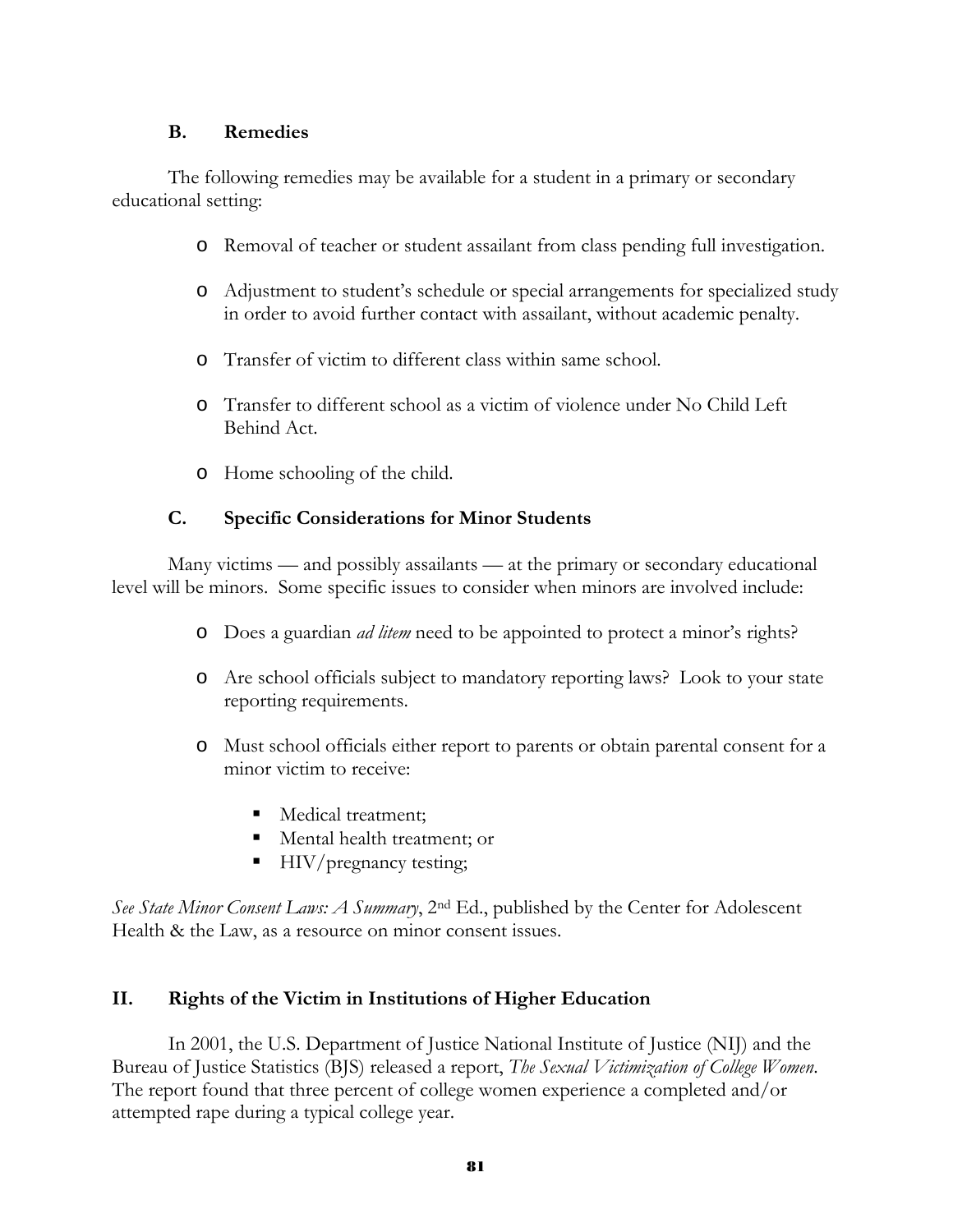The vast majority of rapes occurred in living quarters. For completed rapes, the report found that nearly 60 percent took place in the victim's residence, 31 percent occurred in other campus living quarters, and 10 percent occurred at a fraternity. There are many complications when sexual violence occurs in living quarters of the victim, the assailant or both. In addition, sexual violence on campus is also challenging because of the small contained community of a college campus. The NIJ/BJS report found that the overwhelming number of victims knew their offender; 90 percent were victimized by someone they knew, usually a classmate, friend, ex-boyfriend or acquaintance.

Colleges and universities may have an even greater responsibility to their students than other educational institutions, because the academic setting often encompasses a student's entire life, including housing, meals, academic, social and extracurricular activities. There has been an increasing awareness about the unique implications of college and university sexual violence. Recently, several pieces of federal legislation have been enacted in order to reduce sexual violence on campus and create an environment where victims feel more comfortable and safe to come forward to report their assault.

## **A. Jeanne Clery Act and the Campus Victim's Bill of Rights**

The Jeanne Clery Act and the Campus Victim's Bill of Rights function together in order to combat the prevalence of sexual violence and provide some uniformity in addressing sexual violence on campuses throughout the nation that receive federal funding.

## **1. Jeanne Clery Disclosure Security Policy and Campus Crime Statistics Act**

The Jeanne Clery Act, 20 U.S.C. § 1092(f), is a federal law that requires institutions of higher education to disclose campus security information including crime statistics for campus and surrounding areas. Passage of the act was driven by the parents of Jeanne Cleary, who was murdered and raped in her dorm room by another student. She was unaware of the history of violence at the university she attended, including the 38 violent crimes on campus in the three years preceding her murder. The Jeanne Clery Act of 1998 amended 1990 legislation requiring colleges and universities — public and private — that participate in federal student aid programs to disclose crime statistics and security procedures, keep a public crime log and make timely warnings, described in more detail below.

Under the Clery Act, colleges are required to provide the following information:

Annual Security Report: A report must be issued by October 1<sup>st</sup> of each year containing crime statistics from the past three years, with type of crime breakdown, including hate crimes, and geographical locales (on campus, non-campus building or property, or public property).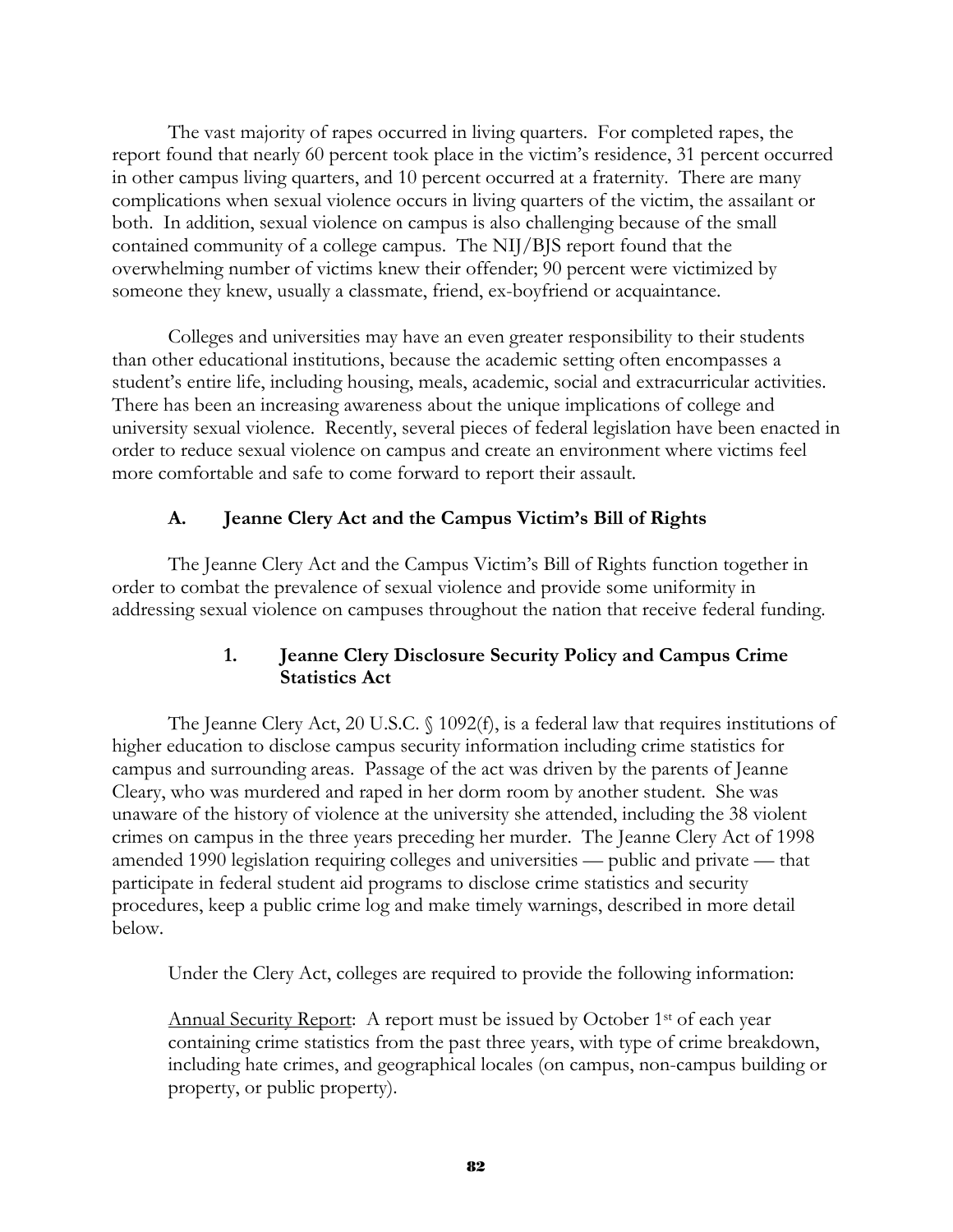o Sex Offenses Definitions:

Sex Offenses (Forcible): Any sexual act directed against another person, forcibly and/or against that person's will; or not forcibly or against the person's will where the victim is incapable of giving consent.

Sex Offenses (Non-forcible): Unlawful, non-forcible sexual intercourse.

- o Currently enrolled students and employees are automatically provided with information about the report and are entitled to request a copy.
- o Statistics must be gathered from campus police or security, local law enforcement, and other student officials who have significant responsibility for student activities, including student disciplinary officials.
	- The institution must make a reasonable good faith effort to obtain statistics from outside law enforcement agencies for inclusion in an annual report.
	- Nothing shall be construed to require reporting or disclosure of privileged information. 20 U.S.C. § 1092(f)(10).
		- Professional Counselor Exemption: A person whose official responsibilities include providing mental health counseling to members of the institution's community and who is functioning within the scope of his or her license or certification.
		- Pastoral Counselor Exemption: A person who is associated with a religious order or denomination, is recognized by that religious order or denomination as someone who provides confidential counseling, and is functioning within the scope of that recognition as a pastoral counselor.
		- Exempt counselors may report crimes to a confidential reporting system if the college maintains one.
- o Statistics may not identify the victim or perpetrator.

Public Crime Log: Records, in the order received, of the nature, date and time of crime, general location, and disposition. The log must include:

- All crimes (not just those reported in the annual statistics) reported to an institution's police or security department;
- That occurred on campus or within the patrol jurisdiction of campus police or security; and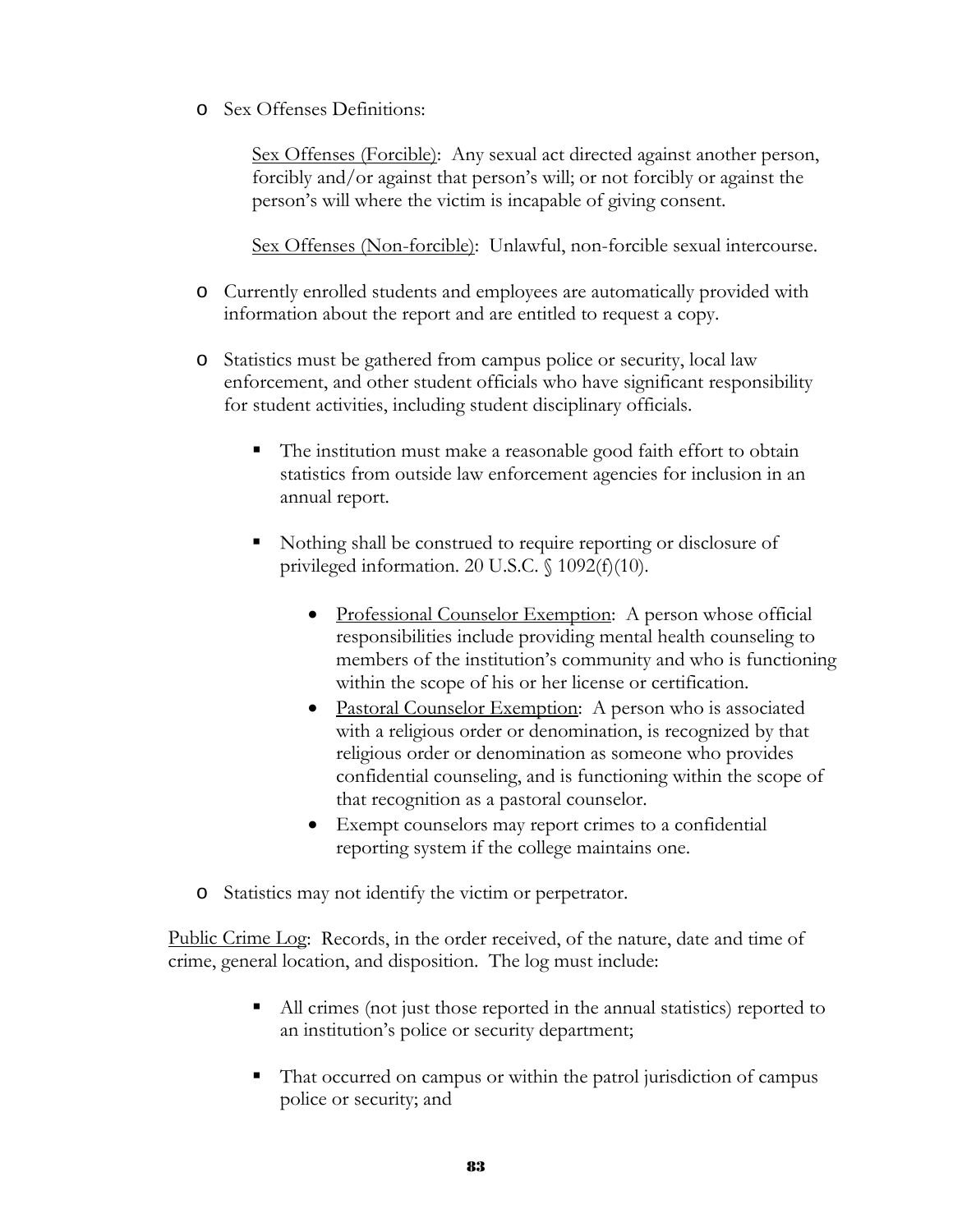- Are reported to the police or security department (even if no formal incident report was created).
- o The general public, including parents and media, have access to the public crime log.
- o The institution may limit information disclosed in order to protect victim confidentiality or the integrity of the investigation.
- o The crime log must be open to the public during normal business hours.

Timely Warnings: An institution must, in a manner that is timely and will aid in the prevention of similar crimes, report to the campus community on crimes that are:

- o Reportable in the Clery Act statistics, and
- o considered by the institution to represent a threat to students and employees.

# **2. Campus Assault Victim's Bill of Rights**

 The Campus Assault Victim's Bill of Rights requires institutions that receive federal financial aid to afford sexual violence victims certain basic rights. Some colleges may provide additional rights, procedures and protections. All policies and procedures must be made available to the campus community under the Clery reporting requirements. The following are the minimum that a university must offer in its distributed statement of policy:

> o A description of educational programs to promote the awareness of rape, acquaintance rape, and other forcible and non-forcible sex offenses (programming is mandatory).

 The Campus Assault Victim's Bill of Rights also requires institutions to have the following policies and procedures relating to sex offenses:

- o Immediate Response Measures
	- Inform victim who to contact to after a sexual assault;
	- Identify the importance of preserving evidence;
	- Identify to whom the sex offense is to be reported; and
	- Inform victim of options to notify law enforcement authorities and providing assistance in contacting law enforcement.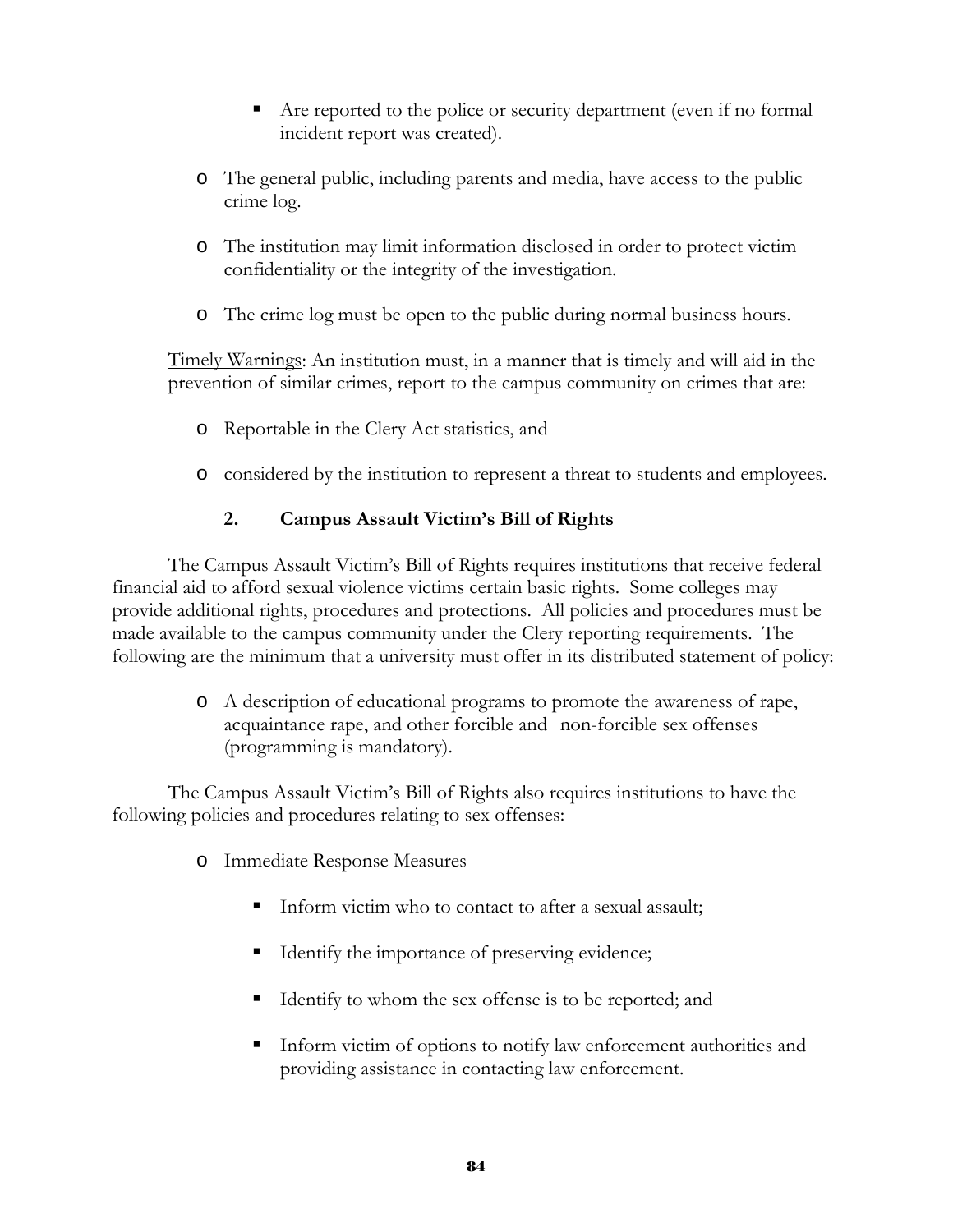- o Continuing Assistance
	- Inform victim of option to change academic and living situations, if requested and are reasonably available, and to provide assistance in that transition; and
	- Notification to students of existing on- and off-campus counseling, mental health, or other student services for victims of sex offenses.
- o Procedures for an On-campus Disciplinary Proceeding
	- The accuser and the accused have the same opportunity to have others present during the proceeding; and
	- The accuser and the accused shall both be informed of the outcome of the proceeding. This disclosure must be unconditional and not contingent upon any confidentiality agreement. (This does not violate the protection of the privacy of student records under FERPA, see FERPA below for more information.)
	- Sanctions the institution may impose following a final determination of an institutional disciplinary proceeding regarding rape, acquaintance rape, or other forcible or non-forcible sex offenses must be included in the annual security report.

# **3. Remedies for Non-Compliance**

The following remedies may be available for an Institution's non-compliance with the Jeanne Clery Act and the Campus Victim's Bill of Rights:

- o Civil penalties imposed by the U.S. Department of Education up to \$27,500 per violation.
- o Suspension from participating in federal student aid programs.
- o The Clery Act explicitly states that it cannot be used to create a civil cause of action against a college or university; nor can it be used to establish a standard of care. 20 U.S.C. § 1092f(14)(A).
- o The required Clery Act statistics and reports can, however, be a powerful tool to aid discovery or to establish foreseeability/prior crimes evidence in another type of action (*i.e*., negligence-based claim).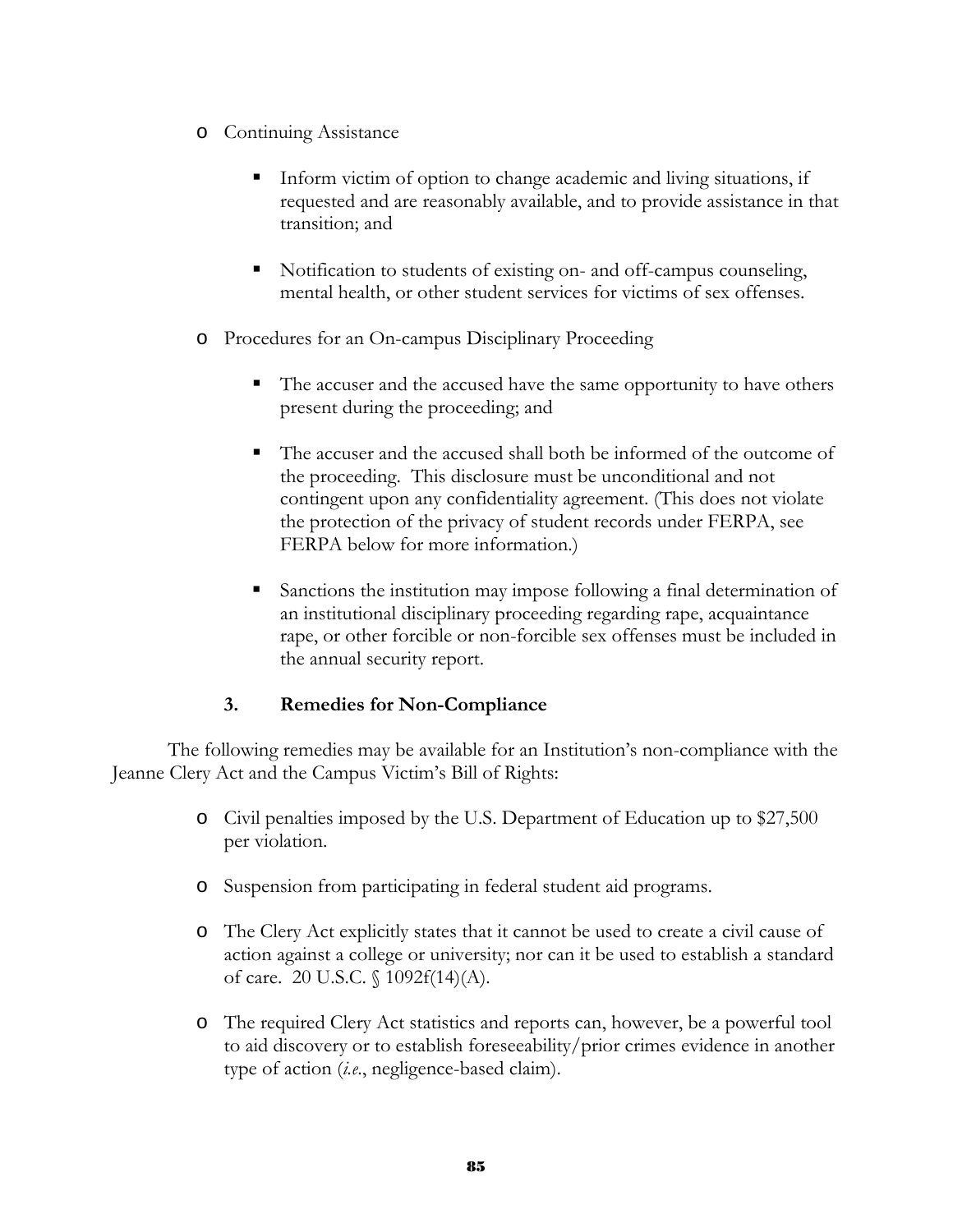# **B. Family Education Right to Privacy Act (FERPA)**

# **1. Provisions of FERPA**

FERPA, 20 U.S.C. § 1232g, generally protects the privacy of student records. It was originally passed in 1974 to prohibit schools from releasing student educational records without consent. There are certain exceptions to FERPA that are particularly relevant to sexual violence on campus:

- o The institution must disclose results of on-campus disciplinary proceedings to the victim of any crime of violence or a non-forcible sexual offense. 20 U.S.C.  $$1232g(b)(6)(A).$
- o The institution may publicly disclose results of on-campus disciplinary proceeding if the alleged perpetrator has been found to have committed a violation of the institution's rules or policies. 20 U.S.C.  $\frac{1232g(b)(6)}{B}$ .
	- The final results shall include on the name of the student, the violation committed, and any sanction imposed on the student. 20 U.S.C.  $$1232g(b)(6)(C)(i).$
	- The final results may not include the name of the victim without written consent of the victim. 20 U.S.C.  $\int$  1232g(b)(6)(C)(ii).
	- An institution may not require the victim to agree to keep confidential the outcome of the disciplinary hearing as a condition to receiving notice of the outcome. *See* U.S. Department of Education Letter Ruling to Dr. John J. DeGioia, President of Georgetown University, OPE ID 00144500, July 16, 2004, available online at: **http://www.securityoncampus.org/reporters/releases/degioia07 1604.pdf.**
	- A victim may be prohibited from re-disclosing information on the proceeding without the consent of the assailant if the school has not concluded that there was a violation of school policy.
	- If an individual makes an unauthorized re-disclosure, the institution may not allow that individual to access personally identifiable information from education records for at least five years. 34 CFR  $$99.33(e).$
	- The institution must disclose information on registered sex offenders that are affiliated with the university to the appropriate agencies under the Campus Sex Crimes Prevention Act, discussed in Section II.C *below*.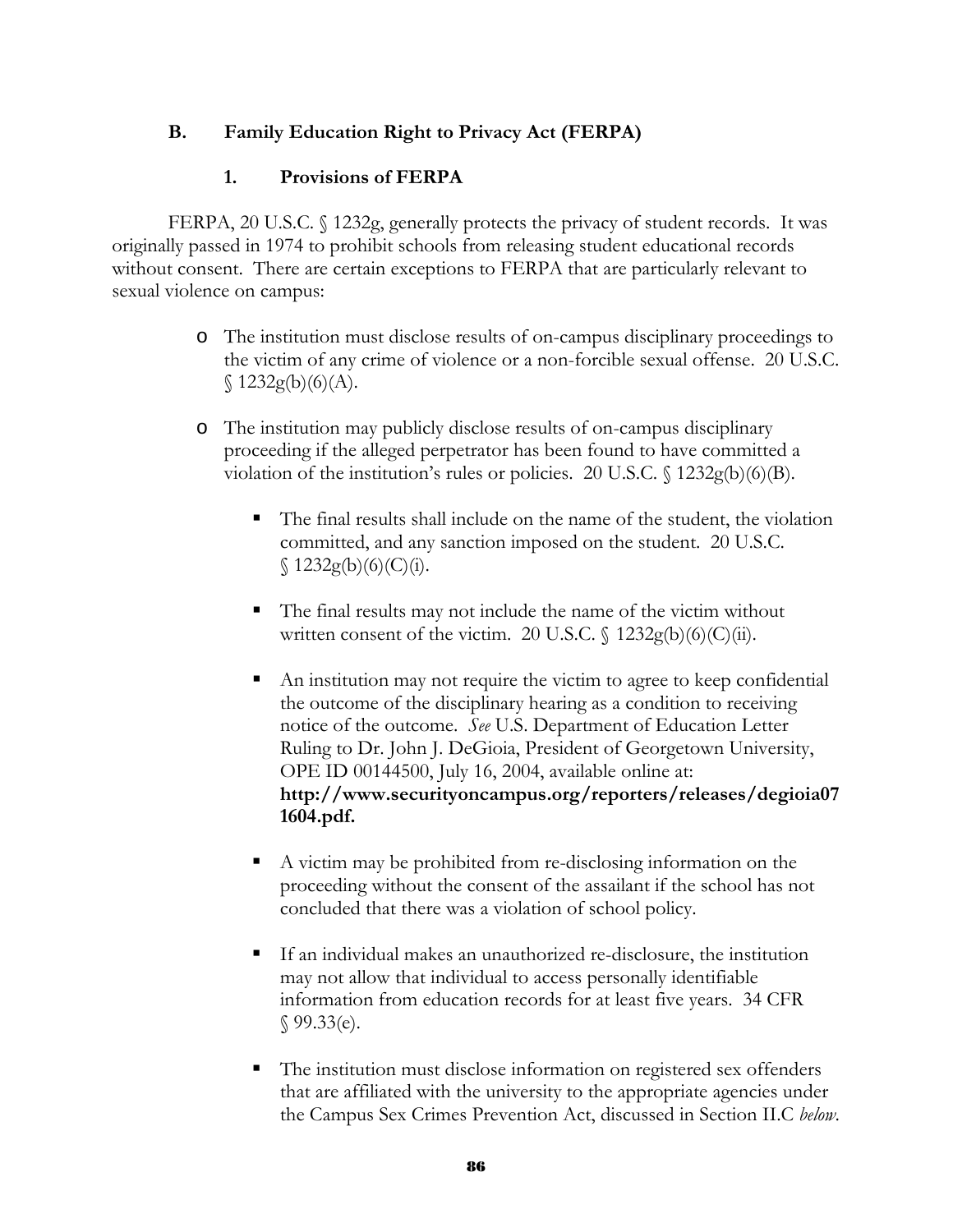# **2. Remedies for Non-Compliance**

 FERPA does not establish an individual's right to seek damages under 42 U.S.C. § 1983 for disclosure of confidential records; instead, the Department of Education must enforce the law through administrative action. *Gonzaga University v. John Doe*, 536 U.S. 273 (2002).

# **C. Campus Sex Crimes Prevention Act**

The Campus Crimes Protection Act, section 1601 of Public Law 106-386, is a federal law enacted on October 28, 2000, that amended three federal acts with the effect of requiring registration of sex offenders working, volunteering or attending classes on campus. The registration information is made available to appropriate law enforcement agencies, including campus law enforcement. The three acts that comprise the Campus Crimes Prevention Act include the: (1) Wetterling Act; (2) Jeanne Clery Act; and (3) FERPA.

# **1. Wetterling Act**

The Campus Sex Crimes Prevention Act amends the Wetterling Act, requiring sex offenders to report information regarding any enrollment or employment at an institution of higher education and to provide this information to a law enforcement agency whose jurisdiction includes the institution.

- o Applicable sex offenders are required to provide notice of each institution of higher education in that state at which the person is employed, carries on a vocation, or is a student. 42 U.S.C.  $\int 14071(j)(1)(A)$ .
- o States are to establish procedures to ensure information is promptly made available to the law enforcement agency having jurisdiction where the institution is located and entered into the State records system. 42 U.S.C.  $$14071(j)(2).$
- o Non-compliance results in 10% loss of Byrne Grant funding if not in compliance by September 30, 2003. 42 U.S.C. § 14071(g).

# **2. Jeanne Clery Act**

The Annual Campus Security Report must state where law enforcement information provided by a state concerning registered sex offenders ("Megan's Law" information) can be obtained.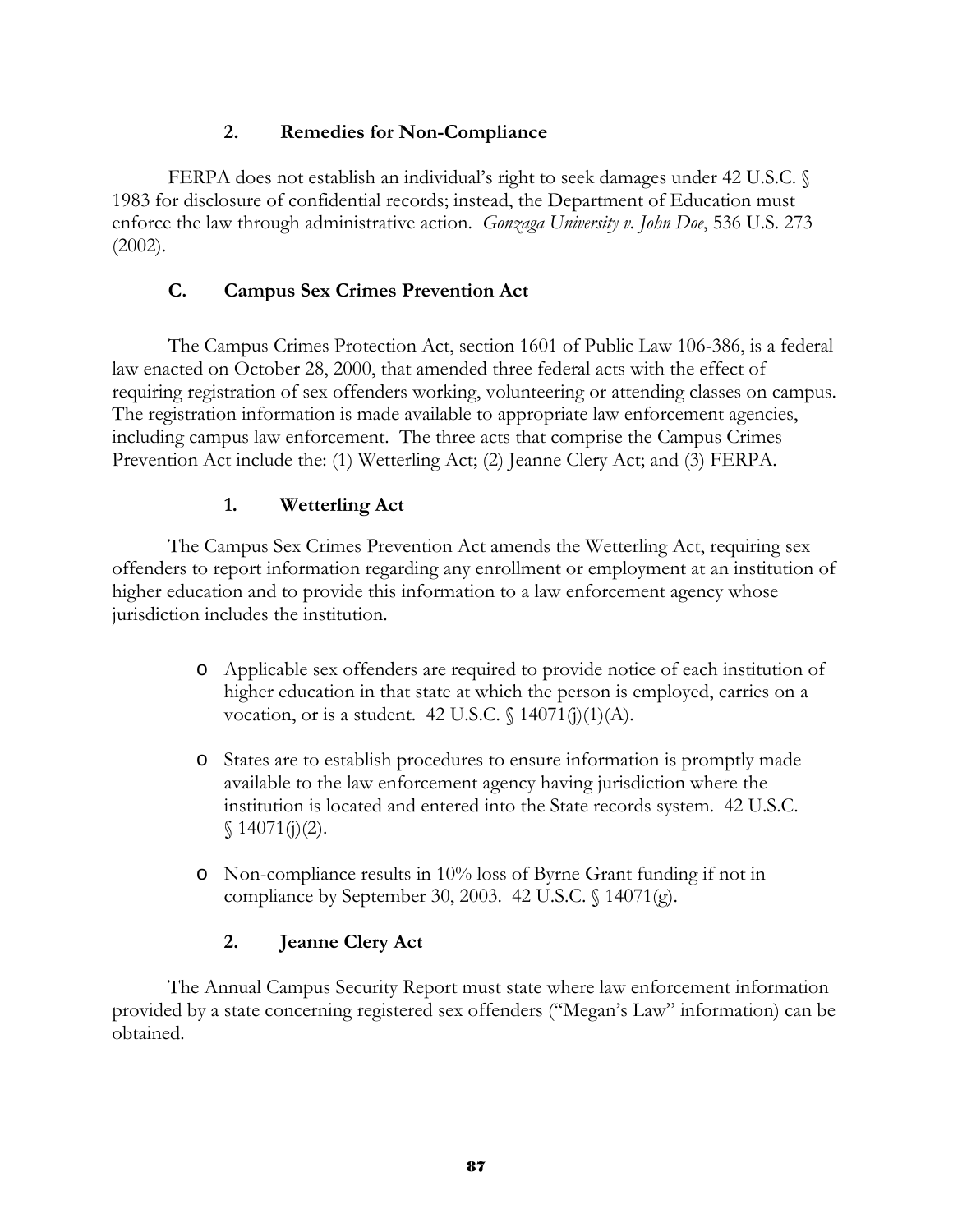# **3. FERPA**

- o Effective October 2000.
- o Clarifies that FERPA does not prohibit disclosure of sex offender registry information.
- o Applies to any educational institution.
- o Applies to all registry information.

## **D. Foley Amendment**

The Foley Amendment provides that disciplinary records concerning violent crimes are not educational records and that universities may release them without student consent.

- o Applies only to disciplinary proceedings in which final results were reached on or after October 7, 1998.
- o Student disciplinary cases may be released if an accused student is found to have broken school rules with respect to an alleged crime of violence or non-forcible sex offense.
- o The institution may not disclose the name of any other student, including a victim or witness, without the prior consent of the other student.

# **E. Title IX**

Title IX of the Education Amendments of 1972, 20 U.S.C. § 1681 *et seq*., prohibits discrimination based on sex in any program or activity receiving federal financial assistance from the U.S. Department of Education. Congress enacted Title IX to prohibit sex discrimination in any education program or activity — public or private — receiving federal funds. It states:

> "No person in the United States shall, on the basis of sex, be excluded from participation in, be denied the benefits of, or be subjected to discrimination under any education program or activity receiving Federal financial assistance."

20 U.S.C. § 1681(a).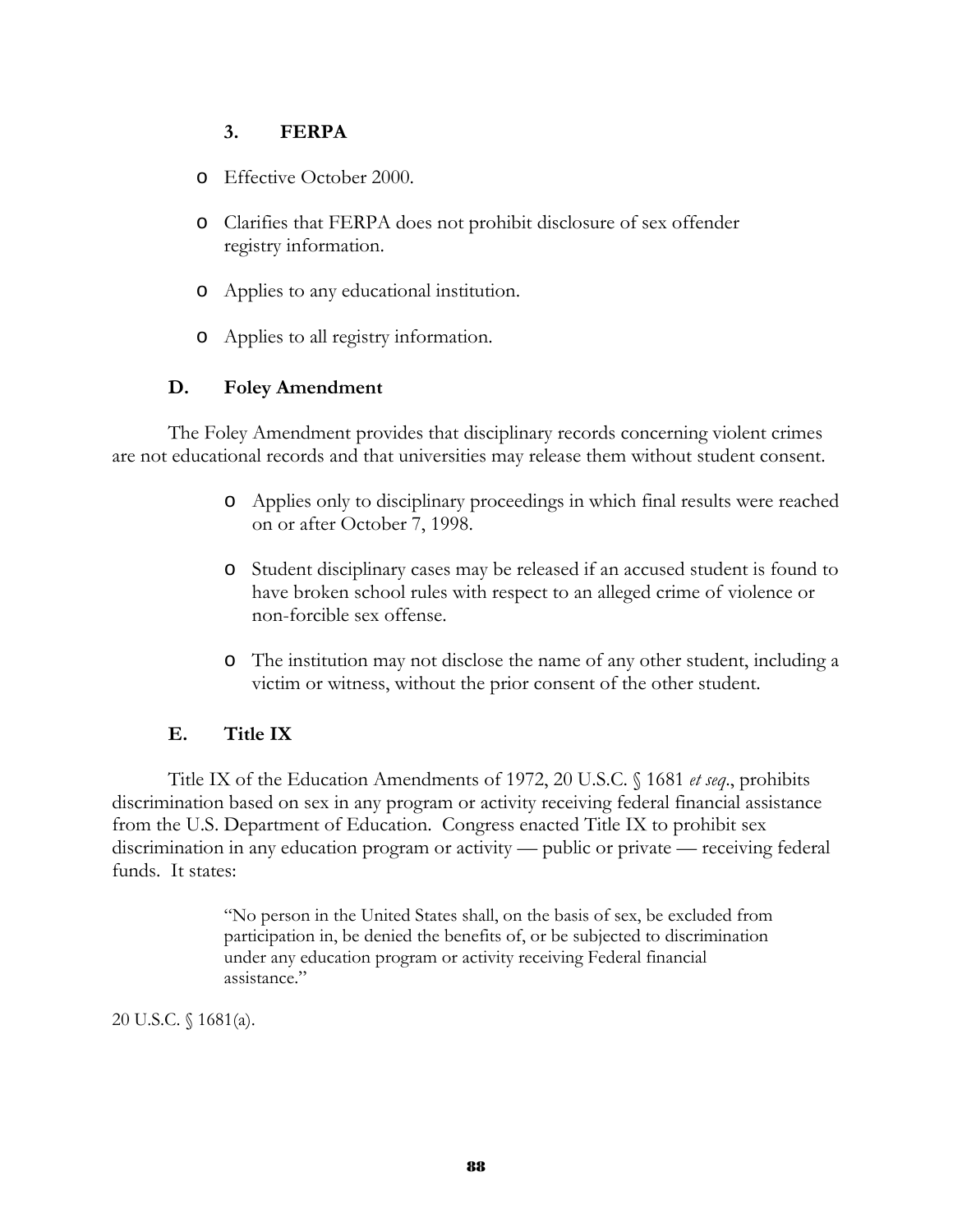The Department of Education's Office for Civil Rights (OCR) is the primary federal agency responsible for enforcing Title IX, and it has developed regulations that require education programs to take steps to prevent and address sex discrimination.124

#### **1. Title IX Obligations**

 Harassment Grievance Procedures: A college must create a sexual discrimination policy that explains how a student can file a complaint and what will happen after he or she makes that complaint.

- o Grievance procedures must provide for "prompt and equitable resolution of complaints."
- o Colleges have been found to violate Title IX when their procedures included several processes (through housing, the disciplinary board, and campus police) with no coordination among them. *See, e.g., Sonoma State University*, OCR Case No. 09-93-2131.
- o Colleges have been found to violate Title IX when their policies did not contain time frames for resolution of complaints. *See, e.g., Erskine College*, OCR Case No. 04-04-2016.

 Responsive Action After Knowledge of Harassment: Once a student reports a sexual harassment, the college must discuss with the student the options for informal and formal action, including an explanation of the grievance procedure.

> o Whether or not the harassed student requests action, the college must promptly investigate and take steps to resolve the harassment. An institution may be held liable for an improper response to campus sexual violence.

In *Kelly v. Yale University*, Civ.A. 3:01-CV-1591, 2003 WL 1563424 (D. Conn. 2003), the district court denied Yale University's motion for summary judgment on Kelly's charges of Title IX. Kelly claimed that Yale did not respond to her repeated requests for academic assistance following her assault, and that the University was not quick enough to provide her with alternative housing since she lived in the same dormitory as her perpetrator. Such inaction might have exposed her to continued harassment and thus would place the University in violation of Title IX. The court found that "a jury could find that . . . Yale's failure to provide Kelly with accommodations, either academic or residential, immediately following Nolan's assault of her, was clearly unreasonable given all the circumstances of which it was aware." The University ultimately settled out of court with the plaintiff before the case proceeded to trial.

l 124 For more information on Title IX, *see* the United States Department of Justice *Title IX Legal Manual*, available online at **http://www.usdoj.gov/crt/cor/coord/ixlegal.pdf.**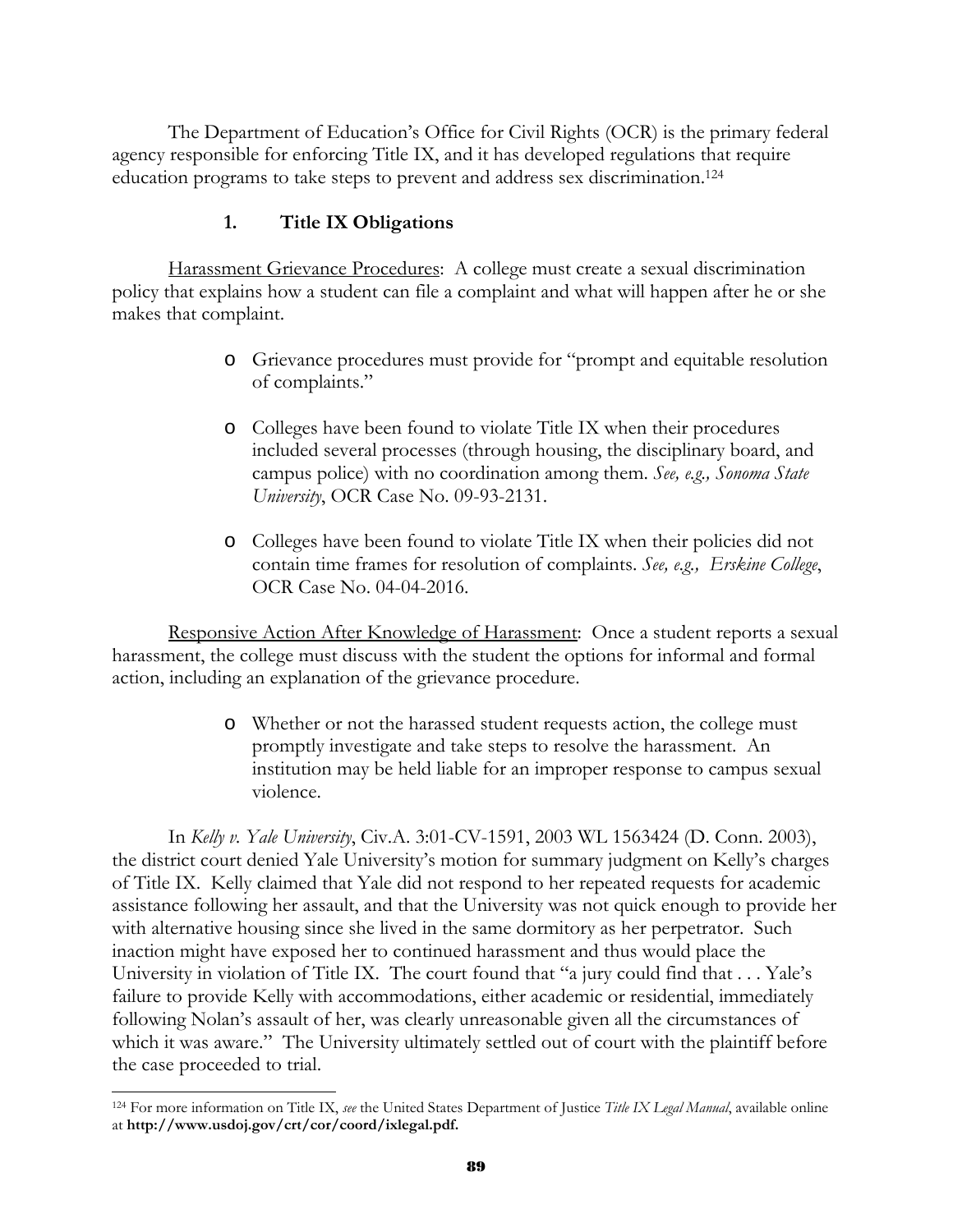- o Investigation must be prompt, thorough and impartial.
- o The college should make every effort to keep confidential the names of those involved.

#### **2. Protections from Sexual Violence**

Title IX includes provisions that hold schools liable for sex discrimination and harassment, giving women a powerful tool in the battle against sexual violence. Title IX's prohibition against sex discrimination is broad, protecting students, faculty, and staff in federally funded education programs. The law applies to every aspect of the program, such as admissions, recruitment, academics, employment, athletics, and student services. Notably, Title IX's broad prohibition against sex discrimination includes sexual harassment. In *Davis v. Monroe County Board of Education*, 526 U.S. 629 (1999), the Supreme Court ruled that, in order to constitute sex discrimination in violation of Title IX, the harassment must be "so severe, pervasive, and objectively offensive that it can be said to deprive the victims of access to the educational opportunities or benefits provided by the school." The Sixth Circuit has found that sexual assault qualifies as severe, pervasive, and objectively offensive sexual harassment that could deprive a student of access to the educational opportunities provided by their school. *Soper v. Hoben*, 195 F.3d 845, 855 (6th Cir. 1999).

#### **3. School Liability Under Title IX**

When students sue their schools under Title IX for monetary damages for pain and suffering resulting from sexual harassment, they must prove that school officials actually knew about the harassment and were deliberately indifferent to it, and that the harassment was so severe, pervasive, and objectively offensive that it limited the student's educational opportunities or benefits. Strict adherence to school policies does not guarantee the school immunity under Title IX. *Kelly v. Yale University*, Civ.A. 3:01-CV-1591, 2003 WL 1563424 (D. Conn. 2003).

#### **a. Teacher-Student Sexual Violence**

In cases of a teacher on student assault, the educational institution incurs liability under the United States Supreme Court decision *Gerber v. Lago Vista Independent School District*, 524 U.S. 274 (1998), when a(n):

- o Teacher harasses or assaults the student;
- o Official who at a minimum has authority to institute corrective measures has actual knowledge of the action;
- o Official is deliberately indifferent; and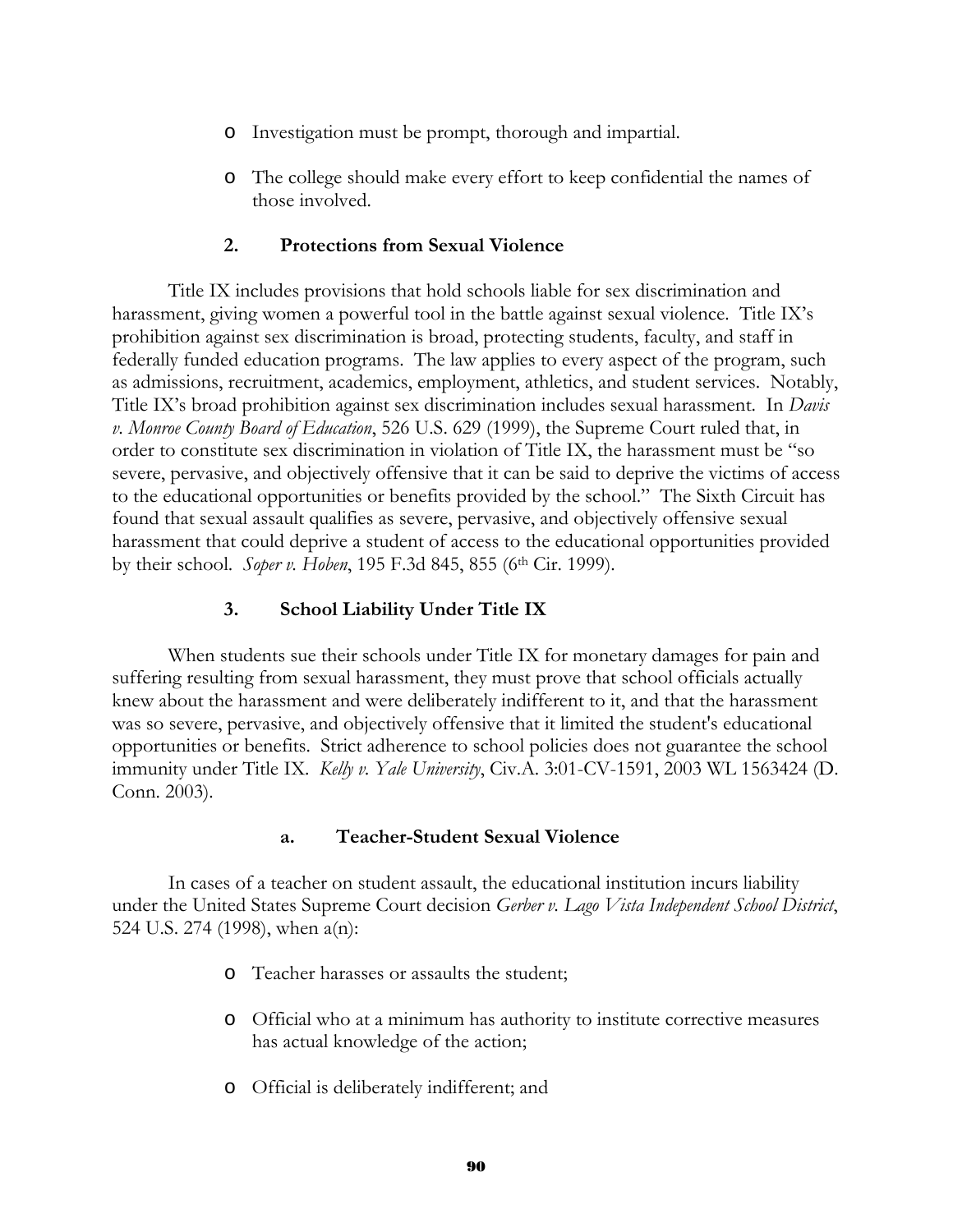o The violence or harassment may be *quid pro quo* or create a hostile environment.

### **b. Student-Student Sexual Violence**

The U.S. Supreme Court held in *Davis v. Monroe County Board of Education*, 526 U.S. 629 (1999), that Title IX requires schools to be responsible for addressing and remedying student-to-student harassment. In cases of student/student sexual violence, the educational institution incurs liability when:

- o School official has actual knowledge about the action;
- o Official is deliberately indifferent;
- o School exercises control over individuals and/or places; and
- o Harassment is so pervasive so as to deny equal access. Rapes qualifies as being "so pervasive." *Soper v. Hoben*, 195 F.3d 845, 855 (6<sup>th</sup> Cir. 1999).

### **c. Failure to Adequately Respond**

When a student-plaintiff seeks to hold a school liable for monetary damages for its response to a sexual assault, the student-plaintiff must prove that the school's response, or lack thereof, was unreasonable in light of known circumstances (*see, e.g., Davis v. Monroe County Board of Education,* 526 U.S. 629 (1999)).

# **d. Failure to Prevent Sexual Violence**

When a student-plaintiff seeks to hold a school liable for failing to prevent sexual violence or for fostering a sexually hostile environment, he or she must prove that the school had actual notice of the harassment or of a substantial risk of sexual harassment. Some courts have required actual notice of a specific risk (*e.g.*, prior complaints about a specific individual or prior threat directed toward a specific student), while other courts have required only actual notice of a general risk (*e.g.*, complaints about an athletic team or fraternity rather than a specific individual).

# **e. Off-Campus Sexual Violence**

In *Ostrander v. Duggan*, 341 F.3d 745 (8<sup>th</sup> Cir. 2003), the court found that the university was not liable under Title IX for sexual assault in a private off-campus house.

# **f. Privacy Implications**

As with any civil litigation, a claim under Title IX may significantly compromise a victim's privacy. For example, in *Simpson v. University of Colorado*, Civil Action No. 02-RB-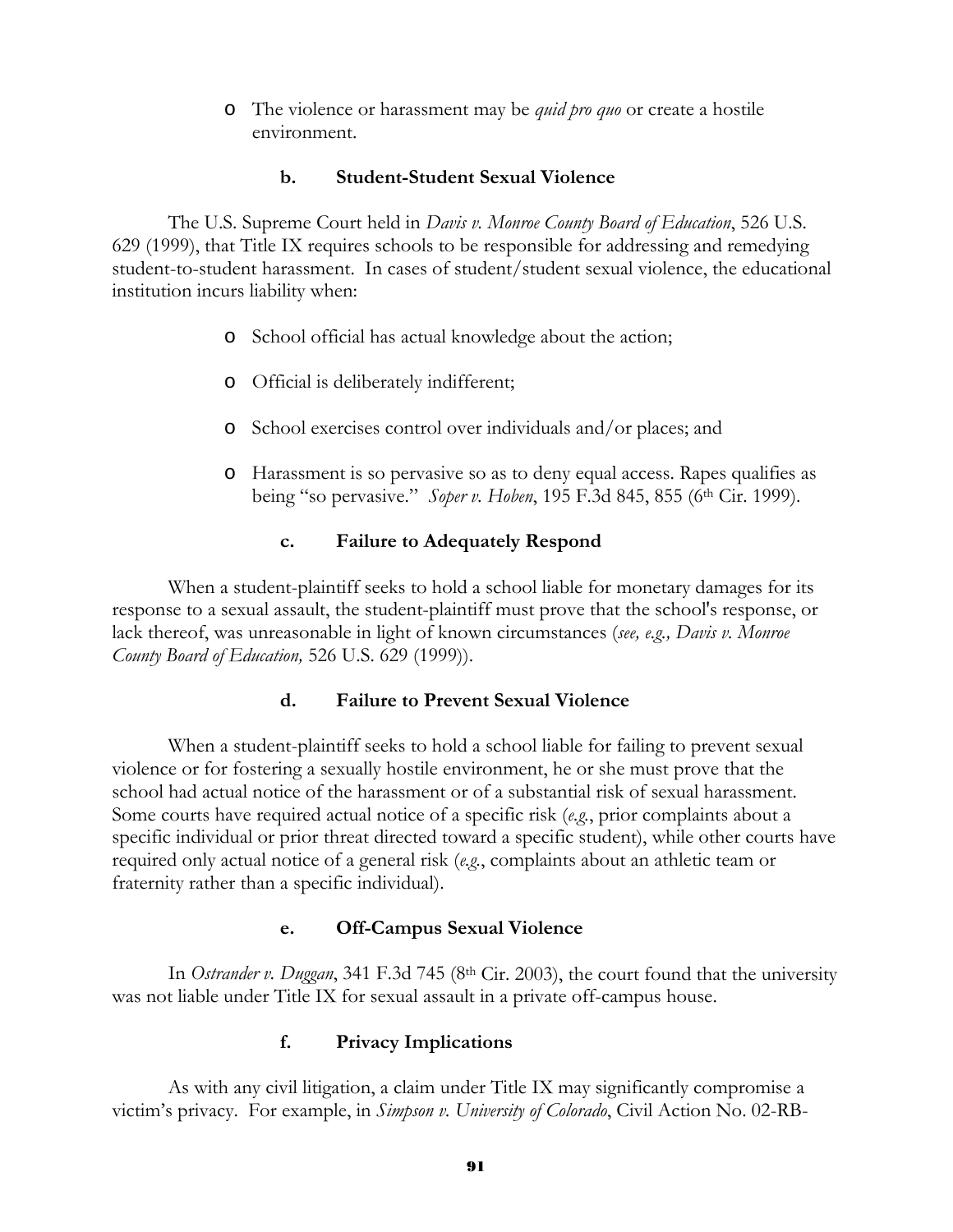2390, the court ordered discovery of certain evidence, including diary entries and medical records, by defendant-university in a Title IX case.

# **4. Remedies for Non-Compliance**

In addition to possible civil liability for violations of Title IX, a student may file an administrative complaint with the U.S. Department of Education Office of Civil Rights (OCR). The U.S. Department of Education OCR may find a school in violation of Title IX for sexual violence. OCR has issued a policy guidance that explains a school's responsibilities under Title IX to recognize and effectively respond to sexual harassment of students.

It is important to note that an individual may bring a suit in advance of exhaustion of administrative remedies under Title IX. *Cannon v. University of Chicago*, 441 U.S. 677, 709, fn. 41 ("Because the individual complainants cannot assure themselves that the administrative process will reach a decision on their complaints within a reasonable time, it makes little sense to require exhaustion.").

# **F. General Duty of Care**

Although federal law claims often predominate actions where students are assaulted in educational settings, state law claims may also be prominent. Because the university setting may encompass academic, social and residential aspects of a student's life, the university takes on a heightened responsibility to ensure the safety of its students. A more complete discussion of tort actions follows in Chapter Five of this guide on "Tort Liability." When considering the general duty of care of university to its students and their ensuing liability, following are some important considerations unique to the university setting with respect to security actions and foreseeability:

- o Did a lack of or insufficient campus security contribute to the violence? In *Mullins v. Pine Manor College*, 449 N.E.2d 331 (1983), the Massachusetts court ruled that colleges have a duty to provide students with security.
- o Were campus officials aware of a pattern of conduct by the individuals(s) responsible for the violence or a pattern of violence and crime in an area of campus and officials failed to take appropriate measures to address?
- o If campus officials were aware of a pattern of crimes on campus, did they fail to warn the campus community and did this failure impede victim's ability to take certain security measures for herself?

In *Stanton v. University of Maine System*, 773 A.2d 1045 (2001), the court found that the university owed a duty to reasonably warn and advise students of steps they could take to improve their personal safety.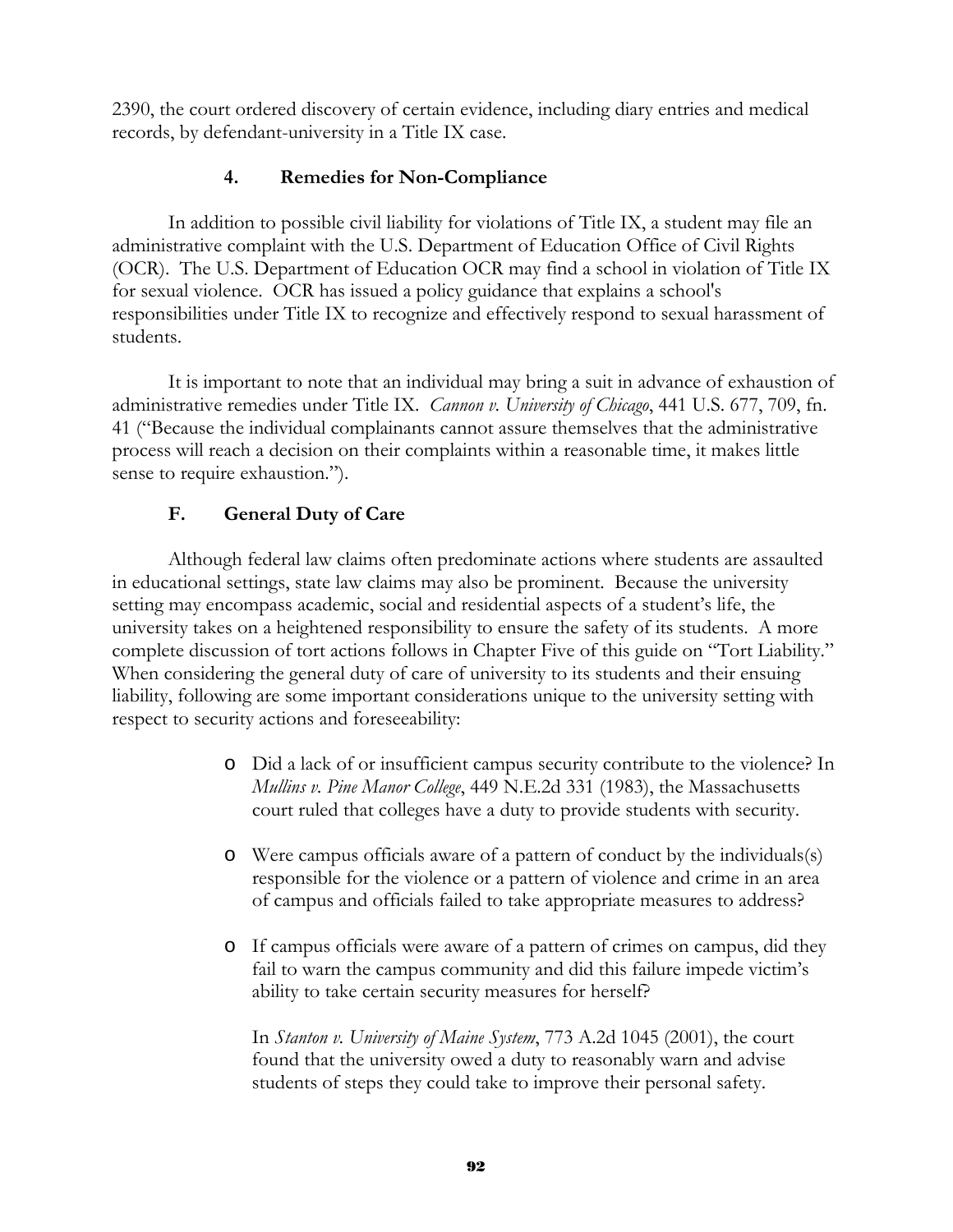o Did the violence occur on-campus? In *Delta Tau Delta v. Johnson*, 712 N.E.2d 968 (1999), the Indiana Supreme Court ruled that a fraternity owed a student who was sexually assaulted during a part at the fraternity house the "duty to take reasonable care to protect her."

# **G. Americans with Disabilities Act (ADA)**

The ADA prohibits discrimination based on disability. If the discrimination was a motivating cause, the student can sue for damages. Section 302(a) provides that "[n]o individual shall be discriminated against on the basis of disability in the full and equal enjoyment of the goods, services, facilities, privileges, advantages, or accommodations of any place of public accommodation by any person who owns, leases (or leases to), or operates a place of public accommodation."

# **H. Public Records Laws**

State public records and open records acts may also provide a basis for disclosure of campus records. For example, in *The Miami Student et al. v. Miami University*, 680 N.E.2d 956 (Ohio 1997), the Ohio Supreme Court required the university to disclose student disciplinary records under the Ohio public records act. Similarly, in *Caledonian Record v. Vermont State Colleges*, 833 A.2d 1273 (2003), the Vermont Supreme Court ruled that student disciplinary records not protected by FERPA must be released under the state public records law. This may apply even to private institutions. *See Barrett & Farahany v. Mercer University*, 610 S.E.2d 138 (2005), (Georgia Superior Court ruled that a campus police department operated by a private university is subject to the Georgia public records act).

Internet links to most states' public records statutes can be found at: **http://www.pbs.org/now/politics/foiamap.html**.

# **III. Responding to Sexual Violence on College Campus**

# **A. Survivor Checklist**

- o Seek help from guidance counselor, women's studies program or center, college dean or student affairs office, local rape crisis center.
- o Ask about the grievance procedures at your university.
- o Always put everything in writing so you have a record and a timeline.
- o Avoid talking about the incident with non-professionals. While the desire to talk about your case is understandable, the threat of counter suits for defamation is real.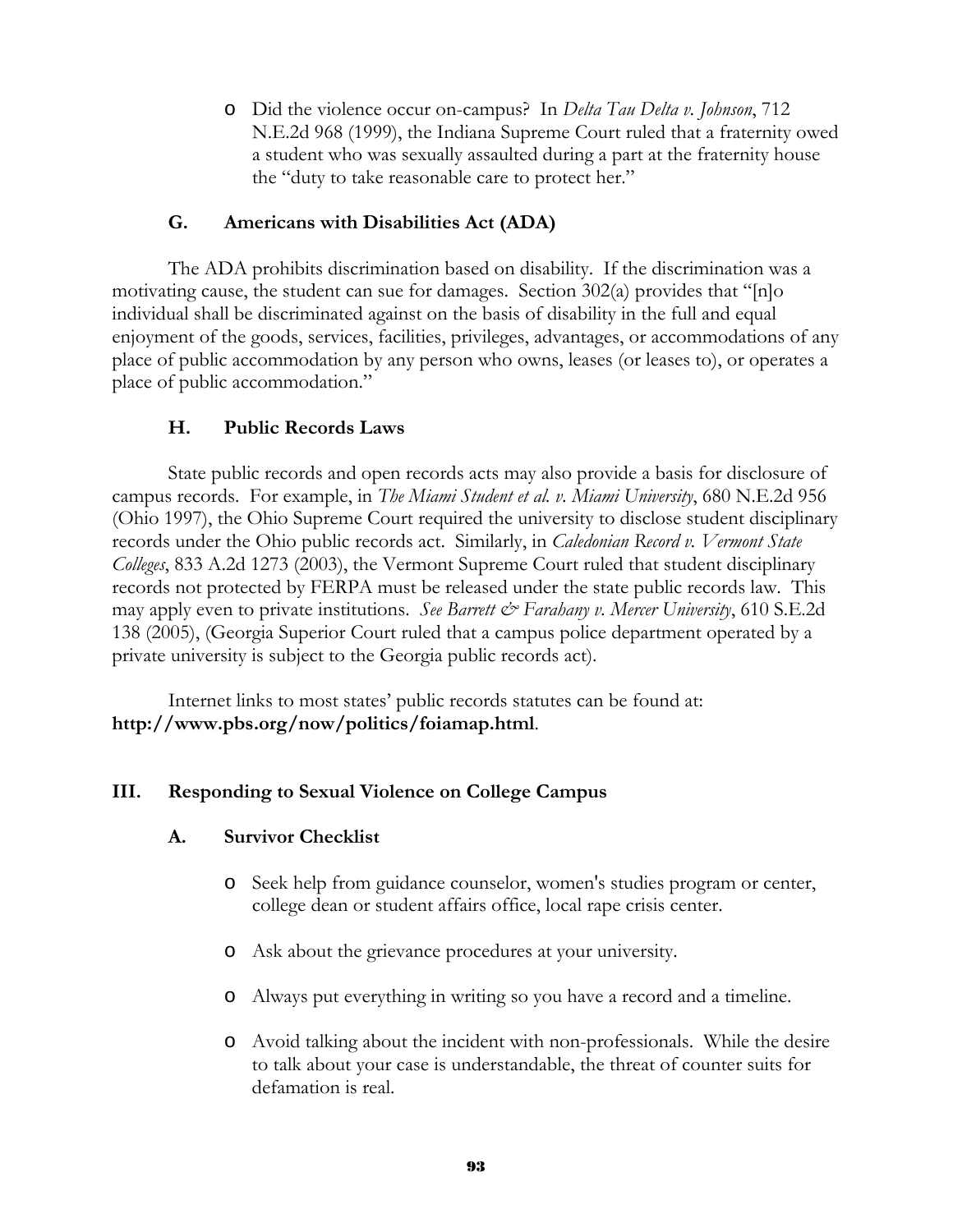- o Seek medical and/or mental health treatment.
- o Get legal advice. If possible, talk to an attorney who has specific experience with sexual violence in the academic environment. Act quickly. There may be time limitations on filing complaints.

## **B. Requesting Special Accommodations**

- o Change in living situation move victim or assailant.
- o Change in academic schedule.
- o Non-contact orders enforced by campus police.

#### **IV. Resources**

|                                                                                  | CALCASA Campus Program |  |
|----------------------------------------------------------------------------------|------------------------|--|
| U.S. Department of Education's Office for<br>Civil Rights (OCR) at 800/421-3481. | 1215 K St., Suite 1100 |  |
|                                                                                  | Esquire Plaza          |  |
|                                                                                  | Sacramento, CA 95814   |  |
|                                                                                  | 916-446-2520 (TEL)     |  |
|                                                                                  | 916-446-8166 (FAX)     |  |
| Security on Campus<br>www.securityoncampus.org                                   | 916-446-8802 (TTY/TDD) |  |
|                                                                                  | $info@cal$ calcasa.org |  |
|                                                                                  | www.calcasa.org        |  |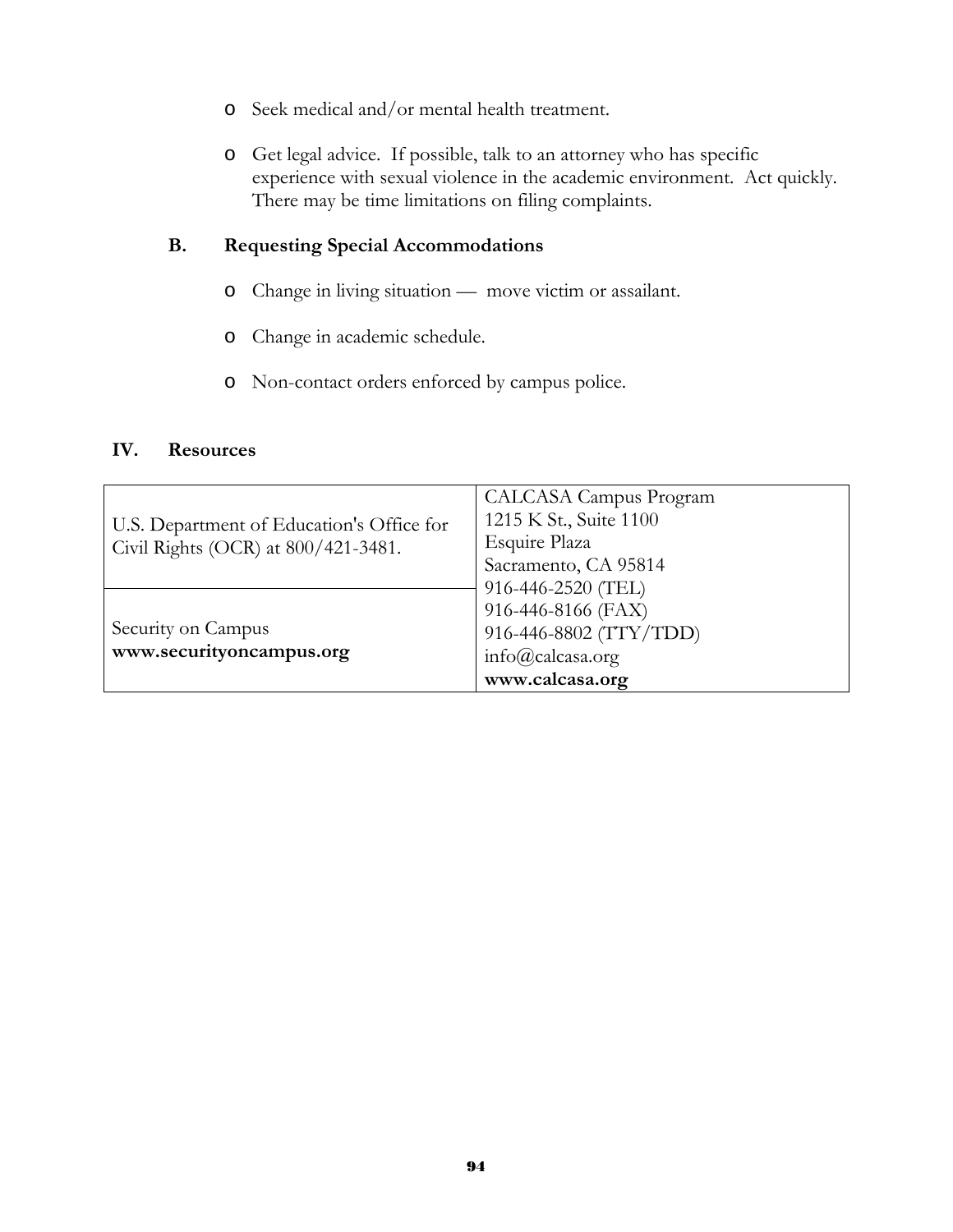# **CHAPTER FIVE: TORT LIABILITY**

 Tort lawsuits are how injured persons seek compensation within the system of civil justice in the United States. They are civil wrongs recognized by law as grounds for a lawsuit. While some torts are also crimes, the primary focus of tort law is to provide relief for damages caused and deter others from committing similar harms. For crime victims, however, the civil justice system is about much more than monetary compensation and deterrence. Victims may pursue civil justice for a variety of other reasons. For example: to provide direct accountability to the victim, to gain control over a case, to achieve justice that was not achieved through the criminal justice system, to recover compensation for damages, to have the victim's day in court, or to create economic incentives for crime prevention.

Tort law is created by each state through the decision of judges (common law) and legislatures (statutory law). This chapter outlines different torts that may stem from a sexual assault or other incidence of sexual violence. Because tort law is state-specific, this chapter will not dedicate a lot of time to the substantive elements of torts. Rather, the purpose of this chapter is to provide a checklist of potential plaintiffs, defendants, and torts, and to identify issues that may arise when a survivor is considering filing a civil lawsuit. This will provide a starting point for the staff attorney or advocate to develop a more substantive guide of tort remedies available to sexual violence survivors in each state.125

To find your state's substantive tort law, look to treatises published by bar associations or other legal resource manuals and the *Restatement of Torts*. In addition, your state's Jury Instruction Guide may help identify additional torts and relevant affirmative defenses.

 $\overline{a}$ 

<sup>&</sup>lt;sup>125</sup> It should be noted that LAV funds may not be used to bring tort cases on behalf of victims.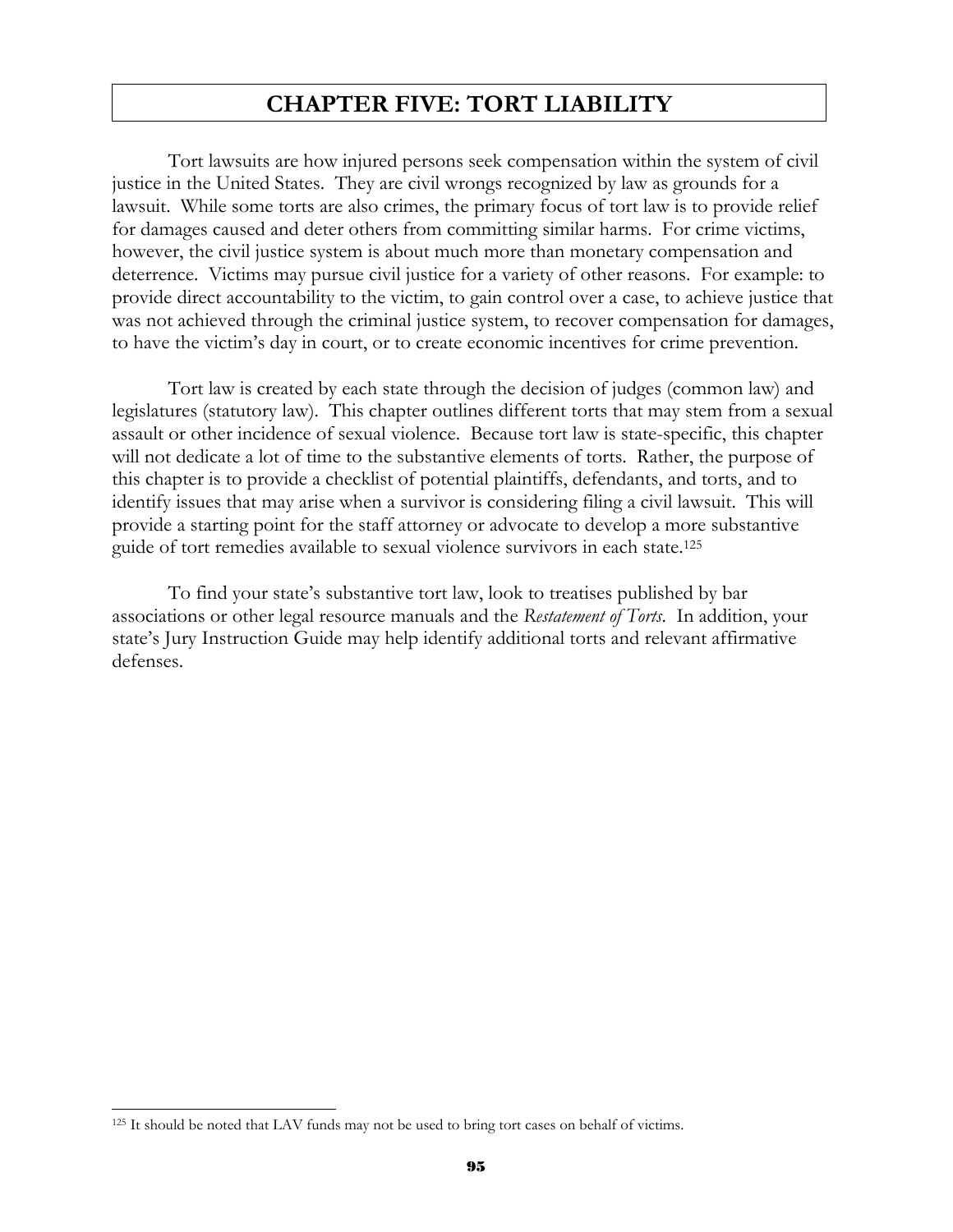# **I. Pros and Cons of Litigation**

Before filing a civil action, survivors will want to weigh the pros and cons of litigation. Provided below is a checklist of general considerations.

| <b>PROS</b> |                                                                                                            | <b>CONS</b> |                                                                         |
|-------------|------------------------------------------------------------------------------------------------------------|-------------|-------------------------------------------------------------------------|
| $\circ$     | Possible monetary recovery of loss<br>(medical or therapy bills, pain and<br>suffering, lost wages, etc.). | $\circ$     | Costs of litigation (hiring attorney,<br>filing, etc.).                 |
| O           | Accountability of perpetrator; expose                                                                      | O           | Defendant may be insolvent.                                             |
|             | wrongdoing.                                                                                                | O           | May take a long time to resolve; no<br>closure.                         |
| O           | Provide sense of closure.                                                                                  | O           | Time consuming; time off from work                                      |
| O           | Give victim voice and forum to tell<br>story.                                                              |             | to meet with case, attend depositions,<br>etc.                          |
| $\circ$     | Vindication.                                                                                               | $\circ$     | Loss of privacy and potential media<br>exposure.                        |
| O           | Punishment.                                                                                                | $\circ$     | Subject to deposition and cross-                                        |
| O           | Force confrontation of perpetrator.                                                                        |             | examination.                                                            |
| O           | Force acknowledgment by<br>perpetrator.                                                                    | O           | May be subject to psychiatric,<br>psychological or medical examination. |
| O           | Force acknowledgment by<br>community.                                                                      | O           | Waiver of confidential privileges.                                      |
| $\circ$     | Public interest; keep perpetrator from                                                                     | O           | Must face perpetrator.                                                  |
|             | re-offending through public exposure.                                                                      | $\circ$     | Results are uncertain.                                                  |
|             |                                                                                                            | $\circ$     | Possible countersuit by perpetrator.                                    |
|             |                                                                                                            | O           | Possible defamation claim by<br>perpetrator.                            |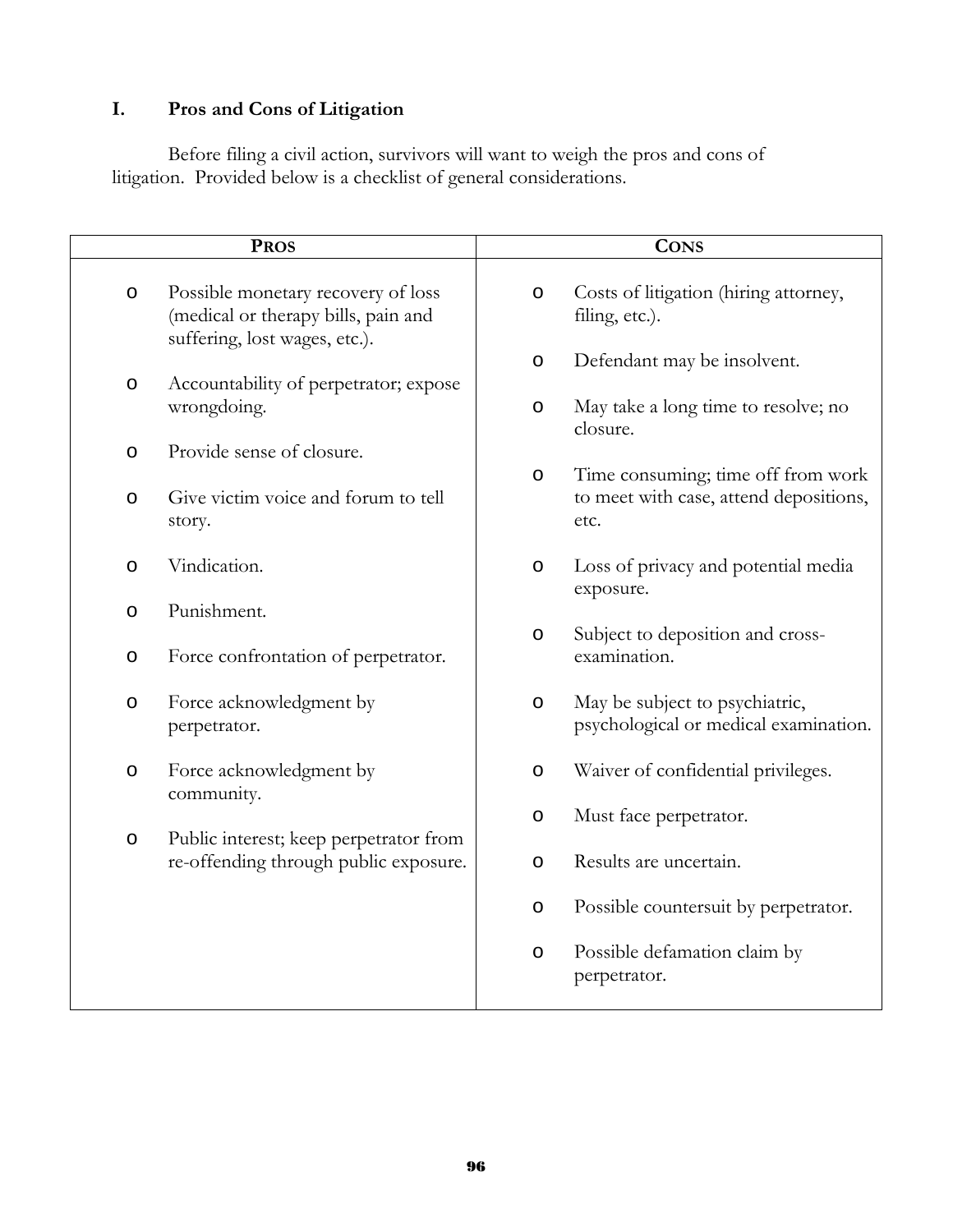### **II. Potential Plaintiffs**

 This section identifies various individuals who may have a claim based on a sexual assault.

### **A. Victim**

The most obvious plaintiff is the direct victim of the sexual violence. Therefore, this section primarily focuses on the victim in this status. However, for various reasons — such as incapacity of a victim due to age or mental disability — individuals besides the direct victim may be able to bring a claim on behalf of the victim. These types of claims are discussed below. Some issues that may arise involving victims as plaintiffs include:

- o Are there multiple victims of the same incident? If so, issues of representation, including potential conflicts of interest and separate legal representation, may arise.
- o Are there many victims similarly situated (*e.g.*, many victims of same defendant)? If so, class action issues should be considered. (*See* "Class Action," Section II.D, *below*.)

# **B. Guardian on Behalf of Victim**

In some circumstances, the victim's guardian may have a claim on behalf of the victim. This could arise in cases of a:

- o Minor Victim;
- o Incapacitated Victim;
- o Victim with a Cognitive Disability;
- o Victim in Coma/Unconscious; or
- o Deceased Victim.

The types of claims that a guardian may be able to bring on a victim's behalf are discussed below in Section IV.

# **C. Victim's Family**

The victim's family may also be a potential victim. There are two scenarios where this may occur:

> o On Behalf of Victim. If the victim is incapacitated or otherwise unable to bring a claim on her own behalf, the victim's family or representative may be able to file the claim on behalf of the victim. This is the same as a Guardian as the plaintiff, *discussed above*. Similarly, if a victim is deceased, the victim's family or representative may file a Survival Claim — essentially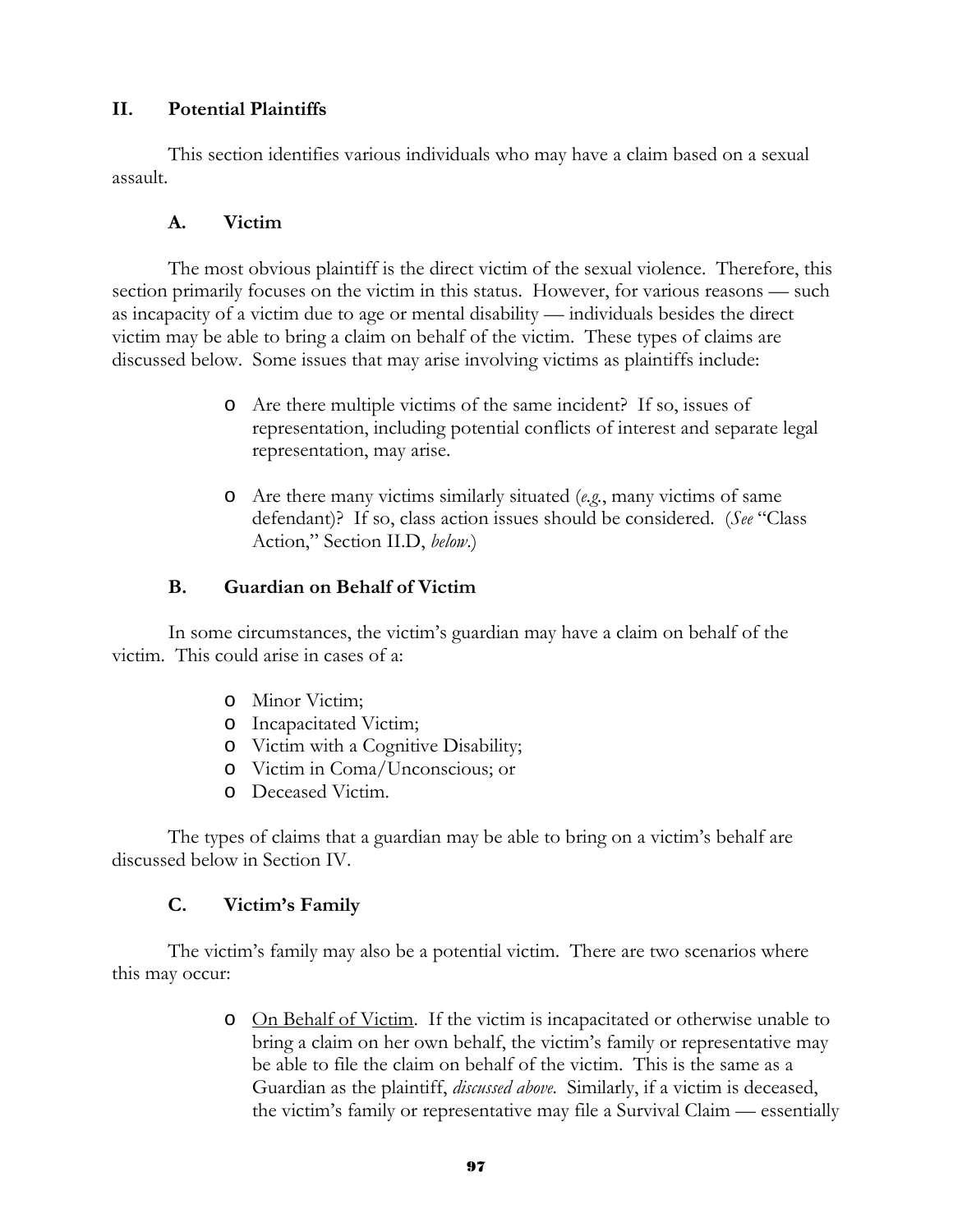stepping into the shoes of the victim and bringing any claims that the victim would have been entitled to claim before his/her death.

o Family's Own Claim. The victim's family members may have their own claims based on the harm they have suffered because of the violence the victim suffered. The types of claims a family may be eligible to bring are discussed below in Section III.

# **D. Class Action**

A "class action" is a civil suit brought by one or more people on behalf of themselves and others who are similarly situated. This may involve cases such as:

- o Numerous offenses by same assailant;
- o Numerous offenses within an organization (*e.g.,* prison rape, clergy/church sex abuse cases); or
- o Systemic tolerance of sexual violence (*e.g.,* church sex abuse cases, academic institutions, military academies, etc.).

## **III. Potential Torts**

 This section outlines the different torts that may be available to a victim of sexual violence. Section V, "Potential Defendants and Theories of Liability," applies these torts to specific defendants and suggests possible theories of liability. The staff attorney must look to state law to: first, determine which torts are available in her state; and second, determine what the exact elements are of each tort.

Torts claims are usually based upon state law that is found either in case law or statute. Many states have state-law specific treatises or continuing legal education materials that will outline tort claims in your state. These are often the best starting place. Torts fall into three general categories:

- o Intentional Torts: depend on what defendant knows or should have known by way of his actions or inactions.
- o Negligent Torts: depend on whether or not the defendant's actions are unreasonably unsafe.
- o Strict Liability Torts: depend on a particular action that causes damage, rather than the degree of care used by the defendant.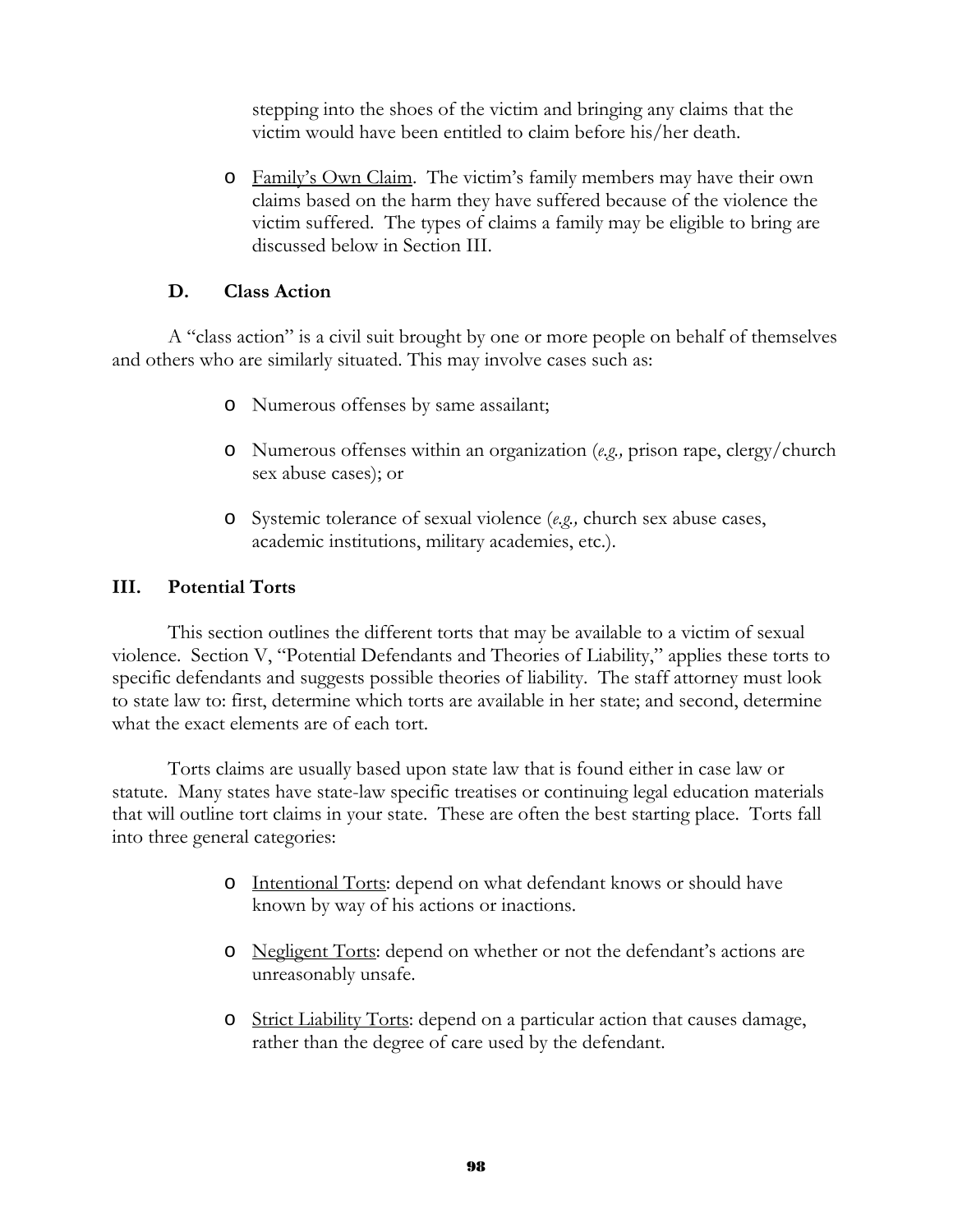# **A. Victim Claims**

# **1. Intentional Torts**

# **Assault and Battery**

Civil liability of the actual perpetrators of sexual violence is usually based on assault and battery claims. Assault and battery are intentional torts, meaning that the defendant must have intended the consequences flowing from his act. However, intention is objectively viewed. If the consequences are "substantially certain" to flow from the act, intention exists as a matter of law, even if lacking in a subjective sense. The typical elements of assault and battery are:

### Assault

- o Actor intends to cause harmful or offensive touching or imminent apprehension of such contact; or
- o Actor knows with substantial certainty that the action will cause apprehension of a harmful or offensive touching; AND
- o Victim is put in apprehension of imminent harm.

# **Battery**

o Actor intends to cause unlawful harmful touching, or knows, or should know, with substantial certainty, that his actions will cause such harm.

*Note: Intent to commit the act controls — not an intent to commit a harm*

o Victim does not consent to touching.

### False Imprisonment/Unlawful Restraint/Kidnapping

A sexual assault usually involves an assailant physically or psychologically restraining the victim in some way. Therefore, a victim may have a claim based on false imprisonment or a similar tort. Typical elements include:

- o Defendant must intentionally confine victim.
- o Victim has no reasonable means of escape.

### Intentional Infliction of Emotional Distress (IIED)

A common law tort claim for intentional conduct that results in extreme emotional distress. Elements of this claim include: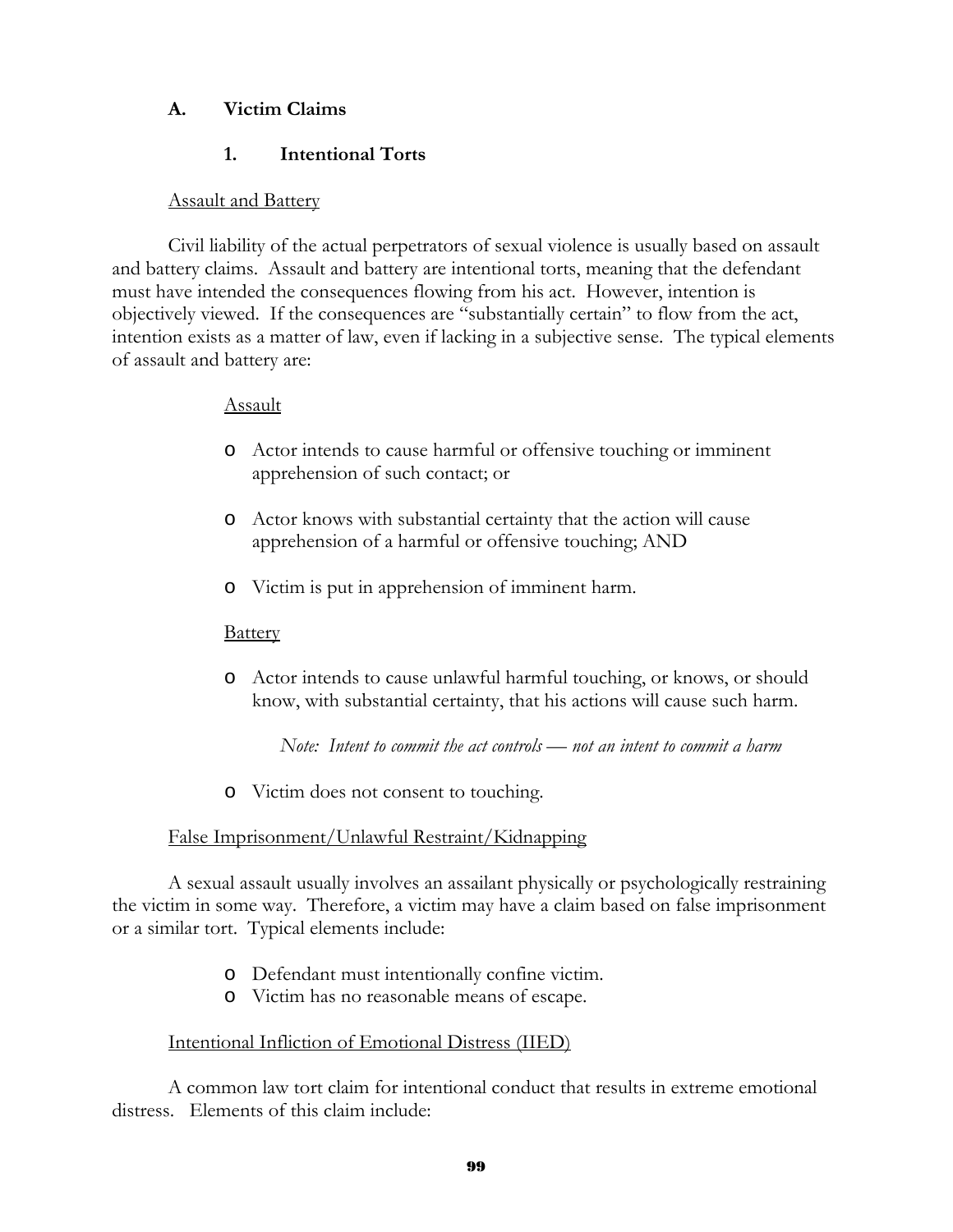- o Defendant engaged in extreme & outrageous conduct;
- o Defendant intentionally or recklessly caused the injury; and a
- o Victim suffered severe emotional distress.
- o Physical injury is not required.

### Outrage (may be equivalent to an IIED claim in some states)

Behavior that is so extreme it is considered intolerable in a civilized society. For elements of outrage*, see Rice v. Janovich*, 109 Wn.2d 48, 61 (1987).

## Exploitation of Professional Relationship

 Some states have special statutes that provide tort liability for professionals that abuse their professional relationship. Typically, these statutes will apply to doctors, therapists and clergy.

> o Does your state have a tort based on the exploitation of a professional relationship? *See, e.g.*, Tenn. Code Ann. § 29-26-202 *et. seq.* (addressing a therapist's sexual misconduct with a patient). The mere existence of a sexual relationship between therapist and patient is usually enough to establish liability under these types of statutes.

Other intentional torts to consider include:

- o Invasion of Privacy
- o Sexual Harassment (Title IX)
- o Theft
- o Trespass
- o Misrepresentation (*e.g.,* "our campus is safe")
- o Libel and Slander
- o Violation of Stalking or Aggravated Stalking Statutes (*see* MCL 600.2954)

# **2. Negligence-Based Torts**

In contrast to intentional torts, the tort of negligence applies to those situations where injuries are unintentionally, but carelessly, caused. The main objective of negligence law is to compensate those whose injuries result from another's faulty conduct, and to deter careless behavior. Negligence claims in the context of sexual violence will often be brought against third parties for their carelessness which contributed to the sexual violence, such as institutional defendants and individual defendants other than the perpetrators of the violence. Examples of negligent torts include:

> o Landlord fails to protect its tenants from a sexually violent or assaultive employee.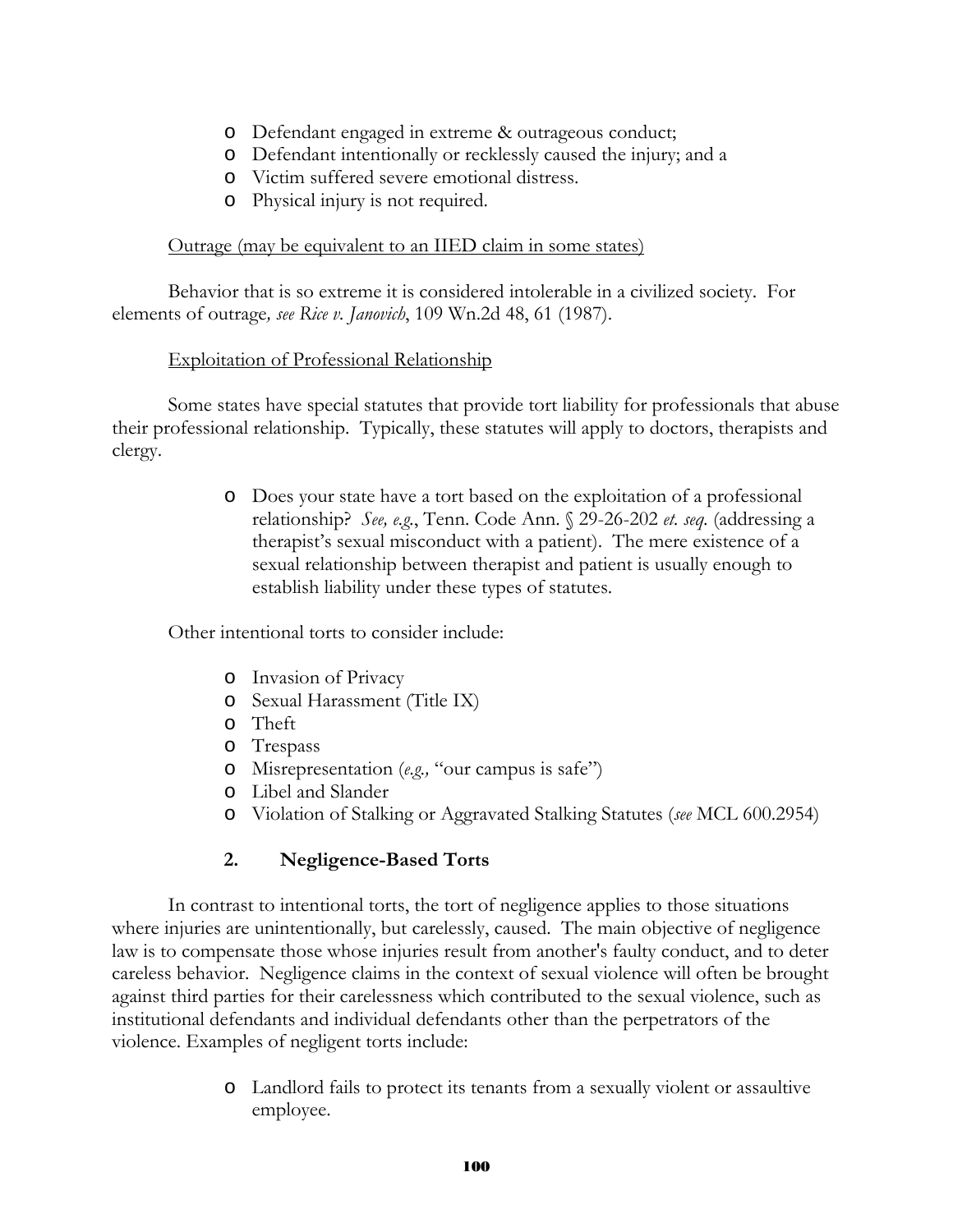- o Police force fails to warn and protect women who were at particular risk of being sexually assaulted by a serial rapist.
- o Correctional services branch fails to conduct a search and promptly notify police after the escape of a dangerous offender.
- o Employer fails to properly screen, train, supervise or take action against its employees.
- o Caregiver fails to protect the victim from being sexually violated by the perpetrator.

To establish a claim based on negligence, a plaintiff will have to demonstrate:

- o A legal duty was owed by the defendant to the plaintiff;
- o Defendant breached that duty;
- o Causation between breach of duty and injury to plaintiff; and
- o Damages to plaintiff.

Two specific negligence-based torts that may stem from sexual violence incidents include (1) Negligent Infliction of Emotional Distress; and (2) Negligent Transmission of a Sexually Transmitted Disease.

- o Negligent Infliction of Emotional Distress
	- **Mental disturbance & resulting injury.**
	- Negligence which results in fright, shock, mental & physical injury.
- o Negligent Transmission of Sexually Transmitted Disease
	- *See, Doe v. Johnson*, 817 F.Supp. 1382, 13939 (W.D. Mich. 1993). Claims for negligent or fraudulent transmission of the HIV virus can be maintained if the defendant:
		- knew he/she was infected with HIV,
		- knew he/she was suffering symptoms of HIV, or
		- knew of a prior sexual partner who was infected with HIV.

If these conditions are met, a defendant has a legal duty to inform the plaintiff of past lifestyle or possibility of being infected with HIV. However, if knowledge is based solely on the defendant's "high risk" activity, a claim for negligent or fraudulent transmission of HIV cannot be maintained because the defendant has no legal duty to inform the plaintiff of such activity.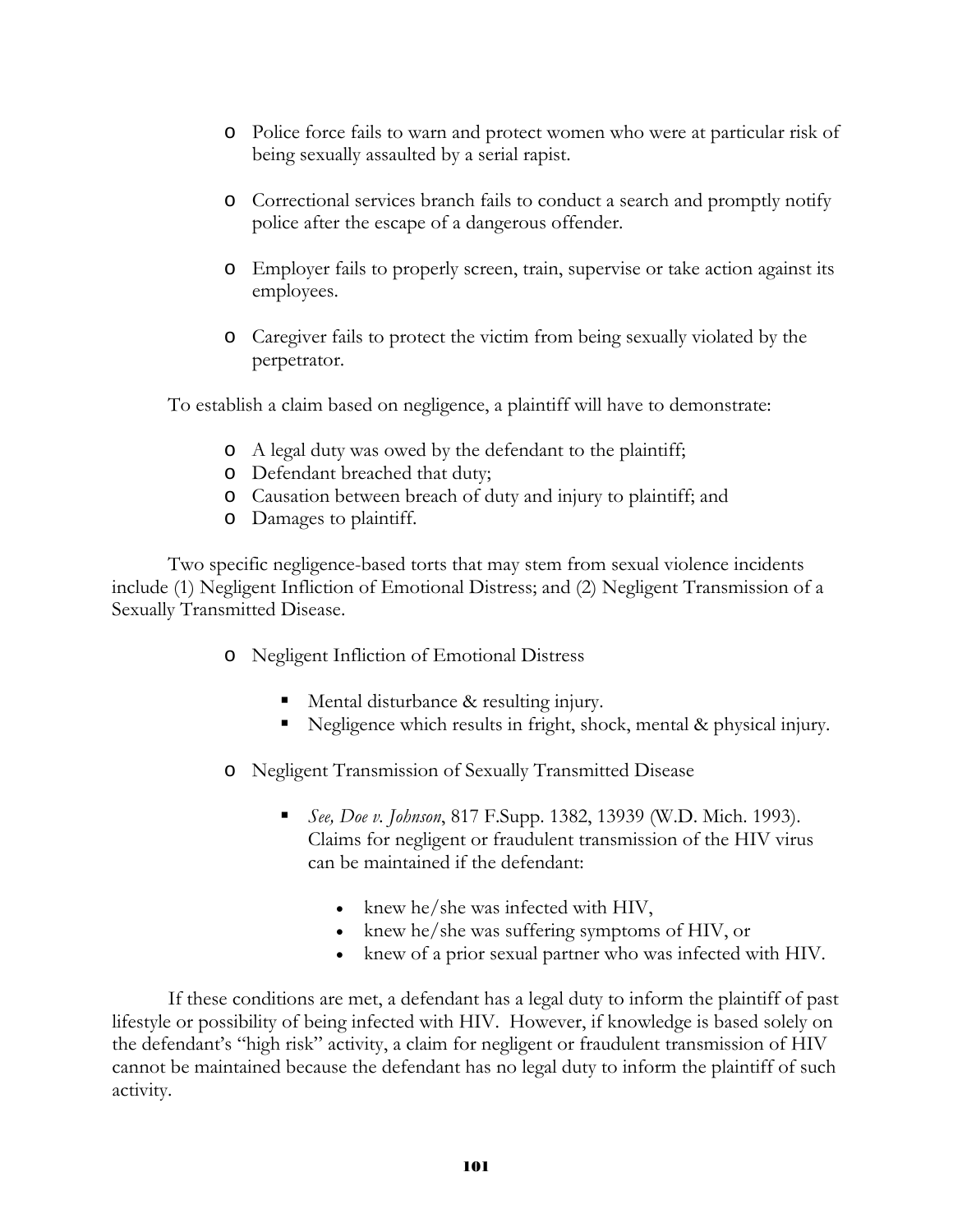# **3. Federal Claims**

A plaintiff may want to file a lawsuit in federal court. This will most often be in the case where a defendant is a government agency or agent.

o 42 U.S.C. § 1983 ("Section 1983")

Section 1983 is a federal statutory remedy for the breach of constitutional of other rights created by federal laws. Under this law, a civil action can be brought personally against any person who deprives a person of their civil rights. Section 1983 will most often be used in suits against government agents.

# **B. Third Party Claims**

o Loss of Consortium.

At common law, "consortium" was defined as consisting of services, society, and sexual relations. The original common law action was only available to the husband for loss of consortium of the wife. Today:

- Either spouse can sue for recovery for complete loss of services for a definite period of time.
- There is a split of authority regarding whether children can claim a loss of impairment of parental consortium. The majority of jurisdictions do not recognize such a cause of action.
- o Loss of Monetary Support.
- o Infliction of Emotional Distress.

Bystanders may recover for emotional distress under very limited circumstances. States vary on the standard for recovery, but generally recovery requires:

- The emotional distress must be "serious and verifiable."
- The distress must be tied as a matter of proximate causation to the observation of the serious injury or death of an immediate family member.
- The plaintiff him/herself must have been in the "zone of danger" (*i.e.*, must have been exposed to a risk of bodily harm by the conduct of the defendant).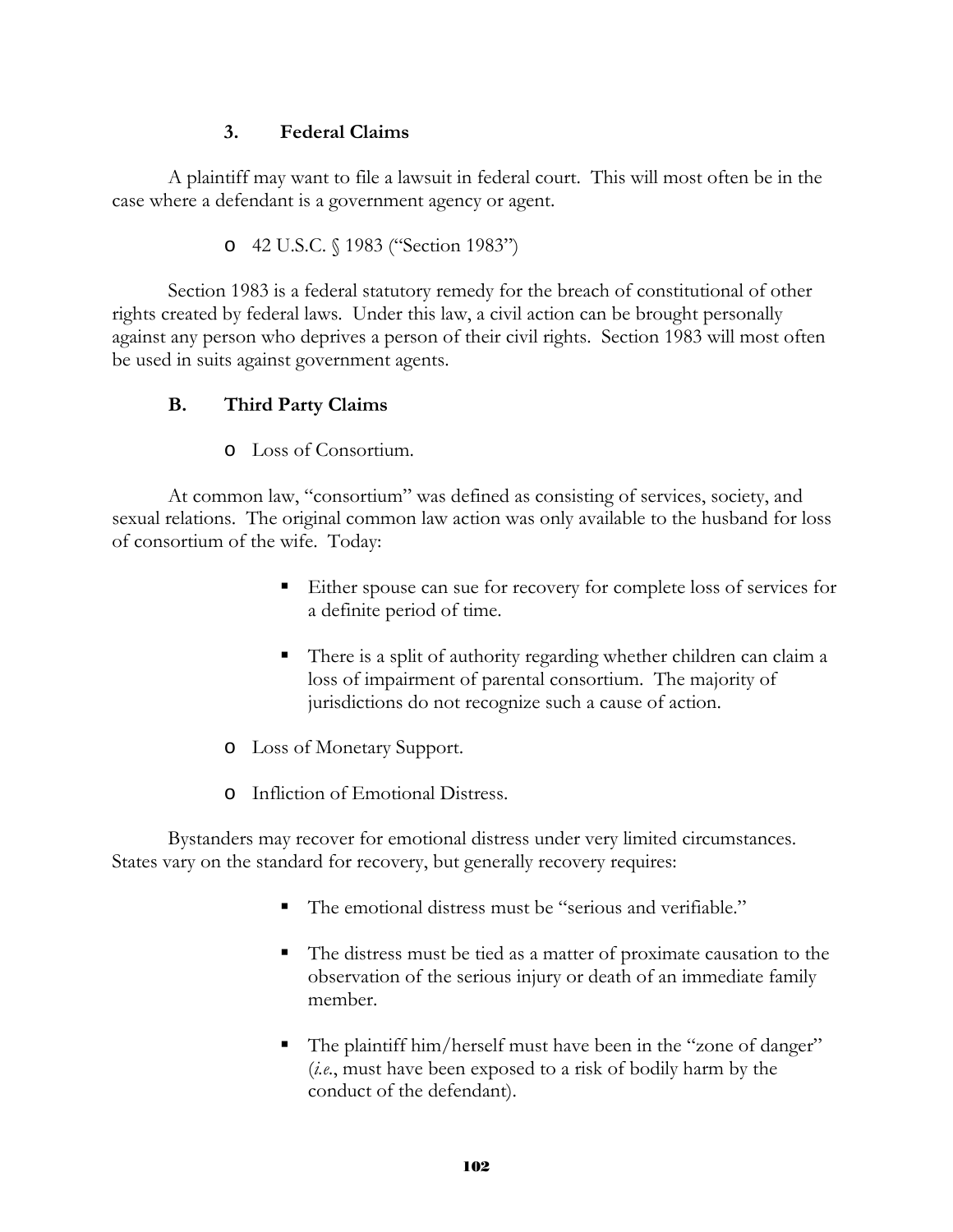- o Wrongful Birth
	- When sexual assault results in conception.
	- Parent's claim.
- o Wrongful Death

All states have enacted statutes attaching civil liability for wrongful death of another. A wrongful death action is brought by a deceased victim's dependents or relatives. In short:

- o Wrongful death actions allow survivors to bring their own cause of action based on death of another.
- o Look to statute to see who is entitled to sue.
- o Damage Evaluation is based on the death of the deceased.
- o Factors allowing for recovery:
	- Value of Lost Wages
	- Value of Lost Household Services
	- Value of Loss of Companionship
	- Funeral Expenses
	- Compensation for Premature Death
- o Survival Claim on Behalf of Victim.

States have also enacted statutes providing that personal injury claims "survive" the death of a victim. A survival claim is an action by a deceased victim's estate. It allows the estate's representative to bring an action to recover any damages which the decedent may have recovered had she lived. In short:

- o Survival claims allow survivor of deceased victim to bring a claim for torts accrued to the deceased before death.
- o Look to state statute to see who is entitled to sue. Compensation may include:
	- Damages to third party plaintiff's own loss (versus that of the deceased victim);
	- Money deceased would have made while alive; and
	- Loss of companionship.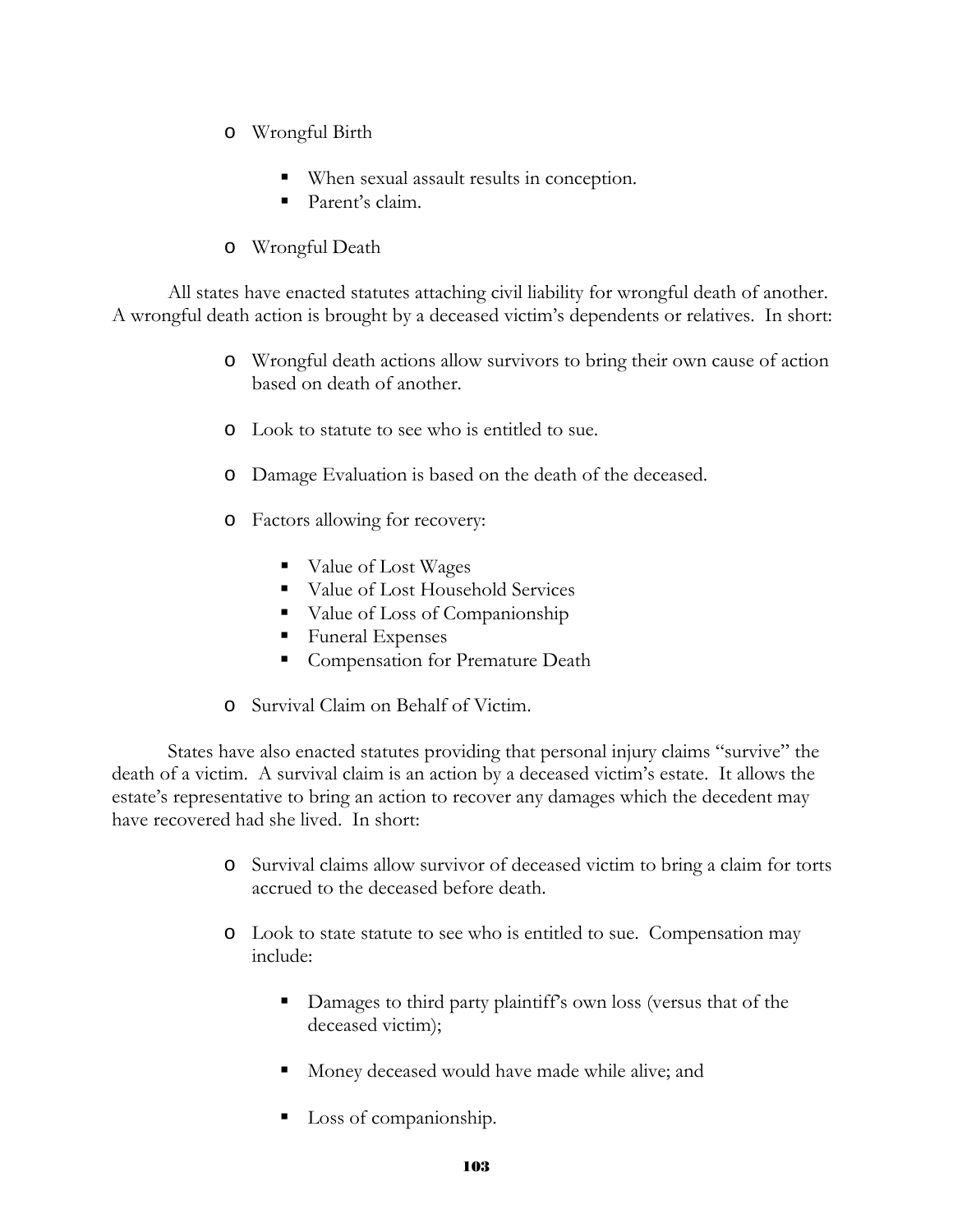# **IV. Potential Defendants and Theories of Recovery**

This section provides a checklist of potential defendants and questions that may help identify theories of liability. This is not an exhaustive list of potential defendants or theories. The staff attorney adapting this guide should thoroughly research the theories of liability and recovery in his or her respective state.

## **A. Individual Tortfeasors**

## **1. Assailant**

The victim of a sexual assault will always have a claim against the assailant himself. These claims will most often be based on intentional torts.

- o Assault
- o Battery
- o False Imprisonment, Kidnapping, etc.
- o Transmission of Sexually Transmitted Disease

If the assailant is a professional who has abused his professional relationship, a separate cause of action may lie. For example, the following could establish liability:

- o Professional exchanged services for sex.
- o Professional coerced victim into sex as part of "treatment."

**Note:** If a specific statute exists that provides for liability for the type of professional involved, the plaintiff may need not to establish such elements. The mere existence of a sexual relationship may be enough. *See, e.g.*, Tenn. Code Ann. § 29-26-202 *et seq.* 

### **2. Accomplice**

The victim may also have a claim against individuals who did not directly commit the sexual violence, but aided the actual assailant in some way. For example, the following are possible scenarios that may establish a claim:

- o False Imprisonment/Kidnapping: if accomplice helps get victim into location/situation for assailant to commit sexual violence.
- o Misrepresentation: if accomplice coerces victim into situation for assailant to commit sexual violence.
- o Assault/Battery: if accomplice puts date rape drugs into victim's drink.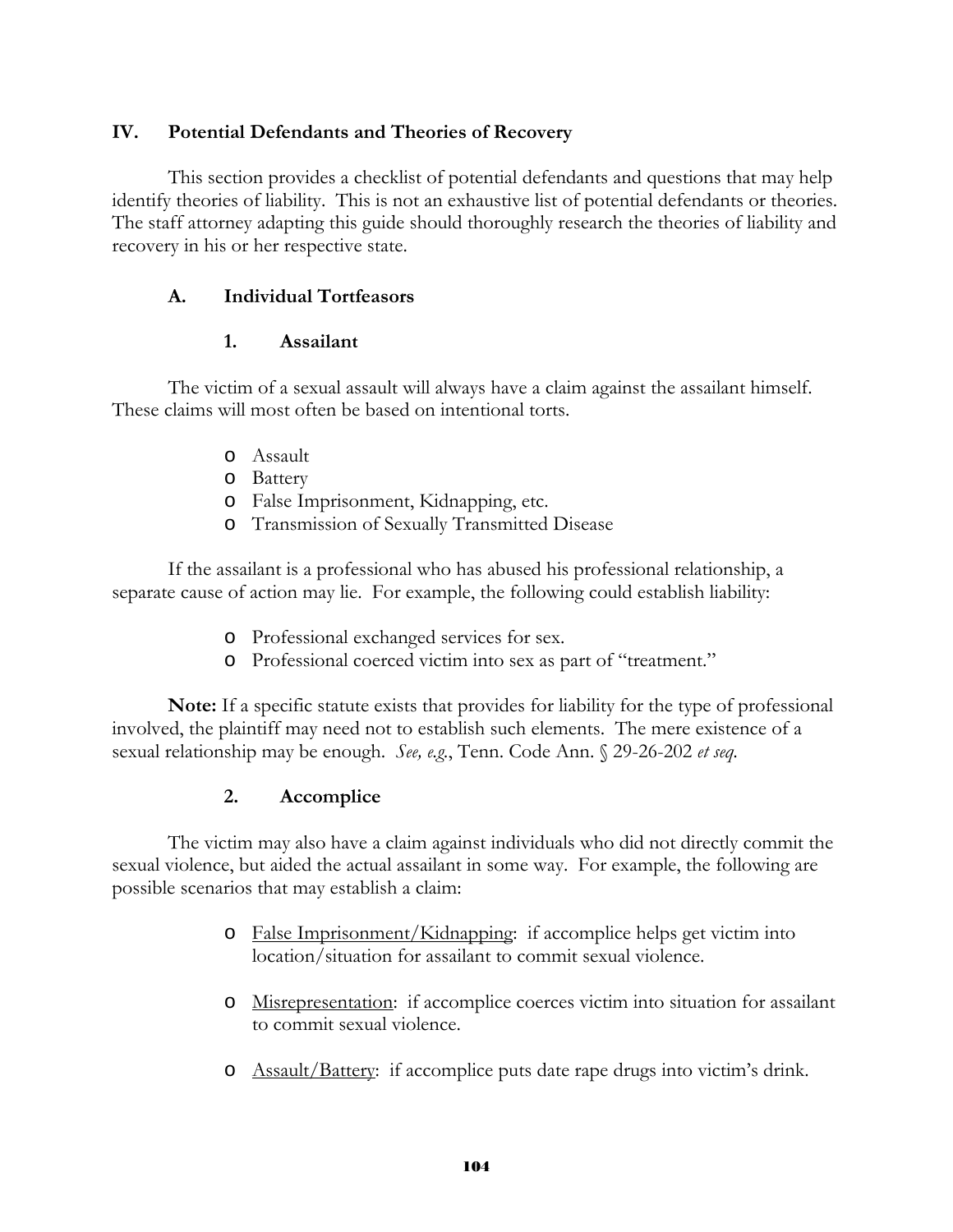# **B. Third Party/Vicarious Liability**

In some cases, parties other than the actual perpetrator can be held liable for damages caused by a sexual assault. These are situations where the third party either has (1) a special relationship with or duty to protect the victim; or (2) a special relationship with or duty to control the assailant (vicarious liability).

# **1. Vicarious Liability**

Vicarious liability is a doctrine which allows recovery from an individual, or more often, an institution or corporation, who is obliged to take responsibility for the tortious conduct of another with whom there is an ongoing economic relationship. The relationship must be one which the law considers a legitimate basis for requiring liability to transfer in terms of legal responsibility and the provision of compensation. This form of liability is most often applied in the context of employment relationships to hold employers liable for torts committed by employees in the course of their employment. Vicarious liability may be another doctrine for plaintiff's to invoke in cases of sexual violence. Plaintiffs may rely on the doctrine to hold institutions accountable for sexual abuse. Moreover, while a sexual assault action against an abuser may well succeed, monetary recovery may be limited. If there is an employer or other institution behind the abuser, the plaintiff may have access to their financial resources, whether directly or indirectly through insurance.

# **2. Theories of Liability**

A civil action filed against a third party based on sexual violence is generally a negligence action. The following sections provide a series of questions to help identify possible theories of liability. There may be overlapping theories for any one defendant. For example, a school may be liable both because of a special duty to protect the victim and a duty to control the assailant. A defendant may play more than one role as well. For example, in the scenario above, the school may be liable both as the victim's school and as the assailant's employer. For a more detailed discussion of sexual violence issues in the employment context, see Chapter Three of this guide.

### o Employer

It should be noted that most injured employees cannot sue their employers because workers' compensation is the exclusive remedy. There are, however, exceptions that should be explored with an attorney. Possible considerations include:

- o Did the sexual violence occur at victim's workplace?
- o Did the victim's employer provide unsafe premises?
	- Dangerous co-worker?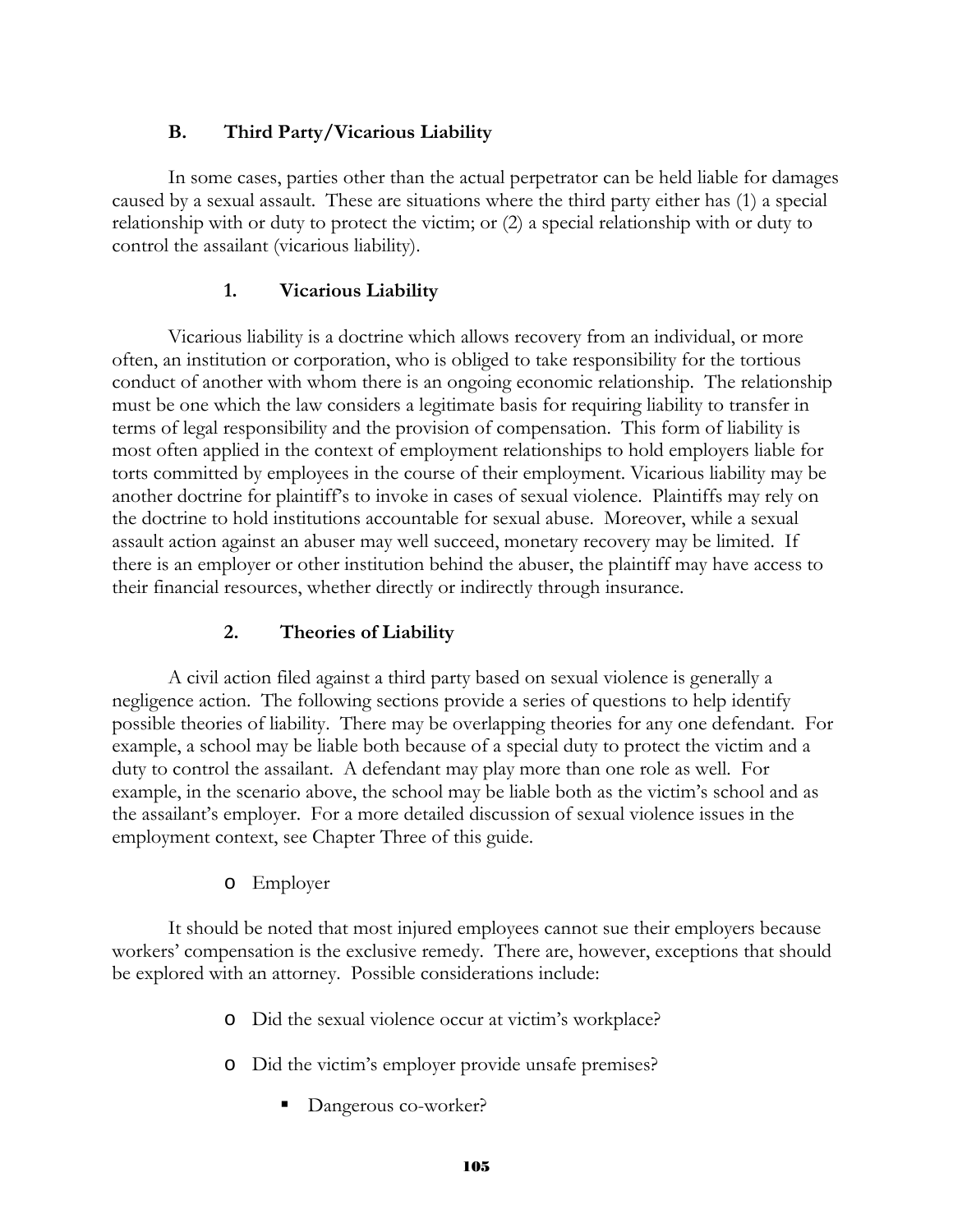- Inadequate lighting or security?
- Are there heavy shrubs blocking sight?
- o Did the victim's employer fail to warn of a known danger?
	- Dangerous co-worker?
	- Dangerous trespasser (*i.e.*, "Peeping Tom")?
- o Was the victim assaulted by a co-worker of victim or is assailant's own employer liable?
	- Was assailant's employer negligent in hiring assailant?
	- Did assailant's employer fail to warn of a known danger?
	- *Respondeat Superior*: an employer is strictly liable when the employer's employees are liable (either strictly or negligently) for damages they caused while in the course of their employment.
	- Was assailant acting as agent/on behalf of employer at time of violence? For example, in *Baumeister v Plunkett*, 673 So.2d 994 (La. 1996), the court held that an employer is not vicariously liable merely because the employee committed an intentional tort on the business premises during working hours. There has to be some connection between the conduct and the scope of employment. This court looked to the following factors, with emphasis on the first two factors:
		- Whether tortious act was primarily employment rooted;
		- Whether violence was reasonably incidental to performance of employees duties;
		- Whether act occurred on employer premises; and
		- Whether it occurred during business hours.

 In the *Baumeister* case, the supervisor came out of nowhere and without saying anything assaulted the nurse in the break room, so the court held factors one and two did not apply; thus, the hospital was not vicariously liable. The assault was not employment rooted or incidental to the performance of duties. The case essentially rejects blanket vicarious liability for assaults committed by employees on company property during business hours. *See also Kennedy v. Pine Land State Bank*, 439 S.E.2d 106 (Ga. App. 1993) (bank employee assaulted by member of bank's board of directors not eligible for damages under state's Workers' Compensation Act; tort action may proceed where the assault "cannot fairly be traced to the employment as a contributing proximate cause and the injury comes from a hazard to which the employee would have been equally exposed apart from the employment). *Cf. Insurance Company of Alabama v. Wright*, 133 S.E.2d 39 (Ga. App. 1963)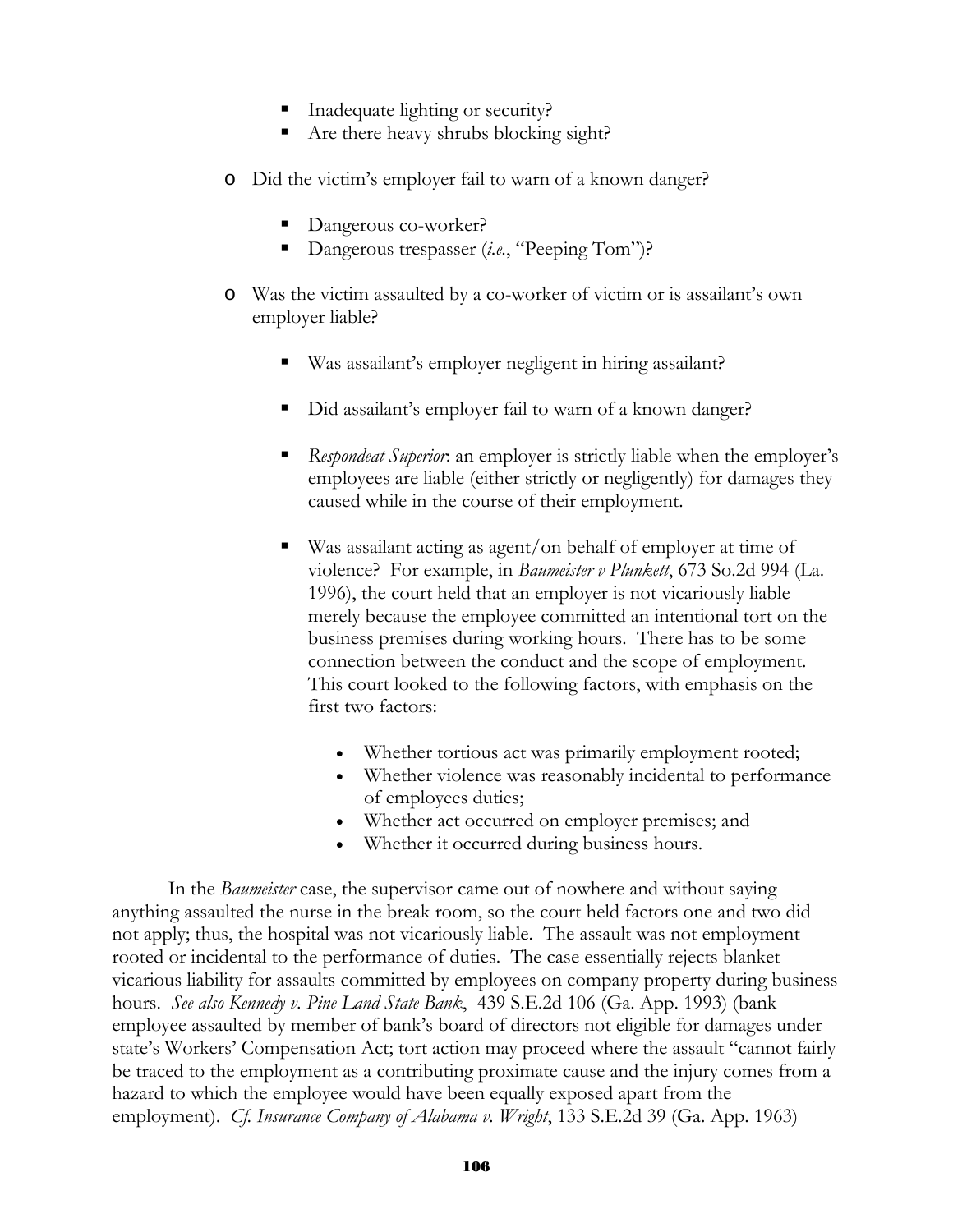(where the circumstances of the employment are such that there is an increased risk of sexual assault and the assault was not personal, then such an assault is compensable under the Georgia Workers' Compensation Act).

- o Can violence be litigated as either "*quid pro quo*" or "hostile environment" sexual harassment?
	- *Quid Pro Quo*: *See, e.g., Champion v. Nation Wide Security*, 450 Mich. 702, 708, 713-714 (1996) ("[W]e hold an employer strictly liable where the supervisor accomplishes the rape through the exercise of his supervisory power over the victim.")
	- Hostile Environment: *See, e.g., Radtke v. Everett*, 442 Mich. 368, 395 (1993) ("Although rare, single incidents *may* create a hostile environment — rape and sexual violence are two possible scenarios. One such extremely traumatic experience may, therefore, fulfill the statutory requirement.") [Emphasis in original.]

## Parent/Guardian

- o Does the parent have reason to know of specific type of danger, ability to control child, and opportunity to exercise control? *See, e.g., Linder v. Bidner*, 270 N.Y.S. 2d 427 (1966) (dismissing defendant's motion to dismiss and setting the standard for parental liability).
- o Does a statute allow for liability for actions of unemanicipated children who cause bodily harm or injury to another? *See, e.g.,* MCL 600.2913 (Under Michigan law, parent may be vicariously liable for child's acts. Maximum liability is \$2,500).<sup>126</sup>

# Landlord/Premises Owner

- o Where did sexual violence occur?
	- **Landowner Duty to Trespasser (uninvited):** 
		- Duty to refrain from willful, wanton or intentional injury.
	- Landowner Duty to Licensee (social guest):
		- Duty to use reasonable care to warn of hidden dangers known to landowner.

 $\overline{a}$ <sup>126</sup> *See, also* ORS § 30.765 (parent of unemancipated minor child in Oregon may be liable for damages up to \$7,500 to the same claimant).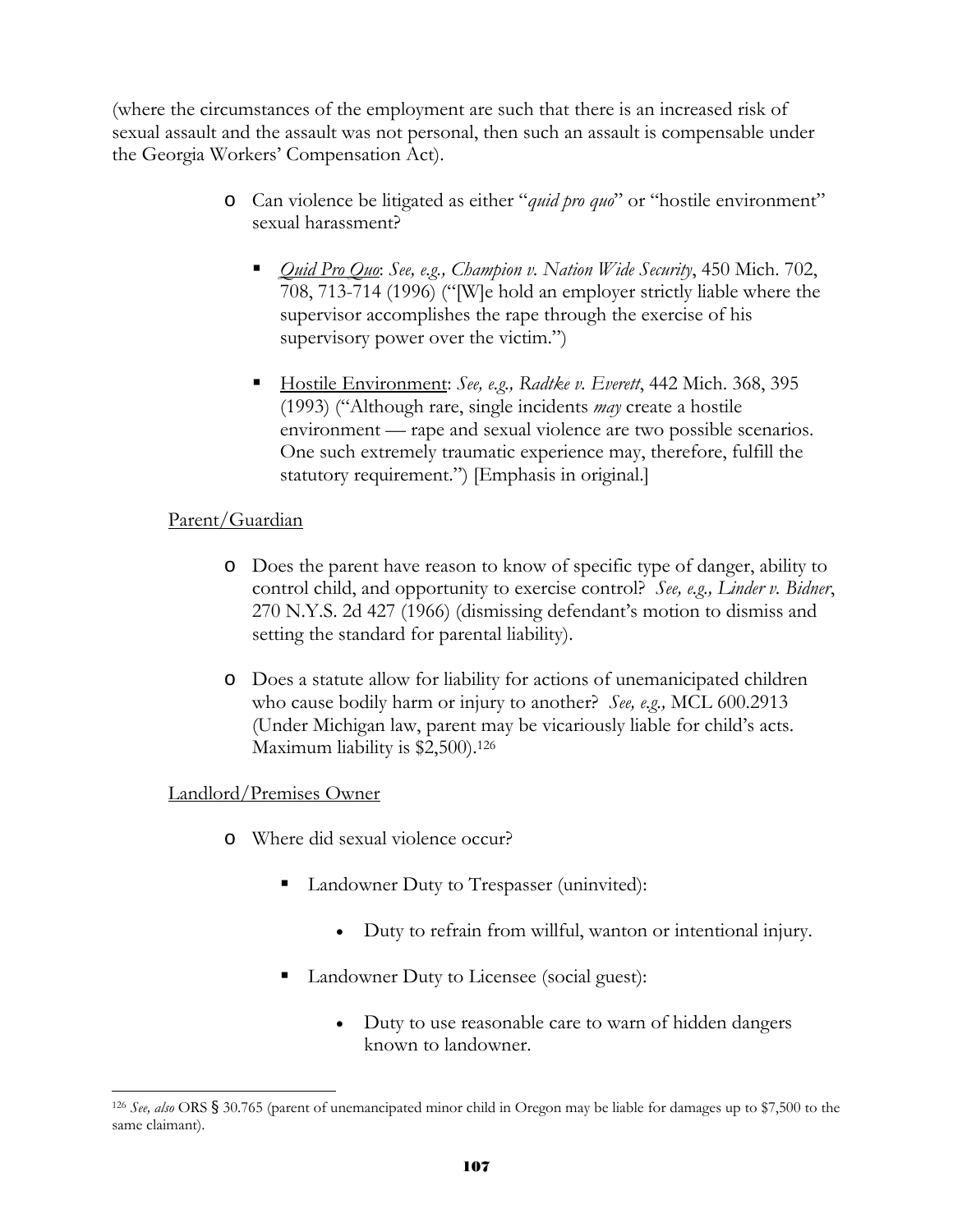- Duty to use reasonable care to avoid affirmative acts of negligence.
- Landowner Duty to Invitee (guests who benefit you or your business):
	- Duty to use reasonable care to keep premises in a reasonable safe condition.
- o Did owner of premises where the sexual violence occurred fail to provide adequate security (*i.e.*, owners of parking lots, garages, hotel/motels, private owners of public buildings open to the public and apartment building owners)?
- o Did victim's landlord fail to warn of danger (*i.e.*, registered sex offender, failed to help enforce provisions of a protective order)?

## Common Carrier

o Was victim, a passenger of a carrier, assaulted by an employee of the carrier? For example, in *Jane Doe v. Celebrity Cruises, Inc.*, 394 F.3d 891 (11th Cir. 2004), the court found that common carriers are vicariously and strictly liable for the intentional torts committed by their employees against passengers, whether or not the act was committed within the scope of the employee's employment. The court relied on the Supreme Court case *New Orleans & N.E.R. Co. v. Jopes*, 142 U.S. 18 (1891) when it stated, "A common carrier's strict liability to a passenger for crew member assaults during transit rests upon its special implied duty of protection and safe transport that it owes as a common carrier through its employees to its passengers, and not for the reason that the act is incident to a duty within the scope of the crew member's employment … In terms of tort liability, this becomes, in effect, a special non-delegable duty owed by the carrier to the passenger." *Doe* at 14.

## College/School (*See also* Chapter Four of this guide on "Sexual Violence in Educational Settings.")

A school district has the duty to take reasonable steps to supervise student behavior on school grounds during hours that school is open to students, including prior to beginning of classes, and has a particular duty to protect special education students.

- o Did violence occur on school property?
- o Did violence occur during hours that school is open to students?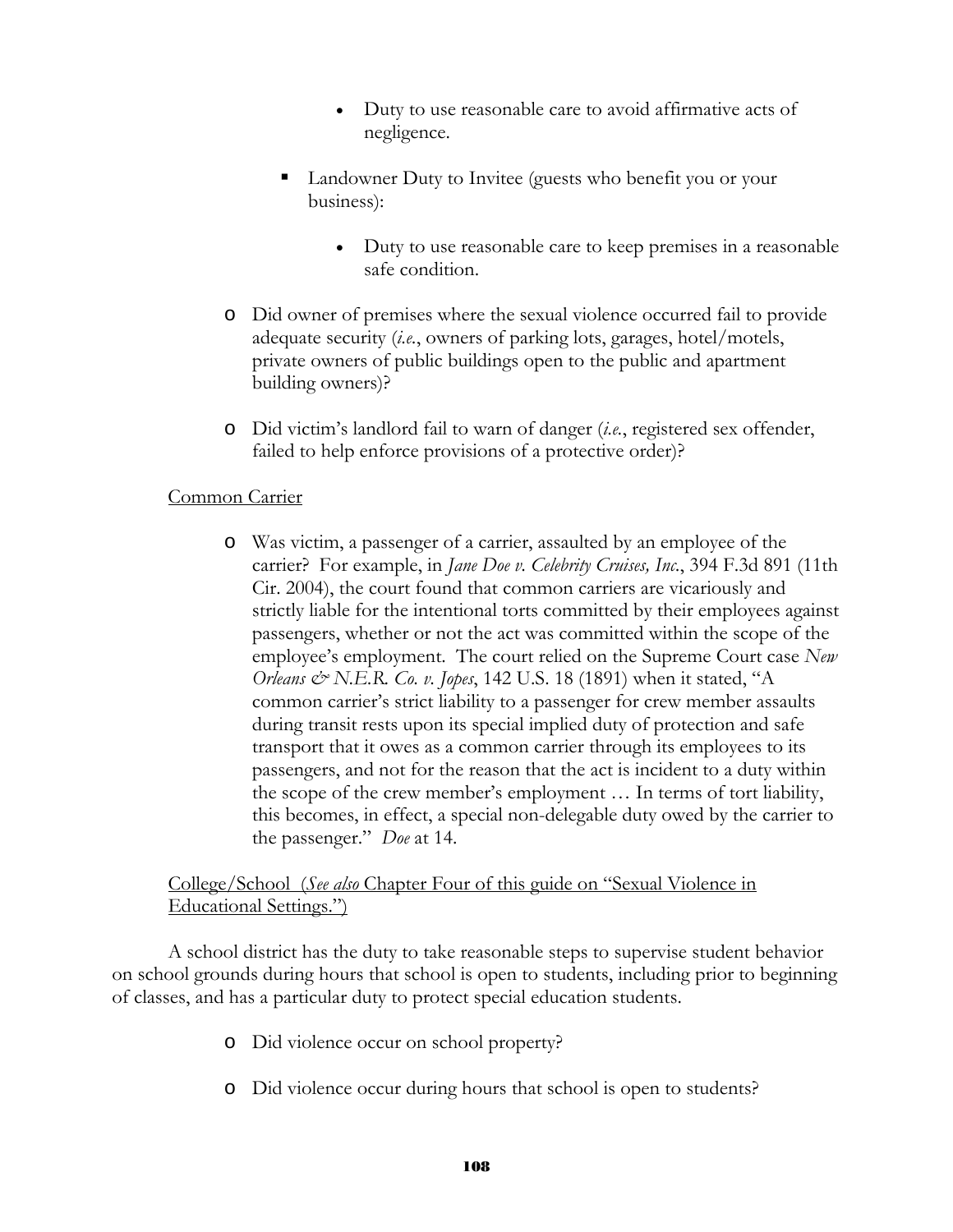A school may be liable if it should have known of a foreseeable risk involving an employee.

- o Was the victim assaulted by school employee?
- o Was the school negligent in hiring employee?
- o Did the school fail to warn of danger (*e.g.,* registered sex offender, history of violent behavior)?

A school may also be held liable for sexual abuse or assault on a student by another student.

- o Was the victim assaulted by another student?
- o Did the school have prior knowledge of student assailant's behavior? For example, in *M.W. v. Panama Buena Vista Union School District*, 39 IDELR 127 (Cal. Ct. App. 2003), a 15-year old was sexually assaulted by another student while at school. The victim, who was mentally retarded, had previously been beaten and tricked by the child, who later sexually assaulted him. Nevertheless, the school had not monitored the situation at all times, and the student was attacked when he arrived at the school early one day. The school district argued that it was not foreseeable that the student would be sexually attacked by another student. The court held that it was foreseeable that a student with a propensity for violence could seriously injure another student and that the school district had a duty to provide a safe environment. Further, it was the indifference to the foreseeable danger and inadequate supervision that exposed the special education student to the violence. The court affirmed a jury award of \$2.5 million dollars.
- o Did the school fail to provide adequate security?
	- Inadequate lighting?

l

- Lack of or insufficient access to emergency telephones?
- Inadequate safety personnel?
- Untrained personnel?<sup>127</sup>
- o Did the school have reason to know of danger?

<sup>127</sup> *See, e.g*., *Mullins v. Pine Manor College*, 449 N.E.2d 331 (Mass. 1983) (precedent setting Massachusetts court ruling that colleges have a duty to provide their students with security which involved a 1977 rape of a student where the school did not provide adequate security); and *Stanton v. University of Maine System*, 773 A.2d 1045 (Maine 2001) (ruling by the Maine Supreme Judicial Court that "University owed a duty to reasonably warn and advise students of steps they could take to improve their personal safety.").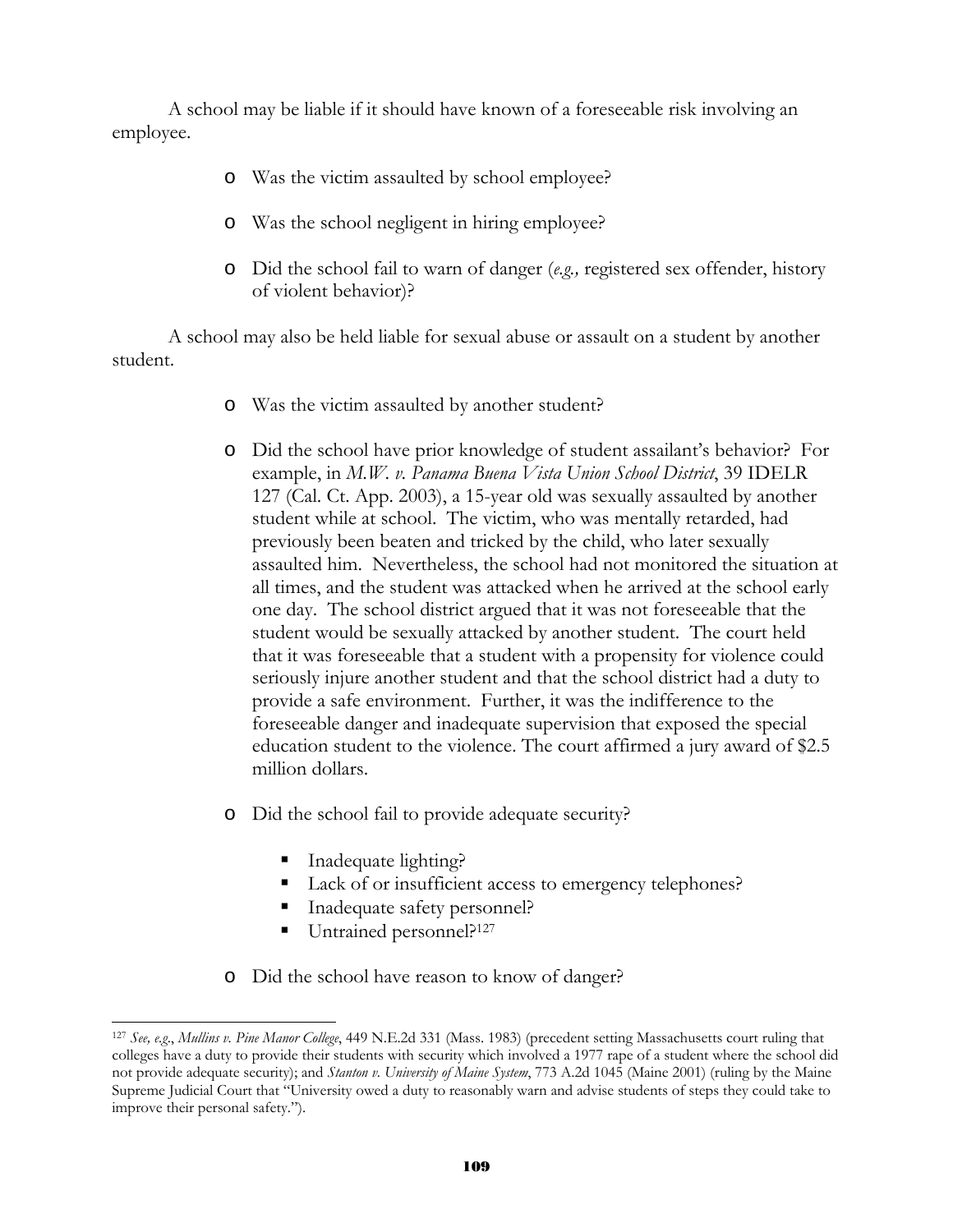- Covered up previous violence?
- Failed to respond to prior allegations?
- Systemic tolerance of sexual violence?
- o Does the school have a history of tolerating sexual violence?
- o Was there a fraternal or other campus organization involved? For example, in *Delta Tau Delta v. Johnson*, 712 N.E.2d 968 (1999), the Indiana Supreme Court ruling that a fraternity owed a student sexually assaulted during a party at fraternity house a "duty to take reasonable care to protect her."
- o If the victim was a minor, did the school fail to provide adequate protection as victim's guardian?
- o Did the school allow the victim to leave school premises with the assailant? For example, *Tate v. Board of Education of Prince George's County*, 843 A.2d 890 (Md. App. 2004) involved a civil negligence action against school district by minor plaintiff who left school grounds with relative who sexually assaulted her. The question presented was whether the voluntariness component of the "assumption of risk" defense in a civil action is negated as a matter of law because the victim's consent is not a defense to the criminal offense of statutory rape. The court found that, although victim's age at the time of the sexual violence prevented her attacker from asserting consent as a defense to criminal charges, the victim could be determined to have assumed the risk of her injuries. In discussing the issue of consent, the court said that "[i]t is not that an underage victim cannot consent to sexual conduct. The crime is not predicated upon the victim's unwillingness to participate, but rather on the societal notion that a child of tender years has not yet been able to form the necessary sophistication to fully comprehend the potentially adverse effects of sexual activity. We have found no authority for the proposition that the legal impediment to the defense of consent in the criminal court is equally applicable in the civil court." *Id.* at 897.

#### Church

- o Did the violence occur at church or at church-sponsored event?
- o Was the victim assaulted by a church employee or other agent of church (*e.g.*, church volunteer)?
- o Did the church have reason to know of the danger?
	- Covered up previous incidents of violence?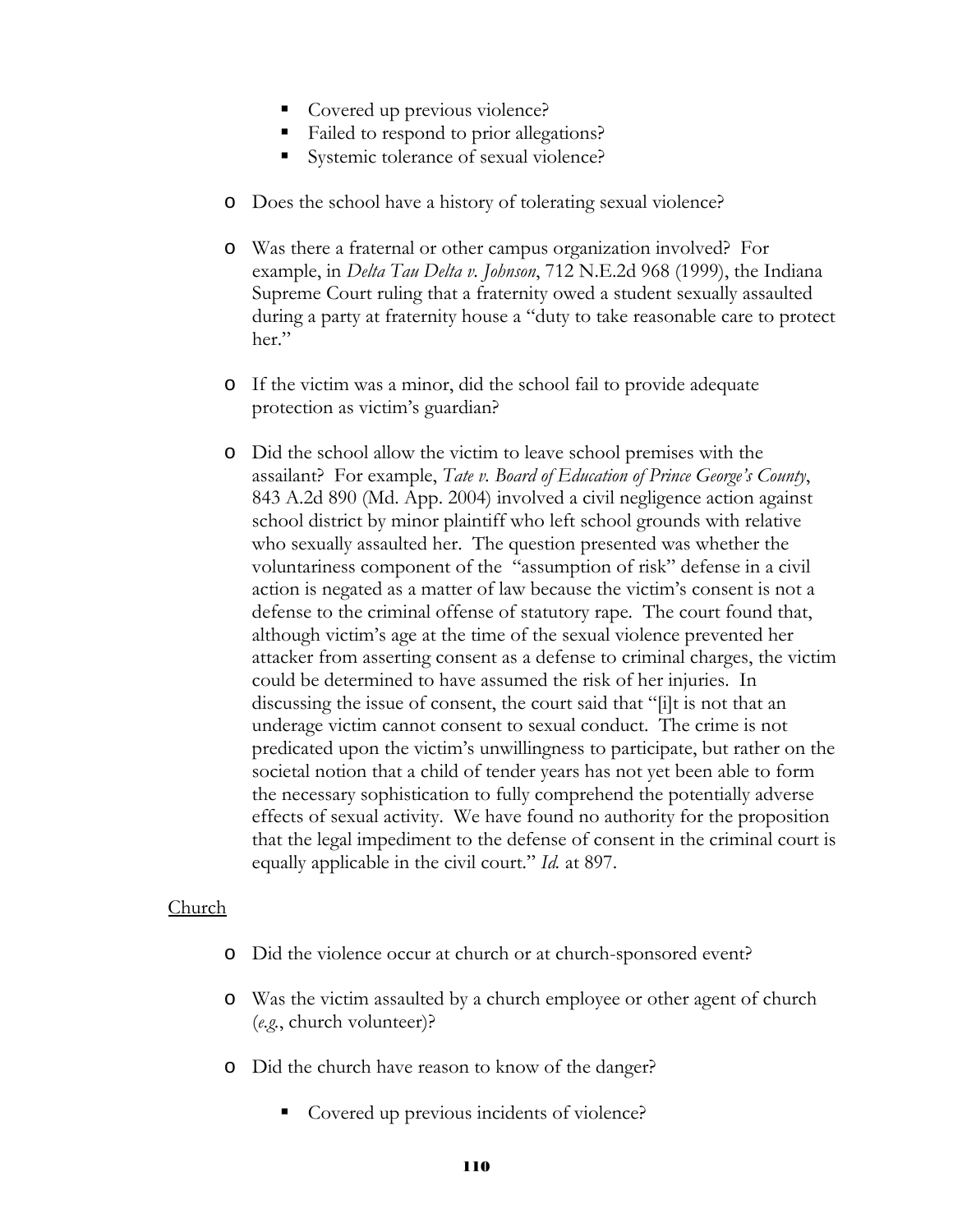- Failed to respond to prior allegations?
- o Did the church have a history of tolerating sexual violence?

#### "Dramshop Actions"

Some states allow for "dramshop actions," suits against retailers of alcoholic beverages who unlawfully serve intoxicated persons or minors, resulting in injury, death or property damage.

- o Does your state have a "dramshop action statute"?
- o Was alcohol involved in the violence?
- o Was the assailant intoxicated?
- o Was the victim intoxicated?
- o Were date rape drugs involved in the violence?

#### Private Organization (*e.g*., Boy Scouts, fraternity)

*See Delta Tau Delta v. Johnson*, *above*.

#### Government Agencies with Liability

- o Did the assault occur on public premises or property (*i.e*.*,* public park, public transportation)?
- o Was the victim assaulted by a public employee?
- o Was the victim a public employee? (*See* theories of employer liability above.)
- o Was the assailant in public protective custody?
	- Parolee
	- **Probationer**
	- **Escapee**
	- Ward of State
	- Child Protective Care
- o Was the victim in public protective custody?
	- Public Hospital
	- Child Protective Care
	- **Jail, Prison, Other Detention Facility**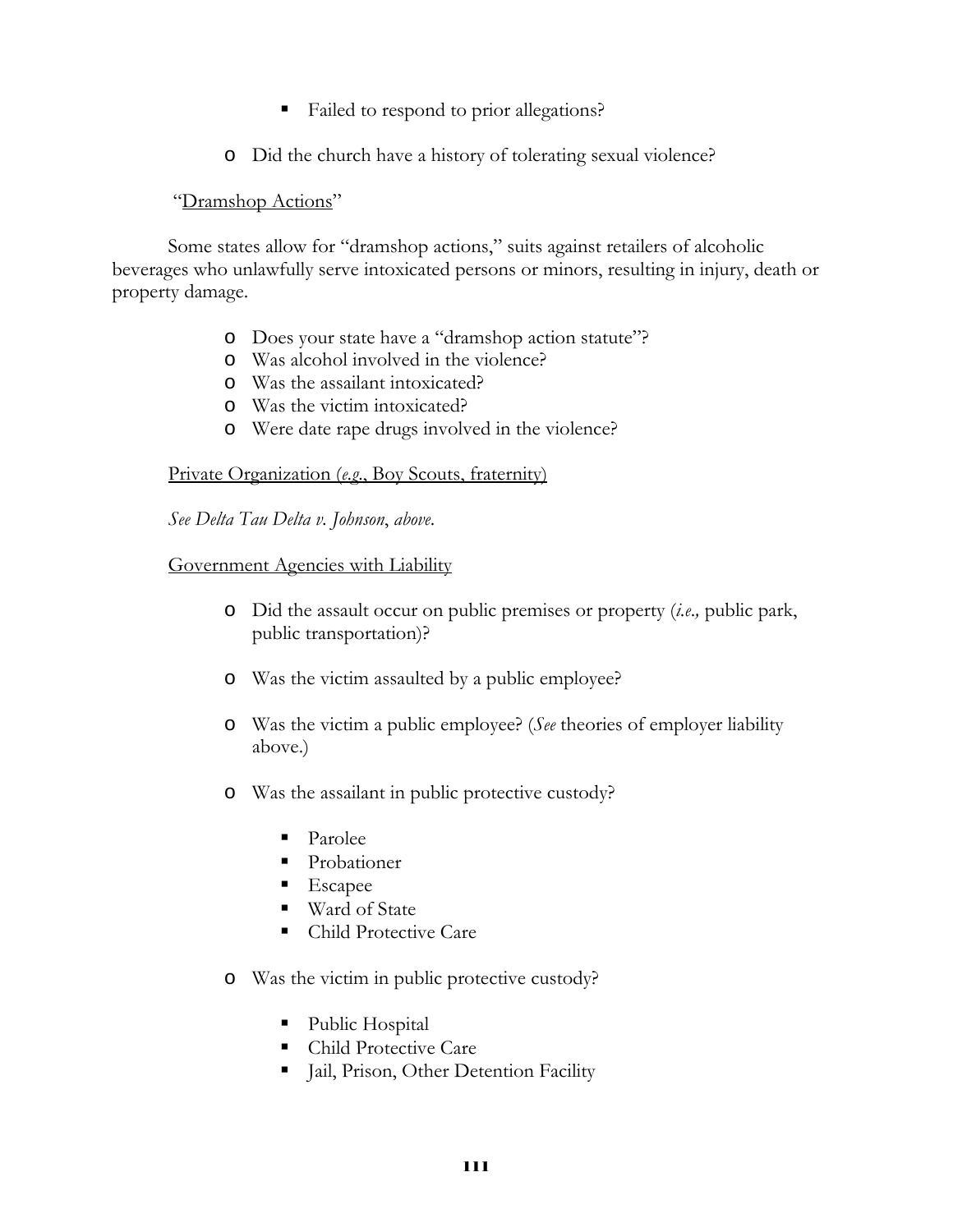o Did the government fail to warn or protect from danger (*i.e.,* sex offender registration, failed to enforce or respond to violations of a protective order)?

#### Government Agencies Involved in the Sexual Assault Case

 Sometimes, a government agency or officer involved in the investigation, prosecution or other aspect of a sexual violence case may be a potential defendant in a civil lawsuit. *But see below*, Section VI.B.3 on "Immunities."

- o Investigative Law Enforcement Officer
- o Prosecutor
- o Judge
- o Supervisory Law Enforcement Officer (*e.g.*, Probation or Parole Officer)

#### **V. Remedies**

 $\overline{a}$ 

Tort recovery may include both monetary damages and injunctive relief.

## **A. Compensatory Damages**

## **1. Generally**

 The goal of damages in tort actions is to make the injured party whole through the substitutionary remedy of money to compensate for tangible and intangible losses caused by the tort. For example, the following may be recoverable:

- o Past and Future Medical Expenses
- o Past and Future Therapy
- o Lost Wages: The measure of damages for a wage loss is the gross amount of wages. Social Security, retirement contributions or other withholdings may not be used to reduce a plaintiff's recovery for lost wages.
- o Lost Future Earnings: Must be Proved with reasonable certainty by evidence of:
	- The amount of wages lost for some determinable period; and
	- The future period over which wages will be lost.
- o Pain and Suffering
- o Emotional Distress128

<sup>128</sup> In *Tarr v. Ciasulli*, 853 A.2d 921 (N.J. 2004), the New Jersey Supreme Court ruled that victims of workplace sexual harassment who seek emotional distress damages under the New Jersey Law Against Discrimination ("LAD") should be held to a "far less stringent standard of proof" than that required for a tort-based intentional infliction of emotional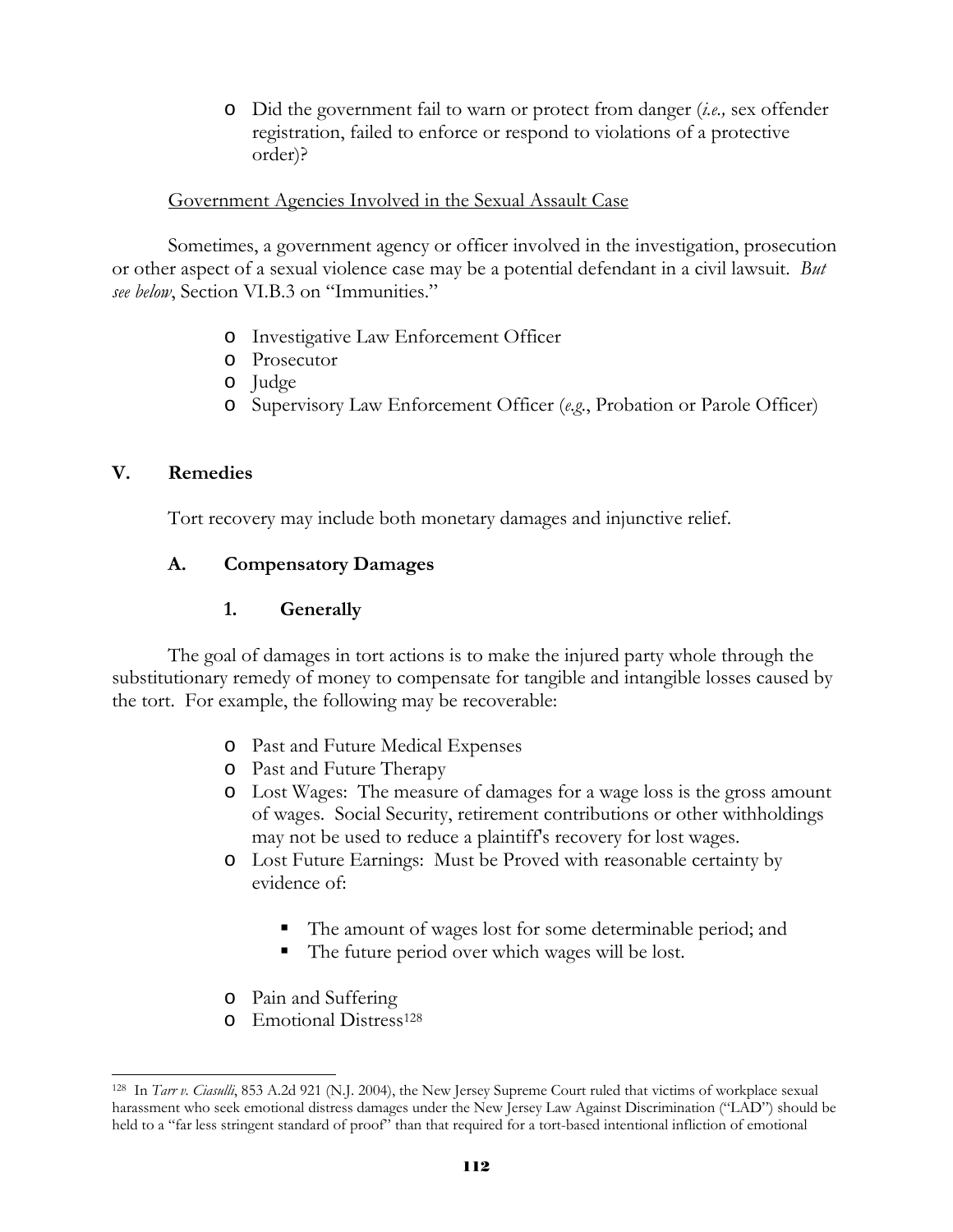- o Property Damage
- o Loss of Childhood
- o Equitable Relief

# **2. Present Value and Inflation**

The present value of a sum is the amount of money that a party must have today in order to the amount equal to the loss at a date in the future. The propriety of taking into account the factors of present value and inflation in damage awards was recognized by the U.S. Supreme Court in *Jones & Laughlin Steel Corp. v. Pfeifer*, 462 U.S. 523 (1983). Factoring inflation into an award increases it. Taking into consideration the time value of money decreases it. Therefore, an award of money for expenses to be incurred in the future should be reduced to present value.

# **B. Punitive Damages**

l

## **1. Generally**

In extraordinary cases, punitive damages may be allowed. Punitive damage awards further a state's legitimate interest in punishing unlawful conduct and deterring its repetition.

# **2. Calculating Punitive Damages**

The reasonableness of punitive damages will depend on the degree of reprehensibility of the defendant's conduct. There must be a reasonable relationship between the punitive damages award and the harm likely to result from the defendant's conduct as well as the harm that actually has occurred. *BMW of North America, Inc. v. Gore*, 517 U.S. 559 (1996).

Factors that will determine the amount of punitive damages include:

- o The profitability of defendant's misconduct.
- o The plaintiff's litigation expenses.
- o The punishment the defendant will probably receive from other sources.
- o The defendant's financial condition and the effect on its condition of a judgment for the plaintiff. Defendant's financial status is a relevant factor in all punitive damage awards that the jury should consider.

distress claim. In contrast to the tort standard, which requires a plaintiff to demonstrate a severe emotional or physical ailment, a plaintiff's testimony of temporary humiliation is sufficient for a LAD emotional distress claim to reach a jury.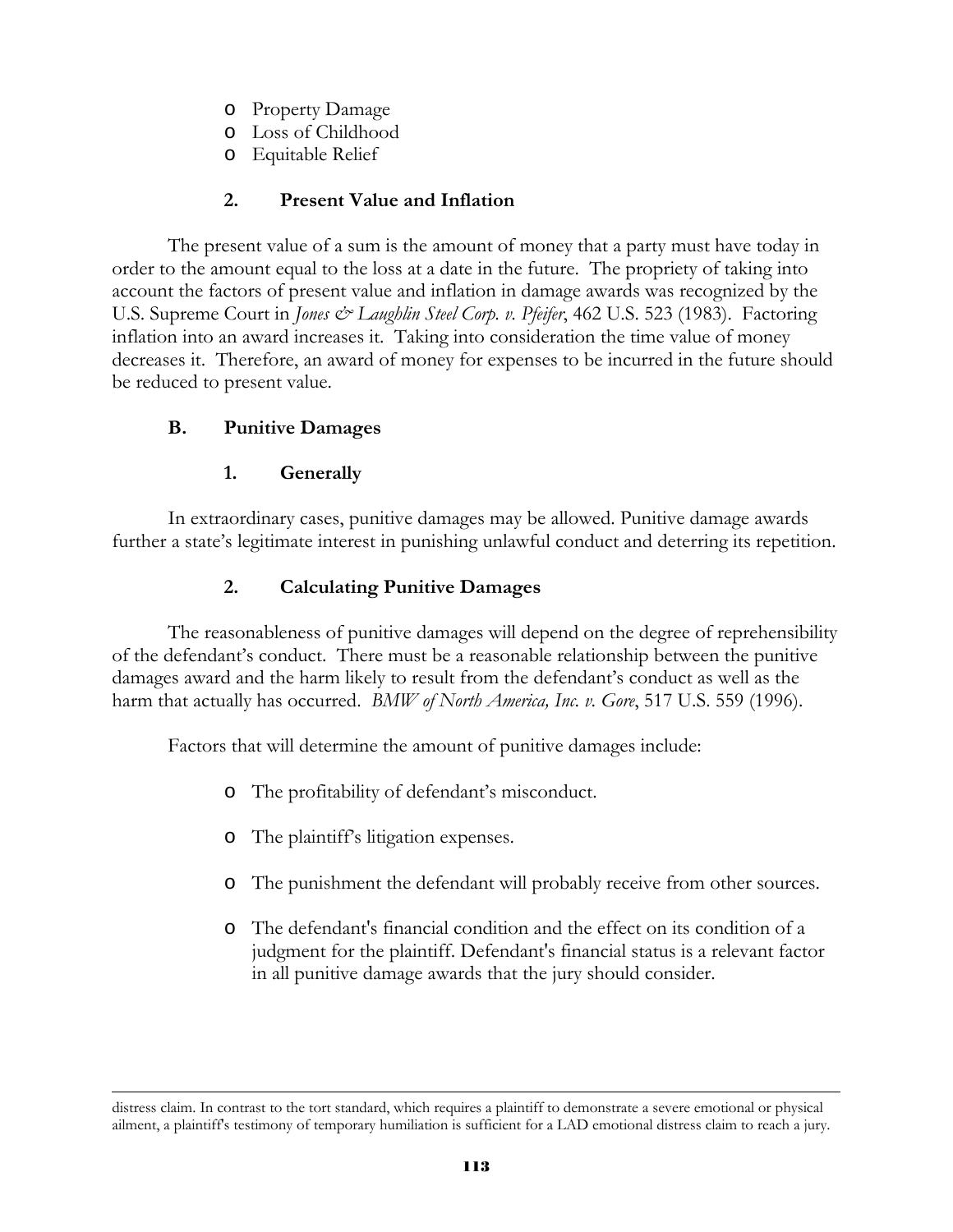## **3. Procedure**

A decision to punish a tortfeasor by means of a punitive damage award is an exercise of state power that must comply with the Due Process Clause of the Fourteenth Amendment. *Honda Motor Co., Ltd v. Oberg*, 512 U.S. 415 (1994). Therefore, states will have specific procedures that a litigant must follow in order to recover punitive damages.

- o What are your state's procedures for asking for punitive damages?
- o What is the standard of proof?

#### **C. Attorney Fees**

o Does a specific statute provide for fees?

#### **D. Creative Remedies**

o Crime Victim Compensation

A victim may recover from state compensation funds even where there is no criminal prosecution. However, any compensation must be repaid if there is a later civil recovery.

- o Injunctive Relief
- o Settlements Out of Court

Settling a case outside of the legal system greatly expands the realm of possible remedies. For example, resolution may include conditions unavailable through a court verdict, such as:

- o Defendant must watch an educational videotape about sexual violence (this could include a videotape made by the victim specifically for this event);
- o Victim has the opportunity to confront defendant in person (and with the support she needs);
- o Defendant must take medication(s);
- o Defendant must contribute to anti-sexual violence programs or other organization(s) identified by the victim;
- o Employer/campus defendant must implement sexual violence training, education, or services for employees, students, the community, etc.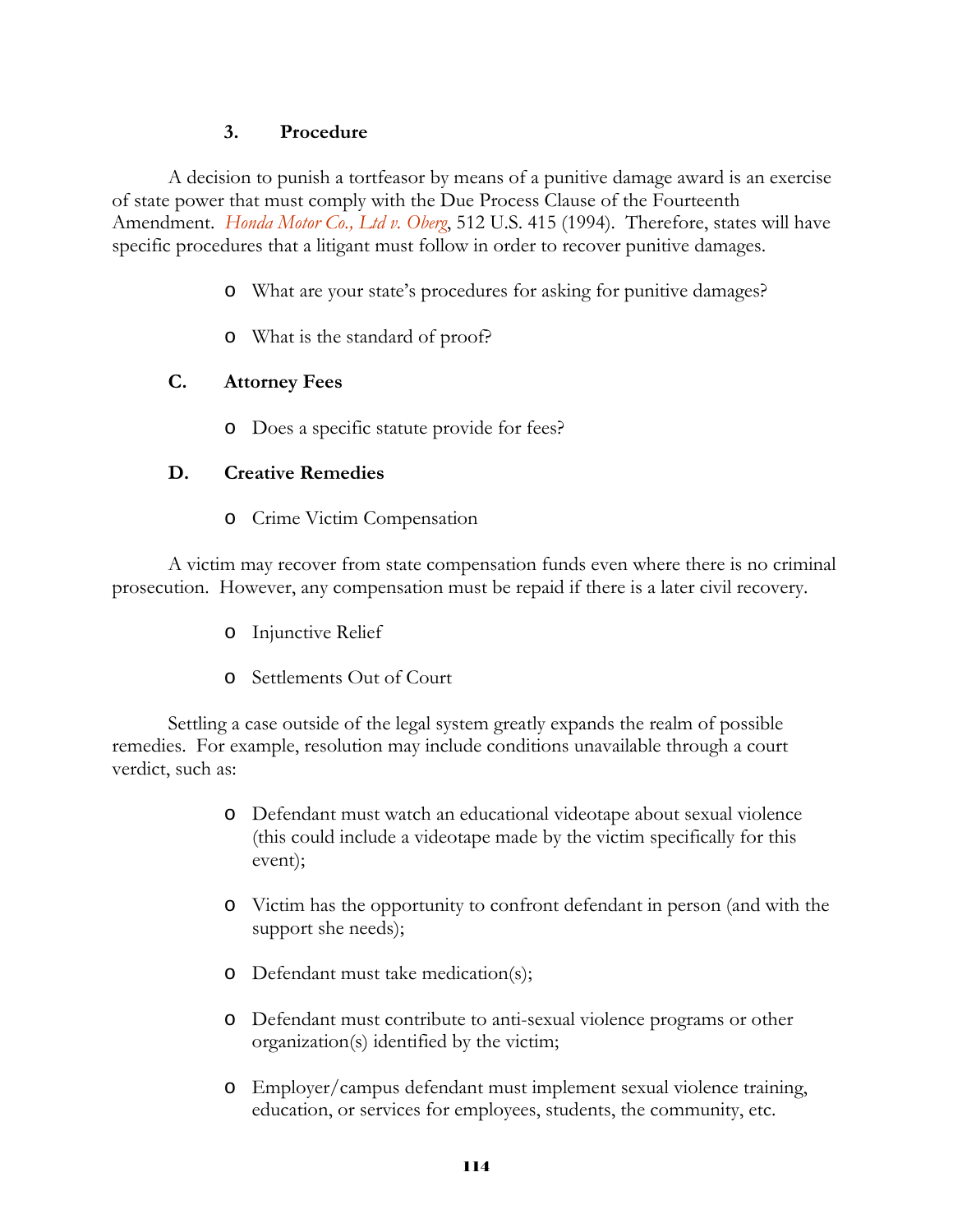It should be noted that satisfactory settlements often are reached only after vigorous advocacy throughout the litigation process, often right up to the point of trial.

## **E. Collateral Source Rule**

A payment to an injured person from a source other than tortfeasor is generally not deducted from the damages received from the tortfeasor. For example, payment from a:

- o Liability Insurance policy;
- o Charity Hospital; or
- o Money from Relative.

The existence of a collateral source is generally inadmissible evidence. In other words, no testimony is allowed regarding whether insurance pays the bill.

#### **F. Restitution Awards**

- o Does state law require that an award of damages in a civil suit must be reduced by the amount of restitution received by the victim in a criminal action?
	- *See, e.g.,* MCL § 769.1a (9), "Any amount paid to a victim or victim's estate under an order of restitution shall be set off against any amount later recovered as compensatory damages by the victim or the victim's estate in any federal or state proceeding[.]"

#### **VI. Practical Considerations**

## **A. Statutes of Limitations**

#### **1. Generally**

In civil law, torts are subject to a statute of limitations (SOL). A SOL is a time period in which a claim must be filed. States vary as to how long a victim may have to file a civil action. For example, in many states, torts such as assault or battery are subject to a two-year SOL. *See, e.g.*, Or. Rev. Stat. § 12.110 ("An action for assault, battery \* \* \* or for any injury to the person  $***$  shall be commenced within two years[.]") This means that a victim of sexual assault must file her claim within two years of when the harm (*i.e*., the sexual assault) occurred. If she does not, she may lose her opportunity to file an action. (*But see* "Tolling," Section II.A.2., *below*.) Different categories of personal injury actions may have different SOLs in a single state. For example, a state may have a two-year SOL for assault and a 3 year SOL for kidnapping or false imprisonment. When working with a sexual violence survivor, it is important to look up applicable SOLs as soon as possible so that she will not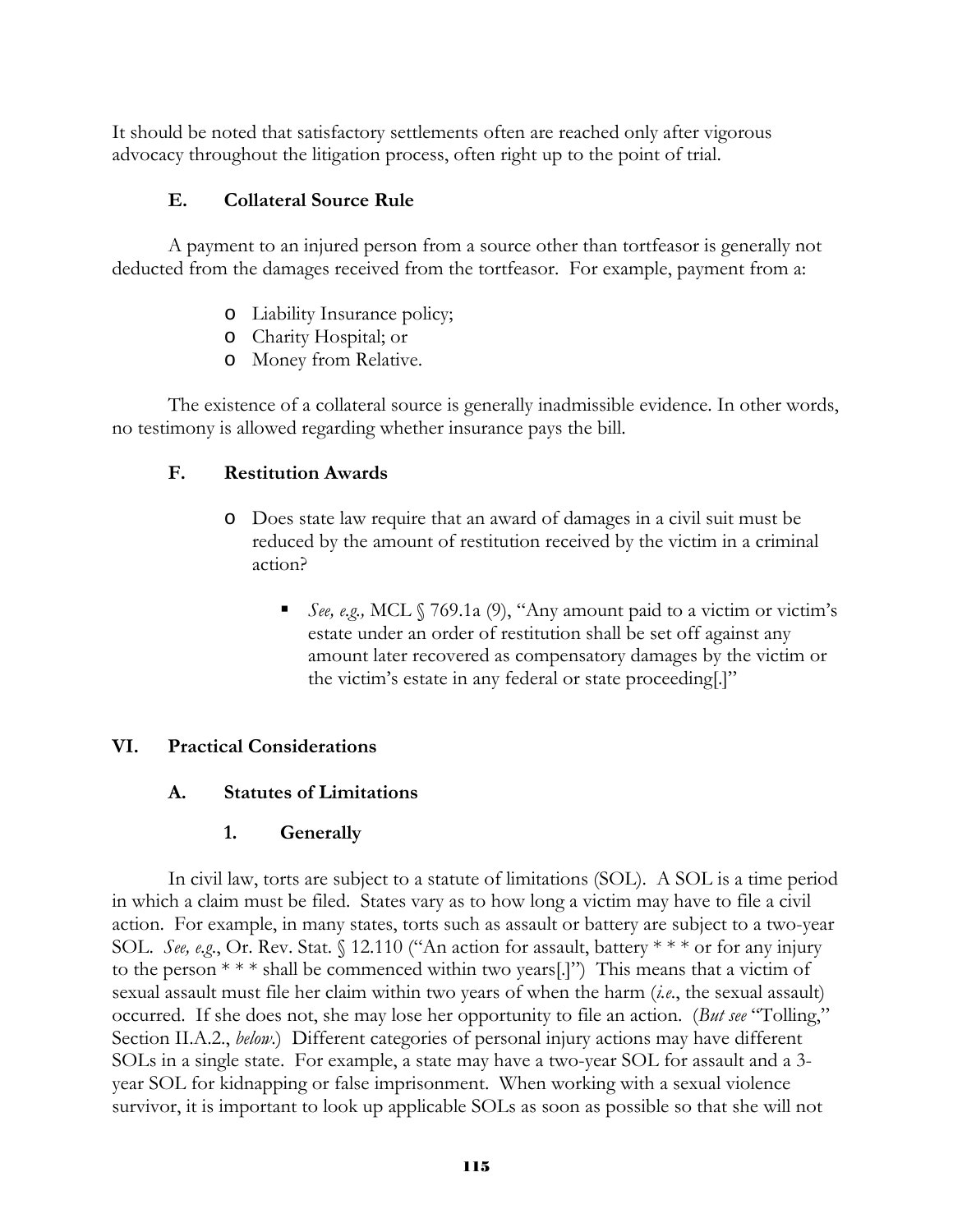lose her claim(s). Once a timely complaint is filed, a SOL has no effect on how long it takes for a case to conclude. However, most states have "diligent prosecution" statutes which require a plaintiff to move a case to trial within a certain time or face dismissal.

- o Advise victims that the only definitive advice regarding SOLs should come from a victim's attorney.
- o In researching SOLs, look to your state law for applicable statutes of limitations as soon as possible. Different claims may have different SOLs.
- o Each claim and each defendant are subject to a separate SOL analysis. If there are multiple defendants, each claim against each defendant must meet the applicable SOL.
- o If you believe you have missed a SOL, determine whether any tolling provisions apply. (*See* "Tolling," Section II.A.2, *below*.)
- o Consider whether abuse occurred in more than one state. If so, victim may be precluded from filing in one state but not another.
- o For assistance determining SOLs, *see*:
	- Civil injury SOLs at: **http://www.drugintel.com/public/statute\_of\_limitations.htm**.
	- State-by-state survey of SOLs applicable to civil claims for childhood sexual assault at: **http://www.smithlawfirm.com/statutestable.html.**
	- Any SOLs identified by the above websites are for reference only and should be verified for accuracy.

## **2. Tolling**

Once a SOL for a particular claim has been determined, the next step is to determine when the clock begins to run for purposes of meeting the SOL. As mentioned above, in most situations the time starts to run at the time the "harm" occurred, *i.e.*, when the sexual violence occurred. However, most states have tolling exceptions to this general rule. Tolling exceptions protect plaintiffs in situations where they may not be aware for months or even years that they have been harmed. The types of cases where tolling issues may arise include:

- o Childhood sex abuse cases (*See* "Child Sexual Abuse," Section II.A.3, *below*.);
- o Drug or alcohol-induced sexual violence;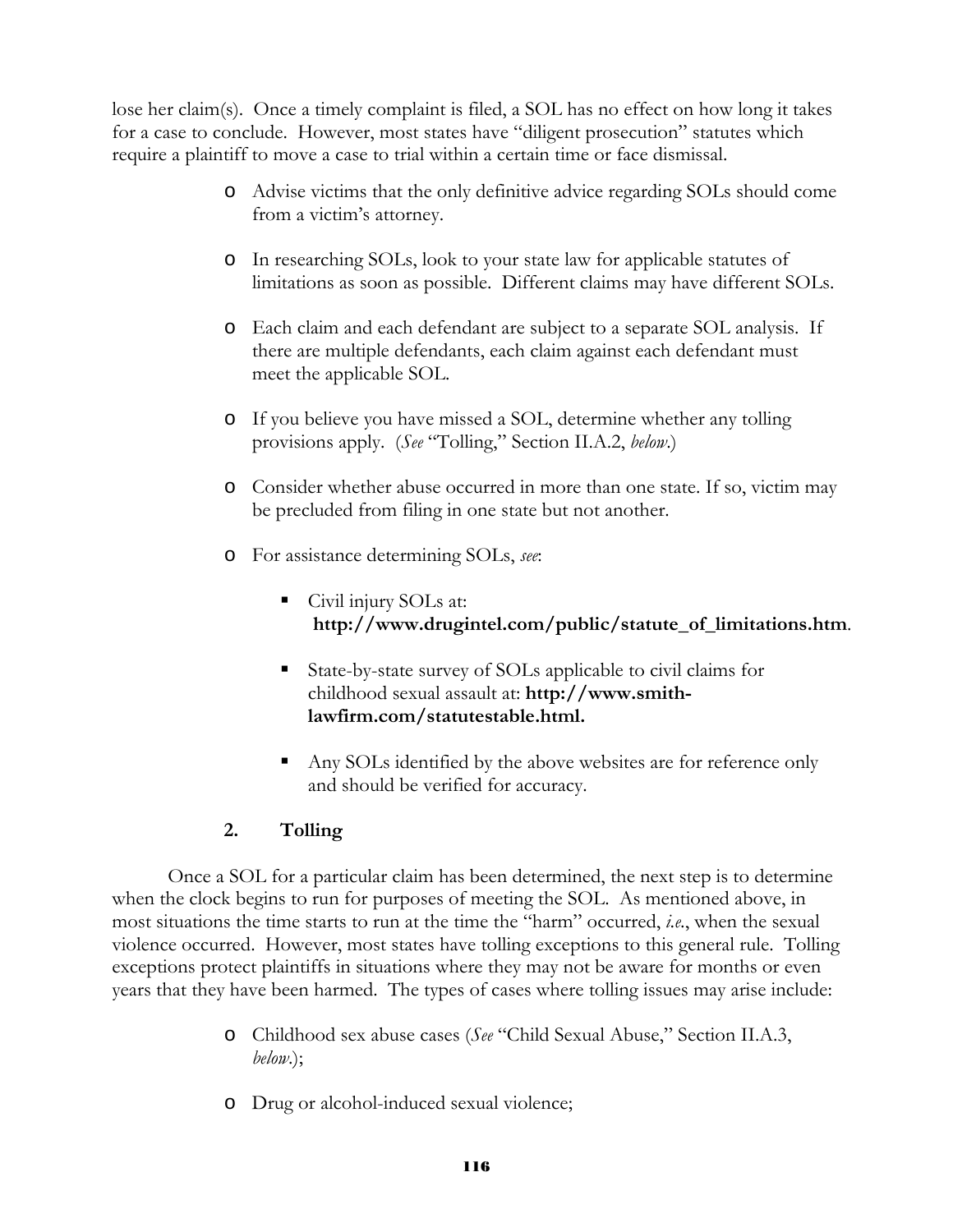- o Victim suffers from mental disability;
- o Victim is unconscious/in a coma;
- o Victim's memory is repressed due to post traumatic stress disorder (PTSD) or other condition;
- o Victim is otherwise physically or mentally incapacitated;
- o Victim of certain crime (*See, e.g*., Or. Rev. Stat. § 147.065) ("Notwithstanding [the two year SOL in] Or. Rev. Stat. § 12.110 the victim of any compensable crime as defined in Or. Rev. Stat. § 147.005129 or the victim's representative may bring an action at any time within the five-year period after the commission of the compensable crime.");
- o Perpetrator conceals violence; or
- o Perpetrator's identity is unknown.

In such situations, SOLs may begin to run on the date of discovery of the harm ("Delayed Discovery"), the date on which the plaintiff "should have discovered" the harm, the date on which the victim reaches the age of majority ("Minority Tolling"), or at some other point as defined by state statute or case law. In summary, a SOL may begin running at one of at least four different times:

- o *Earliest*: The date of harm.
- o *Later*: The date on which the plaintiff reaches majority (*see* "Childhood Sexual Abuse" section below).
- o *Later*: The date on which plaintiff reasonably should have discovered the harm. This refers to the date when a judge considers it fair to say that the plaintiff should have known about the harm, even if the plaintiff did not actually know about it.
- o *Latest*: The date on which the plaintiff actually discovered the harm.

## **3. Child Sexual Abuse**

The majority of states now have some type of provision extending the SOLs for adult survivors of child sexual abuse. Some of the extended periods for child sexual abuse are specifically provided for in statute (the most common of which are "Minority Tolling"

 $\overline{a}$ 129 This statute details crimes compensable under Oregon's Crime Victim Compensation program.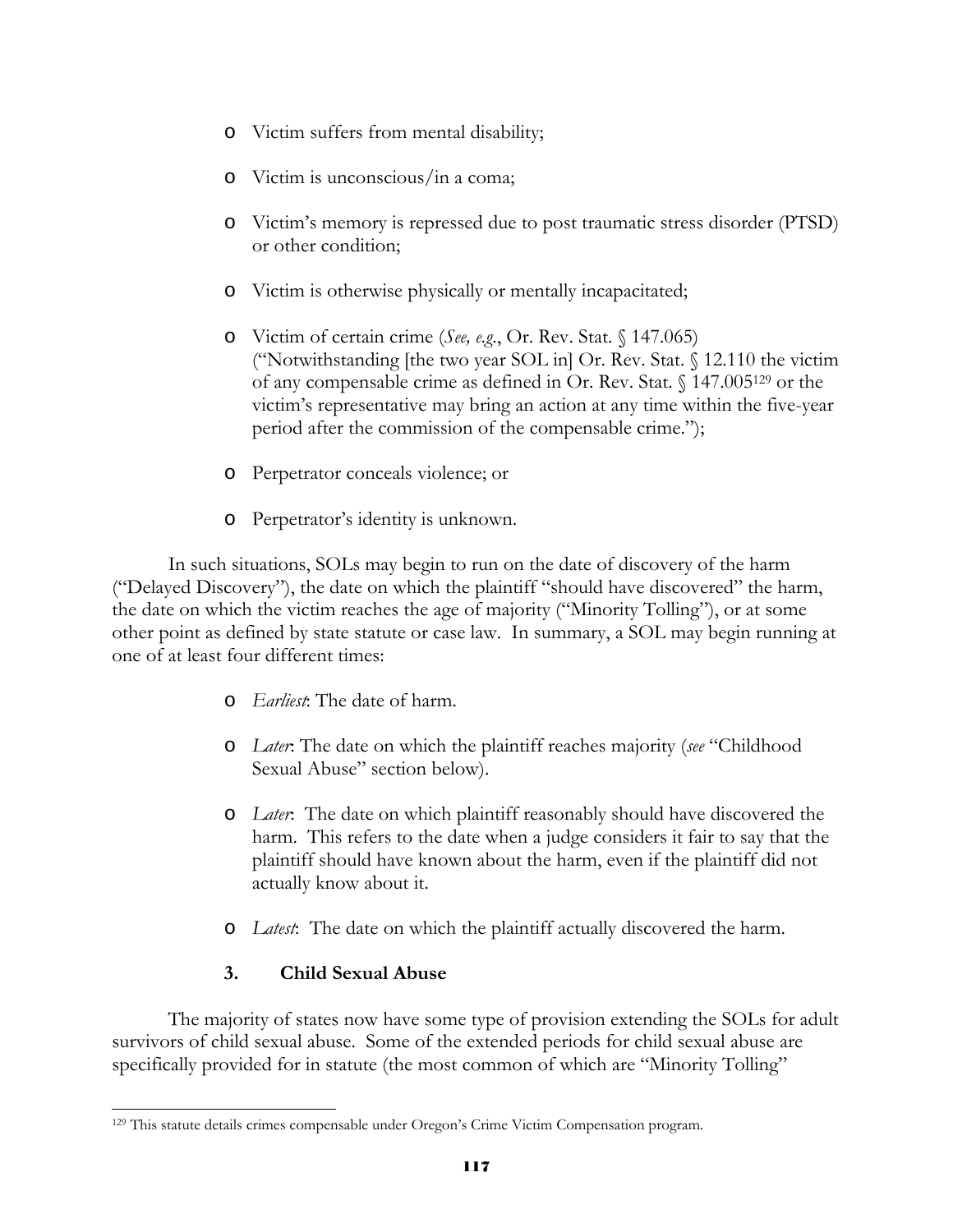statutes that provide SOLs begin to run when the injured party reaches the age of majority); others are found in case law that interprets a general "tolling" provision.

- o Does your state have a "Delayed Discovery" tolling provision that tolls SOL until discovery of harm or until plaintiff reasonably should have discovered harm? Look to case law to see how "reasonably should have discovered" is applied in your state.
- o Does your state have a "Minority Tolling" provision that tolls SOL for child sexual abuse until a survivor reaches age of majority?
- o Does your state have an "Incapacity Tolling" provision that tolls SOL in the event of mental incapacity or insanity? Some states have found that sexual violence involving repressed memories or PTSD may qualify as "insanity" sufficient to toll SOL.<sup>130</sup>
- o Does your state have a "Fraudulent Concealment" provision that tolls SOL if defendant purposely conceals injury?

# **4. Statutes of Ultimate Repose**

In some states, regardless of statutes of limitations and tolling, a statute of ultimate repose acts as a complete time bar to filing suit. Statutes of ultimate repose provide an overall time limitation for filing suit; once that time has passed, all claims are extinguished. For example, Or. Rev. Stat. § 12.115(1) provides that no action for negligent injury to person or property of another "shall be commenced more than 10 years from the date of the act or omission complained of." This time bar applies even if a claim would otherwise be tolled. *See also* Ga. Code Ann. § 9-3-73(c) which is "intended to create a statute of repose." Ga. Code Ann. § 9-3-93(d); *Esener v. Kinsey*, 522 S.E.2d 522, 524 (Ga. App. 1999) ("A statute of ultimate repose sets an ultimate limit on which injuries shall be actionable. Therefore, by definition, a statute of ultimate repose cannot be 'tolled' to permit actions to be brought for injuries which did not occur until after the statutory period had expired.").

o Does your state have a statute of ultimate repose?

l

o Does it expressly or through case law trump tolling provisions?

<sup>130</sup> *See, e.g., Jones v. Jones*, 576 A.2d 316 (N.J. App. Div.) *cert*. *denied*, 585 A.2d 412 (N.J. 1990); *Phillips v. Sugrue*, 800 F. Supp. 789 (E.D. Ark. 1992); *Leonard v. England*, , 445 S.E.2d 50 (N.C. App. 1994). A contrary result, however, has been reached in other states. *See, e.g., Travis v. Ziter*, 681 So.2d 1348 (1996); *Lemmerman v. Fealk*, 534 N.W.2d 695 (Mich. 1995); *Lovelace v. Keohane*, 831 P.2d 624 (Okla. 1992); *O'Neal v. Division of Family Services*, 821 P.2d 1139 (Utah 1991); *Burpee v. Burpee*, 152 Misc. 2d 466, (Sup. Ct. 1991); *Hildebrand v. Hildebrand*, 736 F. Supp. 1512 (S.D. Ind. 1990).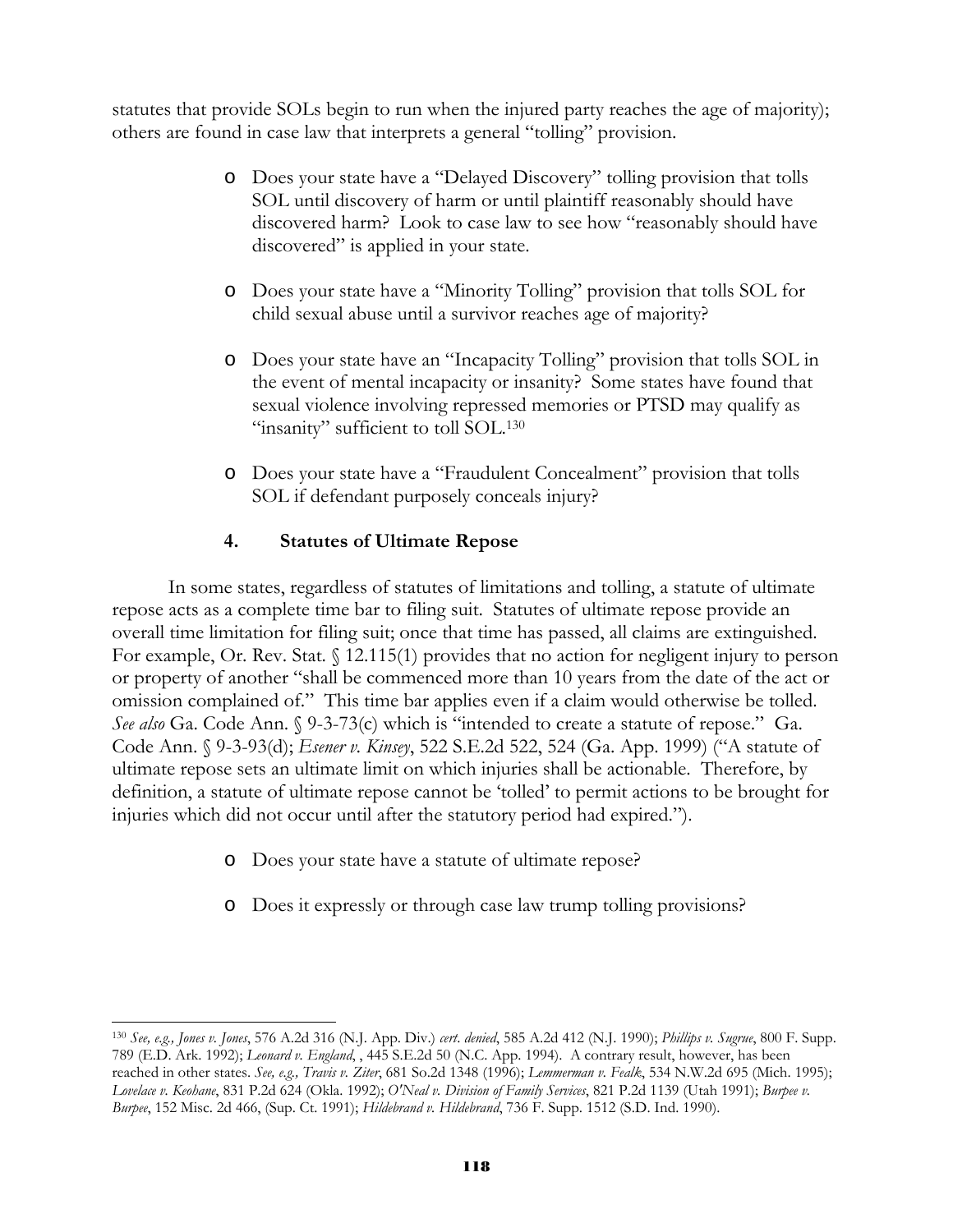## **B. Claims Against Public Agencies**

## **1. Generally**

If a potential defendant is a public entity (such as a state, county, or city agency) or an agent or employee of a public agency, there are usually additional hurdles to filing suit. For example, public entities and their agents are typically protected by certain types of immunities. (*See* Section IV.B.3 on "Immunities.") Some public entitles, like the State, have waived immunity to some degree; however, strict procedural rules, such as notice and timeliness provisions, must be followed in order to sue. For example, often you cannot sue a public entity unless you first file an administrative claim with the city, county, or state of which the agency is a part. A plaintiff may have as little as 60 to 90 days from the occurrence of the injury or harm to submit an administrative claim. This gives the agency an opportunity to remedy the harm outside of litigation and gives the agency notice of a potential claim. Failure to follow a proscribed administrative process may prevent a subsequent civil suit.

- o Look up the applicable Tort Claim Notice and other provisions that affect suits against public entities as soon as possible in order to preserve suit against a public entity.
- o Consult an attorney to help determine filing, notice, and jurisdictional requirements when suing a public entity.

# **2. Federal Tort Claims Act (FTCA)**

The Federal Tort Claims Act (FTCA), located in Title 28 of the United States Code, allows for suits against the federal government. Prior to Congress' enactment of the FTCA in 1946, the federal government could not be sued for a personal injury, wrongful death, or property damage caused by its employees unless there was a specific act of Congress explicitly authorizing such an action. Today, the FTCA allows individuals to recover against the federal government for personal injury, wrongful death, and property damage caused by the negligence of a federal employee, acting in the scope of his/her employment.

A person is generally found to be acting within the scope of his/her employment:

- o If his/her conduct was authorized by competent authority (for example, a supervisor or a standard procedure); and
- o Was serving, at least in part, a governmental purpose.

Even if an act occurs on government property, the federal government cannot be held liable for the intentional acts of assault, battery, false imprisonment or false arrest, abuse of process, or malicious prosecution, with limited exceptions applicable to law enforcement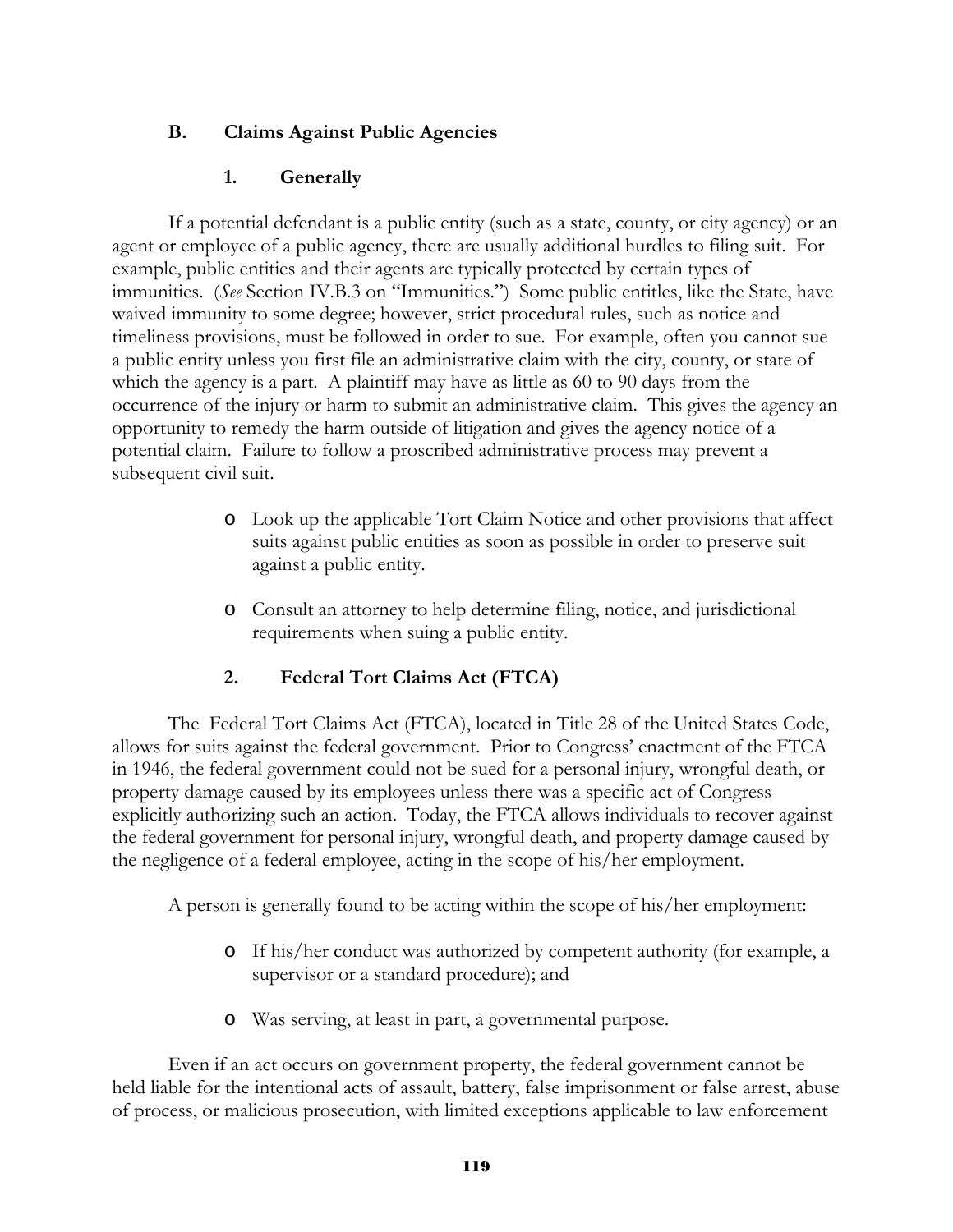officers. Also, the federal government cannot be held liable for damages or injuries that stem from the performance of, or failure to perform, a discretionary function.

Procedurally, the FTCA requires a potential plaintiff to:

- o First file an administrative action with the agency. Monies may be awarded in whole or in part.
- o File in federal court.
- o Have the matter tried by a judge, not a jury.
- o File a negligence action (not strict liability or intentional tort).
- o File a claim for money damages only.
- o Procedure governed by the Federal Tort Claims Procedure, Title 28, Chapter 171 of the U.S. Code is the Judiciary and Judicial procedure.
- o The substantive law of the state where the negligent act or omission occurred will determine the government's liability.

## **3. Immunities**

Government and public entities are protected by certain immunities. This means that if immunity is found, the agency cannot be held liable and a lawsuit that has been filed will be dismissed. Therefore, it is important to determine before filing whether immunity may preclude certain civil claims against certain public defendants. A survivor considering filing suit should consider the following questions:

- o Is a potential defendant a public entity or an agent or employee of a public entity?
- o Was the potential defendant acting in his/her official capacity as an agent or employee of a public entity?
- o Was the potential defendant acting on behalf of a public entity?
- o Was the potential defendant acting under an appearance of acting as an agent/employee of a public entity?

If so, the potential defendant may be protected by some sort of immunity. The most common immunities include: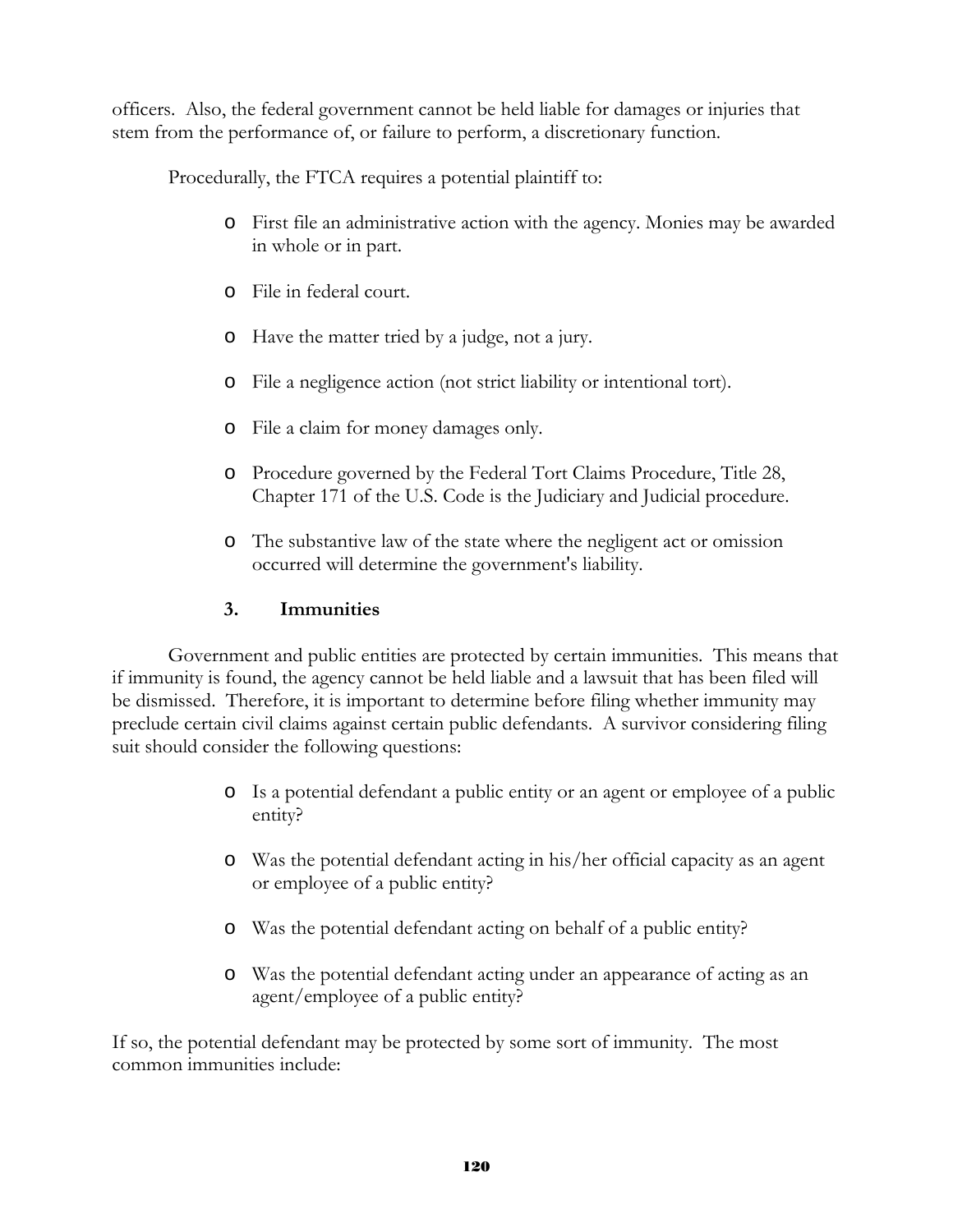#### **a. Sovereign Immunity**

Traditionally, governmental entities enjoyed what is known as "sovereign immunity," which establishes complete immunity for the government from being sued and found liable in a lawsuit. State and federal governments have reduced this broad sovereign immunity over the years, however, by passing laws that limit, or reduce, the immunity of government entities in certain situations. These laws vary from state to state, but most are modeled on the FTCA, the federal law waiving the sovereign immunity of the federal government under certain circumstances, *discussed above*.

#### **b. Qualified Immunity**

If a government actor is involved, qualified immunity allows damages for acts that violate an individual's civil rights if it can be shown that the acts that form the basis of suit:

- o Violate clearly established statutory or constitutional rights; and
- o Of which a reasonable person would be aware.

#### **c. Discretionary Immunity**

Public bodies are immune from liability for claims based upon the performance of or failure to exercise or perform a discretionary function or duty. *See, e.g.,* Or. Rev. Stat. § 30.265(3)(c) ("[a]ny claim based upon the performance of or the failure to exercise or perform a discretionary function or duty, whether or not the discretion is abused.") Discretionary immunity may apply if the tortious act or omission that forms the basis of suit:

- o Was as a result of a procedure or policy made by a public officer with policymaking authority. The failure to follow an established policy or procedure deprives the public body of discretionary immunity;
- o Was performed as part of the public employee's duties;
- o Was the kind of action that the discretionary immunity doctrine was designed to protect;
- o Look to state law to determine standards for discretionary immunity in state courts; and
- o The Federal Tort Claims Act includes an additional requirement of acting in good faith for the discretionary immunity granted to the federal government. 28 U.S.C. § 2680.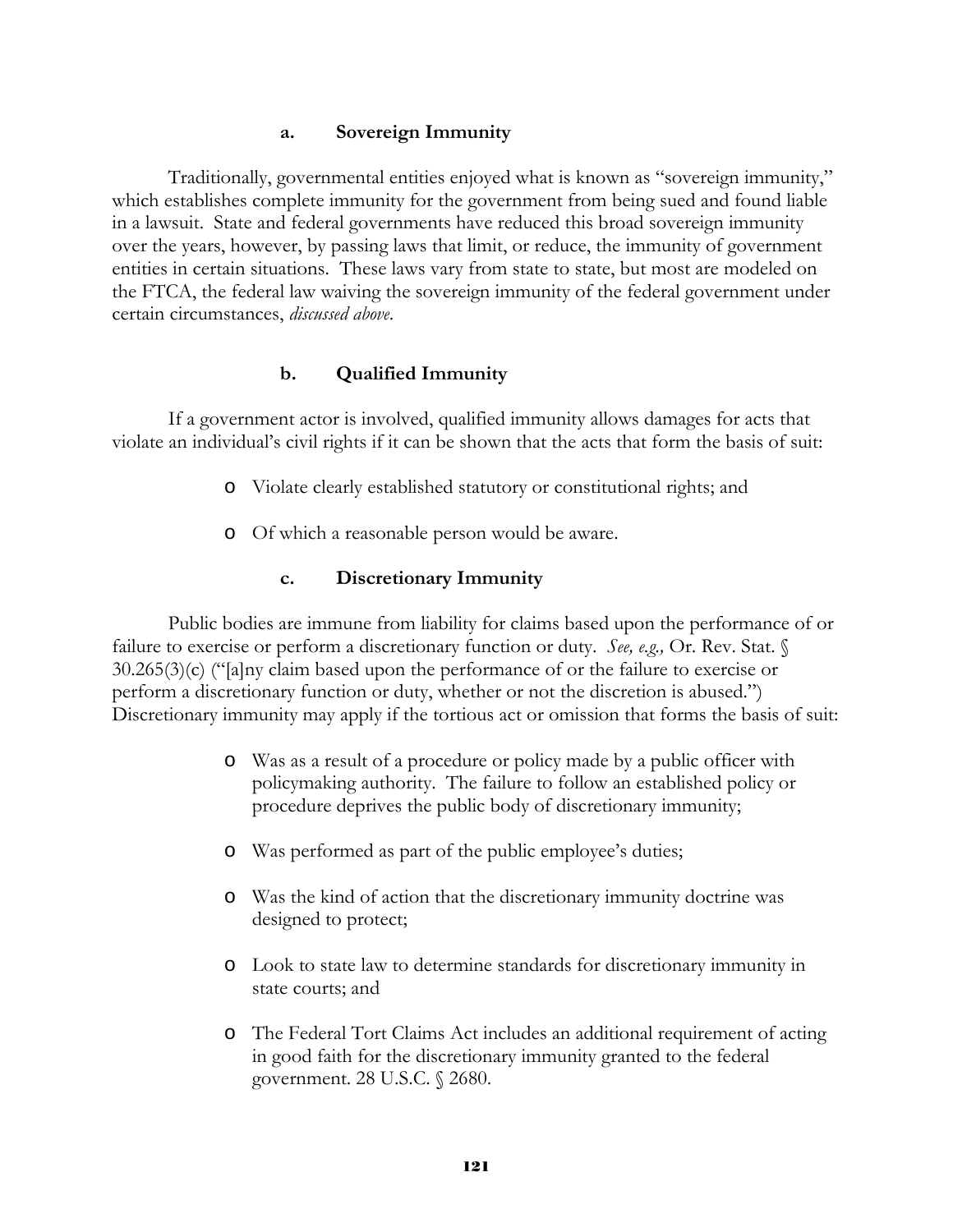Some government officials have absolute immunity when acting in their official capacity. The two most relevant types of immunity are those governing: 1) prosecutors and 2) judges.

#### **d. Prosecutorial Immunity**

Prosecutors are absolutely immune from monetary liability for activities "intimately associated with the judicial phase of the criminal process." *Imbler v. Pachtman*, 424 U.S. 409, 430 (1986). The intent of a prosecutor plays no role in the immunity inquiry. *McCarthy v. Mayo*, 827 F.2d 1310, 1315 (9<sup>th</sup> Cir. 1987). Immunity is not defeated even by a showing that the prosecutor acted wrongfully, maliciously, or because the criminal defendant ultimately prevailed. *Imbler*, 424 U.S. at 474 & n.27.

In *Broam v. Bogan*, 320 F.3d 1023 (9<sup>th</sup> Cir. 2003), the court reviewed what types of activities are entitled to absolute immunity:

- o The initiation of a prosecution and presentation of the State's case, *citing Imbler*, 424 U.S. 409, 431; and *Milstein v. Cooley*, 257 F.3d 1004, 1008;
- o The decision to prosecute and for professional evaluation of a witness "even if that judgment is harsh, unfair or clouded by personal animus," *citing Roe v. City of San Francisco*, 109 F.3d 578, 583-84 (9th Cir. 1997);
- o The professional evaluation of the evidence assembled by the police, *citing Roe* at 584;
- o The failure to investigate accusations against a defendant before filing charges, *citing O'Connor v. Nevada*, 686 F.2d 749, 750 (9th Cir. 1982) (per curium), *aff'g* 507 F. Supp. 546, 548-49 (D. Nev. 1981) (holding prosecutor immune for failure to investigate adequately accusations again defendant before charging him or her);
- o The use of false testimony at trial, *citing Imbler*, 424 U.S. at 431; and
- o The decision not to preserve or turn over exculpatory material, *citing Imbler*, 424 U.S. at 431-32 n. 34, *Ybarra v. Reno Thunderbird Mobile Home Village*, 723 F.2d 675, 679 (9th Cir. 1984), and sister circuits' decisions.

 In addition to those activities discussed in *Broam*, the following activities are also protected by absolute immunity: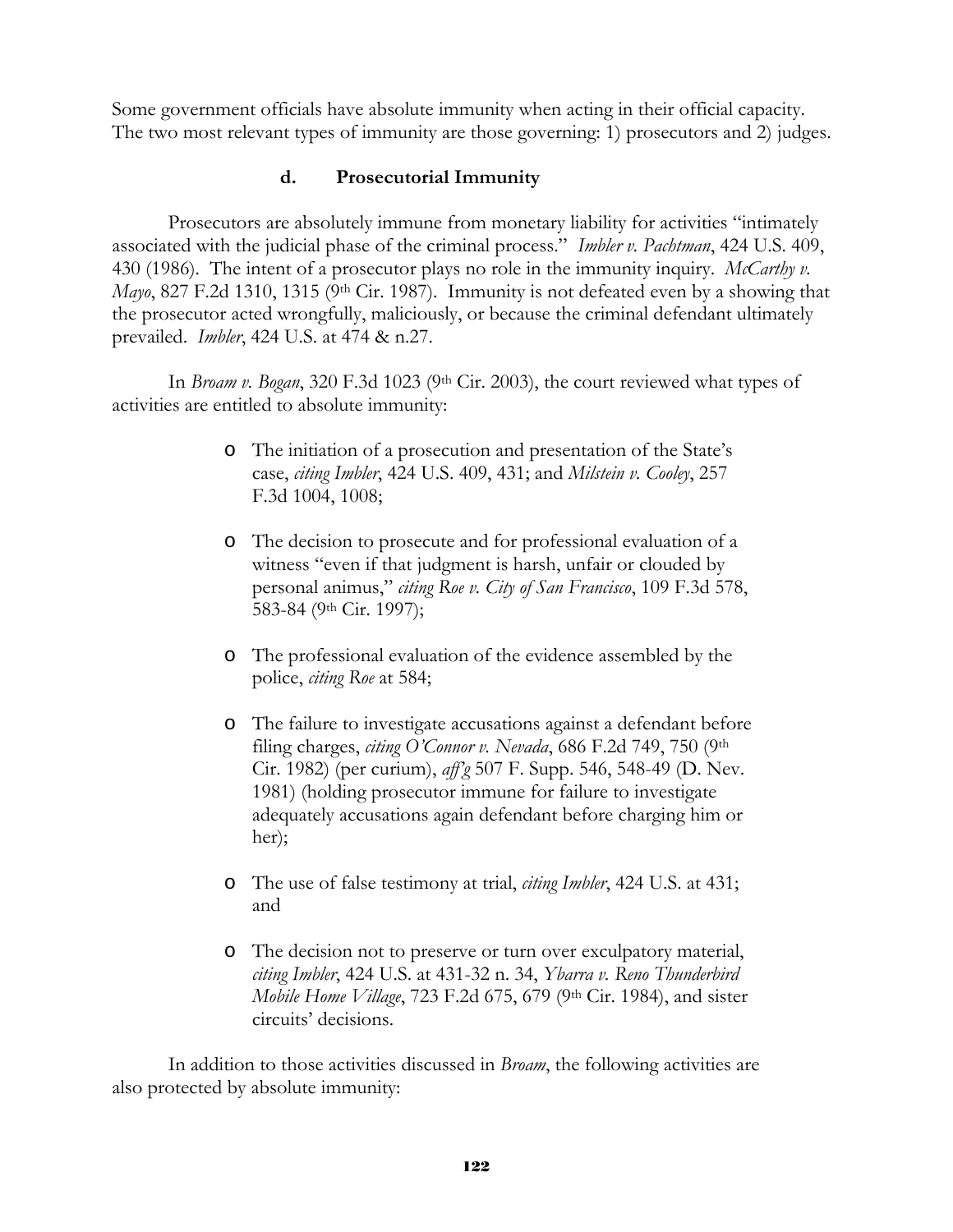- o The decision not to prosecute, *Roe v. San Francisco*, 109 F.3d 578, 583 (9th Cir. 1997);
- o The functioning as an advocate for the State in grand jury proceedings, *Herb Hallman Chevrolet v. Nash-Holmes*, 169 F.3d 636, 643 (9th Cir.), *cert. denied*, 120 S. Ct. 171, 314 (1999);
- o The knowing use of false testimony at trial, the suppression of exculpatory evidence, and malicious prosecution, *Imbler*, 424 U.S. 409, 416;
- o The participation in a probable cause hearing leading to the issuance of a warrant, *Burns v. Reed*, 500 U.S. 478, 492 (1991); and
- o The securing of a grand jury indictment and preparing a criminal complaint, *Milstein v. Cooley*, 257 F.3d 1004, 1012 (9th Cir. 2001).

To determine whether prosecutorial immunity exists, consider:

- o Whether the potential defendant is a prosecutor or agent associated with the prosecutor's office.
- o Whether the potential claim arises from a prosecutor or agent associated with the prosecutor's office acting in his/her official capacity.
- o Whether the acts that form the basis of plaintiff's claim were performed by a prosecutor or agent with the prosecutor's office acting in a quasi-judicial junction.
- o Whether the potential claim arises from a decision whether or how to prosecute a case.

If the above apply to a potential claim, prosecutorial immunity will likely bar suit.

#### **e. Judicial Immunity**

Anglo-American common law has long recognized judicial immunity, a sweeping form of immunity for acts performed by judges that relate to the judicial process. This absolute immunity insulates judges from charges of erroneous acts or irregular action, even when it is alleged that such action was driven by malicious or corrupt motives or when the exercise of judicial authority is flawed by the commission of grave procedural errors. Absolute judicial immunity is not reserved solely for judges, but extends to non-judicial officers for claims relating to the exercise of judicial functions that are functionally comparable to those of judges — mainly, the exercise of discretionary judgment. *Antoine v. Byers & Anderson, Inc*., 508 U.S. 429, 436 (1993).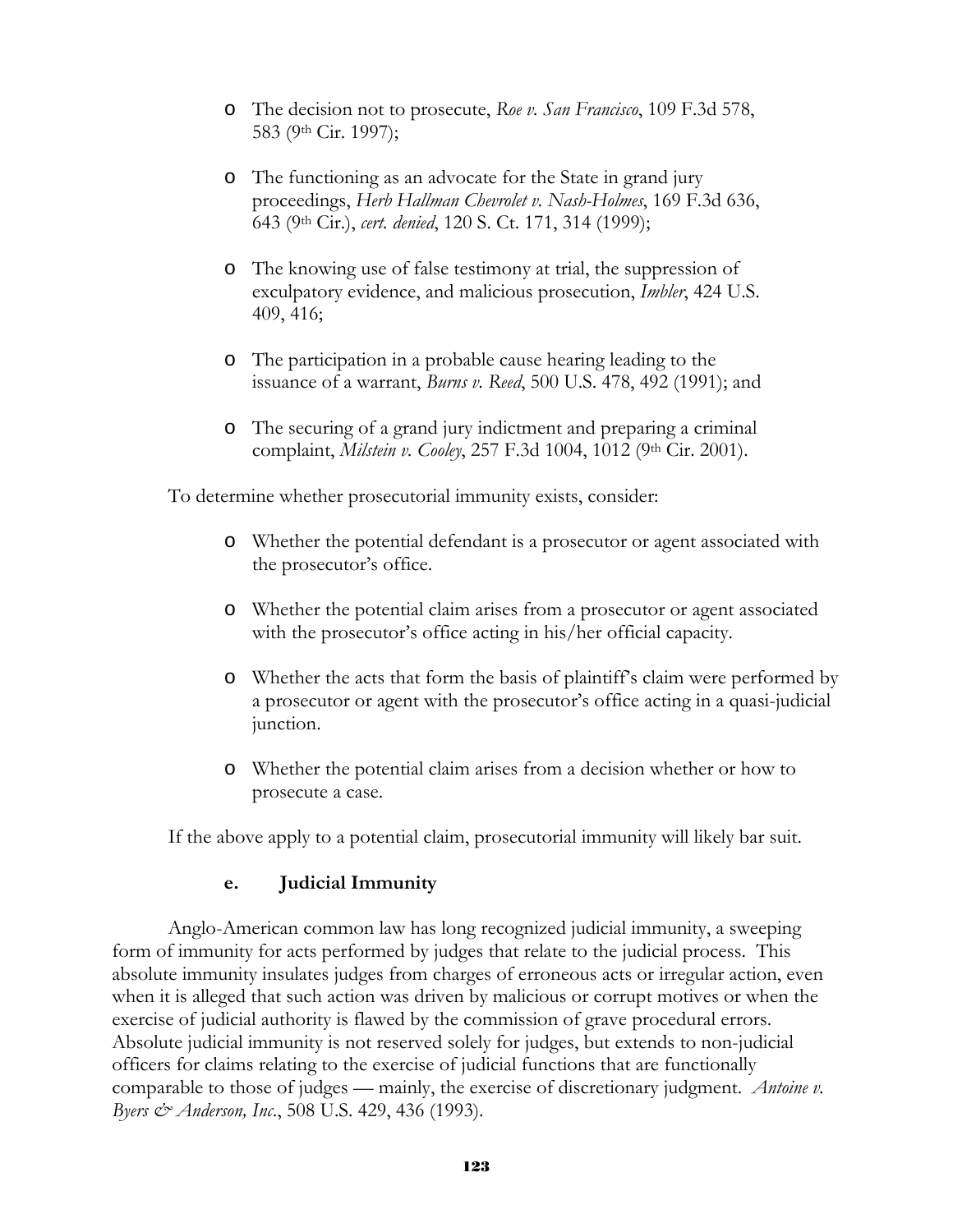To determine whether judicial immunity exists, consider:

- o Whether the potential defendant is a judge or agent associated with the judicial branch of government.
- o Whether the potential claim arises from a judge or agent associated with the judicial branch of government acting in his/her official capacity.
- o Whether the potential claim arises from a judge or agent associated with the judicial branch of government making a discretionary judgment (versus purely clerical, procedural or administrative action).

If the above apply to a potential claim, judicial immunity will likely prevent a suit.

## **C. Non-governmental Immunities**

Two additional immunities that apply to non-government defendants are spousal immunity and parent-child immunity.

#### **1. Spousal Immunity**

Immunities between husband and wife have been overruled in most jurisdictions. The immunity was intended to preserve the harmony of marriage by forcing spouses to work out grievances and to protect insurance companies against fraud from collusion.

- o Does your state have a spousal immunity doctrine in statute or established by case law?
- o Has it been overruled or limited?

## **2. Parent-Child Immunity**

The common law shielded the parent from liability for injury to his/her child. The purposes behind this doctrine were three-fold: (1) to preserve family harmony, (2) to preserve family assets, and (3) to preserve parental authority to control the manner in which children are raised. *See, e.g., Cates v. Cates*, 619 N.E.2d 715, 721, (Ill. 1993). In its original form, the doctrine specifically applied to minors who were under parental control; it did not apply to adult or emancipated children.

The immunity between parent and child has been limited in many jurisdictions to apply only to negligence cases. There is no immunity for willful or wanton conduct by a parent against a child.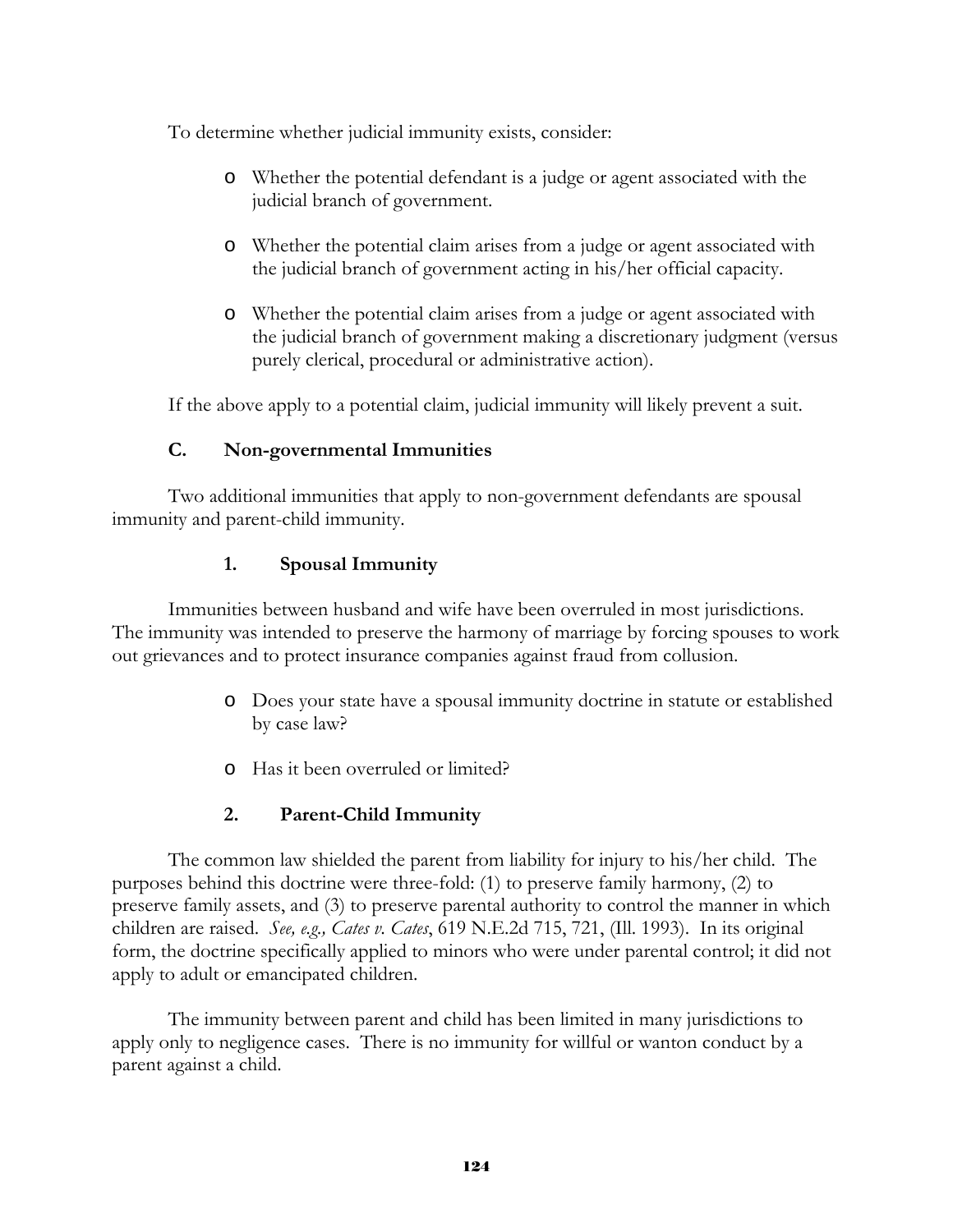- o Does your state have a parent-child immunity doctrine in statute or established by case law?
- o Has it been overruled or limited?
- o Does it apply to foster parents or other inhabitants of child's household (*e.g.,* live-in girlfriend)?

# **D. Limitations on Recovery**

While damages and other remedies are discussed in further detail above, as a practical matter, a survivor may want or need to consider whether and how any limitations on recovery will affect her decision to file a civil suit. Civil litigation is costly, time intensive, emotionally draining, and can greatly sacrifice a victim's privacy. If damages are subject to a monetary cap or certain types of damage recovery are not allowed or impossible to recover, a survivor may want to consider an alternate remedy or pursue an out of court settlement.

- o Are there any caps on damages? For example, public entity tort claims acts or tort reform measures may cap the amount of damages that are recoverable from a particular defendant or recoverable overall.
- o Are punitive damages available? The availability of punitive damages depends on type of tort and type of defendant.
- o Are damages recoverable from defendant (*e.g*.*,* is defendant insolvent or immune)?
- o Is there another liable party from whom damages could be recovered?
- o Is there insurance coverage for intentional acts?

## **E. Discovery and Waiver of Privacy**

## **1. Generally**

Control over privacy and release of private information is usually a crucial element to a sexual violence survivor's recovery. Therefore, any survivor considering filing a civil law suit should be advised that she will likely lose much control over their privacy.

## **2. Discovery**

"Discovery" is a general term used to describe pretrial disclosure of information and documents. It is broadly allowed in most states during civil litigation. The scope of discovery is broader than the standard for admissibility of evidence in courts. Most states and the Federal Rules of Evidence allow discovery requests if the information requested is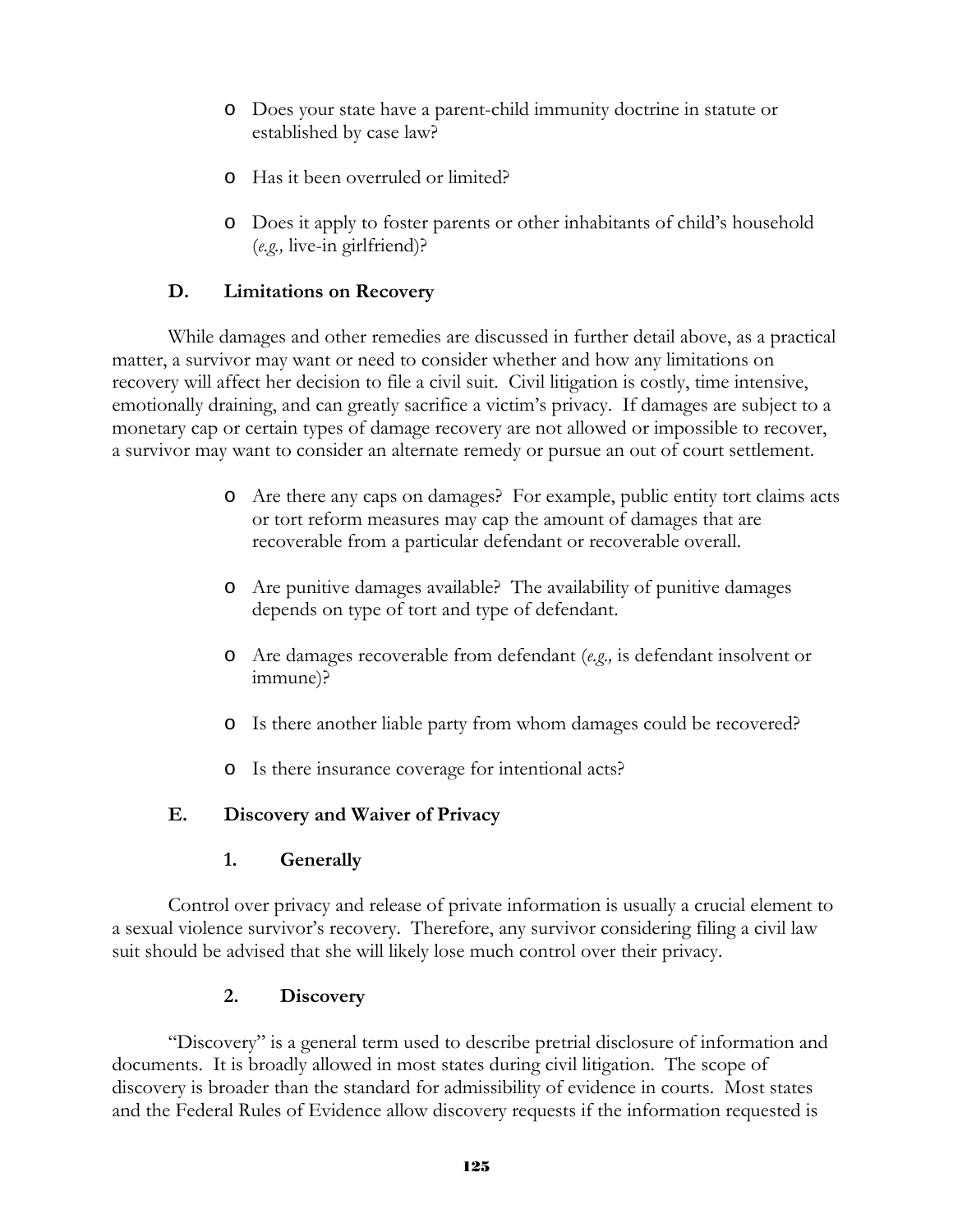merely "relevant" or "reasonably calculated to lead to the discovery of admissible evidence." Fed. R. Civ. P. 26(b).

For example, survivors should be warned that in civil cases stemming from sexual violence, the following might be subject to discovery:

- o Victim's medical, sexual, educational, credit, criminal, or employment history or other private information.
- o Photos, date books, letters, diaries and other writings of the victim.
- o Therapy records. Any person who files a civil case claiming physical or emotional damages often waives the right to confidentiality of some, and perhaps all, medical and other records that might have a bearing on her physical or mental state.
	- This will depend on the claims. A victim may be able to structure a case so that this not at issue (*i.e.,* limiting the type of damages requested).
- o PTSD and similar disorders are often claimed by victims. This makes records of other stressors and trauma unrelated to the violence at issue and therefore subject to disclosure. This may include information on:
	- Prior assaults
	- Personal and family relationships
	- lequal Job performance
	- **Financial stressors**
- o If sexuality and intimacy issues form the basis for damages, this will "open the door" to sexual history.

# **3. Protective Measures**

Because of the sensitive nature of sexual violence and the records involved, it is important to try to protect a victim's privacy to the greatest extent possible. It is important for victims and their attorneys to raise privacy concerns at the earliest time possible. This is especially important if a case is high profile and/or likely to be followed by the media. The media may report any information it has lawfully obtained, even if another party has unlawfully disclosed it. *Florida Star v. B.J.F.*, 491 U.S. 524, 533. Such protective measures may include:

> o File Jane Doe Complaints that keep victim's name from being disclosed. These tend to be disfavored but are sometimes possible. It is more commonly accepted in cases of child sexual abuse.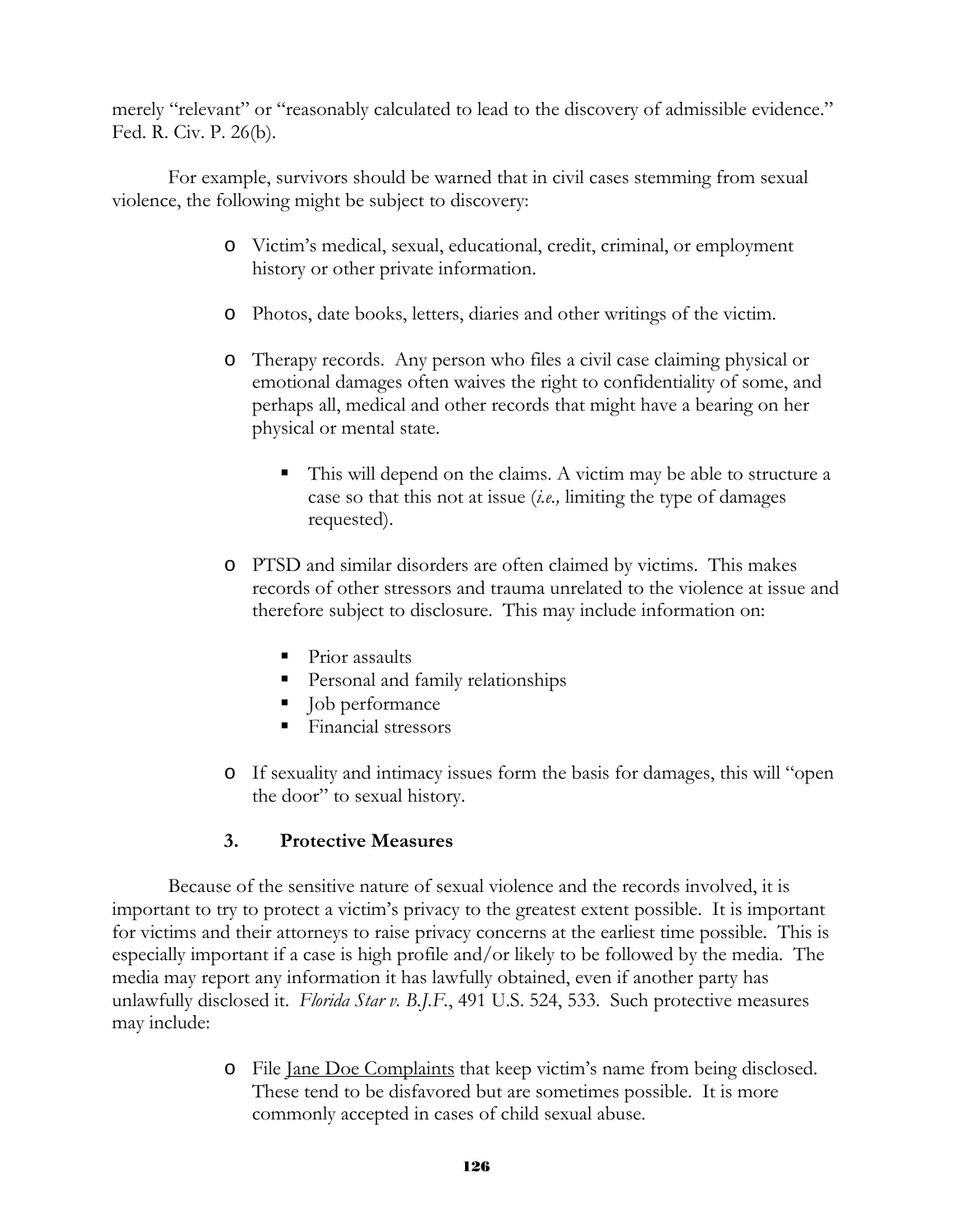- o File a Protective Order (PO) that covers personal and private records. Make sure PO covers scope of use pretrial and at trial, who has access, and disposal of records.
- o File a Motion in Limine (MIL) to keep control of private information at trial. For example, to exclude inadmissible private information, to seal records of court, to keep out media, or to keep certain information from the jury.
	- Argue federal constitutional right to privacy protects information from being disclosed. Then argue additional bases for privacy.
	- Are there any privileges that apply?
	- Look to state privacy laws, including specific victims' rights laws (often state Victim Rights Amendments of statutes provide crime victims right to dignity, fairness, respect, privacy), to argue that information should not be disclosed. (Note that victims' rights are not always easily transportable to a civil proceeding.)
	- Look to public records laws for basis of keeping certain information out of public record.
	- Make analogies to criminal rape shield statutes; consensual sexual relationships do not cause trauma and are not related to damages and should therefore be inadmissible.
		- Fed. R. Evid. 412 provides rape shield protection for alleged sexual violence victims in federal civil suits.
		- Does state statute similarly provide?

## **F. Interplay Between Criminal and Civil Actions**

## **1. Outcome of Criminal Proceedings: Effect on a Civil Case**

- o *Effect of Acquittal*. Because the standard of proof is lower in civil cases than in criminal cases, an acquittal on a criminal charge does not bar a subsequent civil suit based on the same conduct. *Helvering v. Mitchell*, 303 U.S. 391, 397 (1938).
- o *Effect of Conviction*. A conviction or adjudication does not prevent a crime victim from filing a civil suit based upon the same conduct. The Double Jeopardy Clause is not triggered by litigation between two parties. *United*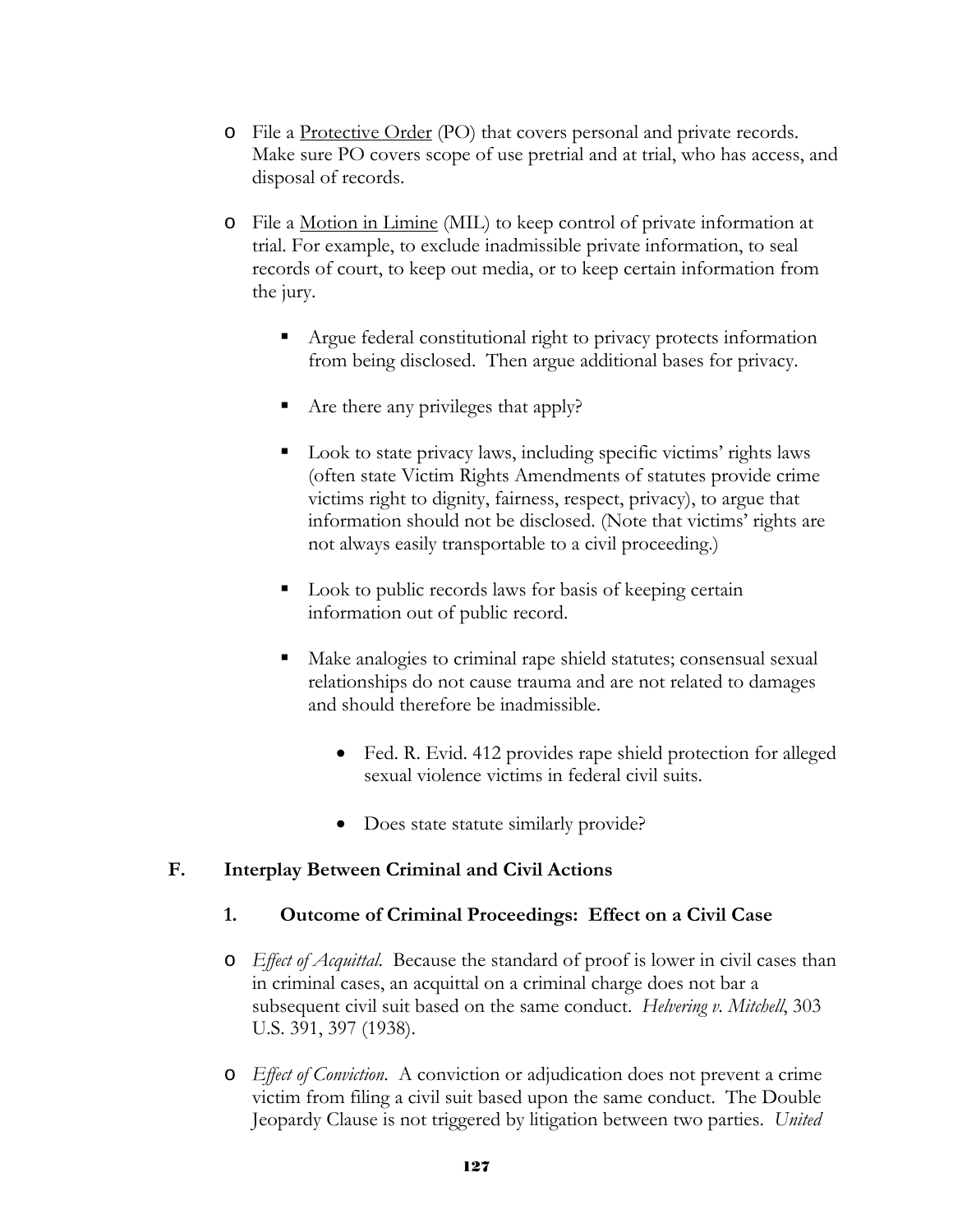*States v. Halper*, 490 U.S. 435, 451 (1989), *overruled on other grounds, Hudson v. United States*, 522 U.S. 93 (1997). A conviction in a criminal proceeding can likely be admitted into a civil proceeding.

#### **2. Cross-Examination in Criminal Trial Regarding Victim's Civil Suit**

Because it is deemed relevant to credibility, a victim may be cross-examined as to whether she has filed, or is contemplating filing, a civil lawsuit that may be affected by the outcome of the criminal case. *See, e.g., People v. Grisham*, 335 NW2d 680 (Mich. App. 1983) ("It is reversible error for a trial court to refuse to allow inquiry and argument regarding a civil action which has been commenced with respect to the criminal action being tried, since the bias or interest of a witness is a proper subject of inquiry.")

A victim in a criminal case may also be cross-examined on any pleadings she files in a civil case.

#### **VII. Retaliatory Lawsuits**<sup>131</sup>

#### **A. Introduction**

*Imagine*: Jane Doe has just been the victim of sexual violence. She is angry, ashamed, in denial, nervous about entering an unknown criminal justice system, and is terrified that her attacker will come after her again if she reports the crime.

*Now imagine*: Jane musters the courage to report the crime and cooperate with law enforcement throughout the investigation. After the case ends, the criminal defendant files a civil suit, alleging defamation, malicious prosecution, abuse of process, negligent supervision, intentional infliction of emotional distress, negligent infliction of emotional distress, and false arrest, all based on Jane's reporting of the crime and her cooperation with law enforcement.

 Unfortunately, this hypothetical is not a hypothetical. These retaliatory lawsuits are frighteningly common and have the aim and effect of chilling victim's First Amendment rights.

#### **B. What Are These Suits?**

l

 Lawsuits which target victims for reporting crime are known as strategic lawsuits against public participation (SLAPP), a term originally coined by Penelope Canan and George W. Pring, professors of sociology and law, respectively. *See* Penelope Canan and George W. Pring, *SLAPPS: Getting Sued for Speaking Out* (1996). While SLAPPs come in

<sup>131</sup> The Section is adapted from Meg Garvin and Wyatt Rolfe, "Reporting Crime – A Crime Victim's First Amendment Right," *NCVLI News* (Fall 2004).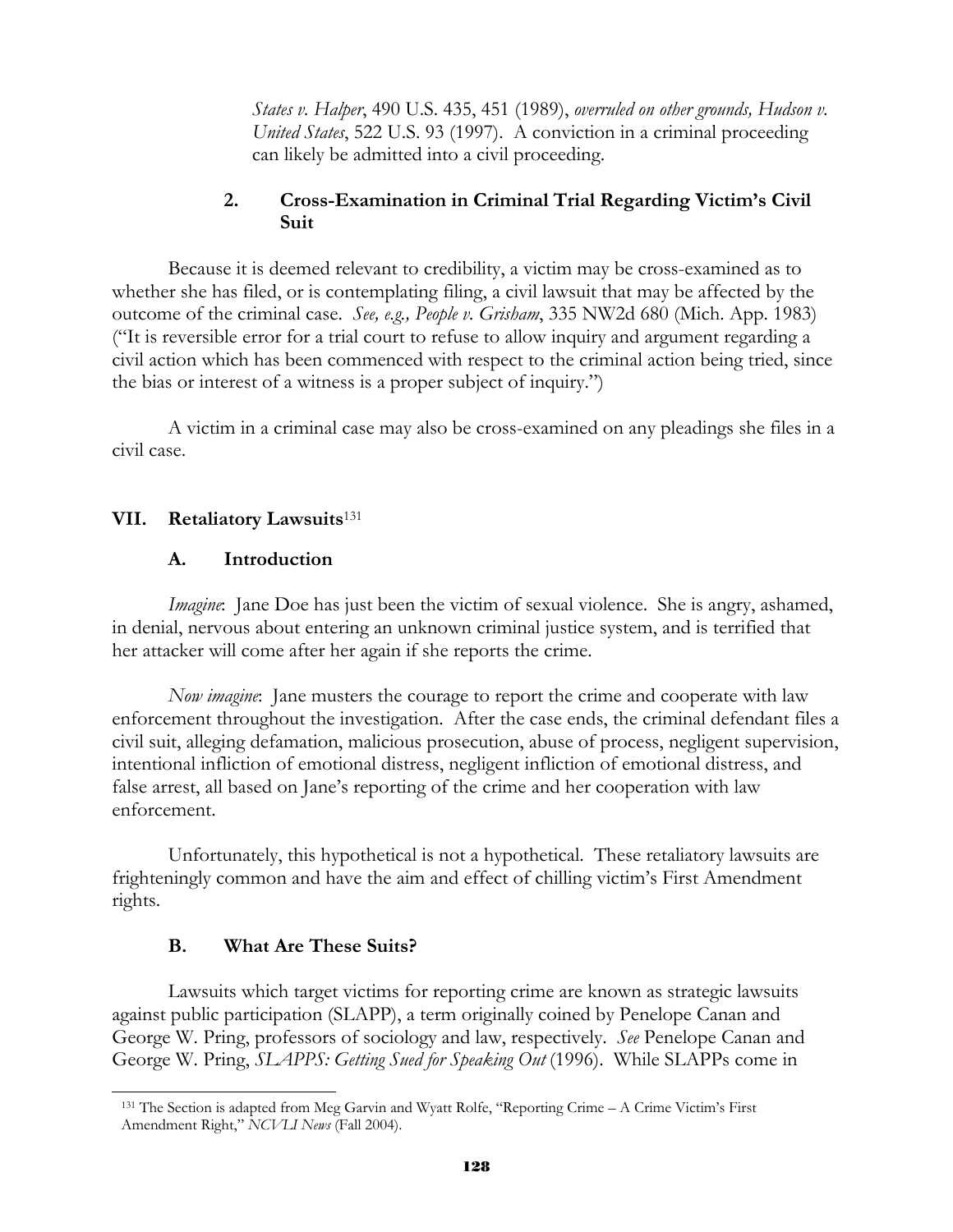many forms, in the context of crime victims' rights SLAPPs are most often civil lawsuits brought by a criminal defendant against a crime victim or witness who reported the crime or cooperated with law enforcement during investigation. Camouflaged as ordinary civil tort suits, SLAPPs, present six common claims: (1) defamation, (2) business torts, (3) process violations, including malicious prosecution and abuse of process, (4) conspiracy, (5) constitutional and civil rights violations, and (6) violations of law. *Id.* at 150-151.

 SLAPP suits are not ordinary tort cases. They target a victim's First Amendment rights of free speech and public participation through petitioning of government.

#### **C. What Can You Do If Your Client is Slapped?**

 Immediately identify the case as a SLAPP and move the case out of the context of simple torts, and into the First Amendment arena.

The First Amendment to the United States Constitution provides:

Congress shall make no law respecting an establishment of religion, or prohibiting the free exercise thereof; or abridging the freedom of speech, or of the press; or the right of the people peaceably to assemble, and *to petition the Government for a redress of grievances*.

U.S. Const. amend. I (emphasis added). The final clause of the First Amendment, the right to petition the government for a redress of grievances, is fundamental to "the very idea of a government republican in form." *United States v. Cruikshank*, 92 U.S. 542, 552 (1875). *See also United Mine Workers of Am. v. Illinois State Bar Ass'n*, 389 U.S. 217, 222 (1967).

The United States Supreme Court has held that lawsuits brought as an assault on the First Amendment right to petition should be dismissed unless the petitioning activity at issue was a sham. *See Eastern R.R. Presidents Conference v. Noerr Motor Freight, Inc.*, 365 U.S. 127 (1961); *United Mine Workers of Am. v. Pennington*, 381 U.S. 657 (1965); *California Motor Transp. v. Trucking Unlimited*, 404 U.S. 508 (1972); *City of Columbia v. Omni Outdoor Adver., Inc.*, 499 U.S. 365 (1991). This doctrine, known as the *Noerr-Pennington* Doctrine, originated in the antitrust arena but has long-since been expanded beyond that arena. *See, e.g.*, *Professional Real Estate Investors, Inc. v. Columbia Pictures Indus., Inc.,* 508 U.S. 49, 59 (1993) (stating "[w]hether applying Noerr as an antitrust doctrine or invoking it in other contexts, we have repeatedly reaffirmed that evidence of anticompetitive intent or purpose alone cannot transform otherwise legitimate activity into a sham"); *Sierra Club v. Butz,* 349 F.Supp. 934 (N.D. Cal 1972) (naming *Noerr* and its progeny as basis for dismissing an "interference with advantageous relationship" suit); *Protect Our Mountain Env't, Inc. v. District Court*, 677 P.2d 1361 (Colo. 1984) (relying on federal case law and establishing a three-prong test for reviewing suits that target petitioning activity in environmental case).

A victim's attorney faced with a retaliatory civil lawsuit must be prepared to argue: (1) the victim's activity was petitioning activity; and (2) the activity was not sham petitioning.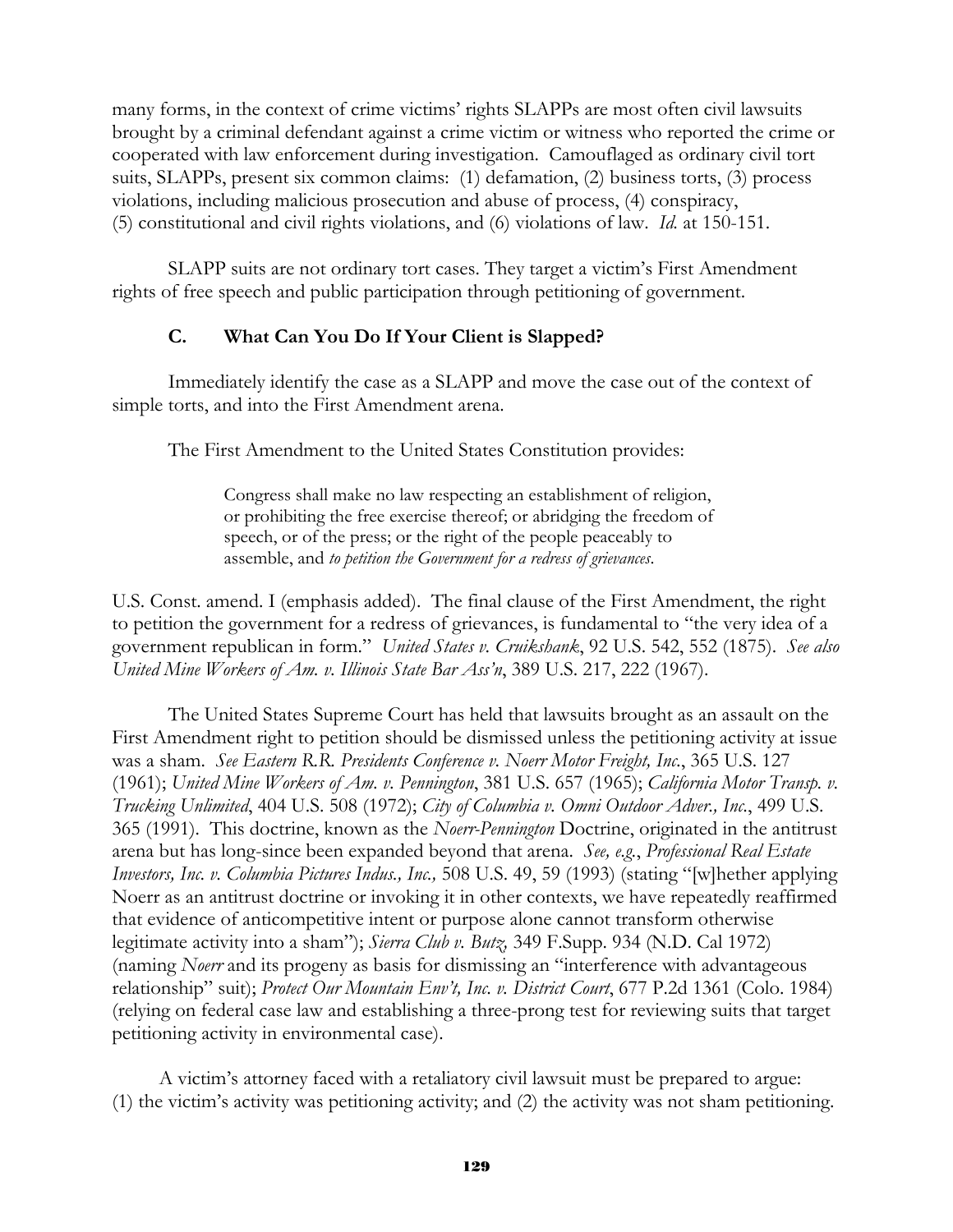#### **D. What is "Petitioning?"**

The right to petition includes petitioning "all departments of the Government." *California Motor Transp. Co. v. Trucking Unlimited*, 404 U.S. 508, 510 (1972). Courts nationwide have found that reporting criminal conduct, executing a criminal complaint with law enforcement, and assisting with a law enforcement investigation each constitute an exercise of the First Amendment right to petition. *See, e.g.*, *Gable v. Lewis*, 201 F.3d 769, 771 (6th Cir. 2000) (noting that "[s]ubmission of complaints and criticisms to non-legislative and nonjudicial public agencies like a police department constitutes petitioning activity protected by the petition clause"); *Estate of Morris ex. rel. Morris v. Dapolito*, 297 F. Supp. 2d 680, 692 (S.D.N.Y. 2004) (concluding that swearing out a criminal complaint against a high school teacher for assault and seeking his arrest were protected First Amendment petitioning activities); *Lott v. Andrews Ctr.*, 259 F. Supp. 2d 564, 568 (E.D. Tex. 2003) (noting that "[t]here is no doubt that filing a legitimate criminal complaint with law enforcement officials constitutes an exercise of the First Amendment right"); *Arim v. General Motors Corporation,* 520 N.W. 2d 695 (Mich. Ct. App. 1994) (granting summary judgment to individuals who were sued for their participation in a criminal sting operation run based on the First Amendment); *United States v. Hylton*, 558 F. Supp. 872, 874 (S.D. Tex. 1982) (noting that filing a legitimate criminal complaint with law enforcement officials constitutes an exercise of the First Amendment right); *Curry v. State*, 811 So.2d 736, 743 (Fla. Dist. Ct. App. 2002) (finding that complaints, even though numerous, made to law enforcement agencies are protected First Amendment activity regardless of "unsavory motivation" of petitioner).

## **E. What is Sham Petitioning?**

Only legitimate petitioning activity is protected. "Sham" petitioning is not protected by the First Amendment. Therefore, for a crime victim's reporting and cooperation to be protected that activity must be legitimate, not sham, petitioning.

Sham petitioning was first characterized in *Noerr* as activity that is "nothing more than an attempt to interfere directly with the business relationships of a competitor." *Noerr*, 365 U.S. at 533, n.23. Generally, sham petitioning can be described as objectively baseless petition, or as one court stated, sham petitioning "encompasses situations in which persons use the governmental *process* — as opposed to the *outcome* of that process — as [a] . . . weapon." *Omni Outdoor Advertising*, 499 U.S. at 380 (emphasis in original). *See also See, e.g., California Motor Transport Co v. Trucking Unlimited*, 404 U.S. 508 (1972), *Bill Johnson's Restaurants, Inc. v. National Labor Relations Board*, 461 U.S. 731 (1983), *City of Columbia v. Omni Outdoor Products*, 499 U.S. 365 (1991), and *Professional Real Estate Investors, Inc. v. Columbia Pictures Industries, Inc.*, 508 U.S. 49, (1993).

## **F. What Can Be Argued in Addition to Federal Constitutional Arguments?**

Many states have Anti-SLAPP statutes that protect First Amendment petitioning activity. While state statutes vary in scope, many contain a procedural safeguard to ensure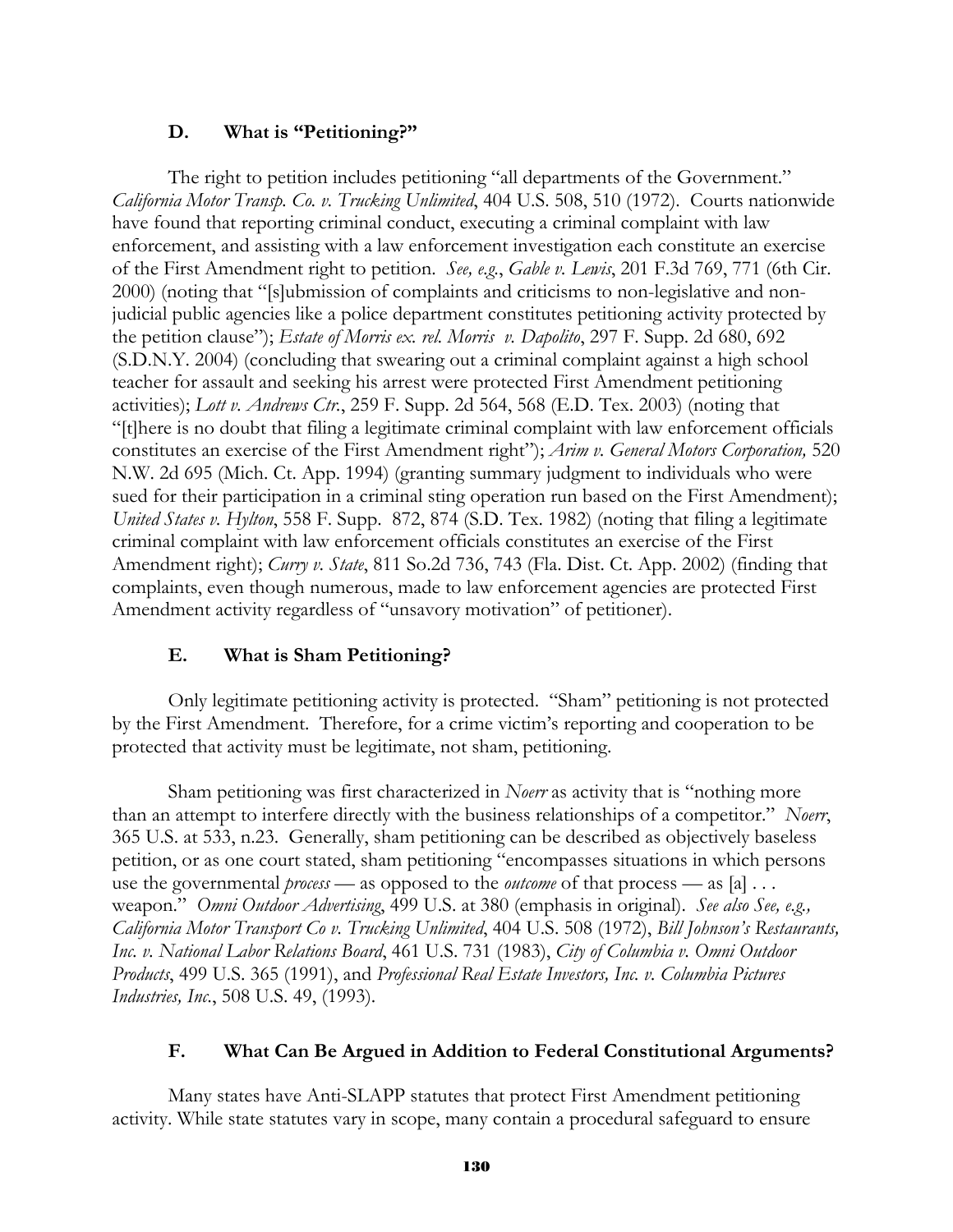that sham petitioning is not protected. *See, e.g.,* ME. REV. STAT. ANN. 14 § 556 (2003) (providing that a court will grant a motion to dismiss unless the non-movant can show that the petitioning activity "was devoid of any reasonable factual support or any arguable basis in law and that the moving party's acts caused actual injury to the responding party"); MINN. STAT. ANN. § 554.03 (2000) (protecting activity unless "the conduct or speech constitutes a tort or a violation of a person's constitutional rights."); TENN. CODE ANN. § 4-21-1003 (2004) (creating immunity for "[a]ny person who in furtherance of such person's right of free speech or petition under the Tennessee or United States Constitution in connection with a public or governmental issue communicates information regarding another person or entity to any agency of the federal, state or local government regarding a matter of concern).

# **G. What Should Be Done?**

Be vigilant — crime victims are targets of reprisal in many forms. Civil lawsuits are one method of reprisal. We must identify these cases as SLAPPs early, reframe the issue as a First Amendment victim's rights issue, and move to dismiss. This is the only way to ensure these suits do not become judicially condoned reprisal.

# **VIII. Resources**

National Crime Victim Law Institute Lewis and Clark Law School 10015 SW Terwilliger Boulevard Portland, OR 97219 Phone: (503) 768-6819 Fax: (503) 768-6671 **ncvliaid@lclark.edu www.ncvli.org**

National Crime Victim Bar Association 2000 M Street, NW, Suite 480 Washington, DC 20036 Phone: 202-467-8753 Fax: 202-467-8701 Hotline: 800-FYI-CALL **victimbar@ncvc.org www.victimbar.org**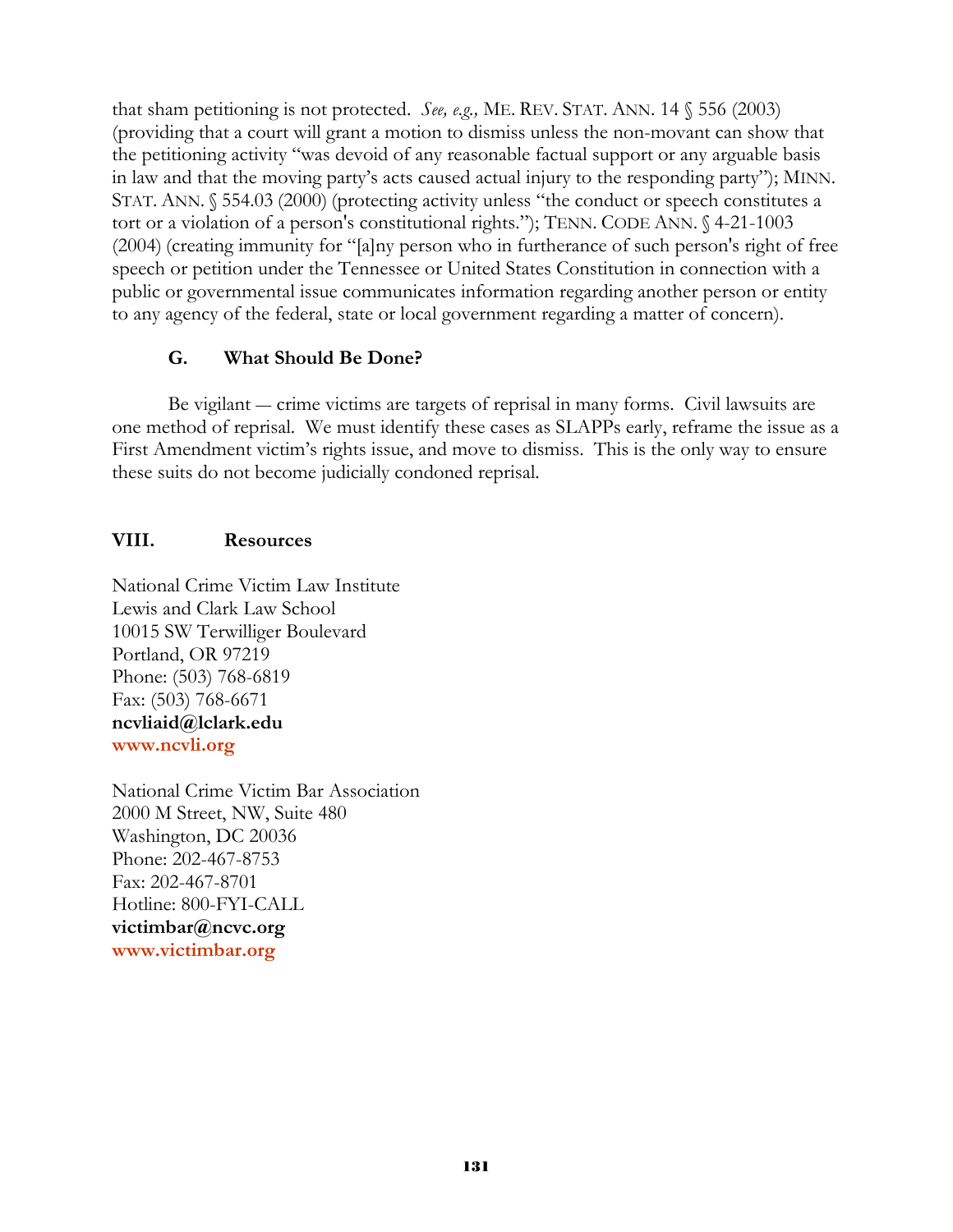# **CHAPTER SIX: TRIBAL ISSUES**

 Indian communities have been increasingly concerned with the rising rates of victimization in their communities (NVVA 2002). American Indian and Alaska Native132 women suffer a higher rate of rape and sexual violence than any other group of people in the United States (Dept. of Justice, BJS 1999). 34.1 percent of Native women will be raped during their lifetime (CDC & DOJ, NVWS 2000). Despite the alarming number of Native rape survivors, advocates often lack understanding of the tribal historical, social and legal issues necessary to know in order to adequately assist this at risk population.

 In addition, Native women are most often assaulted by non-Native assailants. *See* Lawrence A. Greenfeld & Steven K. Smith, Dept. of Justice, *American Indians and Crime* (1999) ("About 9 in 10 American Indian victims of rape or sexual violence were estimated to have had assailants who were white or black.") However, because of the unique legal development of Indian criminal jurisdictional issues, the criminal prosecution of these offenders is difficult and sometimes legally impossible to pursue. Therefore, alternate remedies may be even more important to find justice or recovery for Native survivors.

It would be impossible to provide all the information necessary to assist Native survivors in this chapter. Instead, this chapter will provide a basic overview of the unique historical, social and legal issues that attorneys and advocates must understand to serve Native survivors, or any survivors who have been raped in a Native community. Because of the overwhelming statistics of non-Native assailants and the specific legal challenges implicated, the information primarily addresses the situation where the assailant is non-Native and the victim is Native or the violence occurs in a Native community.

#### **I. Working with Tribal Sexual Violence Programs**

 To begin with, coalition advocates and attorneys should take a few preliminary steps to strengthen their relationships with Native communities and to better serve all survivors. These are a few tips to begin:

- o Basic Awareness: Be aware that the historical, social and cultural issues that have developed with Indian Nations may create a mistrust of traditional non-Native victim agencies and law enforcement. These issues will be discussed in Part II.
- o Needs Assessment: Find out what kind of programs that support tribes and tribal members already exist in your area. For example, do you have a tribal sexual assault, domestic violence, or dual coalition in your area? *See* Appendix A to this chapter for "List of Tribal Coalitions." Communicate with them about what type of assistance they want. Do not assume they want direct or technical assistance. Some tribal programs just want State

 $\overline{a}$ 

<sup>132</sup> This chapter will use the terms "Native" and "Indian" interchangeably.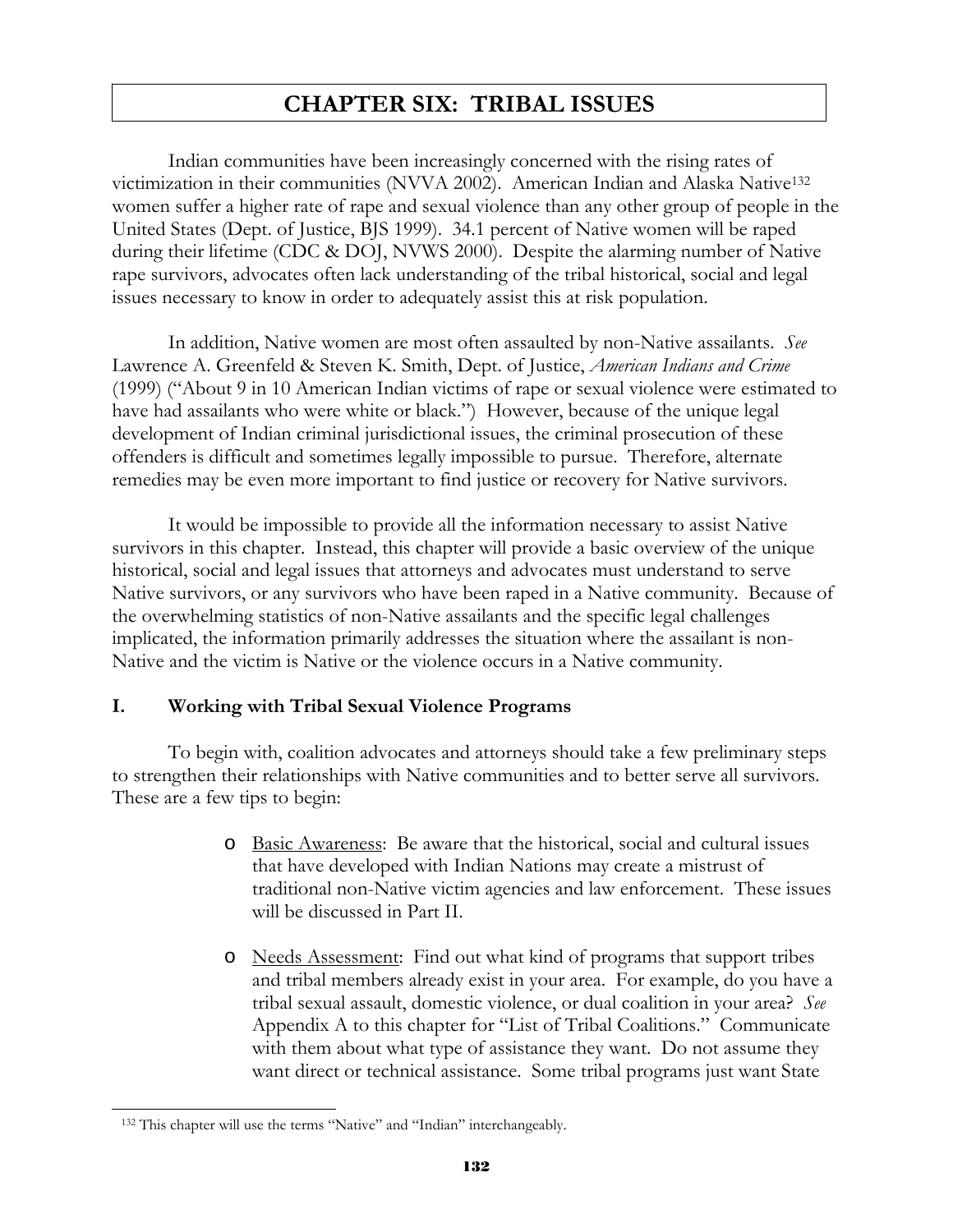coalitions to become more culturally welcoming and competent for Native women. Others want more comprehensive assistance or ongoing interaction.

o Coalition Fact Sheet on Native Peoples: Work with local tribal agencies to develop a fact sheet for use in trainings, presentations, news articles, etc. Encourage local programs to develop fact sheet for local area they cover. *See below*, Coalition Fact Sheet on Native Peoples Suggestions of Topics to Research and Include.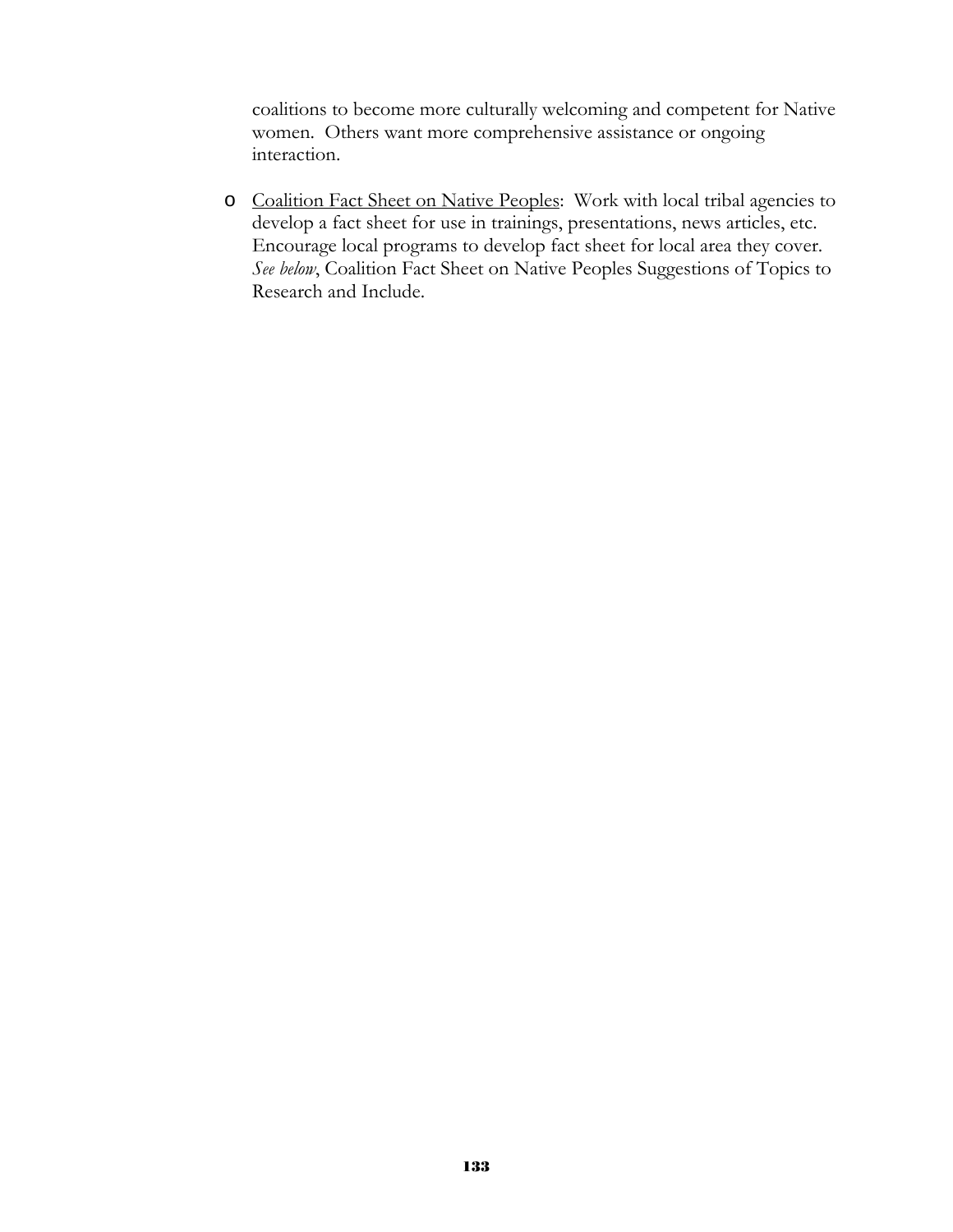#### **COALITION FACT SHEET ON NATIVE PEOPLES**

Suggestions of Topics to Research and Include<sup>133</sup>

- 1. State Name: Many states' names are Native-language in origin. For example:
	- o Massachusetts means "Great Mountain Place"
	- o Kansas means "People of the South Wind"
	- o Illinois means "Tribe of Superior Men"
	- o Missouri means "Town of the Large Canoes"

To research the origin of state names, *see*:

- o Origin of the Names of 28 U.S. States Derived from Native Nations, at: **http://www.americanindiansource.com/indianed/statesnames.html**.
- o Origin of State Names at: **http://www.factmonster.com/ipka/A0854966.html**
- o The United States of America, at: **http://library.thinkquest.org/4626/states.htm**.

#### 2. Population Numbers:

l

- o What is the total number of Native people living in your state?
- o Summarize where population clusters are located.

To research American Indian/Alaska Native populations, *see*:

- o The American Indian and Alaska Native Population: 2000 Census 2000 Brief (issued February 2002) at: **http://www.census.gov/prod/2002pubs/c2kbr01-15.pdf**.
- o American Indian and Alaska Native Tribes for the United States, Regions, Divisions, and States at: **http://www.census.gov/population/www/cen2000/phc-t18.html**. (This set of 130 statistical tables shows the numbers and percent distributions from Census 2000 for the American Indian and Alaska Native Alone and Alone or in Combination Population by Tribe.)
- o Characteristics of American Indians and Alaska Natives by Tribe and Language: 2000 at: **http://www.census.gov/prod/cen2000/index.html**.

<sup>133</sup> Adapted from Sacred Circle, From Steps for Change for State Coalitions, Cultural Competency and Native Woman A Guide for Non-Natives Who Advocate for Battered Women and Rape Victims, pp. 45-46.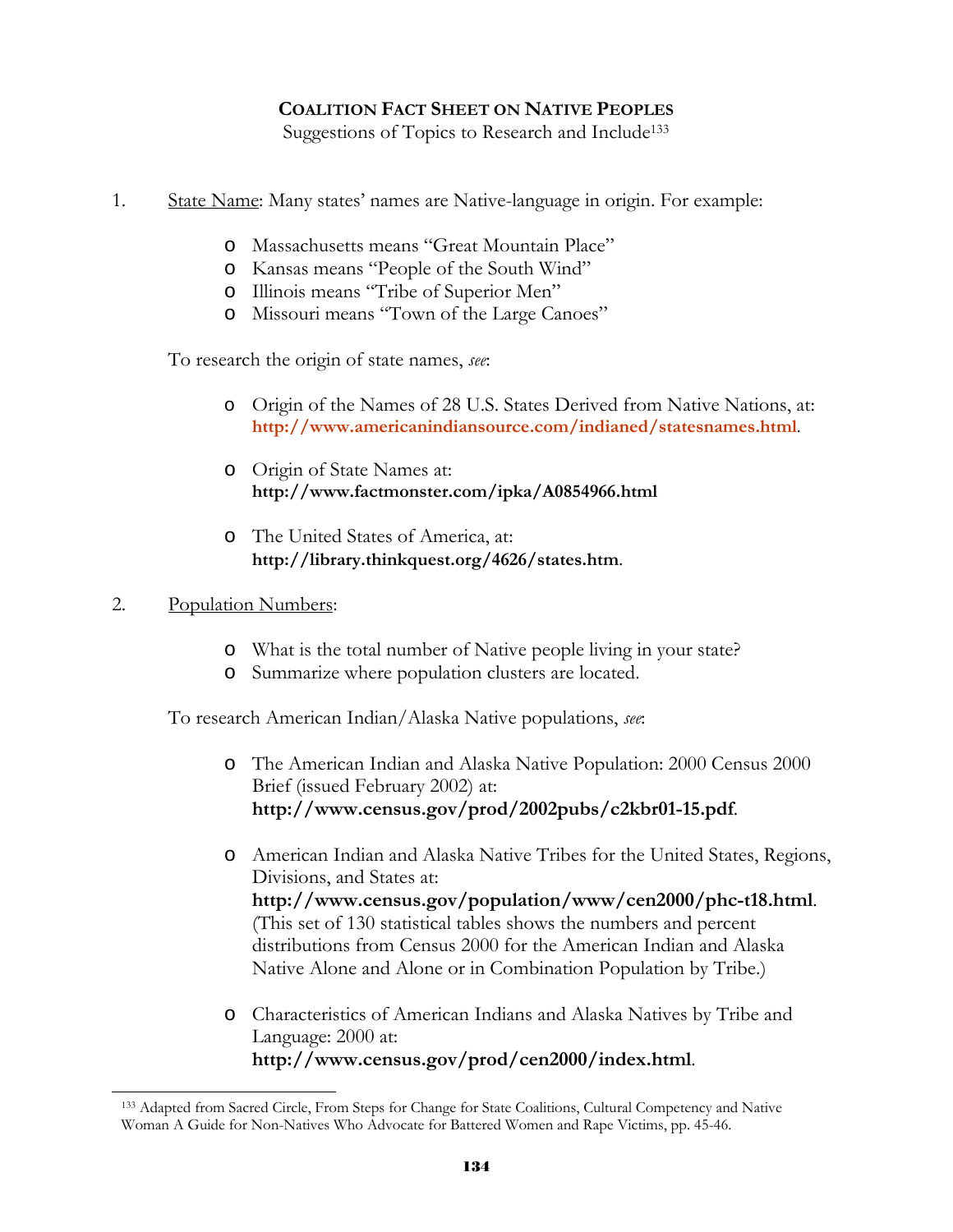#### 3. Tribal Nations, Reservations, Corporations, Rancherias, Pueblos, etc.:

- o List the Native Nations within state borders. There are 13 states that don't have federally recognized Nations but Native people live in every state. Some tribes are recognized by the state and some are not recognized by anyone but they exist. Urban areas include Native people from many Nations.
- o For a map of American Indians and Alaska Natives by State, *see* **http://ftp2.census.gov/geo/maps/special/aian\_wall/aian\_us.pdf**.
- o The National Indian Child Welfare Association has developed fact sheets for each state that includes a historical description, a map of the state or US Territory, state-specific demographic information on the American Indian/Alaska Native population from the 2000 U.S. Census data, and state-specific contact information for tribal governments, key tribal organizations, urban Indian organizations, state "Indian Affairs" departments and federal Indian agencies. *See* **http://www.nicwa.org/resources/factsheets/index.asp**.
- o NICWA also has an online tribal directory at **http://www.indians.org/Resource/FedTribes99/fedtribes99.html**.
- 4. Brief History: Describe the origins of the Native people in your state.
	- o Have they always lived there?
	- o Were they forced to relocate by the government?
	- o What happened to Native people when colonizers arrived?
	- o What was life like before white contact?
	- o What was resistance like?
	- o Try to include at least one creation story from at least one Native Nation.
- 5. Violence Against Native Women Statistics: Include statistics on the alarmingly high rate of violence against Native women nationally and locally.
	- o Research the numbers of Native women served by members of your coalition.
	- o Compare numbers with total Native population figures.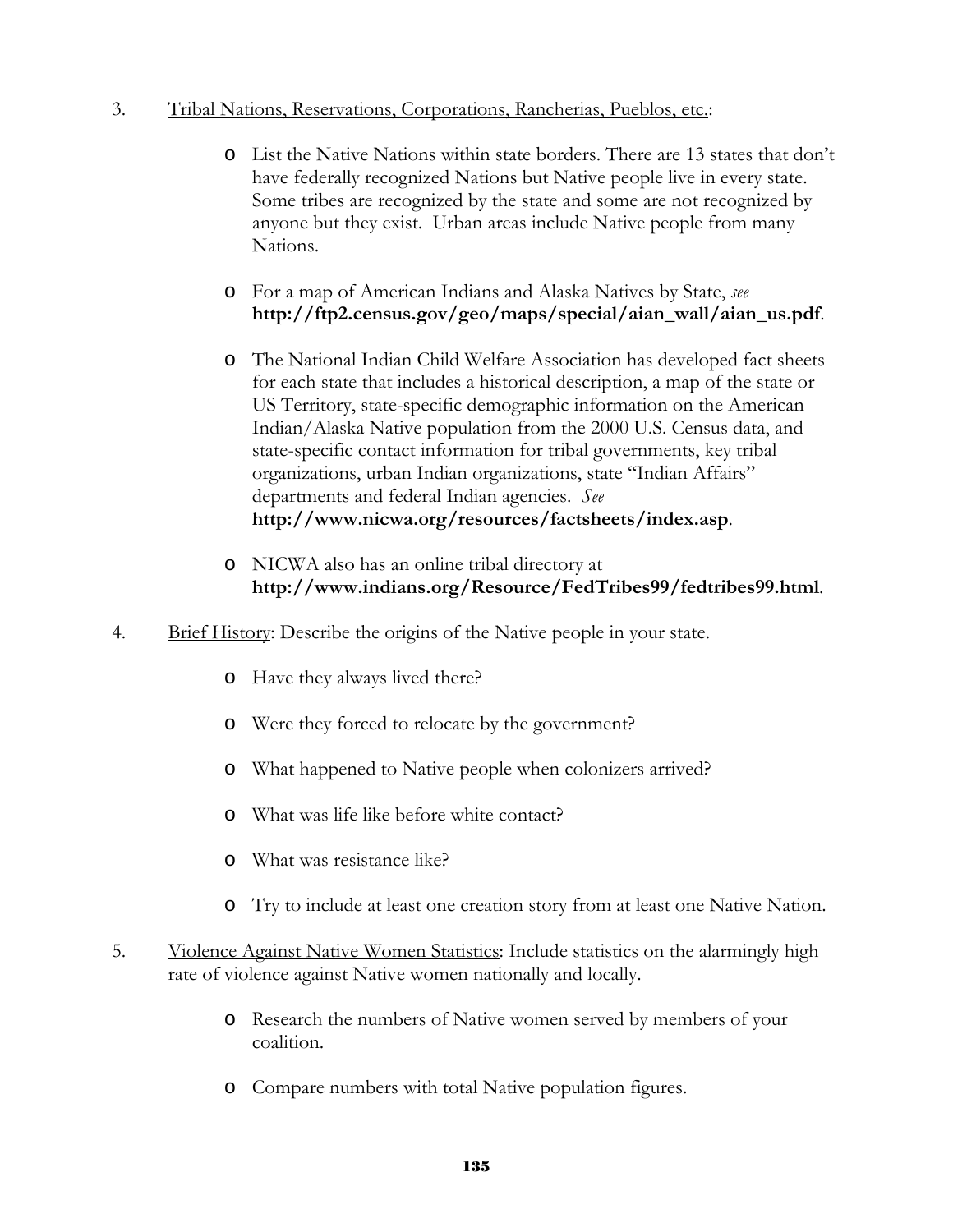- o Ask tribal organizations for statistics they may track regarding violence against Native women.
- o Consider how the statistics may be skewed by underreporting issues.

#### **II. Historical/Social Context**

Today, there are 2.5 million people who self-identify as Native American and Alaska Native in the United States, accounting for 0.9 percent of the total population. (Census Bureau, 2000). But while Native people make up less than one percent of the total U.S. population, they represent half the languages and cultures in the nation. There are 562 federally recognized tribes, of these, 229 are Alaska Native Villages. (Federal Register, 12- 05-03; Vol. 68, No. 234). Native people speak over 250 languages and reflect great diversity in geographic location, culture, customs and history. The highest populations of Native people are concentrated in California, Oklahoma, Arizona, New Mexico and Texas; however, Native people reside in every state (Census Bureau, 2000). *See* Appendix B of this Chapter for "American Indian Population by State." They live not only on reservations or in Indian communities, but significant populations of Native people also exist in large cities and urban areas such as Los Angeles and Denver.

Yet many advocates, attorneys and others who may have occasion to work with Native survivors of sexual violence are unaware of the unique historical and social issues that may affect survivors' attitudes, interactions, and decisions. This section will discuss the development of violence in Native communities and the unique issues Native women may face when dealing with the aftermath of a sexual assault or sexual violence.

#### **A. Violence in Indian Communities**

 In order to assist Native survivors of sexual violence, it is important to understand the historical context in which violence in Indian communities developed. A population that is today around 2.5 million was estimated to once have been between 20-45 million before European contact in the 1400's (Sacred Circle, *Cultural Competency*). By 1900, only 250,000 Native people had survived the disease, starvation and murder inflicted upon them by European colonists. Native people still carry with them the scars of this. "[T]he destruction perpetrated by the colonizers lives in the daily lives of Native people. Some call it 'internalized oppression' others call it 'effects of colonization' and still others define it as 'casualties of war[.]' " (Sacred Circle, *Cultural Competency*).

Despite today's alarming crime statistics, historically, violence among indigenous peoples was rare. The occasional incident of violence carried with it harsh consequences, often banishment. Furthermore, before colonization, Native women and men were treated as equals and women were relatively free from violence. (Sacred Circle, *Cultural Competency*) A long history of mistreatment by colonists, the government and settlers has inflicted the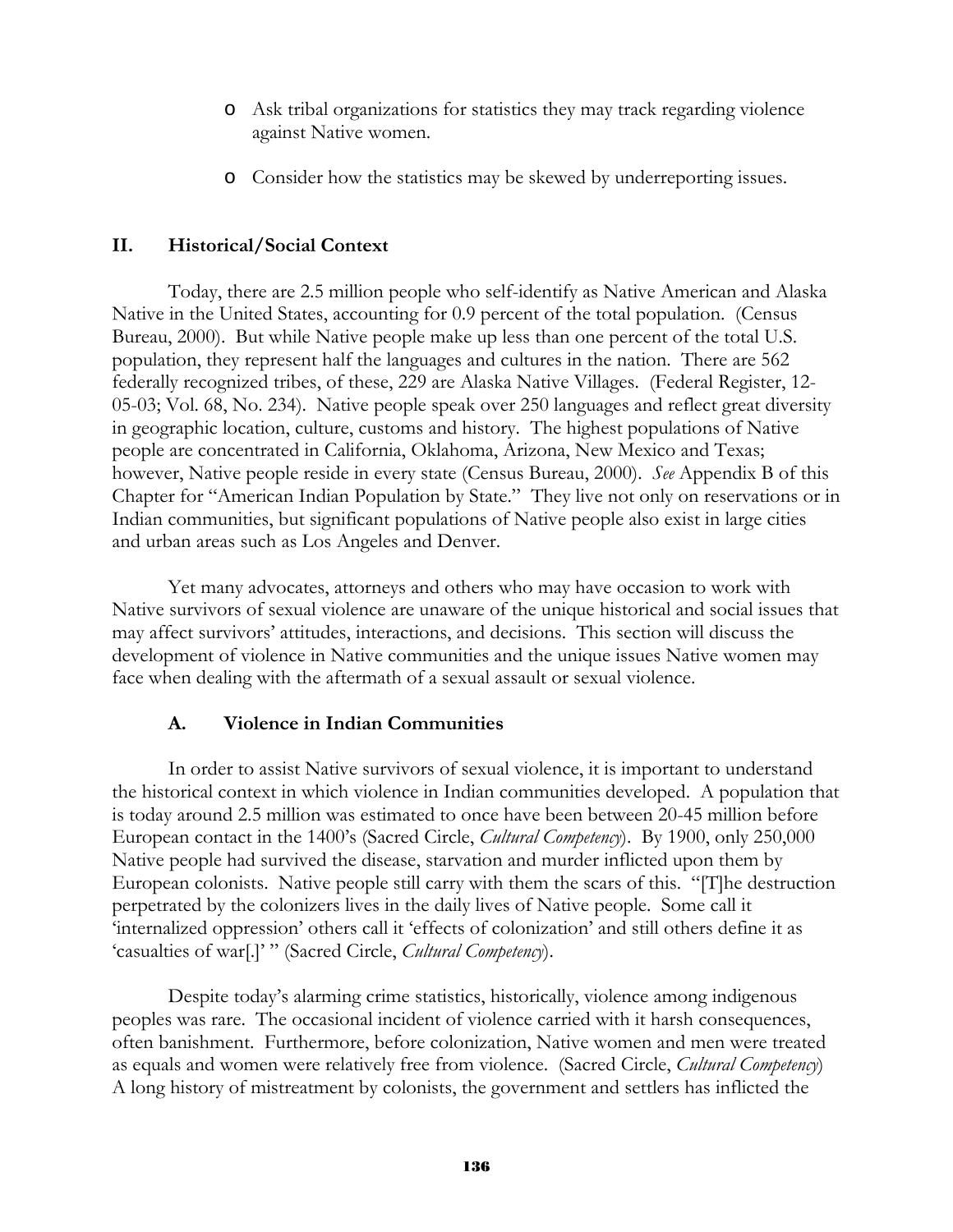population with the aftereffects of disease, war, racism, exploitation of resources, seizure of land, forced migration, introduction of alcohol, and oppressive and coercive policies and laws.

History has transformed once peaceful cultures into cultures plagued by high rates of crime and impoverishment. American Indians experience a *per capita* rate of violence twice that of the U.S. resident population (*American Indians and Crime*, 1992-2002). Rates of violence in every age group are higher among American Indians than that of all races. The poverty rate for Native Americans is approximately 26 percent — 2.6 times higher than that for whites and more than twice the average for all Americans, at approximately 12 percent. (Census Bureau, 2000). A total of 34% of the Native population resides in rural areas, where many reservations are located (Census Bureau, American Indian/Alaska Native Heritage Month, 2003).

Native Americans have the second lowest median household income, \$32,116, while whites have the highest at \$46,305 (Census Bureau press release, 9-24-2002). Compared to 5.8 percent of the general U.S. population, 13.6 percent of the workforce on reservation areas is unemployed (Census Bureau, 2000). A basic understanding of these historical and social developments are necessary to understand Native survivors' fears and needs.

#### **B. Unique Issues Faced by Native Women**

 The astounding rate of sexual violence against Native women is itself an issue unique to the population. The average rate of rape and sexual violence is 3.5 times higher for Native women than for all other races. But Native women are faced with other cultural and social issues that further complicate their recovery process. For example, Native Americans for generations have internalized both social and personal oppression; this makes reporting the sexual violence extremely difficult. Reporting to non-Native agencies further compounds these problems. Many Native women have a high level of mistrust for white agencies and staff. They also fear being ostracized by their families. As discussed in the remainder of this chapter, Native women will face unique and complex legal challenges to prosecution. Before taking any legal action, a Native woman must first consider the likelihood for justice, reprisals or inaction by the system.

 In addition, victims who live in Native communities may face a number of additional barriers, including:

- o Intimate community;
- o Geographic isolation;
- o Lack of transportation;
- o Lack of shelters/resources;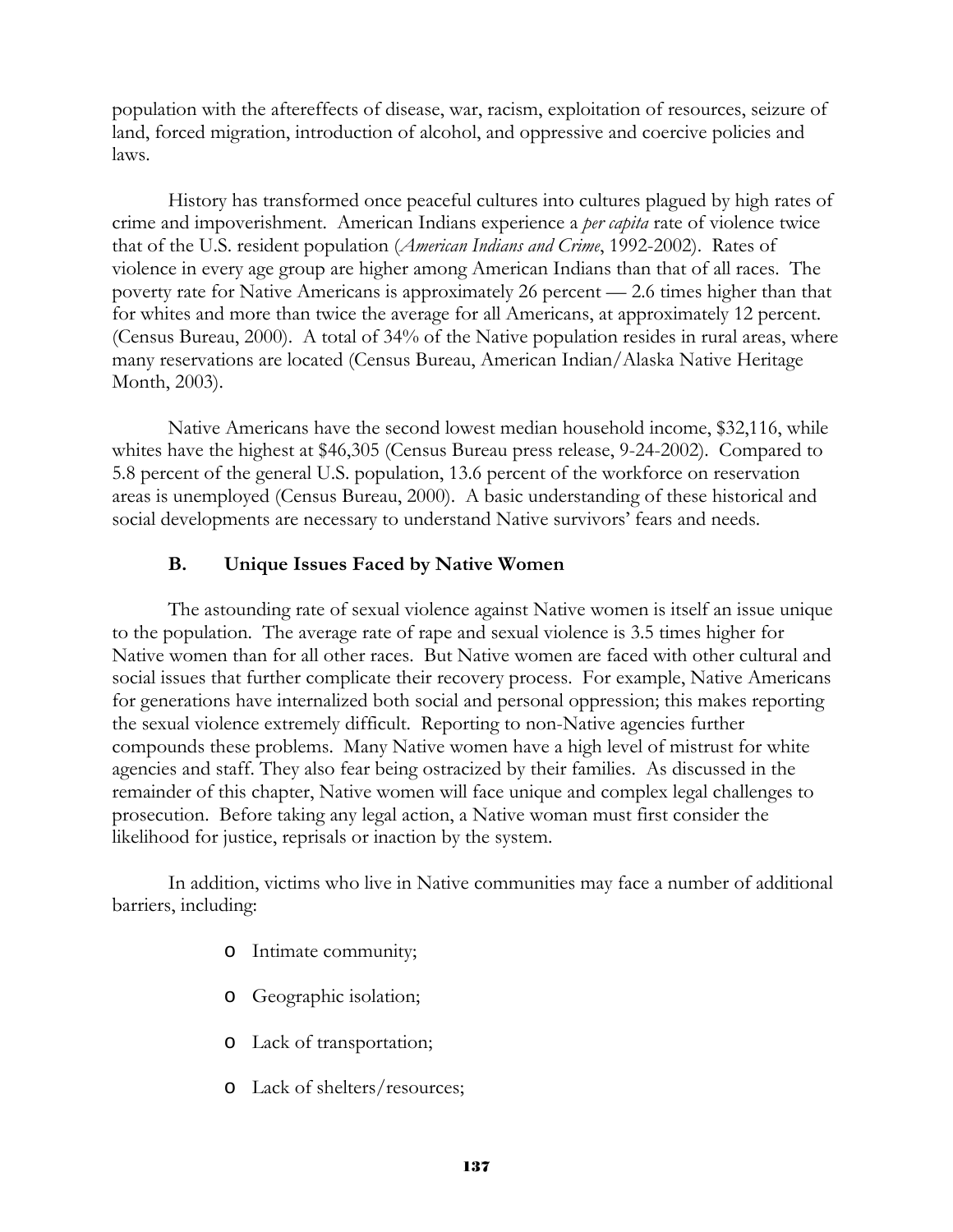- o Lack of telephone/ability to communicate;
- o Lack of tribal codes to protect women;
- o Shortage of legal services;
- o Shortage of law enforcement officers.

Advocates should understand that these barriers may exist for the Native survivors they assist in order to better understand the needs of these women and to help them make informed decisions.

## **III. Legal Context**

Finding justice for Native survivors requires navigation through a maze of tribal, federal and state jurisdiction. Legislative and court-imposed limitations on tribal legal authority have created a complex and often inadequate remedy for Native survivors. This section will outline the basic legal issues implicated by sexual violence in Indian communities or sexual assault of Native women.

## **A. Indian Country Defined**

"Indian Country" is defined by federal statute at 18 U.S.C. § 1151:

- $\circ$  Reservation Fee Lands [§1151(a)]
- o Off Reservation Dependent Indian Communities [§1151(b)]
- o Tribal Trust Land and Restricted Allotments Outside Reservation  $[$1151(c)]$
- o Lands Set Aside for Indian Use [*See Sac & Fox*, 508 U.S. 114 (1993)]

## **B. Indian Nations as Sovereign Nations**

Indian Nations retain sovereign status with respect to the United States government. The U.S. Constitution recognizes Indian tribes as distinct governments. What this means is that Indian nations have the right to make their own laws and be governed by them. However, the U.S. Congress is recognized by the courts as having the right to limit the sovereign powers of the tribes. Congress must do so in definite terms and not by implication.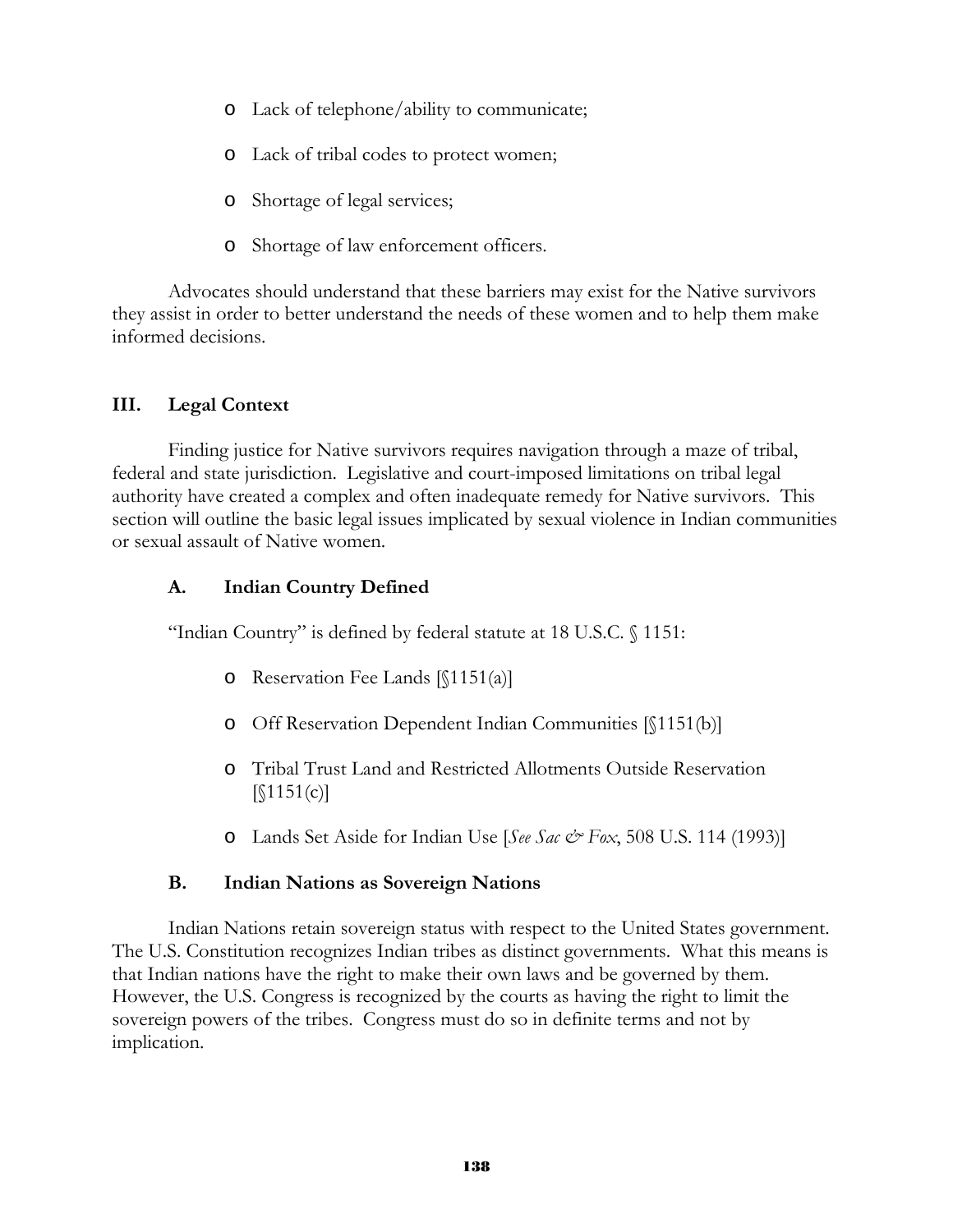Indian Nations continue to possess the following characteristics of their sovereign status:

- o A distinctive permanent population.
- o A defined territory with identifiable borders.
- o A government exercising authority over territory and population.
- o The capacity to enter into government-to-government relationships with other nation states.
- o Only Congress has plenary power over Indian affairs.
- o State governance is generally not permitted within the reservations. (NVAA 2002, *citing* Valencia-Weber and Zuni 1995).

#### **C. Tribal Justice Systems**

Historically, Indian Nations did not have justice systems as we know them in the Western context; however, the influence of the federal government led approximately 275 Indian nations and Alaska Native villages to establish contemporary tribal court systems. Today, tribal justice systems vary greatly from nation to nation. A nation may adopt one or more of or varying combinations of the five types of tribal justice forums outlined below. These include: (1) Family Forums; (2) Community Forums; (3) Traditional Courts; (4) Courts of Indian Offenses/CFR Courts; and (5) Tribal Courts.

#### **1. Family Forums**

Family Forums are the least official and most inclusive type of tribal justice system. They actively engage participants in discussing problems and fashioning solutions.

- o Who Facilitates: Elders or community leaders usually facilitate family forums such as family gatherings and talking circles.
- o Types of Disputes: Problems typically involve interpersonal transactions such as family problems, marital conflicts, juvenile misconduct, violent or abusive behavior, parental misconduct, or property disputes.
- o Source of Law: Customary laws, sanctions, and practices.
- o Victim Participation: Persons involved in disputes are directly involved in resolving the dispute; therefore victims will be directly involved. However,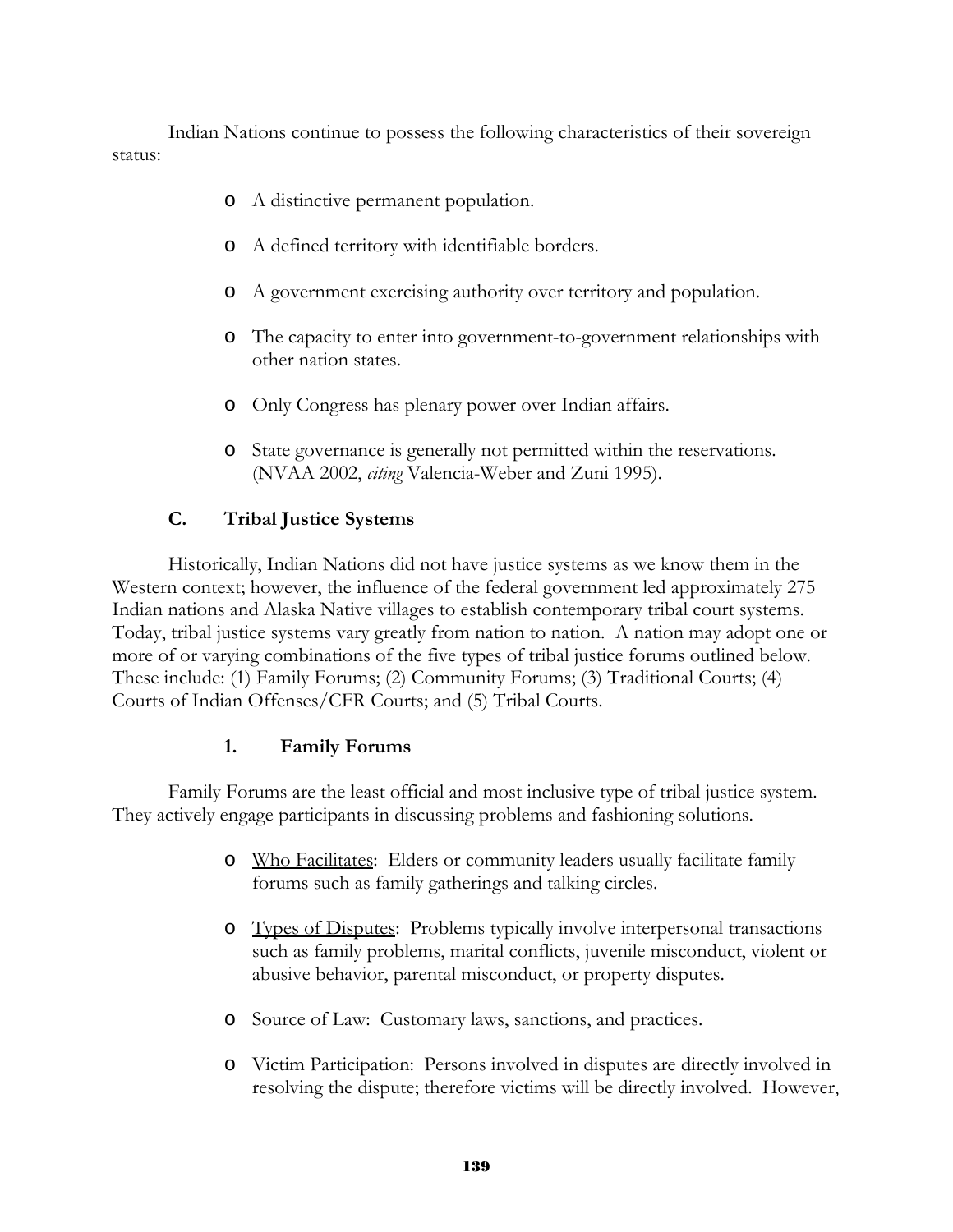because sexual violence is not an "interpersonal transaction," this type of forum may be inappropriate and/or difficult for a victim.

- o Offender Compliance: Mandated and monitored by the families involved.
- o Precedence/Review: It is discretionary for decisions and agreements to be recorded in any formal manner by the family. When the family forum cannot resolve a problem or conflict, the matter may be pursued through one of the more formal processes described below.

## **2. Community Forums**

Community Forums reach beyond immediate family to form groups to discuss problems and identify solutions.

- o Who Facilitates: Persons outside the immediate family, such as relatives, friends, and other concerned citizens. Some Indian Nations have citizen boards that provide peacemakers or facilitators (Red Lake Tribe 1994; "The Tribal Community Boards Peacemaking Project" 1985; "Akwesasne Community Peacemaking Process" 1993).
- o Source of Law: Customary laws, sanctions, and practices.
- o Victim Participation: Community-based so victim should be able to participate and ask community for assistance, protection and safety. Creates community accountability, but advocates/victims must be aware of types of pressures that may exist in intimate communities (*i.e.*, pressure for reconciliation, shame to families, etc.).

## **3. Traditional Courts**

Traditional Courts continue to rely on immediate family, other relatives, and friends to explore problems and develop appropriate solutions.

- o Who Facilitates: Presided over by the heads of tribal government, such as the governor, lieutenant governors, or other appointed tribal officials.
- o Source of Law: Customary laws and sanctions; some Indian Nations have written criminal codes with prescribed sanctions.
- o Procedure: Cases are initiated through written criminal or civil complaints or petitions, but the justice process is indigenous. Family and relatives often accompany defendants to court appearances and hearings.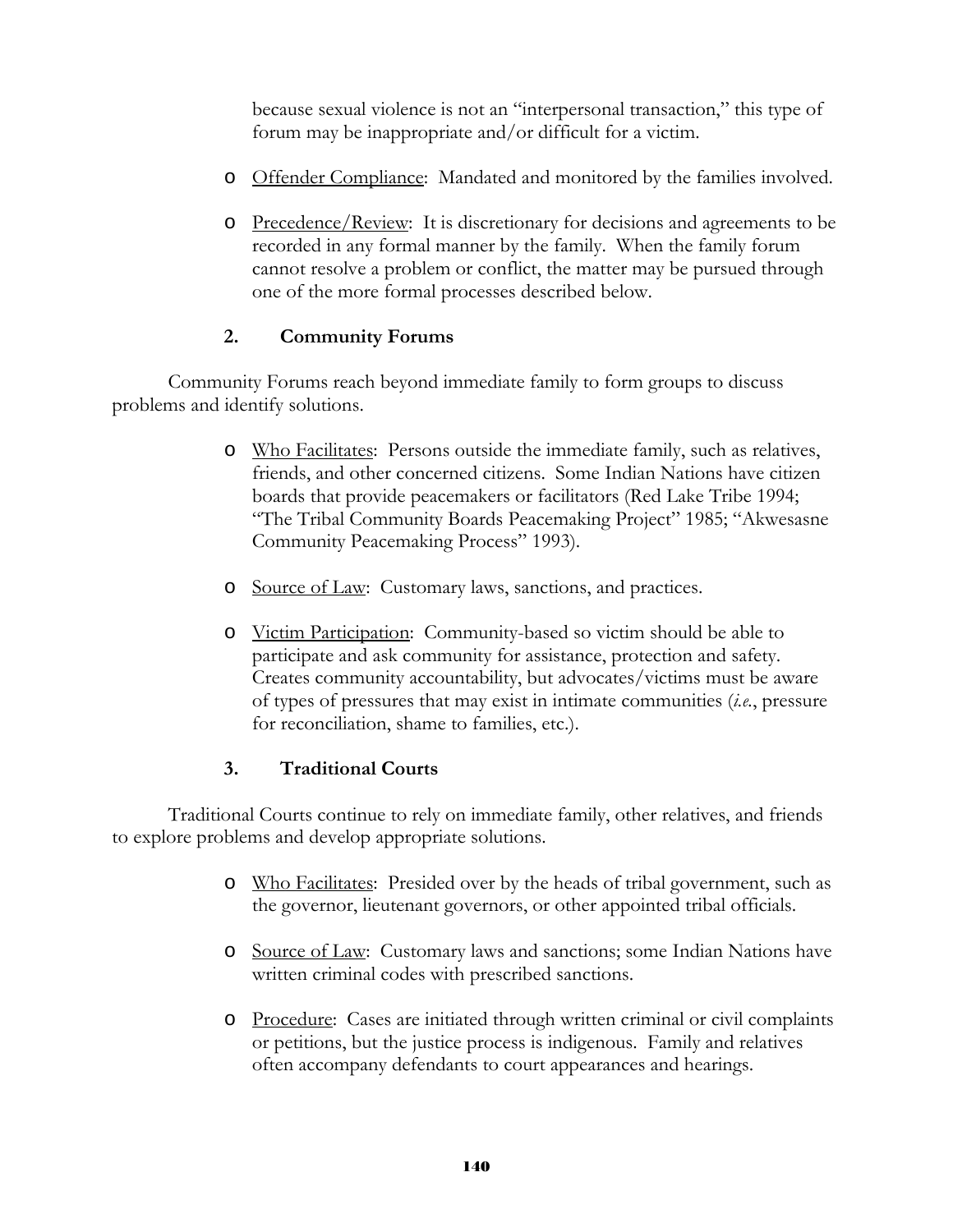- o Victim Participation: Generally, anyone with a legitimate interest in the case is allowed to participate in the process from arraignment through sentencing.
- o Offender Compliance: Mandated and monitored by the tribal officials with assistance from the families and relatives. Non-compliance by offenders may result in more punitive sanctions such as arrest and confinement.

## **4. Courts of Indian Offenses/CFR Courts**

Courts of Indian Offenses, also known as "Code of Federal Regulations," are federal courts with limited jurisdiction pursuant to Title 25, the Code of Federal Regulations. Only a handful of these courts are left, and they exist mostly in Indian communities with few resources.

## **5. Tribal Courts**

Tribal Courts comprise the most formal tribal justice systems and are modeled after Anglo-American legal systems.

- o Who Facilitates: Presided over primarily by lay judges who are from the community or another Indian community rather than by law-trained judges who may or may not be Native American.
- o Types of Disputes: Tribal courts are most prevalent forums, which handle primarily misdemeanor cases (National American Indian Court Judges Association 1995). The bulk of these cases involve assaults, public intoxication, disorderly conduct, juvenile offenses, and traffic infractions. The remaining are civil actions involving domestic relations, property disputes, personal injury, contracts, and juvenile and family matters such as juvenile delinquency, child welfare, and child custody.
- o Source of Law: Tribal courts are judicial forums based on the Anglo-American legal model using written codes, rules, procedures, and guidelines. Some incorporate indigenous justice methods as an alternative resolution process for juvenile delinquency, child custody, victim-offender cases, and other types of civil matters.
- o Procedure: Tribal courts are generally in session five days a week with regular days set for arraignments, bench trials, juvenile and family hearings, and other civil hearings. Most defendants or plaintiffs represent themselves. Some courts have prosecutors and public defenders available to represent cases. Since the Indian Civil Rights Act does not require the Indian Nations to provide legal counsel, parties may hire their own legal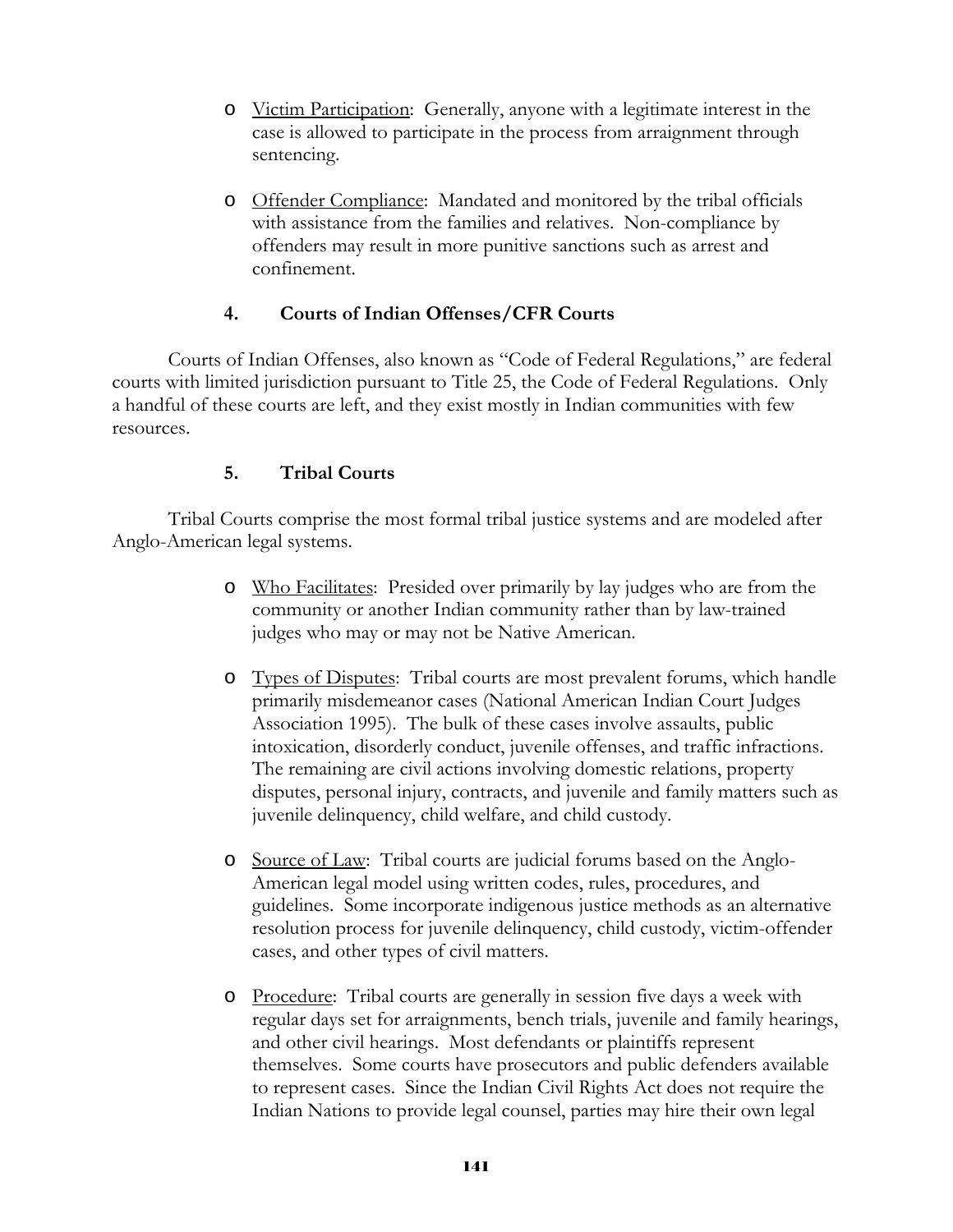counsel or advocates to represent them. The trend of tribal courts has been to use the family and community forums for matters that are highly interpersonal, either as a diversion alternative, as part of sentencing, or for victim-offender mediation.

- o Offender Compliance: Noncompliance by offenders may result in more punitive sanctions such as arrest and confinement.
- o Precedence/Review: Decisions by tribal judges are briefly written and in some cases oral. Some tribal courts keep trial records, but few keep complete transcripts. The tribal courts are courts of record and appellate systems are in place.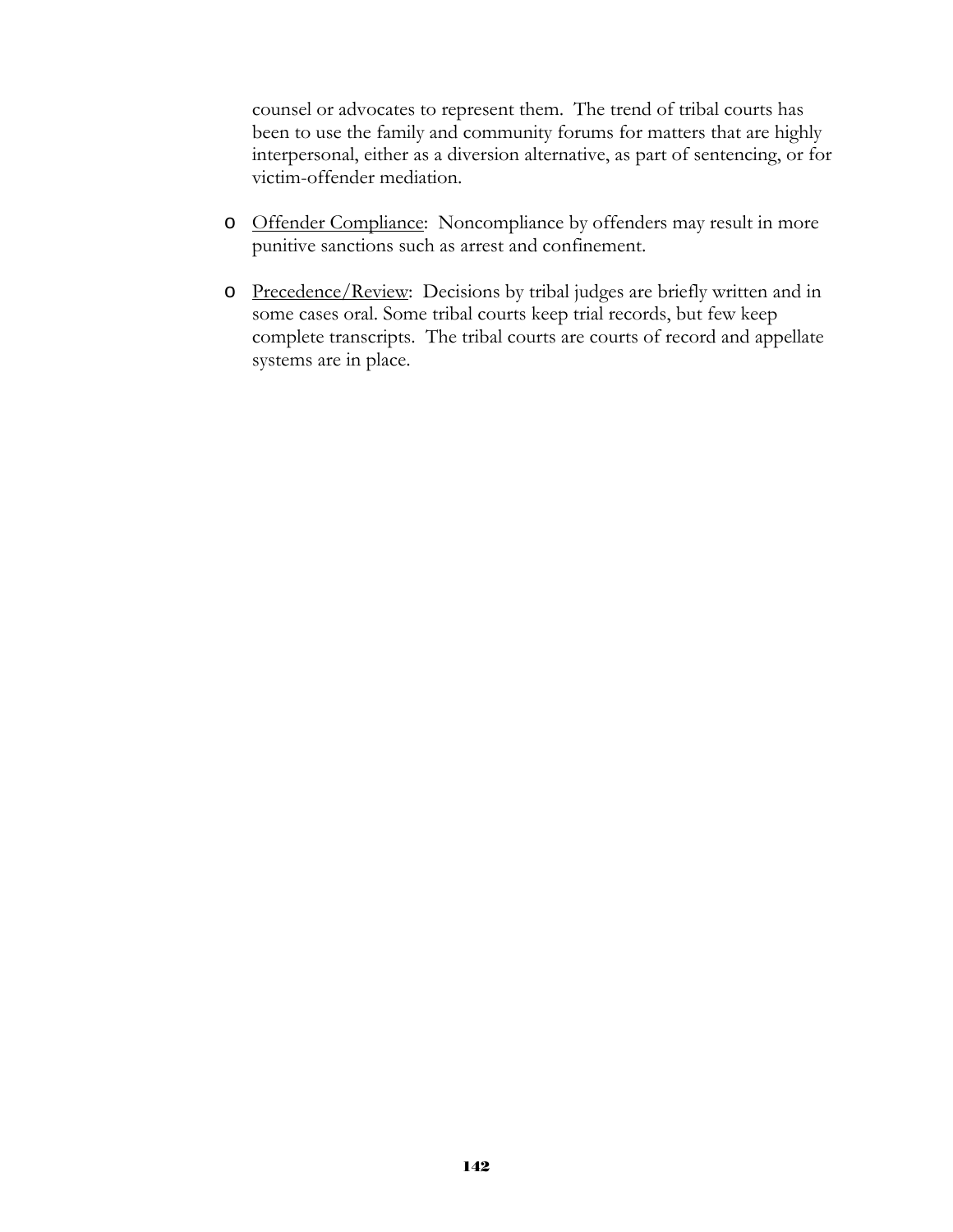| Family/Community<br>Forums                                                                                                  | <b>Traditional Courts</b>                                                                                                                                                                                                | <b>Courts of Indian</b><br><b>Offenses</b>                                                                                                                                       | <b>Tribal Courts</b>                                                                                                                                                                                              |
|-----------------------------------------------------------------------------------------------------------------------------|--------------------------------------------------------------------------------------------------------------------------------------------------------------------------------------------------------------------------|----------------------------------------------------------------------------------------------------------------------------------------------------------------------------------|-------------------------------------------------------------------------------------------------------------------------------------------------------------------------------------------------------------------|
| Established by unwritten<br>customary law and<br>traditions.                                                                | Established by the tribal<br>council and tribal<br>religious leaders<br>according to unwritten<br>laws.                                                                                                                  | Established by the<br>Secretary of Interior<br>under Title 25, Code of<br>Federal Regulations.                                                                                   | Established by the tribal<br>council, usually under the<br>authority of the tribe's<br>Constitution.                                                                                                              |
| Subject only to authority<br>of traditional clan systems<br>and/or family elders,<br>based on consensus of<br>participants. | Subject only to authority<br>of Tribal council and<br>religious leaders.                                                                                                                                                 | Subject to authority of<br>Tribal council and<br>Interior Dept. Council<br>may adopt ordinances or<br>resolutions affecting CFR<br>Court but Interior Dept<br>must approve them. | Subject to authority of<br>Tribal council or Law and<br>Order Committees. Tribal<br>Constitutions may require<br>Interior Dept approval of<br>Council ordinances or<br>resolutions affecting the<br>Tribal Court. |
| Procedures & offenses<br>defined according to<br>unwritten, customary<br>laws, traditions &<br>practices.                   | Procedures & offenses<br>defined according to<br>unwritten, customary<br>laws, traditions &<br>practices.                                                                                                                | Procedures & offenses<br>defined in Title 25, Code<br>of Federal Regulations.<br>Judges may develop Rules<br>of Court for conduct of<br>hearings and trials.                     | Procedures & offenses<br>defined by Tribal council<br>in codes, ordinances, or<br>resolutions. Tribal judges<br>may develop Rules of<br>Court for conduct of<br>hearings and trials.                              |
| Presided by family elders,<br>chosen elders, or adults<br>from the community, or<br>traditional tribal officials            | Judges are Governors or<br>chief executive officers<br>of the Pueblo who serve<br>without pay. They are<br>appointed by the Pueblo<br>council, which is<br>composed of ex-<br>Governors and tribal<br>religious leaders. | Judges are appointed by<br>the Commissioner of<br>Indian Affairs, subject to<br>approval by the Tribal<br>council, and are paid<br>w/federal funds.                              | Judges may be elected by<br>the tribal membership or<br>appointed by the Tribal<br>council if paid by the tribe.                                                                                                  |
| Usually cannot be<br>appealed, but matters may<br>be pursued through<br>formal tribal courts.                               | Appeals of decisions by<br>the Pueblo Governor are<br>heard usually by the<br>Pueblo Council.                                                                                                                            | Appeals of CFR Court<br>decisions may be heard<br>by an appellate court<br>composed of judges<br>appointed under the<br>Code of Federal<br>Regulations.                          | Appeals of Tribal court<br>decisions may be heard by<br>a tribal appellate court,<br>composed of judges or by<br>the tribal council.                                                                              |

# **Tribal Justice Forums**

Source: (NVAA 2002)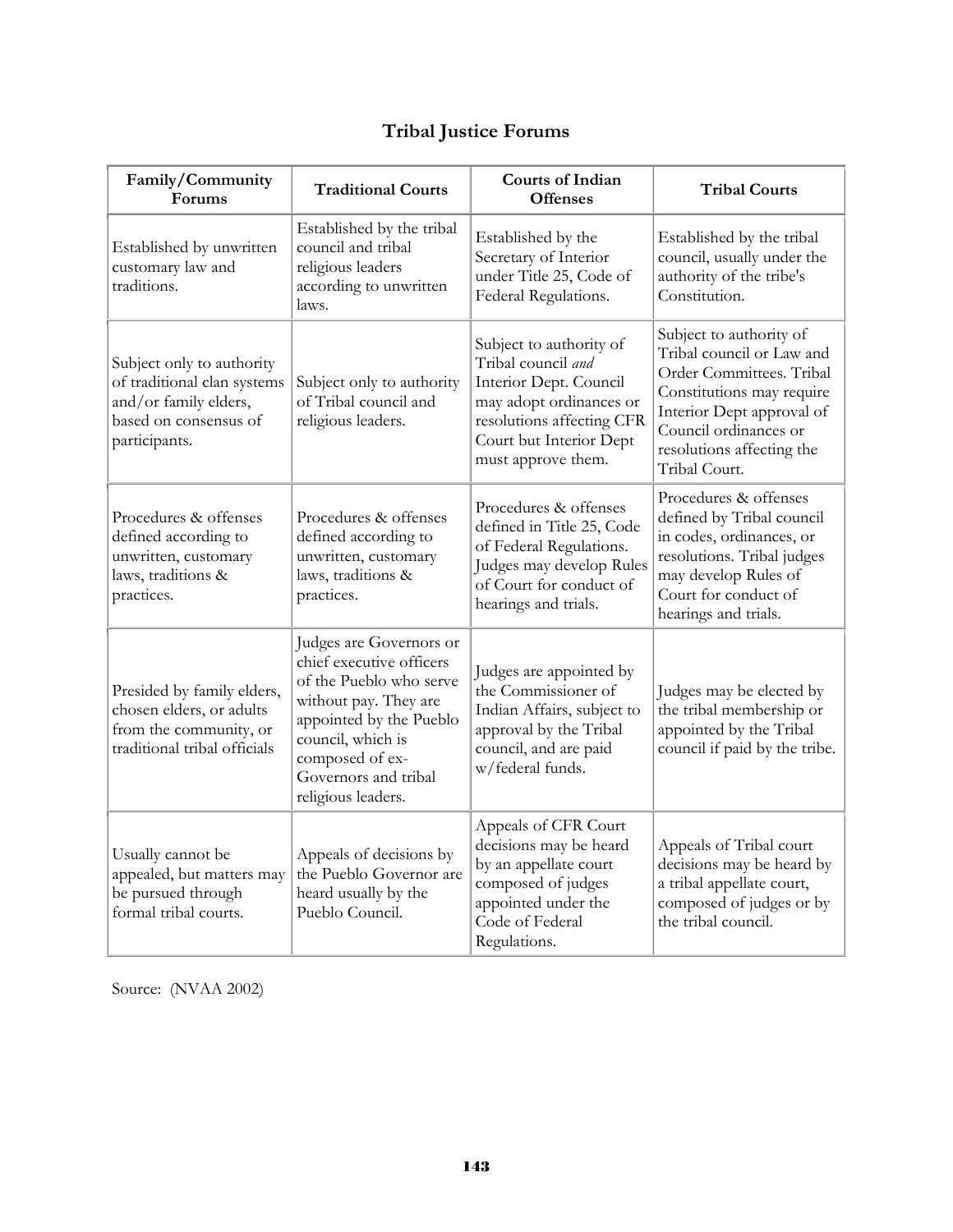#### **D. Sources of Tribal Law**

Tribal courts operate under the tribes' written and unwritten code of laws. Most tribal codes contain civil rules of procedure specific to tribal court, as well as tribal statutes and regulations. While many tribal laws have their origins in state or federal Anglo-American laws, a tribal nation may choose to also adopt a non-traditional legal principle as part of their tribal law. A tribe's code also includes uncodified customary and traditional practices which are based on oral history. Tribal judges often consider testimony regarding tribal custom and tradition from tribal elders and historians. Many tribes have set out procedures dictating the manner in which traditional law should be considered.

Tribes are integrating tribal customs and traditions with the structures and practices adopted from non-tribal legal systems through the development of their tribal common law. Tribal courts generally follow their own precedent and give significant deference to decisions of other Indian Courts. However, no official tribal court reporter exists and not all tribes keep previous decisions on file. The opinions of federal and state courts are persuasive authority in tribal courts.

## **E. Tribal Court Advocates**

 Many tribal jurisdictions have established rules that allow specially trained nonattorneys to appear in tribal courts. Some require a tribal bar examination for admission to practice. Advocates who work with Native sexual violence victims or victims assaulted in Indian Country should explore who can appear in tribal court.

## **IV. Jurisdictional Issues**

 As political sovereigns, federally recognized tribes can make and enforce their own laws. However, over time, tribal sovereignty has been eroded and significantly reduced in certain areas. Victims, attorneys and advocates will run into the most complex problems when resolving the jurisdictional disputes that arise among the federal government, the tribes and the states. This can make it difficult for victims to find legal recourse that is accessible, timely and just.

## **A. Tribal Criminal Jurisdiction**

Although this is a civil legal remedies guide, advocates must understand the basics of criminal jurisdiction when a crime is committed against a Native woman. This will help a Native survivor understand the extent of her available or unavailable remedies. Jurisdiction will depend on the following factors:

- o Race of the Victim (Indian v. non-Indian);
- o Race of the Offender (Indian v. non-Indian);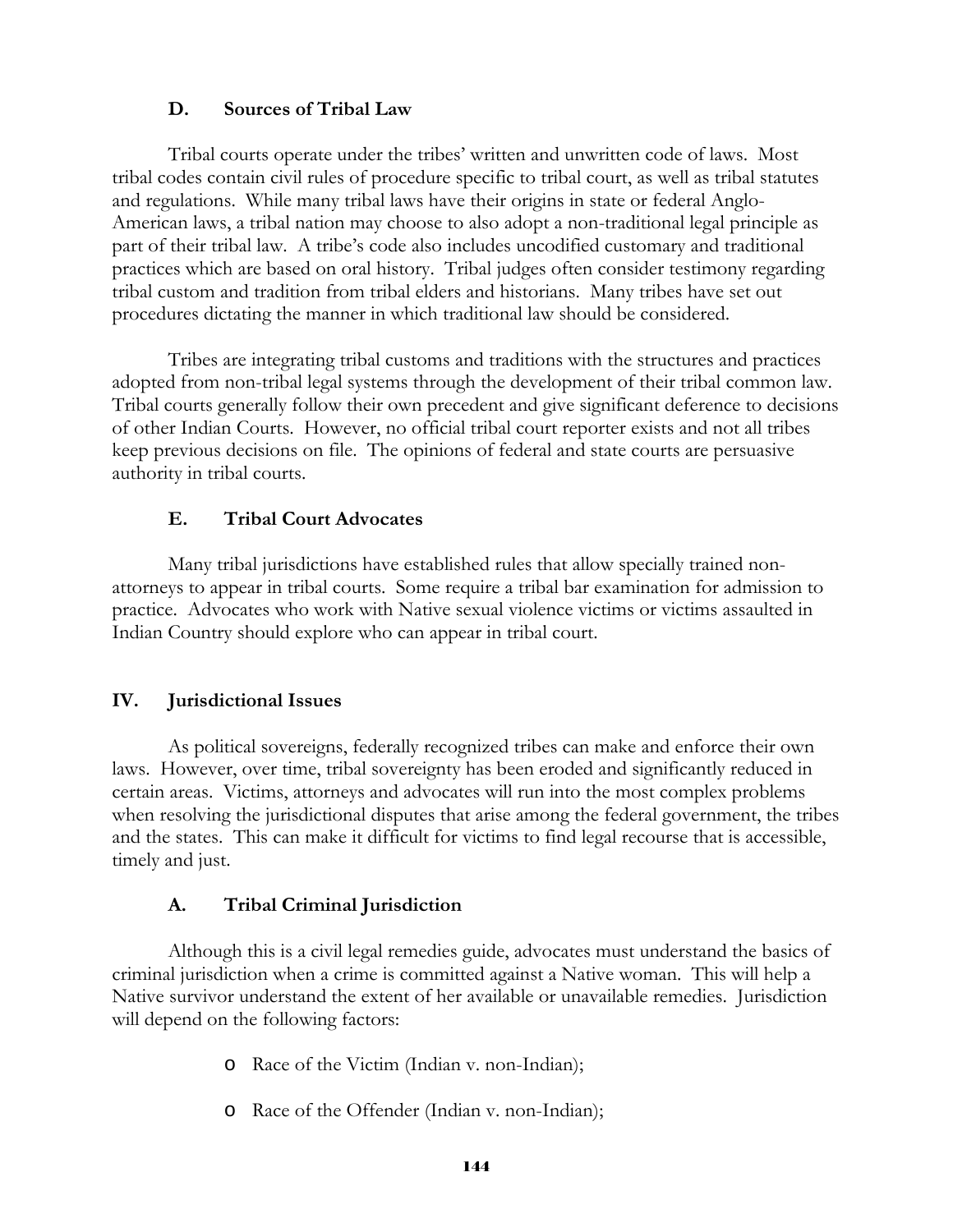- o Where the Offense Occurred; and
- o Seriousness of Offense.

Major laws governing jurisdiction over crimes in Indian country include the following:

- o General Crimes Act, 18 U.S.C. § 1152.
- o Major Crimes Act, 18 U.S.C. § 1153 (Supp. 1986).
- o PL 83-280 Indians-Criminal Offenses and Civil Causes-State Jurisdiction, 18 U.S.C. § 1162 (Supp. 1968) ("PL 280").

**General Crimes Act**: All crimes committed in Indian Country by non-Indians against Indian victims are subject to exclusive federal jurisdiction regardless of the seriousness of the offense.

**Major Crimes Act**: Applies to enumerated felony crimes committed in Indian Country, except for crimes committed in PL 280 states.

**PL 280**: The Federal government granted six states (Alaska, California, Minnesota, Nebraska, Oregon and Wisconsin) criminal jurisdiction over crimes committed in all or part of Indian Country within state boundaries, except those normally included under federal jurisdiction. This created concurrent jurisdiction between the tribes and the states in both investigation and prosecution. This means that both jurisdictions can prosecute a crime. Therefore, two separate proceedings can occur related to the commission of one crime.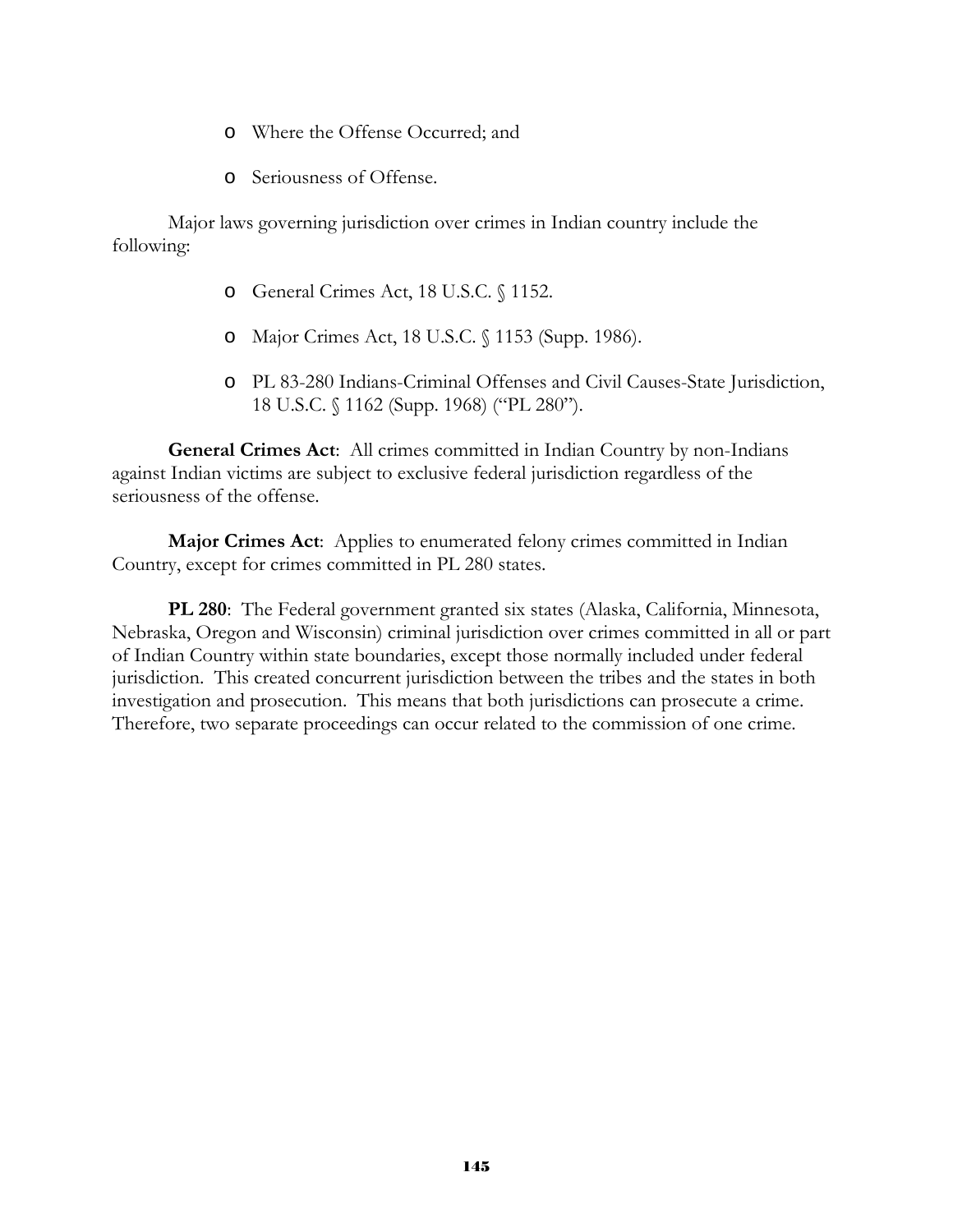The following charts summarize criminal jurisdiction for crimes occurring in Indian Country based on whether the state is a PL 280 state.

| <b>Type of Crime</b> | <b>Race of Victim</b> | <b>Race of Perpetrator</b> | <b>Jurisdictional Authority</b>                                               |
|----------------------|-----------------------|----------------------------|-------------------------------------------------------------------------------|
| Misdemeanor          | Indian Victim         | Indian Perpetrator         | Tribal                                                                        |
| Felony               | Indian Victim         | Indian Perpetrator         | Federal and/or Tribal<br>(concurr.) (but tribes are<br>limited in sentencing) |
| Misdemeanor          | Indian Victim         | Non-Indian<br>Perpetrator  | Federal (exclus.)                                                             |
| Felony               | Indian Victim         | Non-Indian<br>Perpetrator  | Federal (exclus.)                                                             |
| Misdemeanor          | Non-Indian Victim     | Non-Indian<br>Perpetrator  | State (exclus.)                                                               |
| Felony               | Non-Indian Victim     | Non-Indian<br>Perpetrator  | State (exclus.)                                                               |

## **Non-PL 280 States**

#### **PL 280 States**

| <b>Type of Crime</b> | <b>Race of Victim</b> | <b>Race of Perpetrator</b> | <b>Jurisdictional Authority</b> |
|----------------------|-----------------------|----------------------------|---------------------------------|
| Misdemeanor          | Indian Victim         | Indian Perpetrator         | Tribal                          |
|                      |                       |                            | Tribal and/or State             |
| Felony               | Indian Victim         | Indian Perpetrator         | (concurr.) (but tribes are      |
|                      |                       |                            | limited in sentencing)          |
| Misdemeanor          | Indian Victim         | Non-Indian                 | State (exclus.)                 |
|                      |                       | Perpetrator                |                                 |
|                      | Indian Victim         | Non-Indian                 |                                 |
| Felony               |                       | Perpetrator                | State (exclus.)                 |
| Misdemeanor          | Non-Indian Victim     | Non-Indian                 |                                 |
|                      |                       | Perpetrator                | State (exclus.)                 |
|                      | Non-Indian Victim     | Non-Indian                 |                                 |
| Felony               |                       | Perpetrator                | State (exclus.)                 |

#### **SUMMARY: CRIMINAL JURISDICTION**

- ¾ In PL 280 states, district or county authorities investigate and prosecute major crimes occurring in Indian Countries within these states.
- ¾ The U.S. Attorneys' Offices are responsible for prosecuting major crimes occurring within all other Native nations.
- ¾ In all states, Tribal governments may choose to investigate and prosecute crimes, provided the perpetrator is Native American and with the limitations on sentencing, discussed below.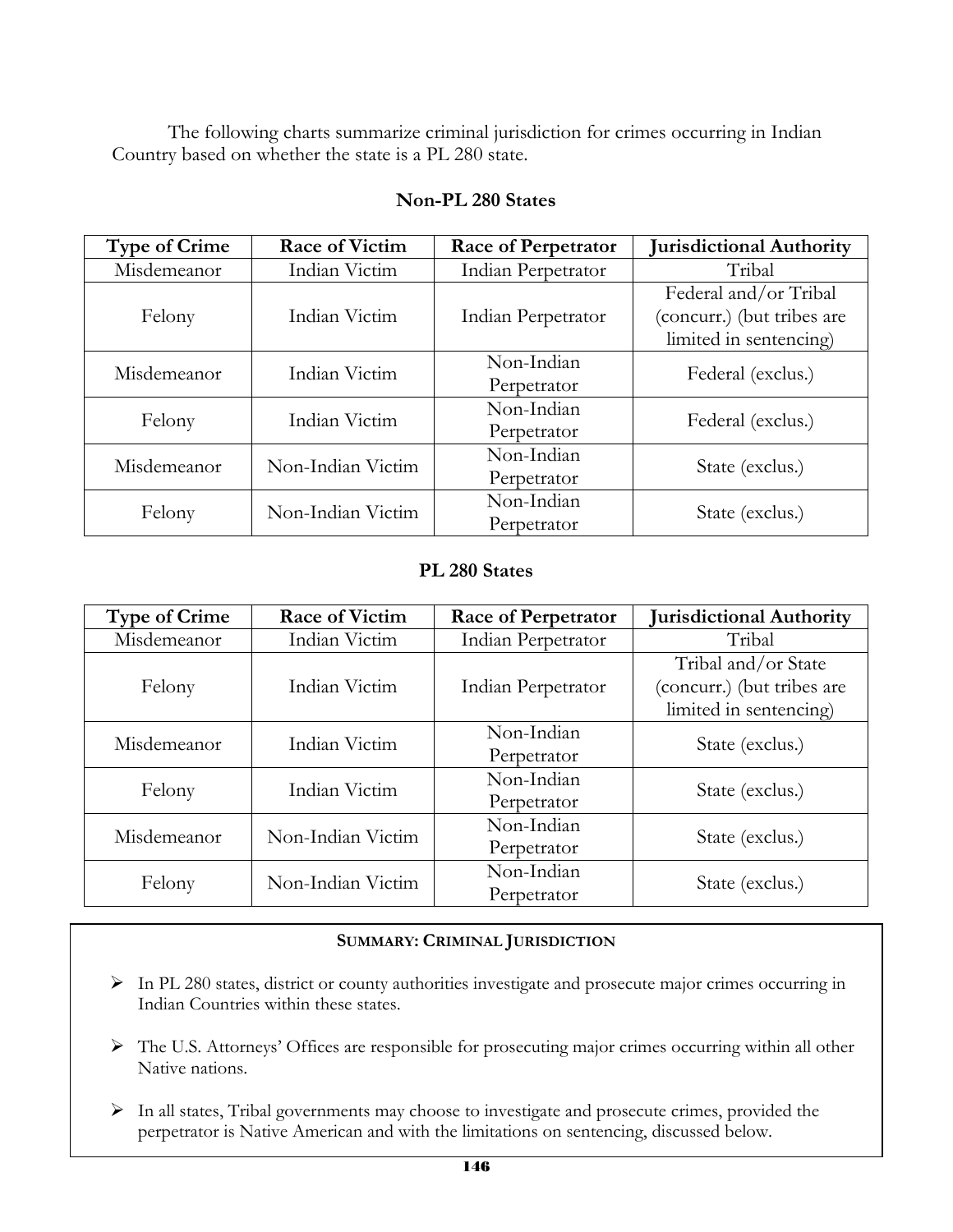## **B. Limits of Tribal Criminal Jurisdiction**

 In addition to the three federal statutes outlined above, legislative and judicial actions further limited tribal criminal jurisdiction. Understanding these limitations is vitally important when advising a survivor of her options when evaluating civil versus criminal remedies.

**The Indian Civil Rights Act (1968)** limited tribal courts' sentencing powers to jail up to one year and/or \$5000 fine. While the Act imposes no limitations on probation, tribes are severely limited in terms of jail space or resources for probationary supervision. Also of great significance is the U.S. Supreme Court's decision holding that tribal courts have no criminal jurisdiction over non-Indians committing crimes in Indian Country. *Oliphant v. Suquamish*, 435 U.S. 191 (1978).

# **C. Tribal Court Civil Jurisdiction**

 A survivor may want to bring a civil claim against an offender in a tribal court. Tribal courts have broad authority to craft remedies drawing on traditional customs or law. These laws and customs place no limitations on the amount of monetary recovery. Like criminal jurisdiction, however, the contours of tribal civil jurisdiction are complex. Remedies may be limited when the offender is non-Native. Therefore, advocates may also want to help Native victims explore State or Federal civil remedies, discussed below and in other chapters throughout this guide.

Factors for determining a tribal court's civil jurisdiction include:

- o Status of parties (tribal member vs. non-tribal member);
- o Status of land where action occurred (Tribal Trust, Allotted Trust, Fee, Right of Way);
- o Whether non-members have entered into consensual relations with the Tribe or its members; and
- o Whether the actions of non-members threaten the political integrity of the tribe or the health and welfare of its members.

Tribal courts have exclusive subject matter jurisdiction over a suit by any person — Indian or non-Indian — against an Indian person, a tribe, or tribal entity for a claim arising in Indian Country. *Williams v. Lee*, 358 U.S. 217 (1959). Therefore, any claim based on a dispute between tribal members arising on the reservation will have exclusive jurisdiction in tribal court. It is unclear whether *Williams v. Lee* extends to suits against Indians from recognized tribes other than the one upon whose reservation the claim arose. Jurisdiction over lawsuits between non-Indians arising on the reservation lies in state court.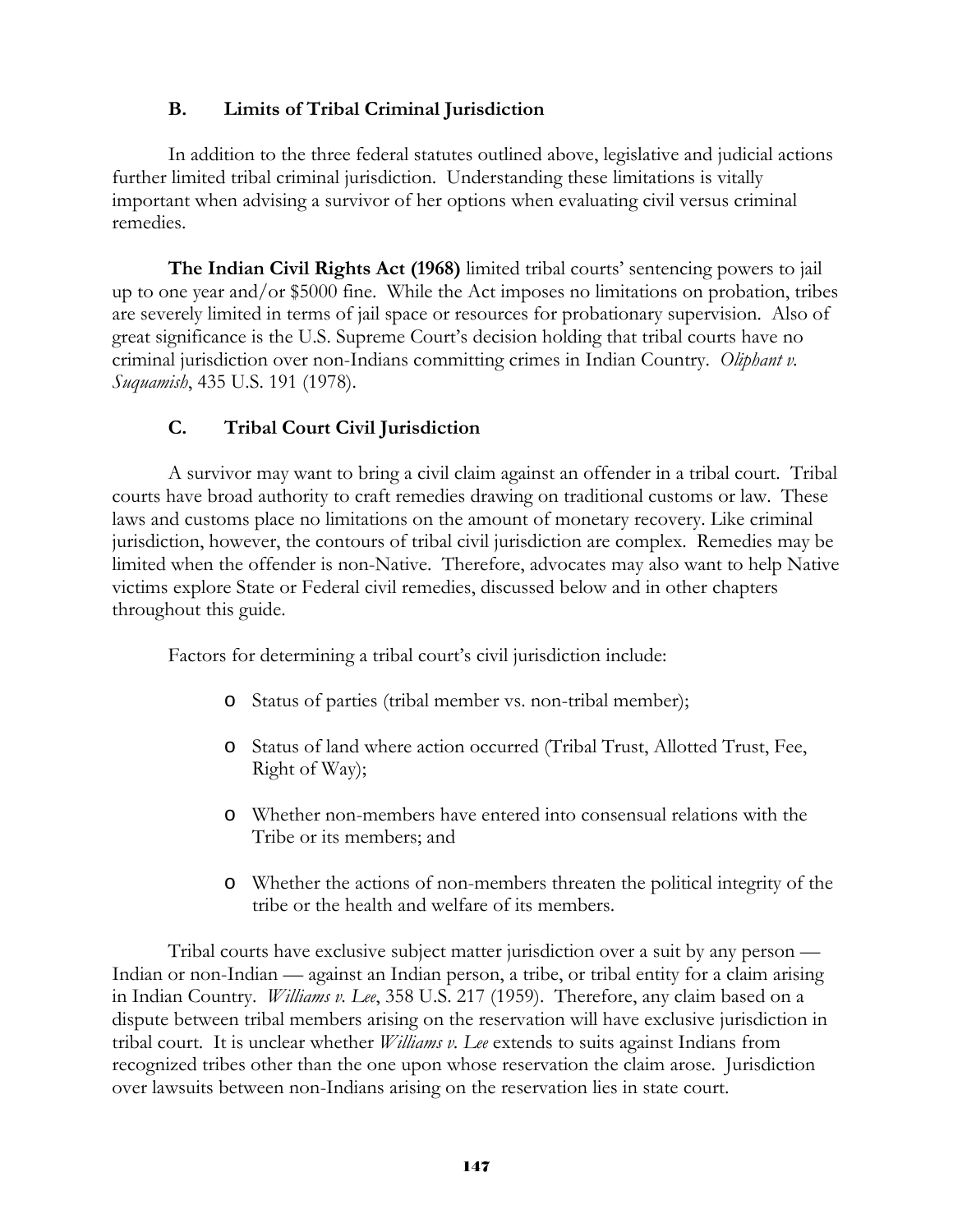The remainder of this section will briefly discuss civil jurisdiction of tribal courts over non-Native offenders. At the end of this section is a chart outlining jurisdiction for general civil litigation based on race of the parties and where the claim arose. The specific civil remedies available within those jurisdictions are discussed in later sections of this chapter and other chapters throughout this guide.

#### **SUMMARY: LIMITS OF TRIBAL CRIMINAL JURISDICTION**

- o Limited to prosecution of members of federally-recognized tribes.
- o Limited to 1 year incarceration, \$5000 fine or both.

## **D. Civil Jurisdiction Over Non-Native Offenders**

The majority of limitations to tribal civil jurisdiction address the powers of tribal governments to exert regulatory powers over the activities of non-members within tribal borders. In *Montana v. United States*, 450 U.S. 544 (1981), the Supreme Court denied the Crow Tribe regulatory jurisdiction over non-Indians hunting and fishing on a state-owned river running through the tribe's jurisdiction. *Montana* established that tribes continue to have regulatory authority over non-Indians on non-Indian fee lands if one of three tests is met:

- o Express congressional delegation;
- o Taxation, licensing, or other means regulating activities of non-members who enter consensual relationships with the tribe or its members, through commercial dealing, contracts, leases or other arrangements; or
- o Conduct of non-Indians on fee lands within a reservation when that conduct threatens or has some direct effect on the political integrity, economic security, or the health or welfare of the tribe.

450 U.S. at 564-66. *Montana* only addressed tribal regulation of non-members on lands alienated to non-Indians, so neither its general rule nor its exceptions apply to the adjudicatory powers of a tribe or to activities on tribal land. However, the Supreme Court later limited tribal court jurisdiction in both these regards. In *Strate v. A-1 Contractors*, 520 U.S. 438 (1997), the Court extended the limitations on tribal regulatory jurisdiction in *Montana* to the tribe's civil adjudicatory jurisdiction as well. In *Nevada v. Hicks, et al*., - U.S. - (2001), the Court concluded that *Montana's* principles apply to activities on both Indian and non-Indian land.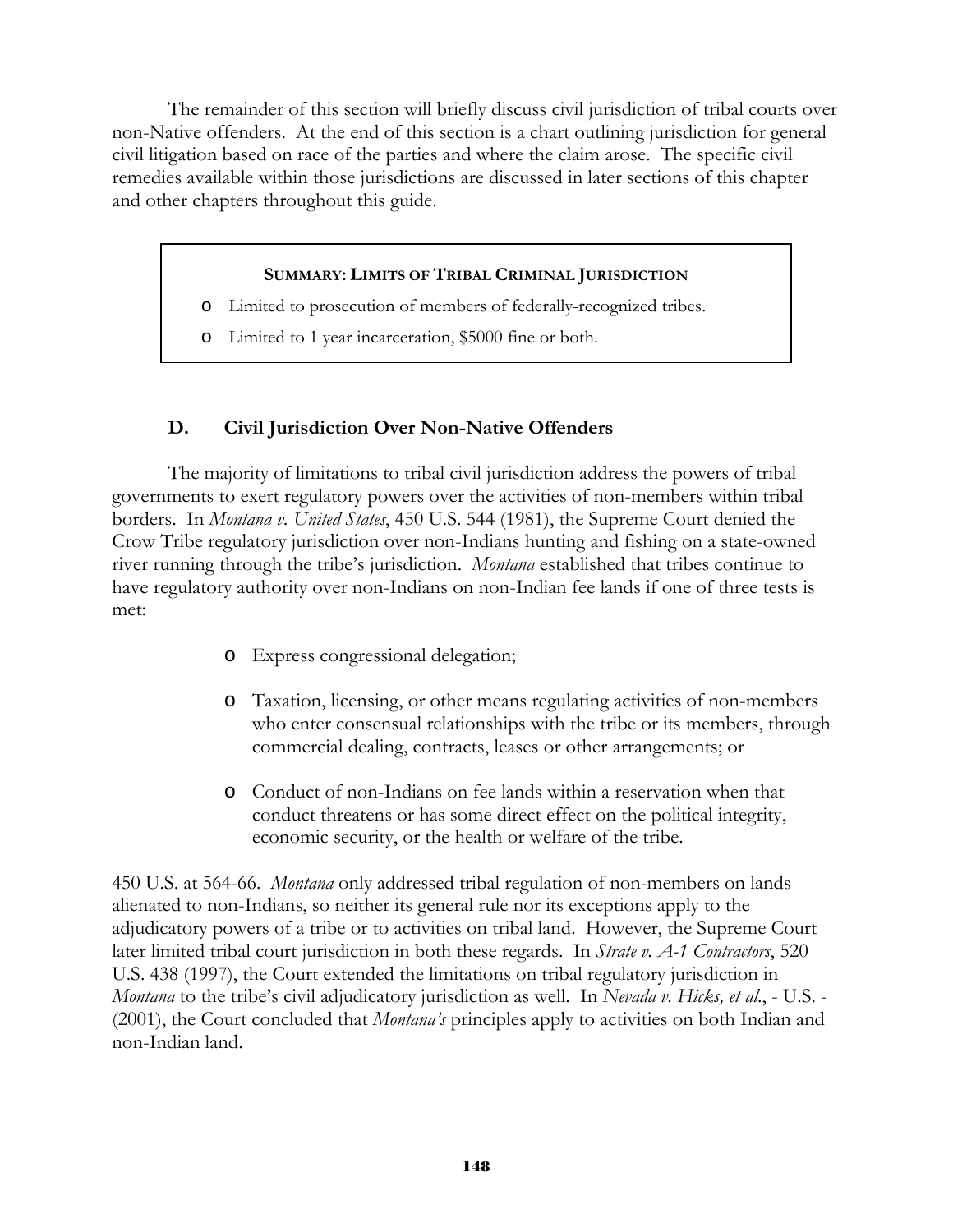In *Hicks*, the Court held that a tribal court did not have jurisdiction to adjudicate a tribal member's tort claim against a Nevada state game warden for conduct that occurred while executing a state court-issued search warrant on tribal trust lands during investigation of an off-reservation crime. *Hicks* involved a Nevada state game warden, which could limit the decision to tribal civil jurisdiction over state officers coming onto tribal lands. "However, if applied more broadly, this decision could result in near complete divestiture of the power of tribes to exert civil jurisdiction over non-Indians within their territory." (Richland and Deer 168)

#### **SUMMARY: JURISDICTION - GENERAL CIVIL LITIGATION**

The following chart describes jurisdiction for general civil litigation depending on race of parties and where claim arose and whether that jurisdiction is exclusive to the tribe or concurrent jurisdiction between the tribe and the state (meaning that both have jurisdiction over the matter). It does not apply to Indian country over which the state has assumed jurisdiction pursuant to PL 280. In all instances where state jurisdiction is shown, federal jurisdiction may be acquired if the parties meet the requirements of diversity and citizenship and amount in controversy. Where subject matter of claim particularly affects Indian interests, normal state jurisdiction may be precluded.

| Plaintiff  | Defendant  | <b>Source of Claim</b>                             | <b>Jurisdiction</b>                          |
|------------|------------|----------------------------------------------------|----------------------------------------------|
| Indian     | Indian     | Indian country                                     | Tribal (exclus.)                             |
| Indian     | Indian     | Non-Indian country<br>Tribal or state (concurr.)   |                                              |
| Non-Indian | Indian     | Indian country                                     | Tribal (exclus.)                             |
| Non-Indian | Indian     | Non-Indian country                                 | State; possibly tribal (conc.)               |
| Indian     | Non-Indian | Indian country exc. non-<br>Indian fee lands       | Tribal (if code allows); state<br>(concurr.) |
| Indian     | Non-Indian | Indian country non-Indian<br>fee lands             | State; possibly tribal (concurr.)            |
| Indian     | Non-Indian | Non-Indian country                                 | State (exclus.)                              |
| Non-Indian | Non-Indian | Indian country                                     | State; possibly tribal (concurr.)            |
| Non-Indian | Non-Indian | Non-Indian country and<br>Indian country fee lands | State (exclus.)                              |

#### **E. Review of Tribal Court Decisions by Federal Government**

#### **1. Exhaustion Rule**

U.S. federal courts let tribes determine their jurisdiction first up through their highest tribal court. *National Farmers Union Ins. Cos. v. Crow Tribe*, 471 U.S. 845 (1985). Exceptions to exhaustion are: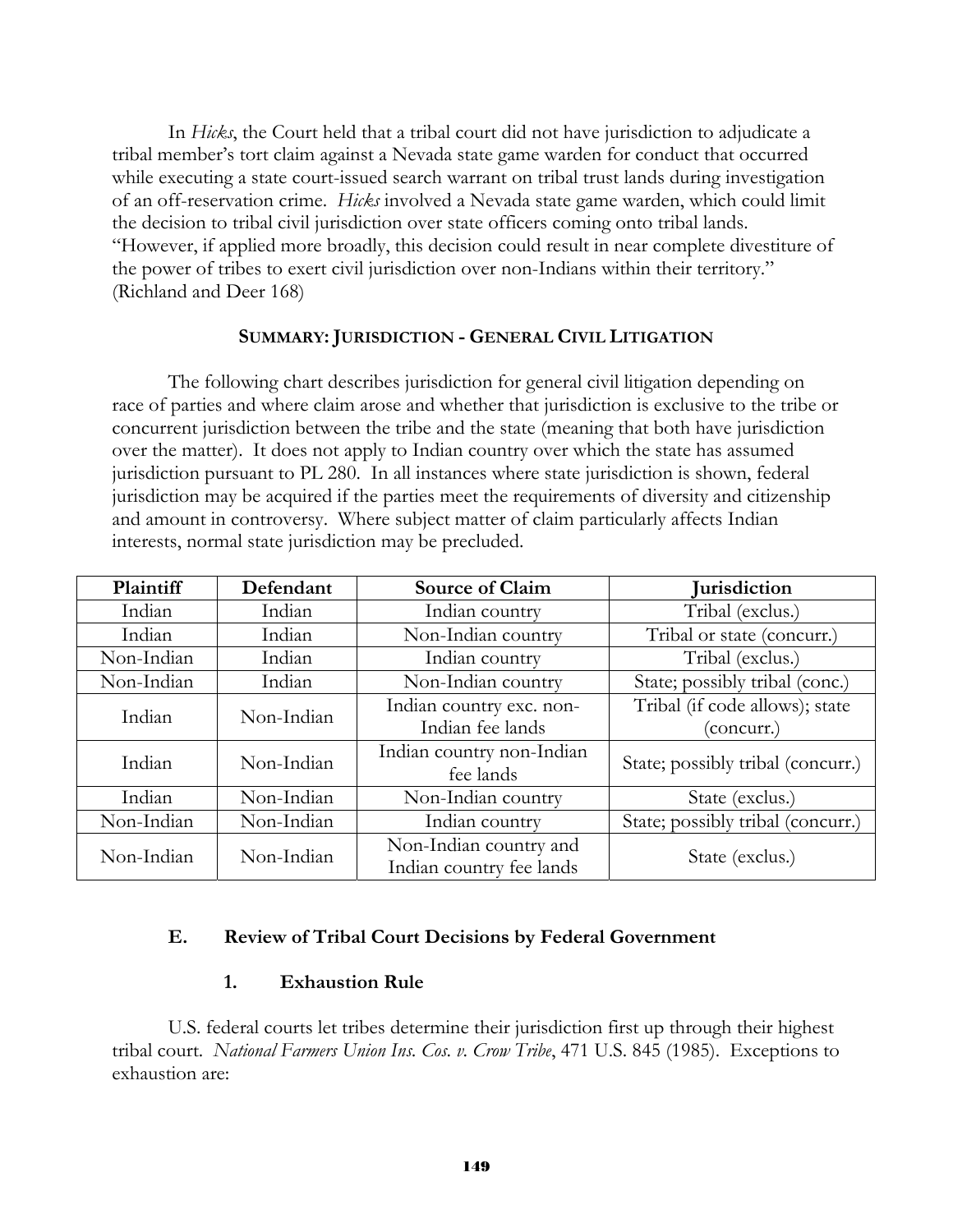- o Where the assertion of tribal jurisdiction would be:
	- Motivated by a desire to harass;
	- Conducted in bad faith; or
	- An action that patently violates express jurisdictional prohibitions in federal law.

 $-$  OR  $-$ 

o Where exhaustion would be futile because of lack of adequate opportunity to challenge the court's jurisdiction (*e.g.*, where there is no tribal court).

#### **2. Federal Review at a Glance**

The following chart explains what type of review federal courts have over a tribal court's decision.

| <b>Tribal Court Decision</b>                                    | <b>Federal Court Review</b>                                                                                                                                                                                                                                                                                                                                                                                                                        |  |  |
|-----------------------------------------------------------------|----------------------------------------------------------------------------------------------------------------------------------------------------------------------------------------------------------------------------------------------------------------------------------------------------------------------------------------------------------------------------------------------------------------------------------------------------|--|--|
| Criminal Convictions                                            | No review of convictions of Indians unless Tribe exceeds its                                                                                                                                                                                                                                                                                                                                                                                       |  |  |
|                                                                 | jurisdiction (i.e. conviction of non-Indian). Oliphant v.<br>Suquamish Indian Tribe, 435 U.S. 191 (1978).                                                                                                                                                                                                                                                                                                                                          |  |  |
| Indian Civil Rights Act<br>(ICRA)-Based "Civil Rights"<br>Cases | May be reviewed only where a person is detained in violation of<br>ICRA rights. Santa Clara Pueblo v. Martinez, 436 U.S. 49 (1978).                                                                                                                                                                                                                                                                                                                |  |  |
| Other Civil Cases                                               | May be reviewed only to decide whether tribal court has<br>jurisdiction. National Farmers Union Ins. Cos. v. Crow Tribe, 471<br>U.S. $845$ (1985);<br>$-OR -$<br>Where the parties suing each other are from different states and<br>the dispute involves a matter involving money or property that<br>exceeds \$75,000 and the dispute includes a dispute over tribal<br>jurisdiction. <i>Iowa Mut. Ins. Co. v. LaPlante</i> , 480 U.S. 9 (1987). |  |  |

#### **F. State Court Civil Jurisdiction Over Indians**

State courts have no jurisdiction over a civil claim by a non-Indian against an Indian when the claim arose in Indian Country. *Williams v. Lee*, 358 U.S. 217 (1959). This does not preclude state courts from allowing actions by tribal members against non-Indians based on claims that arose in Indian country. In addition, PL280 granted states civil adjudicatory jurisdiction over claims arising in Indian Country. This means that state courts have concurrent jurisdiction over civil actions involving reservation Indians and can apply the general state laws to those disputes. PL280 did not, however, grant states civil regulatory jurisdiction.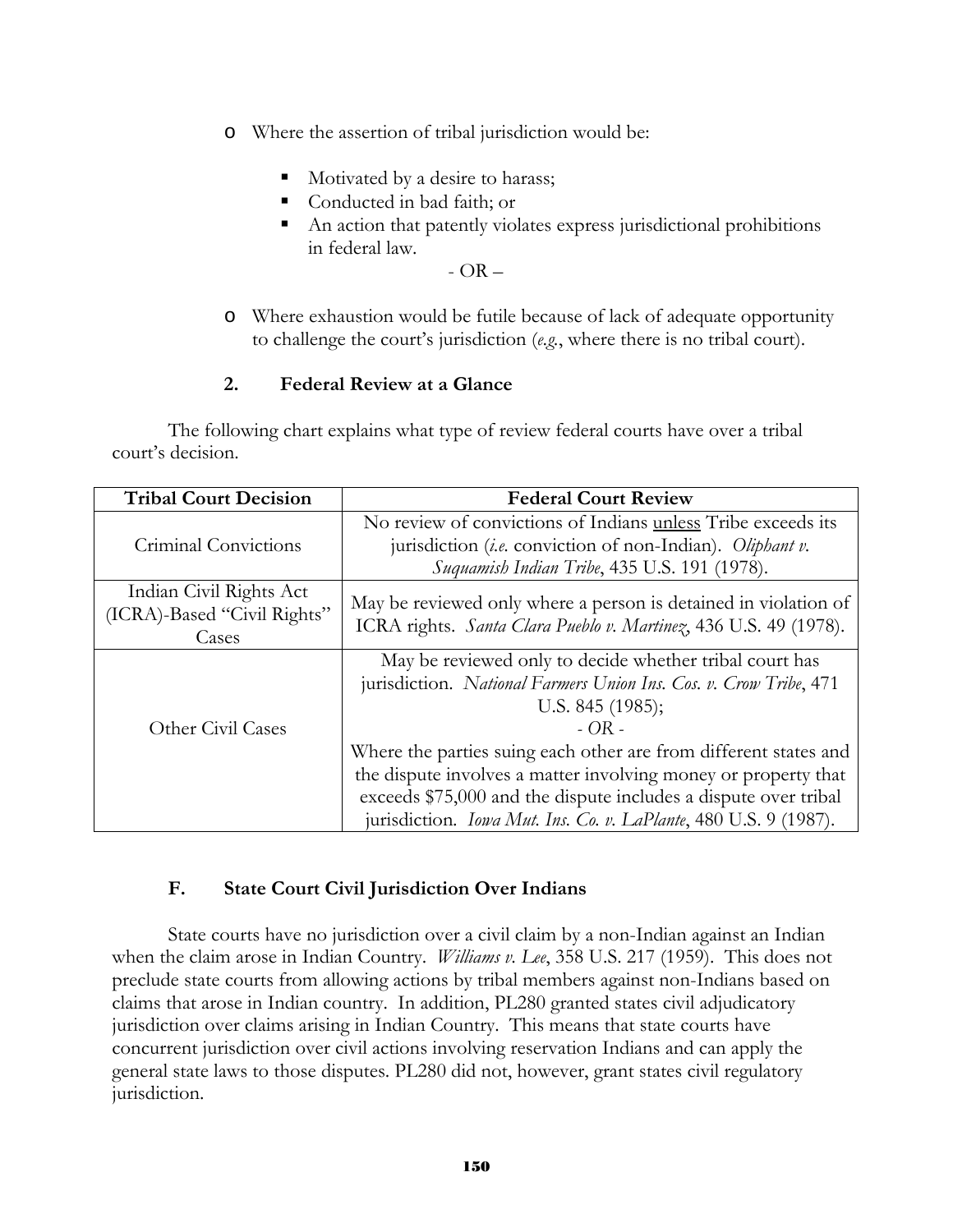#### **V. Civil Legal Remedies**

When considering the remedies available to Native survivors, advocates and attorneys should keep in mind that Native survivors' sense of justice or punishment may be quite different than the traditional Anglo-American view. For example, in some tribal societies, there is a general belief that punishing offenders is something best left to a spiritual or supernatural authority (Richland and Deer 133). In addition, tribes may not have the same type of division between civil and criminal violations that exist in Anglo-American law.

#### **A. Remedies in Tribal Courts**

Because tribes can not criminally prosecute non-Indian offenders, survivors need to be aware of what civil remedies may be available in tribal courts. In some instances, survivors may have more flexibility seeking civil legal remedies. Unlike the severe restrictions placed on tribes in regards to criminal punishment, there are no such jurisdictional limitations placed on civil remedies or probation. Also, tribal courts may be able to impose more traditional remedies that are more in line with the survivor's wishes. Below are examples of remedies that may be available to survivors through tribal courts.

- o Arrest and Detention: Although tribal courts do not have power to criminally prosecute non-Indians, Indian Nations still have inherent sovereign authority to stop and detain all persons suspected of criminal activity. This power includes the authority to hold that person for state and federal agencies that do have the power to criminally prosecute.
- o Arrest/Take to Reservation Boundaries: Indian Nations have the authority to take any person suspected of criminal activity to the jurisdiction or reservation boundaries.
- o Banishment/Exclusion from Tribal Lands: Tribal courts retain the power to exclude any unwanted person from their reservations. *Hardin v. White Mountain Apache Tribe*, 779 F.2d 476 (9th Cir. 1985).
- o Infractions Systems: Many Indian Nations have changed their tribal codes to make certain minor offenses into civil infractions rather than criminal actions by removing the possibility of imprisonment.
- o Forfeiture Laws: Many Indian Nations have expanded the use of civil forfeiture laws to handle offenses involving non-Indians. For example, a non-Indian who is stopped for an alleged driving while intoxicated offense can have his/her vehicle impounded and can be required to appear at a civil forfeiture hearing in order to recover the vehicle.
- o Civil Contempt: Tribal courts maintain the power to punish through court's contempt power anyone who violates court orders.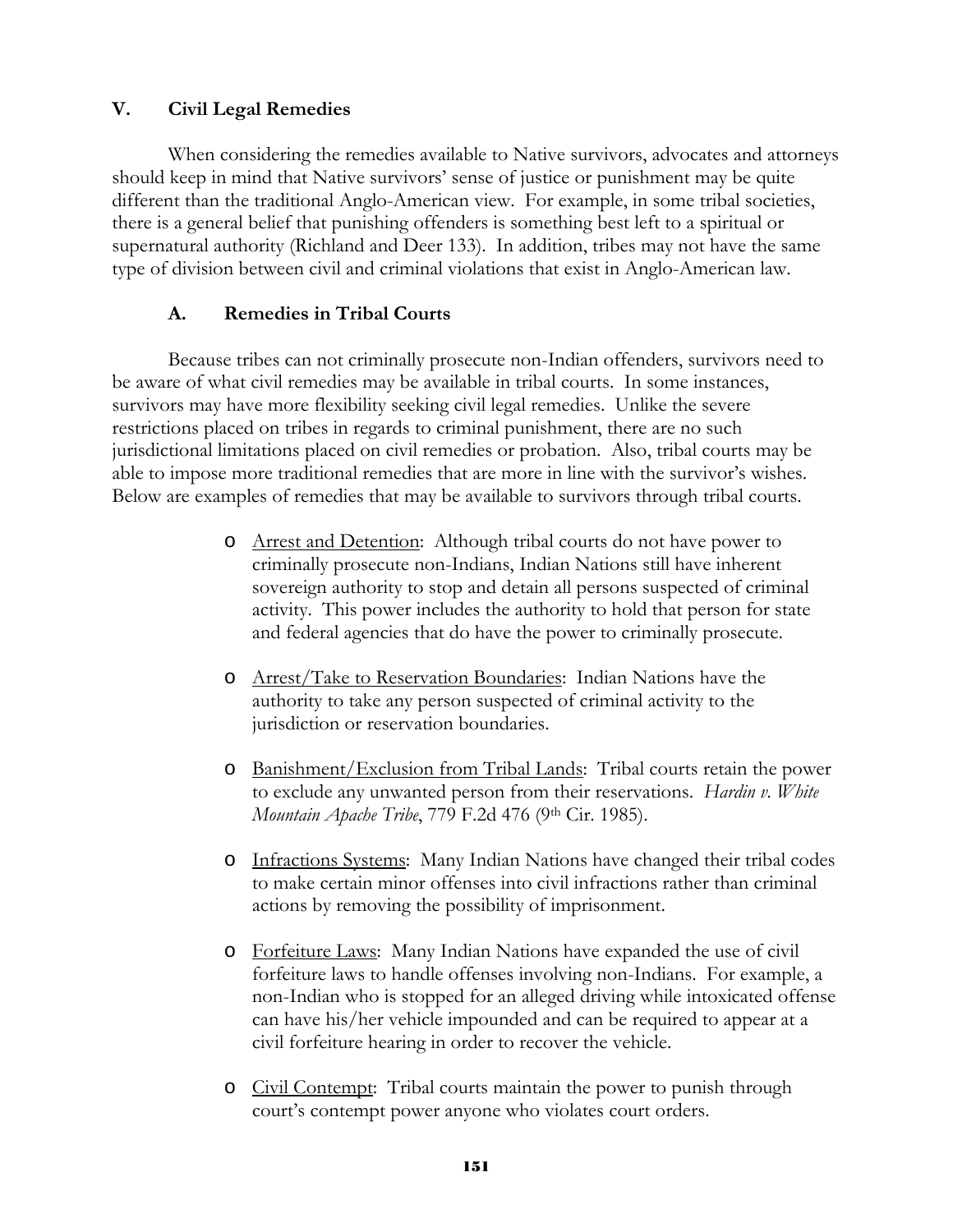- o Monetary Fines: Unlike criminal penalties, the civil jurisdiction of tribal courts is not subject to the statutory limits on the relief courts may grant.
- o Sex Offender Registration: Tribes have the authority to require sex offenders living within their borders to register as sex offenders. In *Minnesota v. Jones*, 700 N.W.2d 556 (Minn. Ct. App. 2005), the Minnesota Court of Appeals ruled that the state's predatory-offender registration law is civil and regulatory in nature and is therefore beyond the state's jurisdiction when applied to Indians who live on reservations where they are enrolled tribal members.
- o Civil Actions: A victim may use tribal court to pursue civil actions based on causes of action defined by the tribe's code.
- o Restorative Justice: Seeks to shift the focus of criminal justice systems away from just dealing with offenders and toward addressing the needs of crime victims and communities (and it incorporates traditional Native American restorative justice concepts).

#### **B. Remedies in Federal Courts**

 $\overline{a}$ 

The federal role in the adjudication of civil disputes in Indian country is far more limited than its role in criminal matters. Unlike tribal and state courts, federal courts are not courts of general jurisdiction. Therefore, jurisdiction over civil matters must be based on either (a) federal question or (b) diversity of citizenship.

Indian tribes are authorized by 28 U.S.C. § 1362<sup>134</sup> to bring suits as plaintiffs in federal court but their claims must still arise under federal law. *Gila River Indian Community v. Henningson, Durham & Richardson,* 626 F.2d 708 (9th Cir. 1980), *cert. denied*, 451 U.S. 911 (1981). The mere fact that a party to a case is an Indian or an Indian tribe does not turn a civil dispute into a federal question, nor does the fact that the controversy arose in Indian country. *Schantz v. White Lightning*, 502 F.2d 67 (8th Cir. 1974).

Federal question jurisdiction has assumed increased importance in Indian law since the decision of *National Farmers Union Ins. Cos. v. Crow Tribe*, 471 U.S. 845 (1985). In that case, a non-Indian brought an action in federal court to enjoin tribal court proceedings in which the non-Indian was a defendant. The Court held that, because the petitioners contended that federal law has divested the Tribe of this aspect of sovereignty, it is federal

<sup>134 28</sup> U.S.C. § 1362 provides that "[t]he district courts shall have original jurisdiction of all civil actions, brought by any Indian tribe or band with a governing body duly recognized by the Secretary of the Interior, wherein the matter in controversy arises under the Constitution, laws, or treaties of the United States."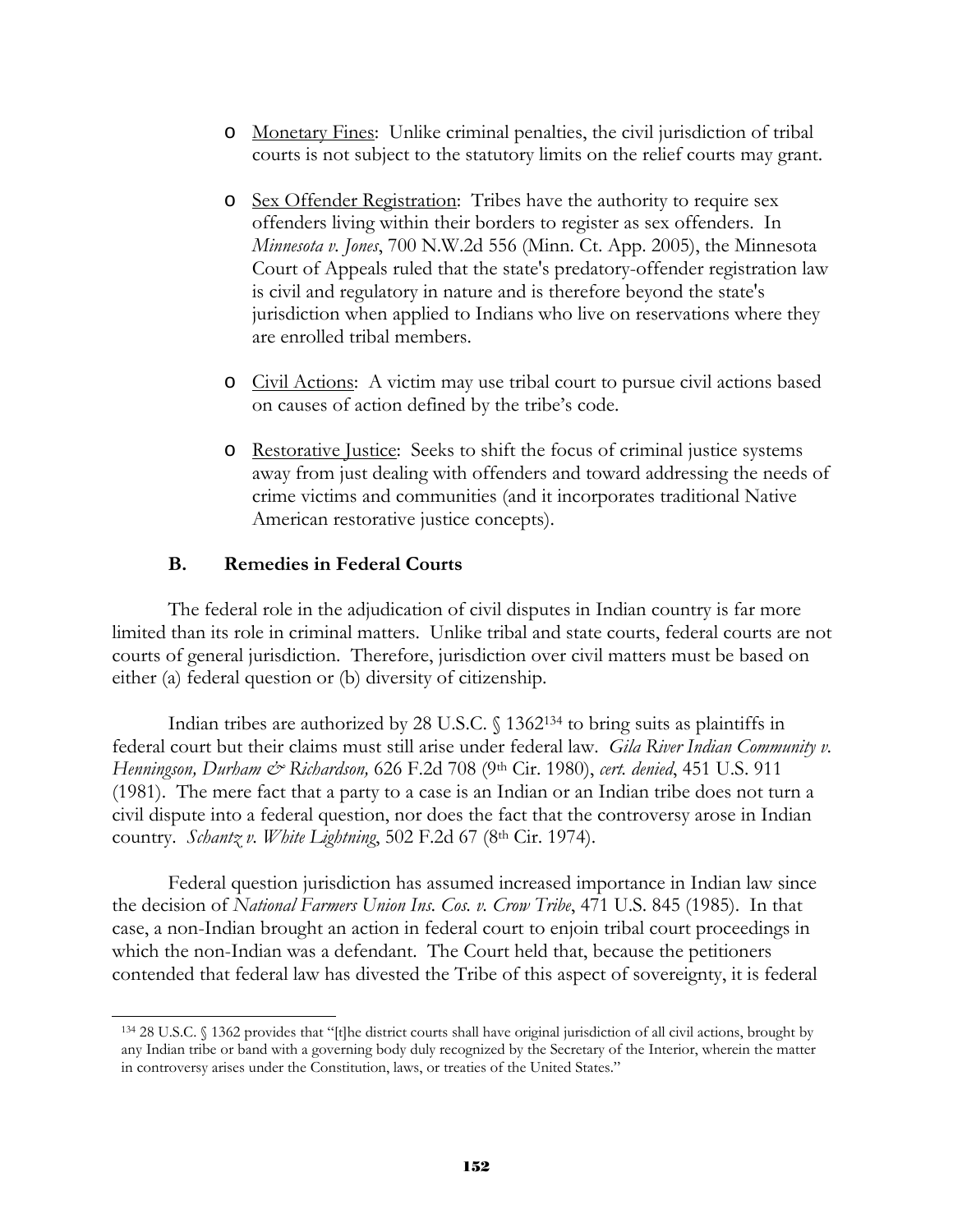law upon which they relied as a basis for the asserted right of freedom from Tribal Court interference, and therefore the issue arose under federal law. As a consequence, anyone asserting an absence of tribal power under federal statute, treaty or the "common law" of federal Indian law has an entrée into federal court. However, *National Farmers Union* also held that the federal court must permit the tribal court in the first instance to decide the question of its own jurisdiction. *See above*, Section IV.E.1 on "Exhaustion Rule."

#### **VI. Enforcement of Protection Orders**

 For information generally on the enforcement of protection orders, *see* Chapter One, Section I.A of this guide.

#### **Protection Orders and Indian Country**

VAWA neither expands nor contracts the authority of tribal courts to issue and enforce protection orders. It requires state and tribal governments to enforce one another's protection orders. For Native women, this means that a protection order issued in Indian Country should be honored by local and state law enforcement.

Because protective orders are civil orders, tribes have civil jurisdiction over even non-Indians to issue an order. However, when a victim is trying to enforce a protection order in Indian Country, VAWA reiterates that tribal courts have jurisdiction *over matters within the authority of the tribe (emphasis added).* 18 U.S.C. § 2265(e) proscribes: "[A] tribal court shall have full civil jurisdiction to enforce protection orders, including authority to enforce any orders through civil contempt proceedings, exclusion of violators from Indian lands, and other appropriate mechanisms, in matters arising within the authority of the tribe." For tribal courts that only have civil jurisdiction, this means that the sanctions for violating a protection order must be *civil*, not criminal. Therefore, advocates should be aware of whether Indian Nations in their state have enacted civil remedies for protective order violations and partner with Indian Nations to implement statutes that enhance protection efforts.

#### **VII. Gun Dispossession in Indian Country**

For information generally on gun dispossession, *see* Chapter One, Section III of this guide. The Brady Act, 18 U.S.C. § 922(g), provides for gun and ammunition dispossession of two categories of individuals: (1) those subject to certain types of protection orders; and (2) those convicted of a misdemeanor crime of domestic violence. Implications specific to Indian Country include:

> o The protection order ban should be applicable to orders issued by tribal courts that meet the criteria under the Brady statute.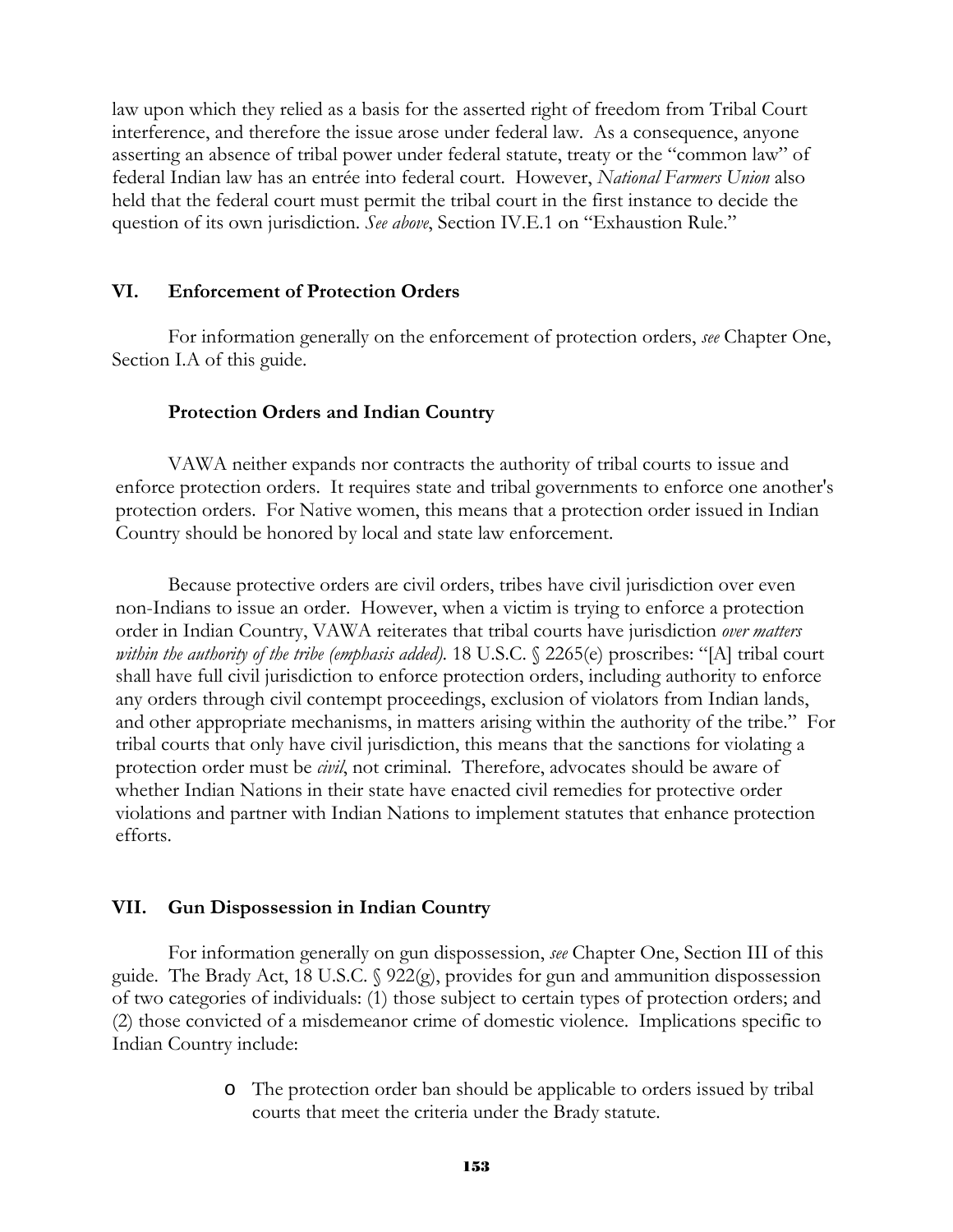o Tribes must honor gun prohibitions contained in state or federal protective orders or as a result of qualifying state or federal domestic violence conviction.

#### **VIII. Indian Child Welfare Act**

Native women are more likely than any other group to have children taken away. If the situation arises where a child may be removed from a biological parent, advocates need to be aware that the Indian Child Welfare Act, 25 U.S.C. § 1901 *et seq*. ("ICWA") may be triggered. Advocates should have a basic understanding of ICWA and the philosophy behind it in order to help mothers retrieve children or ensure that Native children are placed with Native families. *See* Appendix C to this Chapter for flowchart: "Will ICWA Apply in State Proceeding?"

 In *Doe v. Mann*, 415 F.3d 1038 (9th Cir. 2005), the Ninth Circuit recently ruled that California tribes do not have exclusive jurisdiction over Indian Child Welfare Act cases. The three-judge panel refused to transfer an Indian child welfare case to the Elem Indian Colony. The mother, a tribal member, had challenged a state court's termination of her parental rights. Normally, ICWA vests the tribe with exclusive jurisdiction in such cases. But since California is a Public Law 280 state, the court said it had to view the legal landscape in light of the state's broad civil and criminal jurisdiction over Indian lands. First, the court concluded that it has jurisdiction under ICWA to hear the case. The state had argued that a legal doctrine barred federal courts from reviewing state court decisions. In a more important finding, the court said that ICWA contains an exception for Public Law 280 states like California. The judges noted that the law provides a method for tribes like the Elem Indian Colony to resume exclusive jurisdiction over Indian child welfare matters but that didn't happen in this case. So rather than "undo this statutory and historical framework and immediately vest exclusive jurisdiction in the tribes," the court said it must uphold the state's "concurrent jurisdiction" over Indian child dependency proceedings.

#### **IX. Housing Issues**

Advocates working with Native survivors should be aware of some basic facts on Indian housing. Understanding the severity of housing shortages in Indian Country may help advocates understand the increased vulnerability of Native survivors.

> o Housing Needs: An estimated 200,000 housing units are needed immediately in Indian country. (U.S. Commission on Civil Rights, "A Quiet Crisis: Federal Funding and Unmet Needs in Indian Country," 2003.)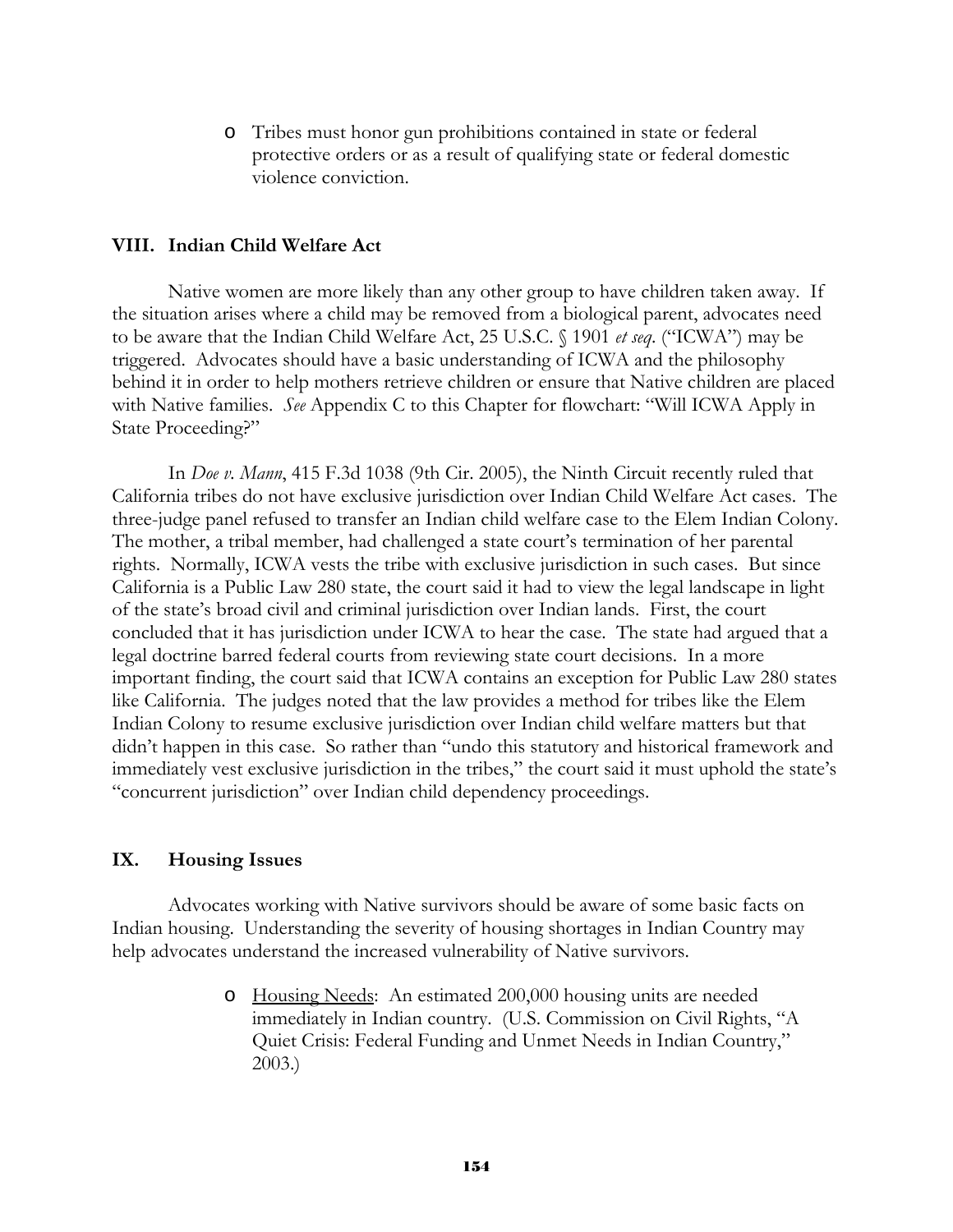- o Homeless: Approximately 90,000 Native families are homeless or underhoused. (U.S. Commission on Civil Rights, "Quiet Crisis," 2003.)
- o Overcrowding: In tribal areas, 14.7 percent of homes are overcrowded, compared to 5.7 percent of homes of the general U.S. population. (Census Bureau, 2000.)
- o Plumbing: On Native American lands, 11.7 percent of residents lack complete plumbing facilities, compared to 1.2 percent of the general U.S. population. (Census Bureau, 2000.)
- o Telephone Service: Compared to the 2.4 percent of the American population, 16.9 percent of Native Americans in tribal areas lack telephone service. (Census Bureau, 2000.)

From: **http://www.tribal-institute.org/lists/housing.htm**.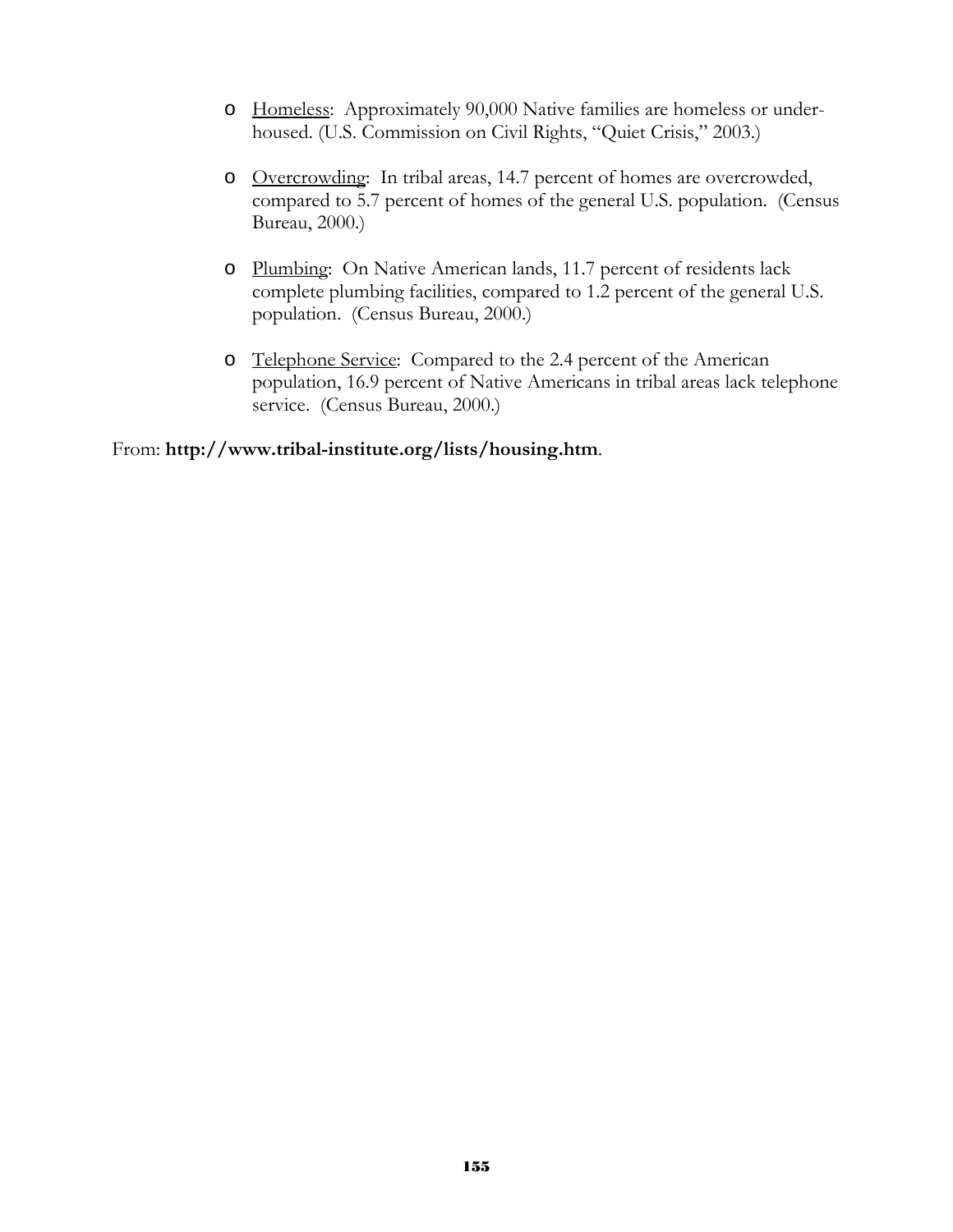#### **X. Facts and Issues to Consider**

#### **A. Deputizing Indian Lawyers as Special U.S. Attorneys**

Because tribes do not have criminal jurisdiction over non-native offenders, it is up to federal or state authorities to prosecute many sexual violence incidents that occur against Native women. State and/or federal resources combined with the exceedingly high victimization rates of Native women by non-Native offenders may result in inadequate prosecution of these crimes. One option an advocate may wish to explore with a survivor is to seek to deputize an Indian lawyer as a Special U.S. Attorney who can prosecute the crime.

#### **B. Use of Spiritual Leaders**

Advocacy may be needed to help a traditional Native woman seek treatment if her choice is to go to a spiritual leader in addition to or rather than mainstream counselors. Most non-Native advocates have little or no knowledge of Native spiritual practices that might include altered states of consciousness on the part of the traditional healer. Advocates should listen without judgment and assist survivors to practice or connect with spiritual leadership/ways of her choosing. (Sacred Circle)

As a practical matter, advocates who assist survivors who seek traditional healing should:

- o Consider whether any type of counseling privilege applies? Explain to survivors whether your state's laws will cover these types of communications and the implications of this on her decision-making.
- o Consider whether Crime Victim's Compensation in your state will cover expenses. A thirteen-year-old Navajo girl was sexually assaulted by a relative. In addition to the medical services provided by Indian Health Service, the state compensation program reimbursed the family for the traditional healing ceremonies performed by a medicine man.

#### **C. Confidentiality**

Confidentiality issues that are present with all victims of sexual violence can be even more difficult to handle in small Native communities where most members know each other, their addresses, cars, etc. Confidentiality may come into play in many of the same situations that would occur with any sexual violence. For example:

- o When law enforcement is called to the crime.
- o When a report is filed.
- o When a Victim Assistance provider becomes involved.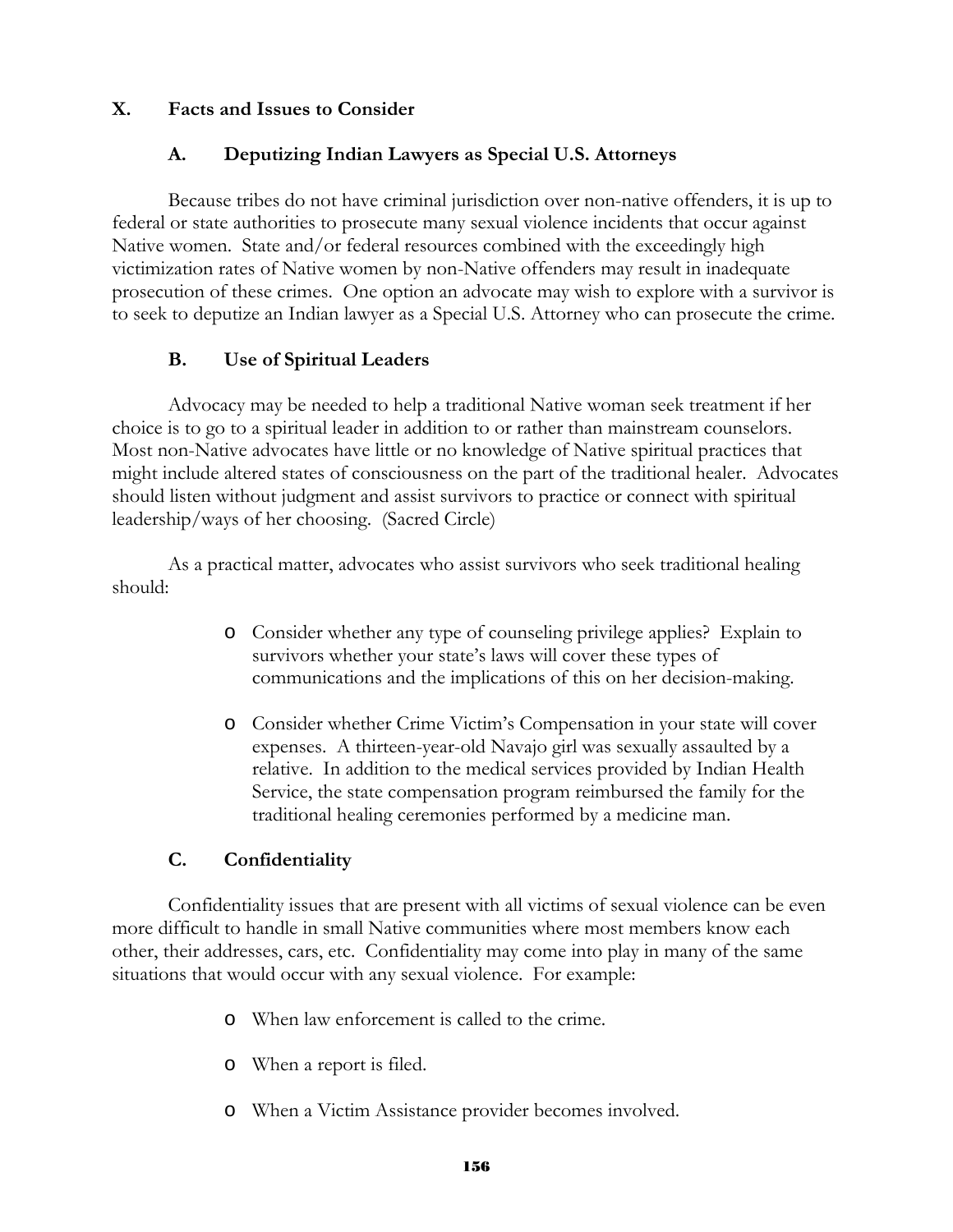o When a multidisciplinary team (Child Protection Team, SART, etc.) is part of the case.

There are, however, several issues that can be unique to dealing with either Indian women who are victims or sexual violence when it occurs in an Indian community.

#### **1. Numerous Agencies Involved**

When dealing with sexual violence of Native women or violence that occurs in Native communities, numerous agencies may participate in one case. For example, Indian Health Services, the Bureau of Indian Affairs, the Federal Bureau of Investigation, the U.S. Attorney's Office, a local District Attorney's Office, tribal or county Child Protective Services, and local law enforcement may all be part of a case at one time or another. Having so many people involved complicates confidentiality issues and puts a victim's privacy at risk.

#### **2. Use of Scanners**

In many Native communities, people own "scanners" or CB radios and listen to calls for police dispatch. It is important for advocates and law enforcement agencies in tribal communities to be aware of the problems caused by these types of communication devices. For example, victims of some types, especially sexual violence or domestic violence victims, may not make reports due to fears that other people will hear the call. Police departments or advocacy organizations may want to sponsor community awareness activities to encourage victims to report crimes or may work to develop alternative means of talking to patrol officers which cannot be overheard by the public.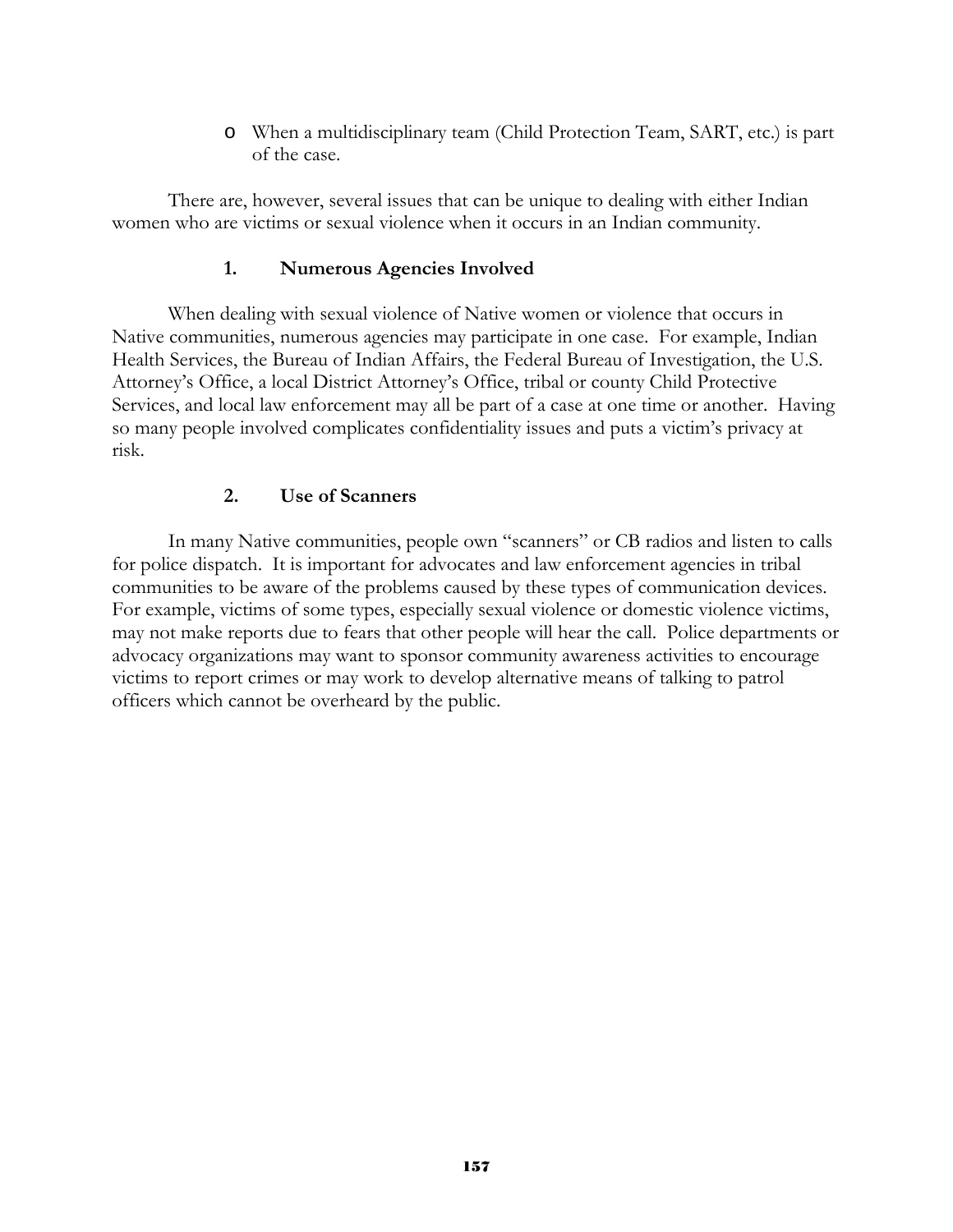# **XI. Resources**

# **A. Tribal/Non-profit Organizations**

| The Tribal Law & Policy Institute<br>8235 Santa Monica Blvd., Ste. 211<br>West Hollywood, CA 90046<br>$(323)$ 650-5467 ~ Fax: (323) 650-8149<br>services@tribal-institute.org<br>www.tribal-institute.org                                    | A Native American owned and operated non-profit<br>corporation organized to design and deliver education,<br>research, training, and technical assistance programs which<br>promote the enhancement of justice in Indian country and<br>the health, well-being, and culture of Native peoples.                                                                                                                                                                                                                                                                         |
|----------------------------------------------------------------------------------------------------------------------------------------------------------------------------------------------------------------------------------------------|------------------------------------------------------------------------------------------------------------------------------------------------------------------------------------------------------------------------------------------------------------------------------------------------------------------------------------------------------------------------------------------------------------------------------------------------------------------------------------------------------------------------------------------------------------------------|
| Mending the Sacred Hoop S.T.O.P. Violence<br>Against Indian Women Technical Assistance<br>Project<br>202 East Superior Street<br>Duluth, MN 55802<br>(218) 722-2781; Toll Free: 888-305-1650<br>Fax: (218) 722-5775<br>http://www.msh-ta.org | The mission of S.T.O.P. Violence Against Indian Women<br>Technical Assistance Project is to assist Native sovereign<br>nations to improve their response to Indian women who are<br>victimized by domestic violence and sexual violence and<br>restore safety and integrity to them. Focuses on training,<br>technical assistance and resource development.                                                                                                                                                                                                            |
| Sacred Circle: National Resource Center to<br>End Violence Against Native Women<br>722 St. Joseph Street<br>Rapid City, SD 57701<br>$(877)$ 733-7623 ~ Fax: (605) 341-2472                                                                   | Operated by Cangleska, Inc., Sacred Circle aids tribes and<br>tribal organizations to stop violence against Native women.<br>It addresses violence against Native women in the context<br>of the unique historical, jurisdictional, and cultural issues<br>that American Indian/Alaska Native Nations face. Its focus<br>is directed toward professional providers serving these<br>communities, including tribal law enforcement personnel<br>(judges, prosecutors and court workers), probation officers,<br>shelter advocates, and batterer intervention providers. |
| Native American Rights Fund<br>1506 Broadway<br>Boulder, CO 80302<br>$(303)$ 447-8760 ~ Fax: (303) 443-7776<br>http://www.narf.org                                                                                                           | A non-profit 501c(3) organization that provides legal<br>representation and technical assistance to Indian tribes,<br>organizations and individuals nationwide.                                                                                                                                                                                                                                                                                                                                                                                                        |
| National American Indian Court Judges<br>Association<br>4410 Arapahoe Ave., Ste. 135<br>Boulder, CO 80303<br>$(303)$ 245-0786 ~ Fax: (303) 245-0785<br>http://www.naicja.org/                                                                | A national voluntary association of tribal court judges<br>established in 1969. The Association is primarily devoted to<br>the support of American Indian and Alaska Native justice<br>systems through education, information sharing and<br>advocacy. The mission of the Association, as a national<br>representative membership organization, is to strengthen<br>and enhance tribal justice systems.                                                                                                                                                                |
| National Indian Justice Center<br>5250 Aero Drive<br>Santa Rosa, CA 95403<br>$(707)579 - 5507 \sim \text{Fax: } (707)579 - 9019$<br>http://nijc.indian.com/                                                                                  | An independent national resource for tribal courts. The<br>Center designs and delivers legal education, research and<br>technical assistance programs to help improve tribal court<br>systems and the administration of justice in Indian Country.                                                                                                                                                                                                                                                                                                                     |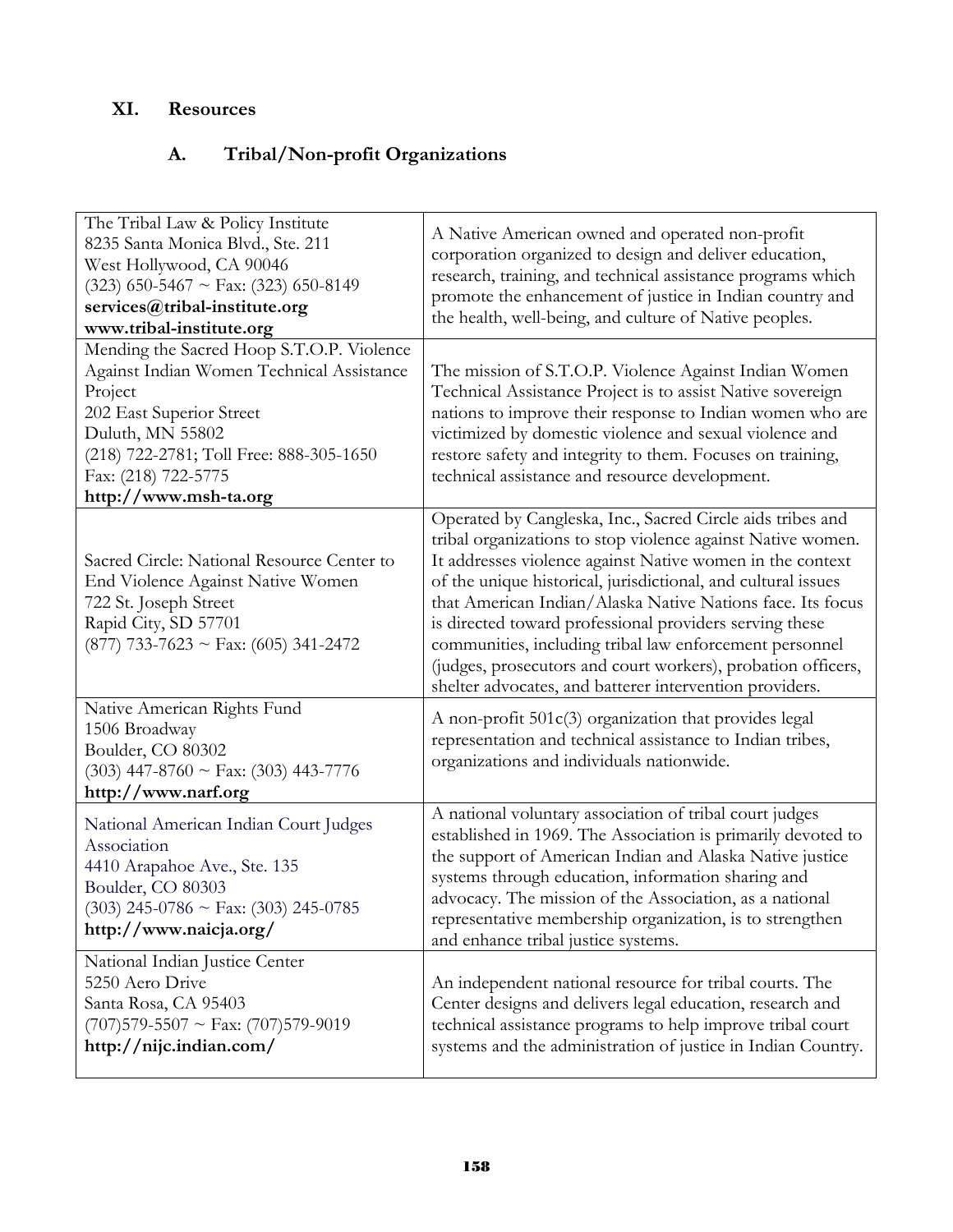| National Indian Law Library                               | A public law library devoted to federal Indian and tribal law.                                                         |
|-----------------------------------------------------------|------------------------------------------------------------------------------------------------------------------------|
| 1522 Broadway                                             | NILL serves the public by developing and making accessible                                                             |
| Boulder, CO 80302                                         | a unique and valuable collection of Indian law resources and                                                           |
| $(303)$ 447-8760                                          | assisting people with their Indian law-related information                                                             |
| http://www.narf.org/nill/Nillindex.html                   | needs.                                                                                                                 |
| National Congress of American Indians                     | The oldest and largest tribal government organization in the<br>U.S. NCAI serves as a forum for consensus-based policy |
| 1301 Connecticut Ave NW, Ste. 200                         | development among its membership of over 250 tribal                                                                    |
| Washington DC 20036                                       | governments from every region of the country. NCAI's                                                                   |
| $(202)$ 466-7767 ~ Fax: $(202)$ 466-7797                  | mission is to inform the public and the federal government                                                             |
|                                                           | on tribal self-government, treaty rights, and a broad range of                                                         |
| http://www.ncai.org/                                      | federal policy issues affecting tribal governments.                                                                    |
| National Native American Law Enforcement                  | A non-profit organization founded in 1993 in Washington,                                                               |
| Association                                               | D.C. and incorporated under the state of Delaware. The                                                                 |
| P.O. Box 171                                              | mission of the NNALEA is to promote and foster mutual                                                                  |
| Washington, DC 20044                                      | cooperation between American Indian Law Enforcement                                                                    |
| $(800)$ 948-3863                                          | Officers/Agents/Personnel, their agencies, tribes, private                                                             |
| info@nnalea.org<br>http://www.nnalea.org/                 | industry and public.                                                                                                   |
|                                                           | The most comprehensive source of information on                                                                        |
|                                                           | American Indian child welfare and works on behalf of                                                                   |
| National Indian Child Welfare Association                 | Indian children and families. NICWA provides public                                                                    |
| 5100 SW Macadam Avenue, Ste. 300                          | policy, research, and advocacy; information and training on                                                            |
| Portland, OR 97239                                        | Indian child welfare; and community development services                                                               |
| $(503)$ 222-4044 ~ Fax: $(503)$ 222-4007                  | to a broad national audience including tribal governments                                                              |
| info@nicwa.org                                            | and programs, state child welfare agencies, and other                                                                  |
| http://www.nicwa.org/                                     | organizations, agencies, and professionals interested in the                                                           |
|                                                           | field of Indian child welfare.                                                                                         |
| Native American Children's Alliance                       |                                                                                                                        |
| 210 Pratt Ave.                                            | An intertribal, cross-mentoring organization whose mission<br>is to inspire and support the development, growth, and   |
| Huntsville, AL                                            | maintenance of multi-disciplinary teams and Children's                                                                 |
| $(256)$ 327-3749 ~ Fax: $(256)$ 327-3857                  | Advocacy Centers in Native American and Alaska Native                                                                  |
| kbrown@nationalcac.org                                    | communities in their efforts to address child abuse.                                                                   |
| http://www.nativechildalliance.org/                       |                                                                                                                        |
| Native Elder Health Care Resource Center                  |                                                                                                                        |
| P.O. Box 6508, Mail Stop F800                             | A national resource center for older American Indians,                                                                 |
| Aurora, CO 80045-0508                                     | Alaska Natives and Native Hawaiians, with special emphasis                                                             |
| $(303)$ 724-1483                                          | on culturally competent health care.                                                                                   |
| Ursula.RunningBear@UCHSC.edu                              |                                                                                                                        |
| http://www.uchsc.edu/ai/nehcrc/                           |                                                                                                                        |
| National American Indian Housing Council                  | A national membership organization that promotes,                                                                      |
| 50 F Street, NW Ste. 3300                                 | supports, and upholds tribes and tribal housing agencies in                                                            |
| Washington, DC 20001                                      | their efforts to provide culturally-relevant, decent, safe,                                                            |
| $(202)$ 789-1754; $(800)$ 284-9165<br>Fax: (202) 789-1758 | sanitary, and affordable housing for Native people in                                                                  |
| http://naihc.net/                                         | American Indian communities and Alaska Native villages.                                                                |
|                                                           |                                                                                                                        |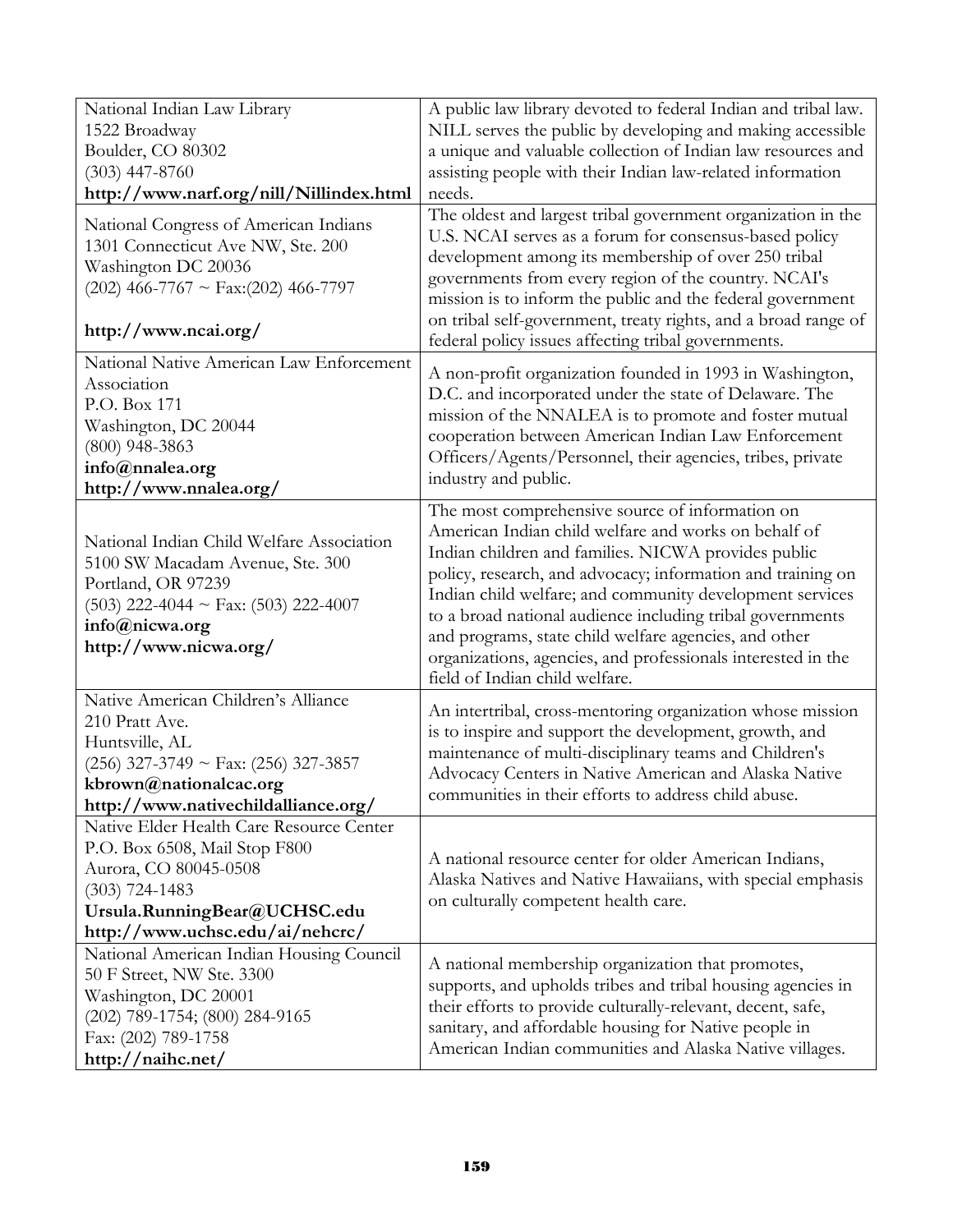## **B. Government Agencies**

| [Local US Attorney's Office]                                                                                                                                                                                                                                                                                                                             | [Local FBI Office]                                                                                                                                                                                                               |
|----------------------------------------------------------------------------------------------------------------------------------------------------------------------------------------------------------------------------------------------------------------------------------------------------------------------------------------------------------|----------------------------------------------------------------------------------------------------------------------------------------------------------------------------------------------------------------------------------|
| [County Prosecutor's Office, including Victim Service<br>Offices]                                                                                                                                                                                                                                                                                        | [City/County/State Law Enforcement Agencies]                                                                                                                                                                                     |
| Office of Tribal Justice<br>Room 2200 Main Justice Building<br>950 Pennsylvania Avenue, N.W.<br>Washington, DC 20530-0001<br>$(202)$ 514-8812 ~ Fax: $(202)$ 514-9078<br>http://www.usdoj.gov/otj/                                                                                                                                                       | Bureau of Indian Affairs<br>General BIA information: (202) 208-3710<br>http://www.doi.gov/bureau-indian-affairs.html                                                                                                             |
| American Indian and Alaska Native (AI/AN) Affairs<br>Desk<br>http://www.ojp.usdoj.gov/americannative/whats_n<br>ew.htm<br>Established by the U.S. D.O.J., Office of Justice<br>Programs, program office gives federally recognized<br>AI/AN tribes access to funding opportunities, training<br>and technical assistance and other relevant information. | Office on Violence Against Women<br>810 7th Street, NW<br>Washington, DC 20531<br>$(202)$ 307-6026 ~ Fax: $(202)$ 307-3911<br>TTY: (202) 307-2277<br>http://www.ojp.usdoj.gov/vawo/                                              |
| Indian Health Service<br>The Reyes Building<br>801 Thompson Avenue, Ste. 400<br>Rockville, MD 20852-1627<br>http://www.ihs.gov/                                                                                                                                                                                                                          | HUD Office of Native American Programs<br>U.S. Department of Housing and Urban Develop.<br>451 7th Street S.W.<br>Washington, DC 20410<br>$(202)$ 708-1112<br>TTY: (202) 708-1455<br>http://www.hud.gov/offices/pih/ih/codetalk/ |
| Office for Victims of Crime<br>U.S. Department of Justice<br>810 Seventh Street NW, Eighth Floor<br>Washington, DC 20531<br>$(202)$ 307-5983 ~ Fax: $(202)$ 514-6383<br>www.ovc.gov                                                                                                                                                                      | OJJDP Tribal Youth Program<br>810 Seventh Street NW.<br>Washington, DC 20531<br>$(202)$ 307-5911<br>http://ojjdp.ncjrs.org/typ/                                                                                                  |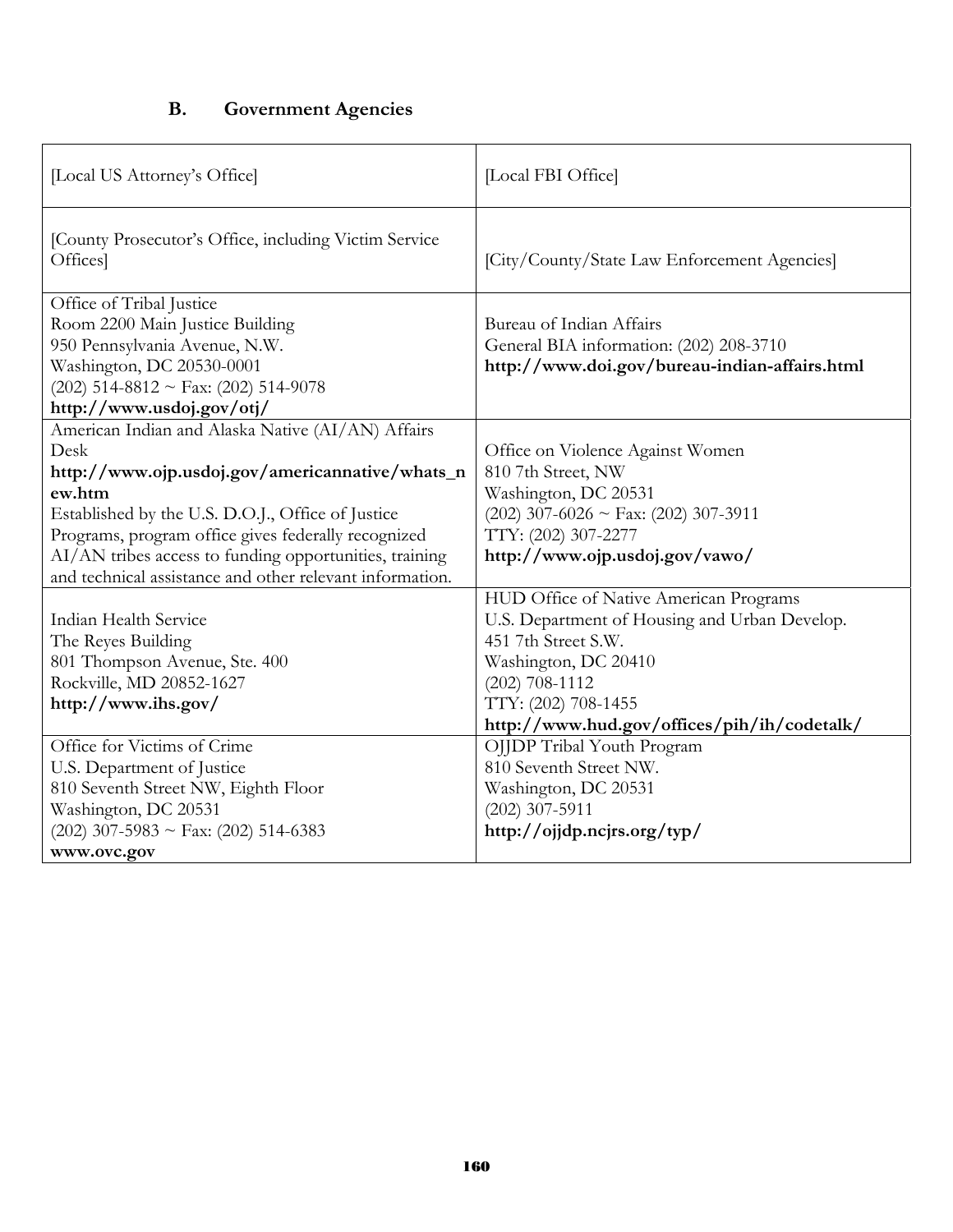#### **C. Publications**

Justin B. Richland and Sarah Deer, *Introduction to Tribal Legal Studies* (AltaMira Press 2004).

### U.S. Dept. of Justice, *American Indians and Crime* **http://www.ojp.usdoj.gov/bjs/pub/pdf/aic02.pdf**.

Carol Maicki, *Cultural Competency and Native Women: A Guide for Non-Natives Who Advocate for Battered Women and Rape Victims* (Sacred Circle).

Robert Porter, *The Meaning of Indigenous Nation Sovereignty,* 

Nantawan Boonprasat Lewis & Marie M. Fortune, eds., *Remembering Conquest: Feminist/Womanist Perspectives on Religion, Colonization, and Sexual Violence* (Haworth Press 1999).

## **D. Internet Resources**

|                                         | Website dedicated to tribal justice systems, personnel and tribal    |
|-----------------------------------------|----------------------------------------------------------------------|
| National Tribal Justice Resource Center | law. The Resource Center is the central national clearinghouse of    |
| 4410 Arapahoe Ave., Ste. 135            | information for Native American and Alaska Native tribal courts,     |
| Boulder, CO 80303                       | providing both technical assistance and resources for the            |
| $(303)$ 245-0786                        | development and enhancement of tribal justice system personnel.      |
| Toll Free (877) 97NTJRC                 | Programs and services developed by the Resource Center are           |
| mail@tribalresourcecenter.org           | offered to all tribal justice system personnel -- whether working    |
| http://www.tribalresourcecenter.org     | with formalized tribal courts or with tradition-based tribal dispute |
|                                         | resolution forums.                                                   |
| Tribal Court Clearinghouse              |                                                                      |
| The Tribal Law & Policy Institute       | A resource for tribal justice systems and individuals involved in    |
| 8235 Santa Monica Blvd., Suite 211      | improving justice in Indian Country, this clearinghouse provides     |
| West Hollywood, CA 90046                | information on a variety of areas, including federal legislation,    |
| $(323)$ 650-5467 ~ Fax: (323) 650-8149  | tribal court decisions and tribal curt funding.                      |
| http://www.tribal-institute.org/        |                                                                      |

Link to Tribal Codes and Constitutions at: **http://www.narf.org/nill/tribaldocs.html#codes**.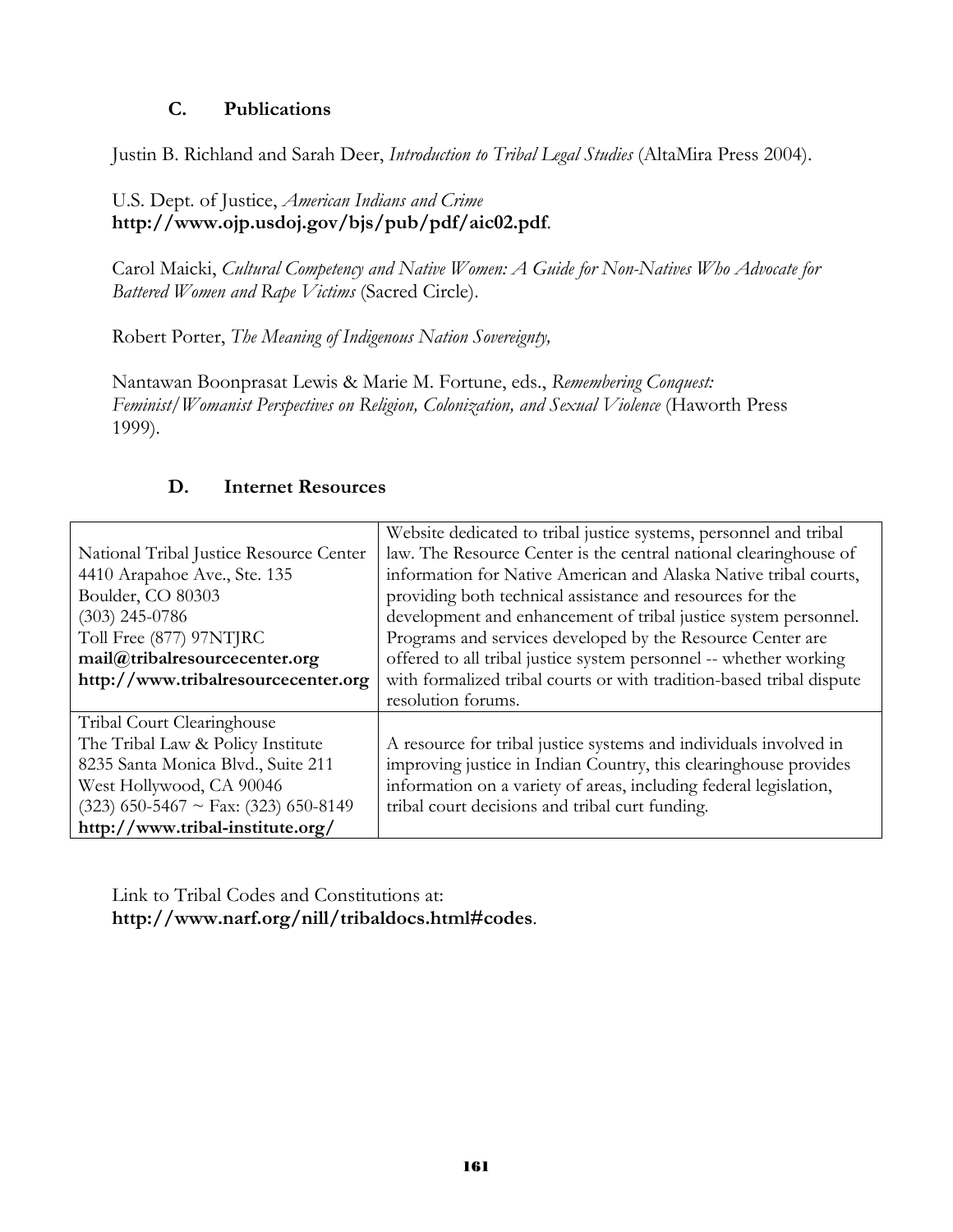# **Appendix A**

# **List of Tribal Coalitions**

| Virginia | Washington                 | Alaska Native Women's<br>Coalition                                             | $PO$ Box $70\,$           | St. Michael          | АK                     | 99659 | 907-923-3222 |
|----------|----------------------------|--------------------------------------------------------------------------------|---------------------------|----------------------|------------------------|-------|--------------|
| Karen    | Thompson                   | Alaska Native Women's<br>Coalition                                             | <b>Box 788</b>            | Metlakatla           | AK                     | 99926 | 907-886-6911 |
| Sally    | Merculief                  | Alaska Native Women's<br>Coalition                                             | PO Box 940                | St. George<br>Island | $\mathbf{A}\mathbf{K}$ | 99591 |              |
| Shelly   | Beltran                    | Alaska Native Women's<br>Coalition                                             | PO Box 132                | Petersburg           | АK                     | 99833 |              |
| Eleanor  | David                      | Alaska Native Women's<br>Coalition                                             | PO Box 86                 | Allekaket            | АK                     | 99720 | 907-968-2467 |
| Louisa   | Riley                      | Alaska Native Women's<br>Coalition                                             | <b>Box 818</b>            | Barrow               | АK                     | 99723 | 907-852-5163 |
| Lynn     | Hootch                     | Alaska Native Women's<br>Coalition                                             | PO Box 57                 | Emmonak              | АK                     | 99581 | 907-949-1443 |
| Joyce    | Lopez                      | Arizona Native American<br><b>Coalition Against Family</b><br>Violence         | Rt. 2, Box<br>730 B       | Laveen               | AΖ                     | 85339 | 520-562-6972 |
| Loretta  | Blackwater                 | Arizona Native American<br>Coalition Against Family<br>Violence                | 138 Sundust<br>Circle     | Laveen               | AZ                     | 85339 | 520-550-1060 |
| Pat      | Thorussell                 | Arizona Native American<br>Coalition Against Family<br>Violence                | 2300 Hipa<br>Drive        | Mohave<br>Valley     | AZ                     | 86440 | 760-326-3047 |
| Rebecca  | Cuthill                    | For Our Future                                                                 | 294 Placer<br>Street      | Auburn               | CA                     | 95603 | 530-613-4714 |
| Lynda    | Smallenberger              | For Our Future                                                                 | PO Box 4044               | Ione                 | CA                     | 95640 | 209-763-5670 |
| Lisa     | Brunner                    | Community Resource<br>Alliance                                                 | 928 8th<br>Street, SE     | Detroit<br>Lakes     | $\mbox{MN}$            | 56501 | 218-844-5762 |
| Billie   | Foster                     | Minnesota Indian<br>Women's Sexual Assault<br>Coalition                        | PO Box 134                | Grand<br>Marais      | <b>MN</b>              | 55604 | 218-387-1262 |
| Susan    | Archambault                | Montana Native<br>American Coalition<br>Against Domestic and<br>Sexual Assault | PO Box 213                | <b>Browning</b>      | MT                     | 59417 |              |
| Corrine  | Sanchez                    | Morning Star House, Inc.                                                       | RR 5, Box<br>$442-A$      | Santa Fe             | $\rm{NM}$              | 87506 |              |
| Cynthia  | Chavez                     | Morning Star House, Inc.<br>Pueblo of San Felipe DV<br>Program                 | PO Box 4350               | San Felipe<br>Pueblo | $\mathrm{NM}$          | 87001 | 505-867-9740 |
| Shea     | Goodluck-<br><b>Barnes</b> | Morning Star House, Inc.                                                       | 708 West<br>Arrington St. | Farmingto<br>n       | $\mathrm{NM}$          | 87401 | 505-325-7578 |
| Deborah  | Blossom                    | Great Basin Women's<br>Coalition Against<br>Violence                           | PO Box 245                | Owyhee               | NV                     | 89832 | 775-757-2061 |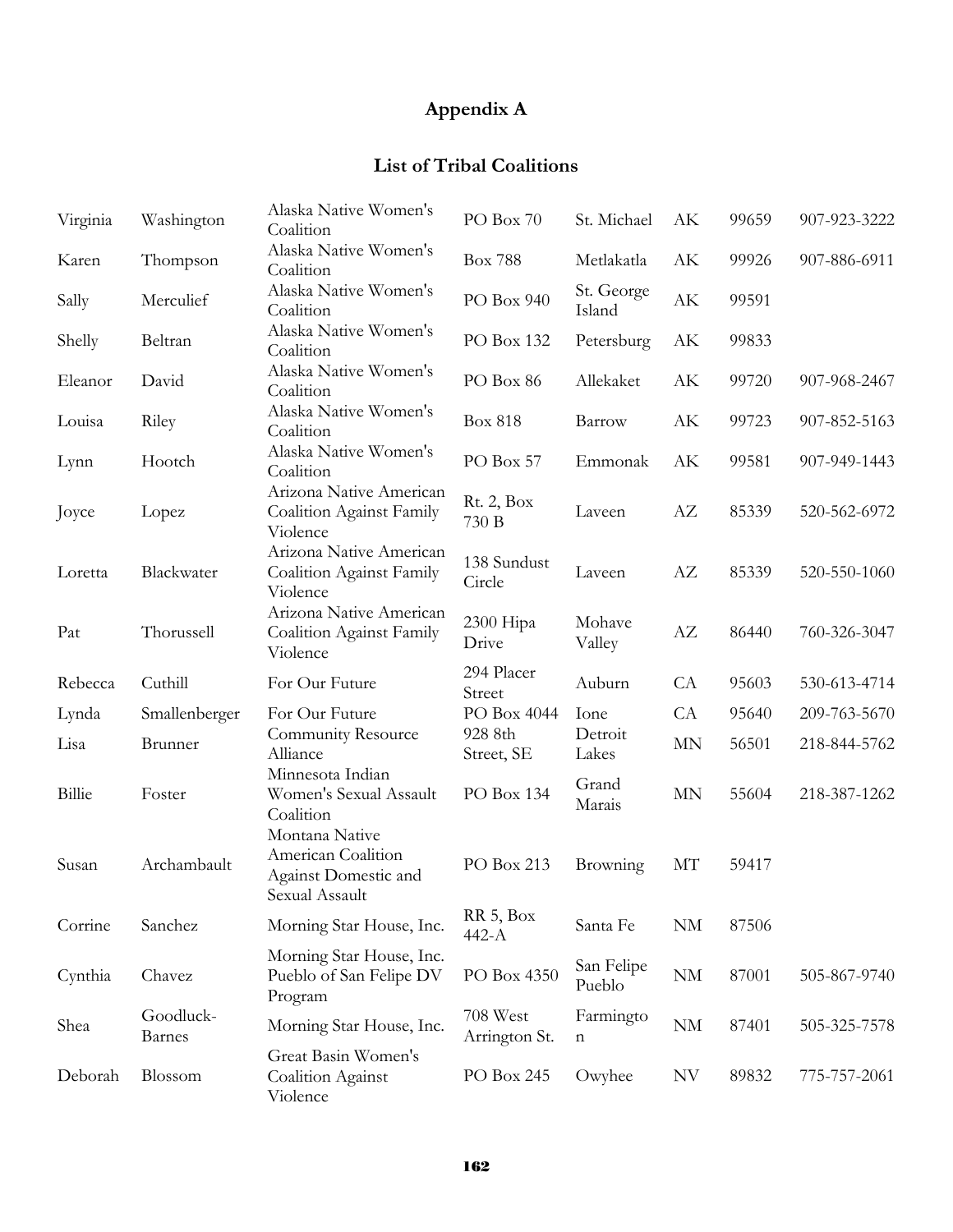| Amelia   | Scissons          | Great Basin Women's                                                                 |                                |                 | NV        | 89832 | 775-757-2061 |
|----------|-------------------|-------------------------------------------------------------------------------------|--------------------------------|-----------------|-----------|-------|--------------|
|          |                   | Coalition Against<br>Violence                                                       | PO Box 524                     | Owyhee          |           |       |              |
| Pauline  | Musgrove          | Oklahoma Native<br>American Domestic<br>Violence Coalition, Inc.                    | 3701 SE 15th<br>St. Suite 100  | Del City        | OK        | 73115 | 405-619-9707 |
| Sheree   | Hukill            | Oklahoma Native<br>American Domestic<br>Violence Coalition, Inc.                    | 108 West<br>135th St. N.       | Skiatook        | OK        | 74070 | 918-396-4620 |
| Cindy    | Widell-<br>Shores | Tribal Nations & Friends<br>Domestic Violence<br>Coalition                          | PO Box 729                     | Anadarko        | OK        | 73005 |              |
| Wenona   | Grant             | Tribal Nations & Friends<br>Domestic Violence<br>Coalition                          | 100 White<br>Eagle Dr.         | Ponca City      | OK        | 74601 | 580-762-1277 |
| Marie    | Calica            | Indian Country Coalition<br><b>Against Domestic</b><br>Violence & Sexual<br>Assault | PO Box 791                     | Warm<br>Springs | <b>OR</b> | 97761 | 541-553-2293 |
| Desiree  | Allen-Cruz        | Confederated Tribes of<br>the Umatilla Indian<br>Reservation                        | PO Box 638                     | Pendleton       | <b>OR</b> | 97801 | 541-966-2895 |
| Lucinda  | George            | Indian Country Coalition<br><b>Against Domestic</b><br>Violence & Sexual<br>Assault | 1805 Pine St.                  | North<br>Bend   | <b>OR</b> | 97549 | 541-475-6690 |
| Dee      | Hardy             | Indian Country Coalition<br><b>Against Domestic</b><br>Violence & Sexual<br>Assault | 4000 N.<br>Mississippi<br>Ave. | Portland        | <b>OR</b> | 97227 |              |
|          |                   | Sicangu Coalition Against<br>Sexual Violence                                        | PO Box 227                     | Mission         | <b>SD</b> | 57555 | 605-856-2317 |
| Marilyn  | Crovatin          | Sicangu Coalition Against<br>Sexual Violence                                        | PO Box 1374                    | Mission         | <b>SD</b> | 57555 | 605-856-5181 |
| Roseanne | Barber            | American Indians<br><b>Against Abuse</b>                                            | PO Box 1617                    | Hayward         | WI        | 54843 | 715-634-9980 |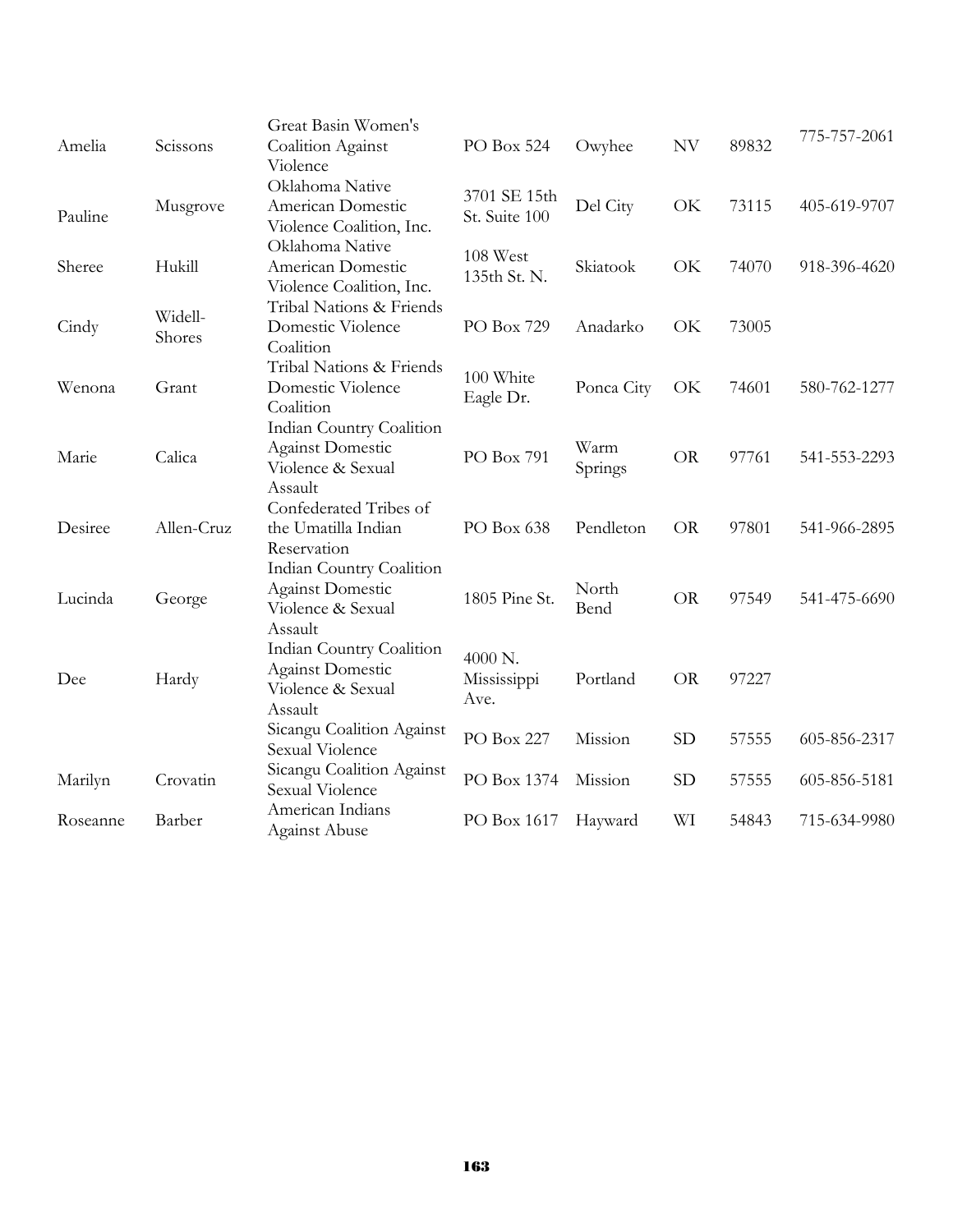# **Appendix B**

## **American Indian Population by State**

Chart created by American Indian Policy Center. Source: Census 2000/http://www.census.gov **Note:** Population numbers based on American Indian and Alaskan Native Alone category.

| <b>State</b> | Population | <b>State</b>   | Population | <b>State</b>   | Population |
|--------------|------------|----------------|------------|----------------|------------|
| Alabama      | 22.430     | Louisiana      | 25.477     | Ohio           | 24.486     |
| Alaska       | 98.043     | Maine          | 7.098      | Oklahoma       | 273,230    |
| Arizona      | 255.879    | Maryland       | 15.423     | Oregon         | 45.211     |
| Arkansas     | 17,808     | Massachusetts  | 15,015     | Pennsylvania   | 18,348     |
| California   | 333,346    | Michigan       | 58,479     | Rhode Island   | 5,121      |
| Colorado     | 44,241     | Minnesota      | 54.967     | South Carolina | 13,718     |
| Connecticut  | 9.639      | Mississippi    | 11.652     | South Dakota   | 62.283     |
| Delaware     | 2,731      | Missouri       | 25.076     | Tennessee      | 15,152     |
| Florida      | 53,541     | Montana        | 56.068     | Texas          | 118,362    |
| Georgia      | 21.737     | Nebraska       | 14.896     | Utah           | 29.684     |
| Hawaii       | 3.535      | Nevada         | 26,420     | Vermont        | 2,420      |
| Idaho        | 17,645     | New Hampshire  | 2.964      | Virginia       | 21,172     |
| Illinois     | 31,006     | New Jersey     | 19,492     | Washington     | 93,301     |
| Indiana      | 15,815     | New Mexico     | 173,483    | West Virginia  | 3,606      |
| Iowa         | 8.989      | New York       | 82.461     | Wisconsin      | 47,228     |
| Kansas       | 24.936     | North Carolina | 99.551     | Wyoming        | 11,133     |
| Kentucky     | 8.616      | North Dakota   | 31,329     | TOTAL U.S.     | 2,474,243  |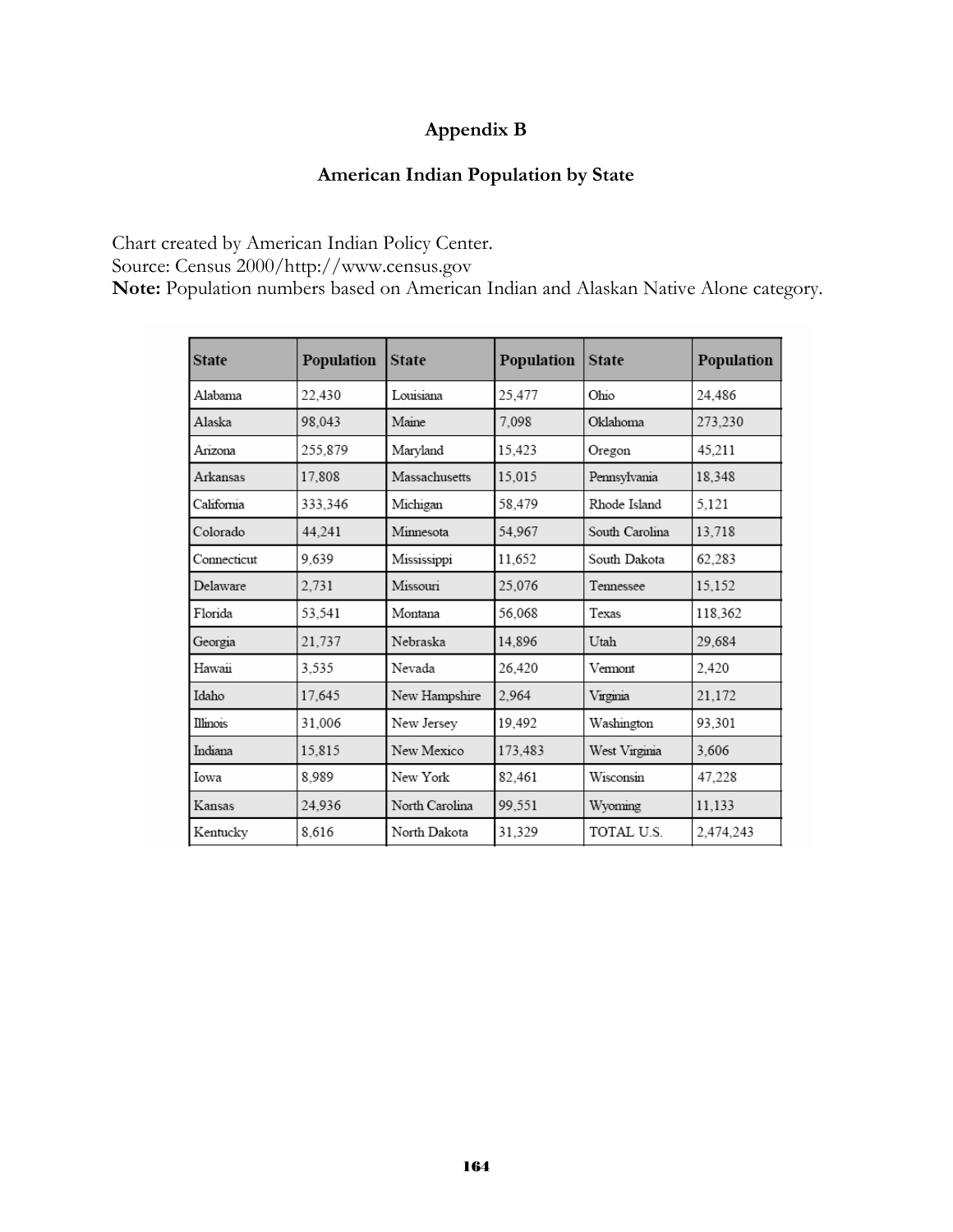# **Appendix C**

**Flowchart – Will ICWA Apply in State Proceeding?** 

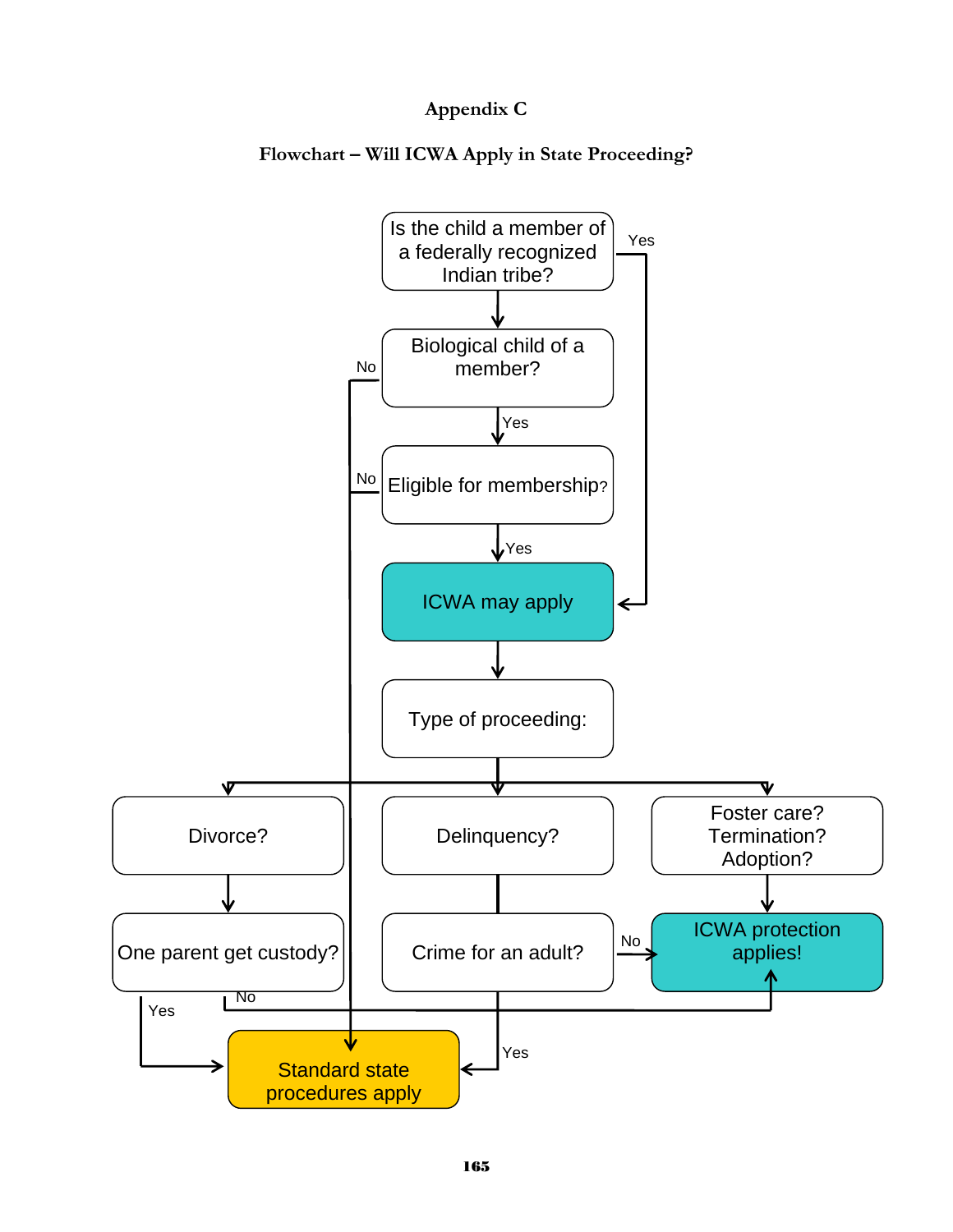# **CHAPTER SEVEN: NON-CITIZEN AND IMMIGRANT VICTIMS**

 While any victim of sexual violence may be challenged at times by the daunting task of negotiating the civil and criminal justice systems, non-citizen or immigrant victims must confront an additional array of complex challenges and considerations. Access to an interpreter, immigration consequences, fear of deportation and family separation, and mandated participation in a criminal justice proceeding are just a few of the unique issues that may arise for this class of victims.

For this reason, any lawyer or advocate who serves non-citizen or immigrant victims must be keenly aware of and sensitive to the fact that that there *may be* immigration consequences for any non-citizen victim based on the choices she makes. While any victim must consider the personal implications of seeking justice in our courts, for immigrant victims, pursuing civil remedies, reporting a crime, and participating in a criminal prosecution may require thoughtful consideration and special courage.

Immigration law is complex and constantly evolving. A victim or advocate may not be able to identify or fully understand the exact immigration consequences implicated; however, it is imperative that the *possibility* of immigration consequences is explored. Therefore, conferring with an immigration expert is highly recommended.

Rather than attempting to cover the broad and complicated range of issues in this guide, CLPPS collaborated with Legal Momentum (formerly the National Organization of Women, Legal Defense and Education Fund) to share materials, resources and expertise. Legal Momentum's Immigrant Women Program (IWP) strives to protect and expand the rights of immigrant women and their children. IWP is currently in the process of creating *Immigrant Victims of Sexual Assault*, a comprehensive guide to rights and remedies of immigrant sexual violence victims.

To obtain a copy of this guide or for information, contact the Legal Momentum Immigrant Women Program at:

1522 K St., NW, Suite 550 Washington, DC 20005 Tel: (202) 326-0040 Fax: (202) 589-0511 Email: **iwp@legalmomentum.org www.legalmomentum.org**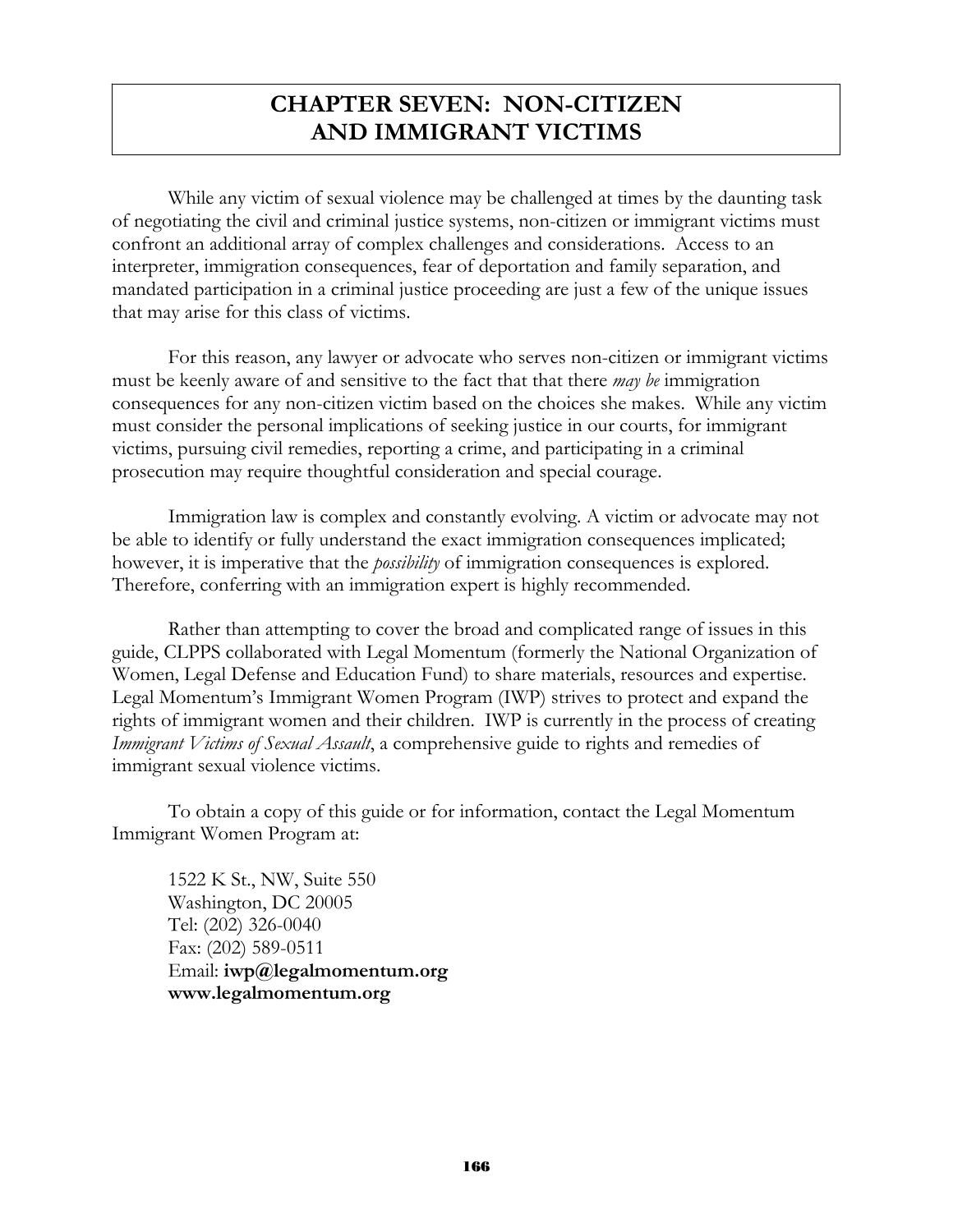# **APPENDIX**

| A. Sexual Assault Protective Orders Chart       | 168 |
|-------------------------------------------------|-----|
| <b>B.</b> Sample Housing Rights Pamphlet (LASO) | 184 |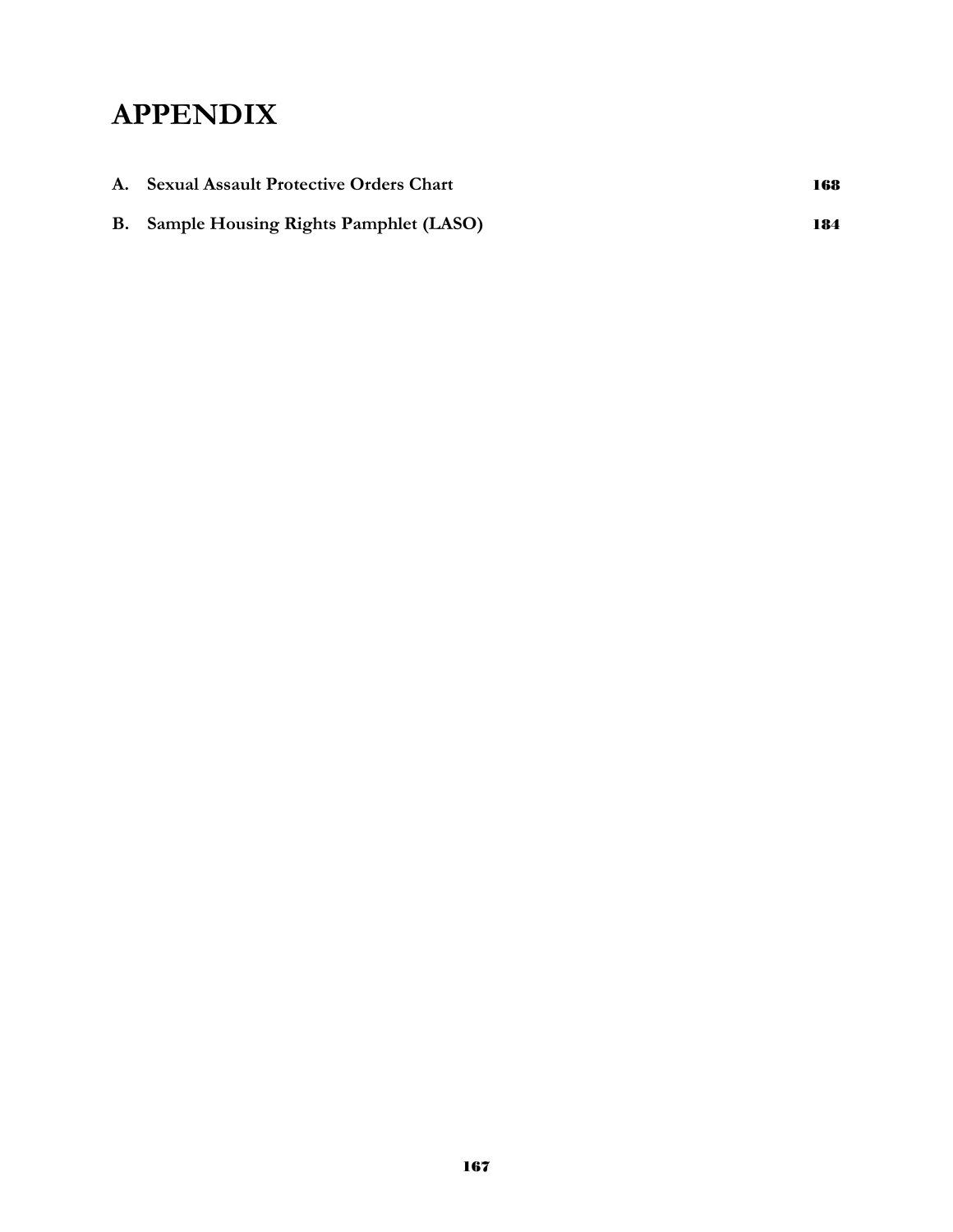# **Appendix A**

**Sexual Assault Protective Orders Chart**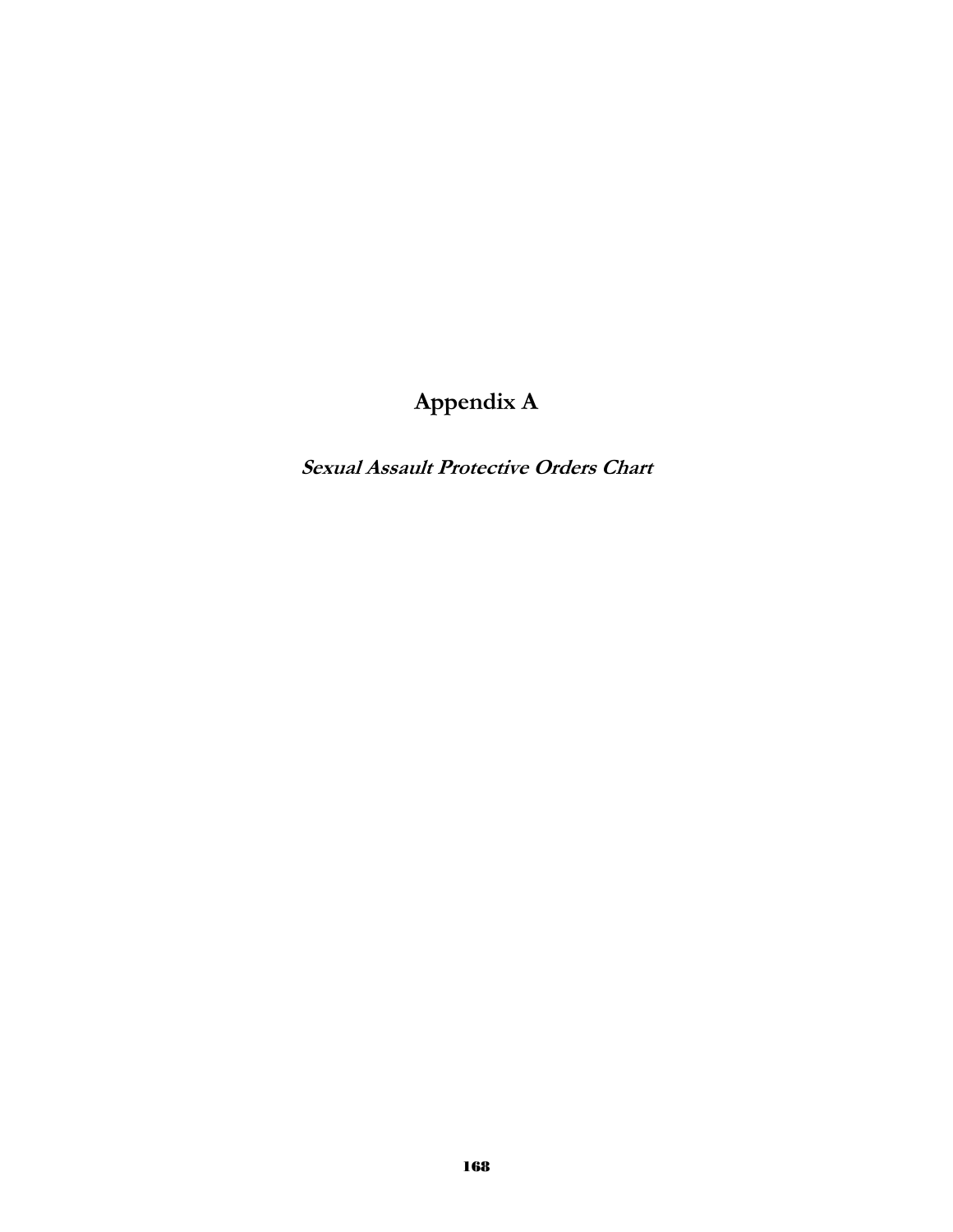| TO:   | Jessica Mindlin                                                  |
|-------|------------------------------------------------------------------|
|       | National Crime Victim Law Institute                              |
| FROM: | Jodee LeRoux                                                     |
| DATE: | <b>August</b> 30, 2004                                           |
| RE:   | Protection Order Statutes Available to Victims of Sexual Assault |

 As of July 2004, these are the states that have protection orders available for victims of sexual assault regardless of their relationship to the assailant. The language used in this chart is paraphrased from the language in the actual statutes. Where there are blank entries in the chart, the information is not addressed in the applicable statute.

|                                 | <b>COLORADO</b>                                                                                                                                                                                                                                                                                                                                                                                                                                                                                                                                                                                                                           |  |  |
|---------------------------------|-------------------------------------------------------------------------------------------------------------------------------------------------------------------------------------------------------------------------------------------------------------------------------------------------------------------------------------------------------------------------------------------------------------------------------------------------------------------------------------------------------------------------------------------------------------------------------------------------------------------------------------------|--|--|
| <b>Statute Title</b>            | <b>Civil Protection Orders</b>                                                                                                                                                                                                                                                                                                                                                                                                                                                                                                                                                                                                            |  |  |
| <b>Citation</b>                 | Colo. Rev. Stat. Ann. §13-14-102 (West 2004)                                                                                                                                                                                                                                                                                                                                                                                                                                                                                                                                                                                              |  |  |
| <b>Type of Orders Available</b> | Emergency<br>$\bullet$<br>Temporary<br>$\bullet$<br>Full<br>$\bullet$                                                                                                                                                                                                                                                                                                                                                                                                                                                                                                                                                                     |  |  |
| Eligibility                     | An order may be issued to prevent any of the following:<br>$\bullet$<br>Assaults and threatened bodily harm;<br>$\circ$<br>Domestic Abuse<br>$\Omega$<br>Emotional abuse of the elderly or of an at-risk<br>$\circ$<br>adult; or<br><b>Stalking</b><br>$\circ$                                                                                                                                                                                                                                                                                                                                                                            |  |  |
| <b>Venue/Jurisdiction</b>       | Any municipal court of record (if authorized by the<br>$\bullet$<br>governing body), any county court, any district court<br>Venue is proper in any county where the acts that are the<br>subject of the motion or complaint occur, in any county<br>where one of the parties resides, or in any county where<br>one of the parties is employed.                                                                                                                                                                                                                                                                                          |  |  |
| <b>How to Obtain</b>            | Verbal Emergency Order:<br>$\bullet$<br>May be issued if Judge finds that an imminent<br>$\circ$<br>danger in close proximity exists to the life or<br>health of the person in the reasonably foreseeable<br>future.<br>Temporary Order:<br>o File a duly verified complaint, alleging that the<br>defendant has committed acts that would<br>constitute grounds for order<br>May be issue ex parte<br>$\circ$<br>Full Order:<br>On the hearing date set when the temporary order<br>$\circ$<br>was issued, judge can make the decision to make<br>that order permanent or modify the temporary<br>order's terms and make that permanent. |  |  |
| Length                          | Emergency                                                                                                                                                                                                                                                                                                                                                                                                                                                                                                                                                                                                                                 |  |  |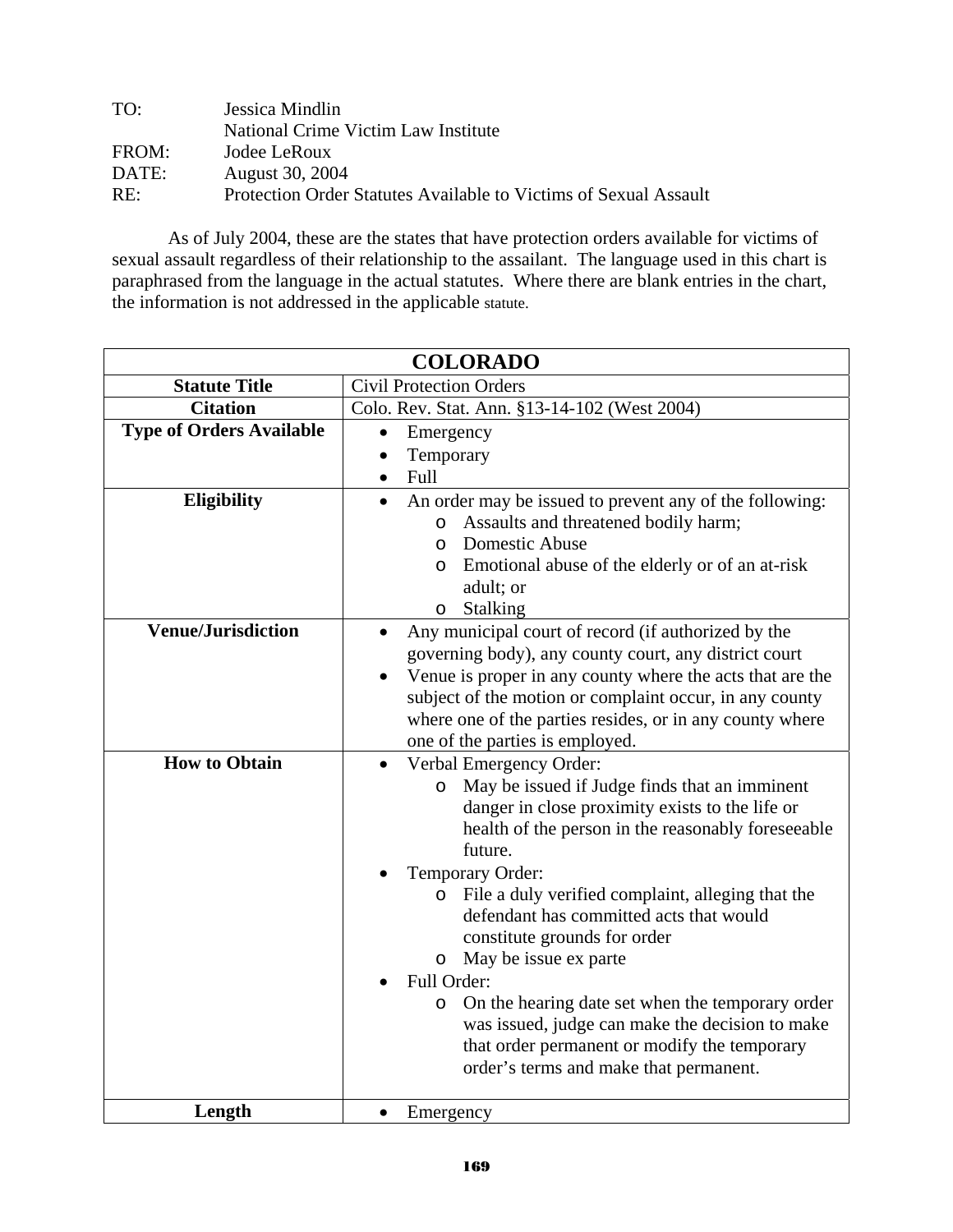| Shall expire not later then the close of judicial<br>$\circ$    |
|-----------------------------------------------------------------|
| business on the next day of judicial business                   |
| following the day of issue unless otherwise                     |
| continued by the court.                                         |
| Temporary                                                       |
| Not longer than 14 days after issuance of citation<br>$\circ$   |
| Full                                                            |
| Permanent<br>$\Omega$                                           |
| Protected party may apply at any time to the court for          |
| modification or dismissal of the order                          |
| Restrained party may also apply but if a permanent<br>$\bullet$ |
| protection order has been issued or if a motion for             |
| modification/dismissal has been filed by the restrained         |
| party, not matter how it was decided, no motion may be          |
| filed by the restrained party within four years after           |
| issuance or disposition of the prior motion.                    |
|                                                                 |
|                                                                 |
| Contempt of Court or                                            |
| Prosecution for a violation of a civil protection order         |
| pursuant to 18-6-803.5                                          |
| If any law enforcement agency with jurisdiction to<br>$\bullet$ |
| enforce an Emergency Protection Order has cause to              |
| believe that it has been violated, it SHALL enforce the         |
| order.                                                          |
|                                                                 |

| <b>FLORIDA</b>                  |                                                                                                                                                                                                                                                                                                                                                                                                                                                                                                                                                                                                                                                |
|---------------------------------|------------------------------------------------------------------------------------------------------------------------------------------------------------------------------------------------------------------------------------------------------------------------------------------------------------------------------------------------------------------------------------------------------------------------------------------------------------------------------------------------------------------------------------------------------------------------------------------------------------------------------------------------|
| <b>Statute Title</b>            | Action by Victim ofSexual Violence for Protective Injunction                                                                                                                                                                                                                                                                                                                                                                                                                                                                                                                                                                                   |
| <b>Citation</b>                 | Fla. Stat. Ann. §784.046 (West 2004)                                                                                                                                                                                                                                                                                                                                                                                                                                                                                                                                                                                                           |
| <b>Type of Orders Available</b> | <b>Temporary Injunction</b>                                                                                                                                                                                                                                                                                                                                                                                                                                                                                                                                                                                                                    |
|                                 | Ex parte hearing, pending a full hearing<br>$\circ$                                                                                                                                                                                                                                                                                                                                                                                                                                                                                                                                                                                            |
|                                 | <b>Permanent Injunction</b>                                                                                                                                                                                                                                                                                                                                                                                                                                                                                                                                                                                                                    |
| <b>Eligibility</b>              | Victim of sexual violence or the parent or legal guardian<br>$\bullet$<br>of a minor child who is living at home who is the victim<br>of sexual violence if:<br>$\circ$ (1) the person has reported the sexual violence to<br>a law enforcement agency and is cooperating in<br>any criminal proceeding against the respondent,<br>regardless of whether criminal charges based on<br>the sexual violence have been filed, reduced, or<br>dismissed by the state attorney; or<br>(2) the respondent who committed the sexual<br>$\circ$<br>violence was sentenced to a term of imprisonment<br>in state prison for the sexual violence and the |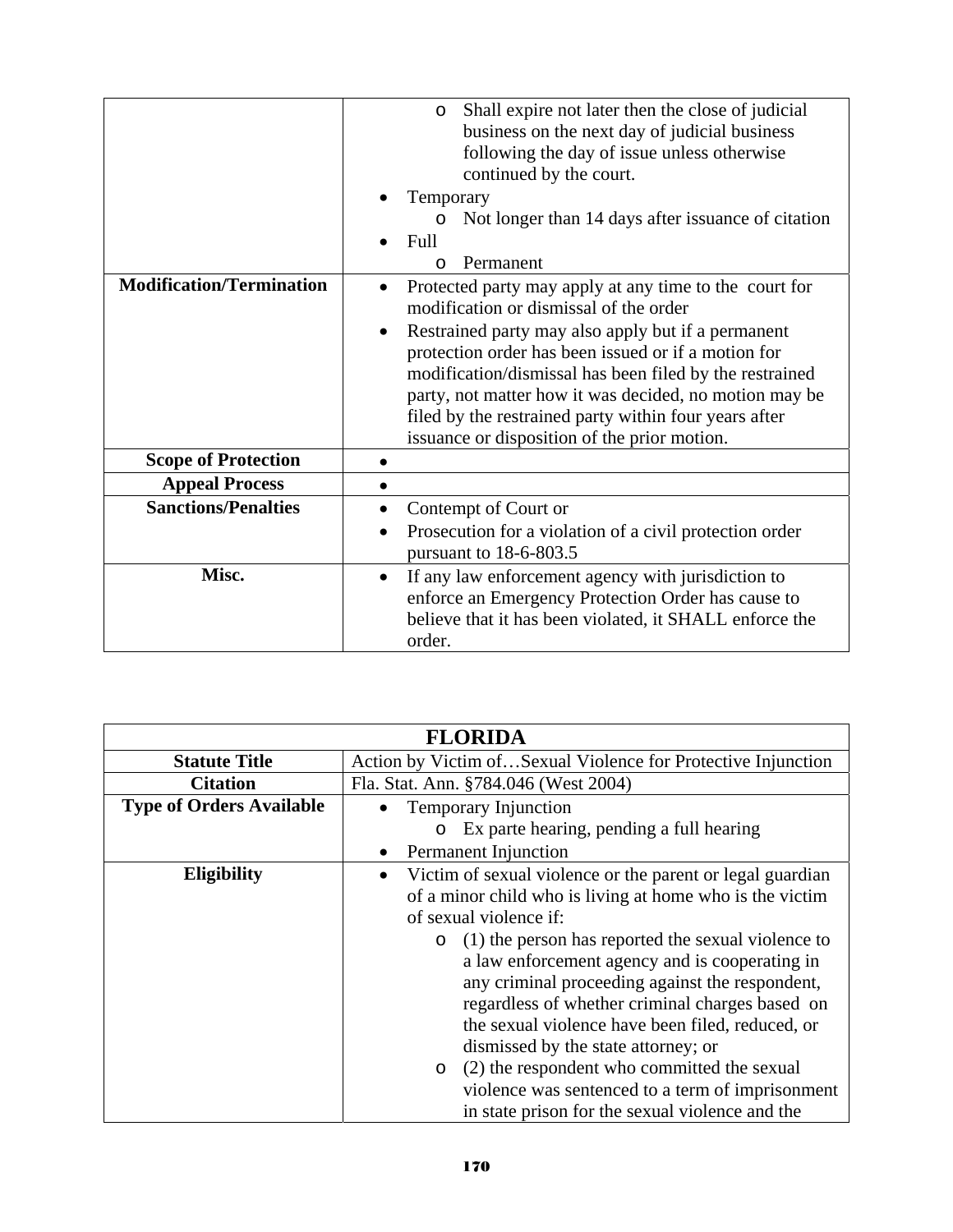|                                 | respondent's term of imprisonment has expired or<br>is due to expire within 90 days following the date |
|---------------------------------|--------------------------------------------------------------------------------------------------------|
| <b>Venue/Jurisdiction</b>       | the petition is filed.<br>Circuit Court                                                                |
| <b>How to Obtain</b>            |                                                                                                        |
|                                 | Submit a sworn petition that alleges the incidents of<br>٠                                             |
|                                 | repeat violence, sexual violence, or dating violence that                                              |
|                                 | includes the specific facts and circumstances that form                                                |
|                                 | the basis upon which relief is sought.                                                                 |
| Length                          | Temporary                                                                                              |
|                                 | $\circ$ Not more than 15 days                                                                          |
|                                 | Permanent                                                                                              |
|                                 | Permanent<br>$\cap$                                                                                    |
| <b>Modification/Termination</b> | Either party may move for modification or dismissal.                                                   |
| <b>Scope of Protection</b>      | Any relief the court deems proper, including an injunction                                             |
|                                 | enjoining the respondent from committing any acts of violence                                          |
|                                 | or any other relief necessary to protect the petitioner.                                               |
| <b>Appeal Process</b>           |                                                                                                        |
| <b>Sanctions/Penalties</b>      | Civil or Criminal Contempt Proceeding                                                                  |
|                                 | <b>Monetary Assessment</b>                                                                             |
| Misc.                           |                                                                                                        |

| <b>ILLINOIS</b>                 |                                                                                                                                                                                                                                                                                                                                                                       |
|---------------------------------|-----------------------------------------------------------------------------------------------------------------------------------------------------------------------------------------------------------------------------------------------------------------------------------------------------------------------------------------------------------------------|
| <b>Statute Title</b>            | Civil No Contact Order                                                                                                                                                                                                                                                                                                                                                |
| <b>Citation</b>                 | 22 Ill. Comp. Stat. Ann. 101 through 302 (West 2004)                                                                                                                                                                                                                                                                                                                  |
| <b>Type of Orders Available</b> | Emergency<br>Temporary<br>Plenary                                                                                                                                                                                                                                                                                                                                     |
| <b>Eligibility</b>              | Any victim of non-consensual sexual conduct or non-<br>consensual sexual penetration, including a single incident<br>of non-consensual sexual conduct or non-consensual<br>sexual penetration; or<br>By a person on behalf of a minor child or an adult who is<br>a victim of these things but because of age, health or<br>inaccessibility cannot file the petition. |
| <b>Venue/Jurisdiction</b>       | Any civil court<br>File in any county where<br>1. the petitioner resides<br>$\circ$<br>2. the respondent resides OR<br>$\circ$<br>3. the alleged non-consensual sexual conduct or<br>$\circ$<br>non-consensual sexual penetration occurred.                                                                                                                           |
| <b>How to Obtain</b>            | File a petition for a civil no contact order in any civil<br>court, unless specific courts are designated by local rule<br>or order                                                                                                                                                                                                                                   |
| Length                          | Emergency orders will last for at least 14 days but not                                                                                                                                                                                                                                                                                                               |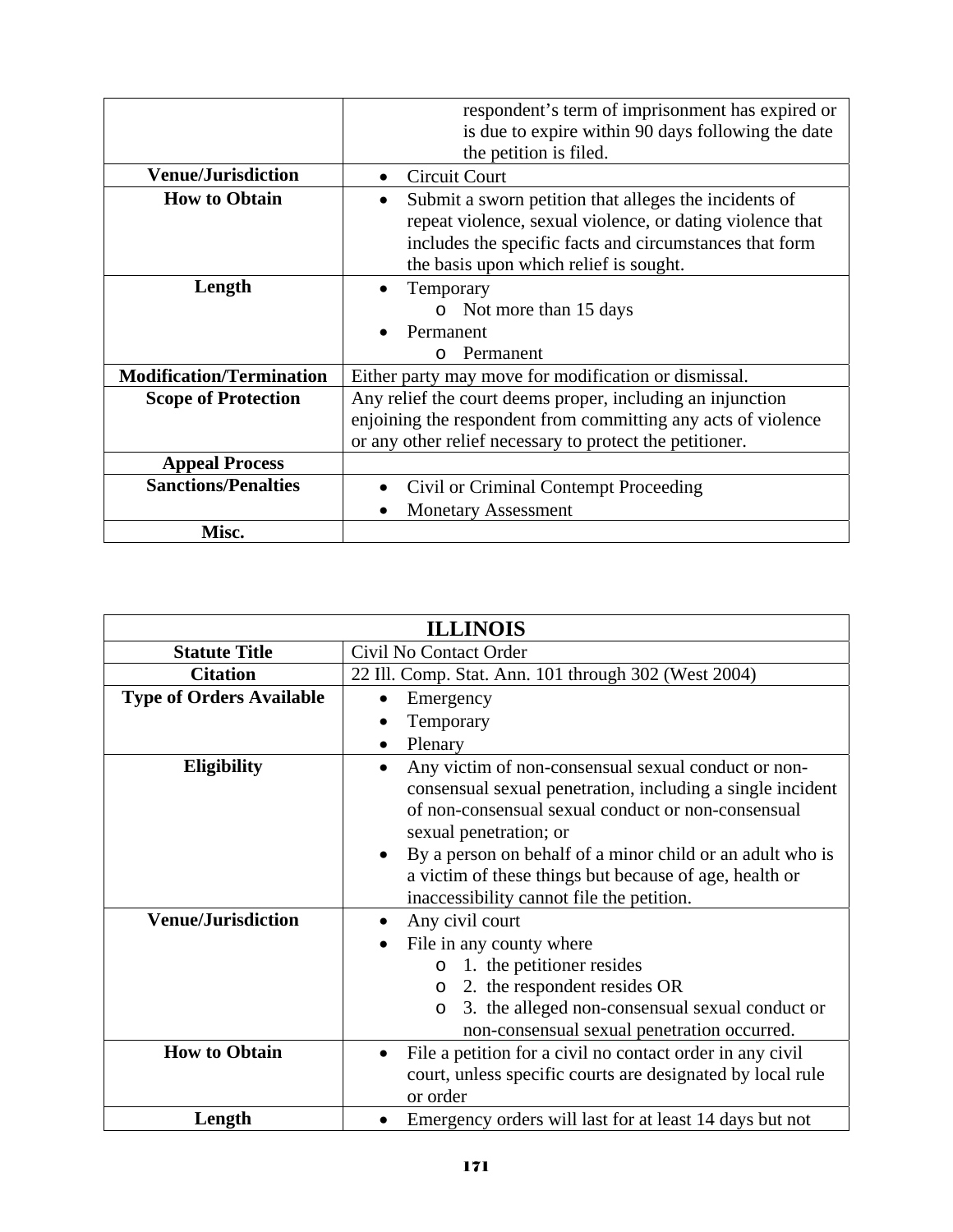|                                 | more than 21                                                                                                                                                                                                             |
|---------------------------------|--------------------------------------------------------------------------------------------------------------------------------------------------------------------------------------------------------------------------|
|                                 | Plenary orders shall be effective for a set period of time                                                                                                                                                               |
|                                 | not to exceed two years                                                                                                                                                                                                  |
|                                 | May be extended one or more times, as required                                                                                                                                                                           |
| <b>Modification/Termination</b> | Upon motion by petitioner, court may modify an                                                                                                                                                                           |
|                                 | emergency or plenary civil no contact order by altering<br>the remedy                                                                                                                                                    |
|                                 | After 30 days following entry of a plenary no contact<br>order, a court may modify that order only when a change<br>in the applicable law or facts since that order was entered<br>warrants a modification of its terms. |
|                                 | Upon two days notice to the petitioner, a respondent<br>subject to an emergency order may appear and petition<br>the court to rehear the original or amended petition.                                                   |
| <b>Scope of Protection</b>      | Order the respondent to stay away from the petitioner; or                                                                                                                                                                |
|                                 | Other injunctive relief necessary or appropriate                                                                                                                                                                         |
| <b>Appeal Process</b>           |                                                                                                                                                                                                                          |
| <b>Sanctions/Penalties</b>      | NO monetary damages                                                                                                                                                                                                      |
|                                 | A knowing violation is a Class A misdemeanor                                                                                                                                                                             |
|                                 | A second or subsequent violation is a Class 4 felony                                                                                                                                                                     |
| Misc.                           |                                                                                                                                                                                                                          |

| <b>MONTANA</b>                  |                                                                                                                                                                                                                                                                                                                                   |
|---------------------------------|-----------------------------------------------------------------------------------------------------------------------------------------------------------------------------------------------------------------------------------------------------------------------------------------------------------------------------------|
| <b>Statute Title</b>            | Partner and Family Member Assault, Sexual Assault, and                                                                                                                                                                                                                                                                            |
|                                 | <b>Stalking Safety and Protection of Victims</b>                                                                                                                                                                                                                                                                                  |
| <b>Citation</b>                 | Mont. Code Ann. §40-15 (2004)                                                                                                                                                                                                                                                                                                     |
| <b>Type of Orders Available</b> | Temporary                                                                                                                                                                                                                                                                                                                         |
|                                 | May be issued ex parte<br>$\circ$                                                                                                                                                                                                                                                                                                 |
|                                 | Full                                                                                                                                                                                                                                                                                                                              |
| <b>Eligibility</b>              | A victim of stalking, incest, sexual assault, or sexual<br>$\bullet$                                                                                                                                                                                                                                                              |
|                                 | intercourse without consent.                                                                                                                                                                                                                                                                                                      |
| <b>Venue/Jurisdiction</b>       | District courts, justices' courts, municipal courts, and city<br>$\bullet$<br>courts have concurrent jurisdiction to hear and issue<br>orders<br>Action may be filed in the county where the petitioner<br>currently or temporarily resides, the county where the<br>respondent resides or the county where the abuse<br>occurred |
| <b>How to Obtain</b>            | File a sworn petition that the states that the petitioner is in<br>$\bullet$<br>reasonable apprehension of bodily injury or is a victim of<br>one of the offenses listed in 40-15-102                                                                                                                                             |
| Length                          | Temporary orders can last for up to 20 days<br>Hearing for a full order will be held within 20 days of<br>issuance of temporary order                                                                                                                                                                                             |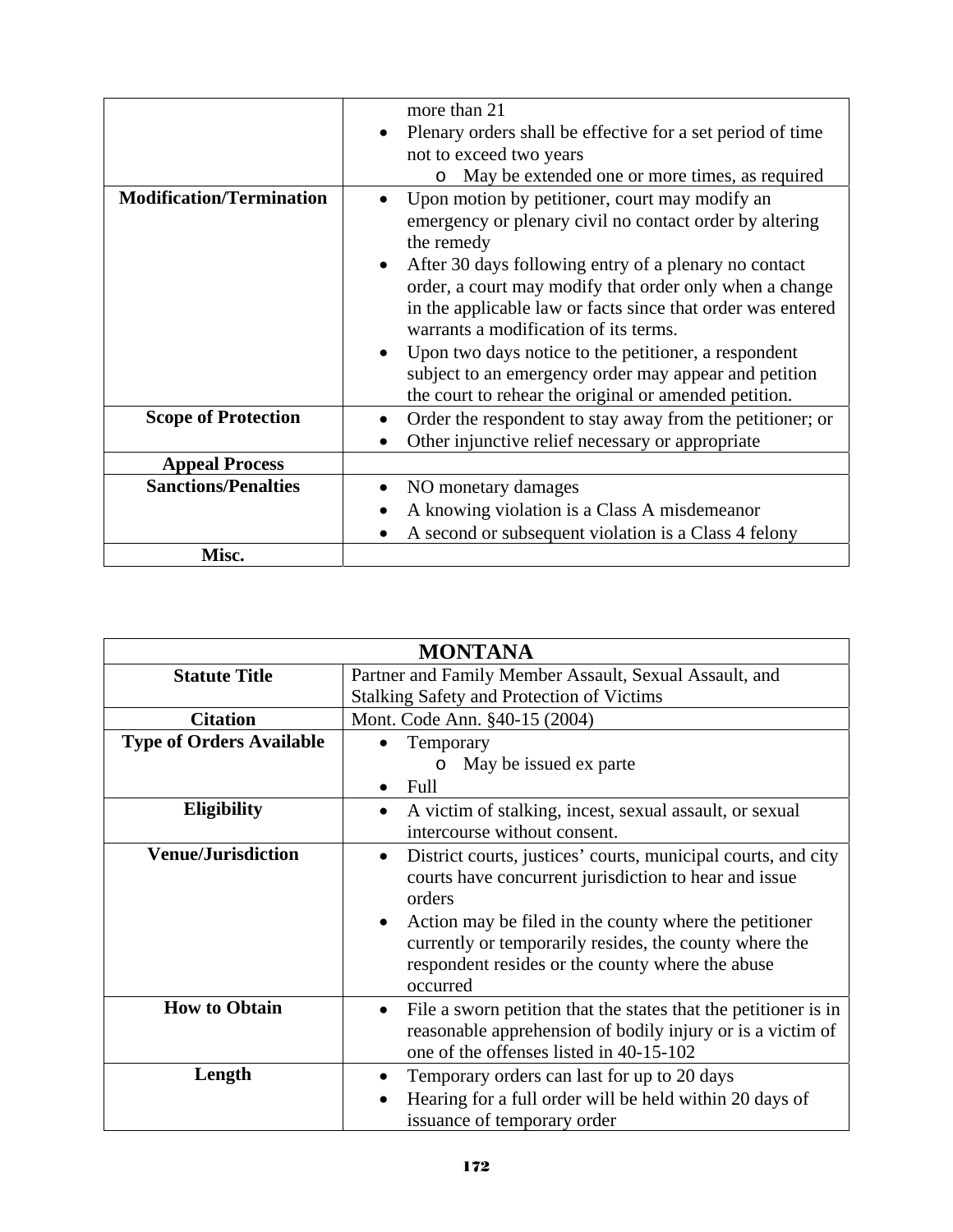|                                 | A written order of protection may continue for an<br>appropriate time period as directed by the court or be                                                                                                                                                                                                                                                                                                                                |
|---------------------------------|--------------------------------------------------------------------------------------------------------------------------------------------------------------------------------------------------------------------------------------------------------------------------------------------------------------------------------------------------------------------------------------------------------------------------------------------|
|                                 | made permanent                                                                                                                                                                                                                                                                                                                                                                                                                             |
| <b>Modification/Termination</b> | Order may be terminated upon the petitioner's request<br>that the order be dismissed                                                                                                                                                                                                                                                                                                                                                       |
| <b>Scope of Protection</b>      | Order may include any or all of the following:                                                                                                                                                                                                                                                                                                                                                                                             |
|                                 | prohibiting the respondent from threatening to commit or<br>committing acts of violence against the petitioner and any<br>designated family member;<br>prohibiting the respondent from harassing, annoying,<br>disturbing the peace of, telephoning, contacting, or<br>otherwise communicating, directly or indirectly, with the<br>petitioner, any named family member, any other victim<br>of this offense, or a witness to the offense; |
|                                 | directing the respondent to stay 1,500 feet or other<br>$\bullet$<br>appropriate distance away from petitioner, the<br>petitioner's residence, the school or place of employment<br>of the petitioner, or any other specified place frequented<br>by the petitioner and by any other designated family or<br>household member;                                                                                                             |
|                                 | prohibiting the respondent from possessing or using the<br>firearm used in the assault                                                                                                                                                                                                                                                                                                                                                     |
|                                 | directing the respondent to complete violence counseling<br>directing other relief considered necessary to provide for<br>the safety and welfare of the petitioner or other<br>designated family member                                                                                                                                                                                                                                    |
| <b>Appeal Process</b>           | An order issued by a justice's court, municipal court, or<br>$\bullet$<br>city court is immediately reviewable by the district judge<br>upon the filing of a notice of appeal. The district judge<br>may affirm, dissolve, or modify an order of a justice's<br>court, municipal court, or city court.                                                                                                                                     |
| <b>Sanctions/Penalties</b>      | Violation is a criminal offense under 45-5-220 or 45-5-<br>626 and can carry penalties of up to 10,000\$ and up to a<br>5 year jail sentence.                                                                                                                                                                                                                                                                                              |
| Misc.                           |                                                                                                                                                                                                                                                                                                                                                                                                                                            |

| <b>MAINE</b>                    |                                                |
|---------------------------------|------------------------------------------------|
| <b>Statute Title</b>            | <b>Protection from Harassment</b>              |
| <b>Citation</b>                 | 5 Me. Rev. Stat. Ann. §§4651-4659 (2004)       |
| <b>Type of Orders Available</b> | Emergency                                      |
|                                 | Temporary<br>$\bullet$                         |
|                                 | May be issued ex parte                         |
|                                 | Full<br>$\bullet$                              |
| <b>Eligibility</b>              | Any person who has been a victim of harassment |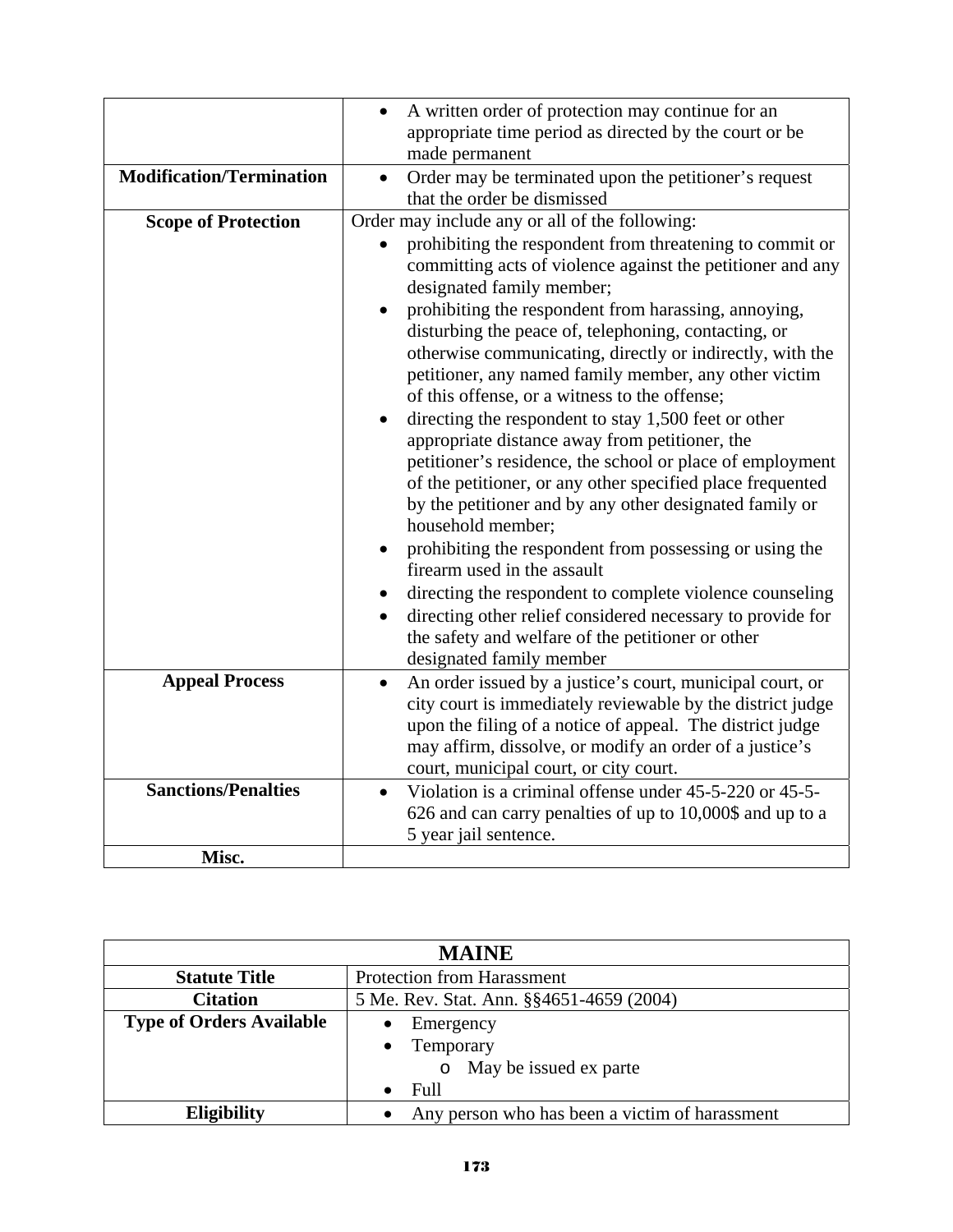| <b>Venue/Jurisdiction</b>       | Proceedings must be filed, heard and determined in the<br>$\bullet$<br>District Court of the division in which either the plaintiff<br>of the defendant resides.                                                                                                                                                                                                                                                                                                                              |
|---------------------------------|-----------------------------------------------------------------------------------------------------------------------------------------------------------------------------------------------------------------------------------------------------------------------------------------------------------------------------------------------------------------------------------------------------------------------------------------------------------------------------------------------|
| <b>How to Obtain</b>            | File a sworn petition in an appropriate court alleging<br>٠<br>harassment<br>Within 21 days of filing, a hearing shall be held at which<br>the plaintiff will prove the allegation of harassment by a<br>preponderance of the evidence.                                                                                                                                                                                                                                                       |
| Length                          | Must be for a fixed period not to exceed one year<br>$\bullet$<br>At the end of the fixed period, the Court may extend an<br>order, upon motion of the plaintiff, for such additional<br>time as it deems necessary to protect the plaintiff from<br>harassment.                                                                                                                                                                                                                              |
| <b>Modification/Termination</b> | Temporary Orders – on 2 days notice to the plaintiff, a<br>$\bullet$<br>person who is subject to an order may appear and move<br>the dissolution of or modification of the order. The<br>plaintiff shall have the burden of justifying any finding<br>in the ex parte order which the defendant has challenged<br>by affidavit.<br>Upon motion of either party, the Court may modify the<br>$\bullet$<br>order from time to time as circumstances require.                                    |
| <b>Scope of Protection</b>      | After finding that the respondent has committed the<br>$\bullet$<br>alleged harassment, the court may grant any protection<br>order to bring about a cessation of harassment.                                                                                                                                                                                                                                                                                                                 |
| <b>Appeal Process</b>           |                                                                                                                                                                                                                                                                                                                                                                                                                                                                                               |
| <b>Sanctions/Penalties</b>      | Monetary compensation may be a part of the protection<br>order granted by the court.<br>o Compensatory losses are limited to loss of<br>earnings or support; reasonable expenses<br>incurred for safety protection; reasonable<br>expenses incurred for personal injuries or<br>property damage; and reasonable moving<br>expenses.<br>Reasonable costs and attorneys' fees<br>O<br>Class D Crime<br>Violation must be treated as contempt and punished in<br>accordance with the law.        |
| Misc.                           | "Harassment" includes a single act or course of conduct<br>$\bullet$<br>constituting a violation of section 4681; Title 17, section<br>2931; or Title 17-A, sections 201, 202, 203, 204, 207,<br>208, 209, 210, 210-A, 211, 253, 301, 302, 303, 506-A,<br>511, 556, 802, 805 or 806<br>An arrest for violation of a restraining order may be<br>٠<br>made without warrant upon probable cause whether or<br>not the violation is committed in the presence of the law<br>enforcement officer. |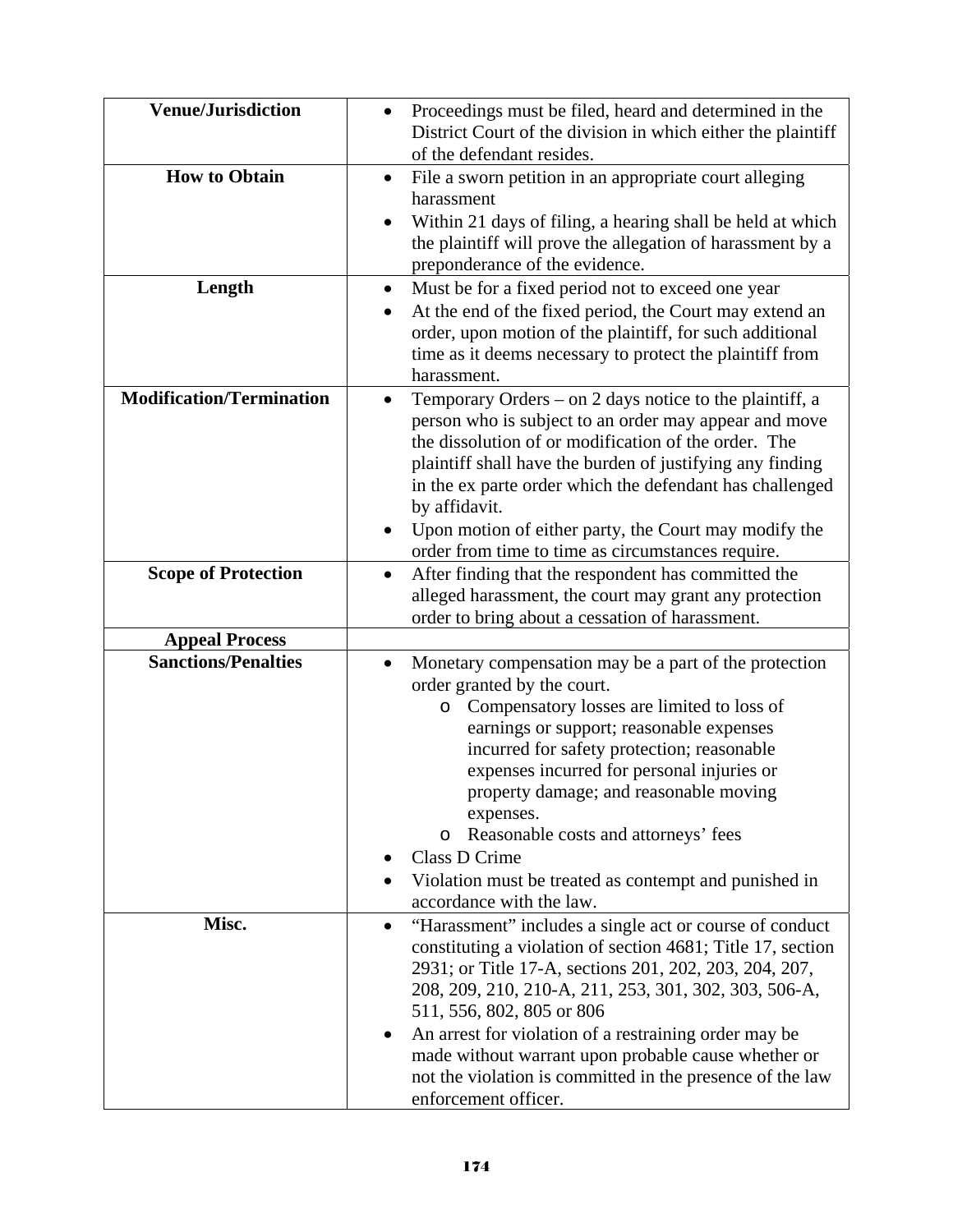|                                 | <b>MARYLAND</b>                                                                                                                                                                                                                                                                                                                                                                                                                                                                                                                                                                                                                                                                                                                                          |  |
|---------------------------------|----------------------------------------------------------------------------------------------------------------------------------------------------------------------------------------------------------------------------------------------------------------------------------------------------------------------------------------------------------------------------------------------------------------------------------------------------------------------------------------------------------------------------------------------------------------------------------------------------------------------------------------------------------------------------------------------------------------------------------------------------------|--|
| <b>Statute Title</b>            | Peace Orders                                                                                                                                                                                                                                                                                                                                                                                                                                                                                                                                                                                                                                                                                                                                             |  |
| <b>Citation</b>                 | Md. Cts. and Jud. P. Code Ann. §§3-1501 - 3-1509 (2004)                                                                                                                                                                                                                                                                                                                                                                                                                                                                                                                                                                                                                                                                                                  |  |
| <b>Type of Orders Available</b> | Interim peace orders<br>$\bullet$                                                                                                                                                                                                                                                                                                                                                                                                                                                                                                                                                                                                                                                                                                                        |  |
|                                 | Temporary peace orders                                                                                                                                                                                                                                                                                                                                                                                                                                                                                                                                                                                                                                                                                                                                   |  |
|                                 | may be issued ex parte<br>$\circ$                                                                                                                                                                                                                                                                                                                                                                                                                                                                                                                                                                                                                                                                                                                        |  |
|                                 | Final peace order                                                                                                                                                                                                                                                                                                                                                                                                                                                                                                                                                                                                                                                                                                                                        |  |
| <b>Eligibility</b>              | Any person that has been a victim of one of the acts listed                                                                                                                                                                                                                                                                                                                                                                                                                                                                                                                                                                                                                                                                                              |  |
|                                 | in the "how to obtain" section                                                                                                                                                                                                                                                                                                                                                                                                                                                                                                                                                                                                                                                                                                                           |  |
| <b>Venue/Jurisdiction</b>       | <b>District Court</b><br>$\bullet$                                                                                                                                                                                                                                                                                                                                                                                                                                                                                                                                                                                                                                                                                                                       |  |
| <b>How to Obtain</b>            | File with the court a petition that alleges the commission<br>$\bullet$<br>of any of the following acts against the petitioner by the<br>respondent, if the act occurred within 30 days before the<br>filing of the petition:<br>an act that causes serious bodily harm<br>$\circ$<br>an act that places the petitioner in fear of<br>O<br>imminent serious bodily harm<br>assault in any degree<br>$\circ$<br>rape or sexual offense under §§3-303 through 3-<br>O<br>308 of the Criminal Law Article or attempted rape<br>or sexual offense in any degree<br>false imprisonment<br>$\circ$<br>harassment under §3-803<br>O<br>stalking under §3-802<br>O<br>trespass or<br>O<br>malicious destruction of property<br>O<br>Petition shall be under oath |  |
| Length                          | Interim peace order shall be effective until the earlier of:<br>$\bullet$<br>the temporary peace order hearing or<br>$\circ$<br>the end of the second business day the Office of<br>$\circ$<br>the Clerk of the District Court is open following                                                                                                                                                                                                                                                                                                                                                                                                                                                                                                         |  |
|                                 | the issuance of the interim peace order<br>Temporary Peace Order:<br>shall be effective for not more than 7 days after<br>$\circ$<br>service of the order<br>Judge may extend as needed, but not more than<br>$\circ$<br>30 days, to effectuate service of the order<br><b>Final Peace Order</b>                                                                                                                                                                                                                                                                                                                                                                                                                                                         |  |
|                                 | Not to exceed 6 months<br>O                                                                                                                                                                                                                                                                                                                                                                                                                                                                                                                                                                                                                                                                                                                              |  |
| <b>Modification/Termination</b> | May be modified or rescinded during the term of the<br>peace order after:<br>Giving notice to the petitioner and the respondent,<br>$\circ$<br><b>AND</b><br>A hearing<br>O                                                                                                                                                                                                                                                                                                                                                                                                                                                                                                                                                                              |  |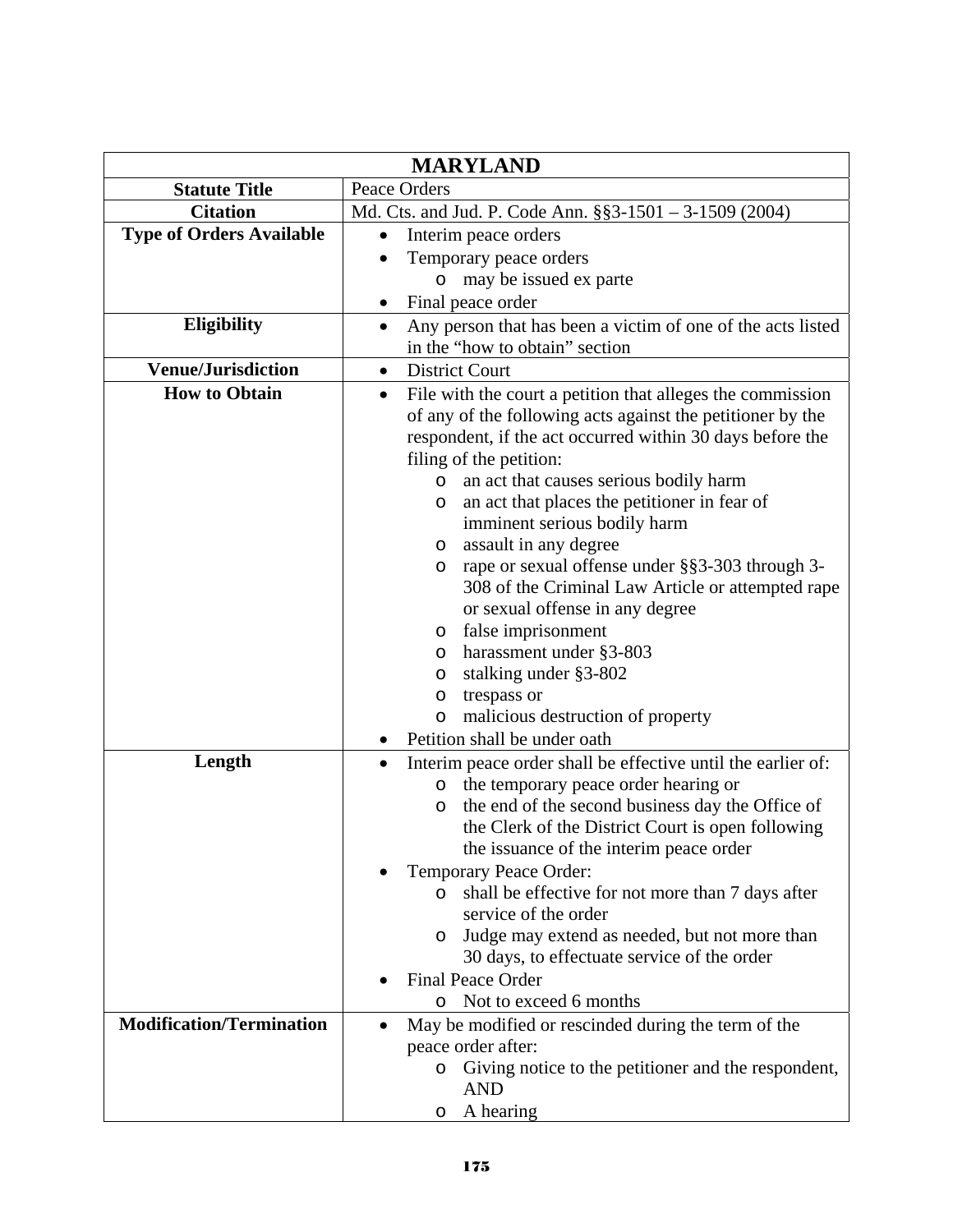| <b>Scope of Protection</b> | May include any or all of the following:                                   |
|----------------------------|----------------------------------------------------------------------------|
|                            | Order the respondent to refrain from committing or                         |
|                            | threatening to commit an act specified in $§3-1503(a)$                     |
|                            | against the petitioner;                                                    |
|                            | Order the respondent to refrain from contacting,<br>$\bullet$              |
|                            | attempting to contact, or harassing the petitioner;                        |
|                            | Order the respondent to remain away from the place of                      |
|                            | employment, school, or temporary residence of the<br>petitioner;           |
|                            | Direct the respondent or petitioner to participate in<br>$\bullet$         |
|                            | professionally supervised counseling or, if the parties are                |
|                            | amenable, mediation; and                                                   |
|                            | Order either party to pay filing fees and costs of a<br>$\bullet$          |
|                            | proceeding under this subtitle                                             |
| <b>Appeal Process</b>      | If a District Court grants or denies the relief, a respondent<br>$\bullet$ |
|                            | or a petitioner may appeal to the circuit court for the                    |
|                            | county where the district court is located                                 |
|                            | Appeals shall be heard de novo                                             |
| <b>Sanctions/Penalties</b> | Misdemeanor<br>$\bullet$                                                   |
|                            | Fine not exceeding 1,000\$ or imprisonment not<br>$\bullet$                |
|                            | exceeding 90 days or both                                                  |
|                            | Contempt<br>$\bullet$                                                      |
|                            | A law enforcement officer SHALL arrest with or without                     |
|                            | a warrant and take into custody an individual who the                      |
|                            | officer has probable cause to believe is in violation of a                 |
|                            | peace order.                                                               |
| Misc.                      | MUST PETITION WITHIN 30 DAYS OF THE                                        |
|                            | <b>INCIDENT</b>                                                            |

| <b>MINNESOTA</b>                |                                                                                                                                                                                                                                                                                                                                                                                                                                     |
|---------------------------------|-------------------------------------------------------------------------------------------------------------------------------------------------------------------------------------------------------------------------------------------------------------------------------------------------------------------------------------------------------------------------------------------------------------------------------------|
| <b>Statute Title</b>            | Harassment; restraining order                                                                                                                                                                                                                                                                                                                                                                                                       |
| <b>Citation</b>                 | Minn. Stat. Ann. §609.748 (West 2004)                                                                                                                                                                                                                                                                                                                                                                                               |
| <b>Type of Orders Available</b> | <b>Temporary Restraining Order</b>                                                                                                                                                                                                                                                                                                                                                                                                  |
|                                 | May be issued ex parte<br>$\circ$                                                                                                                                                                                                                                                                                                                                                                                                   |
|                                 | <b>Restraining Order</b>                                                                                                                                                                                                                                                                                                                                                                                                            |
| <b>Eligibility</b>              | A person who is a victim of harassment may seek a<br>restraining order from the district court<br>o "Harassment" includes: a single incident of<br>physical or sexual assault or repeated incidents of<br>intrusive or unwanted acts, words or gestures that<br>have a substantial adverse effect on the safety,<br>security, or privacy of another, regardless of the<br>relationship between the actor and the intended<br>target |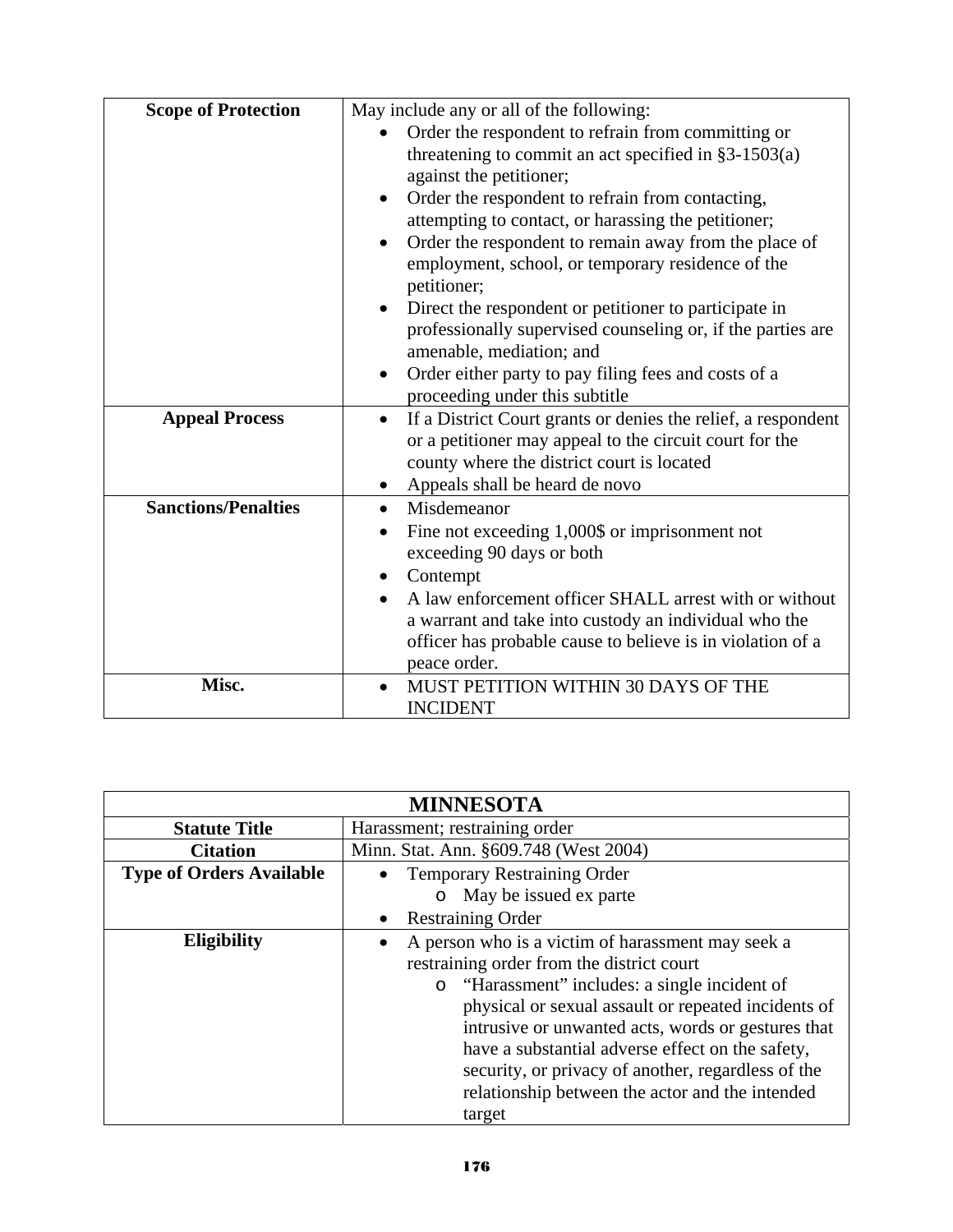| <b>Venue/Jurisdiction</b>       | <b>District Court</b><br>$\bullet$                                                                                                                                                                                                                                                                                                                                                                                                                                                                                                                                                                                               |
|---------------------------------|----------------------------------------------------------------------------------------------------------------------------------------------------------------------------------------------------------------------------------------------------------------------------------------------------------------------------------------------------------------------------------------------------------------------------------------------------------------------------------------------------------------------------------------------------------------------------------------------------------------------------------|
| <b>How to Obtain</b>            | File a petition for relief accompanied by an affidavit<br>$\bullet$<br>made under oath stating the facts and circumstances from<br>which relief is sought.<br>If the petitioner doesn't request a hearing, the respondent<br>may request a hearing and that notice of the hearing date<br>and time will be provided to the petitioner at least five<br>days prior to the hearing                                                                                                                                                                                                                                                 |
| Length                          | Temporary Restraining Order<br>$\bullet$<br>Remains in effect until a hearing is held on the<br>$\circ$<br>issuance of a permanent restraining order<br><b>Restraining Order</b><br>Fixed period of time not to exceed two years<br>O                                                                                                                                                                                                                                                                                                                                                                                            |
| <b>Modification/Termination</b> |                                                                                                                                                                                                                                                                                                                                                                                                                                                                                                                                                                                                                                  |
| <b>Scope of Protection</b>      | Order the respondent to cease or avoid the harassment of<br>$\bullet$<br>another person or to have no contact with that person                                                                                                                                                                                                                                                                                                                                                                                                                                                                                                   |
| <b>Appeal Process</b>           |                                                                                                                                                                                                                                                                                                                                                                                                                                                                                                                                                                                                                                  |
| <b>Sanctions/Penalties</b>      | Violation of the order is a misdemeanor<br>$\bullet$<br>Contempt of Court<br>$\bullet$                                                                                                                                                                                                                                                                                                                                                                                                                                                                                                                                           |
| Misc.                           | Service by publication:<br>$\bullet$<br>The order for a hearing and a temporary order<br>$\circ$<br>issued may be served on the respondent by means<br>of a one-week published notice if:<br>the petitioner files an affidavit with the<br>Ξ<br>court stating that an attempt at personal<br>service made by a sheriff was<br>unsuccessful because the respondent is<br>avoiding service by concealment or<br>otherwise; and<br>a copy of the petition and order for<br>٠<br>hearing and any temporary restraining<br>order has been mailed to the respondent or<br>the respondent's residence is not known to<br>the petitioner |

| <b>OKLAHOMA</b>                 |                                            |
|---------------------------------|--------------------------------------------|
| <b>Statute Title</b>            | Protection from Domestic Abuse Act         |
| <b>Citation</b>                 | Okla. State. Ann. tit. 22, §60 (West 2004) |
| <b>Type of Orders Available</b> | Emergency temporary order of protection    |
|                                 | <b>Full Protective Order</b>               |
| <b>Eligibility</b>              | Victim of domestic abuse                   |
|                                 | Victim of stalking                         |
|                                 | Victim of harassment                       |
|                                 | Victim of rape                             |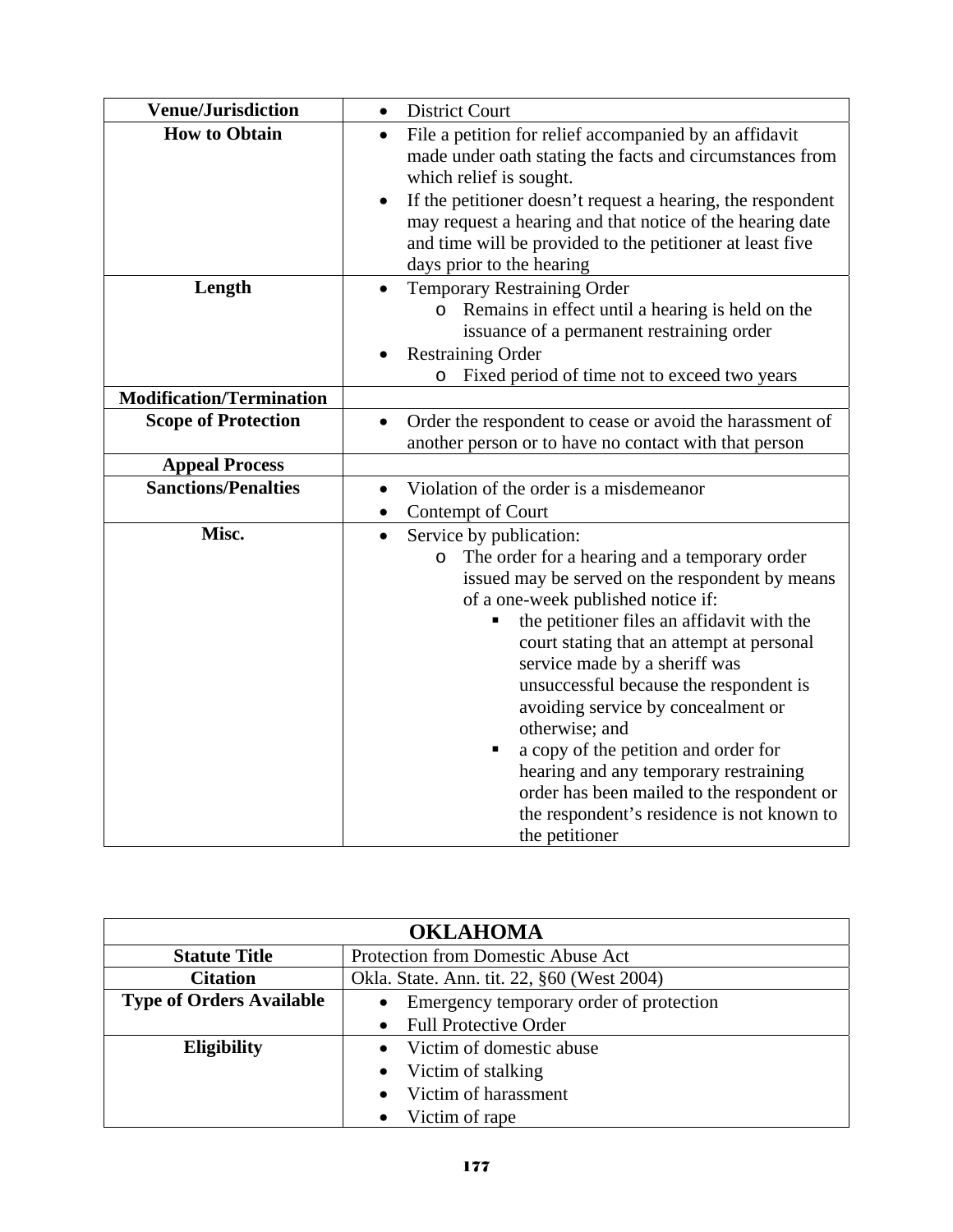| <b>Venue/Jurisdiction</b>       | District court in the county in which the victim resides,<br>the county in which the defendant resides, or the county                                                                                                                                                                                                                                                                                                                                                                                                                                            |
|---------------------------------|------------------------------------------------------------------------------------------------------------------------------------------------------------------------------------------------------------------------------------------------------------------------------------------------------------------------------------------------------------------------------------------------------------------------------------------------------------------------------------------------------------------------------------------------------------------|
|                                 | in which the domestic violence occurred                                                                                                                                                                                                                                                                                                                                                                                                                                                                                                                          |
| <b>How to Obtain</b>            | File a petition<br>$\bullet$<br>Within 20 days of the filing, the court shall schedule a<br>full hearing on the petition if the court finds sufficient<br>grounds within the scope of this statute stated in the<br>petition to hold such a hearing.<br>A petition for a protective order will automatically renew<br>$\bullet$                                                                                                                                                                                                                                  |
|                                 | every twenty days until the defendant is served.<br>A petition for a protective order shall not expire and must<br>٠<br>be dismissed by court order.                                                                                                                                                                                                                                                                                                                                                                                                             |
| Length                          | <b>Emergency Ex Parte Order</b><br>shall be in effect until after the full hearing is<br>$\circ$<br>conducted<br>If the defendant, after being served, doesn't<br>O<br>appear at the hearing, this order shall be in effect<br>until the defendant is served with the full order<br><b>Full Protective Order</b><br>a fixed period not to exceed a period of three<br>O<br>years unless extended, modified, vacated or<br>rescinded upon motion by either party or if the<br>court approves any consent agreement entered<br>into by the plaintiff and defendant |
| <b>Modification/Termination</b> | Upon a filing of a motion by either party to modify,<br>$\bullet$<br>extend, or vacate a protective order, a hearing shall be<br>scheduled and notice given to the parties. At the hearing,<br>the issuing court shall take such action as is necessary<br>under the circumstances                                                                                                                                                                                                                                                                               |
| <b>Scope of Protection</b>      | The court may impose any terms and conditions in the<br>$\bullet$<br>protective order that the court reasonably believes are<br>necessary to bring about the cessation of domestic abuse<br>against the victim or stalking or harassment of the victim<br>or the victim's immediate family and may order the<br>defendant to obtain domestic abuse counseling or<br>treatment in a program certified by the Department of<br>Mental Health and Substance Abuse Services at the<br>defendant's expense                                                            |
| <b>Appeal Process</b>           |                                                                                                                                                                                                                                                                                                                                                                                                                                                                                                                                                                  |
| <b>Sanctions/Penalties</b>      | First Violation - Misdemeanor punishable by a fine of not<br>more than \$1000 or by a term of imprisonment in the<br>county jail of not more than one year or both such fine<br>and imprisonment<br>Second and subsequent violations - misdemeanor<br>٠<br>punishable by a term of imprisonment in the county jail<br>of not less than ten days and not more than one year. In<br>addition, the person may be punished by a fine of not less                                                                                                                     |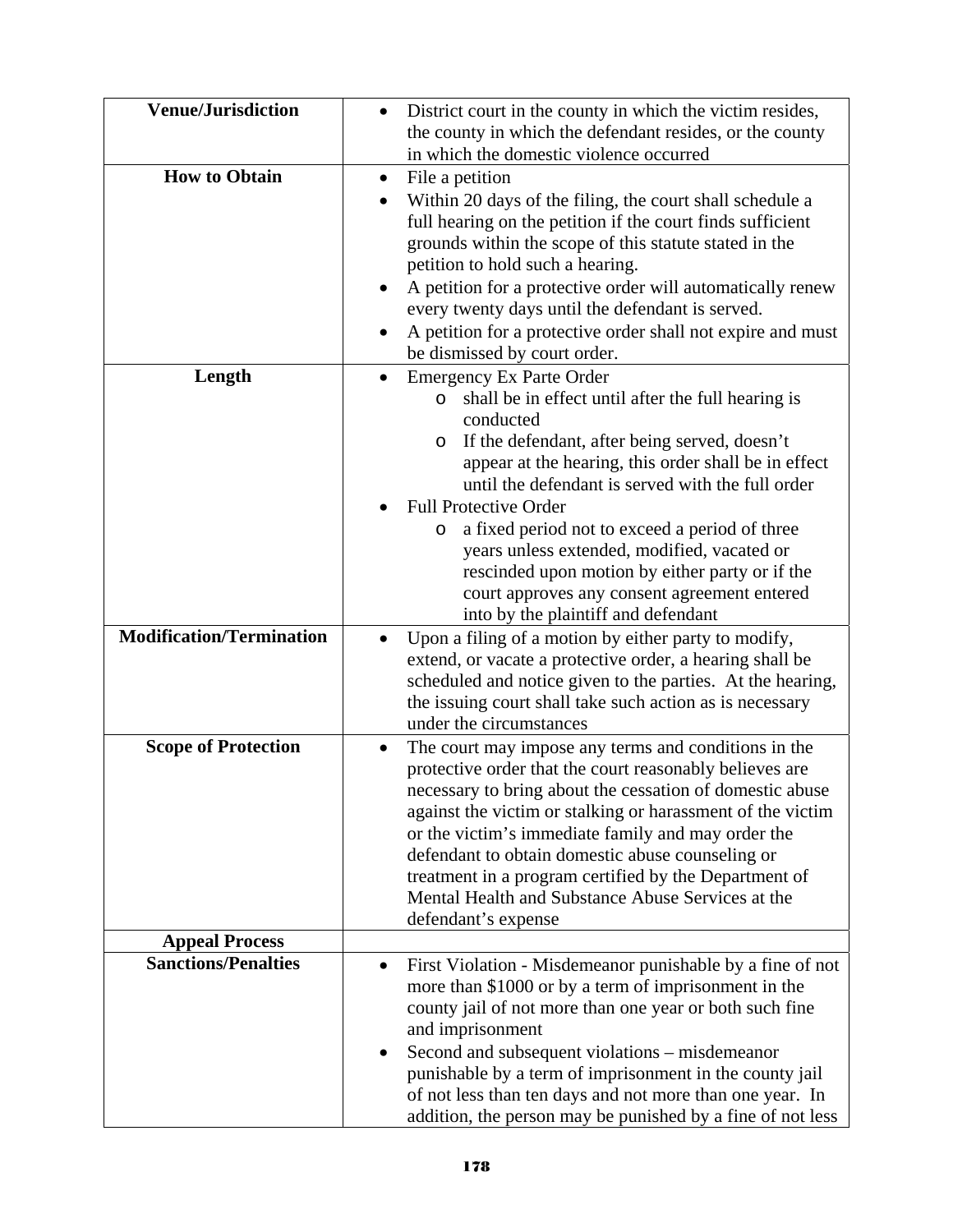|       | than \$1000 and not more than \$5000<br>Any person who violates an order and without justifiable<br>excuse causes physical injury or physical impairment to<br>the plaintiff or to any other person named in said<br>protection order shall, upon conviction, be guilty of a<br>misdemeanor and shall be punished by a term of<br>imprisonment in the county jail for not less than twenty<br>days nor more than one year. In addition to the term of<br>imprisonment, the person may be punished by a fine not<br>to exceed \$5000.<br>In determining the term of imprisonment, the jury<br>$\circ$<br>or sentencing judge shall consider the degree of<br>physical injury or physical impairment to the<br>victim. |
|-------|----------------------------------------------------------------------------------------------------------------------------------------------------------------------------------------------------------------------------------------------------------------------------------------------------------------------------------------------------------------------------------------------------------------------------------------------------------------------------------------------------------------------------------------------------------------------------------------------------------------------------------------------------------------------------------------------------------------------|
| Misc. | If the court makes specific findings that a petition for a<br>$\bullet$<br>protective order has been filed frivolously and no victim<br>exists, the court may assess attorney fees and court costs<br>against the plaintiff<br>22 Okl. St. $§40.2 (2004) - A$ victim protection order for<br>$\bullet$<br>any victim of rape or forcible sodomy shall be<br>substantially similar to a protective order in domestic<br>abuse cases pursuant to Section 60 et seq. of this title.<br>No peace officer shall discourage a victim of rape or<br>forcible sodomy from pressing charges against any<br>assailant of the victim.                                                                                           |

| <b>TEXAS</b>                    |                                                                                                                                                                                                                                                                        |
|---------------------------------|------------------------------------------------------------------------------------------------------------------------------------------------------------------------------------------------------------------------------------------------------------------------|
| <b>Statute Title</b>            | Protective Order for Victim of Sexual Assault                                                                                                                                                                                                                          |
| <b>Citation</b>                 | Tex. Crim. P. Code Ann. §7A (2004)                                                                                                                                                                                                                                     |
| <b>Type of Orders Available</b> | <b>Temporary Order</b>                                                                                                                                                                                                                                                 |
|                                 | may be issued ex parte<br>$\circ$                                                                                                                                                                                                                                      |
|                                 | Restraining order                                                                                                                                                                                                                                                      |
| <b>Eligibility</b>              | A person who is the victim sexual assault $(22.011)$ or<br>aggravated sexual assault (22.021) may file an<br>application for a protective order under this chapter<br>without regard to the relationship between the applicant<br>and the alleged offender.            |
| <b>Venue/Jurisdiction</b>       | District court, juvenile court having the jurisdiction of a<br>$\bullet$<br>district court, statutory county court, or constitutional<br>county court<br>The county in which the applicant resides or the county<br>$\bullet$<br>in which the alleged offender resides |
| <b>How to Obtain</b>            | File an application for a protective order<br>$\bullet$                                                                                                                                                                                                                |
| Length                          |                                                                                                                                                                                                                                                                        |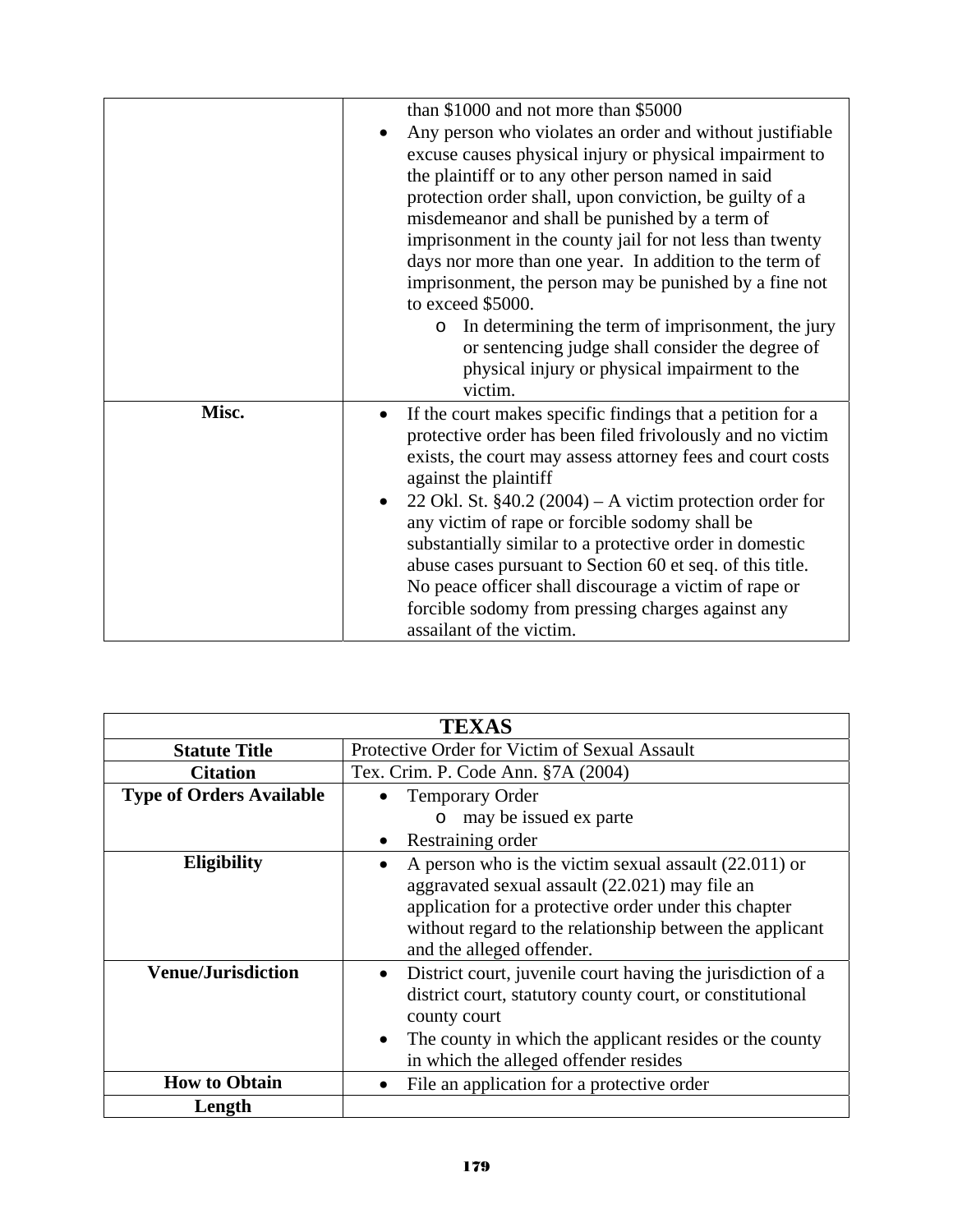| <b>Modification/Termination</b> |                                                                                                                                                                                                                                                                                                                                                                                                                                                                                                                                                                                                                                                                                                                                                                                                                                                                                                                                                                                                                                                                                                                                  |
|---------------------------------|----------------------------------------------------------------------------------------------------------------------------------------------------------------------------------------------------------------------------------------------------------------------------------------------------------------------------------------------------------------------------------------------------------------------------------------------------------------------------------------------------------------------------------------------------------------------------------------------------------------------------------------------------------------------------------------------------------------------------------------------------------------------------------------------------------------------------------------------------------------------------------------------------------------------------------------------------------------------------------------------------------------------------------------------------------------------------------------------------------------------------------|
| <b>Scope of Protection</b>      | Court may order the alleged offender to take action as<br>specified by the court that the court determines is<br>necessary or appropriate to prevent or reduce the<br>likelihood of future harm to the applicant or a member of<br>the applicant's family or household; or<br>Court may prohibit the alleged offender from:<br>communicating directly or indirectly with the<br>$\circ$<br>applicant or any member of the applicant's family<br>or household in a threatening or harassing<br>manner;<br>going to or near the residence, place of<br>$\circ$<br>employment or business, or child care facility or<br>school of the applicant or any member of the<br>applicant's family or household;<br>engaging in conduct directed specifically toward<br>O<br>the applicant or any member of the applicant's<br>family or household, including following the<br>person, that is reasonably likely to harass, annoy,<br>alarm, abuse, torment, or embarrass the person;<br>and<br>possessing a firearm, unless the alleged offender<br>O<br>is a peace officer<br>Court may suspend a license to carry a concealed<br>handgun |
| <b>Appeal Process</b>           |                                                                                                                                                                                                                                                                                                                                                                                                                                                                                                                                                                                                                                                                                                                                                                                                                                                                                                                                                                                                                                                                                                                                  |
| <b>Sanctions/Penalties</b>      | Contempt of court with a fine of as much as \$500 or by<br>$\bullet$<br>confinement in jail for as long as 6 months, or both<br>Fine up to \$4,000 or by confinement in jail for as long as<br>one year or both                                                                                                                                                                                                                                                                                                                                                                                                                                                                                                                                                                                                                                                                                                                                                                                                                                                                                                                  |
| Misc.                           | To the extent applicable, except as otherwise provided by<br>$\bullet$<br>this chapter, Title 4, Family Code, applies to a protective<br>order issued under this chapter.                                                                                                                                                                                                                                                                                                                                                                                                                                                                                                                                                                                                                                                                                                                                                                                                                                                                                                                                                        |

| <b>CALIFORNIA</b>               |                                                  |
|---------------------------------|--------------------------------------------------|
| <b>Statute Title</b>            | <b>Injunctions to Prevent Harassment</b>         |
| <b>Citation</b>                 | Cal. Civ. P. Code Ann. §527.6 (West 2004)        |
| <b>Type of Orders Available</b> | <b>Temporary Restraining Order</b>               |
|                                 | o May be issued ex parte                         |
|                                 | Injunction                                       |
| Eligibility                     | A person who has suffered harassment             |
|                                 | o "Harassment" is "unlawful violence, a credible |
|                                 | threat of violence, or a knowing and willful     |
|                                 | course of conduct directed at a specific person  |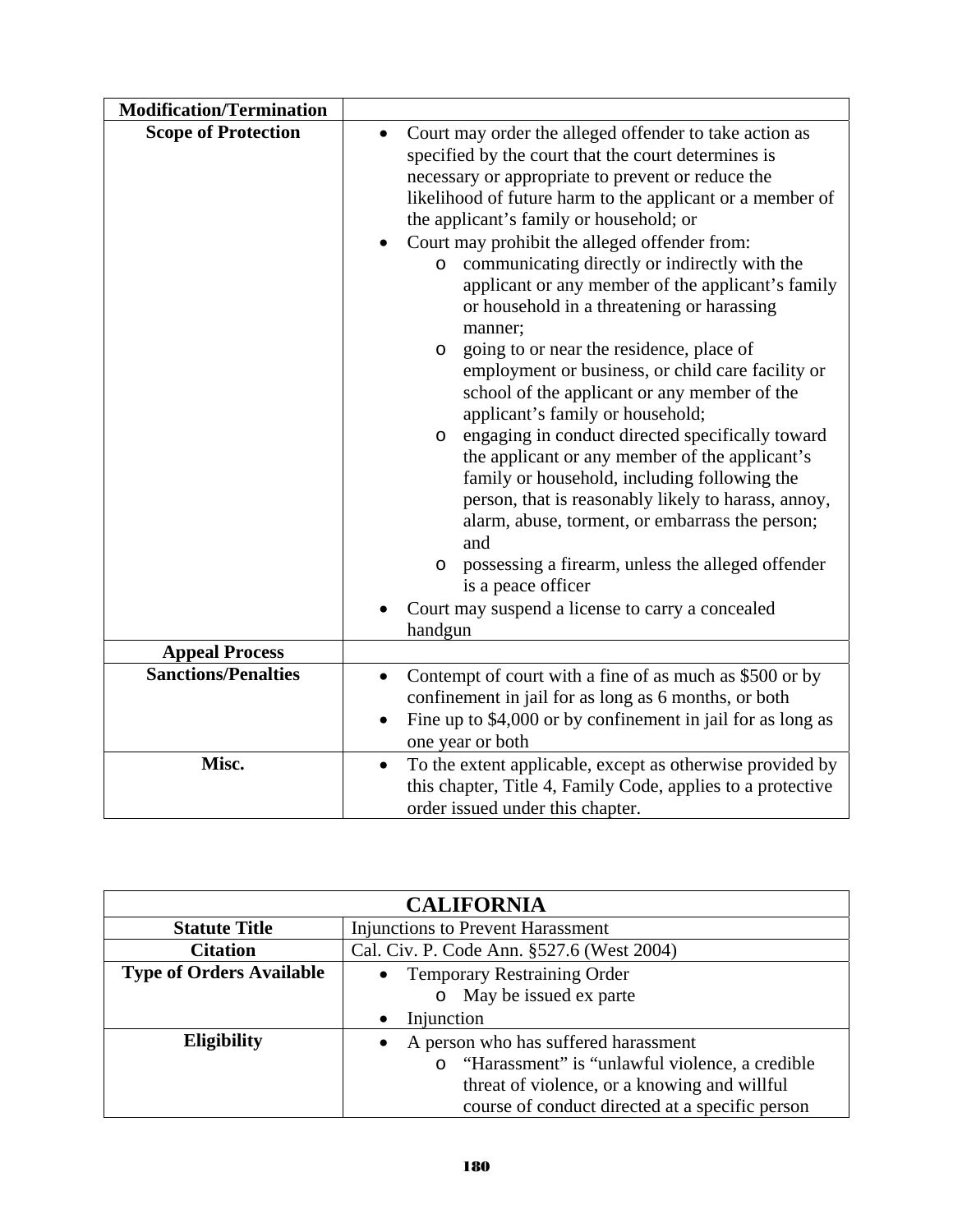|                                 | that seriously alarms, annoys, or harasses the<br>person, and that serves no legitimate purpose."<br>"Unlawful violence" is any assault or<br>п                                                                                                                                                                                                                              |
|---------------------------------|------------------------------------------------------------------------------------------------------------------------------------------------------------------------------------------------------------------------------------------------------------------------------------------------------------------------------------------------------------------------------|
|                                 | battery, or stalking                                                                                                                                                                                                                                                                                                                                                         |
| <b>Venue/Jurisdiction</b>       |                                                                                                                                                                                                                                                                                                                                                                              |
| <b>How to Obtain</b>            | File a petition that alleges harassment of the plaintiff by<br>the defendant                                                                                                                                                                                                                                                                                                 |
| Length                          | <b>Temporary Restraining Order</b><br>Not to exceed 15 days unless the court extends<br>$\circ$<br>that time for hearing and then not to exceed 22<br>days<br>Injunction<br>Not more than three years<br>$\circ$<br>At any time within the three months before<br>$\circ$<br>expiration, the plaintiff may apply for a renewal<br>of the injunction by filing a new petition |
| <b>Modification/Termination</b> |                                                                                                                                                                                                                                                                                                                                                                              |
| <b>Scope of Protection</b>      | Injunction will prohibit the harassment                                                                                                                                                                                                                                                                                                                                      |
| <b>Appeal Process</b>           |                                                                                                                                                                                                                                                                                                                                                                              |
| <b>Sanctions/Penalties</b>      | Punishable pursuant to Section 273.6 of the Penal Code                                                                                                                                                                                                                                                                                                                       |
| Misc.                           | The prevailing party may be awarded court costs and<br>٠<br>attorney's fees if any                                                                                                                                                                                                                                                                                           |

|                                 | <b>SOUTH DAKOTA</b>                                                                                                                                                                                                     |
|---------------------------------|-------------------------------------------------------------------------------------------------------------------------------------------------------------------------------------------------------------------------|
| <b>Statute Title</b>            | <b>Petition for Protection Orders</b>                                                                                                                                                                                   |
| <b>Citation</b>                 | S.D. Codified Laws $\S$ §22-19A-8 – 22-19A-17                                                                                                                                                                           |
| <b>Type of Orders Available</b> | <b>Temporary Protection Order</b>                                                                                                                                                                                       |
|                                 | May be issued ex parte<br>$\circ$                                                                                                                                                                                       |
|                                 | <b>Restraining Order</b>                                                                                                                                                                                                |
| <b>Eligibility</b>              | Petition can be filed against any person who violates §22-<br>$\bullet$<br>19A-1 or against any other person against whom stalking<br>or physical injury is alleged                                                     |
| <b>Venue/Jurisdiction</b>       | File in circuit court<br>Venue lies where any party to the proceedings resides                                                                                                                                          |
| <b>How to Obtain</b>            | File a petition alleging the existence of stalking or<br>$\bullet$<br>physical injury accompanied by an affidavit made under<br>oath stating the specific facts and circumstances of the<br>stalking or physical injury |
| Length                          | <b>Temporary Orders</b><br>30 days<br>$\Omega$<br><b>Restraining Orders</b><br>For a fixed period of time not to exceed three<br>$\circ$<br>years                                                                       |
| <b>Modification/Termination</b> | Upon application, notice to all parties, and hearing, the                                                                                                                                                               |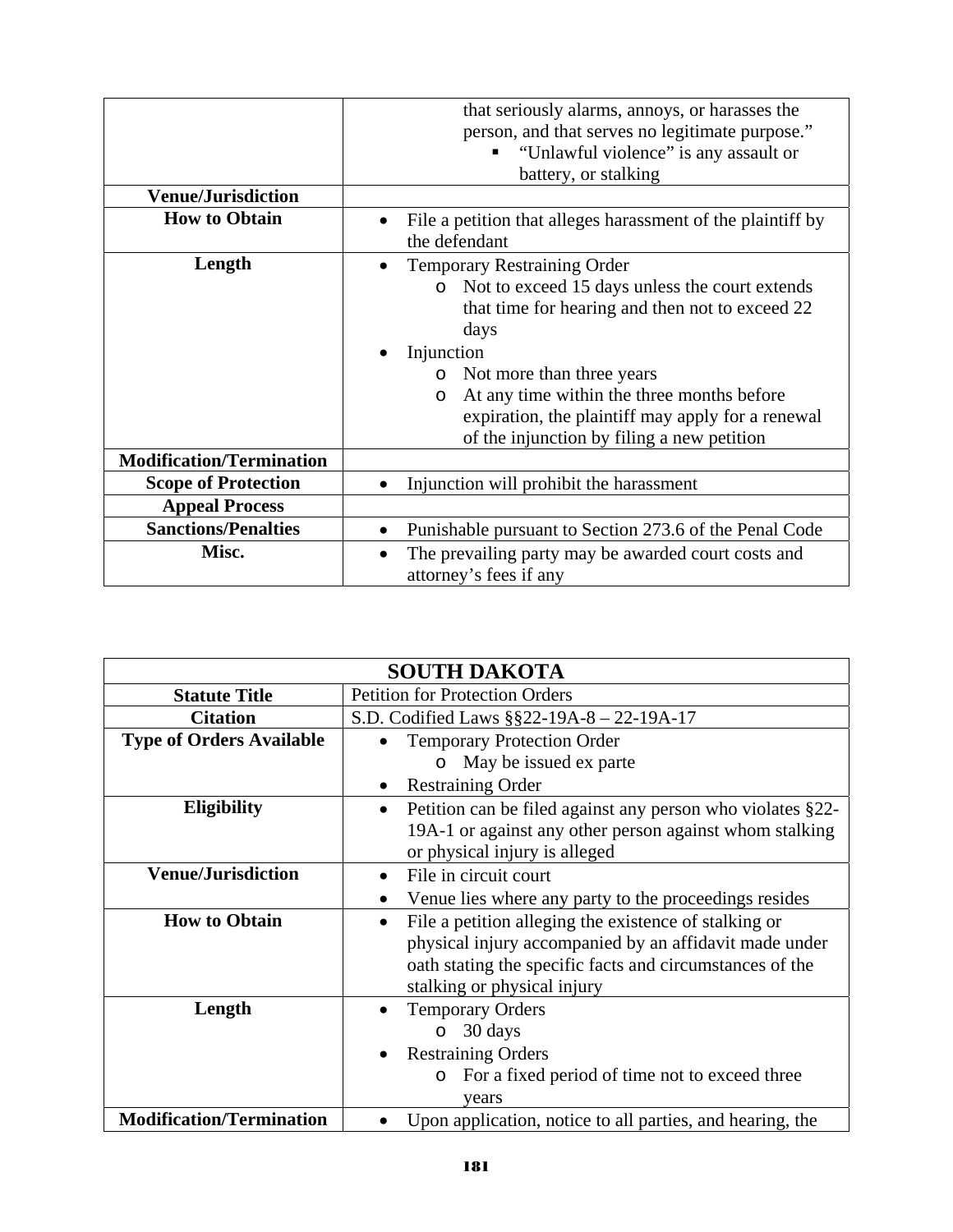|                            | court may modify the terms of an existing order for<br>protection                                                                                                                                                                                                                                                                                                                                                                                                                                                              |
|----------------------------|--------------------------------------------------------------------------------------------------------------------------------------------------------------------------------------------------------------------------------------------------------------------------------------------------------------------------------------------------------------------------------------------------------------------------------------------------------------------------------------------------------------------------------|
| <b>Scope of Protection</b> | Restrain any party from committing acts of stalking or<br>physical injury as a result of an assault or a crime of<br>violence as defined in subdivision 22-1-2-9<br>Order other relief as the court deems necessary for the<br>protection of the person seeking the protective order,<br>including orders or directives to law enforcement<br>officials                                                                                                                                                                        |
| <b>Appeal Process</b>      |                                                                                                                                                                                                                                                                                                                                                                                                                                                                                                                                |
| <b>Sanctions/Penalties</b> | Class A misdemeanor<br>If the violation constitutes an assault pursuant to $\S22-18$ -<br>1.1, the violation is a Class 6 felony<br>If person to be restrained has been convicted of, or<br>entered a plea of guilty to, two or more violations of this<br>section, the factual basis for which occurred after the date<br>of the second conviction, and occurred within five years<br>of committing the current offense, the person to be<br>restrained is guilty of a Class 6 felony for any third or<br>subsequent offense. |
| Misc.                      |                                                                                                                                                                                                                                                                                                                                                                                                                                                                                                                                |

|                                 | WISCONSIN                                                                                                                                                                                                                            |
|---------------------------------|--------------------------------------------------------------------------------------------------------------------------------------------------------------------------------------------------------------------------------------|
| <b>Statute Title</b>            | Harassment Restraining Orders and Injunctions                                                                                                                                                                                        |
| <b>Citation</b>                 | Wis. Stat. Ann. §813.125 (West 2004)                                                                                                                                                                                                 |
| <b>Type of Orders Available</b> | <b>Temporary Restraining Order</b>                                                                                                                                                                                                   |
|                                 | Injunction                                                                                                                                                                                                                           |
| <b>Eligibility</b>              | A victim of harassment may file a petition<br>"Harassment" includes striking, kicking or<br>$\circ$<br>otherwise subjecting another person to physical<br>contact or attempting or threatening to do the<br>same                     |
| <b>Venue/Jurisdiction</b>       | <b>Circuit Court</b>                                                                                                                                                                                                                 |
| <b>How to Obtain</b>            | File a petition alleging that the respondent has violated<br>§947.013 (Harassment)                                                                                                                                                   |
| Length                          | <b>Temporary Restraining Order</b><br>$\bullet$<br>in effect until a hearing is held on issuance of an<br>$\circ$<br>injunction – hearing shall be held within 7 days of<br>filing<br>Injunction<br>Not more than 2 years<br>$\circ$ |
| <b>Modification/Termination</b> |                                                                                                                                                                                                                                      |
| <b>Scope of Protection</b>      | Cease or avoid the harassment of another person<br>Avoid the petitioner's residence or any premises                                                                                                                                  |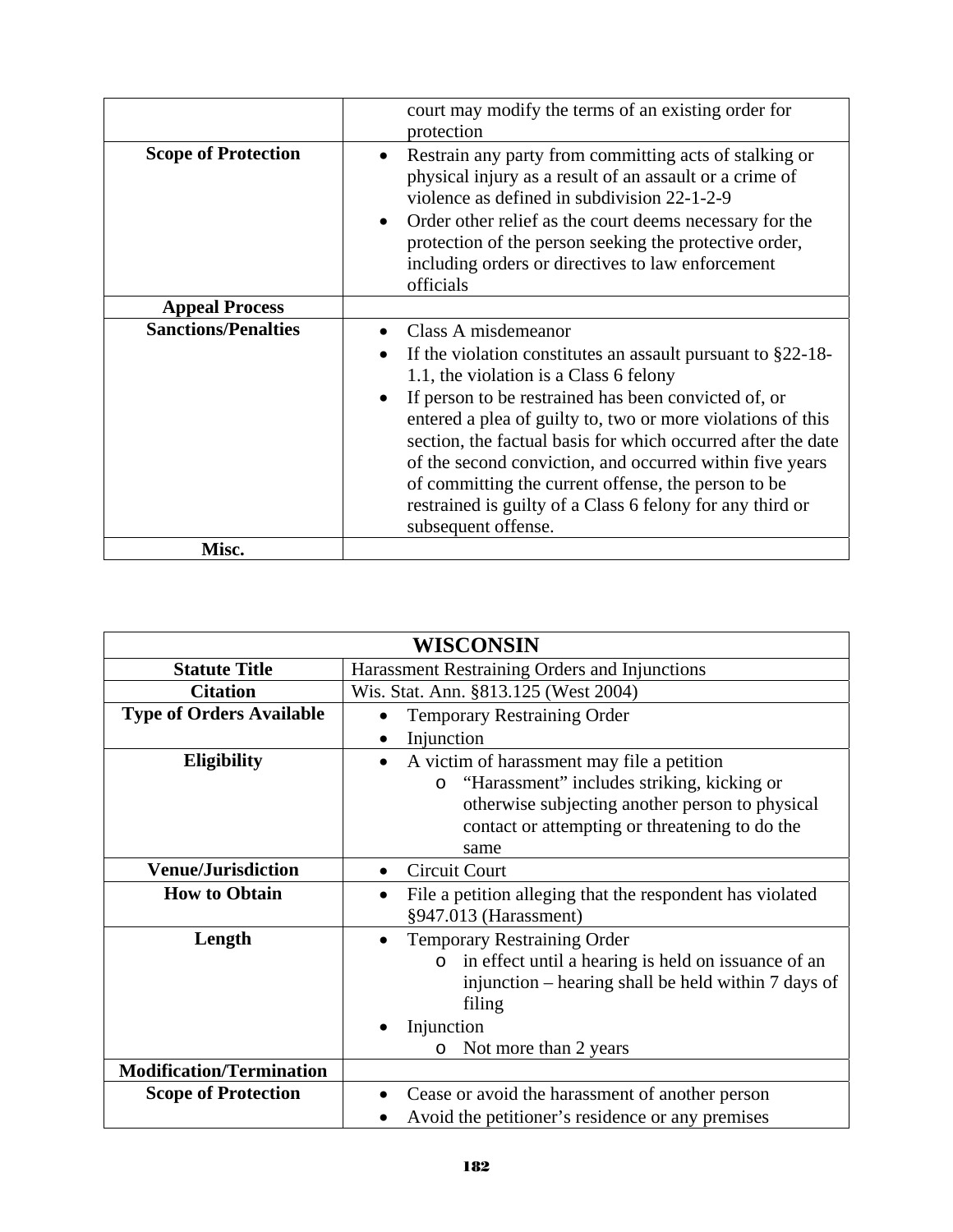|                            | temporarily occupied by the petitioner OR                                                                                                                                                                                                                                                                                                                                                                                            |
|----------------------------|--------------------------------------------------------------------------------------------------------------------------------------------------------------------------------------------------------------------------------------------------------------------------------------------------------------------------------------------------------------------------------------------------------------------------------------|
|                            | Both or any combination of the above remedies                                                                                                                                                                                                                                                                                                                                                                                        |
| <b>Appeal Process</b>      |                                                                                                                                                                                                                                                                                                                                                                                                                                      |
| <b>Sanctions/Penalties</b> | Fine of not more than $$1,000$ or                                                                                                                                                                                                                                                                                                                                                                                                    |
|                            | Imprisonment for not more than 90 days or                                                                                                                                                                                                                                                                                                                                                                                            |
|                            | Both                                                                                                                                                                                                                                                                                                                                                                                                                                 |
| Misc.                      | If a judge or circuit court commissioner issues an<br>injunction and the judge or commissioner determines,<br>based on clear and convincing evidence presented at the<br>hearing on the issuance of the injunction, that the<br>respondent may use a firearm to cause physical harm to<br>another or to endanger public safety, the judge of circuit<br>court commissioner may prohibit that respondent from<br>possessing a firearm |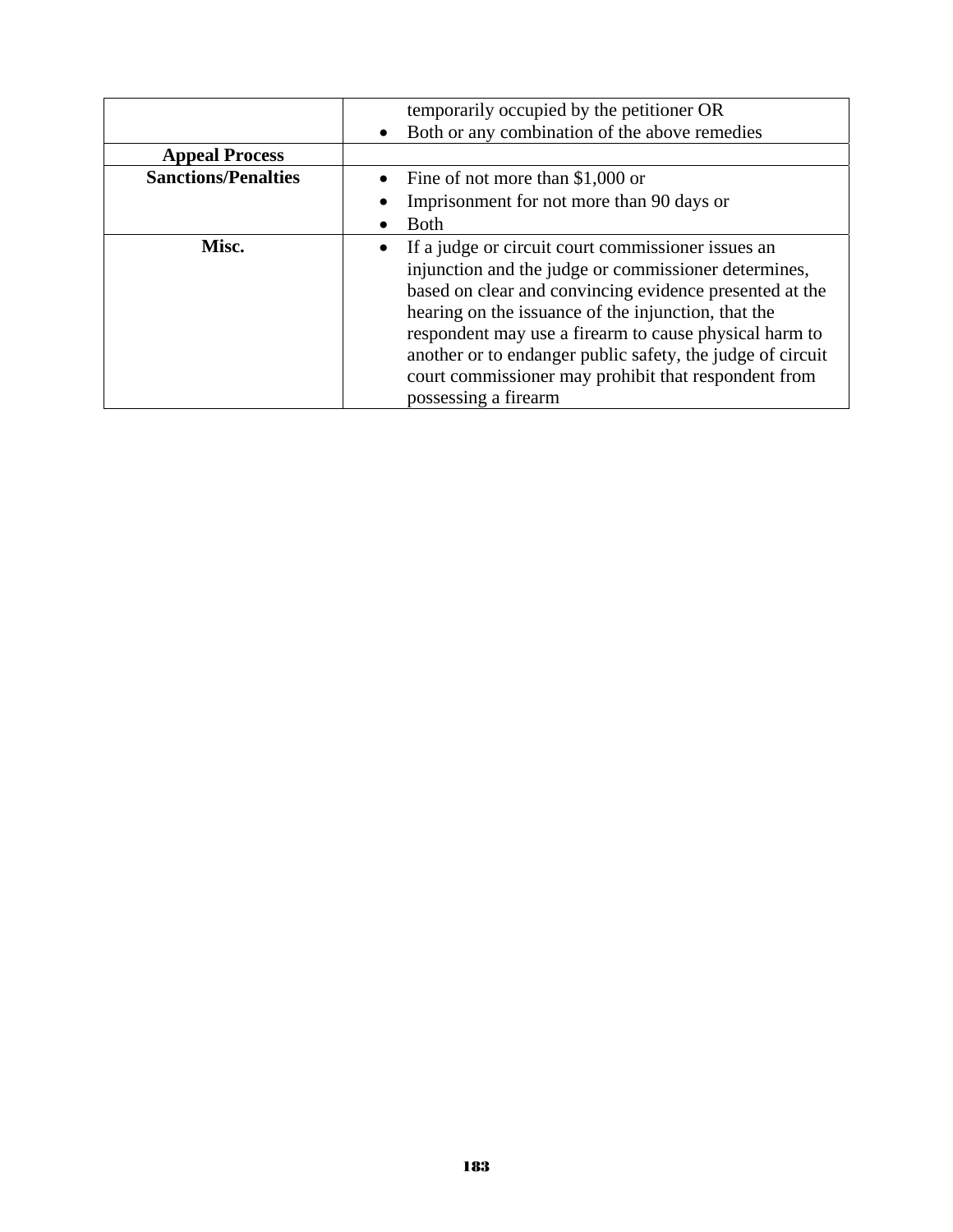#### **Appendix B**

**Sample Housing Rights Pamphlet (LASO)**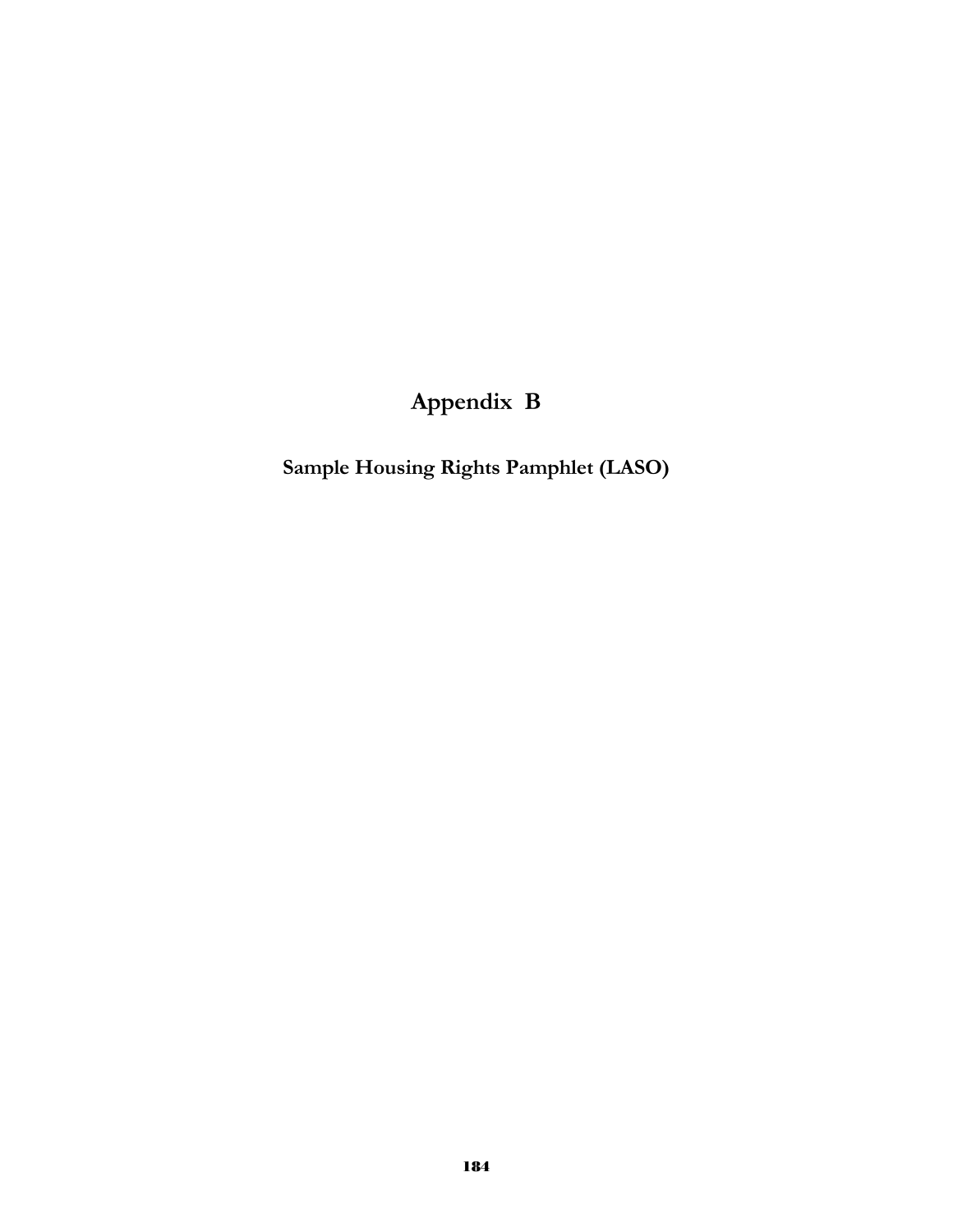**If you (or a child living with you) have been the victim of domestic violence, sexual assault or stalking within the past 90 days, you have the right to be released from your lease or rental agreement**  If you (or a child living with you) have been the victim of domestic violence, sexual assault or stalking within the past 90 days, you have the right to be released from your lease or rental agreement **with a 14-day notice**, **so you can move quickly.**  with a 14-day notice, so you can move quickly. **BREAKING YOUR LEASE EARLY**  BREAKING YOUR LEASE EARLY

**How to end your lease with a 14-day notice:**  How to end your lease with a 14-day notice

Make a request to your landlord in writing. Make a request to your landlord in writing. See Sample Form 1 See Sample Form

Provide verification of the abuse by giving your landlord one of the Provide verification of the abuse by giving your landlord one of the

a copy of a court protective order (Restraining or Stalking Order or following:<br>a copy of a court protective order (Restraining or Stalking Order or other court order); other court order);

a copy of a police report showing that you or a child living with you a copy of a police report showing that you or a child living with you has been the victim of domestic violence, sexual assault or has been the victim of domestic violence, sexual assault or stalking;

reported an act of domestic violence, sexual assault or stalking. reported an act of domestic violence, sexual assault or stalking. a statement from a law enforcement officer stating you have a statement from a law enforcement officer stating you have See Sample Form 3 See Sample Form 3

You will not be charged for terminating your lease early (like a You will not be charged for terminating your lease early (like a lease buy-out fee). lease buy-out fee)

You can end your tenancy and you are responsible for rent only up If you are the only person on the lease:<br>You can end your tenancy and you are responsible for rent only up If you are the only person on the lease: to the termination date. to the termination date.

You will not be responsible for rent or damage occurring past your You will not be responsible for rent or damage occurring past your Remaining tenants will continue to be responsible for rent. Remaining tenants will continue to be responsible for rent If there are other people on the lease: If there are other people on the lease: release date. release date.

**If you (or a child living with you) have been the**  If you (or a child living with you) have been the stalking, you have the right to have your locks **stalking, you have the right to have your locks victim of domestic violence, sexual assault or**  victim of domestic violence, sexual assault or **CHANGING YOUR LOCKS**  CHANGING YOUR LOCKS **FOR YOUR SAFETY**  FOR YOUR SAFETY changed promptly. **changed promptly.**

Notify your landlord that you (or a child living with you) are a victim Notify your landlord that you (or a child living with you) are a victim **Your landlord must promptly change your locks or give you**  Your landlord must promptly change your locks or give you **permission to change your locks if you:**  permission to change your locks if you:

of domestic violence, sexual assault or stalking and that you want of domestic violence, sexual assault or stalking and that you want your locks changed. your locks changed.

This notice can be verbal, but written notice is always best. See This notice can be verbal, but written notice is always best. See Sample Form 2

You do not need to provide proof that the violence occurred. **If your landlord refuses or takes too long to change your**  <u>Sample Form 2</u><br>You do not need to provide proof that the violence occurred.<br>If your landlord refuses or takes too long to change your<br>locks:

You can change the locks without the landlord's permission. You can change the locks without the landlord's permission. You must provide a copy of the new key to the landlord. You must provide a copy of the new key to the landlord

You are responsible for the cost of changing your locks.<br>The landlord should not insist you pay for the lock change before The landlord should not insist you pay for the lock change before You are responsible for the cost of changing your locks. **Who pays?**  Who pays?

**Note:** If the abuser is on the rental agreement with you and you Note: If the abuser is on the rental agreement with you and you changing the locks. changing the locks.

You must have a FAPA restraining order that specifically orders You must have a FAPA restraining order that specifically orders want to change the locks to keep the abuser out: want to change the locks to keep the abuser out:

The landlord should not allow the abuser into the unit without your The landlord should not allow the abuser into the unit without your the abuser to move out of the unit. the abuser to move out of the unit.

permission unless court ordered. permission unless court ordered.

The abuser is jointly responsible for the rent until the date the The abuser is jointly responsible for the rent until the date the abuser was excluded from the unit. abuser was excluded from the unit.

## **HOUSING DISCRIMINATION AGAINST**  HOUSING DISCRIMINATION AGAINST **ABUSED WOMEN**  ABUSED WOMEN

**Sex discrimination in housing is illegal. When a landlord learns that a tenant is a victim of domestic or sexual violence, the landlord sometimes reacts**  by discriminating against the victim. In some cases **by discriminating against the victim. In some cases this type of action against domestic or sexual**  landlord learns that a tenant is a victim of domestic or sexual violence, the landlord sometimes reacts this type of action against domestic or sexual Sex discrimination in housing is illegal. When violence victims is illegal sex discrimination. **violence victims is illegal sex discrimination.** 

# **Some examples of landlord actions that might be sex**  Some examples of landlord actions that might be sex

Your abusive partner lives with you, and your landlord evicts you Your abusive partner lives with you, and your landlord evicts you or takes away your housing voucher because of the abuser's or takes away your housing voucher because of the abuser's **discrimination:**  discrimination:

Your landlord learns that you are in an abusive relationship, makes actions.<br>Your landlord learns that you are in an abusive relationship, makes comments about women who have been abused and then evicts comments about women who have been abused and then evicts you, or denies your rental application. you, or denies your rental application.

Your landlord learns that you are in an abusive relationship or that Your landlord learns that you are in an abusive relationship or that you have experienced sexual assault, and then treats you you have experienced sexual assault, and then treats you

differently from male tenants by imposing different rules on you as differently from male tenants by imposing different rules on you as a condition of renting. a condition of renting.

A landlord learns from a prior landlord or review of public records A landlord learns from a prior landlord or review of public records that you were in an abusive relationship or filed for a protective that you were in an abusive relationship or filed for a protective order, and then denies your application because of this history. order, and then denies your application because of this history.

**If any of these things have happened to you or you think your landlord has otherwise discriminated against you, you may have rights under state and federal laws. You may wish to contact an attorney to investigate your**  If any of these things have happened to you or you think you may have rights under state and federal laws. You may wish to contact an attorney to investigate your your landlord has otherwise discriminated against you **possible rights.** possible rights.

### **Appendix B Appendix B**